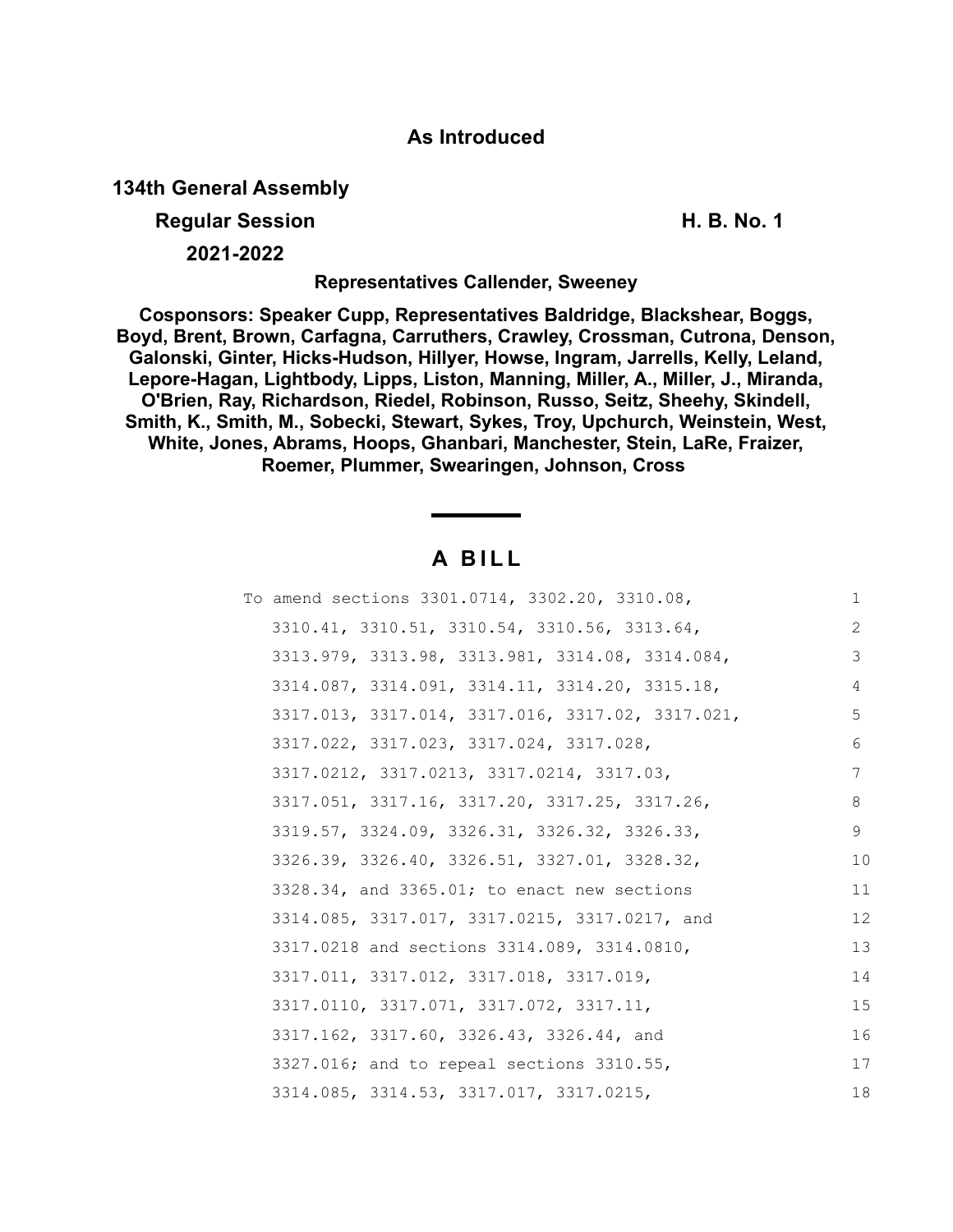3317.0216, 3317.0217, 3317.0218, 3326.41, and 3328.33 of the Revised Code and to amend Sections 4, 5, 6, and 7 of S.B. 310 of the 133rd General Assembly to create a new school financing system for fiscal year 2022 and each fiscal year thereafter. 19 20 21 22 23 24

# **BE IT ENACTED BY THE GENERAL ASSEMBLY OF THE STATE OF OHIO:**

| Section 1. That sections 3301.0714, 3302.20, 3310.08,           | 25 |
|-----------------------------------------------------------------|----|
| 3310.41, 3310.51, 3310.54, 3310.56, 3313.64, 3313.979, 3313.98, | 26 |
| 3313.981, 3314.08, 3314.084, 3314.087, 3314.091, 3314.11,       | 27 |
| 3314.20, 3315.18, 3317.013, 3317.014, 3317.016, 3317.02,        | 28 |
| 3317.021, 3317.022, 3317.023, 3317.024, 3317.028, 3317.0212,    | 29 |
| 3317.0213, 3317.0214, 3317.03, 3317.051, 3317.16, 3317.20,      | 30 |
| 3317.25, 3317.26, 3319.57, 3324.09, 3326.31, 3326.32, 3326.33,  | 31 |
| 3326.39, 3326.40, 3326.51, 3327.01, 3328.32, 3328.34, and       | 32 |
| 3365.01 be amended and new sections 3314.085, 3317.017,         | 33 |
| 3317.0215, 3317.0217, and 3317.0218 and sections 3314.089,      | 34 |
| 3314.0810, 3317.011, 3317.012, 3317.018, 3317.019, 3317.0110,   | 35 |
| 3317.071, 3317.072, 3317.11, 3317.162, 3317.60, 3326.43,        | 36 |
| 3326.44, and 3327.016 of the Revised Code be enacted to read as | 37 |
| follows:                                                        | 38 |
|                                                                 |    |

**Sec. 3301.0714.** (A) The state board of education shall adopt rules for a statewide education management information system. The rules shall require the state board to establish guidelines for the establishment and maintenance of the system in accordance with this section and the rules adopted under this section. The guidelines shall include: 39 40 41 42 43 44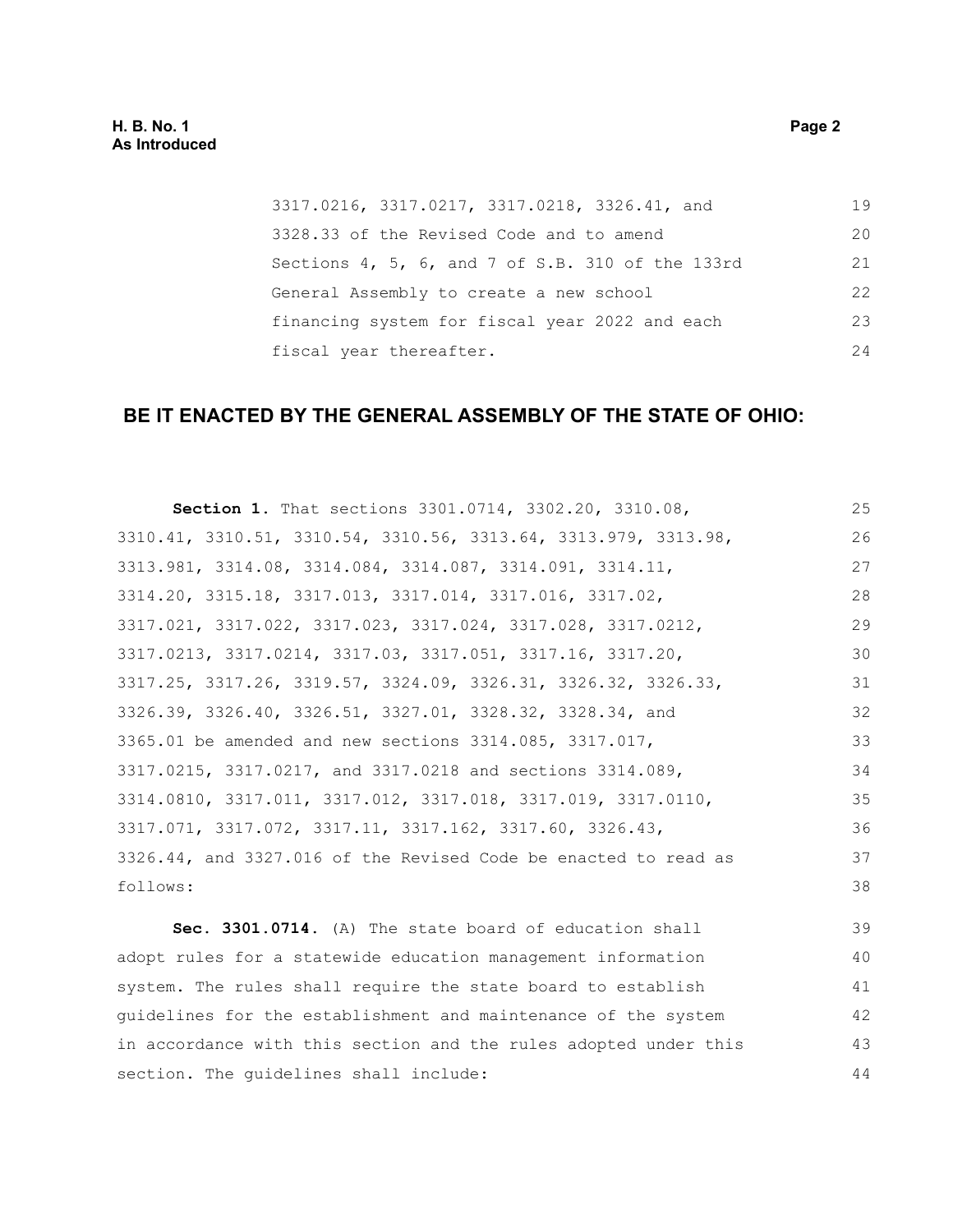in the system in accordance with divisions (B) and (C) of this section; (2) Procedures for annually collecting and reporting the data to the state board in accordance with division (D) of this section; (3) Procedures for annually compiling the data in accordance with division (G) of this section; (4) Procedures for annually reporting the data to the public in accordance with division (H) of this section; (5) Standards to provide strict safeguards to protect the confidentiality of personally identifiable student data. (B) The guidelines adopted under this section shall require the data maintained in the education management information system to include at least the following: (1) Student participation and performance data, for each grade in each school district as a whole and for each grade in each school building in each school district, that includes: (a) The numbers of students receiving each category of instructional service offered by the school district, such as regular education instruction, vocational education instruction, specialized instruction programs or enrichment instruction that is part of the educational curriculum, instruction for gifted students, instruction for students with disabilities, and remedial instruction. The guidelines shall require instructional services under this division to be divided into discrete categories if an instructional service is limited to a specific subject, a specific type of student, or both, such as regular instructional services in mathematics, remedial reading 46 47 48 49 50 51 52 53 54 55 56 57 58 59  $60$ 61 62 63 64 65 66 67 68 69 70 71 72 73

(1) Standards identifying and defining the types of data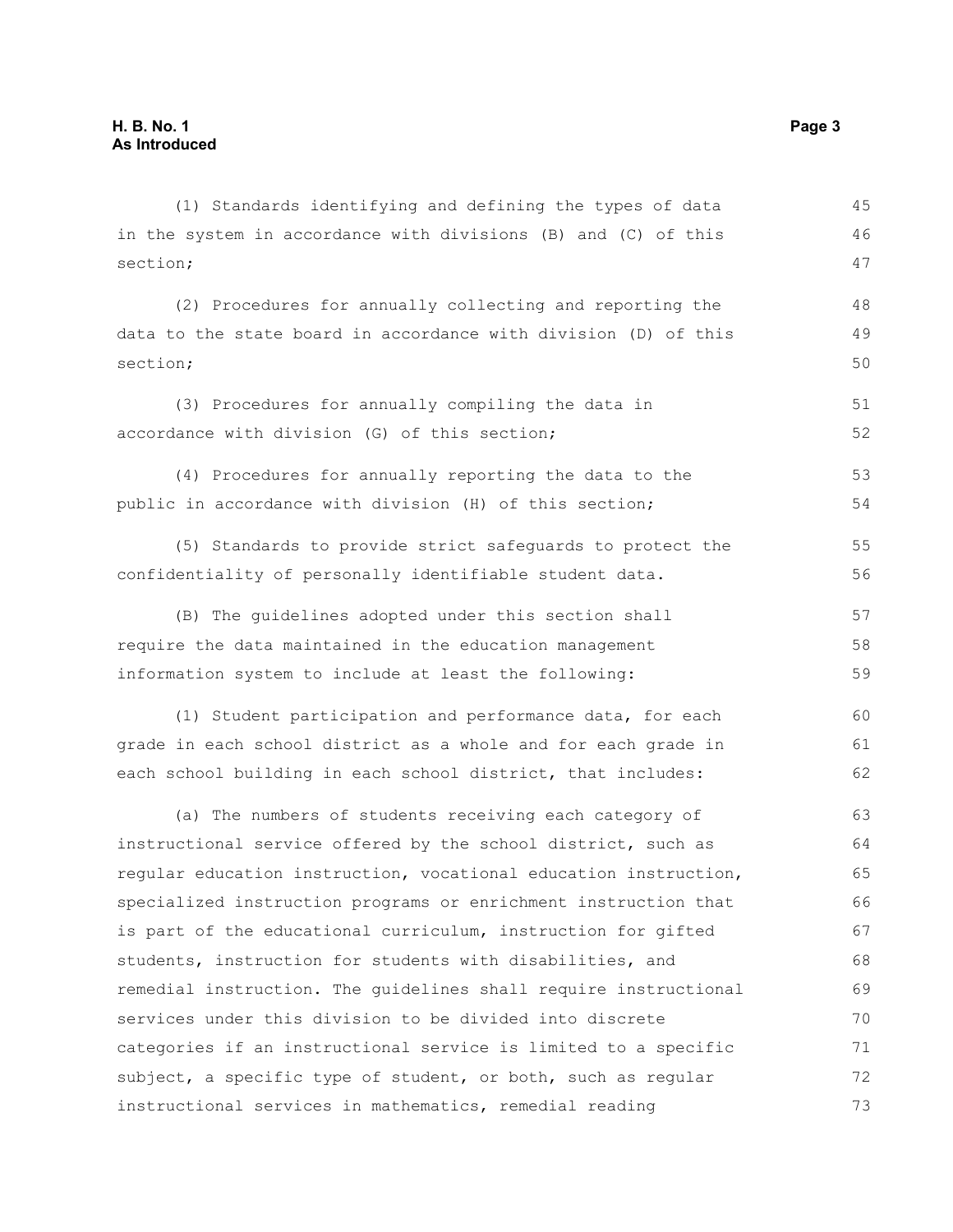#### **H. B. No. 1 Page 4 As Introduced**

instructional services, instructional services specifically for students gifted in mathematics or some other subject area, or instructional services for students with a specific type of disability. The categories of instructional services required by the guidelines under this division shall be the same as the categories of instructional services used in determining cost units pursuant to division (C)(3) of this section. 74 75 76 77 78 79 80

(b) The numbers of students receiving support or extracurricular services for each of the support services or extracurricular programs offered by the school district, such as counseling services, health services, and extracurricular sports and fine arts programs. The categories of services required by the guidelines under this division shall be the same as the categories of services used in determining cost units pursuant to division (C)(4)(a) of this section. 81 82 83 84 85 86 87 88

(c) Average student grades in each subject in grades nine through twelve;

(d) Academic achievement levels as assessed under sections 3301.0710, 3301.0711, and 3301.0712 of the Revised Code;

(e) The number of students designated as having a disabling condition pursuant to division (C)(1) of section 3301.0711 of the Revised Code; 93 94 95

(f) The numbers of students reported to the state board pursuant to division (C)(2) of section 3301.0711 of the Revised Code;

(g) Attendance rates and the average daily attendance for the year. For purposes of this division, a student shall be counted as present for any field trip that is approved by the school administration. 99 100 101 102

89 90

91 92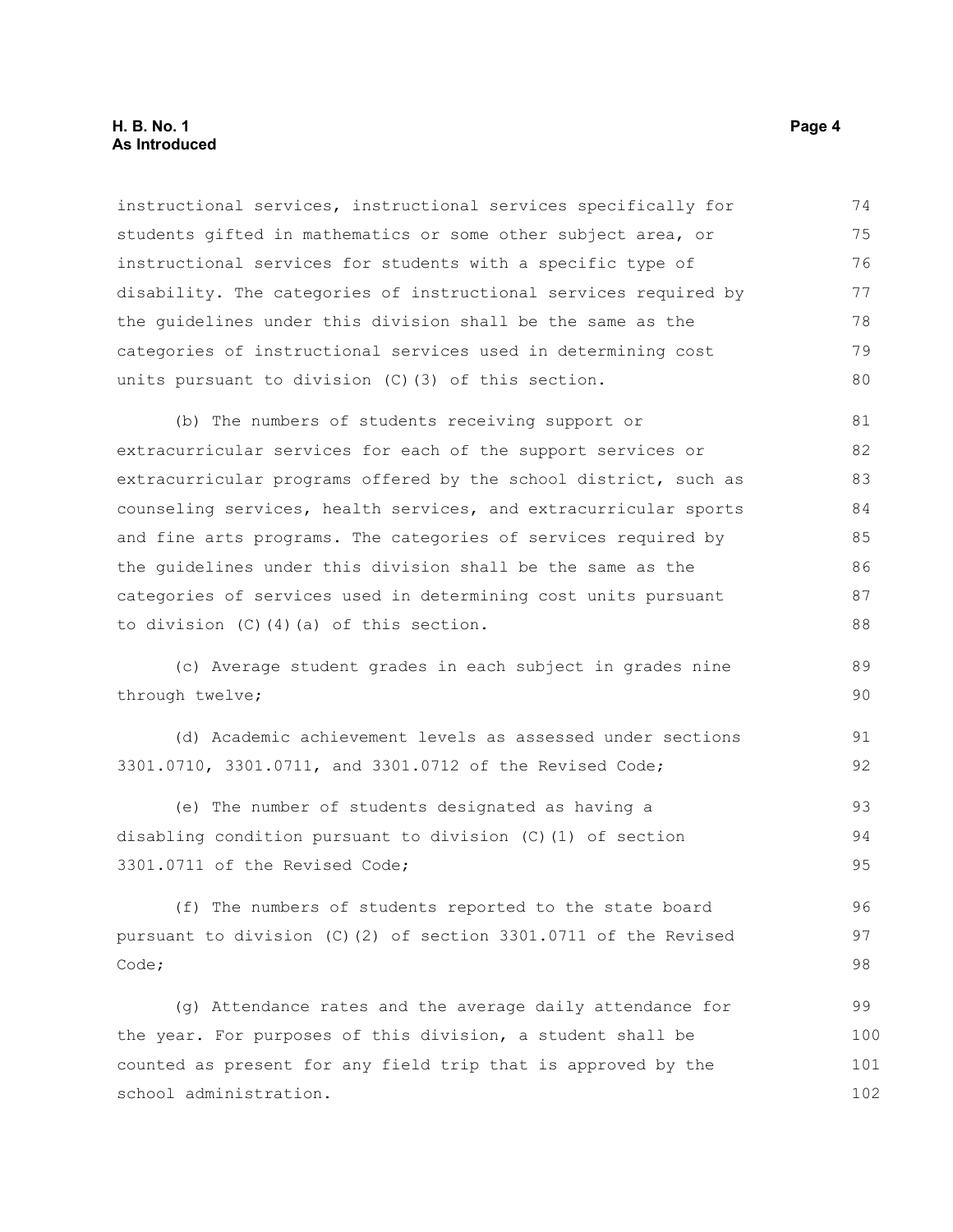| (h) Expulsion rates;                                                  | 103 |
|-----------------------------------------------------------------------|-----|
| (i) Suspension rates;                                                 | 104 |
| (j) Dropout rates;                                                    | 105 |
| (k) Rates of retention in grade;                                      | 106 |
| (1) For pupils in grades nine through twelve, the average             | 107 |
| number of carnegie units, as calculated in accordance with state      | 108 |
| board of education rules;                                             | 109 |
| (m) Graduation rates, to be calculated in a manner                    | 110 |
| specified by the department of education that reflects the rate       | 111 |
| at which students who were in the ninth grade three years prior       | 112 |
| to the current year complete school and that is consistent with       | 113 |
| nationally accepted reporting requirements;                           | 114 |
| (n) Results of diagnostic assessments administered to                 | 115 |
| kindergarten students as required under section 3301.0715 of the      | 116 |
| Revised Code to permit a comparison of the academic readiness of      | 117 |
| kindergarten students. However, no district shall be required to      | 118 |
| report to the department the results of any diagnostic                | 119 |
| assessment administered to a kindergarten student, except for         | 120 |
| the language and reading assessment described in division $(A)$ $(2)$ | 121 |
| of section 3301.0715 of the Revised Code, if the parent of that       | 122 |
| student requests the district not to report those results.            | 123 |
|                                                                       |     |

(o) Beginning on July 1, 2018, for each disciplinary action which is required to be reported under division (B)(4) of this section, districts and schools also shall include an identification of the person or persons, if any, at whom the student's violent behavior that resulted in discipline was directed. The person or persons shall be identified by the respective classification at the district or school, such as student, teacher, or nonteaching employee, but shall not be 124 125 126 127 128 129 130 131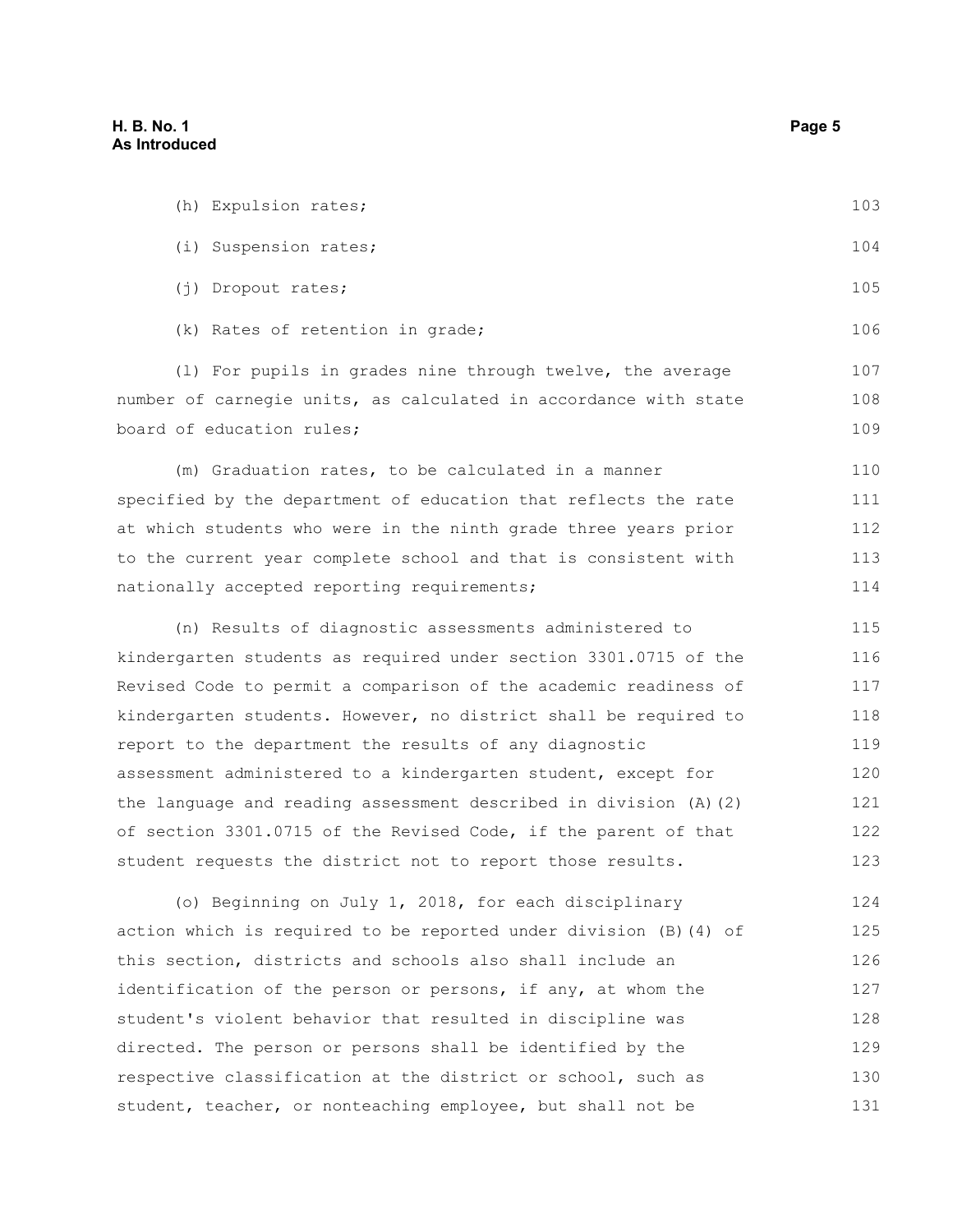#### **H. B. No. 1 Page 6 As Introduced**

identified by name. Division (B)(1)(o) of this section does not apply after the date that is two years following the submission of the report required by Section 733.13 of H.B. 49 of the 132nd general assembly. (p) The number of students earning each state diploma seal included in the system prescribed under division (A) of section 3313.6114 of the Revised Code; (q) The number of students demonstrating competency for graduation using each option described in divisions (B)(1)(a) to (c) of section 3313.618 of the Revised Code; (r) The number of students completing each foundational and supporting option as part of the demonstration of competency for graduation pursuant to division (B)(1)(b) of section 3313.618 of the Revised Code. (2) Personnel and classroom enrollment data for each school district, including: (a) The total numbers of licensed employees and nonlicensed employees and the numbers of full-time equivalent licensed employees and nonlicensed employees providing each category of instructional service, instructional support service, and administrative support service used pursuant to division (C)(3) of this section. The guidelines adopted under this section shall require these categories of data to be maintained for the school district as a whole and, wherever applicable, for each grade in the school district as a whole, for each school building as a whole, and for each grade in each school building. 132 133 134 135 136 137 138 139 140 141 142 143 144 145 146 147 148 149 150 151 152 153 154 155 156 157 158 159

(b) The total number of employees and the number of full-160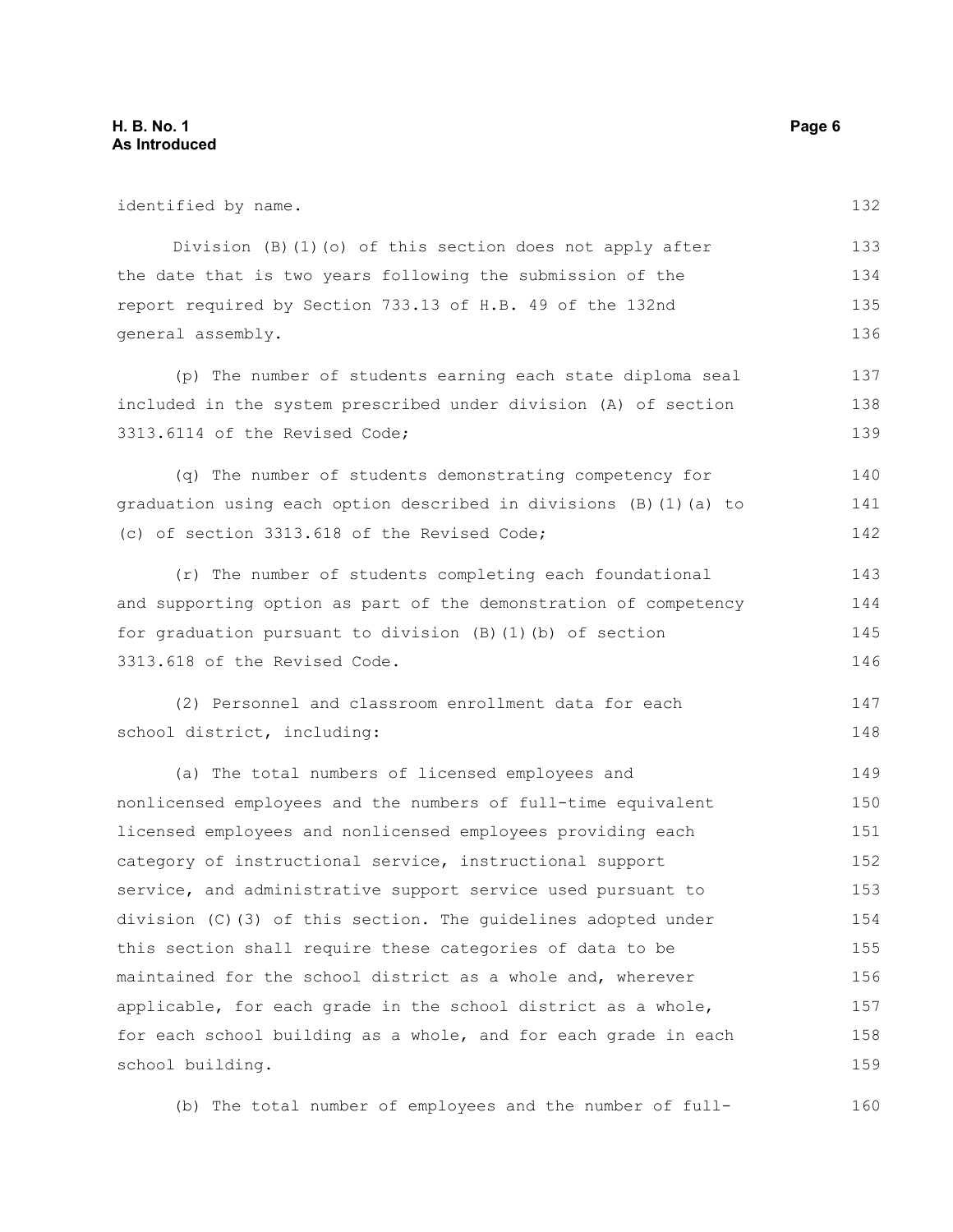#### **H. B. No. 1 Page 7 As Introduced**

time equivalent employees providing each category of service used pursuant to divisions  $(C)$  (4)(a) and (b) of this section, and the total numbers of licensed employees and nonlicensed employees and the numbers of full-time equivalent licensed employees and nonlicensed employees providing each category used pursuant to division (C)(4)(c) of this section. The guidelines adopted under this section shall require these categories of data to be maintained for the school district as a whole and, wherever applicable, for each grade in the school district as a whole, for each school building as a whole, and for each grade in each school building. 161 162 163 164 165 166 167 168 169 170 171

(c) The total number of regular classroom teachers teaching classes of regular education and the average number of pupils enrolled in each such class, in each of grades kindergarten through five in the district as a whole and in each school building in the school district. 172 173 174 175 176

(d) The number of lead teachers employed by each school district and each school building. 177 178

(3)(a) Student demographic data for each school district, including information regarding the gender ratio of the school district's pupils, the racial make-up of the school district's pupils, the number of English learners in the district, and an appropriate measure of the number of the school district's pupils who reside in economically disadvantaged households. The demographic data shall be collected in a manner to allow correlation with data collected under division (B)(1) of this section. Categories for data collected pursuant to division (B) (3) of this section shall conform, where appropriate, to standard practices of agencies of the federal government. 179 180 181 182 183 184 185 186 187 188 189

(b) With respect to each student entering kindergarten, 190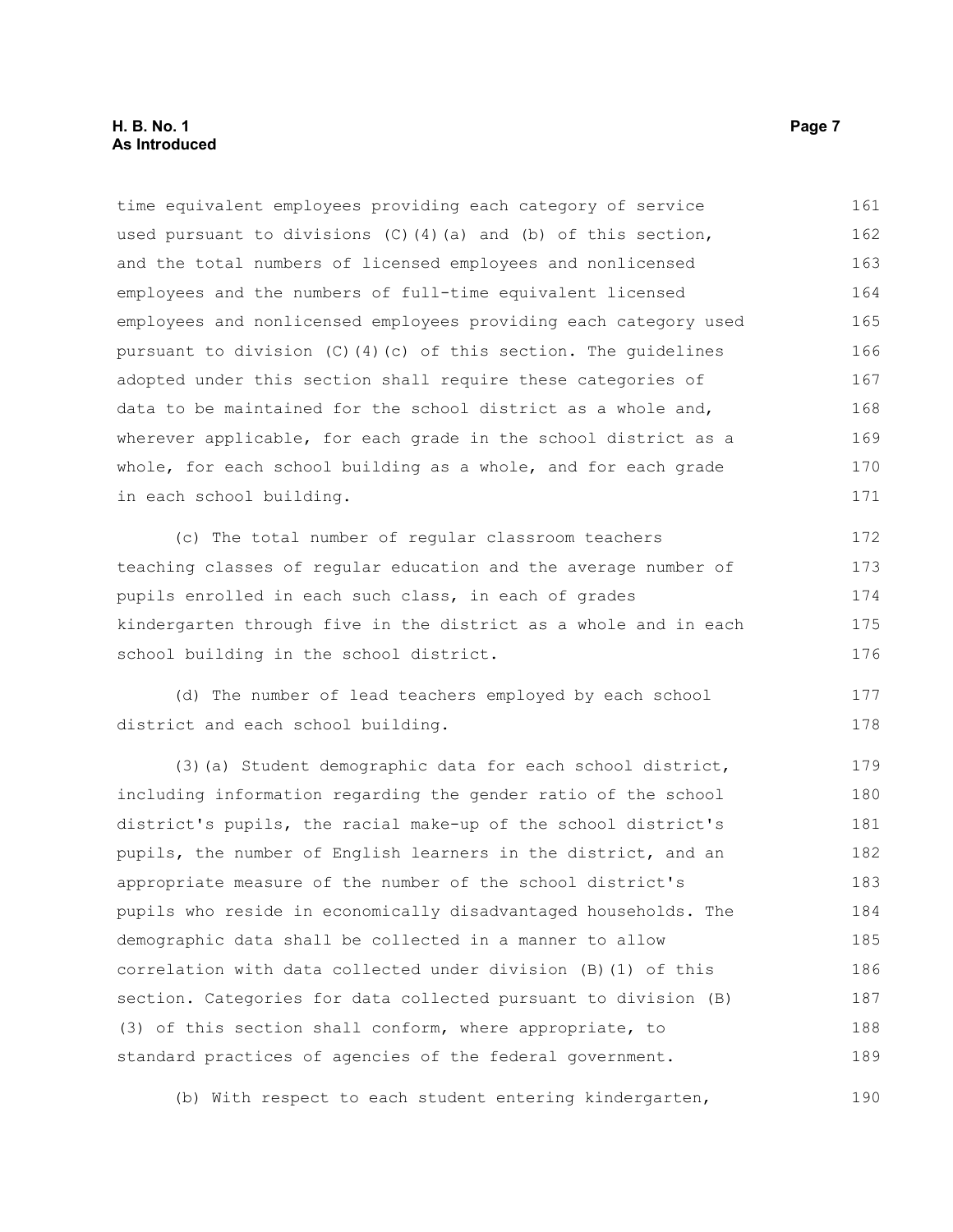whether the student previously participated in a public preschool program, a private preschool program, or a head start program, and the number of years the student participated in each of these programs. (4) The annual reports submitted by each school district under section 3317.25 of the Revised Code describing the initiative or initiatives on which the district's disadvantaged pupil impact aid were spent; (5) The average number of students riding on school buses routed to community schools established under Chapter 3314. of the Revised Code in accordance with section 3327.01 of the Revised Code; (6) The average number of students riding on school buses routed to STEM schools established under Chapter 3326. of the Revised Code in accordance with section 3327.01 of the Revised Code; (7) The average number of students riding on school buses routed to nonpublic schools in accordance with section 3327.01 of the Revised Code; (8) Any data required to be collected pursuant to federal law. (C) The education management information system shall include cost accounting data for each district as a whole and for each school building in each school district. The guidelines adopted under this section shall require the cost data for each school district to be maintained in a system of mutually exclusive cost units and shall require all of the costs of each school district to be divided among the cost units. The guidelines shall require the system of mutually exclusive cost 191 192 193 194 195 196 197 198 199 200 201 202 203 204 205 206 207 208 209 210 211 212 213 214 215 216 217 218 219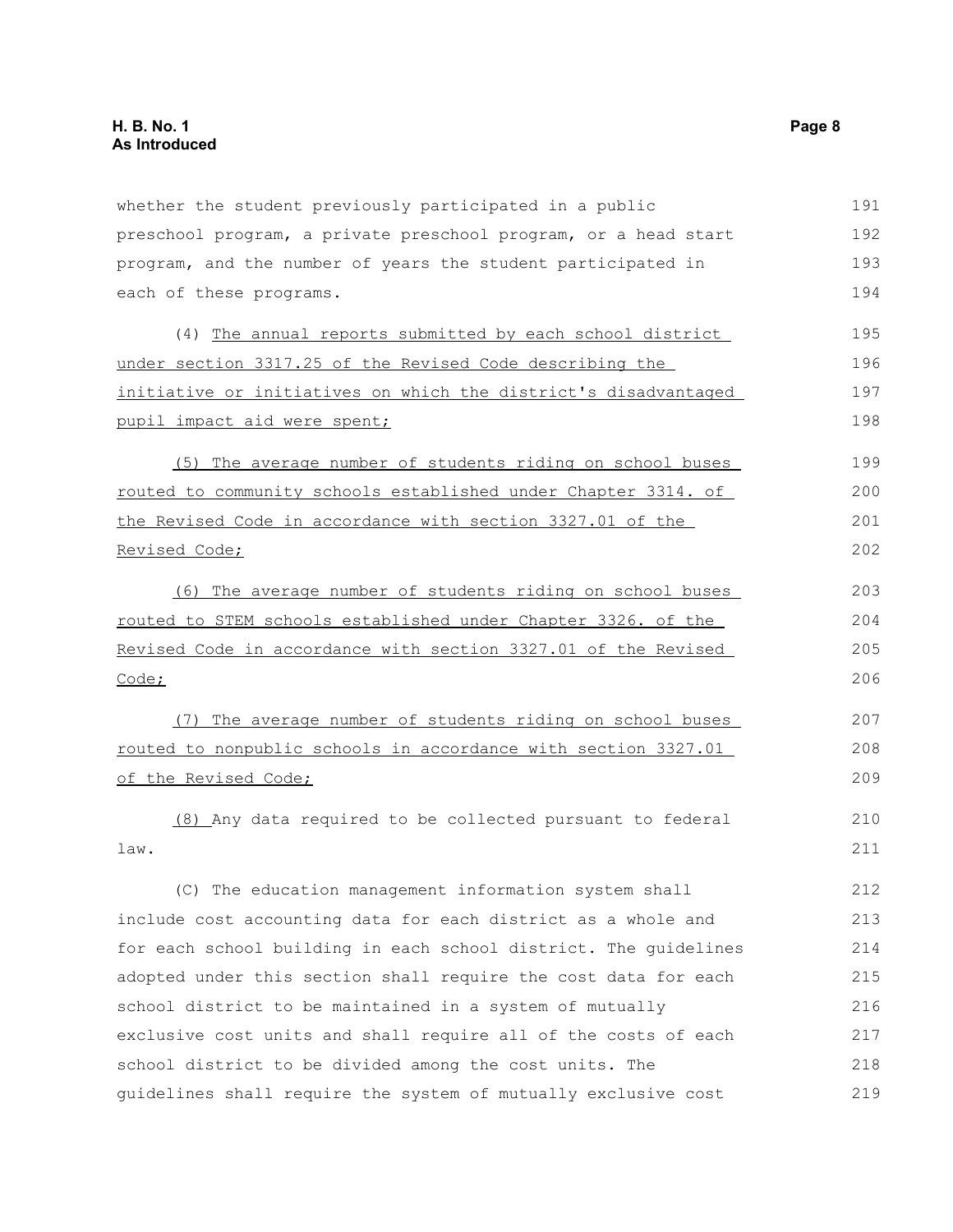units to include at least the following:

(1) Administrative costs for the school district as a whole. The guidelines shall require the cost units under this division (C)(1) to be designed so that each of them may be compiled and reported in terms of average expenditure per pupil in formula enrolled ADM in the school district, as determined pursuant to section 3317.03 of the Revised Code. 221 222 223 224 225 226

(2) Administrative costs for each school building in the school district. The guidelines shall require the cost units under this division (C)(2) to be designed so that each of them may be compiled and reported in terms of average expenditure per full-time equivalent pupil receiving instructional or support services in each building.

(3) Instructional services costs for each category of instructional service provided directly to students and required by guidelines adopted pursuant to division (B)(1)(a) of this section. The guidelines shall require the cost units under division (C)(3) of this section to be designed so that each of them may be compiled and reported in terms of average expenditure per pupil receiving the service in the school district as a whole and average expenditure per pupil receiving the service in each building in the school district and in terms of a total cost for each category of service and, as a breakdown of the total cost, a cost for each of the following components: 233 234 235 236 237 238 239 240 241 242 243

(a) The cost of each instructional services category required by guidelines adopted under division (B)(1)(a) of this section that is provided directly to students by a classroom teacher; 244 245 246 247

(b) The cost of the instructional support services, such

220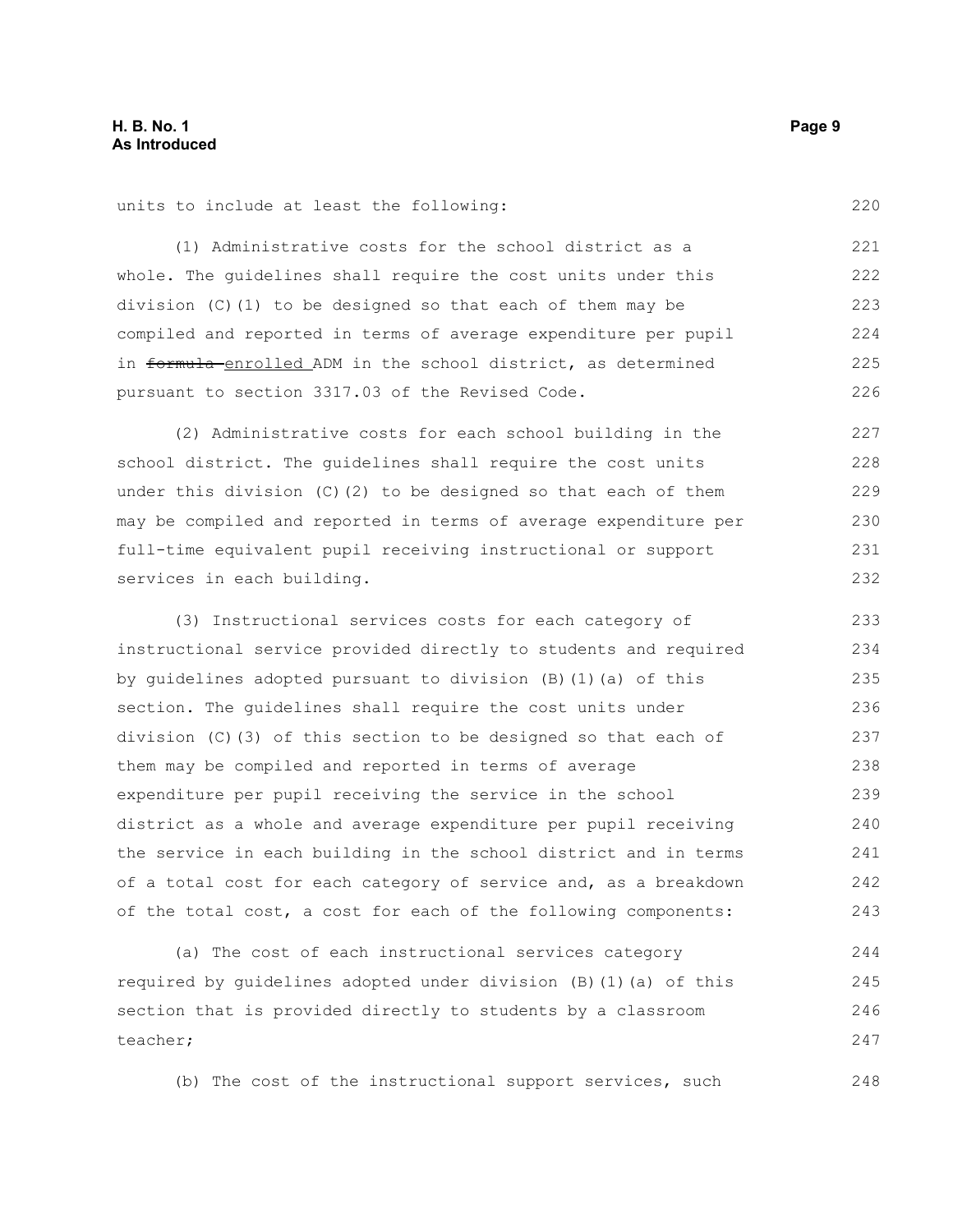as services provided by a speech-language pathologist, classroom aide, multimedia aide, or librarian, provided directly to students in conjunction with each instructional services category; 249 250 251 252

(c) The cost of the administrative support services related to each instructional services category, such as the cost of personnel that develop the curriculum for the instructional services category and the cost of personnel supervising or coordinating the delivery of the instructional services category. 253 254 255 256 257 258

(4) Support or extracurricular services costs for each category of service directly provided to students and required by guidelines adopted pursuant to division (B)(1)(b) of this section. The guidelines shall require the cost units under division (C)(4) of this section to be designed so that each of them may be compiled and reported in terms of average expenditure per pupil receiving the service in the school district as a whole and average expenditure per pupil receiving the service in each building in the school district and in terms of a total cost for each category of service and, as a breakdown of the total cost, a cost for each of the following components: 259 260 261 262 263 264 265 266 267 268 269

(a) The cost of each support or extracurricular services category required by guidelines adopted under division (B)(1)(b) of this section that is provided directly to students by a licensed employee, such as services provided by a guidance counselor or any services provided by a licensed employee under a supplemental contract; 270 271 272 273 274 275

(b) The cost of each such services category provided directly to students by a nonlicensed employee, such as janitorial services, cafeteria services, or services of a sports 276 277 278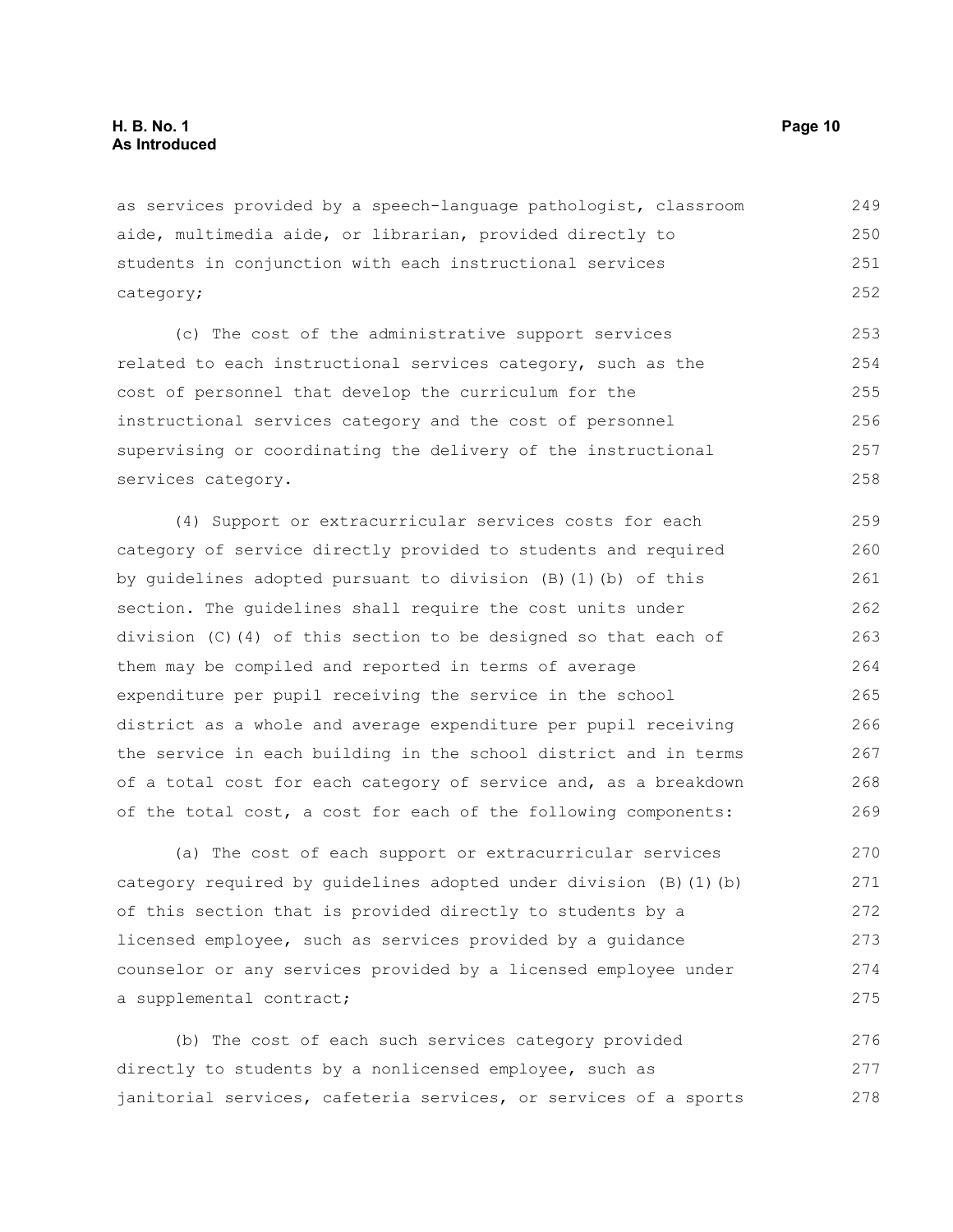279

| services category.                                               | 285 |
|------------------------------------------------------------------|-----|
| (D) (1) The quidelines adopted under this section shall          | 286 |
| require school districts to collect information about individual | 287 |
| students, staff members, or both in connection with any data     | 288 |
| required by division (B) or (C) of this section or other         | 289 |
| reporting requirements established in the Revised Code. The      | 290 |
| quidelines may also require school districts to report           | 291 |
| information about individual staff members in connection with    | 292 |
| any data required by division (B) or (C) of this section or      | 293 |
| other reporting requirements established in the Revised Code.    | 294 |
| The quidelines shall not authorize school districts to request   | 295 |
| social security numbers of individual students. The guidelines   | 296 |
| shall prohibit the reporting under this section of a student's   | 297 |
| name, address, and social security number to the state board of  | 298 |
| education or the department of education. The quidelines shall   | 299 |
| also prohibit the reporting under this section of any personally | 300 |
| identifiable information about any student, except for the       | 301 |
| purpose of assigning the data verification code required by      | 302 |
| division (D)(2) of this section, to any other person unless such | 303 |
| person is employed by the school district or the information     | 304 |
| technology center operated under section 3301.075 of the Revised | 305 |
| Code and is authorized by the district or technology center to   | 306 |
| have access to such information or is employed by an entity with | 307 |
| which the department contracts for the scoring or the            | 308 |
| development of state assessments. The guidelines may require     | 309 |

(c) The cost of the administrative services related to

employees that develop, supervise, coordinate, or otherwise are

each services category in division (C)(4)(a) or (b) of this

section, such as the cost of any licensed or nonlicensed

involved in administering or aiding the delivery of each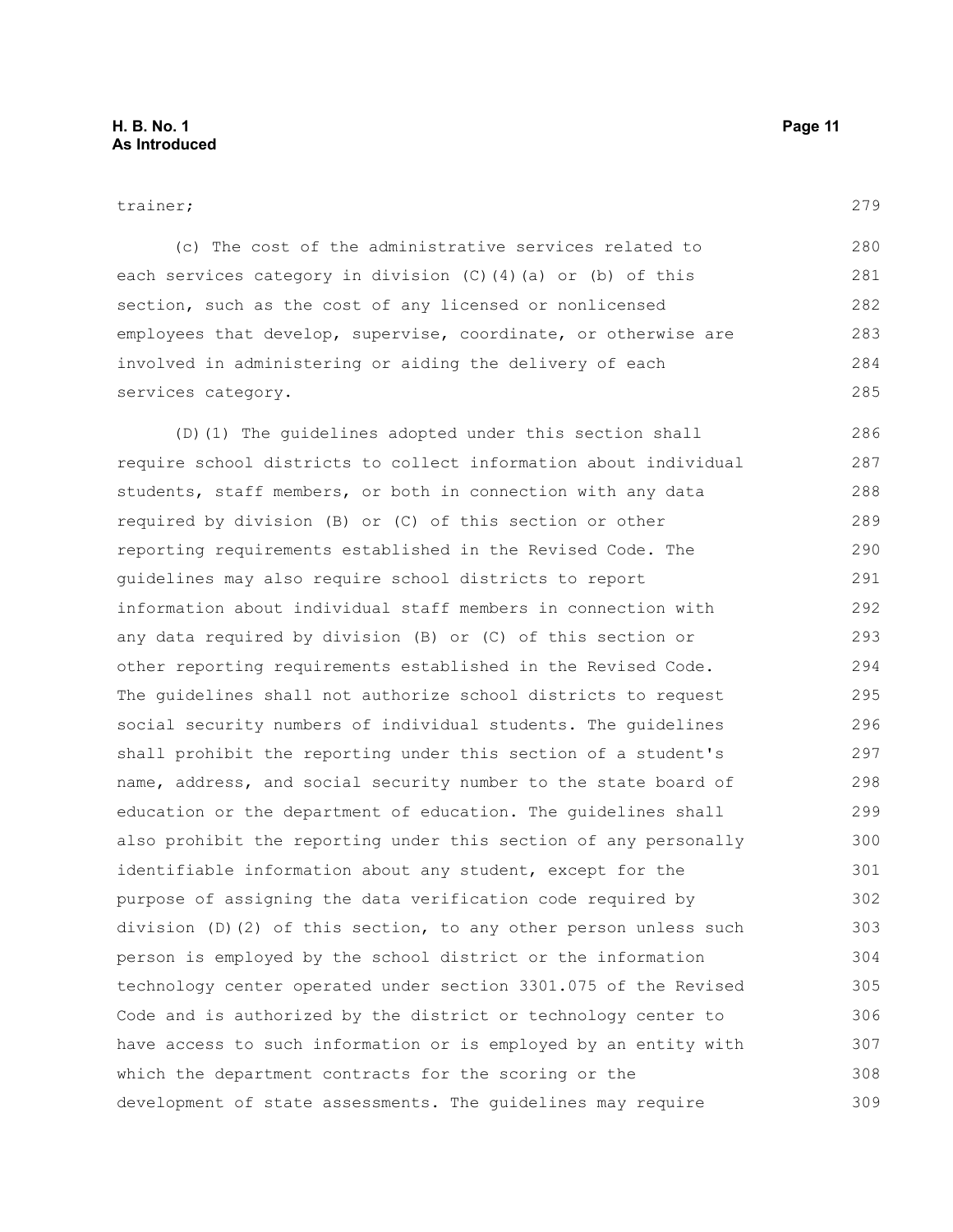#### **H. B. No. 1 Page 12 As Introduced**

school districts to provide the social security numbers of individual staff members and the county of residence for a student. Nothing in this section prohibits the state board of education or department of education from providing a student's county of residence to the department of taxation to facilitate the distribution of tax revenue. 310 311 312 313 314 315

(2)(a) The guidelines shall provide for each school district or community school to assign a data verification code that is unique on a statewide basis over time to each student whose initial Ohio enrollment is in that district or school and to report all required individual student data for that student utilizing such code. The guidelines shall also provide for assigning data verification codes to all students enrolled in districts or community schools on the effective date of the guidelines established under this section. The assignment of data verification codes for other entities, as described in division (D)(2)(d) of this section, the use of those codes, and the reporting and use of associated individual student data shall be coordinated by the department in accordance with state and federal law. 316 317 318 319 320 321 322 323 324 325 326 327 328 329

School districts shall report individual student data to the department through the information technology centers utilizing the code. The entities described in division (D)(2)(d) of this section shall report individual student data to the department in the manner prescribed by the department.

(b)(i) Except as provided in sections  $3301.941$ ,  $3310.11$ , 3310.42, 3310.63, 3313.978, and 3317.20 of the Revised Code, and in division  $(D)$   $(2)$   $(b)$   $(ii)$  of this section, at no time shall the state board or the department have access to information that would enable any data verification code to be matched to 335 336 337 338 339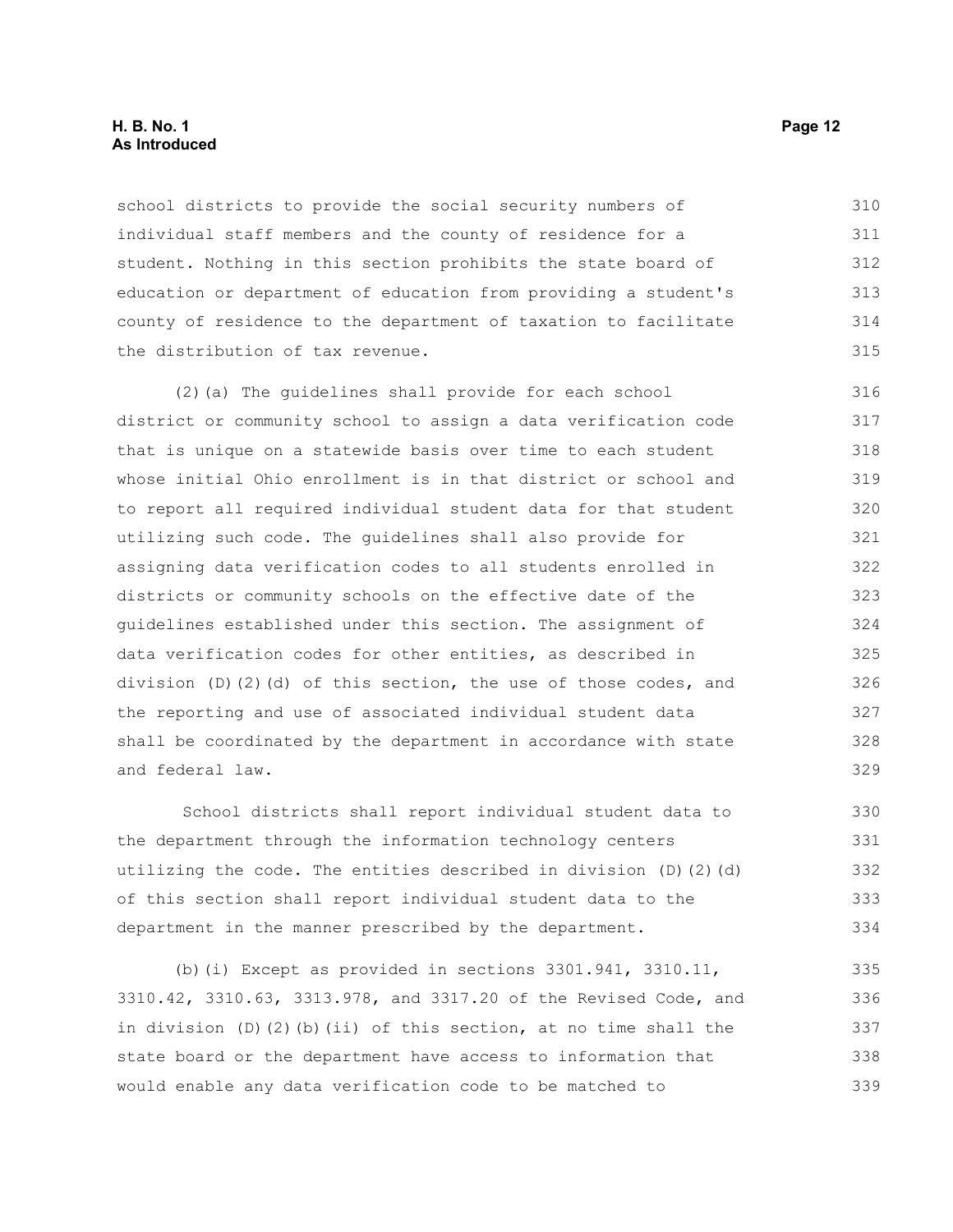personally identifiable student data.

(ii) For the purpose of making per-pupil payments to community schools under division (C) of section 3314.08 of the Revised Code, the department shall have access to information that would enable any data verification code to be matched to personally identifiable student data.

(c) Each school district and community school shall ensure that the data verification code is included in the student's records reported to any subsequent school district, community school, or state institution of higher education, as defined in section 3345.011 of the Revised Code, in which the student enrolls. Any such subsequent district or school shall utilize the same identifier in its reporting of data under this section. 346 347 348 349 350 351 352

(d) The director of any state agency that administers a publicly funded program providing services to children who are younger than compulsory school age, as defined in section 3321.01 of the Revised Code, including the directors of health, job and family services, mental health and addiction services, and developmental disabilities, shall request and receive, pursuant to sections 3301.0723 and 5123.0423 of the Revised Code, a data verification code for a child who is receiving those services. 353 354 355 356 357 358 359 360 361

(E) The guidelines adopted under this section may require school districts to collect and report data, information, or reports other than that described in divisions (A), (B), and (C) of this section for the purpose of complying with other reporting requirements established in the Revised Code. The other data, information, or reports may be maintained in the education management information system but are not required to be compiled as part of the profile formats required under 362 363 364 365 366 367 368 369

340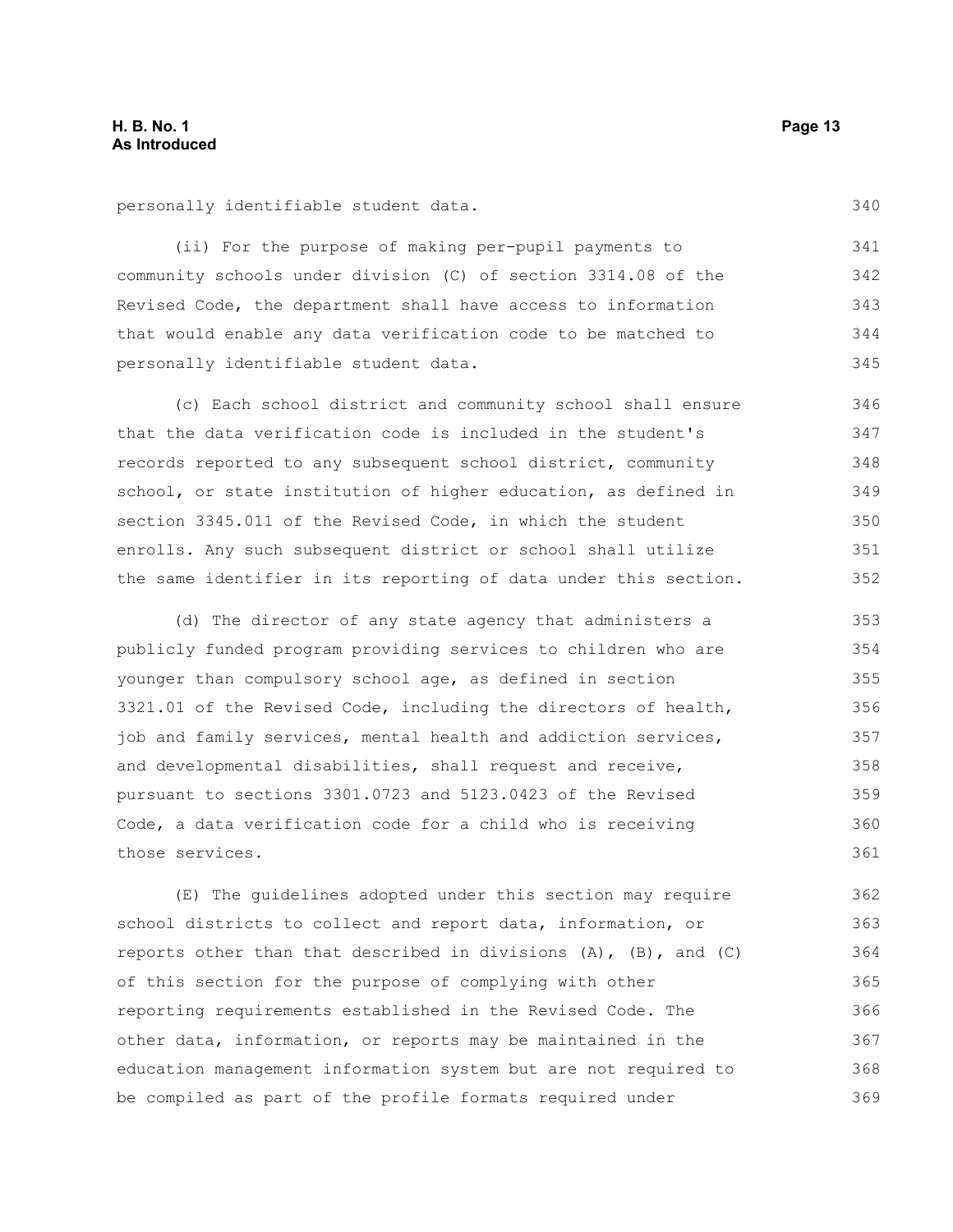division (G) of this section or the annual statewide report required under division (H) of this section. 370 371

(F) Beginning with the school year that begins July 1, 1991, the board of education of each school district shall annually collect and report to the state board, in accordance with the guidelines established by the board, the data required pursuant to this section. A school district may collect and report these data notwithstanding section 2151.357 or 3319.321 of the Revised Code. 372 373 374 375 376 377 378

(G) The state board shall, in accordance with the procedures it adopts, annually compile the data reported by each school district pursuant to division (D) of this section. The state board shall design formats for profiling each school district as a whole and each school building within each district and shall compile the data in accordance with these formats. These profile formats shall: 379 380 381 382 383 384 385

(1) Include all of the data gathered under this section in a manner that facilitates comparison among school districts and among school buildings within each school district;

(2) Present the data on academic achievement levels as assessed by the testing of student achievement maintained pursuant to division (B)(1)(d) of this section. 389 390 391

(H)(1) The state board shall, in accordance with the procedures it adopts, annually prepare a statewide report for all school districts and the general public that includes the profile of each of the school districts developed pursuant to division (G) of this section. Copies of the report shall be sent to each school district. 392 393 394 395 396 397

(2) The state board shall, in accordance with the

386 387 388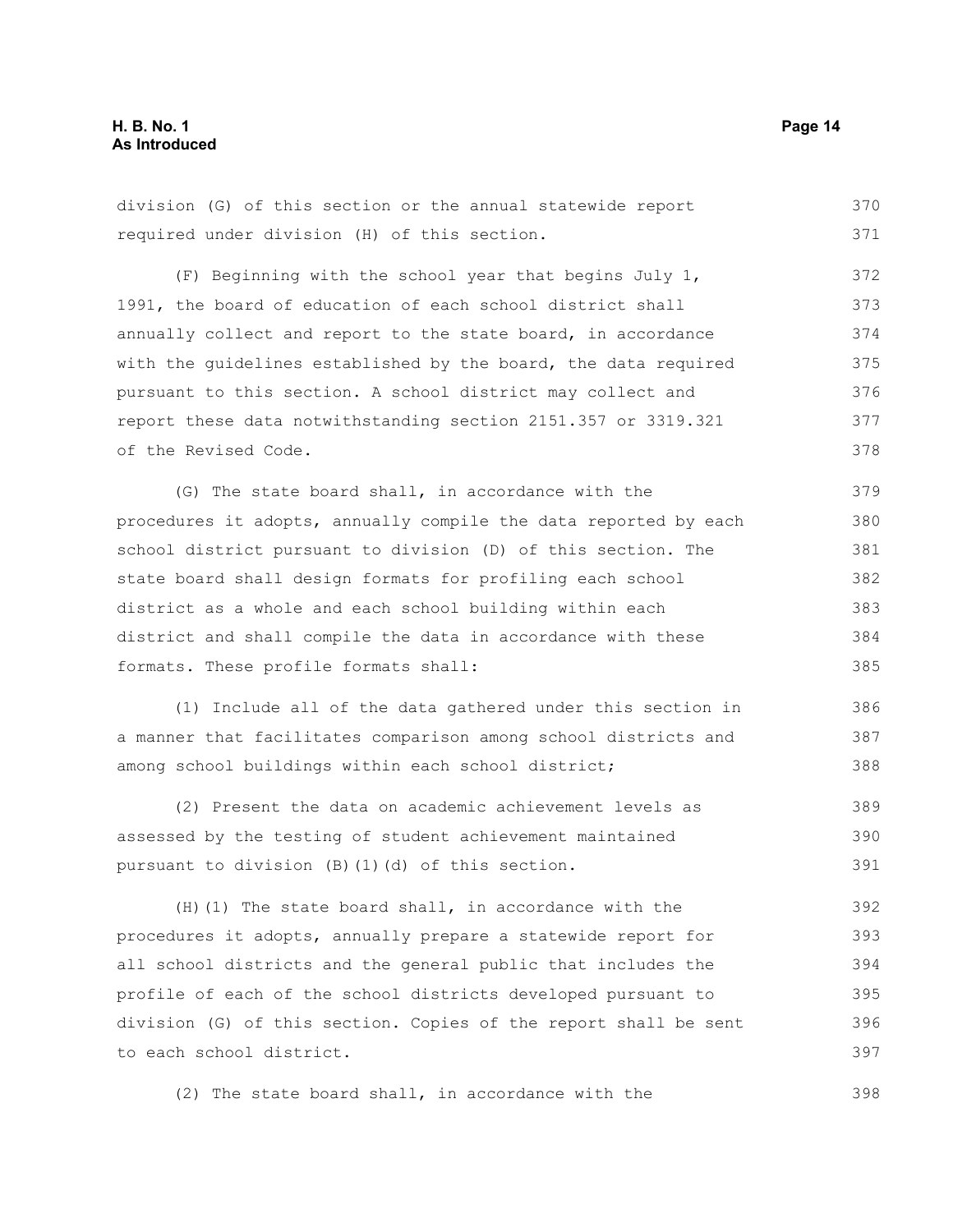#### **H. B. No. 1 Page 15 As Introduced**

procedures it adopts, annually prepare an individual report for each school district and the general public that includes the profiles of each of the school buildings in that school district developed pursuant to division (G) of this section. Copies of the report shall be sent to the superintendent of the district and to each member of the district board of education. 399 400 401 402 403 404

(3) Copies of the reports received from the state board under divisions (H)(1) and (2) of this section shall be made available to the general public at each school district's offices. Each district board of education shall make copies of each report available to any person upon request and payment of a reasonable fee for the cost of reproducing the report. The board shall annually publish in a newspaper of general circulation in the school district, at least twice during the two weeks prior to the week in which the reports will first be available, a notice containing the address where the reports are available and the date on which the reports will be available. 405 406 407 408 409 410 411 412 413 414 415

(I) Any data that is collected or maintained pursuant to this section and that identifies an individual pupil is not a public record for the purposes of section 149.43 of the Revised Code. 416 417 418 419

(J) As used in this section:

(1) "School district" means any city, local, exempted village, or joint vocational school district and, in accordance with section 3314.17 of the Revised Code, any community school. As used in division (L) of this section, "school district" also includes any educational service center or other educational entity required to submit data using the system established under this section. 421 422 423 424 425 426 427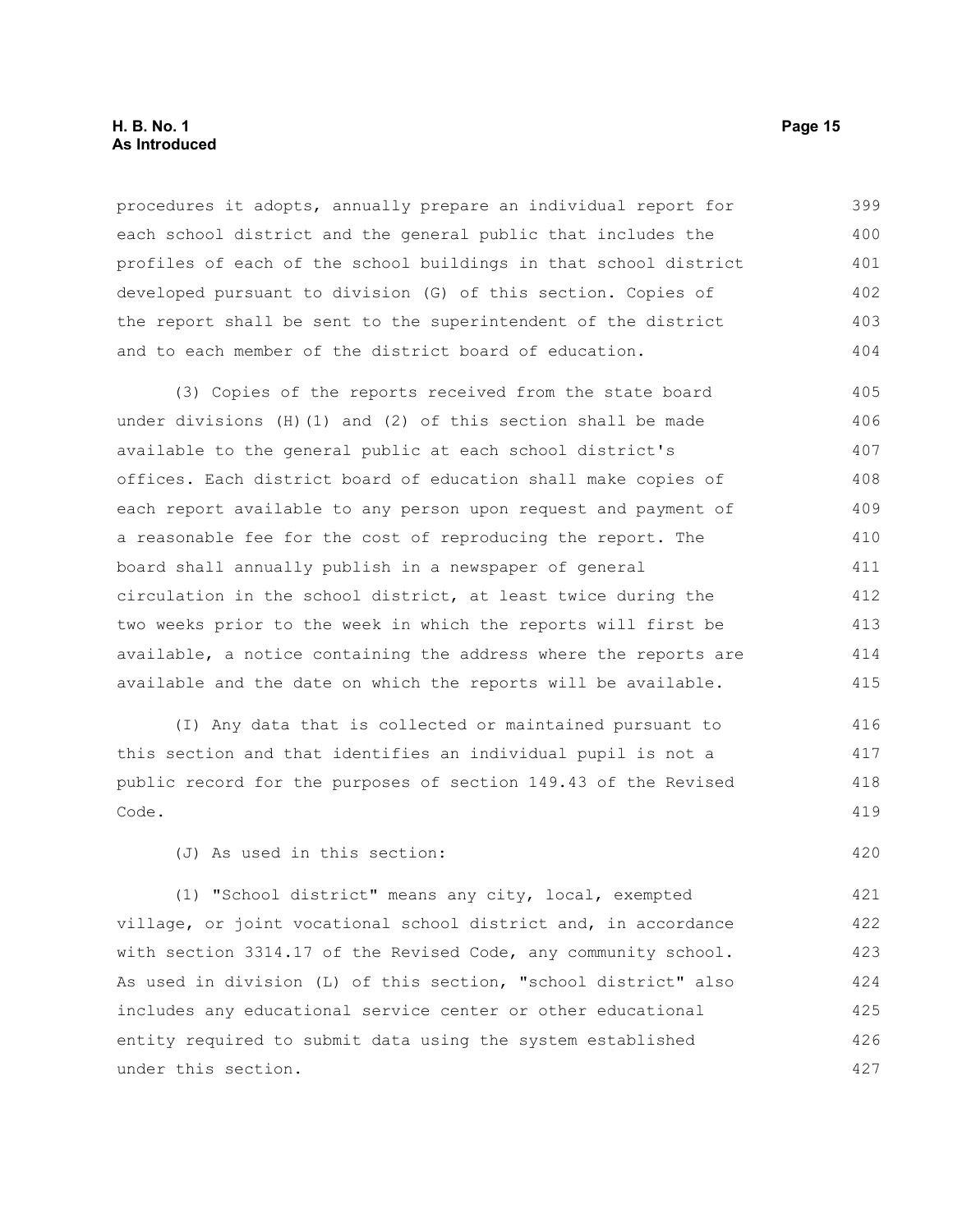#### **H. B. No. 1 Page 16 As Introduced**

(2) "Cost" means any expenditure for operating expenses made by a school district excluding any expenditures for debt retirement except for payments made to any commercial lending institution for any loan approved pursuant to section 3313.483 of the Revised Code. 428 429 430 431 432

(K) Any person who removes data from the information system established under this section for the purpose of releasing it to any person not entitled under law to have access to such information is subject to section 2913.42 of the Revised Code prohibiting tampering with data. 433 434 435 436 437

(L)(1) In accordance with division (L)(2) of this section and the rules adopted under division  $(L)$  (10) of this section, the department of education may sanction any school district that reports incomplete or inaccurate data, reports data that does not conform to data requirements and descriptions published by the department, fails to report data in a timely manner, or otherwise does not make a good faith effort to report data as required by this section. 438 439 440 441 442 443 444 445

(2) If the department decides to sanction a school district under this division, the department shall take the following sequential actions:

(a) Notify the district in writing that the department has determined that data has not been reported as required under this section and require the district to review its data submission and submit corrected data by a deadline established by the department. The department also may require the district to develop a corrective action plan, which shall include provisions for the district to provide mandatory staff training on data reporting procedures. 449 450 451 452 453 454 455 456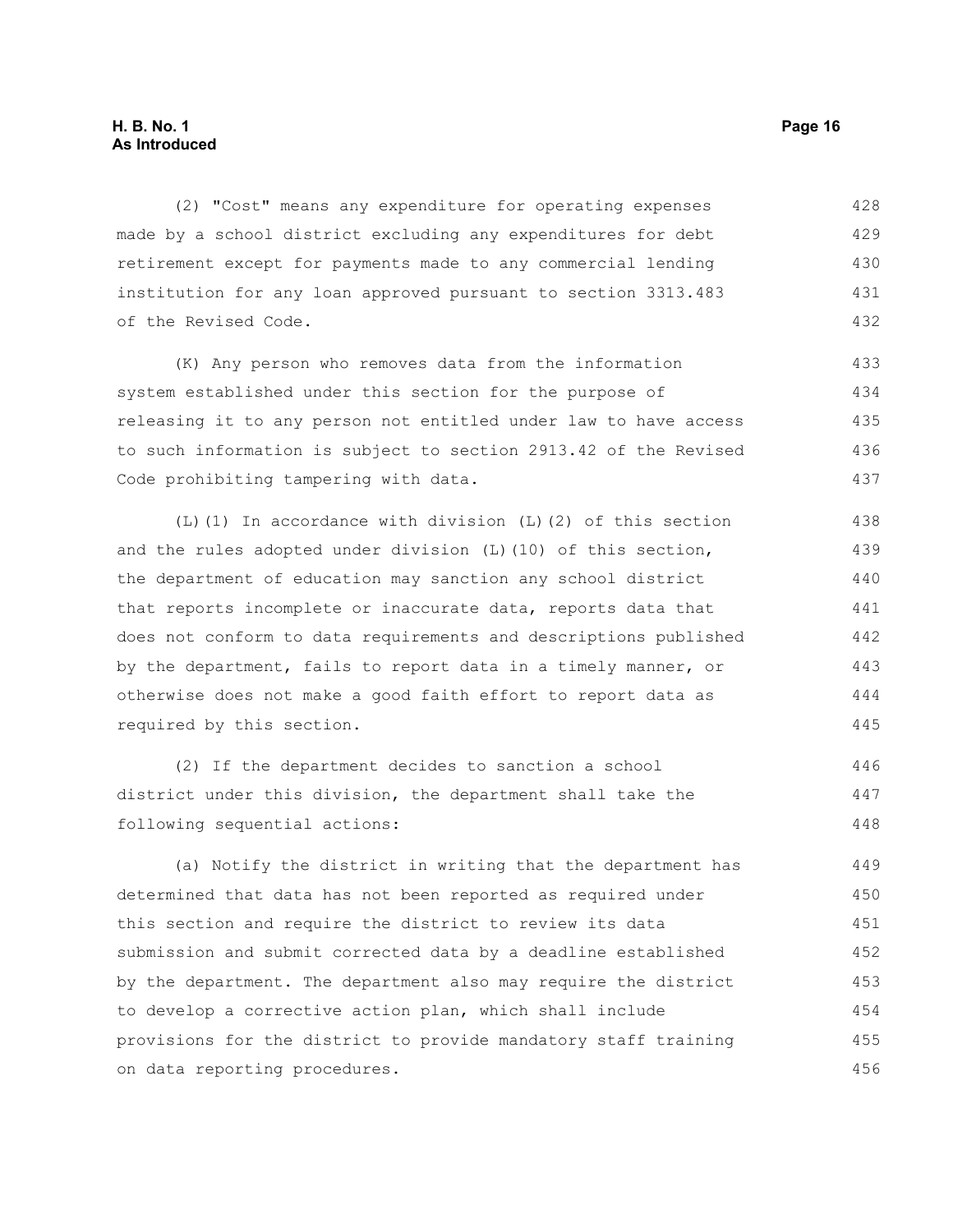## **H. B. No. 1 Page 17 As Introduced**

| (b) Withhold up to ten per cent of the total amount of           | 457 |
|------------------------------------------------------------------|-----|
| state funds due to the district for the current fiscal year and, | 458 |
| if not previously required under division (L) (2) (a) of this    | 459 |
| section, require the district to develop a corrective action     | 460 |
| plan in accordance with that division;                           | 461 |
| (c) Withhold an additional amount of up to twenty per cent       | 462 |
| of the total amount of state funds due to the district for the   | 463 |
| current fiscal year;                                             | 464 |
| (d) Direct department staff or an outside entity to              | 465 |
| investigate the district's data reporting practices and make     | 466 |
| recommendations for subsequent actions. The recommendations may  | 467 |
| include one or more of the following actions:                    | 468 |
| (i) Arrange for an audit of the district's data reporting        | 469 |
| practices by department staff or an outside entity;              | 470 |
| (ii) Conduct a site visit and evaluation of the district;        | 471 |
| (iii) Withhold an additional amount of up to thirty per          | 472 |
| cent of the total amount of state funds due to the district for  | 473 |
| the current fiscal year;                                         | 474 |
| (iv) Continue monitoring the district's data reporting;          | 475 |
| (v) Assign department staff to supervise the district's          | 476 |
| data management system;                                          | 477 |
| (vi) Conduct an investigation to determine whether to            | 478 |
| suspend or revoke the license of any district employee in        | 479 |
| accordance with division (N) of this section;                    | 480 |
| (vii) If the district is issued a report card under              | 481 |
| section 3302.03 of the Revised Code, indicate on the report card | 482 |
| that the district has been sanctioned for failing to report data | 483 |
| as required by this section;                                     | 484 |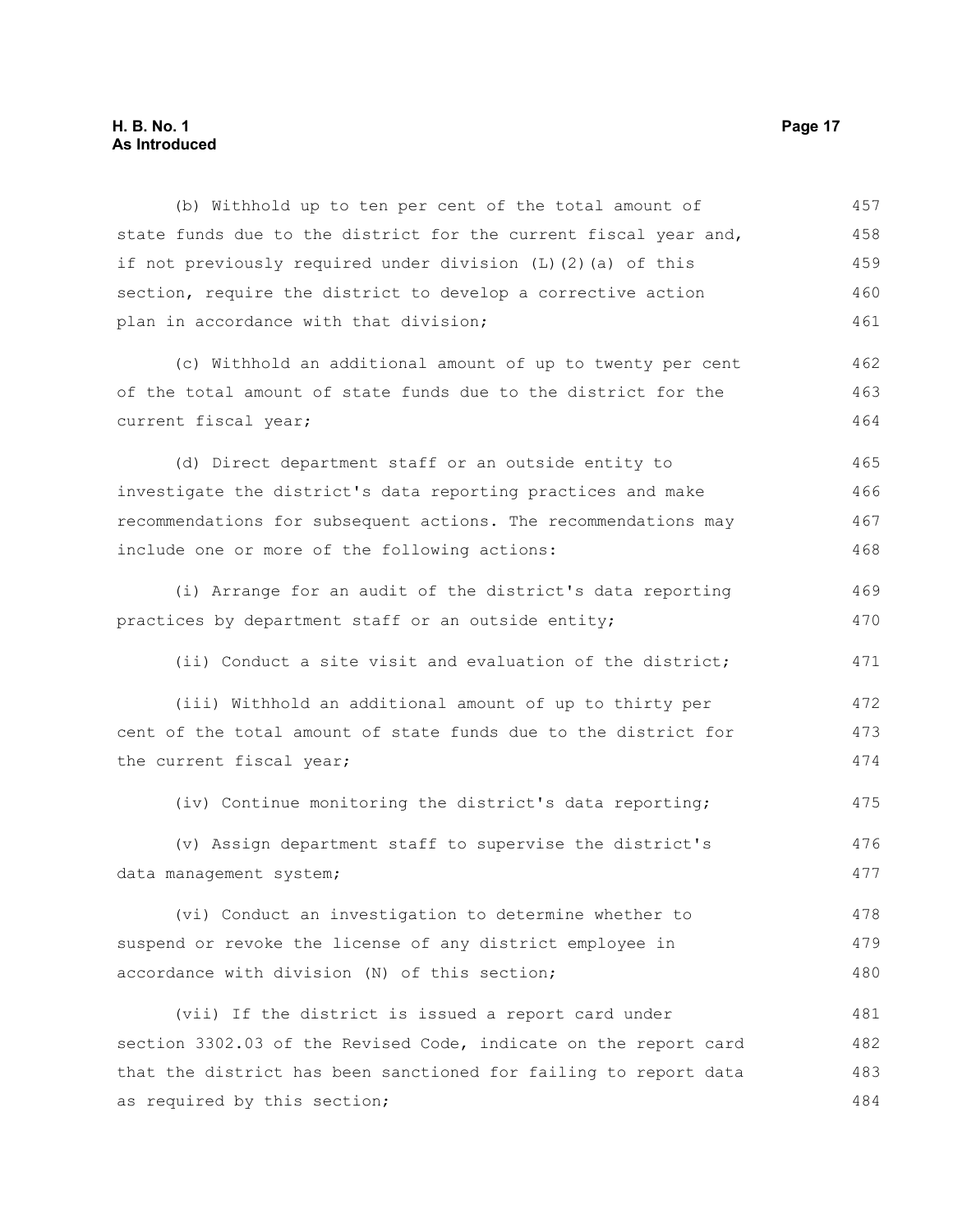#### **H. B. No. 1 Page 18 As Introduced**

(viii) If the district is issued a report card under section 3302.03 of the Revised Code and incomplete or inaccurate data submitted by the district likely caused the district to receive a higher performance rating than it deserved under that section, issue a revised report card for the district; 485 486 487 488 489

(ix) Any other action designed to correct the district's data reporting problems.

(3) Any time the department takes an action against a school district under division (L)(2) of this section, the department shall make a report of the circumstances that prompted the action. The department shall send a copy of the report to the district superintendent or chief administrator and maintain a copy of the report in its files. 492 493 494 495 496 497

(4) If any action taken under division (L)(2) of this section resolves a school district's data reporting problems to the department's satisfaction, the department shall not take any further actions described by that division. If the department withheld funds from the district under that division, the department may release those funds to the district, except that if the department withheld funding under division (L)(2)(c) of this section, the department shall not release the funds withheld under division (L)(2)(b) of this section and, if the department withheld funding under division (L)(2)(d) of this section, the department shall not release the funds withheld under division (L)(2)(b) or (c) of this section. 498 499 500 501 502 503 504 505 506 507 508 509

(5) Notwithstanding anything in this section to the contrary, the department may use its own staff or an outside entity to conduct an audit of a school district's data reporting practices any time the department has reason to believe the district has not made a good faith effort to report data as 510 511 512 513 514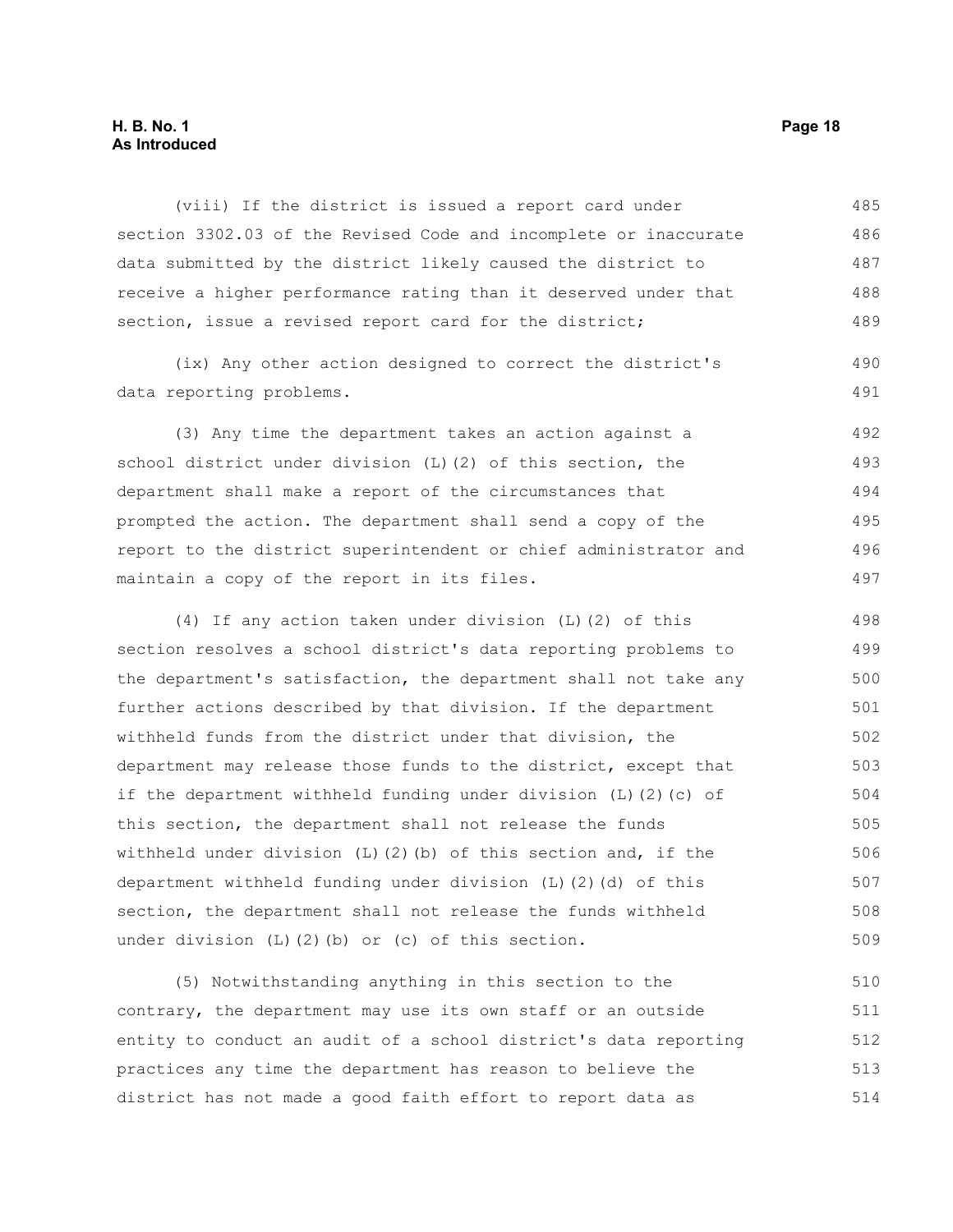#### **H. B. No. 1 Page 19 As Introduced**

required by this section. If any audit conducted by an outside entity under division  $(L)$   $(2)$   $(d)$   $(i)$  or  $(5)$  of this section confirms that a district has not made a good faith effort to report data as required by this section, the district shall reimburse the department for the full cost of the audit. The department may withhold state funds due to the district for this purpose. 515 516 517 518 519 520 521

(6) Prior to issuing a revised report card for a school district under division  $(L)$  (2)(d)(viii) of this section, the department may hold a hearing to provide the district with an opportunity to demonstrate that it made a good faith effort to report data as required by this section. The hearing shall be conducted by a referee appointed by the department. Based on the information provided in the hearing, the referee shall recommend whether the department should issue a revised report card for the district. If the referee affirms the department's contention that the district did not make a good faith effort to report data as required by this section, the district shall bear the full cost of conducting the hearing and of issuing any revised report card. 522 523 524 525 526 527 528 529 530 531 532 533 534

(7) If the department determines that any inaccurate data reported under this section caused a school district to receive excess state funds in any fiscal year, the district shall reimburse the department an amount equal to the excess funds, in accordance with a payment schedule determined by the department. The department may withhold state funds due to the district for this purpose.

(8) Any school district that has funds withheld under division (L)(2) of this section may appeal the withholding in accordance with Chapter 119. of the Revised Code. 542 543 544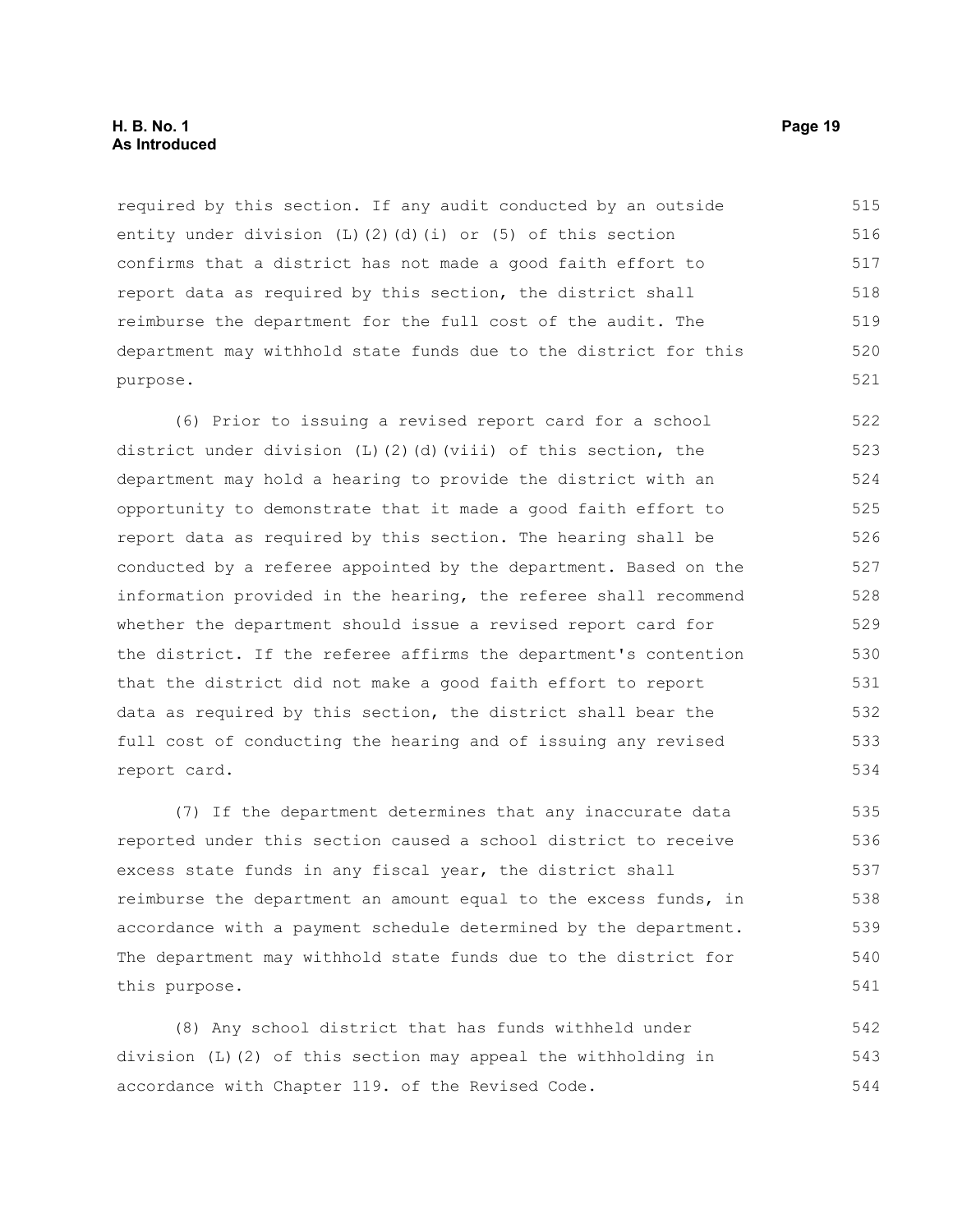#### **H. B. No. 1 Page 20 As Introduced**

(9) In all cases of a disagreement between the department and a school district regarding the appropriateness of an action taken under division (L)(2) of this section, the burden of proof shall be on the district to demonstrate that it made a good faith effort to report data as required by this section. 545 546 547 548 549

(10) The state board of education shall adopt rules under Chapter 119. of the Revised Code to implement division (L) of this section.

(M) No information technology center or school district shall acquire, change, or update its student administration software package to manage and report data required to be reported to the department unless it converts to a student software package that is certified by the department. 553 554 555 556 557

(N) The state board of education, in accordance with sections 3319.31 and 3319.311 of the Revised Code, may suspend or revoke a license as defined under division (A) of section 3319.31 of the Revised Code that has been issued to any school district employee found to have willfully reported erroneous, inaccurate, or incomplete data to the education management information system.

(O) No person shall release or maintain any information about any student in violation of this section. Whoever violates this division is guilty of a misdemeanor of the fourth degree. 565 566 567

(P) The department shall disaggregate the data collected under division  $(B)(1)(n)$  of this section according to the race and socioeconomic status of the students assessed. 568 569 570

(Q) If the department cannot compile any of the information required by division (H) of section 3302.03 of the Revised Code based upon the data collected under this section, 571 572 573

550 551 552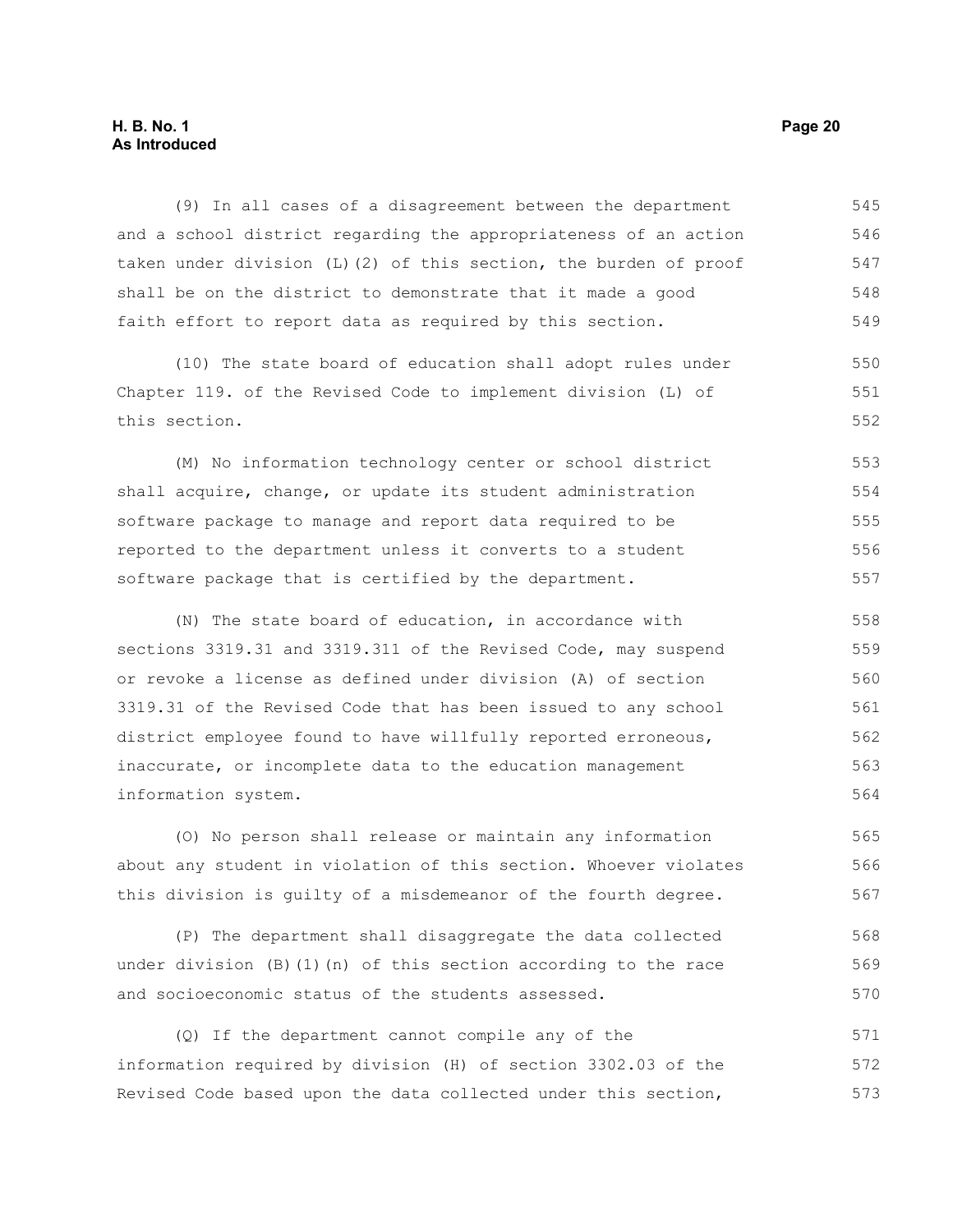the department shall develop a plan and a reasonable timeline for the collection of any data necessary to comply with that division. 574 575 576

**Sec. 3302.20.** (A) The department of education shall develop standards for determining, from the existing data reported in accordance with sections 3301.0714 and 3314.17 of the Revised Code, the amount of annual operating expenditures for classroom instructional purposes and for nonclassroom purposes for each city, exempted village, local, and joint vocational school district, each community school established under Chapter 3314. that is not an internet- or computer-based community school, each internet- or computer-based community school, and each STEM school established under Chapter 3326. of the Revised Code. The department shall present those standards to the state board of education for consideration. In developing the standards, the department shall adapt existing standards used by professional organizations, research organizations, and other state governments. The department also shall align the expenditure categories required for reporting under the standards with the categories that are required for reporting to the United States department of education under federal law. 577 578 579 580 581 582 583 584 585 586 587 588 589 590 591 592 593 594

The state board shall consider the proposed standards and adopt a final set of standards not later than December 31, 2012. School districts, community schools, and STEM schools shall begin reporting data in accordance with the standards on June 30, 2013.

(B)(1) The department shall categorize all city, exempted village, and local school districts into not less than three nor more than five groups based primarily on average daily student enrollment as reported on the most recent report card issued for 600 601 602 603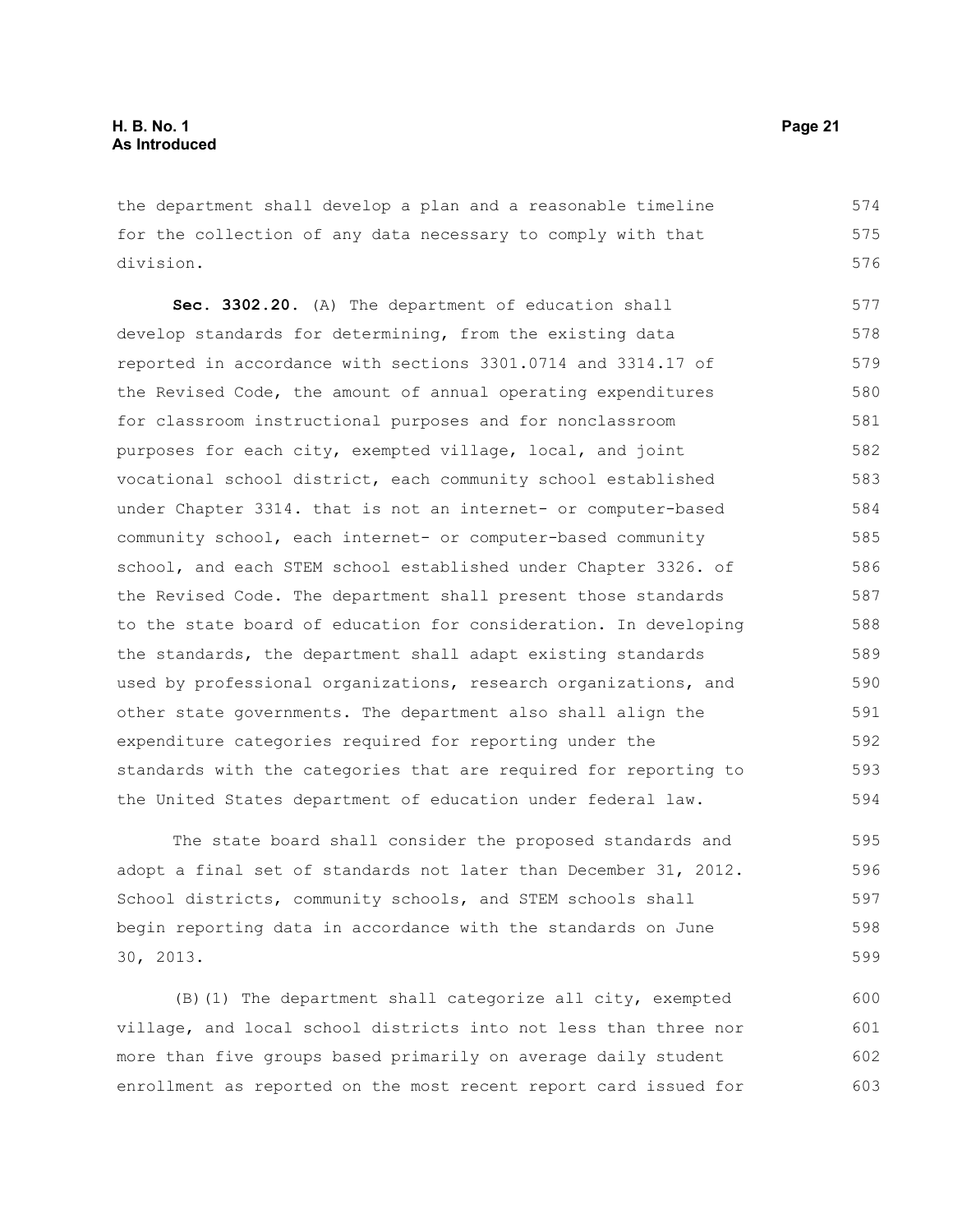(2) The department shall categorize all joint vocational school districts into not less than three nor more than five groups based primarily on formula enrolled ADM as that term is defined in section 3317.02 of the Revised Code rounded to the nearest whole number. (3) The department shall categorize all community schools that are not internet- or computer-based community schools into not less than three nor more than five groups based primarily on average daily student enrollment as reported on the most recent report card issued for each community school under sections 3302.03 and 3314.012 of the Revised Code or, in the case of a school to which section 3314.017 of the Revised Code applies, on the total number of students reported under divisions  $(B)$   $(2)$   $(a)$ and (b) of section 3314.08 of the Revised Code. (4) The department shall categorize all internet- or computer-based community schools into a single category. (5) The department shall categorize all STEM schools into a single category. 605 606 607 608 609 610 611 612 613 614 615 616 617 618 619 620 621 622

each district under section 3302.03 of the Revised Code.

(C) Using the standards adopted under division (A) of this section and the data reported under sections 3301.0714 and 3314.17 of the Revised Code, the department shall compute annually for each fiscal year, the following: 623 624 625 626

(1) The percentage of each district's, community school's, or STEM school's total operating budget spent for classroom instructional purposes; 627 628 629

(2) The statewide average percentage for all districts, community schools, and STEM schools combined spent for classroom instructional purposes; 630 631 632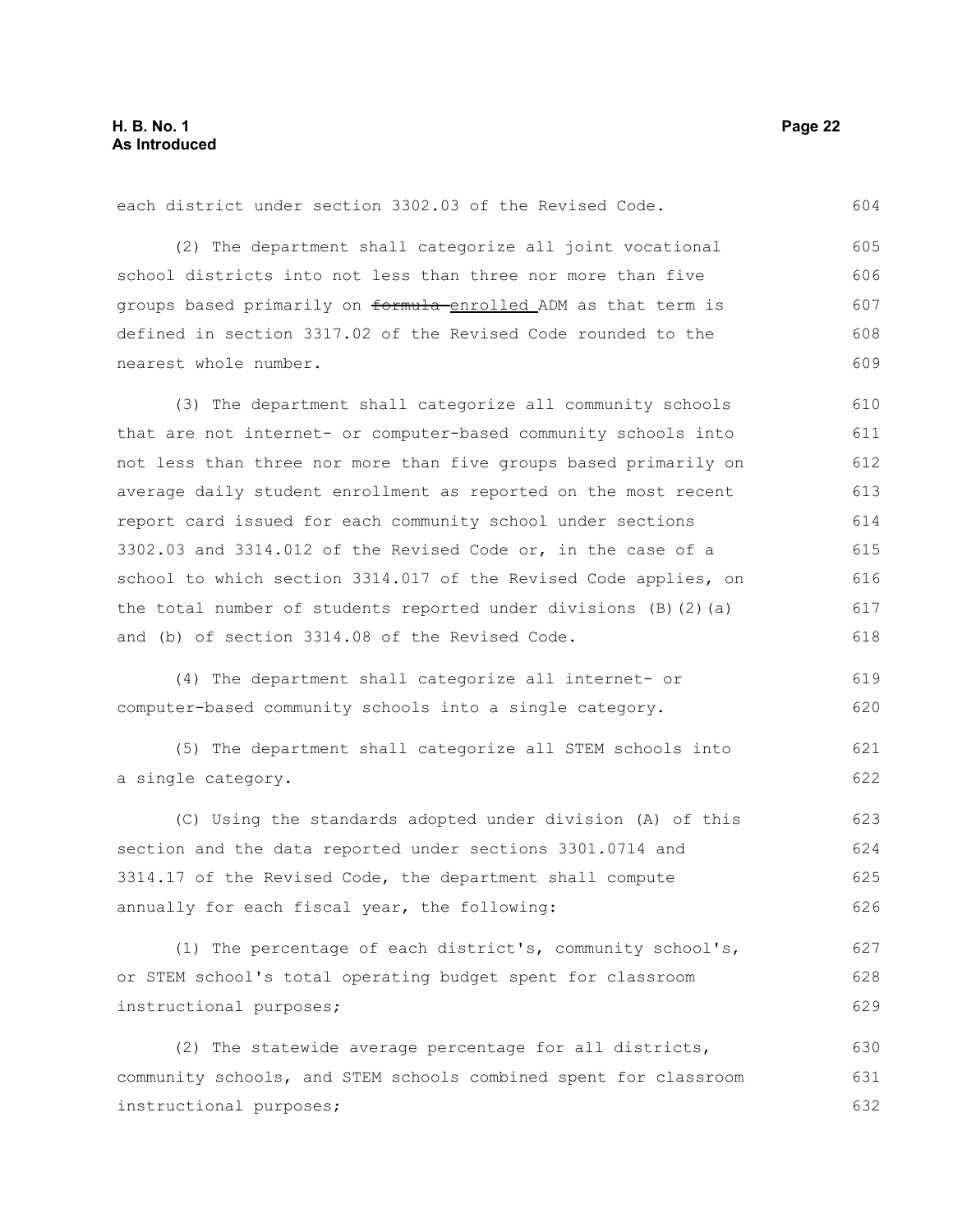## **H. B. No. 1 Page 23 As Introduced**

| (3) The average percentage for each of the categories of       | 633 |
|----------------------------------------------------------------|-----|
| districts and schools established under division (B) of this   | 634 |
| section spent for classroom instructional purposes;            | 635 |
| (4) The ranking of each district, community school, or         | 636 |
| STEM school within its respective category established under   | 637 |
| division (B) of this section according to the following:       | 638 |
| (a) From highest to lowest percentage spent for classroom      | 639 |
| instructional purposes;                                        | 640 |
| (b) From lowest to highest percentage spent for                | 641 |
| noninstructional purposes.                                     | 642 |
| (5) The total operating expenditures per pupil for each        | 643 |
| district, community school, and STEM school;                   | 644 |
| (6) The total operating expenditure per equivalent pupils      | 645 |
| for each district, community school, and STEM school.          | 646 |
| (D) In its display of rankings within each category under      | 647 |
| division (C)(4) of this section, the department shall make the | 648 |
| following notations:                                           | 649 |
| (1) Within each category of city, exempted village, and        | 650 |
| local school districts, the department shall denote each       | 651 |
| district that is:                                              | 652 |
| (a) Among the twenty per cent of all city, exempted            | 653 |
| village, and local school districts statewide with the lowest  | 654 |
| total operating expenditure per equivalent pupils;             | 655 |
| (b) Among the twenty per cent of all city, exempted            | 656 |
| village, and local school districts statewide with the highest | 657 |
| performance index scores.                                      | 658 |
| (2) Within each category of joint vocational school            | 659 |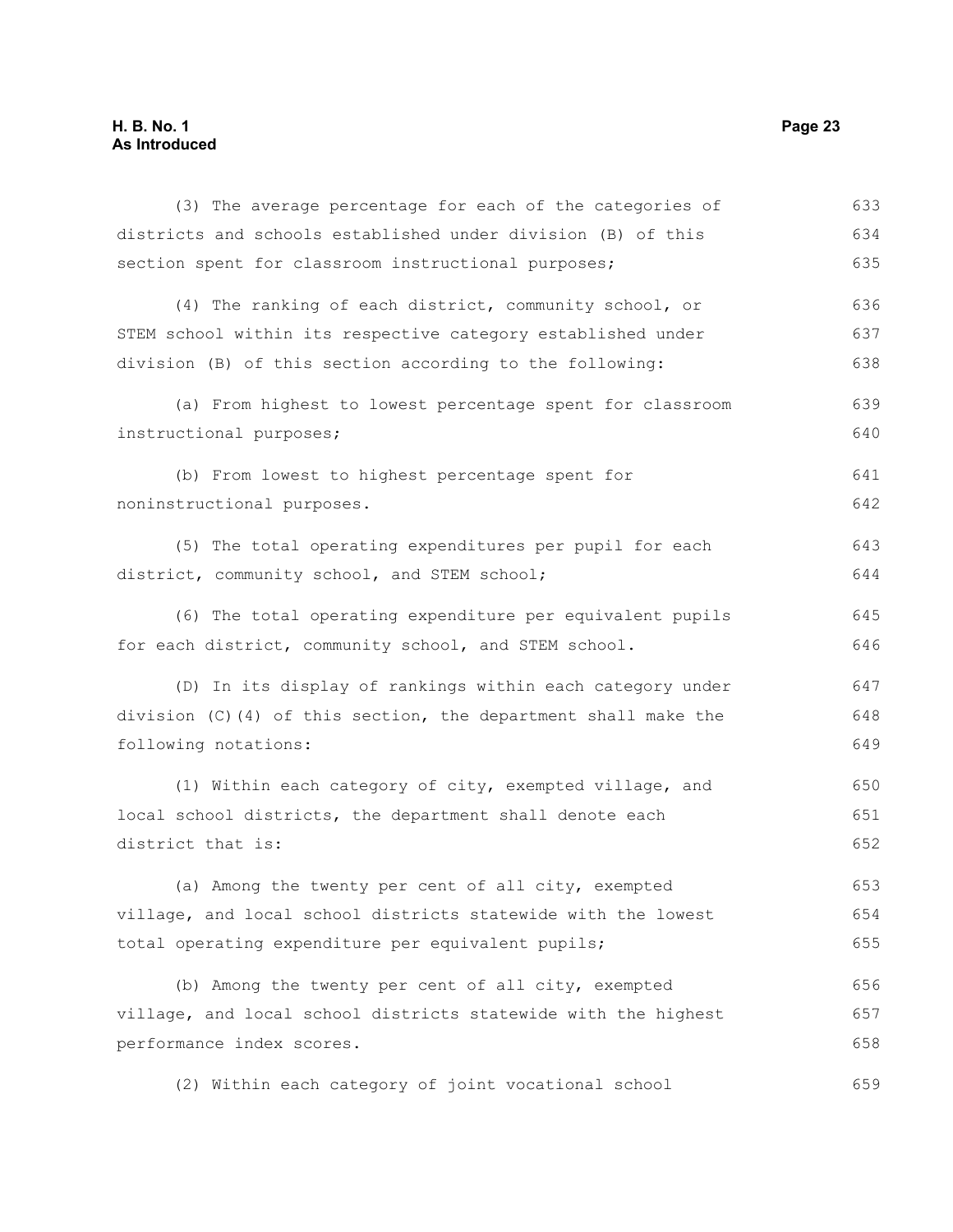| districts, the department shall denote each district that is:   | 660 |
|-----------------------------------------------------------------|-----|
| (a) Among the twenty per cent of all joint vocational           | 661 |
| school districts statewide with the lowest total operating      | 662 |
| expenditure per equivalent pupils;                              | 663 |
| (b) Among the twenty per cent of all joint vocational           | 664 |
| school districts statewide with the highest report card scores  | 665 |
| under section 3302.033 of the Revised Code.                     | 666 |
| (3) Within each category of community schools that are not      | 667 |
| internet- or computer-based community schools, the department   | 668 |
| shall denote each school that is:                               | 669 |
| (a) Among the twenty per cent of all such community             | 670 |
| schools statewide with the lowest total operating expenditure   | 671 |
| per equivalent pupils;                                          | 672 |
| (b) Among the twenty per cent of all such community             | 673 |
| schools statewide with the highest performance index scores,    |     |
| excluding such community schools to which section 3314.017 of   |     |
| the Revised Code applies.                                       | 676 |
| (4) Within the category of internet- or computer-based          | 677 |
| community schools, the department shall denote each school that | 678 |
| is:                                                             | 679 |
| (a) Among the twenty per cent of all such community             | 680 |
| schools statewide with the lowest total operating expenditure   | 681 |
| per equivalent pupils;                                          | 682 |
| (b) Among the twenty per cent of all such community             | 683 |
| schools statewide with the highest performance index scores,    | 684 |
| excluding such community schools to which section 3314.017 of   | 685 |
| the Revised Code applies.                                       | 686 |
| (5) Within the category of STEM schools, the department         | 687 |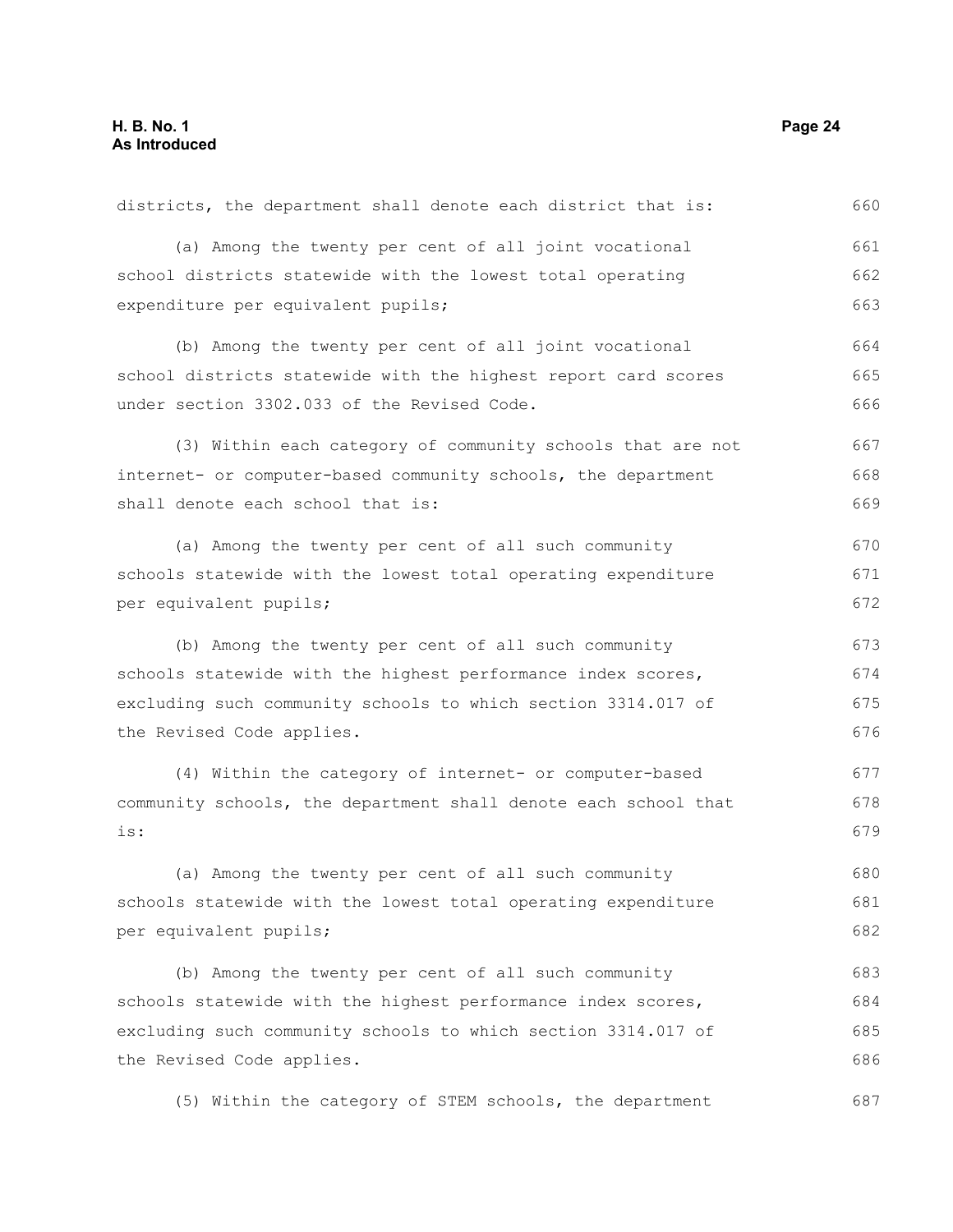shall denote each school that is:

(a) Among the twenty per cent of all STEM schools statewide with the lowest total operating expenditure per equivalent pupils; 689 690 691

(b) Among the twenty per cent of all STEM schools statewide with the highest performance index scores. 692 693

For purposes of divisions  $(D)$   $(3)$   $(b)$  and  $(4)$   $(b)$  of this section, the display shall note that, in accordance with section 3314.017 of the Revised Code, a performance index score is not reported for some community schools that serve primarily students enrolled in dropout prevention and recovery programs. 694 695 696 697 698

(E) The department shall post in a prominent location on its web site the information prescribed by divisions (C) and (D) of this section. The department also shall include on each district's, community school's, and STEM school's annual report card issued under section 3302.03 or 3314.017 of the Revised Code the respective information computed for the district or school under divisions (C)(1) and (4) of this section, the statewide information computed under division (C)(2) of this section, and the information computed for the district's or school's category under division (C)(3) of this section. 699 700 701 702 703 704 705 706 707 708

(F) As used in this section:

(1) "Internet- or computer-based community school" has the same meaning as in section 3314.02 of the Revised Code. 710 711

(2) A school district's, community school's, or STEM school's performance index score rank is its performance index score rank as computed under section 3302.21 of the Revised Code. 712 713 714 715

688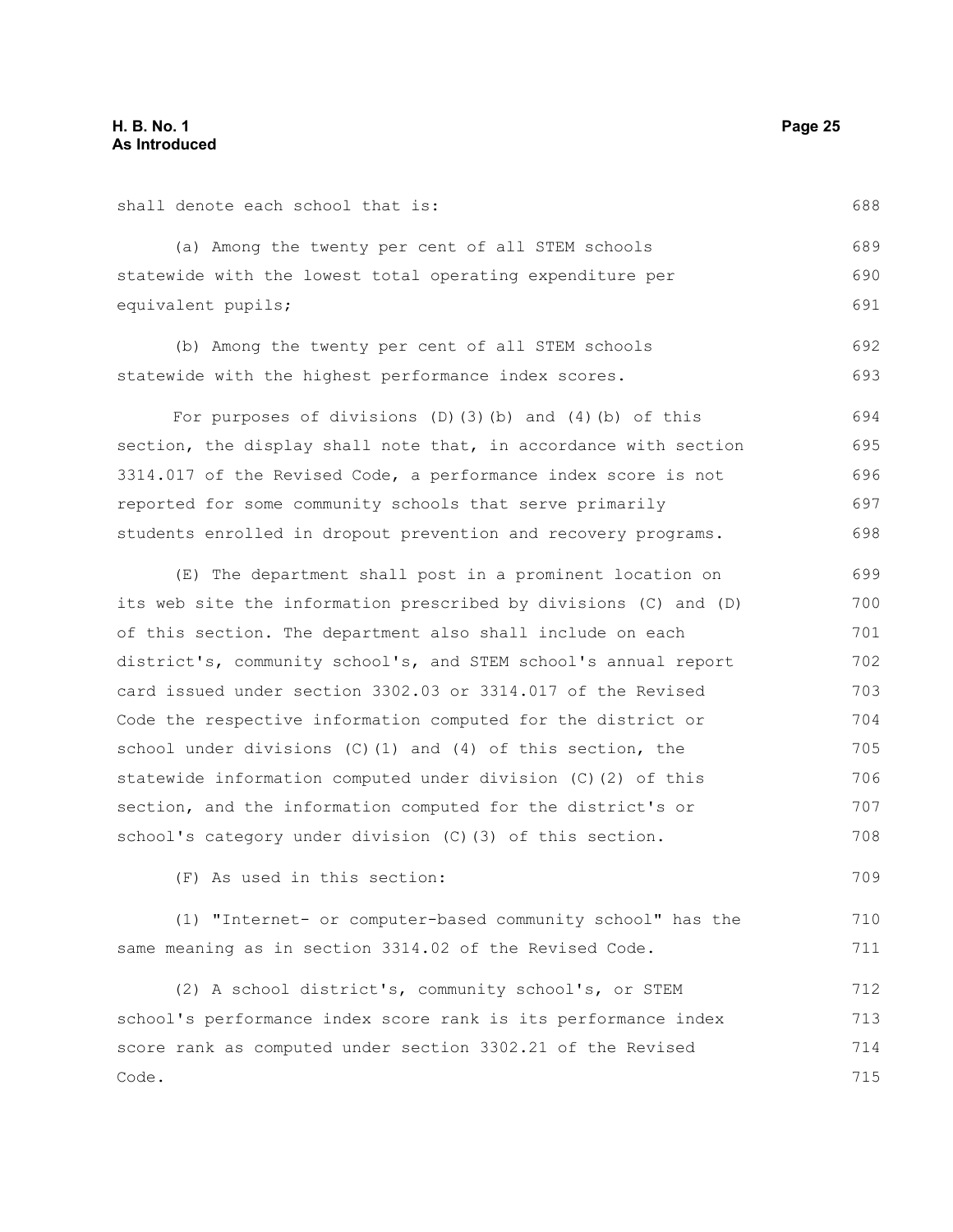#### **H. B. No. 1 Page 26 As Introduced**

(3) "Expenditure per equivalent pupils" has the same meaning as in section 3302.26 of the Revised Code. **Sec. 3310.08.** (A) As used in this section, "tuition discount" means any deduction from the base tuition amount per student charged by the school, to which the student's family is entitled due to one or more of the following conditions: (1) The student's family has multiple children enrolled in the same school. (2) The student's family is a member of or affiliated with a religious or secular organization that provides oversight of the school or from which the school has agreed to enroll students. (3) The student's parent is an employee of the school. (4) Some other qualification not based on the income of the student's family or the student's athletic or academic ability and for which all students in the school may qualify. (B) The amount paid for an eligible student under the educational choice scholarship pilot program and the expansion of the program under section 3310.032 of the Revised Code shall be the lesser of the following: (1) The base tuition of the chartered nonpublic school in which the student is enrolled minus the total amount of any applicable tuition discounts for which the student qualifies; (2) The maximum amount prescribed in section 3310.09 of the Revised Code. (C)(1) The department of education shall  $pay$ -compute and distribute state core foundation funding to the parent of each 716 717 718 719 720 721 722 723 724 725 726 727 728 729 730 731 732 733 734 735 736 737 738 739 740 741 742

eligible student for whom a scholarship is awarded under the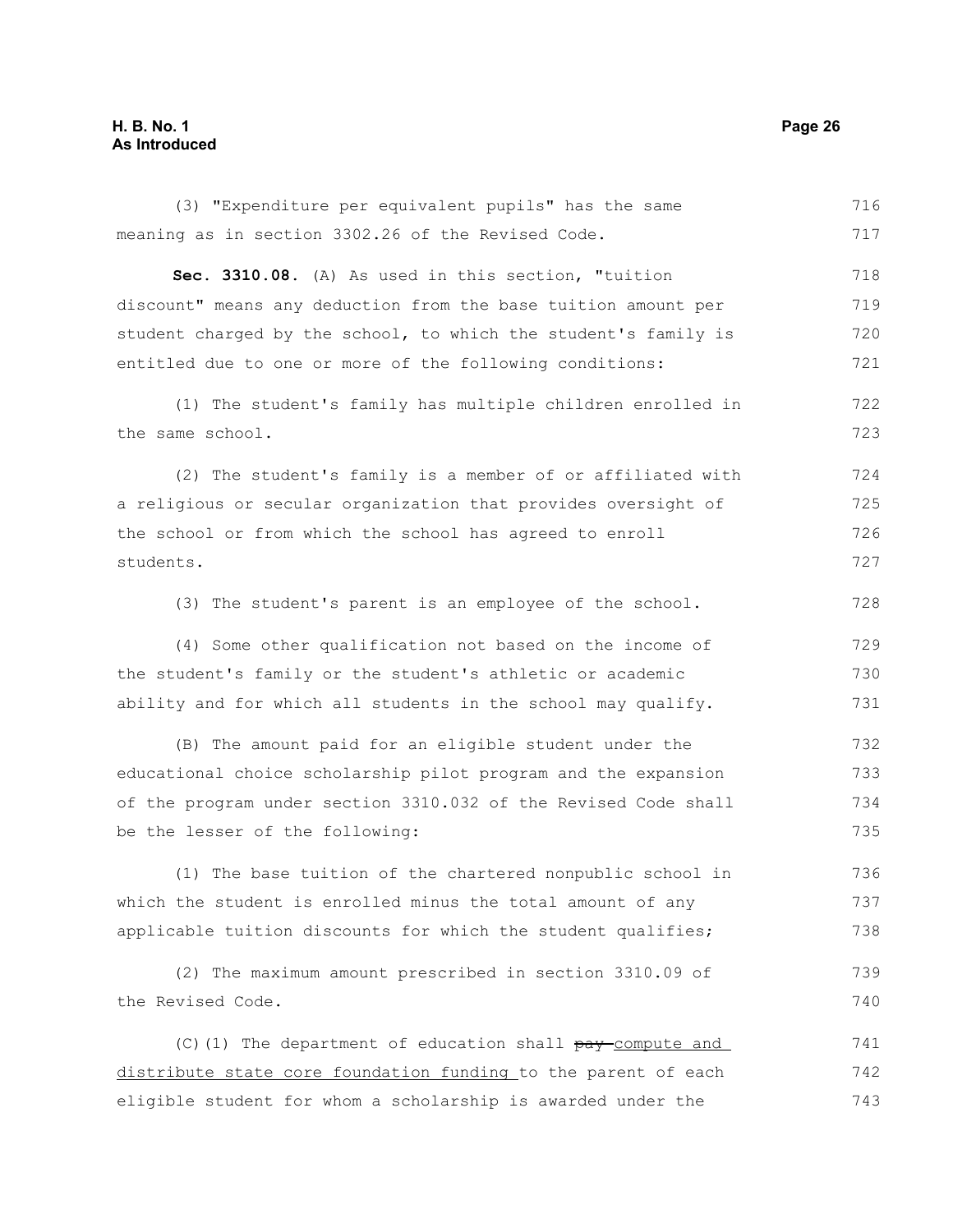| periodic partial payments of the scholarship.                                | 745 |
|------------------------------------------------------------------------------|-----|
| (2) The department shall proportionately reduce or                           | 746 |
| terminate the payments for any student who withdraws from a                  | 747 |
| chartered nonpublic school prior to the end of the school year.              | 748 |
| (D) (1) The department shall deduct from the payments made-                  | 749 |
| to each school district under Chapter 3317., and if necessary,               | 750 |
| sections 321.24 and 323.156 of the Revised Code, the amount paid             | 751 |
| under division (C) of this section for each eligible student who-            | 752 |
| qualifies for a scholarship under section 3310.03 of the Revised-            | 753 |
| Code and who is entitled under section 3313.64 or 3313.65 of the-            | 754 |
| <del>Revised Code to attend school in the district. In the case of a-</del>  | 755 |
| <u>student entitled to attend school in a school district under-</u>         | 756 |
| <del>division (B)(2)(a) of section 3313.64 or division (C) of section-</del> | 757 |
| 3313.65 of the Revised Code, the department shall deduct the                 | 758 |
| payments from the school district in whose formula ADM the-                  | 759 |
| student is included, as that term is defined in section 3317.02-             | 760 |
| of the Revised Code.—                                                        | 761 |
| (2) If the department reduces or terminates payments to a                    | 762 |
| <del>parent or a student, as prescribed in division (C)(2) of this</del>     | 763 |
| section, and the student enrolls in the schools of the student's             | 764 |
| resident district or in a community school, established under-               | 765 |
| Chapter 3314. of the Revised Code, before the end of the school-             | 766 |
| year, the department shall proportionally restore to the                     | 767 |
| resident district the amount deducted for that student under-                | 768 |
| division (D)(1) of this section.                                             | 769 |
| Sec. 3310.41. (A) As used in this section:                                   | 770 |
| (1) "Alternative public provider" means either of the                        | 771 |

program, or to the student if at least eighteen years of age, 744

following providers that agrees to enroll a child in the 772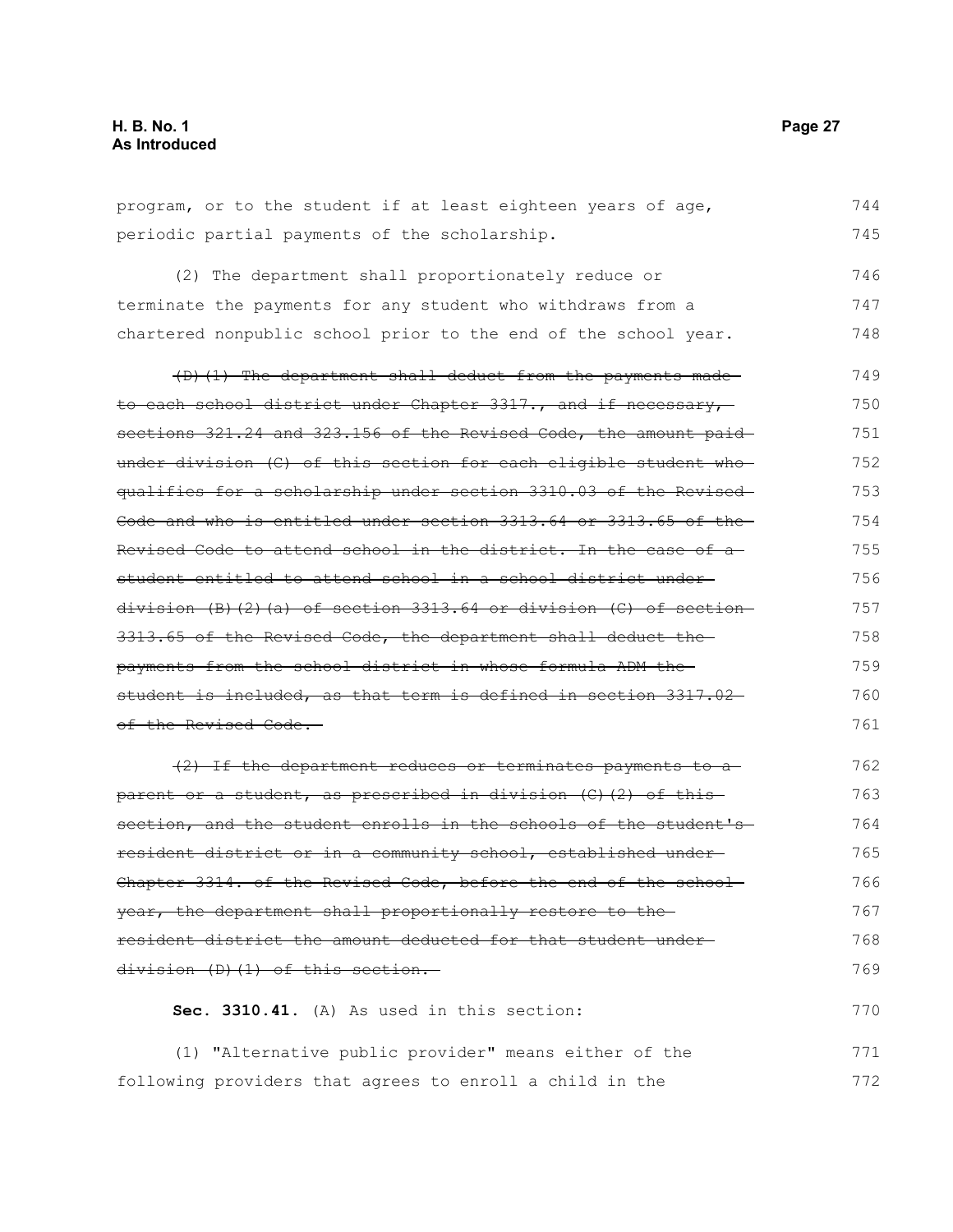provider's special education program to implement the child's individualized education program and to which the child's parent owes fees for the services provided to the child: (a) A school district that is not the school district in which the child is entitled to attend school; (b) A public entity other than a school district. (2) "Entitled to attend school" means entitled to attend school in a school district under section 3313.64 or 3313.65 of the Revised Code. (3) "Formula ADM" and "category six special education ADM"have has the same meanings meaning as in section 3317.02 of the Revised Code. (4) "Preschool child with a disability" and "individualized education program" have the same meanings as in section 3323.01 of the Revised Code. (5) "Parent" has the same meaning as in section 3313.64 of the Revised Code, except that "parent" does not mean a parent whose custodial rights have been terminated. "Parent" also includes the custodian of a qualified special education child, when a court has granted temporary, legal, or permanent custody of the child to an individual other than either of the natural or adoptive parents of the child or to a government agency. (6) "Preschool scholarship ADM" means the number of preschool children with disabilities certified under division (B)(3)(h) of section 3317.03 of the Revised Code. (7) "Qualified special education child" is a child for whom all of the following conditions apply: (a) The school district in which the child is entitled to 773 774 775 776 777 778 779 780 781 782 783 784 785 786 787 788 789 790 791 792 793 794 795 796 797 798 799 800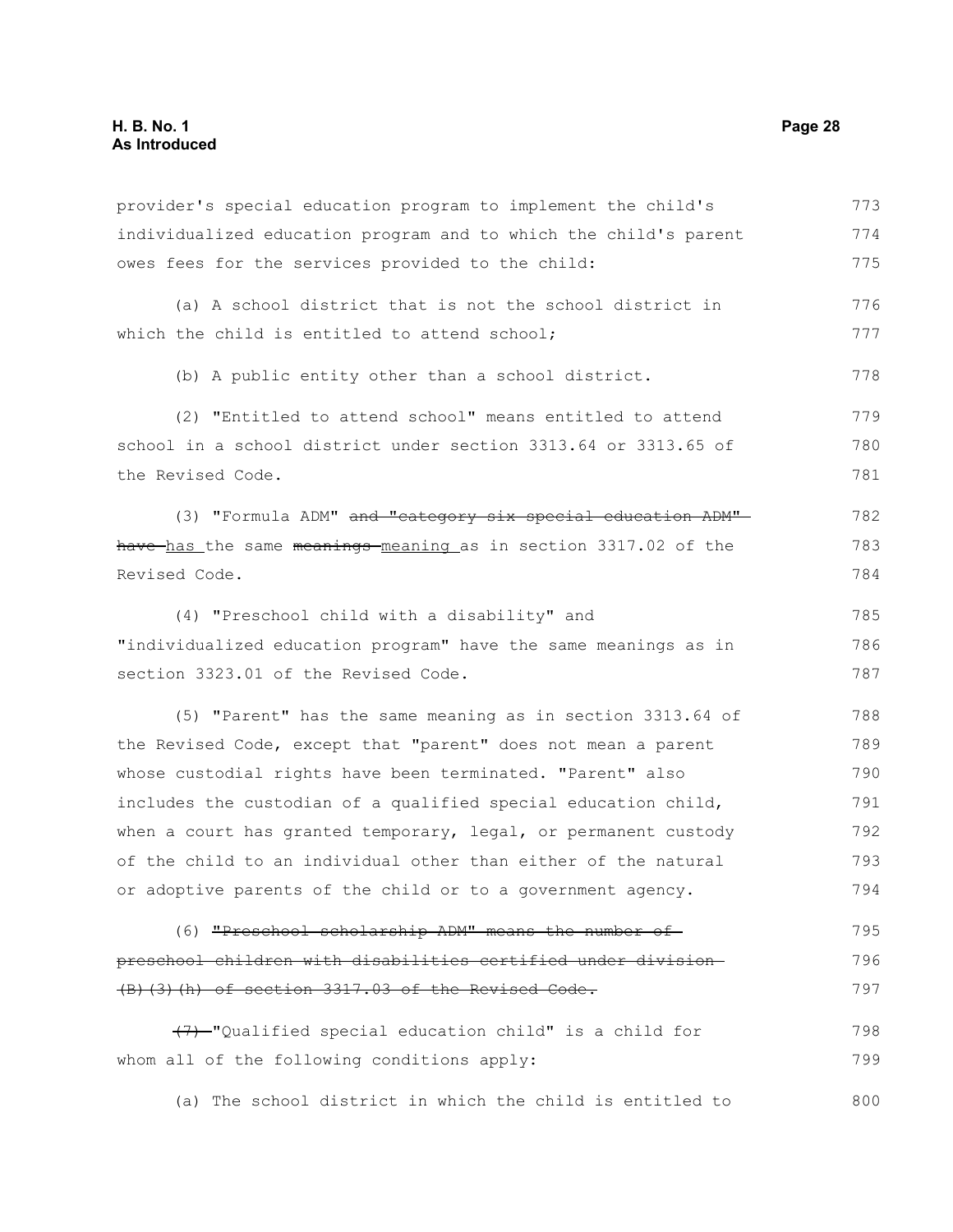#### **H. B. No. 1 Page 29 As Introduced**

attend school has identified the child as autistic. A child who has been identified as having a "pervasive developmental disorder - not otherwise specified (PPD-NOS)" shall be considered to be an autistic child for purposes of this section. 801 802 803 804

(b) The school district in which the child is entitled to attend school has developed an individualized education program under Chapter 3323. of the Revised Code for the child. 805 806 807

(c) The child either:

(i) Was enrolled in the school district in which the child is entitled to attend school in any grade from preschool through twelve in the school year prior to the year in which a scholarship under this section is first sought for the child; or 809 810 811 812

(ii) Is eligible to enter school in any grade preschool through twelve in the school district in which the child is entitled to attend school in the school year in which a scholarship under this section is first sought for the child. 813 814 815 816

(8) (7) "Registered private provider" means a nonpublic school or other nonpublic entity that has been approved by the department of education to participate in the program established under this section. 817 818 819 820

(9) (8) "Special education program" means a school or facility that provides special education and related services to children with disabilities. 821 822 823

(B) There is hereby established the autism scholarship program. Under the program, the department of education shall pay a scholarship to the parent of each qualified special education child upon application of that parent pursuant to procedures and deadlines established by rule of the state board of education. Each scholarship shall be used only to pay tuition 824 825 826 827 828 829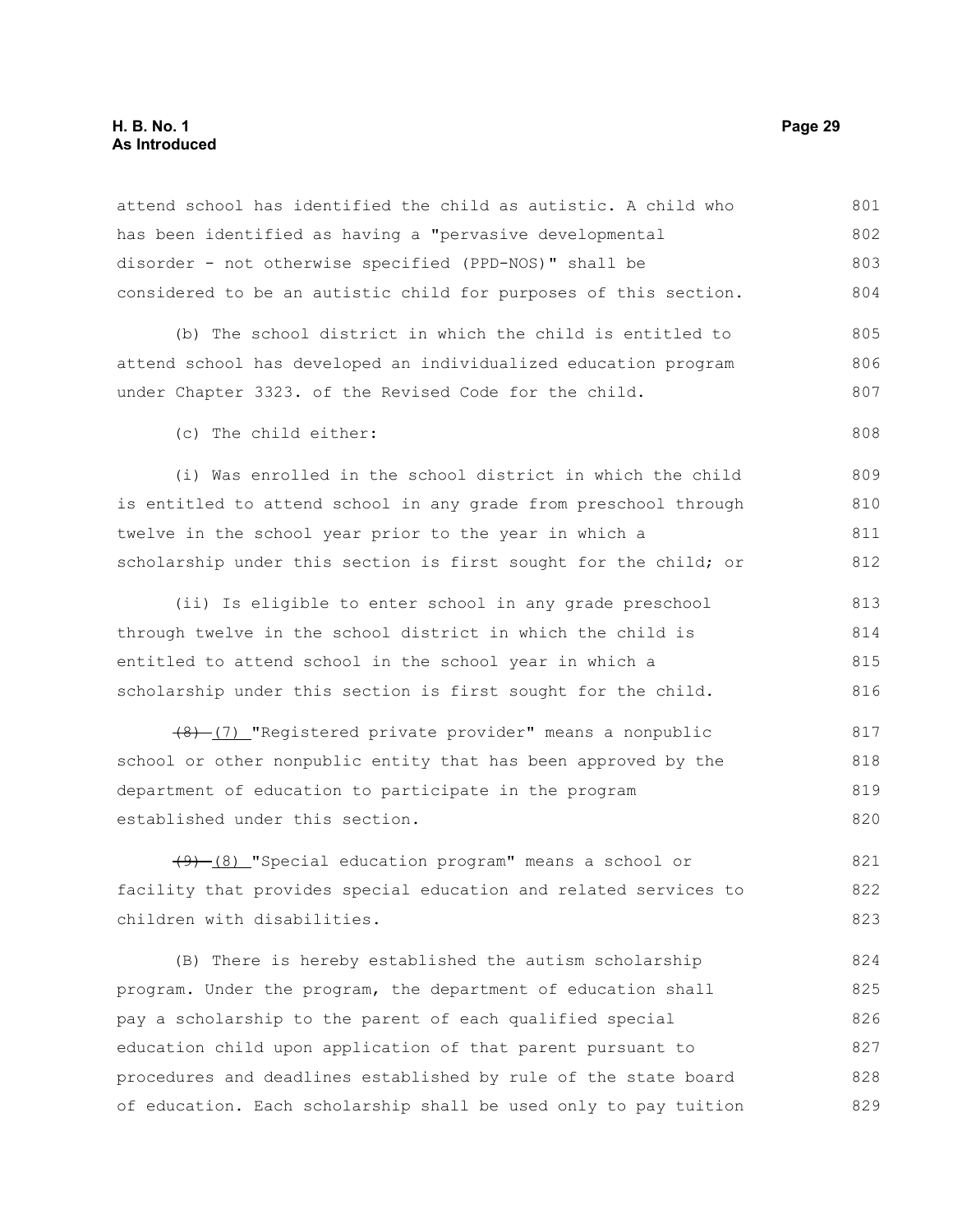#### **H. B. No. 1 Page 30 As Introduced**

for the child on whose behalf the scholarship is awarded to attend a special education program that implements the child's individualized education program and that is operated by an alternative public provider or by a registered private provider, and to pay for other services agreed to by the provider and the parent of a qualified special education child that are not included in the individualized education program but are associated with educating the child. Upon agreement with the parent of a qualified special education child, the alternative public provider or the registered private provider may modify the services provided to the child. Each scholarship shall be in an amount not to exceed the lesser of the tuition charged for the child by the special education program or twenty-seven thousand dollars. The purpose of the scholarship is to permit the parent of a qualified special education child the choice to send the child to a special education program, instead of the one operated by or for the school district in which the child is entitled to attend school, to receive the services prescribed in the child's individualized education program once the individualized education program is finalized and any other services agreed to by the provider and the parent of a qualified special education child. The services provided under the scholarship shall include an educational component or services designed to assist the child to benefit from the child's education. 830 831 832 833 834 835 836 837 838 839 840 841 842 843 844 845 846 847 848 849 850 851 852 853 854

A scholarship under this section shall not be awarded to the parent of a child while the child's individualized education program is being developed by the school district in which the child is entitled to attend school, or while any administrative or judicial mediation or proceedings with respect to the content of the child's individualized education program are pending. A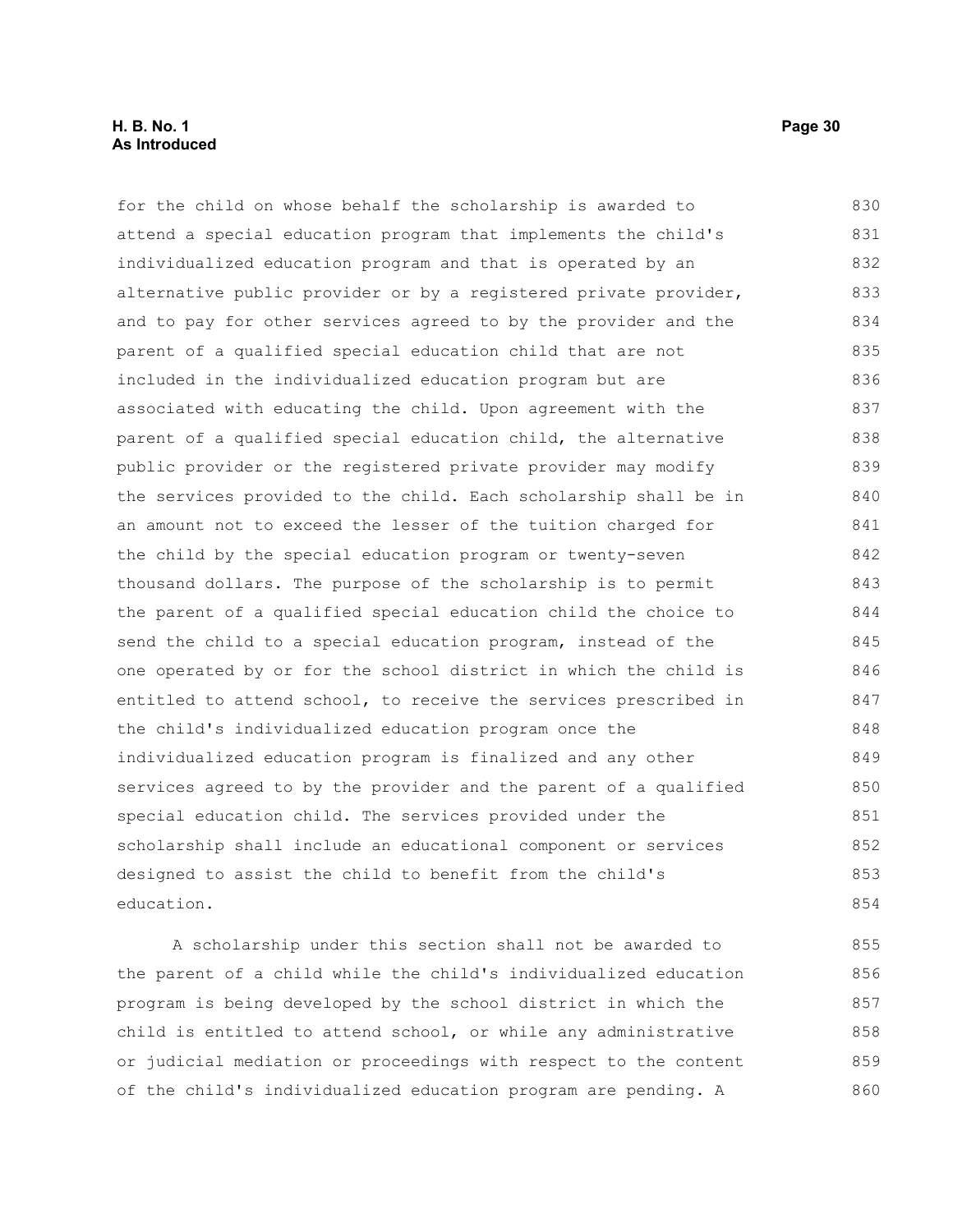#### **H. B. No. 1 Page 31 As Introduced**

scholarship under this section shall not be used for a child to attend a public special education program that operates under a contract, compact, or other bilateral agreement between the school district in which the child is entitled to attend school and another school district or other public provider, or for a child to attend a community school established under Chapter 3314. of the Revised Code. However, nothing in this section or in any rule adopted by the state board shall prohibit a parent whose child attends a public special education program under a contract, compact, or other bilateral agreement, or a parent whose child attends a community school, from applying for and accepting a scholarship under this section so that the parent may withdraw the child from that program or community school and use the scholarship for the child to attend a special education program for which the parent is required to pay for services for the child. 861 862 863 864 865 866 867 868 869 870 871 872 873 874 875 876

Except for development of the child's individualized education program, the school district in which a qualified special education child is entitled to attend school and the child's school district of residence, as defined in section 3323.01 of the Revised Code, if different, are not obligated to provide the child with a free appropriate public education under Chapter 3323. of the Revised Code for as long as the child continues to attend the special education program operated by either an alternative public provider or a registered private provider for which a scholarship is awarded under the autism scholarship program. If at any time, the eligible applicant for the child decides no longer to accept scholarship payments and enrolls the child in the special education program of the school district in which the child is entitled to attend school, that district shall provide the child with a free appropriate public 877 878 879 880 881 882 883 884 885 886 887 888 889 890 891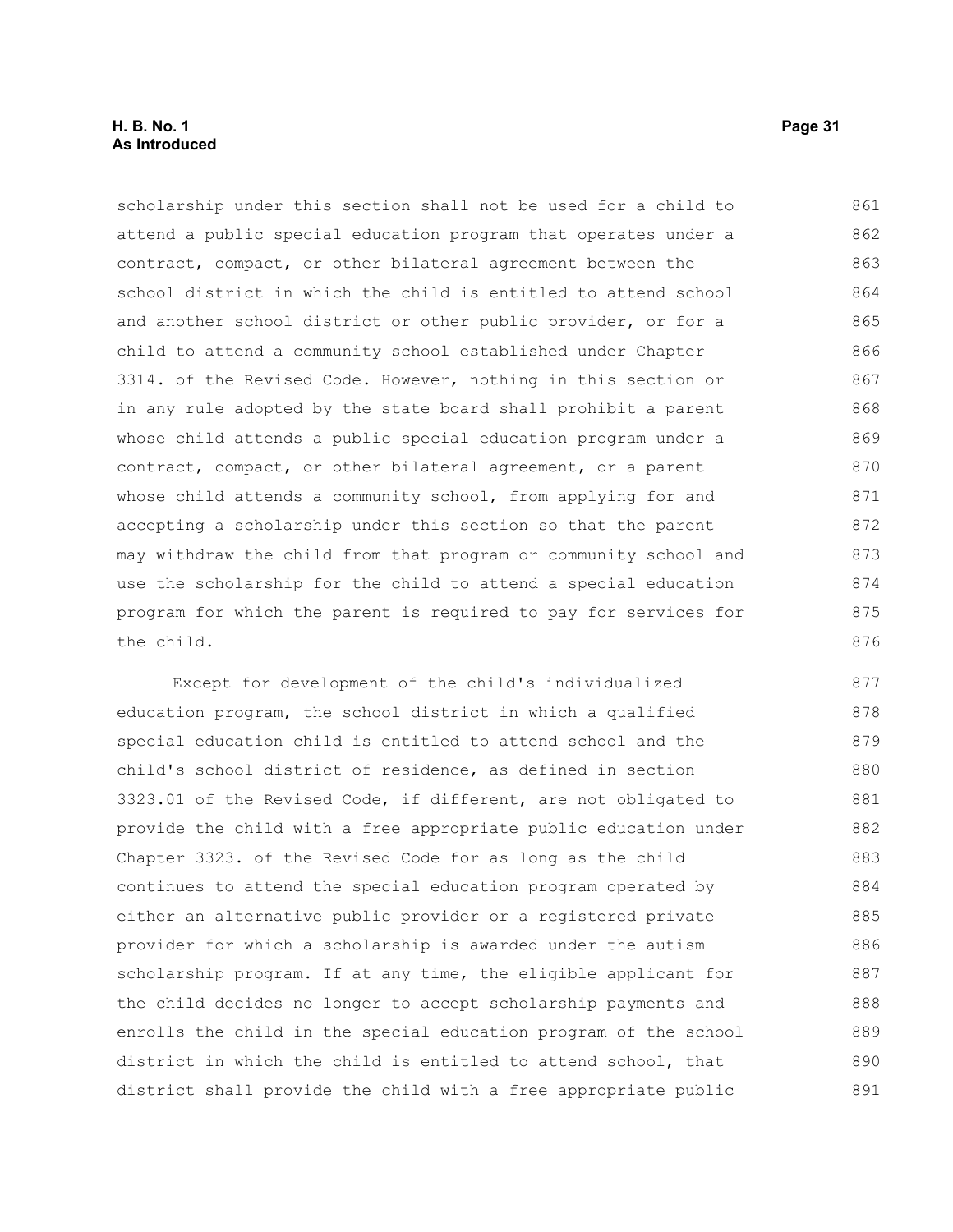education under Chapter 3323. of the Revised Code.

A child attending a special education program with a scholarship under this section shall continue to be entitled to transportation to and from that program in the manner prescribed by law. 893 894 895 896

(C)(1) As prescribed in  $\overline{divisions}$  division (A)(2)(h),  $\overline{B}$ )  $(3)$   $(g)$ , and  $(B)$   $(10)$  of section 3317.03 of the Revised Code, a child who is not a preschool child with a disability for whom a scholarship is awarded under this section shall be counted in the formula ADM and the category six special education ADM of the district in which the child is entitled to attend school and not in the formula ADM and the category six special education ADM of any other school district. As prescribed in divisions (B)  $(3)$  (h) and (B)(10) of section 3317.03 of the Revised Code, a child who is a preschool child with a disability for whom a scholarship is awarded under this section shall be counted inthe preschool scholarship ADM and category six special education ADM of the school district in which the child is entitled to attend school and not in the preschool scholarship ADM or category six special education ADM of any other school district. 897 898 899 900 901 902 903 904 905 906 907 908 909 910 911

(2) In each fiscal year, the department shall deduct fromthe amounts paid to each school district under Chapter 3317. of the Revised Code, and, if necessary, sections 321.24 and 323.156 of the Revised Code, the aggregate amount of scholarshipsawarded under this section for qualified special education children included in the formula ADM, or preschool scholarship ADM, and in the category six special education ADM of that school district as provided in division (C)(1) of this section. 912 913 914 915 916 917 918 919

The scholarships deducted shall be considered as anapproved special education and related services expense of the 920 921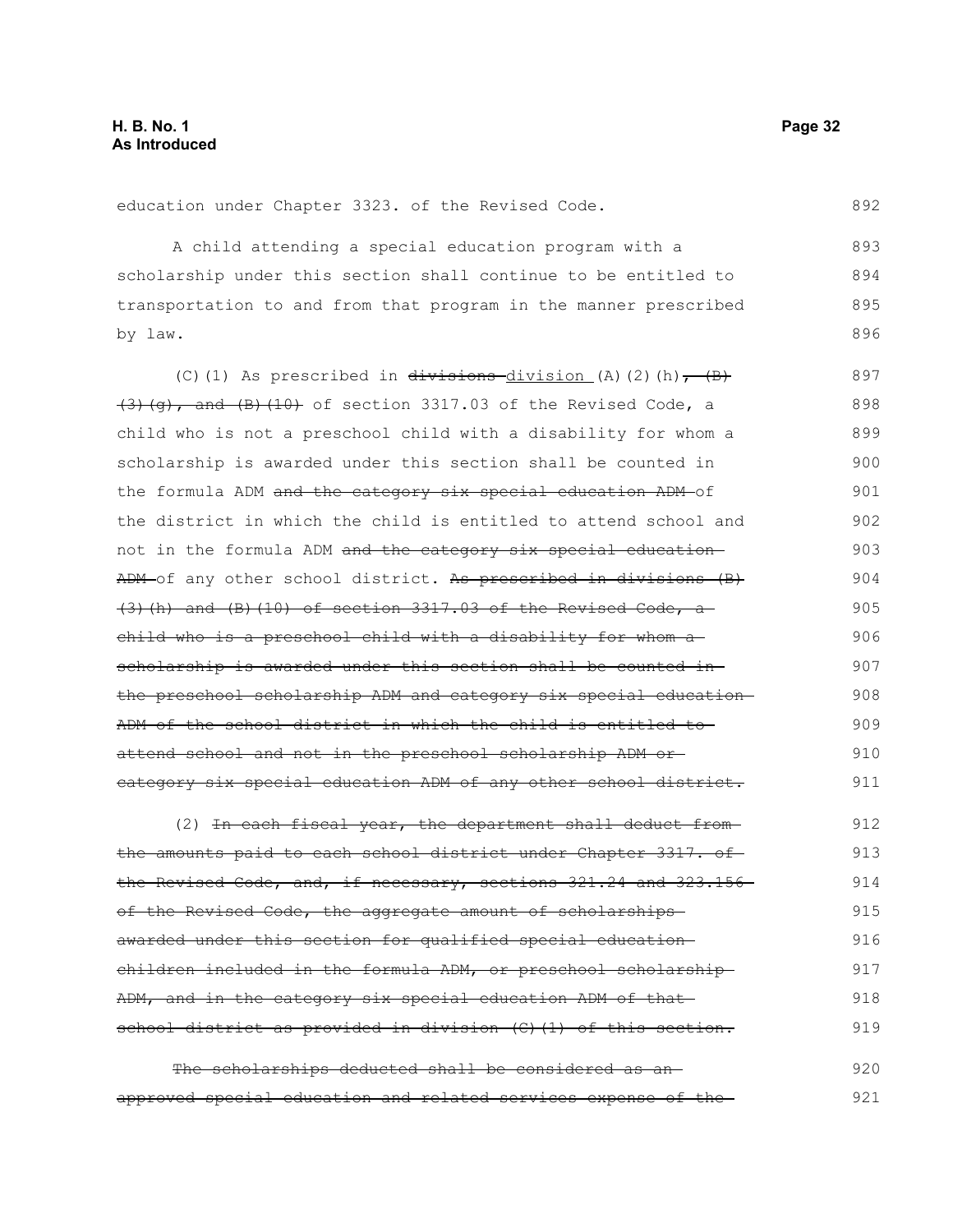#### **H. B. No. 1 Page 33 As Introduced**

#### school district.

(3) From time to time, the department shall make a payment compute and distribute state core foundation funding to the parent of each qualified special education child for whom a scholarship has been awarded under this section. The scholarship amount shall be proportionately reduced in the case of any such child who is not enrolled in the special education program for which a scholarship was awarded under this section for the entire school year. The department shall make no payments to the parent of a child while any administrative or judicial mediation or proceedings with respect to the content of the child's individualized education program are pending. 923 924 925 926 927 928 929 930 931 932 933

(D) A scholarship shall not be paid to a parent for payment of tuition owed to a nonpublic entity unless that entity is a registered private provider. The department shall approve entities that meet the standards established by rule of the state board for the program established under this section. 934 935 936 937 938

(E) The state board shall adopt rules under Chapter 119. of the Revised Code prescribing procedures necessary to implement this section, including, but not limited to, procedures and deadlines for parents to apply for scholarships, standards for registered private providers, and procedures for approval of entities as registered private providers. 939 940 941 942 943 944

The rules also shall specify that intervention services under the autism scholarship program may be provided by a qualified, credentialed provider, including, but not limited to, all of the following: 945 946 947 948

(1) A behavior analyst certified by a nationally recognized organization that certifies behavior analysts; 949 950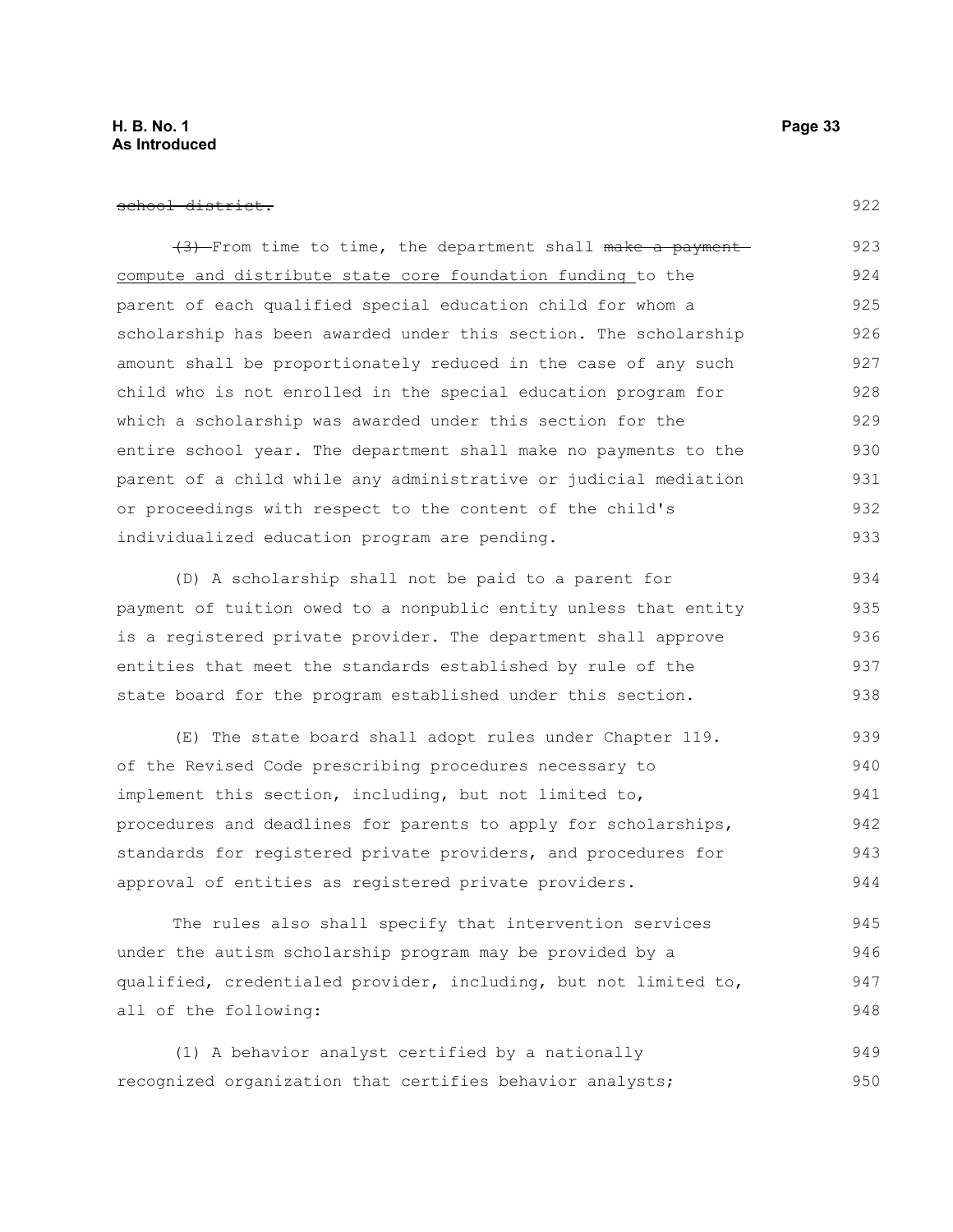#### **H. B. No. 1 Page 34 As Introduced**

(2) A psychologist licensed to practice in this state under Chapter 4732. of the Revised Code; (3) A school psychologist licensed by the state board under section 3319.22 of the Revised Code; (4) Any person employed by a licensed psychologist or licensed school psychologist, while carrying out specific tasks, under the licensee's supervision, as an extension of the licensee's legal and ethical authority as specified under Chapter 4732. of the Revised Code who is ascribed as "psychology trainee," "psychology assistant," "psychology intern," or other appropriate term that clearly implies their supervised or training status; (5) Unlicensed persons holding a doctoral degree in psychology or special education from a program approved by the state board; (6) Any other qualified individual as determined by the state board. (F) The department shall provide reasonable notice to all parents of children receiving a scholarship under the autism scholarship program, alternative public providers, and registered private providers of any amendment to a rule governing, or change in the administration of, the autism scholarship program. **Sec. 3310.51.** As used in sections 3310.51 to 3310.64 of the Revised Code: (A) "Alternative public provider" means either of the following providers that agrees to enroll a child in the provider's special education program to implement the child's individualized education program and to which the eligible 951 952 953 954 955 956 957 958 959 960 961 962 963 964 965 966 967 968 969 970 971 972 973 974 975 976 977 978 979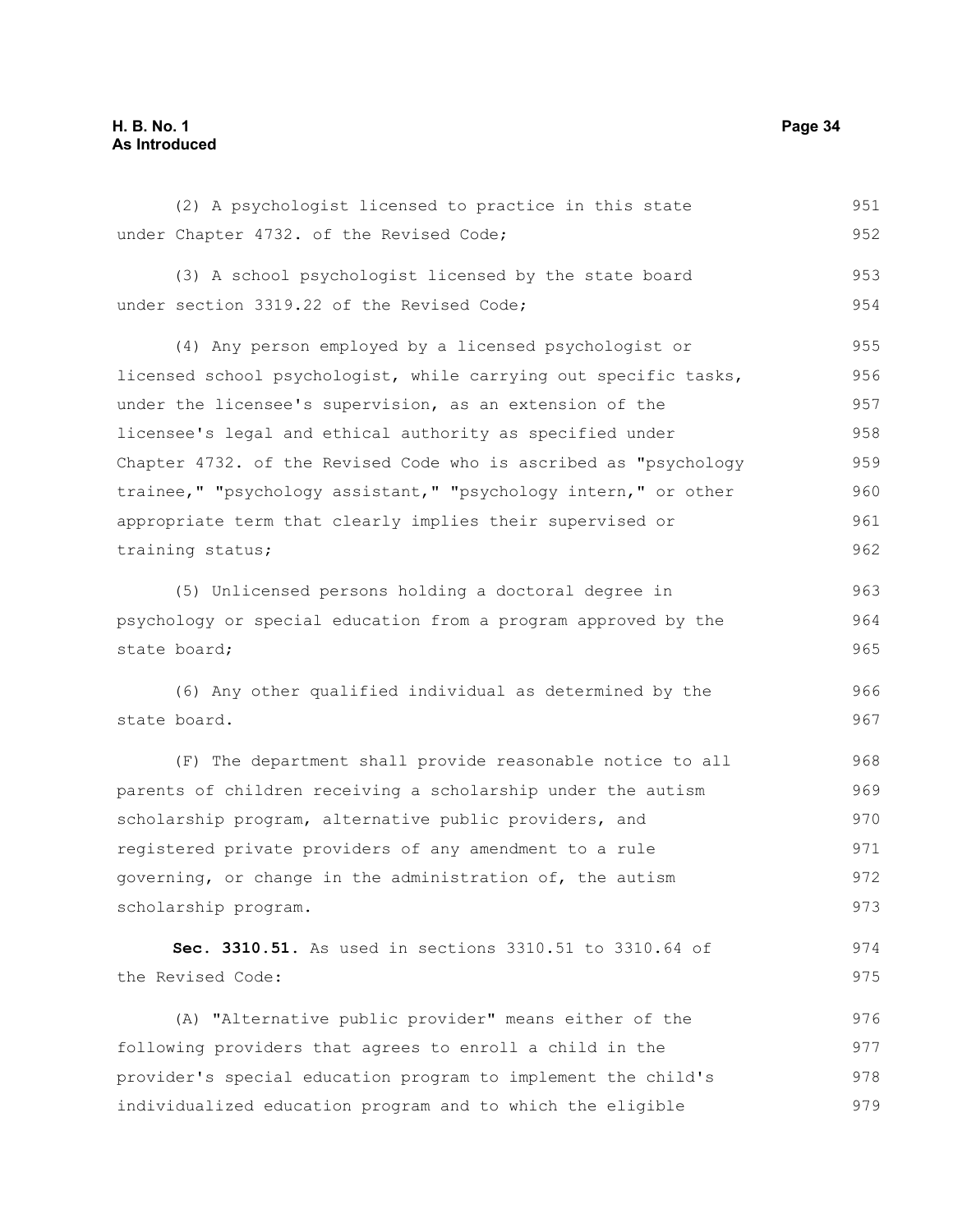| applicant owes fees for the services provided to the child:                                                     | 980  |
|-----------------------------------------------------------------------------------------------------------------|------|
| (1) A school district that is not the school district in                                                        | 981  |
| which the child is entitled to attend school or the child's                                                     | 982  |
| school district of residence, if different;                                                                     | 983  |
| (2) A public entity other than a school district.                                                               | 984  |
| (B) "Child with a disability" and "individualized                                                               | 985  |
| education program" have the same meanings as in section 3323.01                                                 | 986  |
| of the Revised Code.                                                                                            | 987  |
| (C) "Eligible applicant" means any of the following:                                                            | 988  |
| (1) Either of the natural or adoptive parents of a                                                              | 989  |
| qualified special education child, except as otherwise specified                                                | 990  |
| in this division. When the marriage of the natural or adoptive                                                  |      |
| parents of the student has been terminated by a divorce,                                                        |      |
| dissolution of marriage, or annulment, or when the natural or                                                   |      |
| adoptive parents of the student are living separate and apart                                                   |      |
| under a legal separation decree, and a court has issued an order                                                | 995  |
| allocating the parental rights and responsibilities with respect                                                | 996  |
| to the child, "eligible applicant" means the residential parent                                                 | 997  |
| as designated by the court. If the court issues a shared                                                        | 998  |
| parenting decree, "eligible applicant" means either parent.                                                     | 999  |
| "Eligible applicant" does not mean a parent whose custodial                                                     | 1000 |
| rights have been terminated.                                                                                    | 1001 |
| (2) The custodian of a qualified special education child,                                                       | 1002 |
| the contract of the contract of the contract of the contract of the contract of the contract of the contract of | 1000 |

when a court has granted temporary, legal, or permanent custody of the child to an individual other than either of the natural or adoptive parents of the child or to a government agency; 1003 1004 1005

(3) The guardian of a qualified special education child, when a court has appointed a guardian for the child; 1006 1007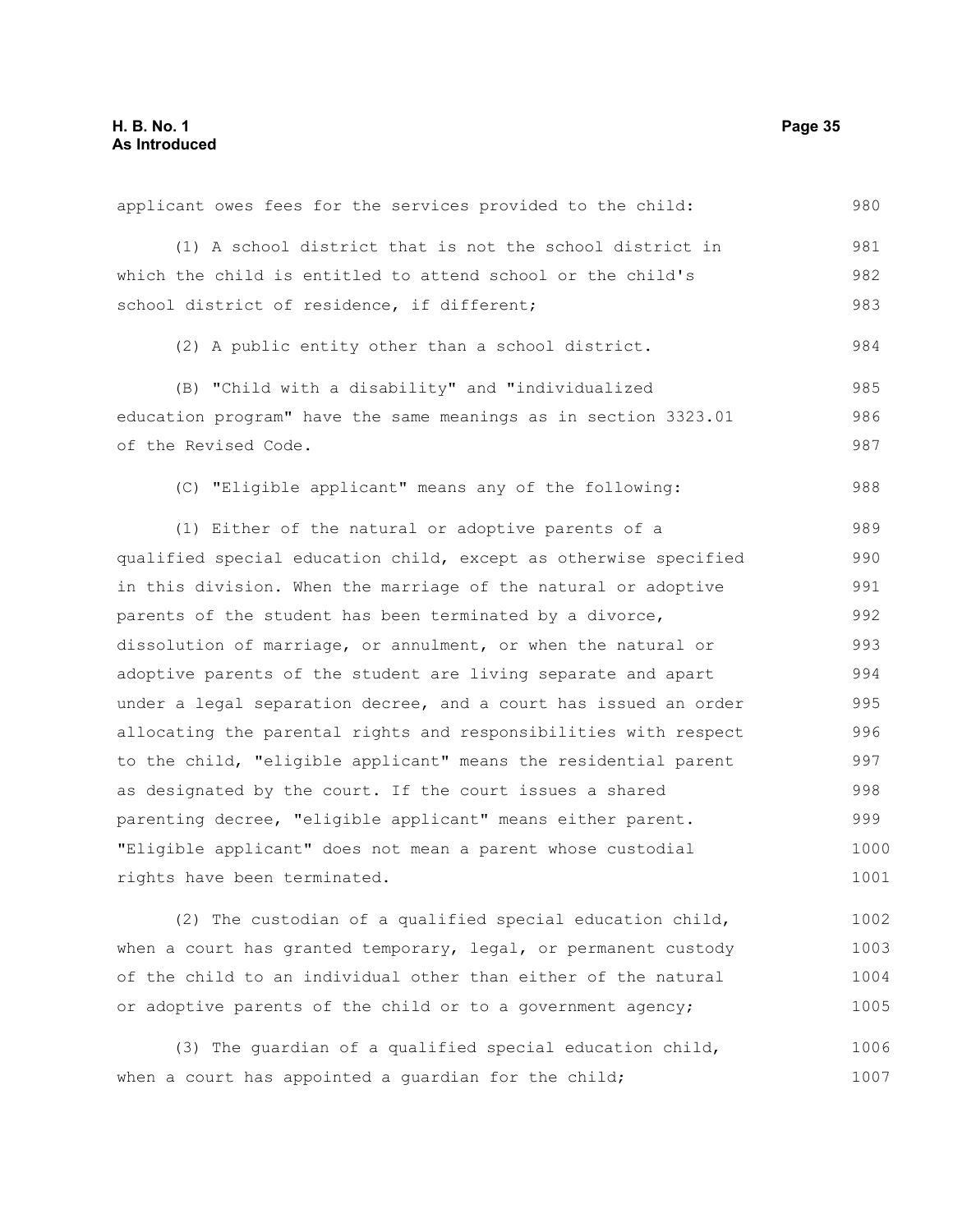## **H. B. No. 1 Page 36 As Introduced**

| (4) The grandparent of a qualified special education             | 1008 |
|------------------------------------------------------------------|------|
| child, when the grandparent is the child's attorney in fact      | 1009 |
| under a power of attorney executed under sections 3109.51 to     | 1010 |
| 3109.62 of the Revised Code or when the grandparent has executed | 1011 |
| a earegiver caretaker authorization affidavit under sections     | 1012 |
| 3109.65 to 3109.73 of the Revised Code;                          | 1013 |
| (5) The surrogate parent appointed for a qualified special       | 1014 |
| education child pursuant to division (B) of section 3323.05 and  | 1015 |
| section 3323.051 of the Revised Code;                            | 1016 |
| (6) A qualified special education child, if the child does       | 1017 |
| not have a custodian or guardian and the child is at least       | 1018 |
| eighteen years of age.                                           | 1019 |
| (D) "Entitled to attend school" means entitled to attend         | 1020 |
| school in a school district under sections 3313.64 and 3313.65   | 1021 |
| of the Revised Code.                                             | 1022 |
| (E) "Formula ADM" and "formula amount" have has the same         | 1023 |
| meanings meaning as in section 3317.02 of the Revised Code.      | 1024 |
| (F) "Qualified special education child" is a child for           | 1025 |
| whom all of the following conditions apply:                      | 1026 |
| (1) The child is at least five years of age and less than        | 1027 |
| twenty-two years of age.                                         | 1028 |
| (2) The school district in which the child is entitled to        | 1029 |
| attend school, or the child's school district of residence if    | 1030 |
| different, has identified the child as a child with a            | 1031 |
| disability.                                                      | 1032 |
| (3) The school district in which the child is entitled to        | 1033 |
| attend school, or the child's school district of residence if    | 1034 |
| different, has developed an individualized education program     | 1035 |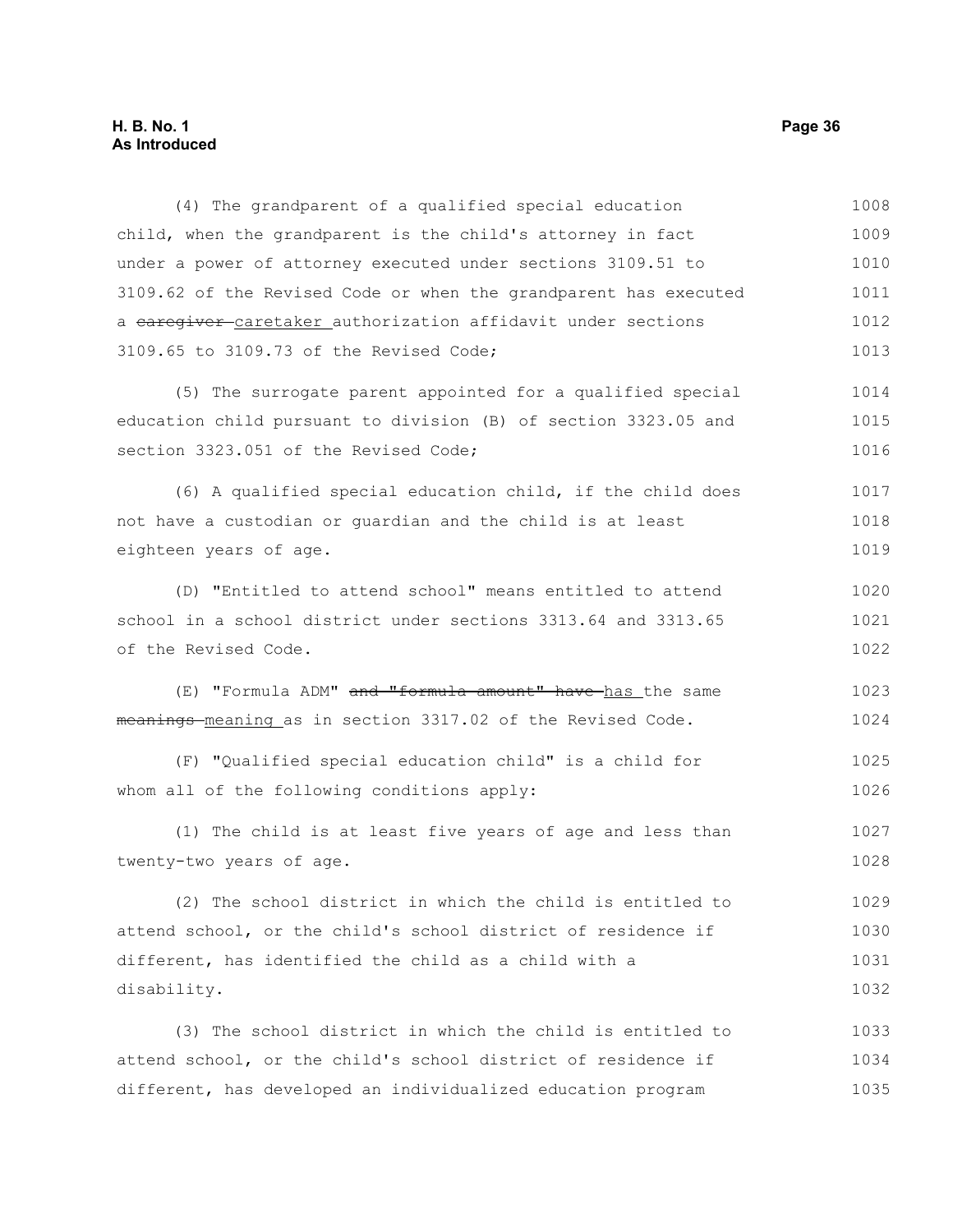|                       |  | under Chapter 3323. of the Revised Code for the child. |  |  | 1036 |
|-----------------------|--|--------------------------------------------------------|--|--|------|
| (4) The child either: |  |                                                        |  |  | 1037 |

(a) Was enrolled in the schools of the school district in which the child is entitled to attend school in any grade from kindergarten through twelve in the school year prior to the school year in which a scholarship is first sought for the child; 1038 1039 1040 1041 1042

(b) Is eligible to enter school in any grade kindergarten through twelve in the school district in which the child is entitled to attend school in the school year in which a scholarship is first sought for the child. 1043 1044 1045 1046

(5) The department of education has not approved a scholarship for the child under the educational choice scholarship pilot program, under sections 3310.01 to 3310.17 of the Revised Code, the autism scholarship program, under section 3310.41 of the Revised Code, or the pilot project scholarship program, under sections 3313.974 to 3313.979 of the Revised Code for the same school year in which a scholarship under the Jon Peterson special needs scholarship program is sought. 1047 1048 1049 1050 1051 1052 1053 1054

(6) The child and the child's parents are in compliance with the state compulsory attendance law under Chapter 3321. of the Revised Code. 1055 1056 1057

(G) "Registered private provider" means a nonpublic school or other nonpublic entity that has been registered by the superintendent of public instruction under section 3310.58 of the Revised Code. 1058 1059 1060 1061

(H) "Scholarship" means a scholarship awarded under the Jon Peterson special needs scholarship program pursuant to sections 3310.51 to 3310.64 of the Revised Code. 1062 1063 1064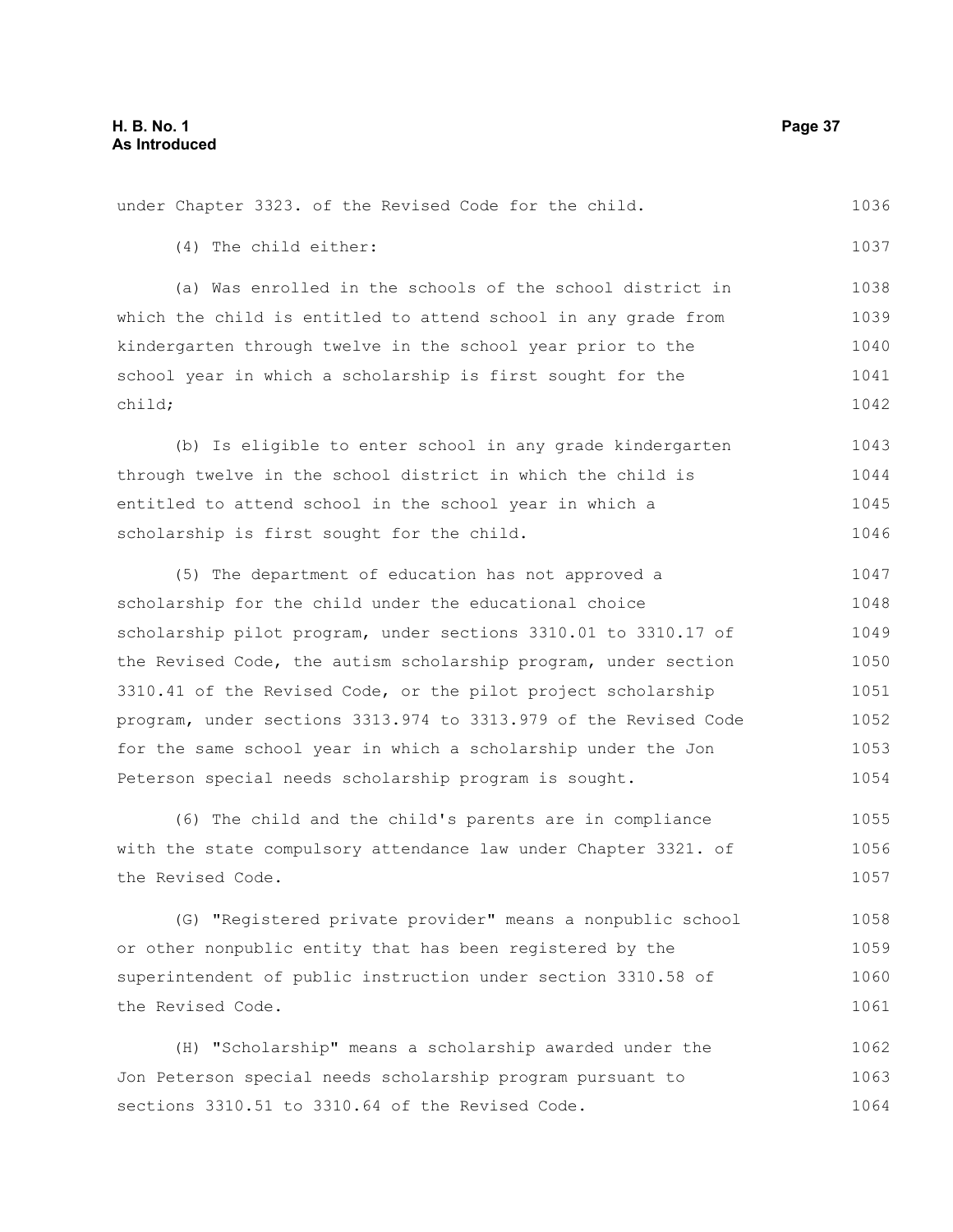# **H. B. No. 1 Page 38 As Introduced**

(I) "School district of residence" has the same meaning as in section 3323.01 of the Revised Code. A community school established under Chapter 3314. of the Revised Code is not a "school district of residence" for purposes of sections 3310.51 to 3310.64 of the Revised Code. 1065 1066 1067 1068 1069

(J) "School year" has the same meaning as in section 3313.62 of the Revised Code. 1070 1071

(K) "Special education program" means a school or facility that provides special education and related services to children with disabilities. 1072 1073 1074

**Sec. 3310.54.** A qualified special education child in any of grades kindergarten through twelve for whom a scholarship is awarded under the Jon Peterson special needs scholarship program shall be counted in the formula ADM and category one through sixspecial education ADM, as appropriate, of the school district in which the child is entitled to attend school. A qualified special education child shall not be counted in the formula ADM or category one through six special education ADM of any other school district. 1075 1076 1077 1078 1079 1080 1081 1082 1083

Sec. 3310.56. (A) The amount of the scholarship awarded and paid computed and distributed using state core foundation funding to an eligible applicant for services for a qualified special education child under the Jon Peterson special needs scholarship program in each school year shall be the least of the amounts prescribed in divisions  $(A)$   $(1)$ ,  $(2)$ , and  $(3)$  of this section, as follows: 1084 1085 1086 1087 1088 1089 1090

(1) The amount of fees charged for that school year by the alternative public provider or registered private provider; 1091 1092

(2) The sum of the amounts calculated under divisions (A) 1093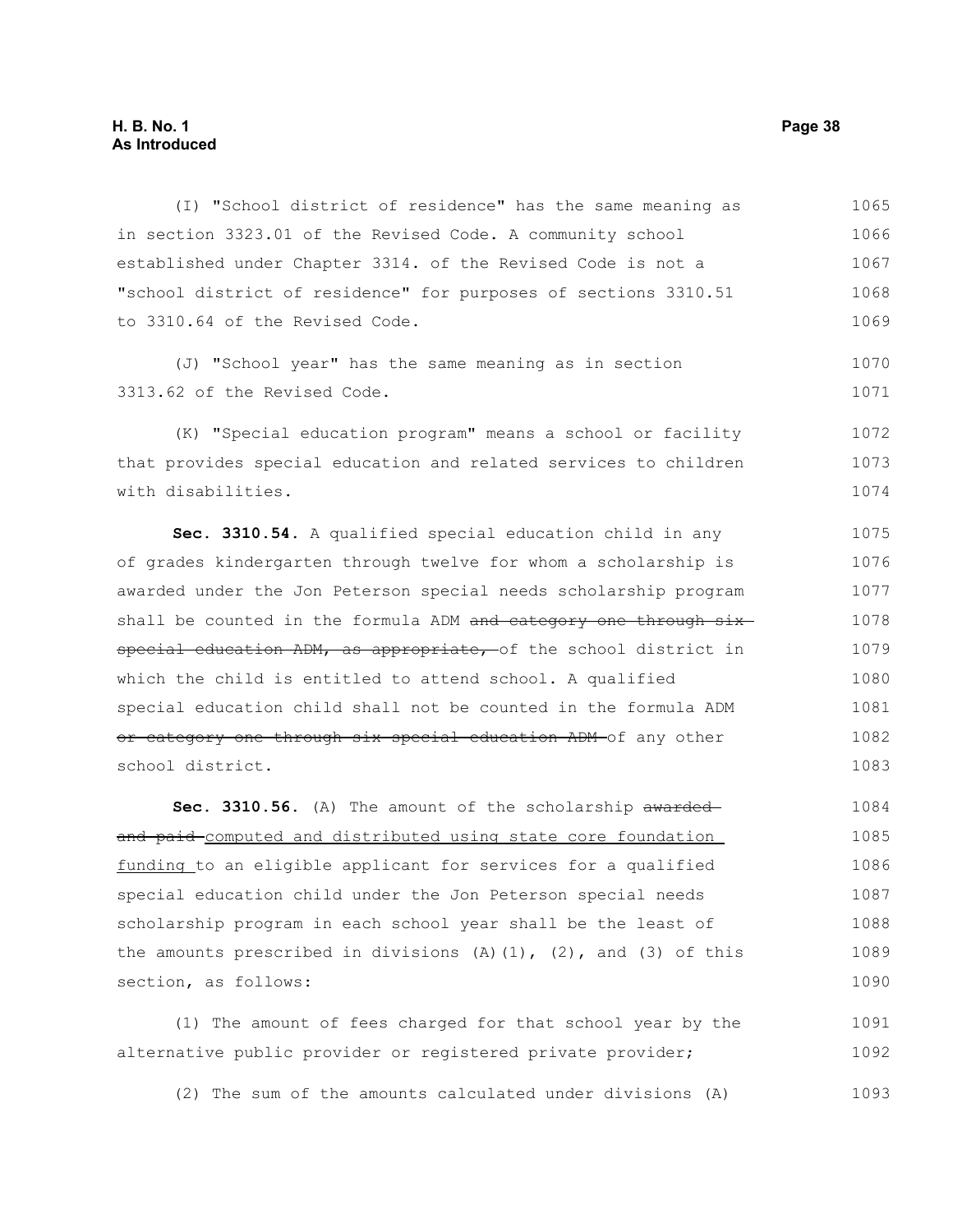(2)(a) and (b) of this section:  $(a)$ -The formula amount-\$6,020; (b) An amount prescribed for the child's disability as follows: (i) For a student in category one, the amount specified indivision (A) of section 3317.013 of the Revised Code\$1,578; (ii) For a student in category two, the amount specified in division (B) of section 3317.013 of the Revised Code \$4,005; (iii) For a student in category three,  $-$ the amountspecified in division (C) of section 3317.013 of the Revised  $\frac{60}{60} - $9,662;$ (iv) For a student in category four, the amount specified in division (D) of section  $3317.013$  of the Revised Code  $$12,841;$ (v) For a student in category five, the amount specified in division (E) of section 3317.013 of the Revised Code \$17,390; (vi) For a student in category six, the amount specifiedin division  $(F)$  of section 3317.013 of the Revised Code  $$25,637$ . (3) Twenty-seven thousand dollars. (B) As used in division (A)(2)(b) of this section, a child with a disability is in: (1) "Category one" if the child is receiving special education services for a disability specified in division (A) of section 3317.013 of the Revised Code; (2) "Category two" if the child is receiving special education services for a disability specified in division (B) of section 3317.013 of the Revised Code; 1094 1095 1096 1097 1098 1099 1100 1101 1102 1103 1104 1105 1106 1107 1108 1109 1110 1111 1112 1113 1114 1115 1116 1117 1118 1119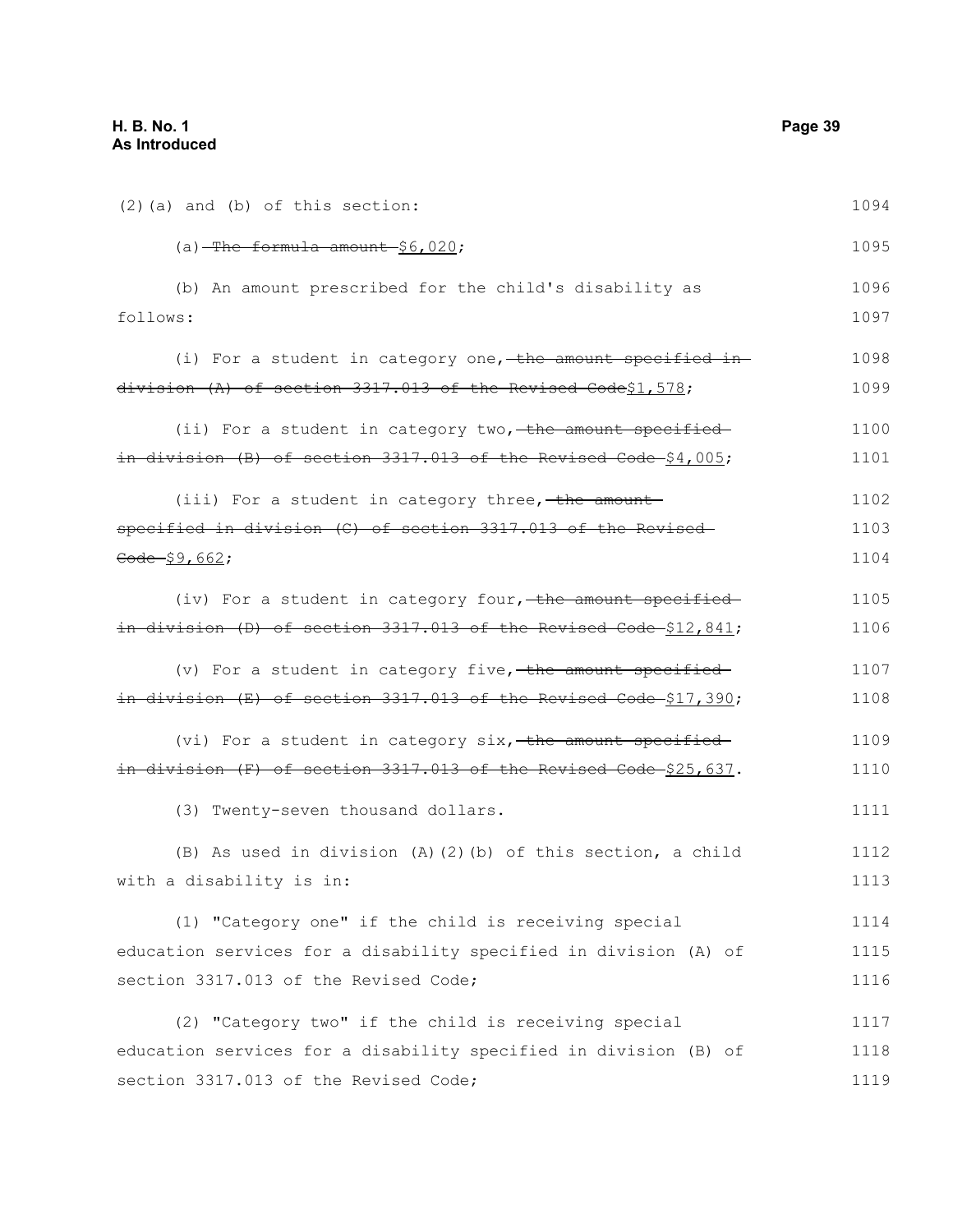# **H. B. No. 1 Page 40 As Introduced**

(3) "Category three" if the child is receiving special education services for a disability specified in division (C) of section 3317.013 of the Revised Code; (4) "Category four" if the child is receiving special education services for a disability specified in division (D) of section 3317.013 of the Revised Code: (5) "Category five" if the child is receiving special education services for a disability specified in division (E) of section 3317.013 of the Revised Code; (6) "Category six" if the child is receiving special education services for a disability specified in division (F) of section 3317.013 of the Revised Code. **Sec. 3313.64.** (A) As used in this section and in section 3313.65 of the Revised Code: (1)(a) Except as provided in division (A)(1)(b) of this section, "parent" means either parent, unless the parents are separated or divorced or their marriage has been dissolved or annulled, in which case "parent" means the parent who is the residential parent and legal custodian of the child. When a child is in the legal custody of a government agency or a person other than the child's natural or adoptive parent, "parent" means the parent with residual parental rights, privileges, and responsibilities. When a child is in the permanent custody of a government agency or a person other than the child's natural or adoptive parent, "parent" means the parent who was divested of parental rights and responsibilities for the care of the child and the right to have the child live with the parent and be the legal custodian of the child and all residual parental rights, privileges, and responsibilities. 1120 1121 1122 1123 1124 1125 1126 1127 1128 1129 1130 1131 1132 1133 1134 1135 1136 1137 1138 1139 1140 1141 1142 1143 1144 1145 1146 1147 1148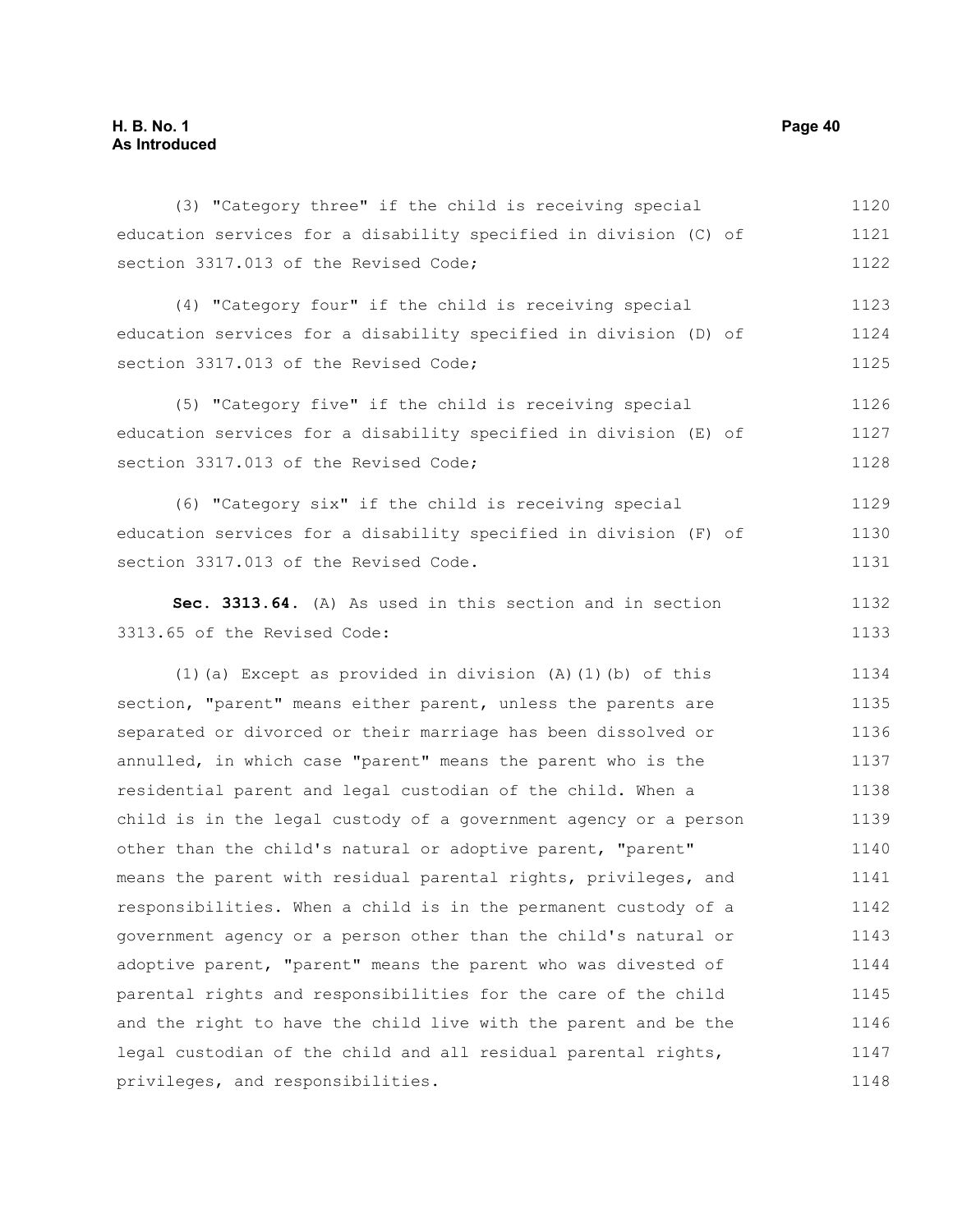## **H. B. No. 1 Page 41 As Introduced**

(b) When a child is the subject of a power of attorney executed under sections 3109.51 to 3109.62 of the Revised Code, "parent" means the grandparent designated as attorney in fact under the power of attorney. When a child is the subject of a caretaker authorization affidavit executed under sections 3109.64 to 3109.73 of the Revised Code, "parent" means the grandparent that executed the affidavit. 1149 1150 1151 1152 1153 1154 1155

(2) "Legal custody," "permanent custody," and "residual parental rights, privileges, and responsibilities" have the same meanings as in section 2151.011 of the Revised Code. 1156 1157 1158

(3) "School district" or "district" means a city, local, or exempted village school district and excludes any school operated in an institution maintained by the department of youth services. 1159 1160 1161 1162

(4) Except as used in division (C)(2) of this section, "home" means a home, institution, foster home, group home, or other residential facility in this state that receives and cares for children, to which any of the following applies: 1163 1164 1165 1166

(a) The home is licensed, certified, or approved for such purpose by the state or is maintained by the department of youth services. 1167 1168 1169

(b) The home is operated by a person who is licensed, certified, or approved by the state to operate the home for such purpose. 1170 1171 1172

(c) The home accepted the child through a placement by a person licensed, certified, or approved to place a child in such a home by the state. 1173 1174 1175

(d) The home is a children's home created under section 5153.21 or 5153.36 of the Revised Code. 1176 1177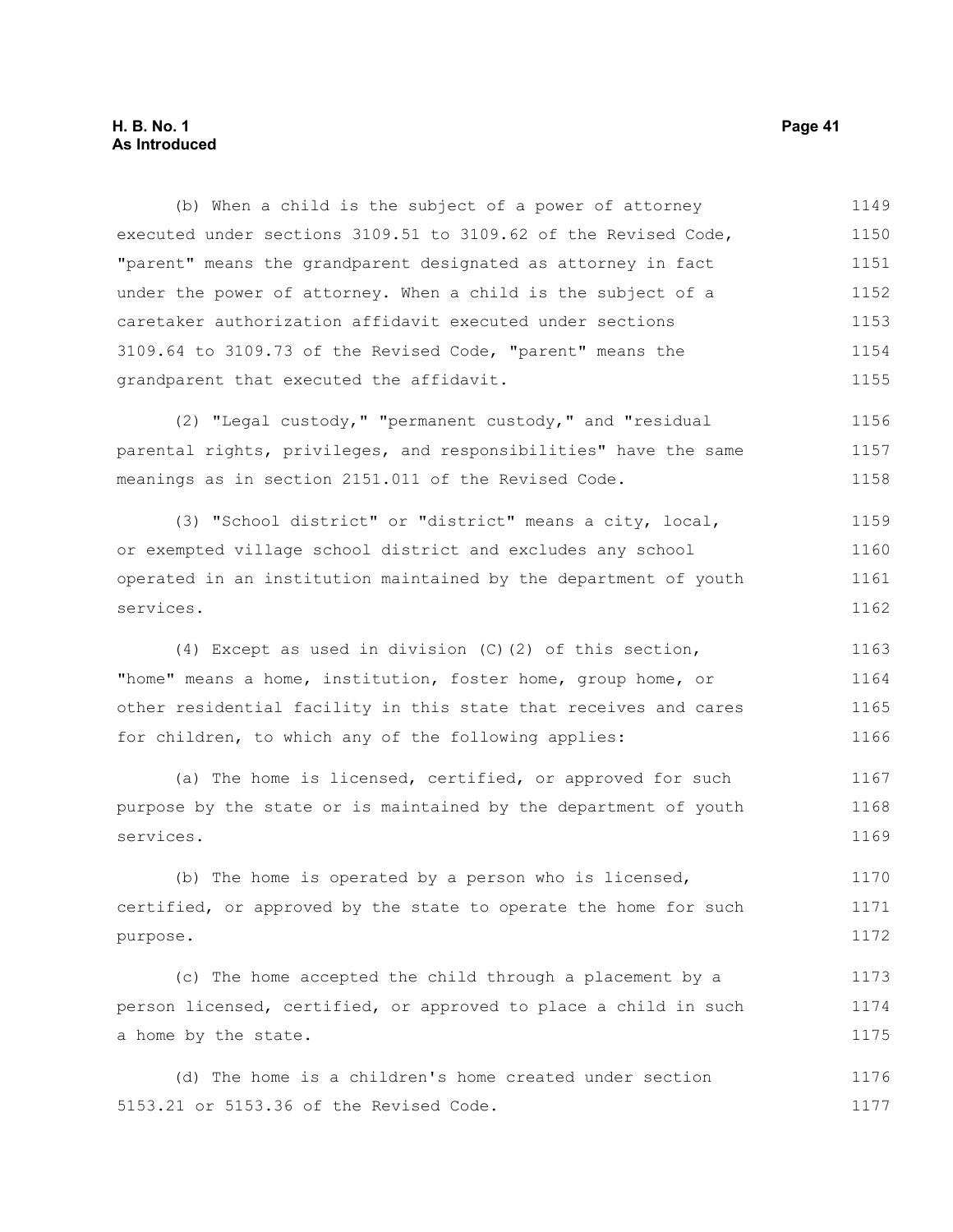| (5) "Agency" means all of the following:                         | 1178 |
|------------------------------------------------------------------|------|
| (a) A public children services agency;                           | 1179 |
| (b) An organization that holds a certificate issued by the       | 1180 |
| Ohio department of job and family services in accordance with    | 1181 |
| the requirements of section 5103.03 of the Revised Code and      | 1182 |
| assumes temporary or permanent custody of children through       | 1183 |
| commitment, agreement, or surrender, and places children in      | 1184 |
| family homes for the purpose of adoption;                        | 1185 |
| (c) Comparable agencies of other states or countries that        | 1186 |
| have complied with applicable requirements of section 2151.39 of | 1187 |
| the Revised Code or as applicable, sections 5103.20 to 5103.22   | 1188 |
| or 5103.23 to 5103.237 of the Revised Code.                      | 1189 |
| (6) A child is placed for adoption if either of the              | 1190 |
| following occurs:                                                | 1191 |
| (a) An agency to which the child has been permanently            | 1192 |
| committed or surrendered enters into an agreement with a person  | 1193 |
| pursuant to section 5103.16 of the Revised Code for the care and | 1194 |
| adoption of the child.                                           | 1195 |
| (b) The child's natural parent places the child pursuant         | 1196 |
| to section 5103.16 of the Revised Code with a person who will    | 1197 |
| care for and adopt the child.                                    | 1198 |
| (7) "Preschool child with a disability" has the same             | 1199 |
| meaning as in section 3323.01 of the Revised Code.               | 1200 |
| (8) "Child," unless otherwise indicated, includes                | 1201 |
| preschool children with disabilities.                            | 1202 |
| (9) "Active duty" means active duty pursuant to an               | 1203 |
| executive order of the president of the United States, an act of | 1204 |
| the congress of the United States, or section 5919.29 or 5923.21 | 1205 |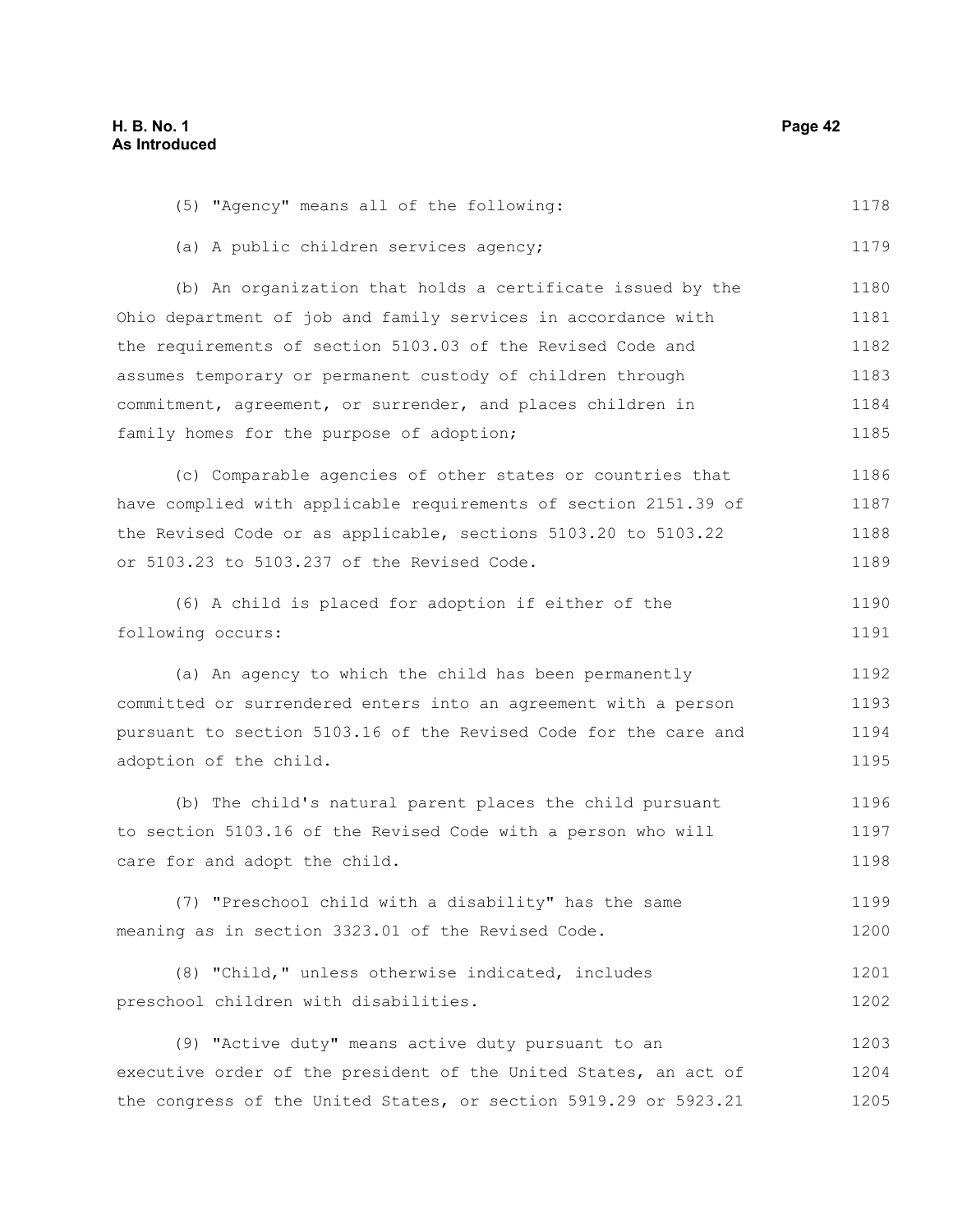of the Revised Code.

| (B) Except as otherwise provided in section 3321.01 of the       | 1207 |
|------------------------------------------------------------------|------|
| Revised Code for admittance to kindergarten and first grade, a   | 1208 |
| child who is at least five but under twenty-two years of age and | 1209 |
| any preschool child with a disability shall be admitted to       | 1210 |
| school as provided in this division.                             | 1211 |
| (1) A child shall be admitted to the schools of the school       | 1212 |
| district in which the child's parent resides.                    | 1213 |
| (2) Except as provided in division (B) of section 2151.362       | 1214 |
| and section 3317.30 of the Revised Code, a child who does not    | 1215 |
| reside in the district where the child's parent resides shall be | 1216 |
| admitted to the schools of the district in which the child       | 1217 |
| resides if any of the following applies:                         | 1218 |
| (a) The child is in the legal or permanent custody of a          | 1219 |
| government agency or a person other than the child's natural or  | 1220 |
| adoptive parent.                                                 | 1221 |
| (b) The child resides in a home.                                 | 1222 |
| (c) The child requires special education.                        | 1223 |
| (3) A child who is not entitled under division (B) (2) of        | 1224 |
| this section to be admitted to the schools of the district where | 1225 |
| the child resides and who is residing with a resident of this    | 1226 |
| state with whom the child has been placed for adoption shall be  | 1227 |
| admitted to the schools of the district where the child resides  | 1228 |
| unless either of the following applies:                          | 1229 |
| (a) The placement for adoption has been terminated.              | 1230 |
| (b) Another school district is required to admit the child       | 1231 |
| under division (B) (1) of this section.                          | 1232 |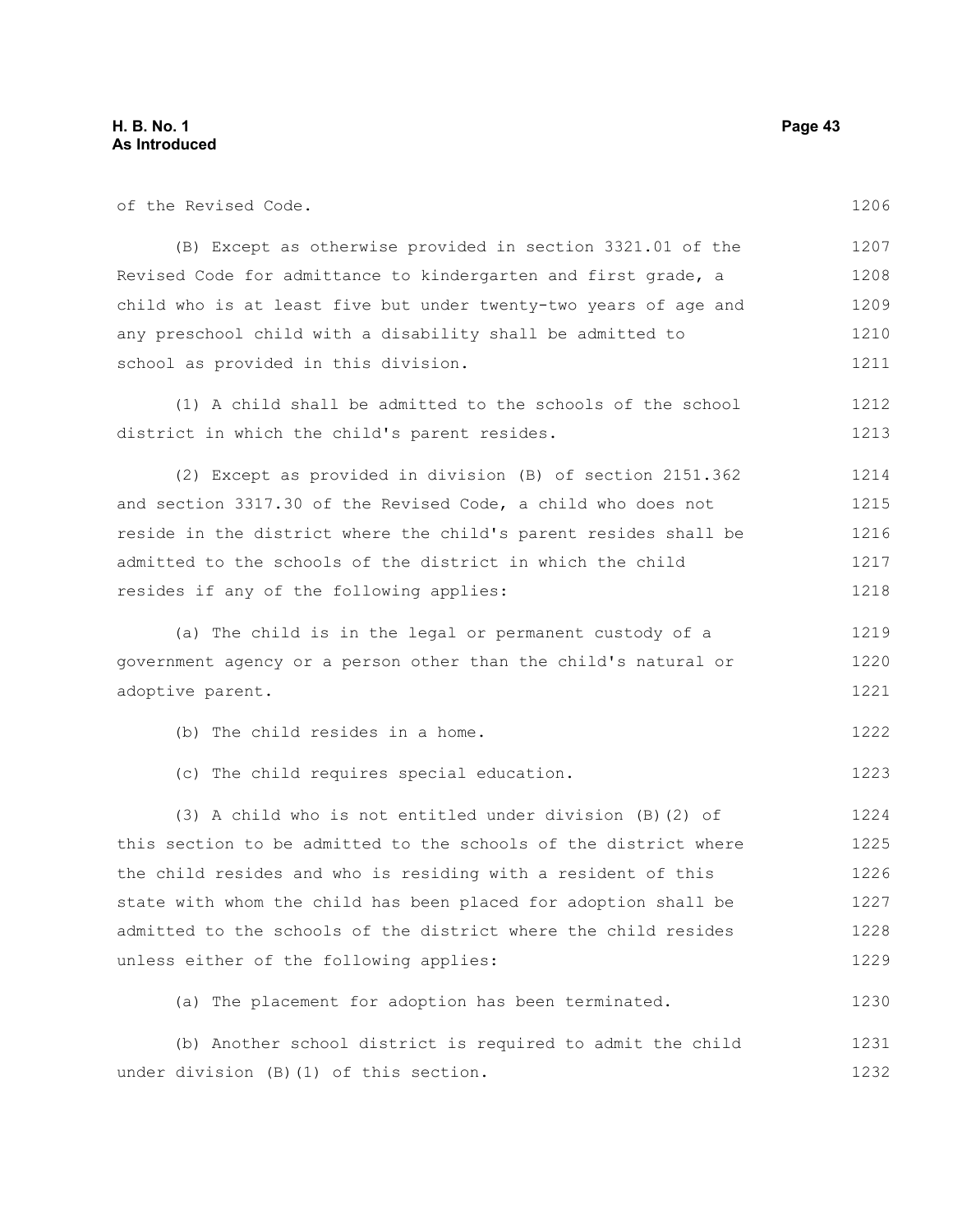## **H. B. No. 1 Page 44 As Introduced**

Division (B) of this section does not prohibit the board of education of a school district from placing a child with a disability who resides in the district in a special education program outside of the district or its schools in compliance with Chapter 3323. of the Revised Code. 1233 1234 1235 1236 1237

(C) A district shall not charge tuition for children admitted under division (B)(1) or (3) of this section. If the district admits a child under division (B)(2) of this section, tuition shall be paid to the district that admits the child as provided in divisions (C)(1) to (3) of this section, unless division (C)(4) of this section applies to the child: 1238 1239 1240 1241 1242 1243

(1) If the child receives special education in accordance with Chapter 3323. of the Revised Code, the school district of residence, as defined in section 3323.01 of the Revised Code, shall pay tuition for the child in accordance with section 3323.091, 3323.13, 3323.14, or 3323.141 of the Revised Code regardless of who has custody of the child or whether the child resides in a home. 1244 1245 1246 1247 1248 1249 1250

(2) For a child that does not receive special education in accordance with Chapter 3323. of the Revised Code, except as otherwise provided in division (C)(2)(d) of this section, if the child is in the permanent or legal custody of a government agency or person other than the child's parent, tuition shall be paid by: 1251 1252 1253 1254 1255 1256

(a) The district in which the child's parent resided at the time the court removed the child from home or at the time the court vested legal or permanent custody of the child in the person or government agency, whichever occurred first; 1257 1258 1259 1260

(b) If the parent's residence at the time the court 1261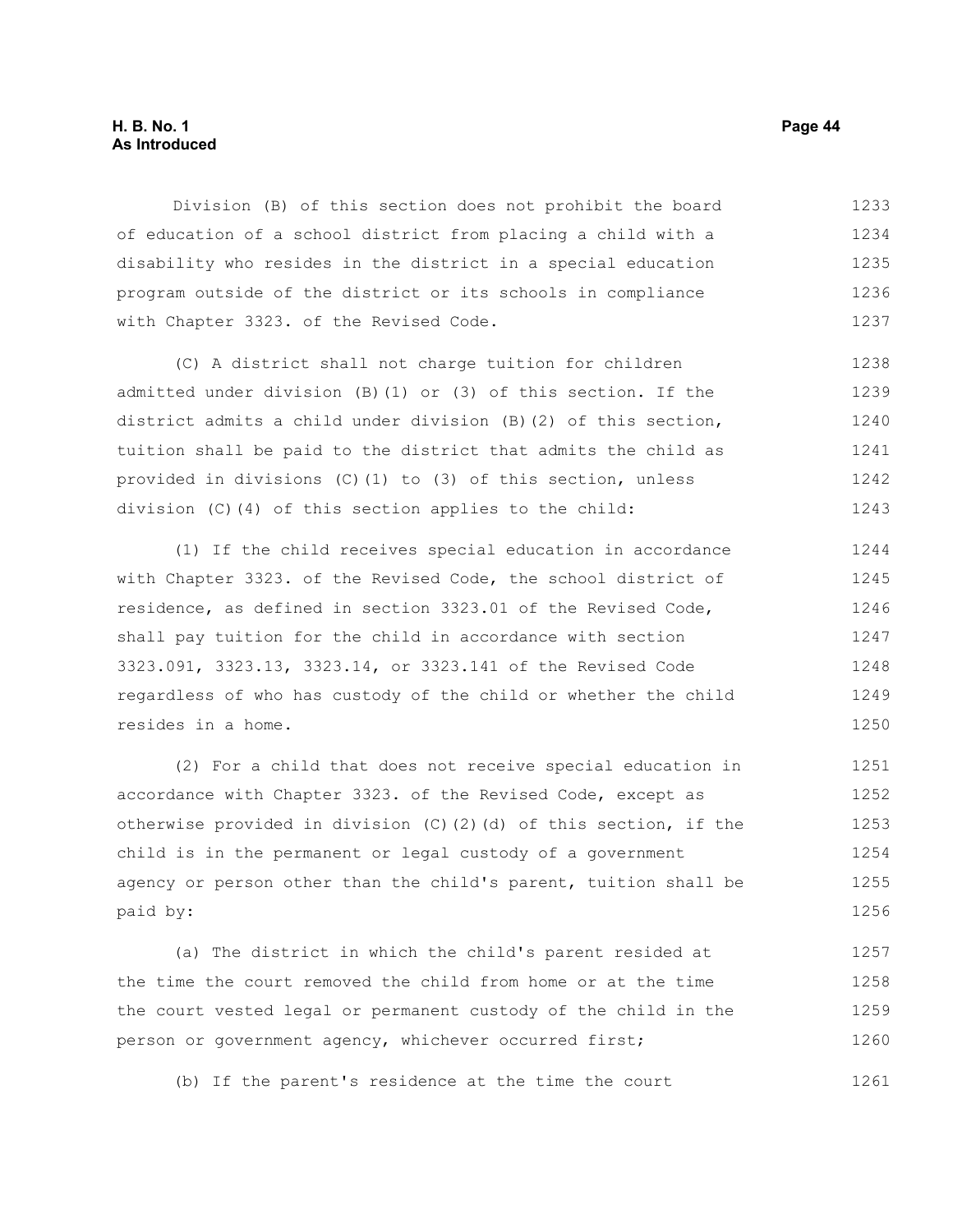removed the child from home or placed the child in the legal or permanent custody of the person or government agency is unknown, tuition shall be paid by the district in which the child resided at the time the child was removed from home or placed in legal or permanent custody, whichever occurred first; 1262 1263 1264 1265 1266

(c) If a school district cannot be established under division (C)(2)(a) or (b) of this section, tuition shall be paid by the district determined as required by section 2151.362 of the Revised Code by the court at the time it vests custody of the child in the person or government agency; 1267 1268 1269 1270 1271

(d) If at the time the court removed the child from home or vested legal or permanent custody of the child in the person or government agency, whichever occurred first, one parent was in a residential or correctional facility or a juvenile residential placement and the other parent, if living and not in such a facility or placement, was not known to reside in this state, tuition shall be paid by the district determined under division (D) of section 3313.65 of the Revised Code as the district required to pay any tuition while the parent was in such facility or placement; 1272 1273 1274 1275 1276 1277 1278 1279 1280 1281

(e) If the department of education has determined, pursuant to division (A)(2) of section 2151.362 of the Revised Code, that a school district other than the one named in the court's initial order, or in a prior determination of the department, is responsible to bear the cost of educating the child, the district so determined shall be responsible for that cost. 1282 1283 1284 1285 1286 1287 1288

(3) If the child is not in the permanent or legal custody of a government agency or person other than the child's parent and the child resides in a home, tuition shall be paid by one of 1289 1290 1291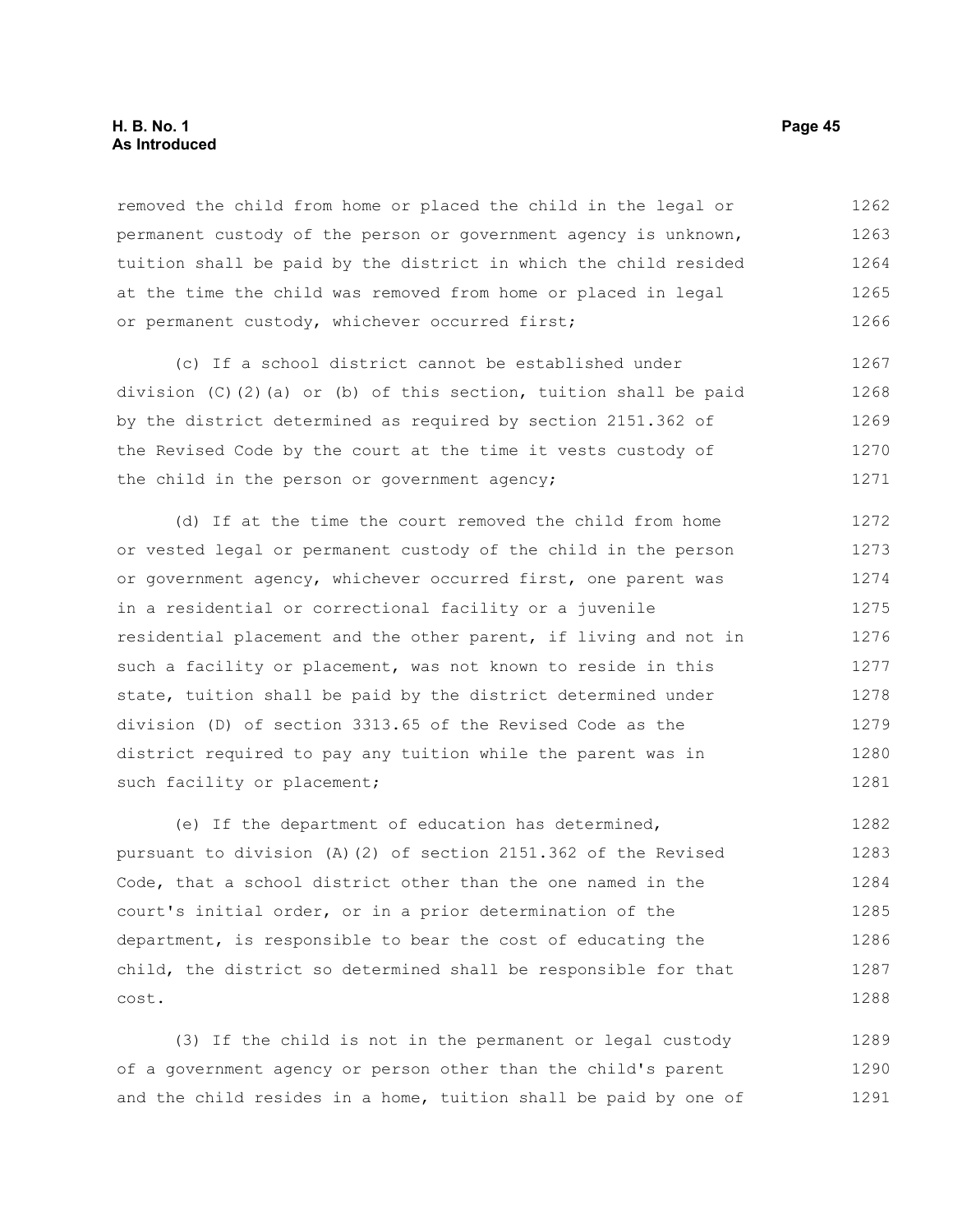the following: (a) The school district in which the child's parent resides; (b) If the child's parent is not a resident of this state, the home in which the child resides. (4) Division (C)(4) of this section applies to any child who is admitted to a school district under division (B)(2) of this section, resides in a home that is not a foster home, a home maintained by the department of youth services, a detention facility established under section 2152.41 of the Revised Code, or a juvenile facility established under section 2151.65 of the Revised Code, and receives educational services at the home or facility in which the child resides pursuant to a contract between the home or facility and the school district providing those services. If a child to whom division (C)(4) of this section applies is a special education student, a district may choose whether to receive a tuition payment for that child under division (C)(4) of this section or to receive a payment for that child under section 3323.14 of the Revised Code. If a district chooses to 1292 1293 1294 1295 1296 1297 1298 1299 1300 1301 1302 1303 1304 1305 1306 1307 1308 1309 1310 1311

receive a payment for that child under section 3323.14 of the Revised Code, it shall not receive a tuition payment for that child under division (C)(4) of this section. 1312 1313 1314

If a child to whom division (C)(4) of this section applies is not a special education student, a district shall receive a tuition payment for that child under division (C)(4) of this section. 1315 1316 1317 1318

In the case of a child to which division (C)(4) of this section applies, the total educational cost to be paid for the 1319 1320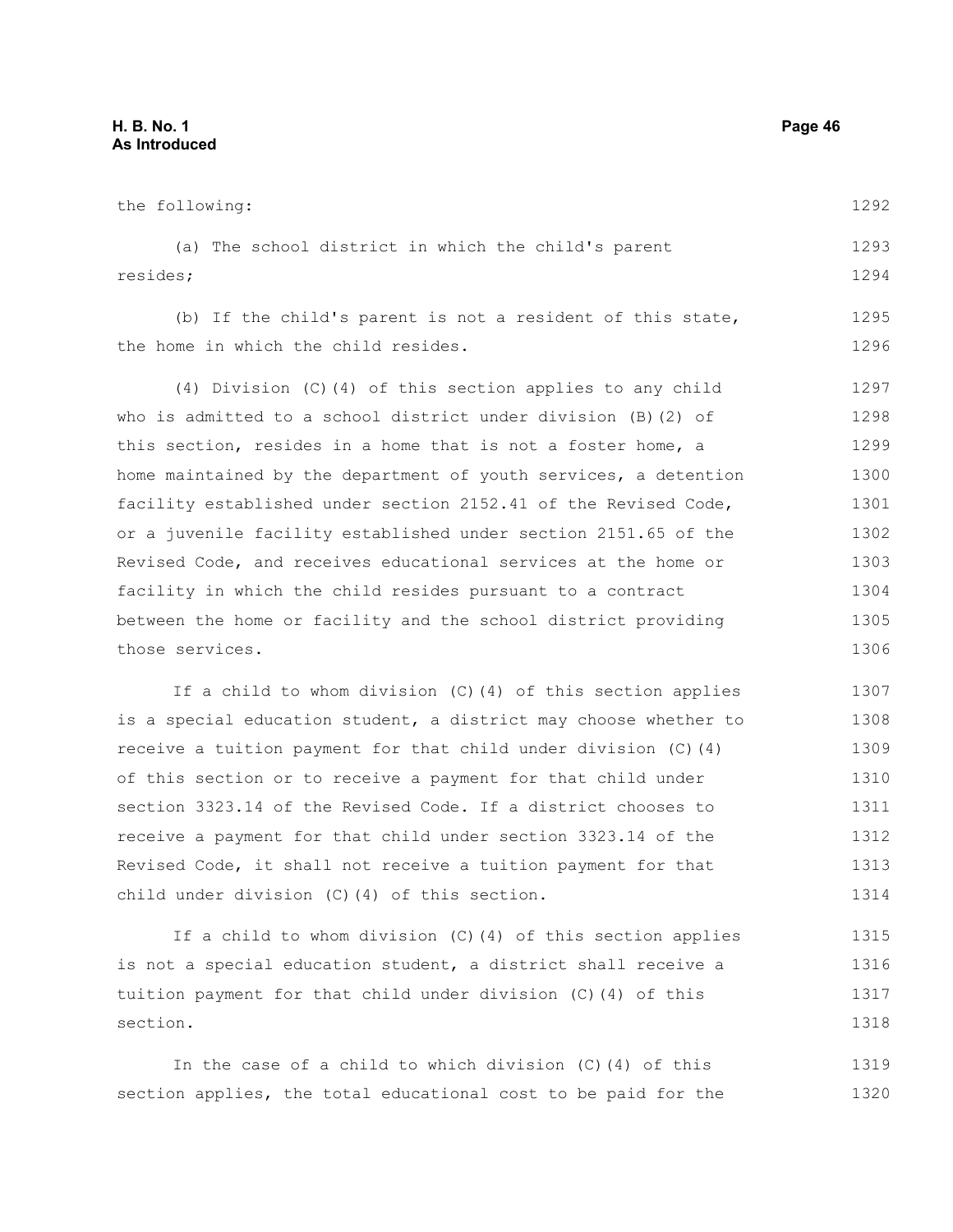## **H. B. No. 1 Page 47 As Introduced**

child shall be determined by a formula approved by the department of education, which formula shall be designed to calculate a per diem cost for the educational services provided to the child for each day the child is served and shall reflect the total actual cost incurred in providing those services. The department shall certify the total educational cost to be paid for the child to both the school district providing the educational services and, if different, the school district that is responsible to pay tuition for the child. The department shall deduct the certified amount from the state basic aid funds payable under Chapter 3317. of the Revised Code to the district responsible to pay tuition and shall pay that amount to the district providing the educational services to the child. 1321 1322 1323 1324 1325 1326 1327 1328 1329 1330 1331 1332 1333

(D) Tuition required to be paid under divisions (C)(2) and (3)(a) of this section shall be computed in accordance with section 3317.08 of the Revised Code. Tuition required to be paid under division (C)(3)(b) of this section shall be computed in accordance with section 3317.081 of the Revised Code. If a home fails to pay the tuition required by division  $(C)$  (3)(b) of this section, the board of education providing the education may recover in a civil action the tuition and the expenses incurred in prosecuting the action, including court costs and reasonable attorney's fees. If the prosecuting attorney or city director of law represents the board in such action, costs and reasonable attorney's fees awarded by the court, based upon the prosecuting attorney's, director's, or one of their designee's time spent preparing and presenting the case, shall be deposited in the county or city general fund. 1334 1335 1336 1337 1338 1339 1340 1341 1342 1343 1344 1345 1346 1347 1348

(E) A board of education may enroll a child free of any tuition obligation for a period not to exceed sixty days, on the sworn statement of an adult resident of the district that the 1349 1350 1351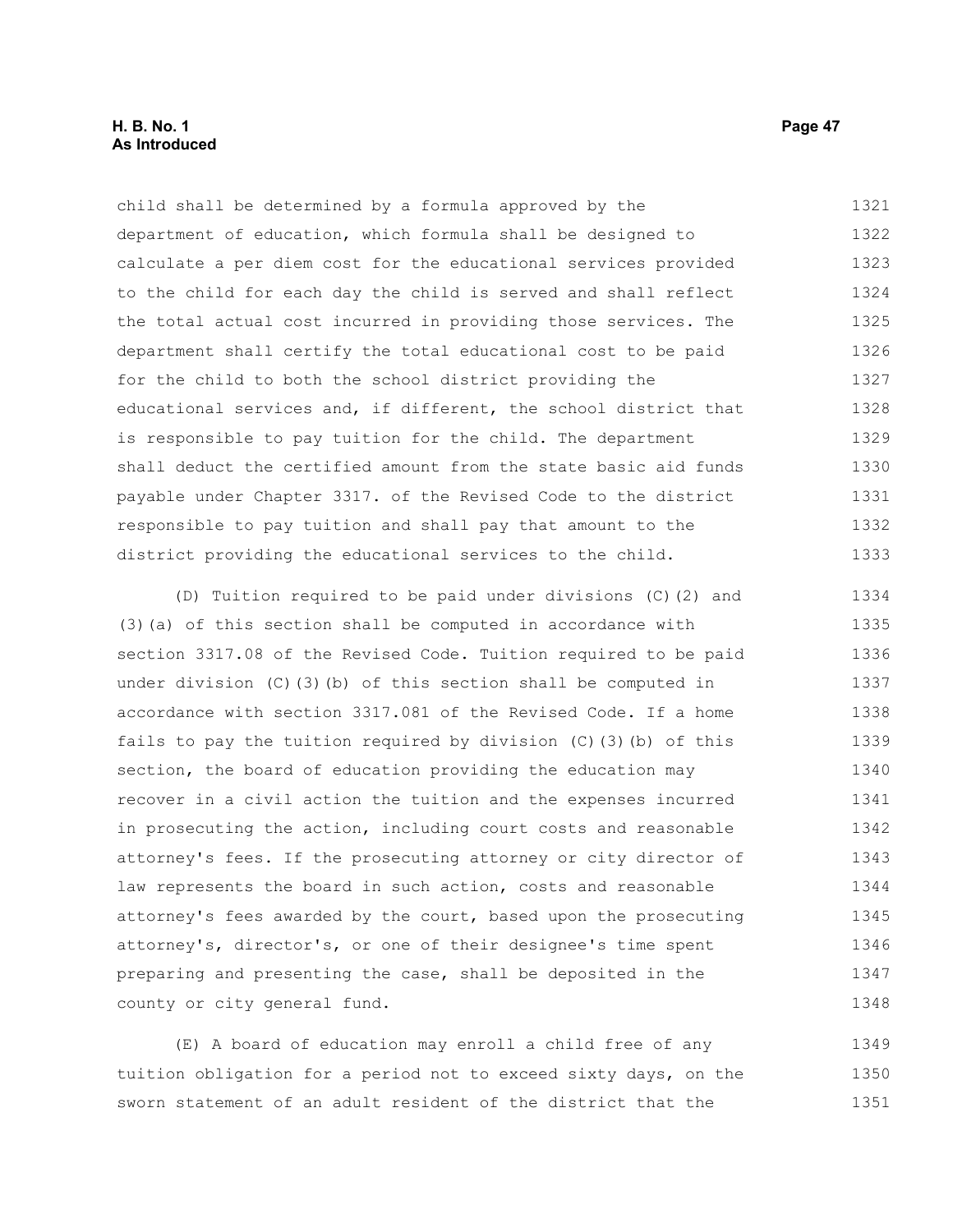resident has initiated legal proceedings for custody of the child. 1352 1353

(F) In the case of any individual entitled to attend school under this division, no tuition shall be charged by the school district of attendance and no other school district shall be required to pay tuition for the individual's attendance. Notwithstanding division (B), (C), or (E) of this section: 1354 1355 1356 1357 1358

(1) All persons at least eighteen but under twenty-two years of age who live apart from their parents, support themselves by their own labor, and have not successfully completed the high school curriculum or the individualized education program developed for the person by the high school pursuant to section 3323.08 of the Revised Code, are entitled to attend school in the district in which they reside. 1359 1360 1361 1362 1363 1364 1365

(2) Any child under eighteen years of age who is married is entitled to attend school in the child's district of residence. 1366 1367 1368

(3) A child is entitled to attend school in the district in which either of the child's parents is employed if the child has a medical condition that may require emergency medical attention. The parent of a child entitled to attend school under division (F)(3) of this section shall submit to the board of education of the district in which the parent is employed a statement from the child's physician certifying that the child's medical condition may require emergency medical attention. The statement shall be supported by such other evidence as the board may require. 1369 1370 1371 1372 1373 1374 1375 1376 1377 1378

(4) Any child residing with a person other than the child's parent is entitled, for a period not to exceed twelve 1379 1380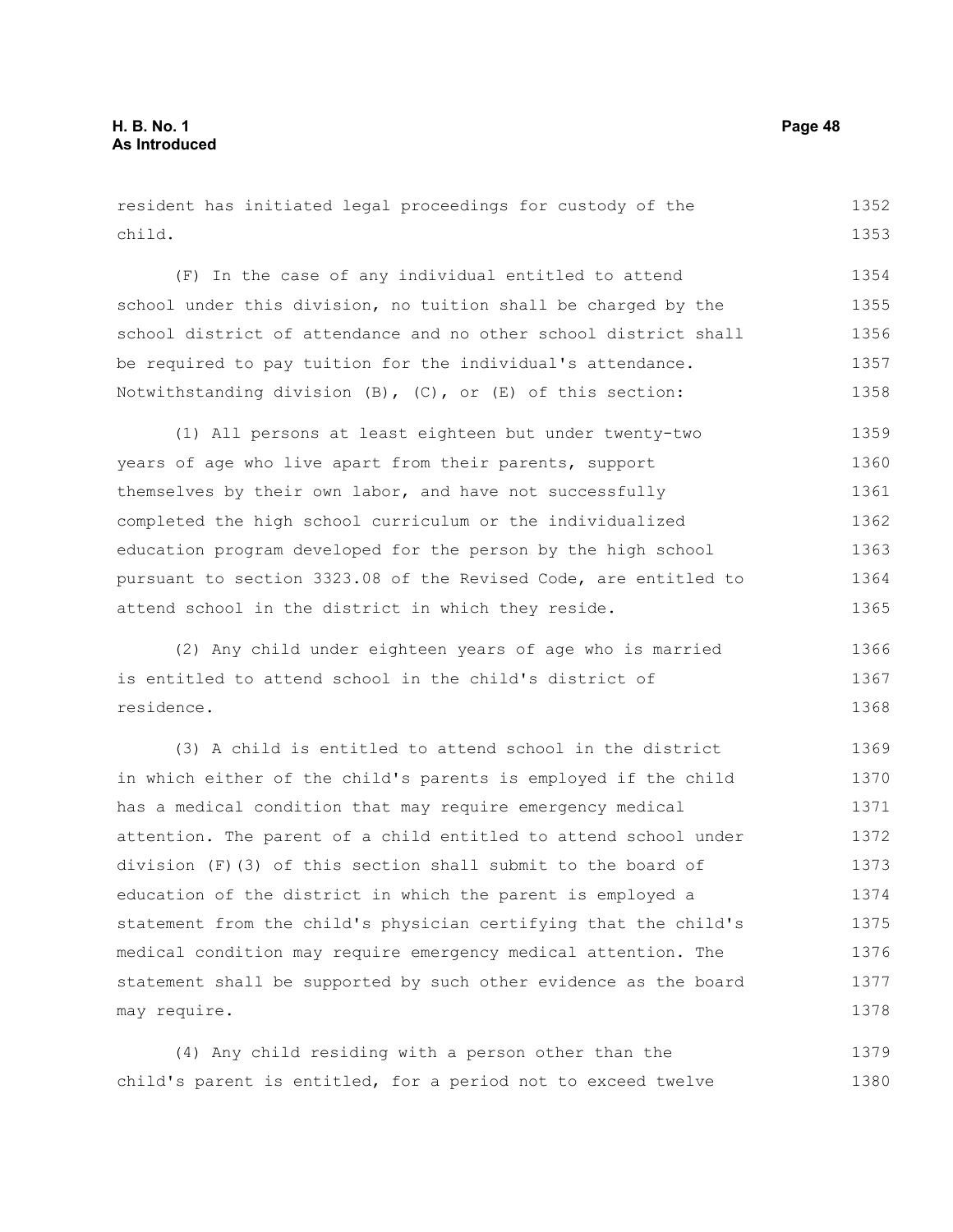## **H. B. No. 1 Page 49 As Introduced**

months, to attend school in the district in which that person resides if the child's parent files an affidavit with the superintendent of the district in which the person with whom the child is living resides stating all of the following: 1381 1382 1383 1384

(a) That the parent is serving outside of the state in the armed services of the United States; 1385 1386

(b) That the parent intends to reside in the district upon returning to this state; 1387 1388

(c) The name and address of the person with whom the child is living while the parent is outside the state. 1389 1390

(5) Any child under the age of twenty-two years who, after the death of a parent, resides in a school district other than the district in which the child attended school at the time of the parent's death is entitled to continue to attend school in the district in which the child attended school at the time of the parent's death for the remainder of the school year, subject to approval of that district board. 1391 1392 1393 1394 1395 1396 1397

(6) A child under the age of twenty-two years who resides with a parent who is having a new house built in a school district outside the district where the parent is residing is entitled to attend school for a period of time in the district where the new house is being built. In order to be entitled to such attendance, the parent shall provide the district superintendent with the following: 1398 1399 1400 1401 1402 1403 1404

(a) A sworn statement explaining the situation, revealing the location of the house being built, and stating the parent's intention to reside there upon its completion; 1405 1406 1407

(b) A statement from the builder confirming that a new house is being built for the parent and that the house is at the 1408 1409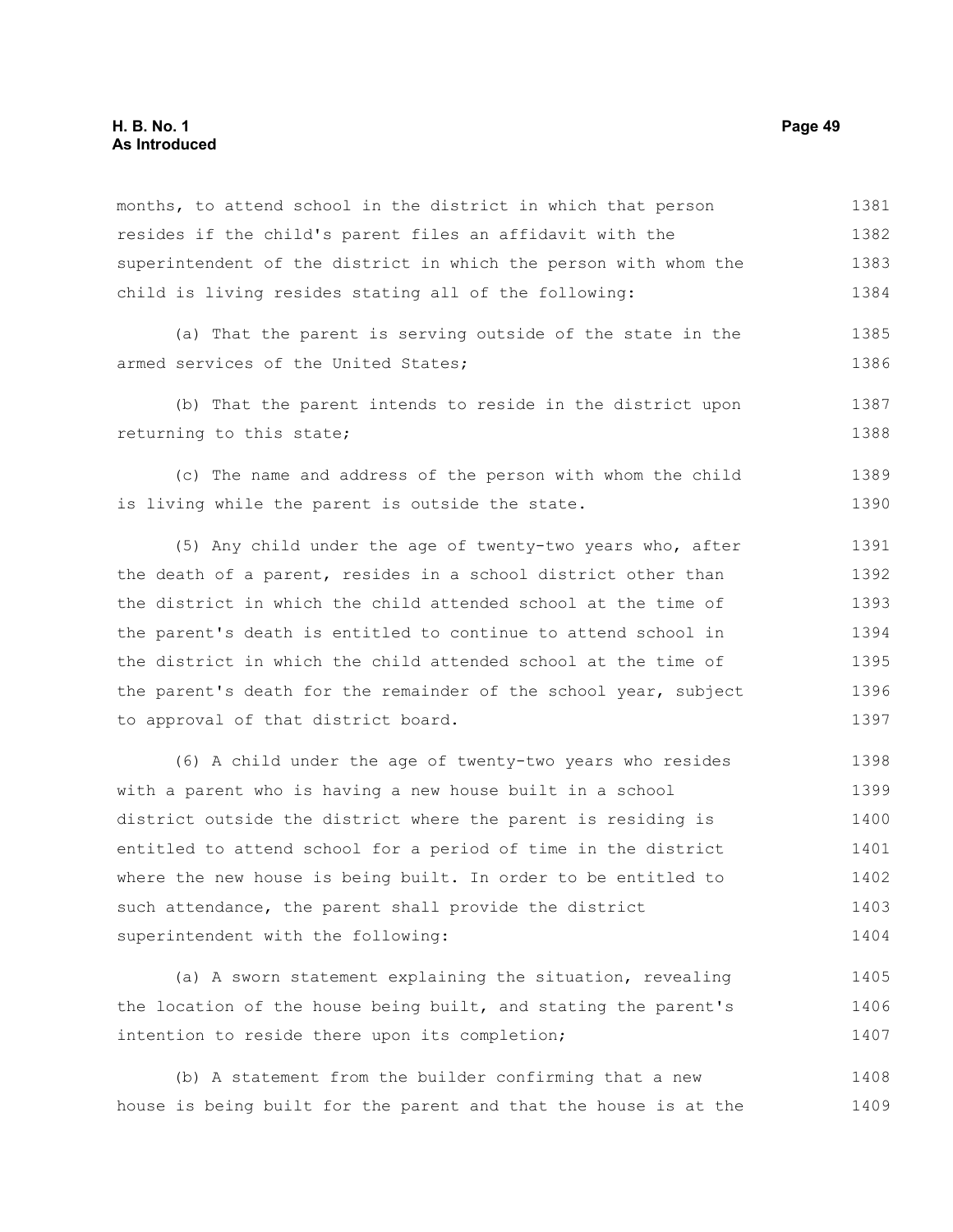1410

location indicated in the parent's statement.

(7) A child under the age of twenty-two years residing with a parent who has a contract to purchase a house in a school district outside the district where the parent is residing and who is waiting upon the date of closing of the mortgage loan for the purchase of such house is entitled to attend school for a period of time in the district where the house is being purchased. In order to be entitled to such attendance, the parent shall provide the district superintendent with the following: 1411 1412 1413 1414 1415 1416 1417 1418 1419

(a) A sworn statement explaining the situation, revealing the location of the house being purchased, and stating the parent's intent to reside there; 1420 1421 1422

(b) A statement from a real estate broker or bank officer confirming that the parent has a contract to purchase the house, that the parent is waiting upon the date of closing of the mortgage loan, and that the house is at the location indicated in the parent's statement. 1423 1424 1425 1426 1427

The district superintendent shall establish a period of time not to exceed ninety days during which the child entitled to attend school under division (F)(6) or (7) of this section may attend without tuition obligation. A student attending a school under division (F)(6) or (7) of this section shall be eligible to participate in interscholastic athletics under the auspices of that school, provided the board of education of the school district where the student's parent resides, by a formal action, releases the student to participate in interscholastic athletics at the school where the student is attending, and provided the student receives any authorization required by a public agency or private organization of which the school 1428 1429 1430 1431 1432 1433 1434 1435 1436 1437 1438 1439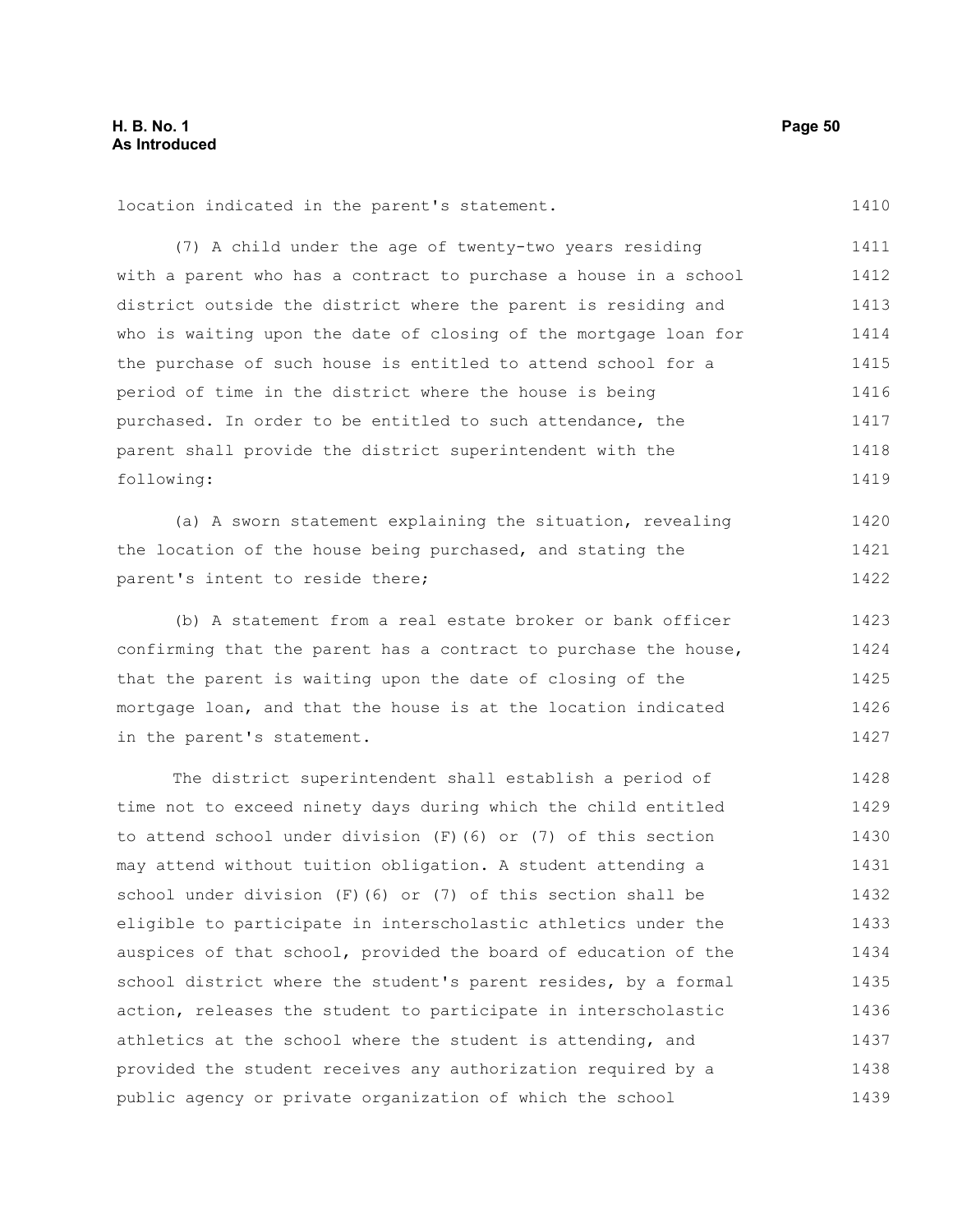district is a member exercising authority over interscholastic sports. 1440 1441

(8) A child whose parent is a full-time employee of a city, local, or exempted village school district, or of an educational service center, may be admitted to the schools of the district where the child's parent is employed, or in the case of a child whose parent is employed by an educational service center, in the district that serves the location where the parent's job is primarily located, provided the district board of education establishes such an admission policy by resolution adopted by a majority of its members. Any such policy shall take effect on the first day of the school year and the effective date of any amendment or repeal may not be prior to the first day of the subsequent school year. The policy shall be uniformly applied to all such children and shall provide for the admission of any such child upon request of the parent. No child may be admitted under this policy after the first day of classes of any school year. 1442 1443 1444 1445 1446 1447 1448 1449 1450 1451 1452 1453 1454 1455 1456 1457

(9) A child who is with the child's parent under the care of a shelter for victims of domestic violence, as defined in section 3113.33 of the Revised Code, is entitled to attend school free in the district in which the child is with the child's parent, and no other school district shall be required to pay tuition for the child's attendance in that school district. 1458 1459 1460 1461 1462 1463 1464

The enrollment of a child in a school district under this division shall not be denied due to a delay in the school district's receipt of any records required under section 3313.672 of the Revised Code or any other records required for enrollment. Any days of attendance and any credits earned by a 1465 1466 1467 1468 1469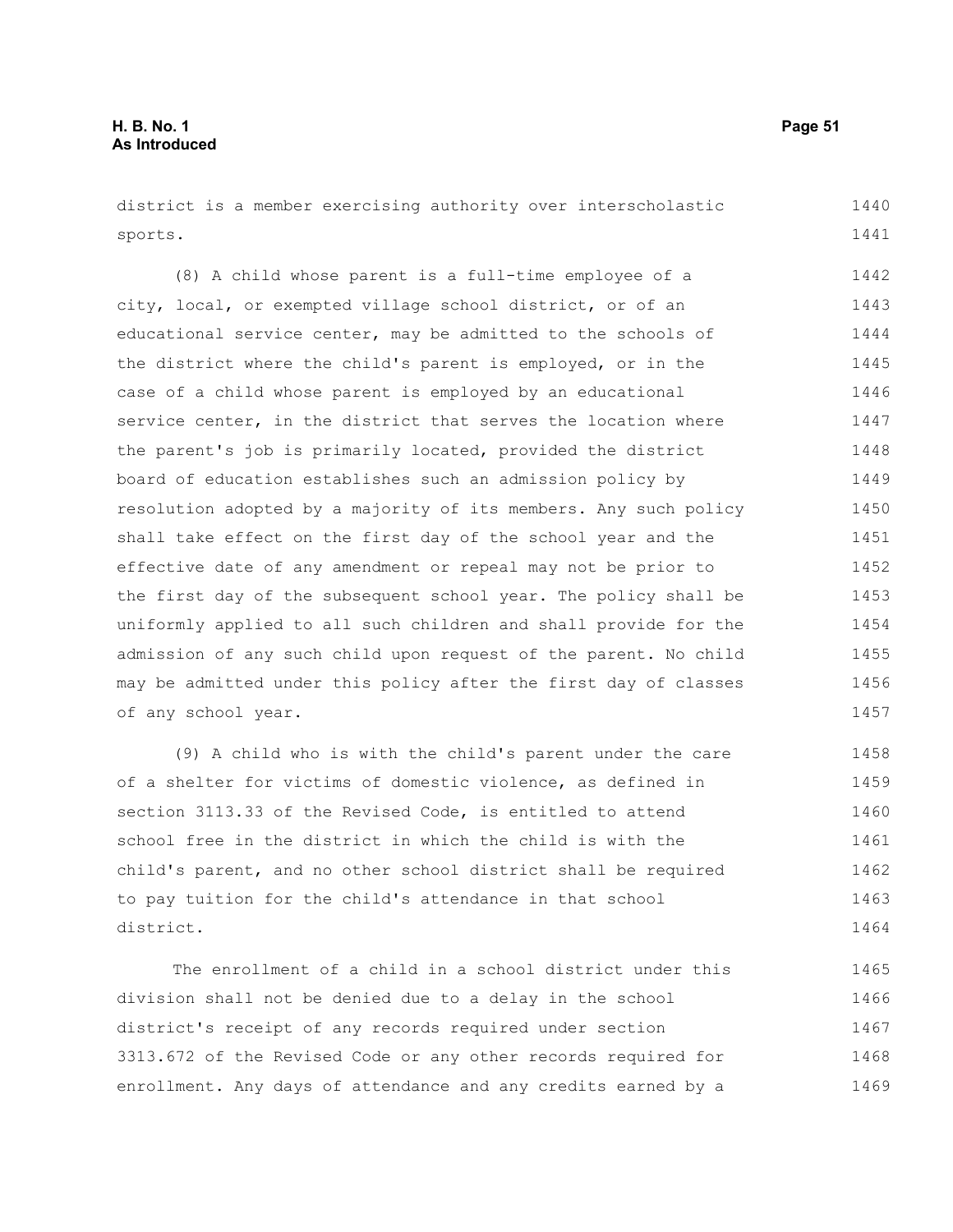## **H. B. No. 1 Page 52 As Introduced**

child while enrolled in a school district under this division shall be transferred to and accepted by any school district in which the child subsequently enrolls. The state board of education shall adopt rules to ensure compliance with this division. 1470 1471 1472 1473 1474

(10) Any child under the age of twenty-two years whose parent has moved out of the school district after the commencement of classes in the child's senior year of high school is entitled, subject to the approval of that district board, to attend school in the district in which the child attended school at the time of the parental move for the remainder of the school year and for one additional semester or equivalent term. A district board may also adopt a policy specifying extenuating circumstances under which a student may continue to attend school under division (F)(10) of this section for an additional period of time in order to successfully complete the high school curriculum for the individualized education program developed for the student by the high school pursuant to section 3323.08 of the Revised Code. 1475 1476 1477 1478 1479 1480 1481 1482 1483 1484 1485 1486 1487 1488

(11) As used in this division, "grandparent" means a parent of a parent of a child. A child under the age of twentytwo years who is in the custody of the child's parent, resides with a grandparent, and does not require special education is entitled to attend the schools of the district in which the child's grandparent resides, provided that, prior to such attendance in any school year, the board of education of the school district in which the child's grandparent resides and the board of education of the school district in which the child's parent resides enter into a written agreement specifying that good cause exists for such attendance, describing the nature of this good cause, and consenting to such attendance. 1489 1490 1491 1492 1493 1494 1495 1496 1497 1498 1499 1500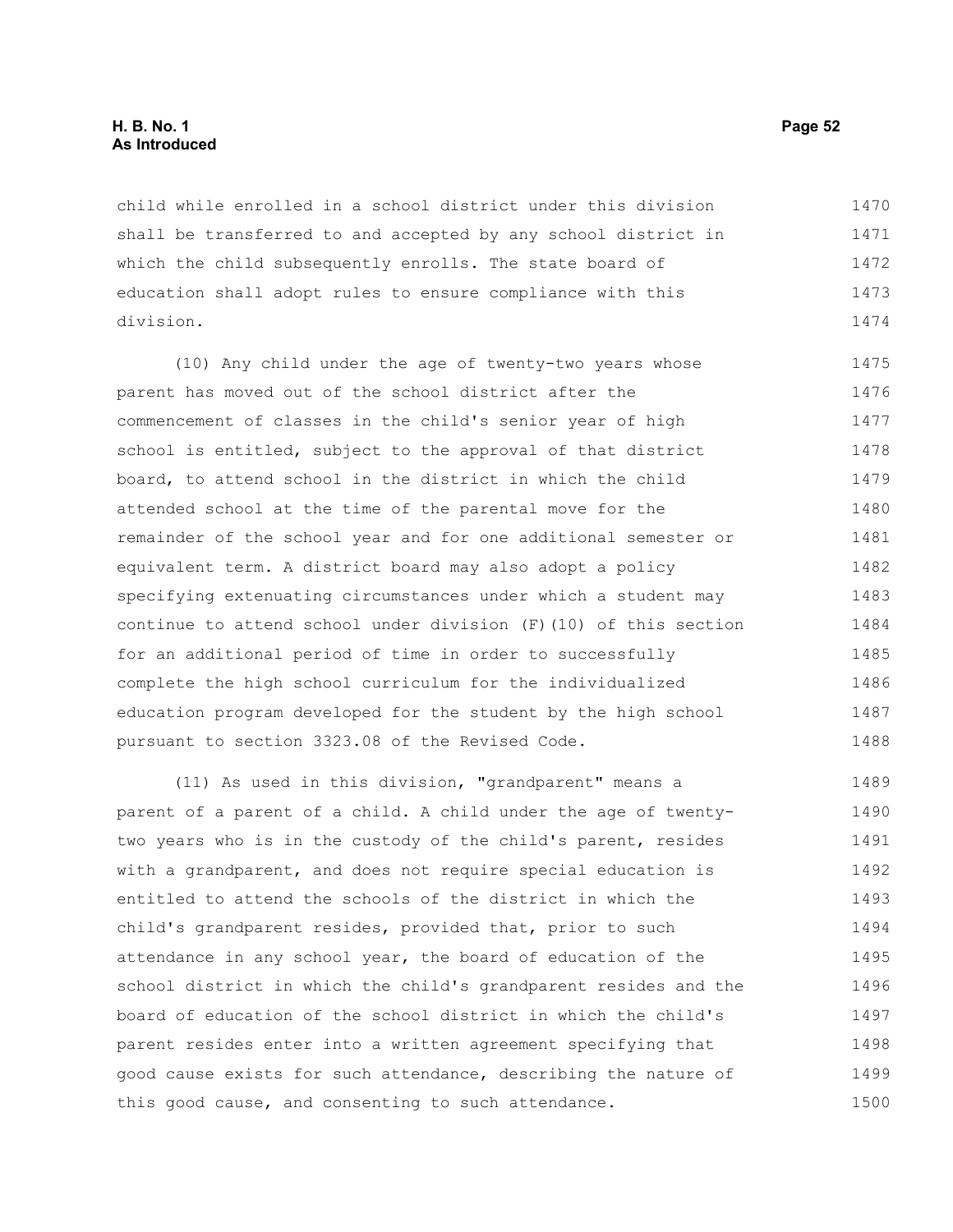## **H. B. No. 1 Page 53 As Introduced**

In lieu of a consent form signed by a parent, a board of education may request the grandparent of a child attending school in the district in which the grandparent resides pursuant to division (F)(11) of this section to complete any consent form required by the district, including any authorization required by sections 3313.712, 3313.713, 3313.716, and 3313.718 of the Revised Code. Upon request, the grandparent shall complete any consent form required by the district. A school district shall not incur any liability solely because of its receipt of a consent form from a grandparent in lieu of a parent. 1501 1502 1503 1504 1505 1506 1507 1508 1509 1510

Division (F)(11) of this section does not create, and shall not be construed as creating, a new cause of action or substantive legal right against a school district, a member of a board of education, or an employee of a school district. This section does not affect, and shall not be construed as affecting, any immunities from defenses to tort liability created or recognized by Chapter 2744. of the Revised Code for a school district, member, or employee. 1511 1512 1513 1514 1515 1516 1517 1518

(12) A child under the age of twenty-two years is entitled to attend school in a school district other than the district in which the child is entitled to attend school under division (B), (C), or (E) of this section provided that, prior to such attendance in any school year, both of the following occur: 1519 1520 1521 1522 1523

(a) The superintendent of the district in which the child is entitled to attend school under division  $(B)$ ,  $(C)$ , or  $(E)$  of this section contacts the superintendent of another district for purposes of this division; 1524 1525 1526 1527

(b) The superintendents of both districts enter into a written agreement that consents to the attendance and specifies that the purpose of such attendance is to protect the student's 1528 1529 1530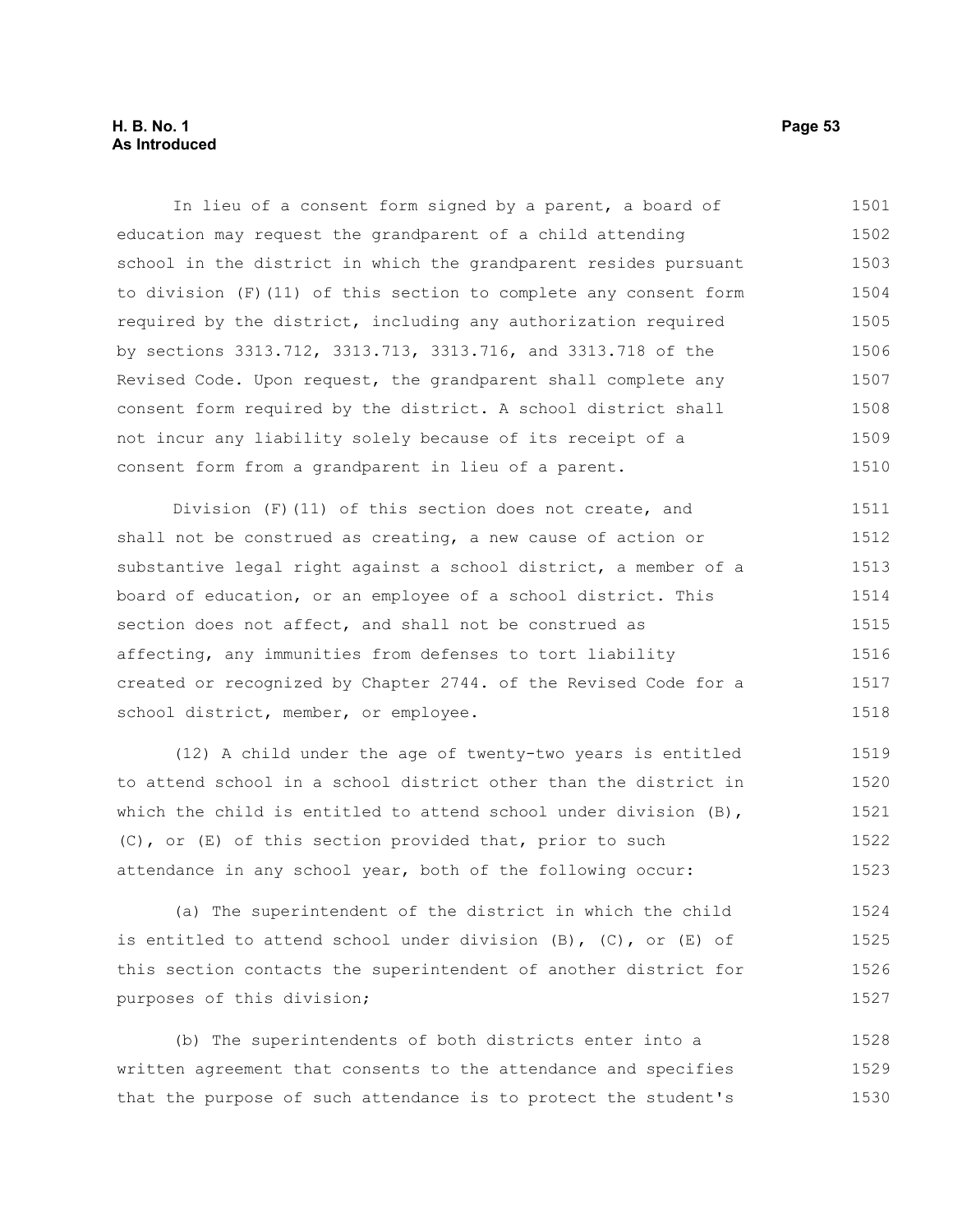# **H. B. No. 1 Page 54 As Introduced**

physical or mental well-being or to deal with other extenuating circumstances deemed appropriate by the superintendents. While an agreement is in effect under this division for a student who is not receiving special education under Chapter 3323. of the Revised Code and notwithstanding Chapter 3327. of the Revised Code, the board of education of neither school district involved in the agreement is required to provide transportation for the student to and from the school where the student attends. A student attending a school of a district pursuant to this division shall be allowed to participate in all student activities, including interscholastic athletics, at the school where the student is attending on the same basis as any student who has always attended the schools of that district while of compulsory school age. (13) All school districts shall comply with the "McKinney-Vento Homeless Assistance Act," 42 U.S.C.A. 11431 et seq., for the education of homeless children. Each city, local, and exempted village school district shall comply with the requirements of that act governing the provision of a free, appropriate public education, including public preschool, to each homeless child. When a child loses permanent housing and becomes a homeless person, as defined in 42 U.S.C.A. 11481(5), or when a child who is such a homeless person changes temporary living arrangements, the child's parent or guardian shall have the option of enrolling the child in either of the following: 1531 1532 1533 1534 1535 1536 1537 1538 1539 1540 1541 1542 1543 1544 1545 1546 1547 1548 1549 1550 1551 1552 1553 1554 1555 1556 1557

(a) The child's school of origin, as defined in 42 U.S.C.A. 11432(g)(3)(C); 1558 1559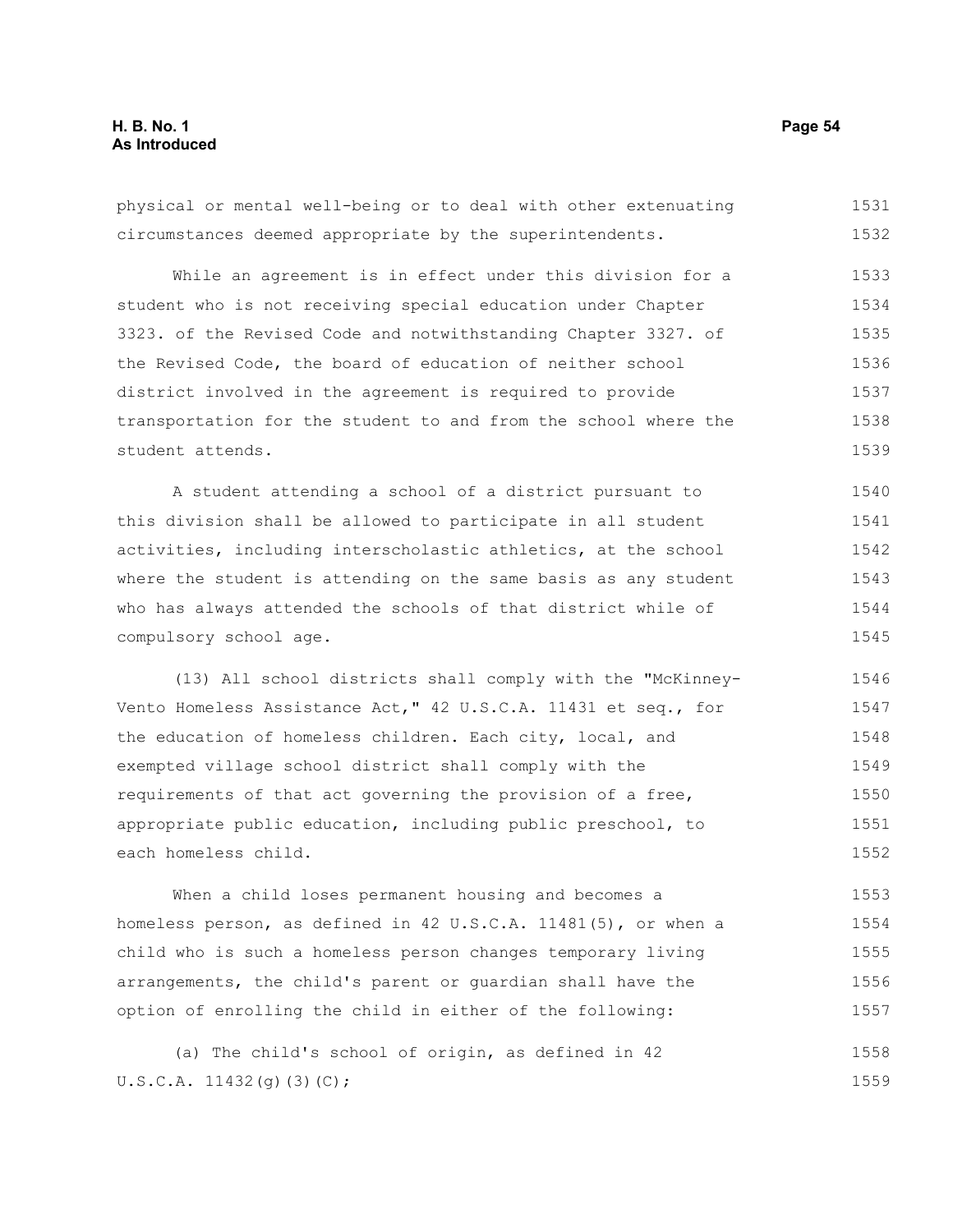(b) The school that is operated by the school district in which the shelter where the child currently resides is located and that serves the geographic area in which the shelter is located. 1560 1561 1562 1563

(14) A child under the age of twenty-two years who resides with a person other than the child's parent is entitled to attend school in the school district in which that person resides if both of the following apply: 1564 1565 1566 1567

(a) That person has been appointed, through a military power of attorney executed under section 574(a) of the "National Defense Authorization Act for Fiscal Year 1994," 107 Stat. 1674 (1993), 10 U.S.C. 1044b, or through a comparable document necessary to complete a family care plan, as the parent's agent for the care, custody, and control of the child while the parent is on active duty as a member of the national guard or a reserve unit of the armed forces of the United States or because the parent is a member of the armed forces of the United States and is on a duty assignment away from the parent's residence. 1568 1569 1570 1571 1572 1573 1574 1575 1576 1577

(b) The military power of attorney or comparable document includes at least the authority to enroll the child in school. 1578 1579

The entitlement to attend school in the district in which the parent's agent under the military power of attorney or comparable document resides applies until the end of the school year in which the military power of attorney or comparable document expires. 1580 1581 1582 1583 1584

(G) A board of education, after approving admission, may waive tuition for students who will temporarily reside in the district and who are either of the following: 1585 1586 1587

(1) Residents or domiciliaries of a foreign nation who 1588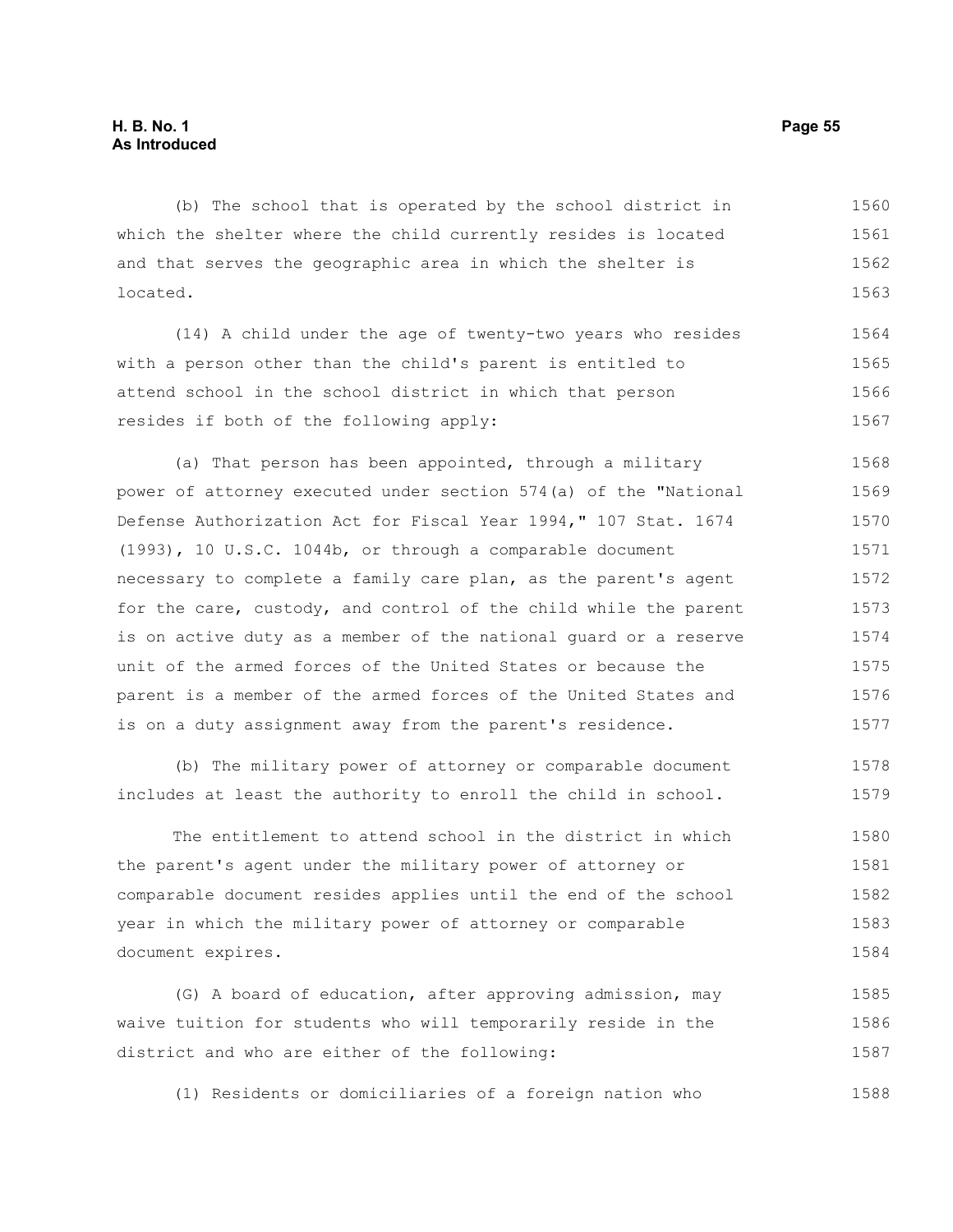request admission as foreign exchange students;

(2) Residents or domiciliaries of the United States but not of Ohio who request admission as participants in an exchange program operated by a student exchange organization. 1590 1591 1592

(H) Pursuant to sections 3311.211, 3313.90, 3319.01, 3323.04, 3327.04, and 3327.06 of the Revised Code, a child may attend school or participate in a special education program in a school district other than in the district where the child is entitled to attend school under division (B) of this section. 1593 1594 1595 1596 1597

(I)(1) Notwithstanding anything to the contrary in this section or section 3313.65 of the Revised Code, a child under twenty-two years of age may attend school in the school district in which the child, at the end of the first full week of October of the school year, was entitled to attend school as otherwise provided under this section or section 3313.65 of the Revised Code, if at that time the child was enrolled in the schools of the district but since that time the child or the child's parent has relocated to a new address located outside of that school district and within the same county as the child's or parent's address immediately prior to the relocation. The child may continue to attend school in the district, and at the school to which the child was assigned at the end of the first full week of October of the current school year, for the balance of the school year. Division (I)(1) of this section applies only if both of the following conditions are satisfied: 1598 1599 1600 1601 1602 1603 1604 1605 1606 1607 1608 1609 1610 1611 1612 1613

(a) The board of education of the school district in which the child was entitled to attend school at the end of the first full week in October and of the district to which the child or child's parent has relocated each has adopted a policy to enroll children described in division (I)(1) of this section. 1614 1615 1616 1617 1618

1589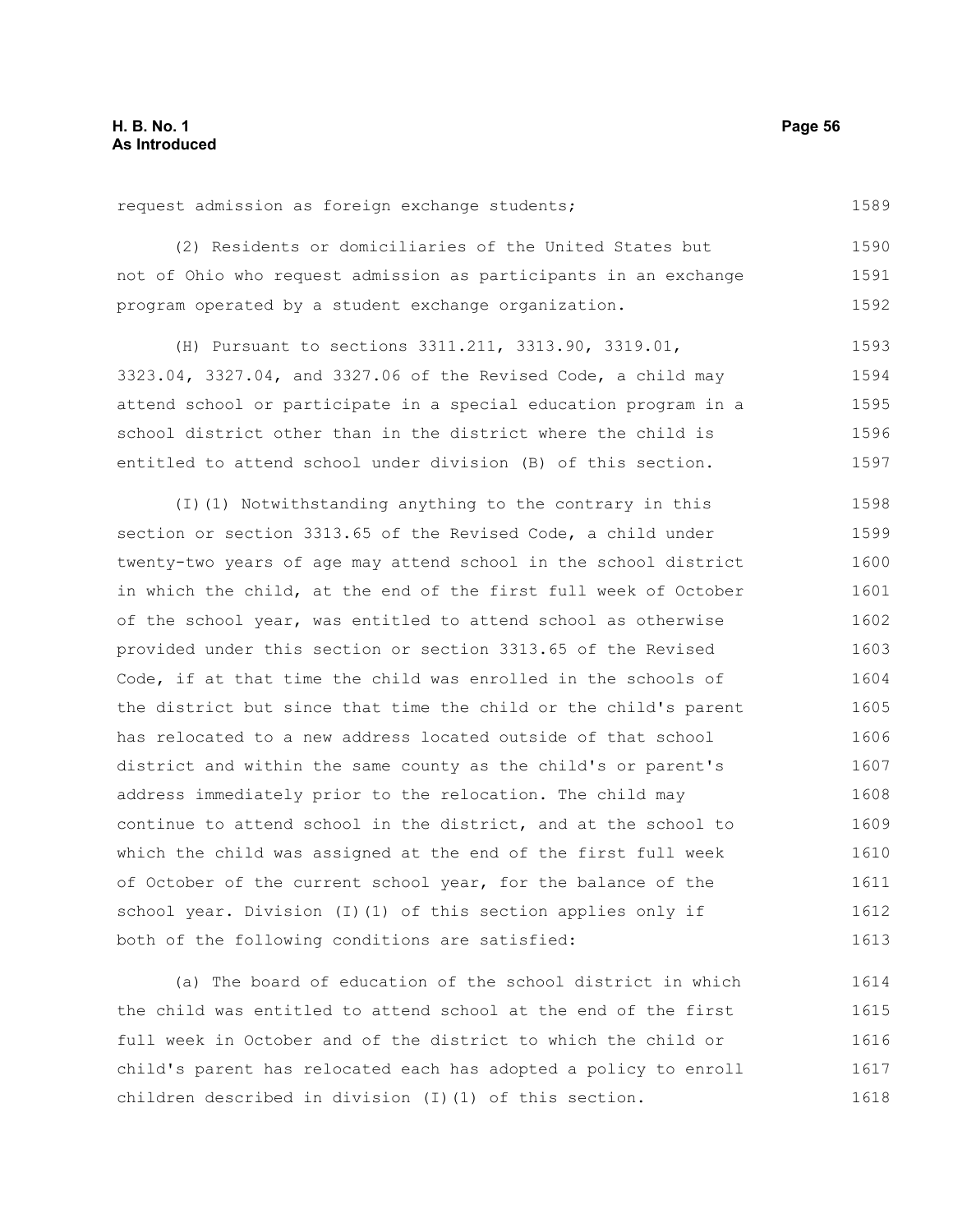## **H. B. No. 1 Page 57 As Introduced**

(b) The child's parent provides written notification of the relocation outside of the school district to the superintendent of each of the two school districts. (2) At the beginning of the school year following the school year in which the child or the child's parent relocated outside of the school district as described in division (I)(1) of this section, the child is not entitled to attend school in the school district under that division. (3) Any person or entity owing tuition to the school district on behalf of the child at the end of the first full week in October, as provided in division (C) of this section, shall continue to owe such tuition to the district for the child's attendance under division (I)(1) of this section for the lesser of the balance of the school year or the balance of the time that the child attends school in the district under division (I)(1) of this section. (4) A pupil who may attend school in the district under division (I)(1) of this section shall be entitled to transportation services pursuant to an agreement between the district and the district in which the child or child's parent has relocated unless the districts have not entered into such agreement, in which case the child shall be entitled to transportation services in the same manner as a pupil attending school in the district under interdistrict open enrollment as described in division  $(H)$  (E) of section 3313.981 of the Revised Code, regardless of whether the district has adopted an open enrollment policy as described in division (B)(1)(b) or (c) of section 3313.98 of the Revised Code. 1619 1620 1621 1622 1623 1624 1625 1626 1627 1628 1629 1630 1631 1632 1633 1634 1635 1636 1637 1638 1639 1640 1641 1642 1643 1644 1645 1646

(J) This division does not apply to a child receiving special education. 1647 1648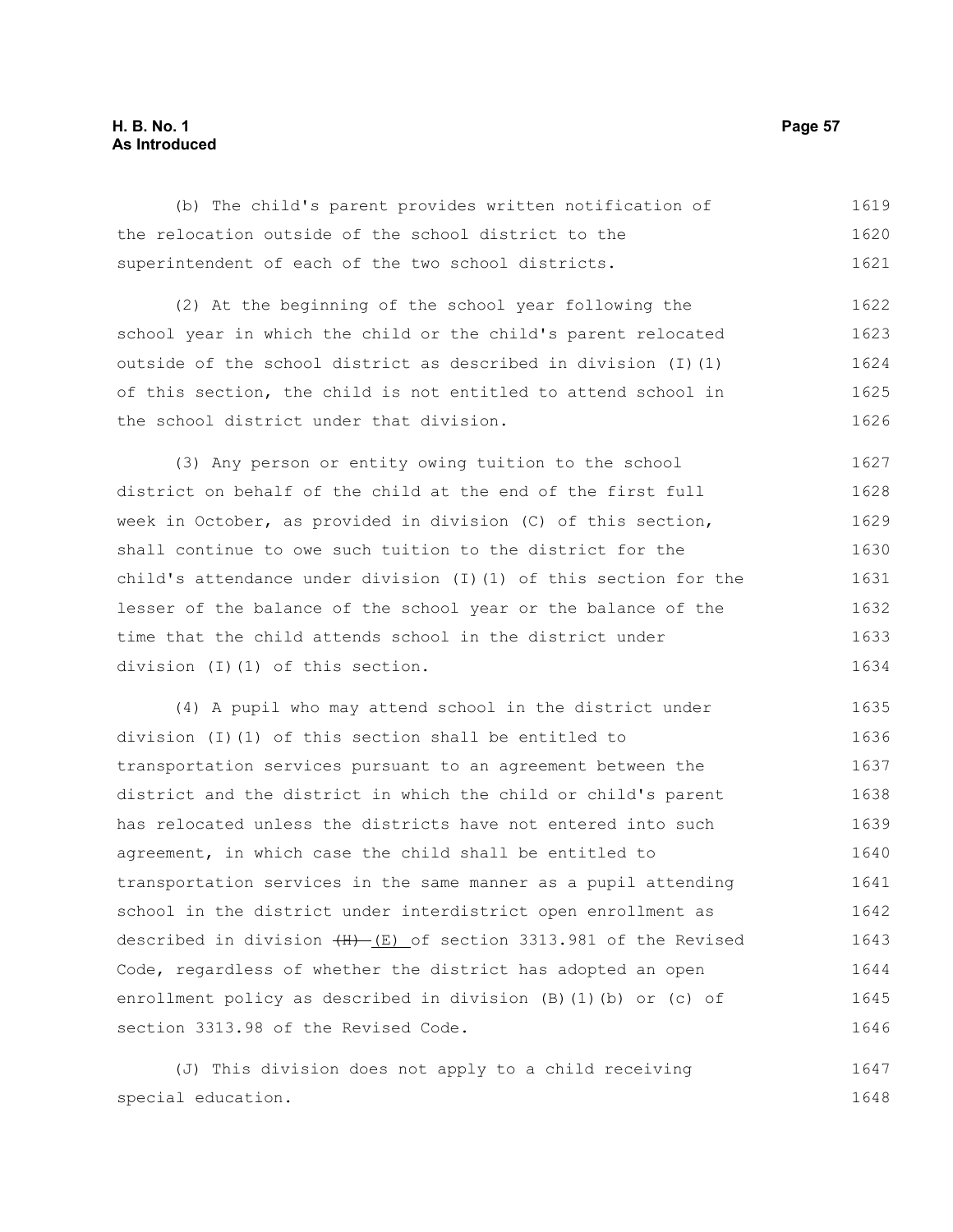#### **H. B. No. 1 Page 58 As Introduced**

A school district required to pay tuition pursuant to division (C)(2) or (3) of this section or section 3313.65 of the Revised Code shall have an amount deducted under division (C) of section 3317.023 of the Revised Code equal to its own tuition rate for the same period of attendance. A school district entitled to receive tuition pursuant to division (C)(2) or (3) of this section or section 3313.65 of the Revised Code shall have an amount credited under division (C) of section 3317.023 of the Revised Code equal to its own tuition rate for the same period of attendance. If the tuition rate credited to the district of attendance exceeds the rate deducted from the district required to pay tuition, the department of education shall pay the district of attendance the difference from amounts deducted from all districts' payments under division (C) of section 3317.023 of the Revised Code but not credited to other school districts under such division and from appropriations made for such purpose. The treasurer of each school district shall, by the fifteenth day of January and July, furnish the superintendent of public instruction a report of the names of each child who attended the district's schools under divisions (C)(2) and (3) of this section or section 3313.65 of the Revised Code during the preceding six calendar months, the duration of the attendance of those children, the school district responsible for tuition on behalf of the child, and any other information that the superintendent requires. 1649 1650 1651 1652 1653 1654 1655 1656 1657 1658 1659 1660 1661 1662 1663 1664 1665 1666 1667 1668 1669 1670 1671 1672 1673

Upon receipt of the report the superintendent, pursuant to division (C) of section 3317.023 of the Revised Code, shall deduct each district's tuition obligations under divisions (C) (2) and (3) of this section or section 3313.65 of the Revised Code and pay to the district of attendance that amount plus any amount required to be paid by the state. 1674 1675 1676 1677 1678 1679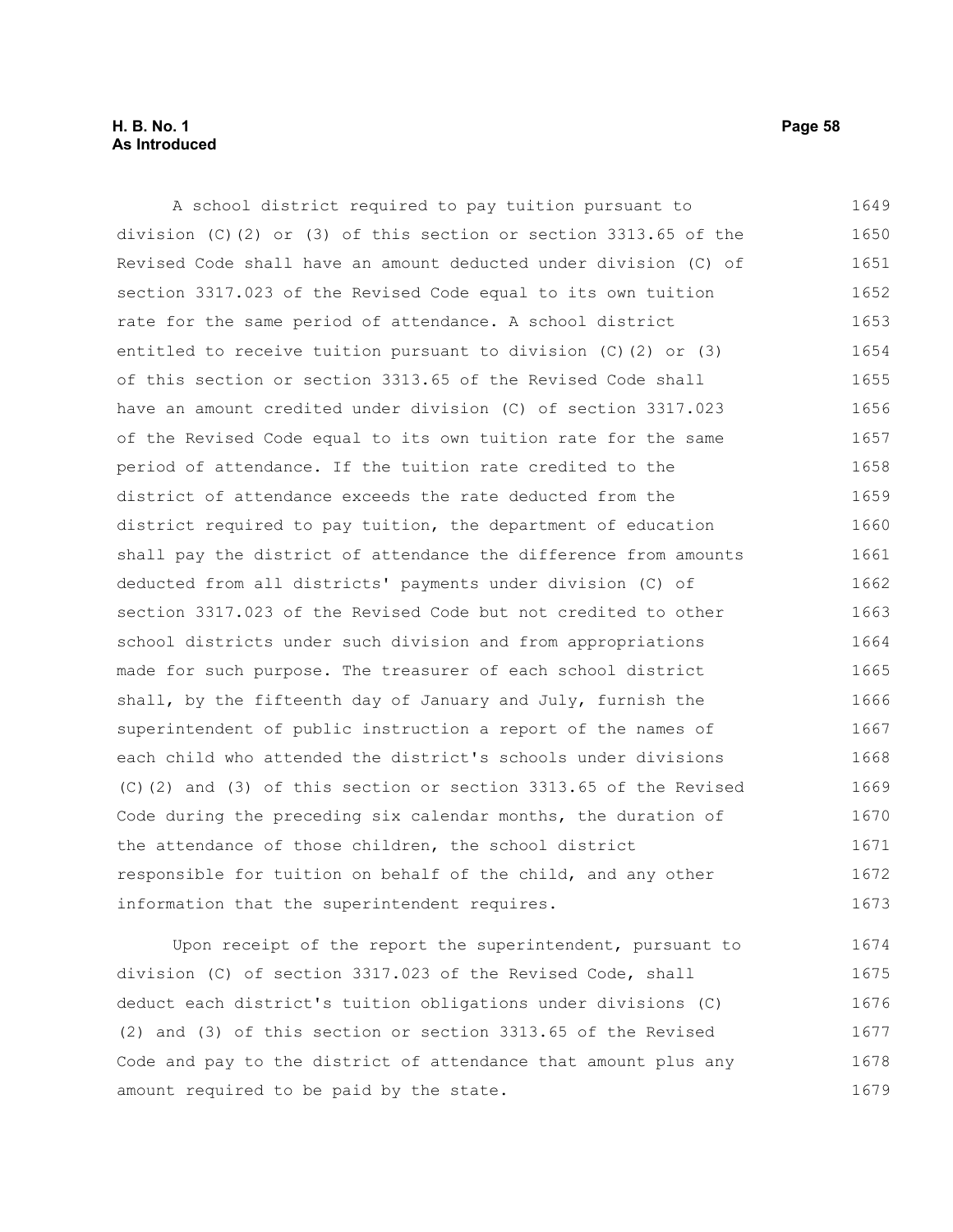(K) In the event of a disagreement, the superintendent of public instruction shall determine the school district in which the parent resides. 1680 1681 1682

(L) Nothing in this section requires or authorizes, or shall be construed to require or authorize, the admission to a public school in this state of a pupil who has been permanently excluded from public school attendance by the superintendent of public instruction pursuant to sections 3301.121 and 3313.662 of the Revised Code. 1683 1684 1685 1686 1687 1688

(M) In accordance with division (B)(1) of this section, a child whose parent is a member of the national guard or a reserve unit of the armed forces of the United States and is called to active duty, or a child whose parent is a member of the armed forces of the United States and is ordered to a temporary duty assignment outside of the district, may continue to attend school in the district in which the child's parent lived before being called to active duty or ordered to a temporary duty assignment outside of the district, as long as the child's parent continues to be a resident of that district, and regardless of where the child lives as a result of the parent's active duty status or temporary duty assignment. However, the district is not responsible for providing transportation for the child if the child lives outside of the district as a result of the parent's active duty status or temporary duty assignment. 1689 1690 1691 1692 1693 1694 1695 1696 1697 1698 1699 1700 1701 1702 1703 1704

**Sec. 3313.979.** Each scholarship to be used for payments to a registered private school is payable to the parents of the student entitled to the scholarship. State core foundation funding shall be computed and distributed to pay scholarships under this section. Each scholarship to be used for payments to 1705 1706 1707 1708 1709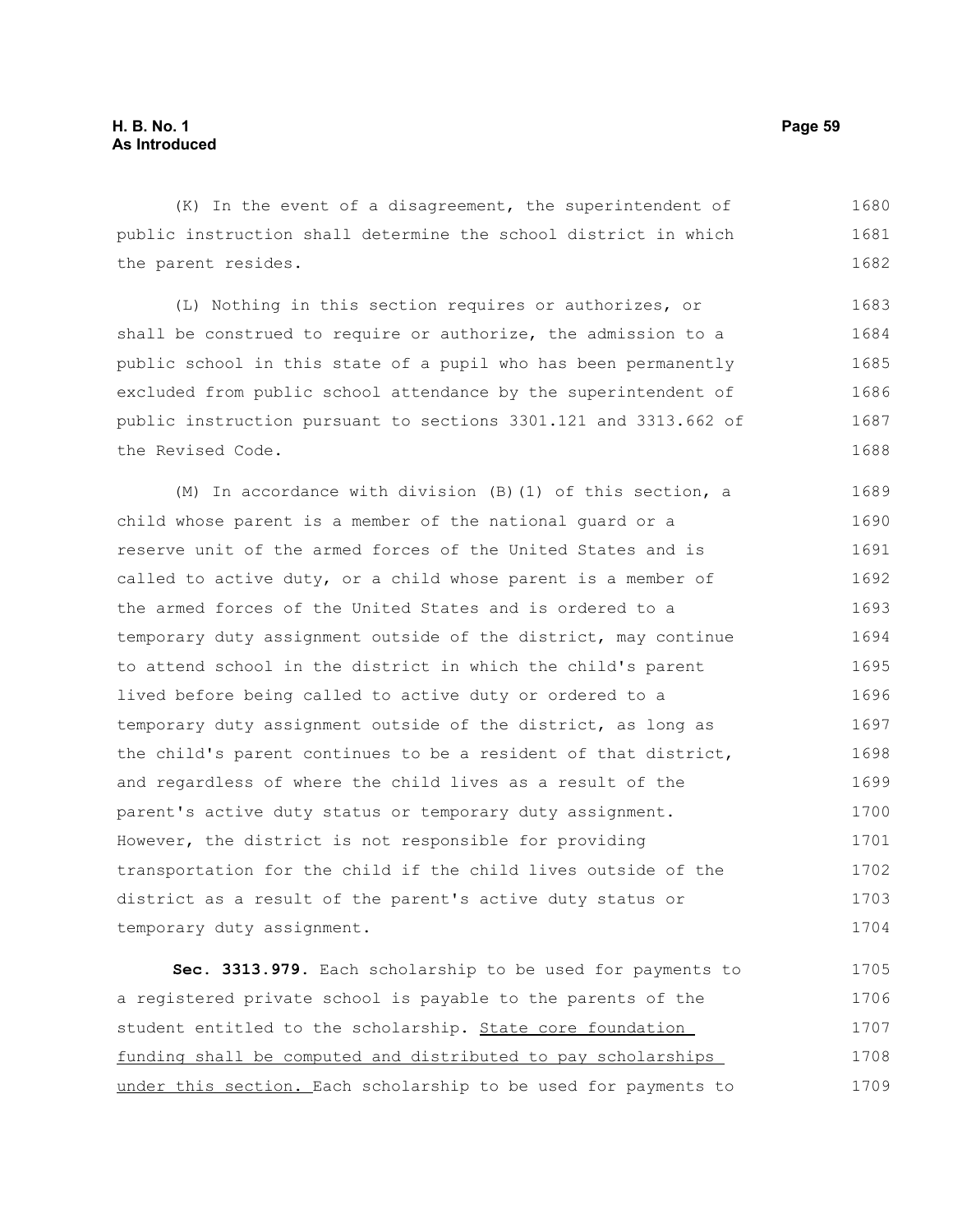## **H. B. No. 1 Page 60 As Introduced**

a public school in an adjacent school district is payable to the school district of attendance by the superintendent of public instruction. Each grant to be used for payments to an approved tutorial assistance provider is payable to the approved tutorial assistance provider. 1710 1711 1712 1713 1714

(A)(1) By the fifteenth day of each month of the school year that any scholarship students are enrolled in a registered private school, the chief administrator of that school shall notify the state superintendent of: 1715 1716 1717 1718

(a) The number of scholarship students who were reported to the school district as having been admitted by that private school pursuant to division (A)(2)(b) of section 3313.978 of the Revised Code and who were still enrolled in the private school as of the first day of such month; 1719 1720 1721 1722 1723

(b) The number of scholarship students who were reported to the school district as having been admitted by another private school pursuant to division (A)(2)(b) of section 3313.978 of the Revised Code and since the date of admission have transferred to the school providing the notification under division (A)(1) of this section. 1724 1725 1726 1727 1728 1729

(2) From time to time, the state superintendent shall make a payment to the parent of each student entitled to a scholarship. Each payment shall include for each student reported under division (A)(1) of this section a portion of the scholarship amount specified in divisions (C)(1) and (2) of section 3313.978 of the Revised Code. This amount shall be proportionately reduced in the case of any such student who is not enrolled in a registered private school for the entire school year. 1730 1731 1732 1733 1734 1735 1736 1737 1738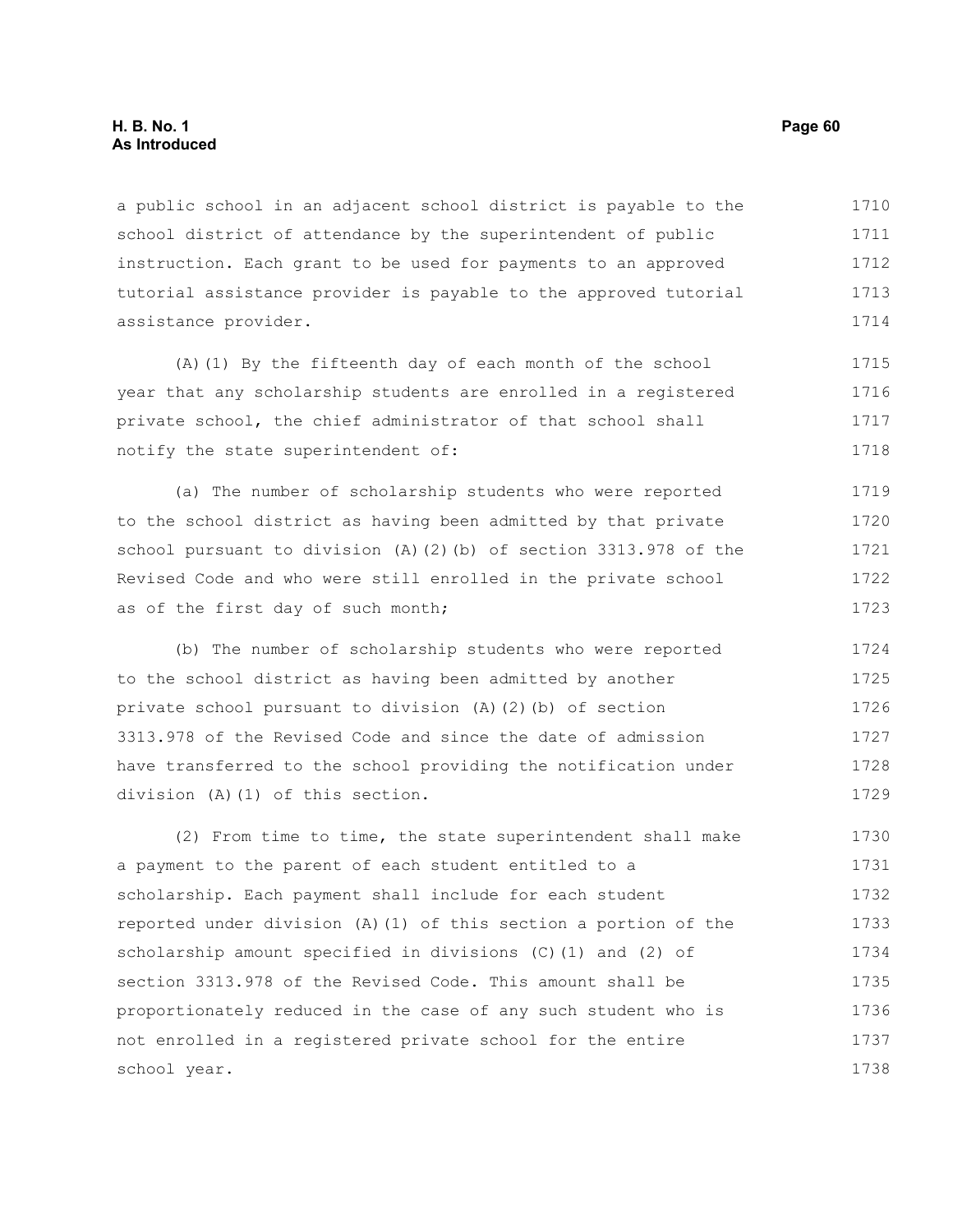## **H. B. No. 1 Page 61 As Introduced**

(3) The first payment under this division shall be made by the last day of November and shall equal one-third of the estimated total amount that will be due to the parent for the school year pursuant to division (A)(2) of this section. (B) The state superintendent, on behalf of the parents of a scholarship student enrolled in a public school in an adjacent school district pursuant to section 3327.06 of the Revised Code, shall make the tuition payments required by that section to the school district admitting the student, except that, notwithstanding sections 3323.13, 3323.14, and 3327.06 of the Revised Code, the total payments in any school year shall not exceed the scholarship amount provided in divisions (C)(1) and (2) of section 3313.978 of the Revised Code. (C) Whenever an approved provider provides tutorial assistance to a student, the state superintendent shall pay the 1739 1740 1741 1742 1743 1744 1745 1746 1747 1748 1749 1750 1751 1752 1753 1754

approved provider for such costs upon receipt of a statement specifying the services provided and the costs of the services, which statement shall be signed by the provider and verified by the chief administrator having supervisory control over the tutoring site. The total payments to any approved provider under this division for all provider services to any individual student in any school year shall not exceed the grant amount provided in division (C)(3) of section 3313.978 of the Revised Code. 1755 1756 1757 1758 1759 1760 1761 1762

**Sec. 3313.98.** Notwithstanding division (D) of section 3311.19 and division (D) of section 3311.52 of the Revised Code, the provisions of this section and sections 3313.981 to 3313.983 of the Revised Code that apply to a city school district do not apply to a joint vocational or cooperative education school district unless expressly specified. 1763 1764 1765 1766 1767 1768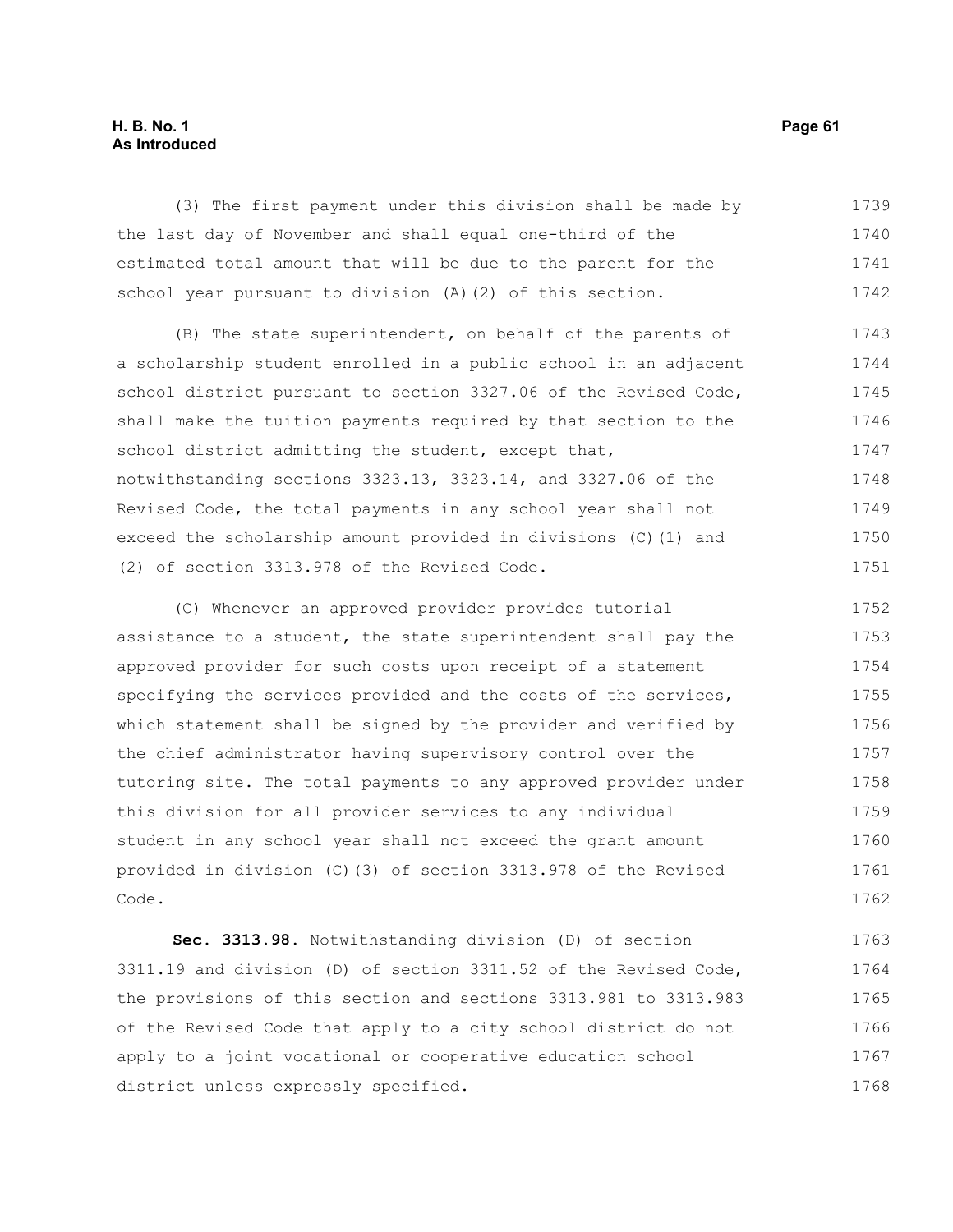# **H. B. No. 1 Page 62 As Introduced**

(A) As used in this section and sections 3313.981 to 3313.983 of the Revised Code: 1769 1770

(1) "Parent" means either of the natural or adoptive parents of a student, except under the following conditions: 1771 1772

(a) When the marriage of the natural or adoptive parents of the student has been terminated by a divorce, dissolution of marriage, or annulment or the natural or adoptive parents of the student are living separate and apart under a legal separation decree and the court has issued an order allocating the parental rights and responsibilities with respect to the student, "parent" means the residential parent as designated by the court except that "parent" means either parent when the court issues a shared parenting decree. 1773 1774 1775 1776 1777 1778 1779 1780 1781

(b) When a court has granted temporary or permanent custody of the student to an individual or agency other than either of the natural or adoptive parents of the student, "parent" means the legal custodian of the child. 1782 1783 1784 1785

(c) When a court has appointed a guardian for the student, "parent" means the guardian of the student. 1786 1787

(2) "Native student" means a student entitled under section 3313.64 or 3313.65 of the Revised Code to attend school in a district adopting a resolution under this section. 1788 1789 1790

(3) "Adjacent district" means a city, exempted village, or local school district having territory that abuts the territory of a district adopting a resolution under this section. 1791 1792 1793

(4) "Adjacent district student" means a student entitled under section 3313.64 or 3313.65 of the Revised Code to attend school in an adjacent district. 1794 1795 1796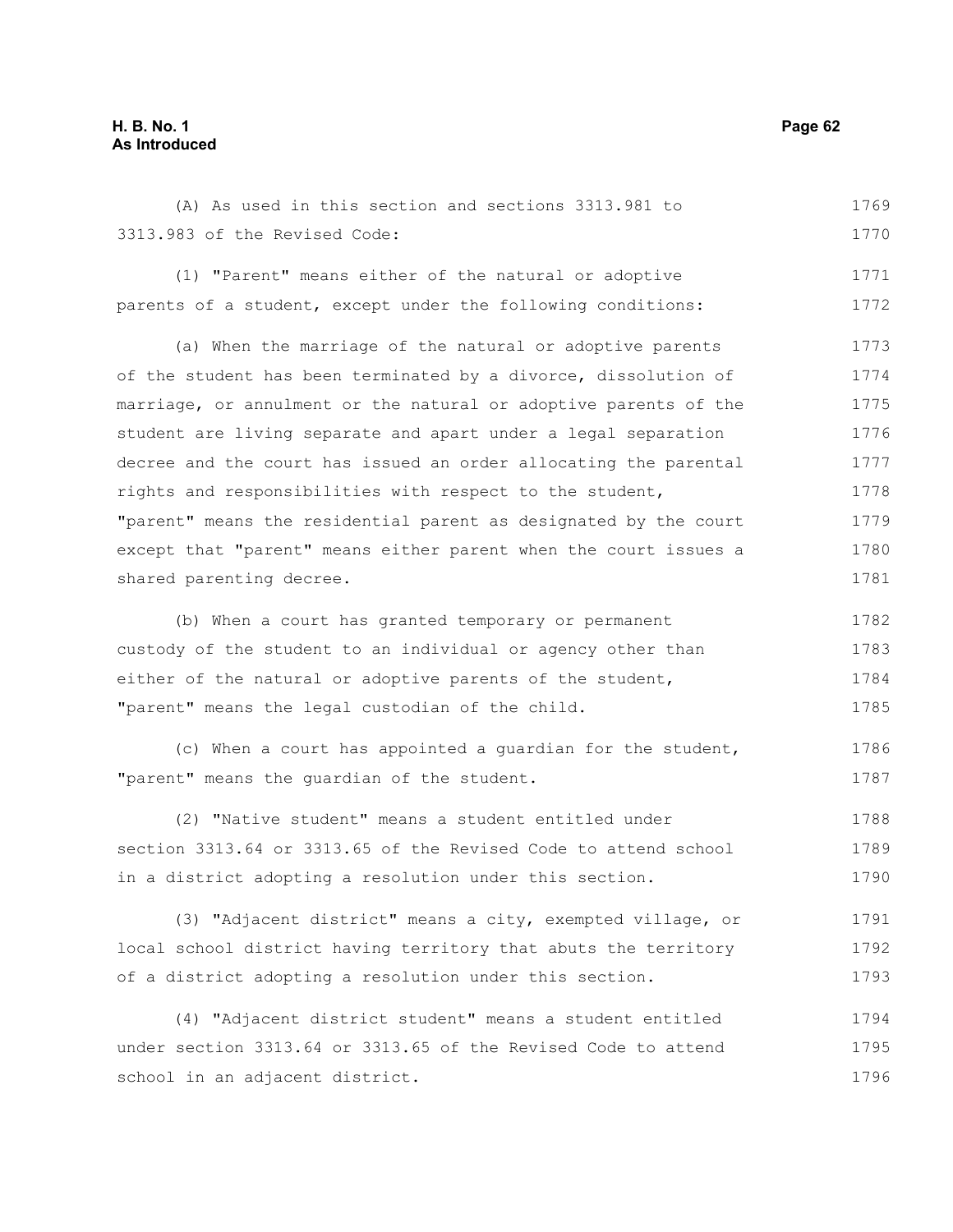# **H. B. No. 1 Page 63 As Introduced**

(5) "Adjacent district joint vocational student" means an adjacent district student who enrolls in a city, exempted village, or local school district pursuant to this section and who also enrolls in a joint vocational school district that does not contain the territory of the district for which that student is a native student and does contain the territory of the city, exempted village, or local district in which the student enrolls. 1797 1798 1799 1800 1801 1802 1803 1804

#### (6) "Formula amount" has the same meaning as in section 3317.02 of the Revised Code. 1805 1806

(7) "Poverty line" means the poverty line established by the director of the United States office of management and budget as revised by the secretary of health and human services in accordance with section 673(2) of the "Community Services Block Grant Act," 95 Stat. 1609, 42 U.S.C.A. 9902, as amended. 1807 1808 1809 1810 1811

 $(8)$  (7) "IEP" has the same meaning as in section 3323.01 of the Revised Code. 1812 1813

(9) (8) "Other district" means a city, exempted village, or local school district having territory outside of the territory of a district adopting a resolution under this section. 1814 1815 1816 1817

 $(10)$  (9) "Other district student" means a student entitled under section 3313.64 or 3313.65 of the Revised Code to attend school in an other district. 1818 1819 1820

 $(11)$  (10) "Other district joint vocational student" means a student who is enrolled in any city, exempted village, or local school district and who also enrolls in a joint vocational school district that does not contain the territory of the district for which that student is a native student in 1821 1822 1823 1824 1825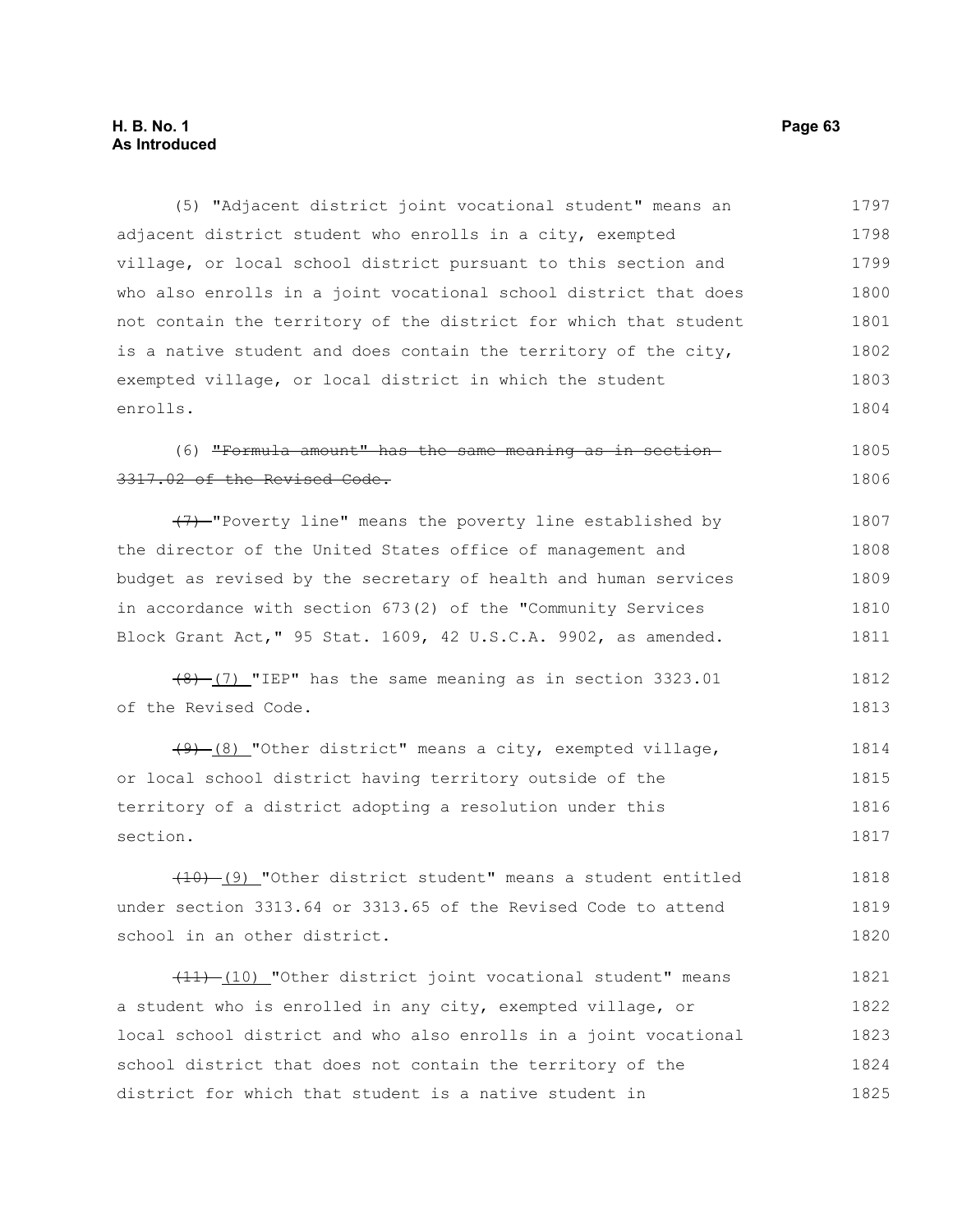accordance with a policy adopted under section 3313.983 of the Revised Code. (B)(1) The board of education of each city, local, and exempted village school district shall adopt a resolution establishing for the school district one of the following policies: (a) A policy that entirely prohibits the enrollment of students from adjacent districts or other districts, other than students for whom tuition is paid in accordance with section 3317.08 of the Revised Code; (b) A policy that permits enrollment of students from all adjacent districts in accordance with policy statements contained in the resolution; (c) A policy that permits enrollment of students from all other districts in accordance with policy statements contained in the resolution. (2) A policy permitting enrollment of students from adjacent or from other districts, as applicable, shall provide for all of the following: (a) Application procedures, including deadlines for application and for notification of students and the superintendent of the applicable district whenever an adjacent or other district student's application is approved. (b) Procedures for admitting adjacent or other district applicants free of any tuition obligation to the district's 1826 1827 1828 1829 1830 1831 1832 1833 1834 1835 1836 1837 1838 1839 1840 1841 1842 1843 1844 1845 1846 1847 1848 1849 1850

(i) The establishment of district capacity limits by grade level, school building, and education program; 1852 1853

schools, including, but not limited to:

1851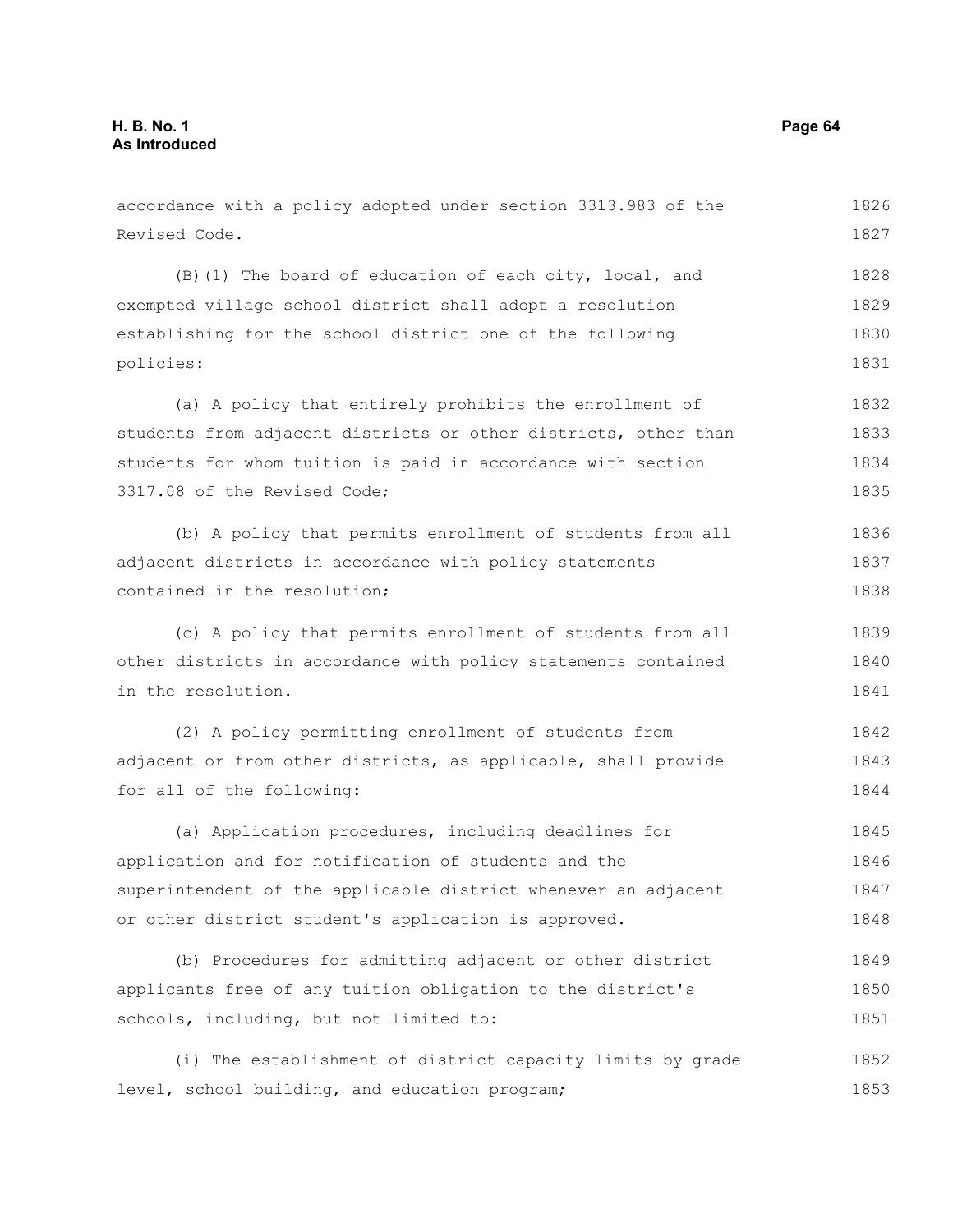## **H. B. No. 1 Page 65 As Introduced**

(ii) A requirement that all native students wishing to be enrolled in the district will be enrolled and that any adjacent or other district students previously enrolled in the district shall receive preference over first-time applicants; (iii) Procedures to ensure that an appropriate racial balance is maintained in the district schools. (C) Except as provided in section 3313.982 of the Revised Code, the procedures for admitting adjacent or other district students, as applicable, shall not include: (1) Any requirement of academic ability, or any level of athletic, artistic, or other extracurricular skills; (2) Limitations on admitting applicants because of disability, except that a board may refuse to admit a student receiving services under Chapter 3323. of the Revised Code, if the services described in the student's IEP are not available in the district's schools; (3) A requirement that the student be proficient in the English language; (4) Rejection of any applicant because the student has been subject to disciplinary proceedings, except that if an applicant has been suspended or expelled by the student's district for ten consecutive days or more in the term for which admission is sought or in the term immediately preceding the term for which admission is sought, the procedures may include a provision denying admission of such applicant. (D)(1) Each school board permitting only enrollment of 1854 1855 1856 1857 1858 1859 1860 1861 1862 1863 1864 1865 1866 1867 1868 1869 1870 1871 1872 1873 1874 1875 1876 1877 1878 1879

adjacent district students shall provide information about the policy adopted under this section, including the application procedures and deadlines, to the superintendent and the board of 1880 1881 1882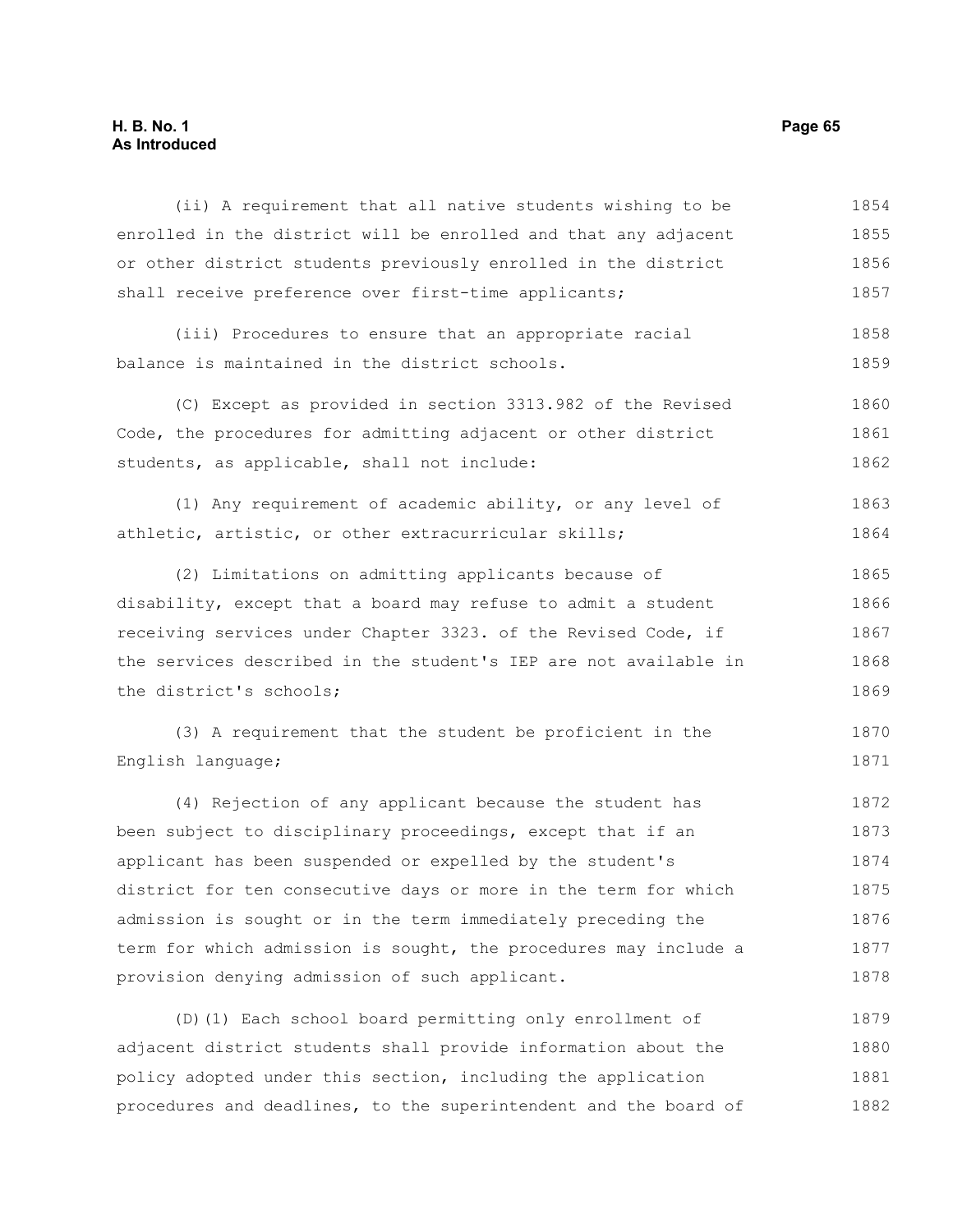#### education of each adjacent district and, upon request, to the parent of any adjacent district student. (2) Each school board permitting enrollment of other district students shall provide information about the policy adopted under this section, including the application procedures and deadlines, upon request, to the board of education of any other school district or to the parent of any student anywhere in the state. (E) Any school board shall accept all credits toward graduation earned in adjacent or other district schools by an adjacent or other district student or a native student. (F)(1) No board of education may adopt a policy discouraging or prohibiting its native students from applying to enroll in the schools of an adjacent or any other district that has adopted a policy permitting such enrollment, except that: (a) A district may object to the enrollment of a native student in an adjacent or other district in order to maintain an appropriate racial balance. (b) The board of education of a district receiving funds under 64 Stat. 1100 (1950), 20 U.S.C.A. 236 et seq., as amended, may adopt a resolution objecting to the enrollment of its native students in adjacent or other districts if at least ten per cent of its students are included in the determination of the United States secretary of education made under section 20 U.S.C.A. 238(a). (2) If a board objects to enrollment of native students 1883 1884 1885 1886 1887 1888 1889 1890 1891 1892 1893 1894 1895 1896 1897 1898 1899 1900 1901 1902 1903 1904 1905 1906 1907 1908

under this division, any adjacent or other district shall refuse to enroll such native students unless tuition is paid for the students in accordance with section 3317.08 of the Revised Code. 1909 1910 1911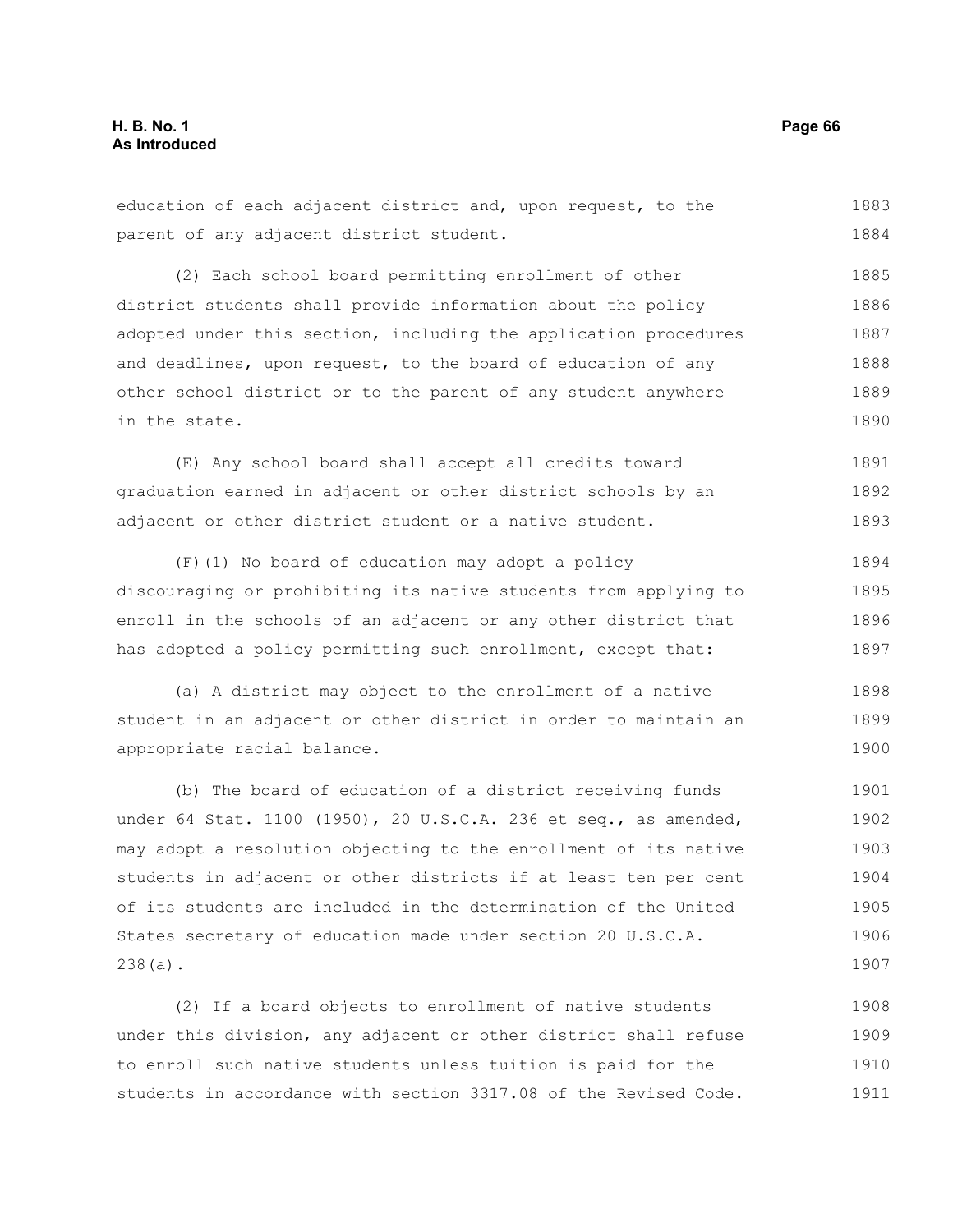An adjacent or other district enrolling such students may not receive funding for those students in accordance with section 3313.981 of the Revised Code. 1912 1913 1914

(G) The state board of education shall monitor school districts to ensure compliance with this section and the districts' policies. The board may adopt rules requiring uniform application procedures, deadlines for application, notification procedures, and record-keeping requirements for all school boards that adopt policies permitting the enrollment of adjacent or other district students, as applicable. If the state board adopts such rules, no school board shall adopt a policy that conflicts with those rules. 1915 1916 1917 1918 1919 1920 1921 1922 1923

(H) A resolution adopted by a board of education under this section that entirely prohibits the enrollment of students from adjacent and from other school districts does not abrogate any agreement entered into under section 3313.841 or 3313.92 of the Revised Code or any contract entered into under section 3313.90 of the Revised Code between the board of education adopting the resolution and the board of education of any adjacent or other district or prohibit these boards of education from entering into any such agreement or contract. 1924 1925 1926 1927 1928 1929 1930 1931 1932

(I) Nothing in this section shall be construed to permit or require the board of education of a city, exempted village, or local school district to exclude any native student of the district from enrolling in the district. 1933 1934 1935 1936

```
Sec. 3313.981. (A) The state board of education shall
adopt rules requiring all of the following:
                                                                           1937
                                                                           1938
```
(1) The board of education of each city, exempted village, and local school district to annually report to the department 1939 1940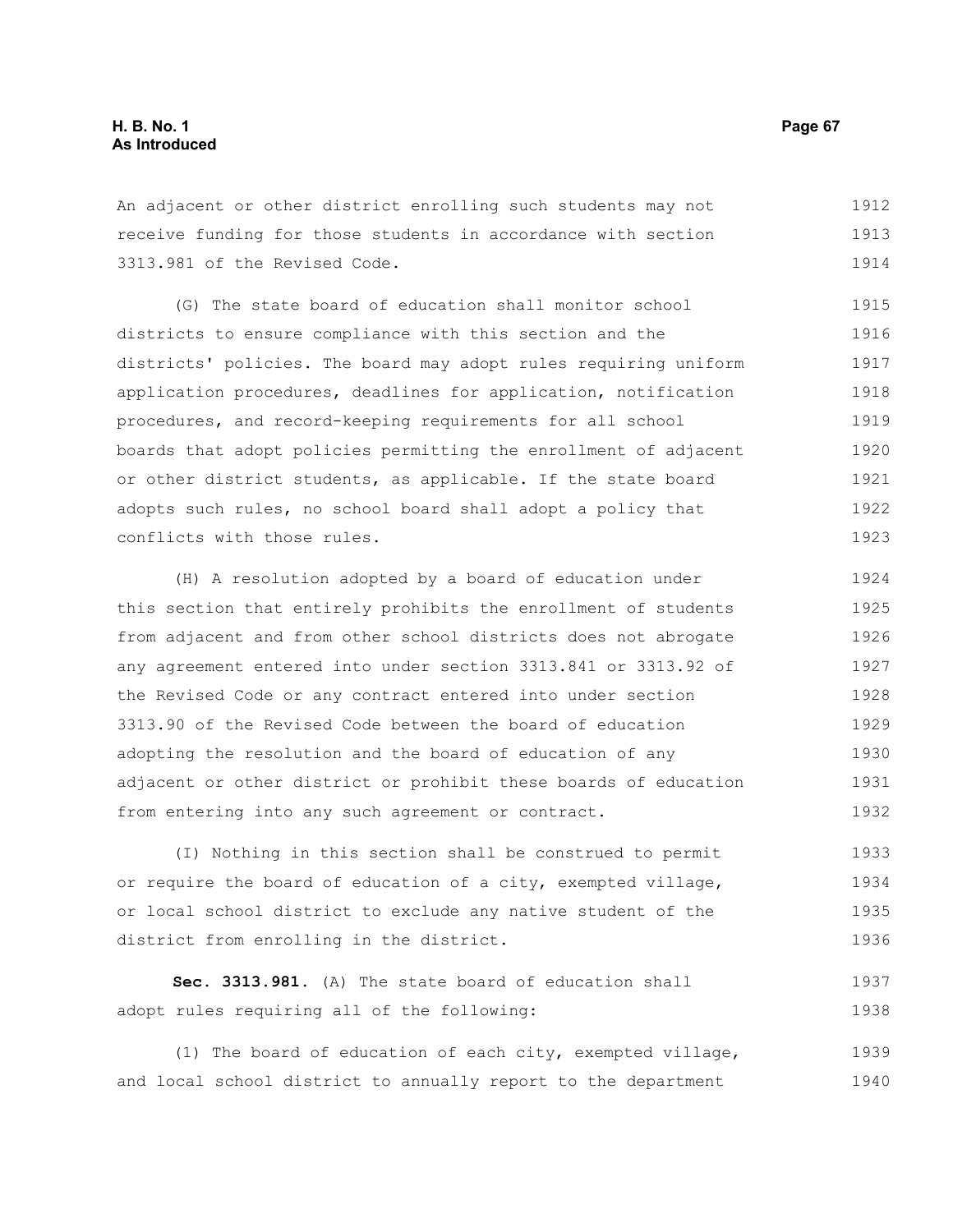of education all of the following:

(a) The number of adjacent district or other district students in grades kindergarten through twelve, as applicable, the number of adjacent district or other district students who are preschool children with disabilities, as applicable, and the number of adjacent district or other district joint vocational students, as applicable, enrolled in the district, in accordance with a policy adopted under division (B) of section 3313.98 of the Revised Code; 1942 1943 1944 1945 1946 1947 1948 1949

(b) The number of native students in grades kindergarten through twelve enrolled in adjacent or other districts and the number of native students who are preschool children with disabilities enrolled in adjacent or other districts, in accordance with a policy adopted under division (B) of section 3313.98 of the Revised Code; 1950 1951 1952 1953 1954 1955

(c) Each adjacent district or other district student's or adjacent district or other district joint vocational student's date of enrollment in the district; 1956 1957 1958

(d) The full-time equivalent number of adjacent district or other district students enrolled in each of the categories of career-technical education programs or classes described in section 3317.014 of the Revised Code; 1959 1960 1961 1962

(e) Each native student's date of enrollment in an adjacent or other district. 1963 1964

(2) The board of education of each joint vocational school district to annually report to the department all of the following: 1965 1966 1967

(a) The number of adjacent district or other district joint vocational students, as applicable, enrolled in the 1968 1969

1941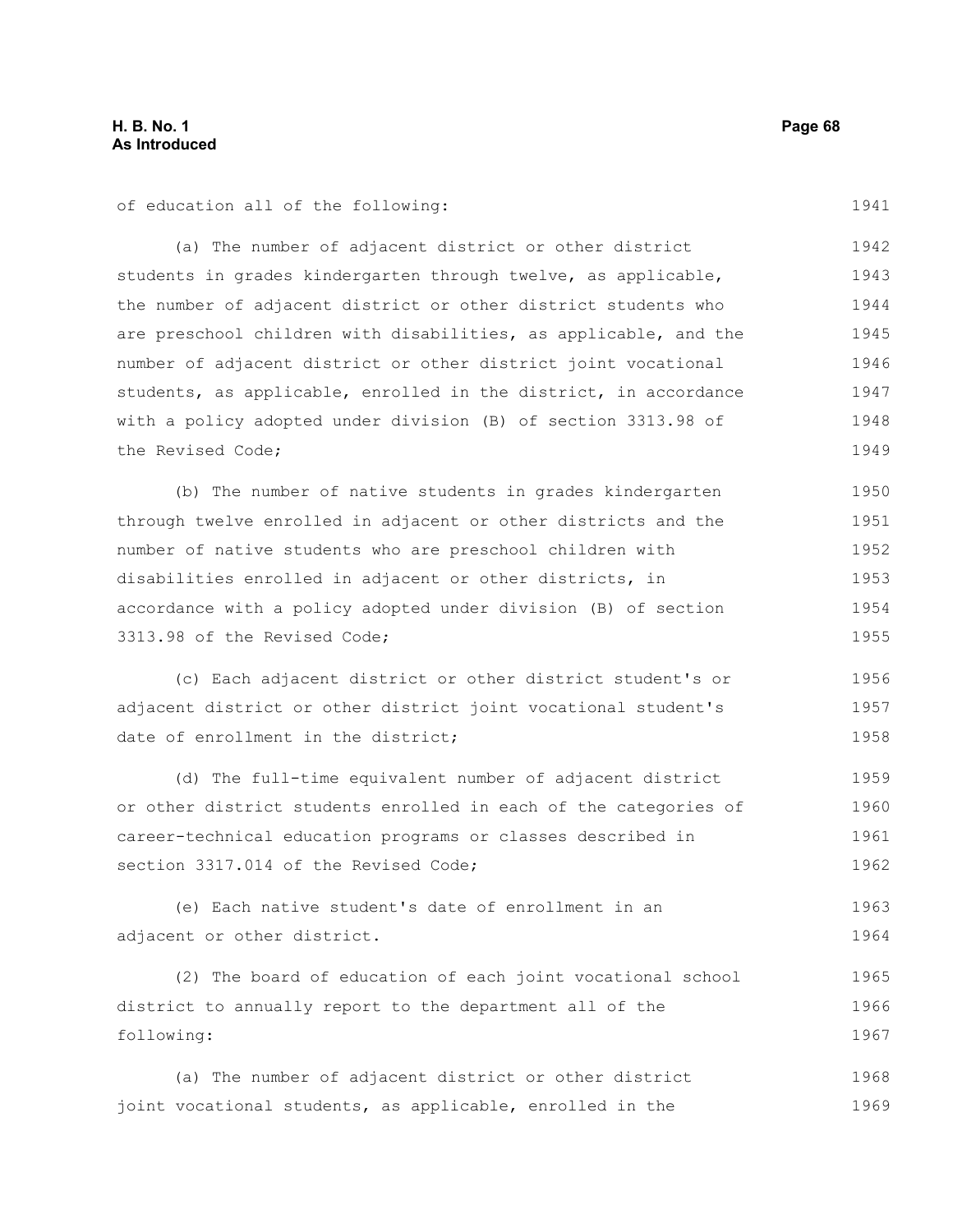#### district;

1970

| (b) The full-time equivalent number of adjacent district     | 1971 |
|--------------------------------------------------------------|------|
| or other district joint vocational students enrolled in each | 1972 |
| category of career-technical education programs or classes   | 1973 |
| described in section 3317.014 of the Revised Code;           | 1974 |

(c) For each adjacent district or other district joint vocational student, the city, exempted village, or local school district in which the student is also enrolled. 1975 1976 1977

(3) Prior to the end of each reporting period specified in section 3317.03 of the Revised Code, the superintendent of each city, local, or exempted village school district that admits adjacent district or other district students who are in grades kindergarten through twelve, adjacent district or other district students who are preschool children with disabilities, or adjacent district or other district joint vocational students in accordance with a policy adopted under division (B) of section 3313.98 of the Revised Code to report to the department of education each adjacent or other district's students and where those students who are enrolled in the superintendent's district under the policy are entitled to attend school under section 3313.64 or 3313.65 of the Revised Code. 1978 1979 1980 1981 1982 1983 1984 1985 1986 1987 1988 1989 1990

The rules shall provide for the method of counting students who are enrolled for part of a school year in an adjacent or other district or as an adjacent district or other district joint vocational student. 1991 1992 1993 1994

(B) From the payments made to a city, exempted village, or local school district under Chapter 3317. of the Revised Code and, if necessary, from the payments made to the district under sections 321.24 and 323.156 of the Revised Code, the department 1995 1996 1997 1998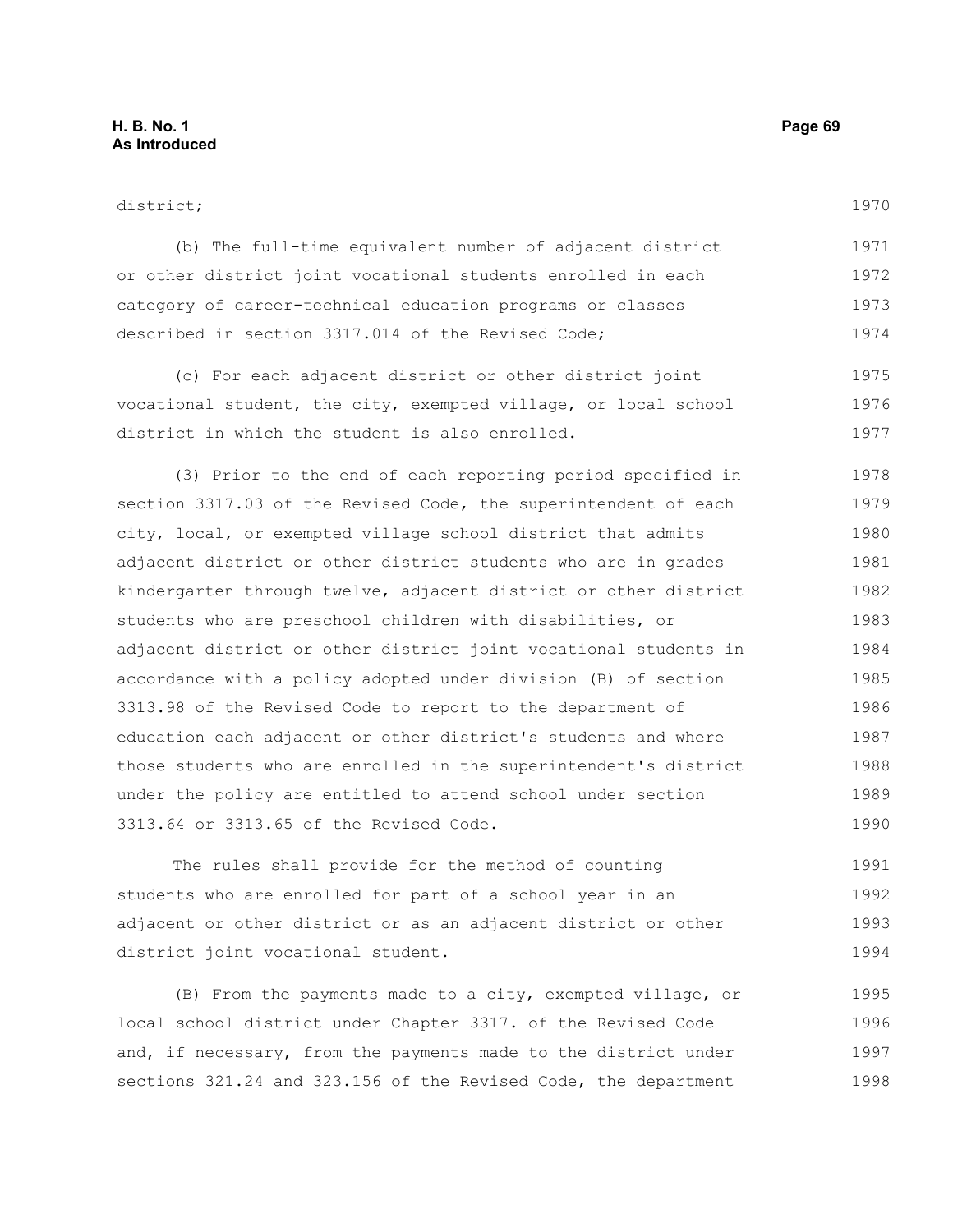following:

of education shall annually subtract all of the following: (1) An amount equal to the number of the district's native students in grades kindergarten through twelve reported under division (A)(1) of this section who are enrolled in adjacent or other school districts pursuant to policies adopted by such districts under division (B) of section 3313.98 of the Revised Code multiplied by the formula amount; (2) The excess costs computed in accordance with division (E) of this section for any such native students in grades kindergarten through twelve receiving special education and related services in adjacent or other school districts or as an adjacent district or other district joint vocational student, (3) For each of the district's native students reported under division  $(A)$  (1)(d) or (2)(b) of this section as enrolled in career-technical education programs or classes described in section 3317.014 of the Revised Code, the per pupil amountprescribed by that section for the student's respective careertechnical category, on a full-time equivalency basis; (4) For, for each native student who is a preschool child with a disability reported under division (A)(1) of this section who is enrolled in an adjacent or other district pursuant to policies adopted by such a district under division (B) of section 3313.98 of the Revised Code, \$4,000. (C) To the payments made to a city, exempted village, or local school district under Chapter 3317. of the Revised Code, the department of education shall annually add-all of the-1999 2000 2001 2002 2003 2004 2005 2006 2007 2008 2009 2010 2011 2012 2013 2014 2015 2016 2017 2018 2019 2020 2021 2022 2023 2024

|  | (1) An amount equal to the formula amount multiplied by      | 2026 |
|--|--------------------------------------------------------------|------|
|  | the remainder obtained by subtracting the number of adjacent | 2027 |

2025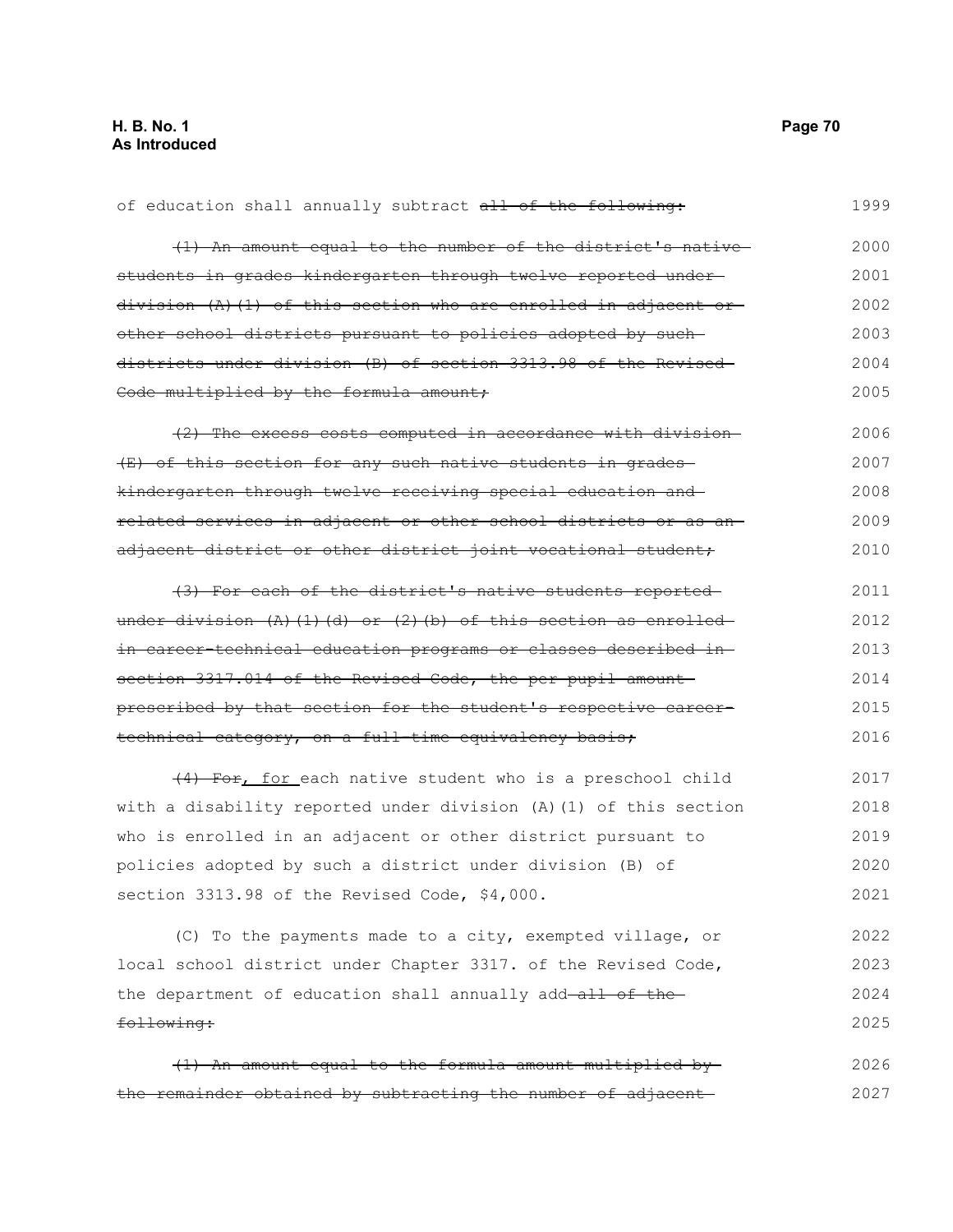district or other district joint vocational students from the number of adjacent district or other district students in grades kindergarten through twelve enrolled in the district, as reported under division (A)(1) of this section; (2) The excess costs computed in accordance with division (E) of this section for any adjacent district or other district students in grades kindergarten through twelve, except for any adjacent or other district joint vocational students, receivingspecial education and related services in the district; (3) For each of the adjacent or other district students who are not adjacent district or other district joint vocational students and are reported under division  $(A)$   $(1)$   $(d)$  of this section as enrolled in career-technical education programs or classes described in section 3317.014 of the Revised Code, the per pupil amount prescribed by that section for the student's respective career-technical category, on a full-time equivalency basis; (4) An amount equal to the number of adjacent district or other district joint vocational students reported under division (A)(1) of this section multiplied by an amount equal to twenty per cent of the formula amount; (5) For, for each adjacent district or other district student who is a preschool child with a disability reported under division (A)(1) of this section who is enrolled in the district, \$4,000. (D) To the payments made to a joint vocational schooldistrict under Chapter 3317. of the Revised Code, the department 2028 2029 2030 2031 2032 2033 2034 2035 2036 2037 2038 2039 2040 2041 2042 2043 2044 2045 2046 2047 2048 2049 2050 2051 2052 2053 2054

of education shall add, for each adjacent district or other district joint vocational student reported under division (A)(2)-2055 2056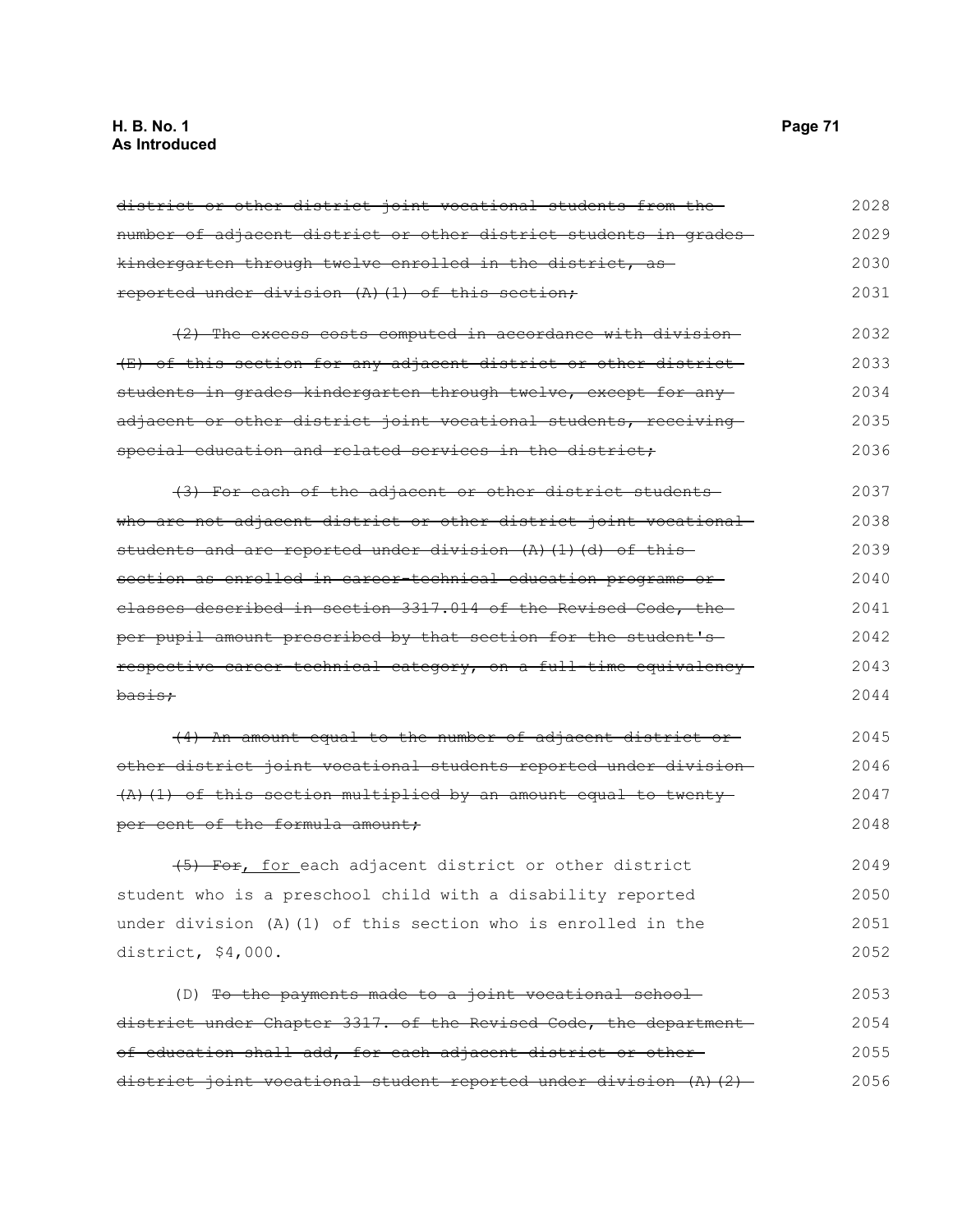| of this section, both of the following:                            | 2057 |
|--------------------------------------------------------------------|------|
| $(1)$ The formula amount;                                          | 2058 |
| (2) The per pupil amount for each of the students reported-        | 2059 |
| pursuant to division $(A)$ $(2)$ (b) of this section prescribed by | 2060 |
| section 3317.014 of the Revised Code for the student's             | 2061 |
| respective career-technical category, on a full-time equivalency-  | 2062 |
| basis.                                                             | 2063 |
| (E)(1) A city, exempted village, or local school board-            | 2064 |
| providing special education and related services to an adjacent-   | 2065 |
| or other district student in grades kindergarten through twelve-   | 2066 |
| in accordance with an IEP shall, pursuant to rules of the state-   | 2067 |
| board, compute the excess costs to educate such student as         | 2068 |
| follows:                                                           | 2069 |
| (a) Subtract the formula amount from the actual costs to           | 2070 |
| educate the student;                                               | 2071 |
| $(b)$ From the amount computed under division (E)(1)(a) of         | 2072 |
| this section subtract the amount of any funds received by the-     | 2073 |
| district under Chapter 3317. of the Revised Code to provide-       | 2074 |
| special education and related services to the student.             | 2075 |
| (2) The board shall report the excess costs computed under-        | 2076 |
| this division to the department of education.                      | 2077 |
| (3) If any student for whom excess costs are computed-             | 2078 |
| under division (E)(1) of this section is an adjacent or other-     | 2079 |
| district joint vocational student, the department of education-    | 2080 |
| shall add the amount of such excess costs to the payments made-    | 2081 |
| under Chapter 3317. of the Revised Code to the joint vocational    | 2082 |
| school district enrolling the student.                             | 2083 |
| (F) As provided in division (D)(1)(b) of section 3317.03           | 2084 |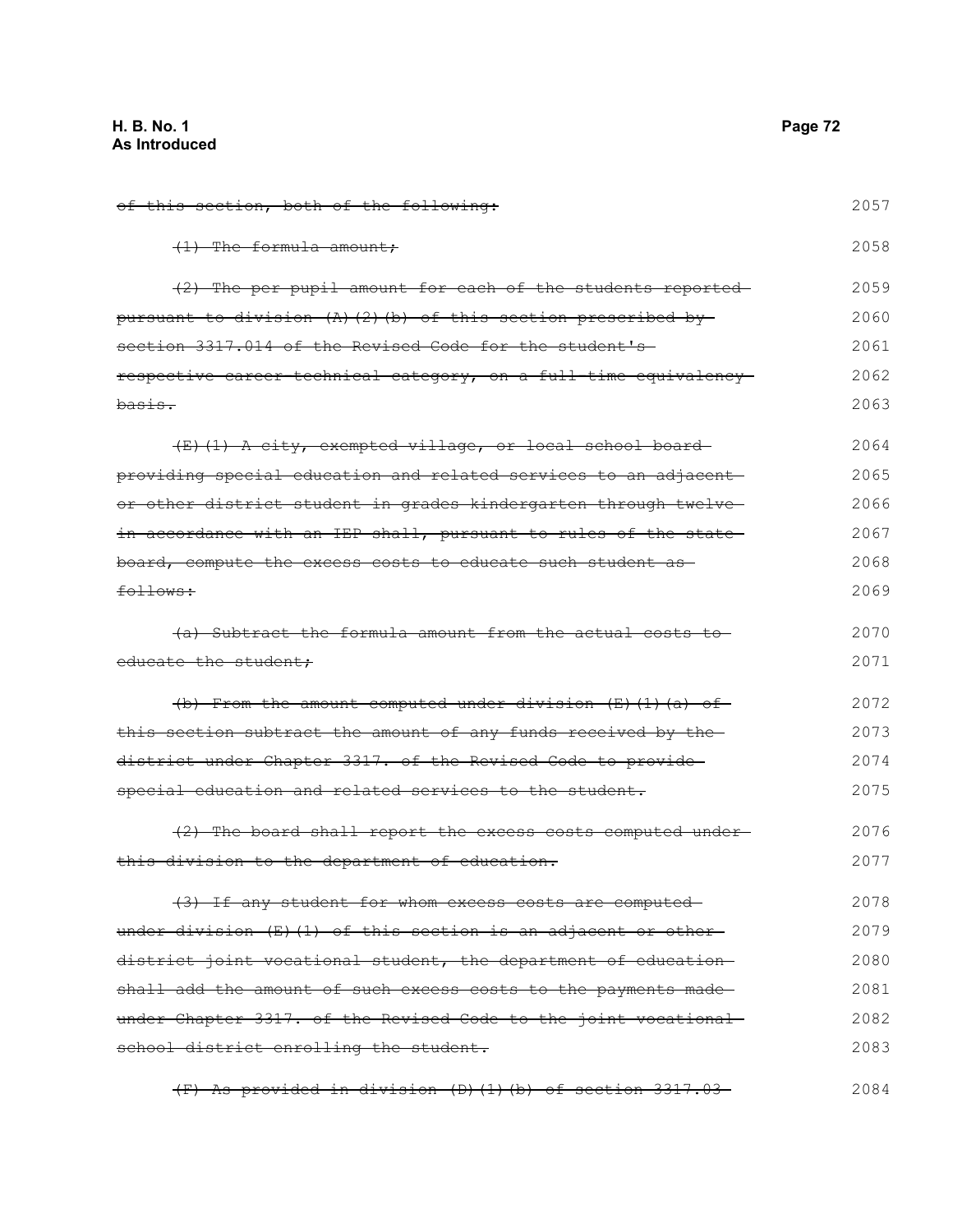of the Revised Code, no joint vocational school district shall count any adjacent or other district joint vocational student enrolled in the district in its enrollment certified under section 3317.03 of the Revised Code. 2085 2086 2087 2088

(G) No city, exempted village, or local school district shall receive a payment under division (C) of this section for a student, and no joint vocational school district shall receive a payment under division (D) of this section for a student, if for the same school year that student is counted in the district's enrollment certified under section 3317.03 of the Revised Code. 2089 2090 2091 2092 2093 2094

(H) (E) Upon request of a parent, and provided the board offers transportation to native students of the same grade level and distance from school under section 3327.01 of the Revised Code, a city, exempted village, or local school board enrolling an adjacent or other district student shall provide transportation for the student within the boundaries of the board's district, except that the board shall be required to pick up and drop off a nonhandicapped student only at a regular school bus stop designated in accordance with the board's transportation policy. Pursuant to rules of the state board of education, such board may reimburse the parent from funds received for pupil transportation under section 3317.0212 of the Revised Code, or other provisions of law, for the reasonable cost of transportation from the student's home to the designated school bus stop if the student's family has an income below the federal poverty line. 2095 2096 2097 2098 2099 2100 2101 2102 2103 2104 2105 2106 2107 2108 2109 2110

#### Sec. 3314.08. (A) As used in this section and sections 3314.085 and 3314.089 of the Revised Code: 2111 2112

(1)(a) "Category one career-technical education student" means a student who is receiving the career-technical education 2113 2114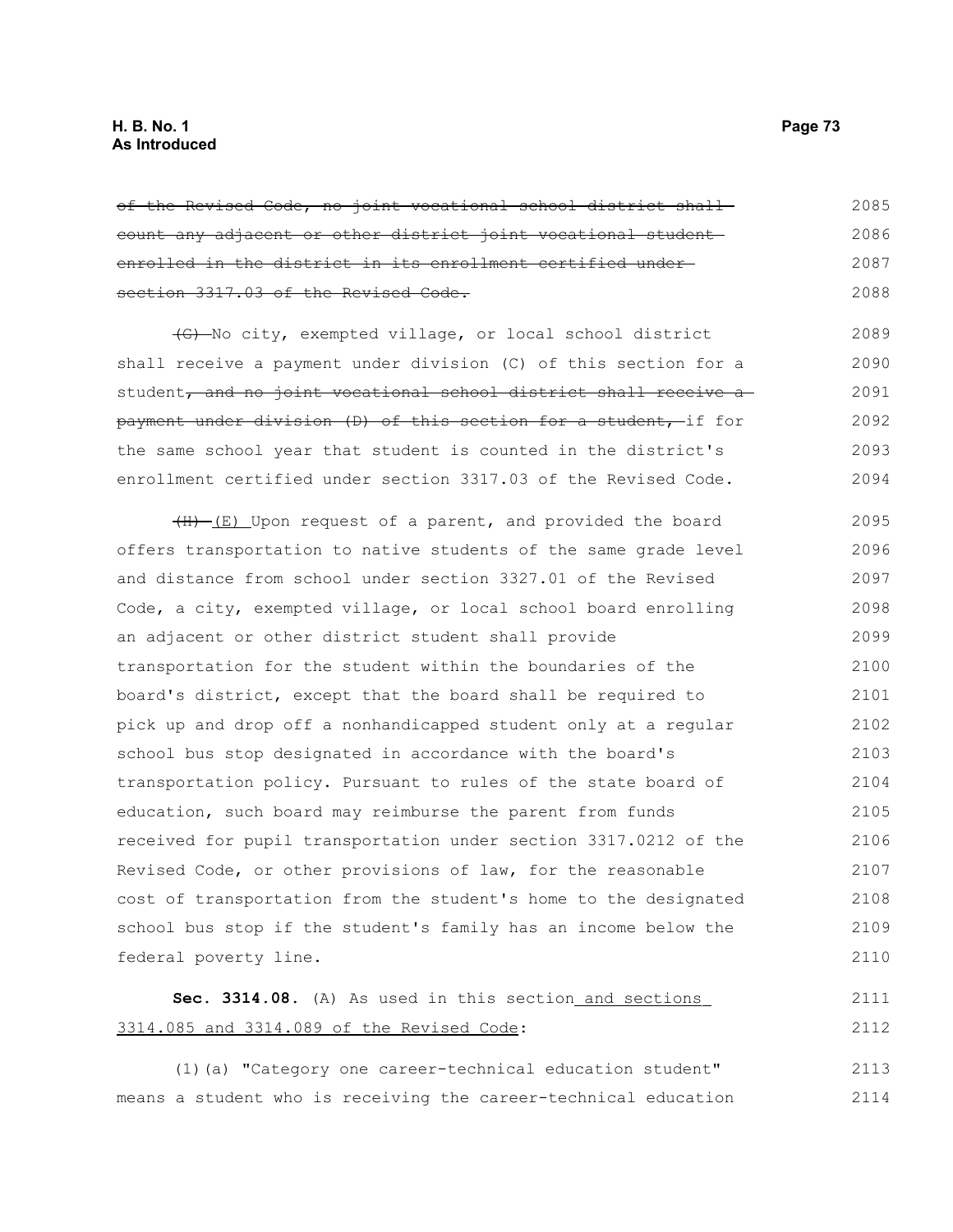services described in division (A) $(1)$  of section 3317.014 of the Revised Code. (b) "Category two career-technical student" means a student who is receiving the career-technical education services described in division  $(B) - (A)(2)$  of section 3317.014 of the Revised Code. (c) "Category three career-technical student" means a student who is receiving the career-technical education services described in division  $\left(\frac{C}{A}\right)$  (3) of section 3317.014 of the Revised Code. (d) "Category four career-technical student" means a student who is receiving the career-technical education services described in division  $(D)$   $(A)$  (4) of section 3317.014 of the Revised Code. (e) "Category five career-technical education student" means a student who is receiving the career-technical education services described in division  $\overline{(E)}$  (A)(5) of section 3317.014 of the Revised Code. (2)(a) "Category one English learner" means an English learner described in division (A) of section 3317.016 of the Revised Code. (b) "Category two English learner" means an English learner described in division (B) of section 3317.016 of the Revised Code. (c) "Category three English learner" means an English learner described in division (C) of section 3317.016 of the Revised Code. 2115 2116 2117 2118 2119 2120 2121 2122 2123 2124 2125 2126 2127 2128 2129 2130 2131 2132 2133 2134 2135 2136 2137 2138 2139 2140 2141

(3)(a) "Category one special education student" means a 2142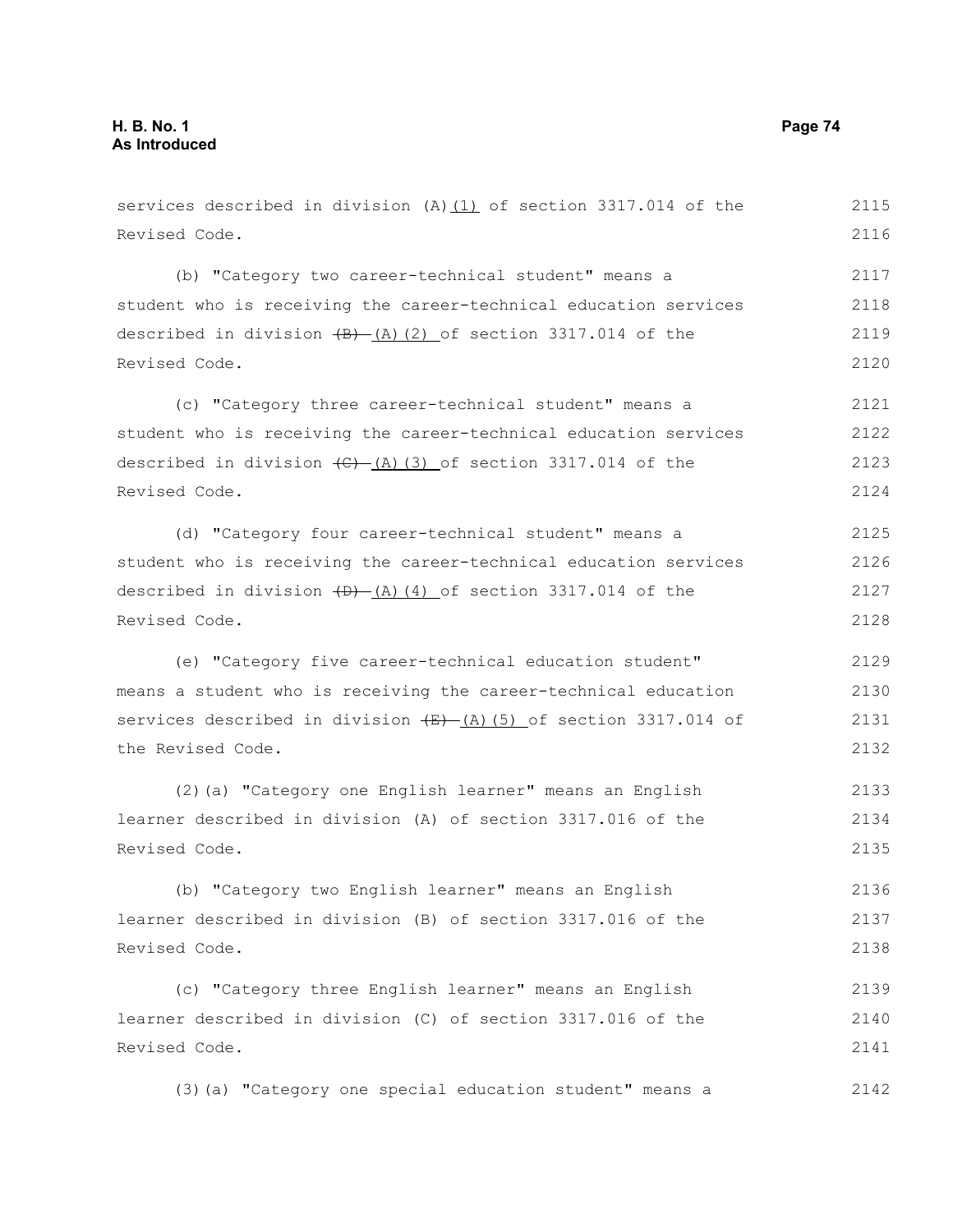student who is receiving special education services for a disability specified in division (A) of section 3317.013 of the Revised Code. 2143 2144 2145

(b) "Category two special education student" means a student who is receiving special education services for a disability specified in division (B) of section 3317.013 of the Revised Code. 2146 2147 2148 2149

(c) "Category three special education student" means a student who is receiving special education services for a disability specified in division (C) of section 3317.013 of the Revised Code. 2150 2151 2152 2153

(d) "Category four special education student" means a student who is receiving special education services for a disability specified in division (D) of section 3317.013 of the Revised Code. 2154 2155 2156 2157

(e) "Category five special education student" means a student who is receiving special education services for a disability specified in division (E) of section 3317.013 of the Revised Code. 2158 2159 2160 2161

(f) "Category six special education student" means a student who is receiving special education services for a disability specified in division (F) of section 3317.013 of the Revised Code. 2162 2163 2164 2165

(4) "Formula amount" has the same meaning as in section 3317.02 of the Revised Code"Economically disadvantaged index for a community school" means the square of the quotient of the percentage of students enrolled in the school who are identified as economically disadvantaged as defined by the department of education, divided by the percentage of students in the 2166 2167 2168 2169 2170 2171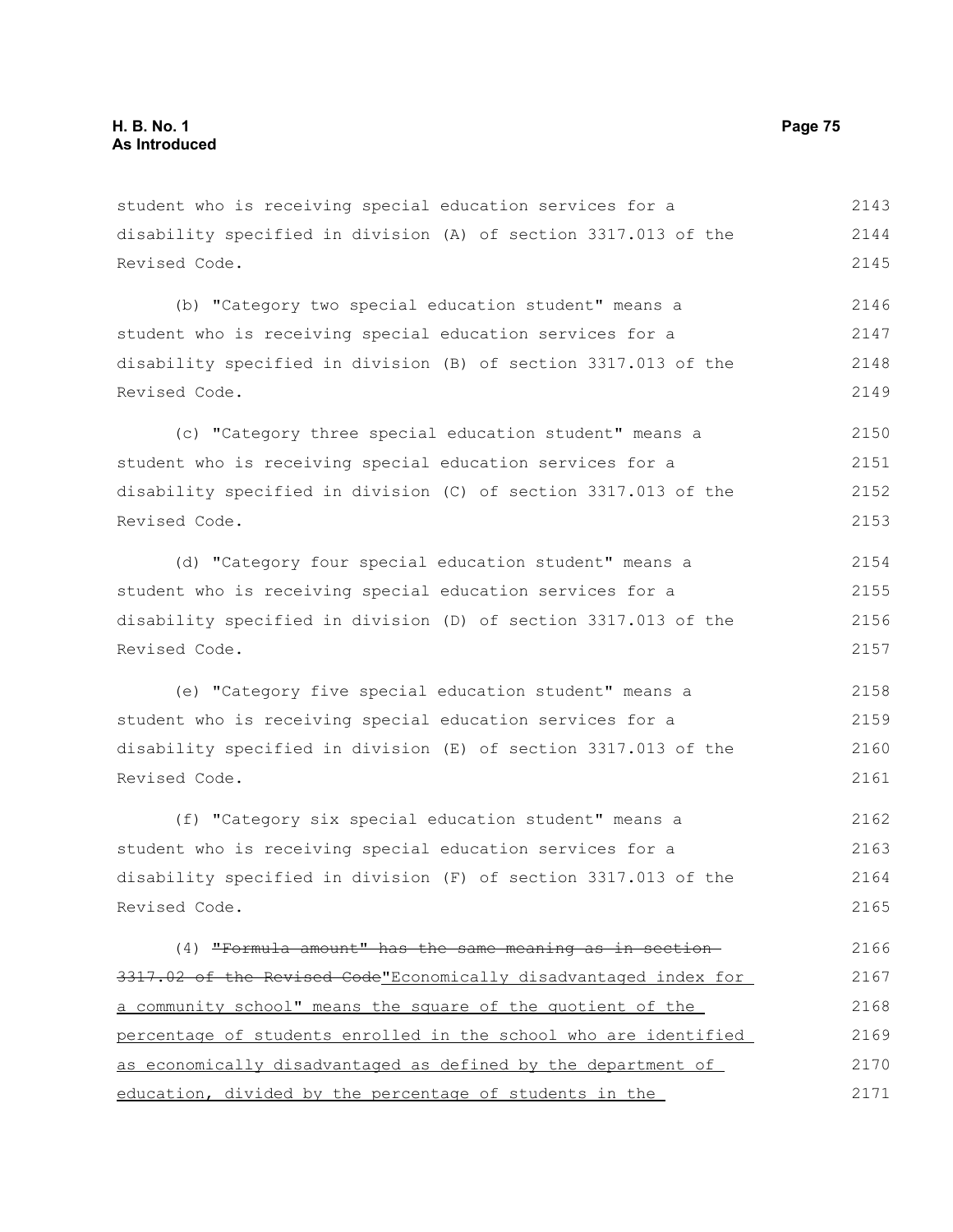| statewide ADM identified as economically disadvantaged. For                          | 2172 |
|--------------------------------------------------------------------------------------|------|
| purposes of this calculation, the "statewide ADM" equals the                         | 2173 |
| "statewide ADM" for city, local, and exempted village school                         | 2174 |
| districts described in division (F)(1) of section 3317.02 of the                     | 2175 |
| Revised Code.                                                                        | 2176 |
| (5) "Funding base" means the following:                                              | 2177 |
| (a) For a community school that was in operation for the                             | 2178 |
| entirety of fiscal year 2020, the amount paid to the school for                      | 2179 |
| that fiscal year under divisions $(C)$ $(1)$ $(a)$ , $(b)$ , $(c)$ , $(d)$ , $(f)$ , | 2180 |
| and (q) of this section as those divisions existed prior to the                      | 2181 |
| effective date of this amendment in accordance with division (A)                     | 2182 |
| of Section 265.230 of H.B. 166 of the 133rd general assembly and                     | 2183 |
| the amount, if any, paid to the school for that fiscal year                          | 2184 |
| under section 3314.085 of the Revised Code in accordance with                        | 2185 |
| division (B) of Section 265.230 of H.B. 166 of the 133rd general                     | 2186 |
| assembly;                                                                            | 2187 |
| (b) For a community school that was in operation for part                            | 2188 |
| of fiscal year 2020, the amount that would have been paid to the                     | 2189 |
| school for that fiscal year under divisions $(C)$ $(1)$ $(a)$ , $(b)$ , $(c)$ ,      | 2190 |
| (d), (f), and (q) of this section as those divisions existed                         | 2191 |
| prior to the effective date of this amendment in accordance with                     | 2192 |
| division (A) of Section 265.230 of H.B. 166 of the 133rd general                     | 2193 |
| assembly if the school had been in operation for the entirety of                     | 2194 |
| that fiscal year, as calculated by the department, and the                           | 2195 |
| amount that would have been paid to the school for that fiscal                       | 2196 |
| year under section 3314.085 of the Revised Code in accordance                        | 2197 |
| with division (B) of Section 265.230 of H.B. 166 of the 133rd                        | 2198 |
| general assembly, if any, if the school had been in operation                        | 2199 |
| for the entirety of that fiscal year, as calculated by the                           | 2200 |
| department;                                                                          | 2201 |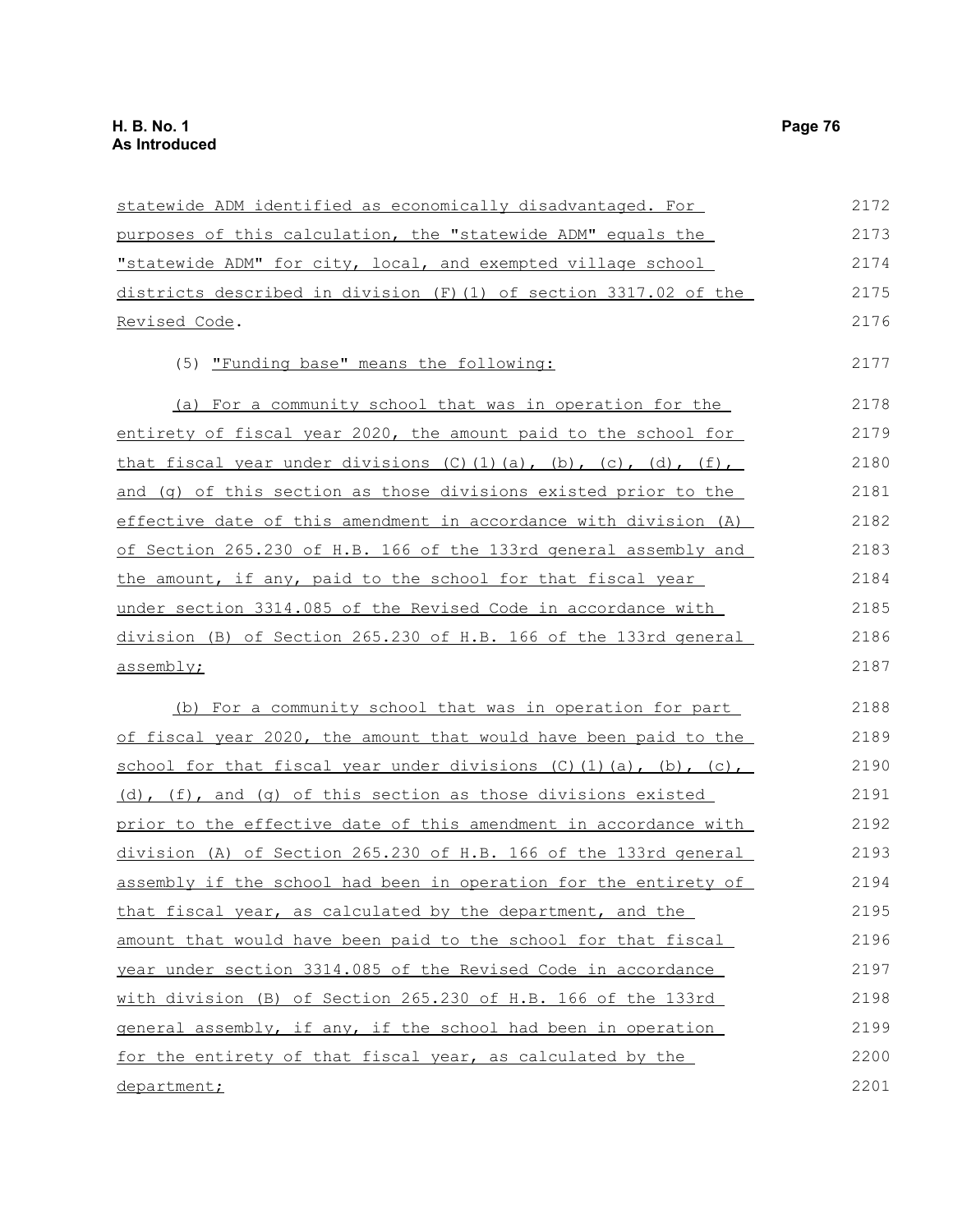| (c) For a community school that was not in operation for                            | 2202 |
|-------------------------------------------------------------------------------------|------|
| fiscal year 2020, the amount that would have been paid to the                       | 2203 |
| school if it was in operation for that school year under                            | 2204 |
| divisions $(C) (1) (a)$ , $(b)$ , $(c)$ , $(d)$ , $(f)$ , and $(q)$ of this section | 2205 |
| as those divisions existed prior to the effective date of this                      | 2206 |
| amendment in accordance with division (A) of Section 265.230 of                     | 2207 |
| H.B. 166 of the 133rd general assembly if the school had been in                    | 2208 |
| operation for the entirety of that fiscal year, as calculated by                    | 2209 |
| the department, and the amount that would have been paid to the                     | 2210 |
| school for that fiscal year under section 3314.085 of the                           | 2211 |
| Revised Code in accordance with division (B) of Section 265.230                     | 2212 |
| of H.B. 166 of the 133rd general assembly, if any, if the school                    | 2213 |
| had been in operation for the entirety of that fiscal year, as                      | 2214 |
| calculated by the department.                                                       | 2215 |
| (6) "IEP" has the same meaning as in section 3323.01 of                             | 2216 |
| the Revised Code.                                                                   | 2217 |
| (6) "Resident district" means the school district in which-                         | 2218 |
| a student is entitled to attend school under section 3313.64 or-                    | 2219 |
| 3313.65 of the Revised Code.                                                        | 2220 |
| (7) "State education aid" has the same meaning as in-                               | 2221 |
| section 5751.20 of the Revised CodeA community school's "phase-                     | 2222 |
| in percentage" for a fiscal year is equal to the phase-in                           | 2223 |
| percentage for that fiscal year for city, local, exempted                           | 2224 |
| village, and joint vocational school districts as defined in                        | 2225 |
| section 3317.02 of the Revised Code.                                                | 2226 |
| (8) "Statewide average base cost per pupil" and "statewide                          | 2227 |
| average career-technical base cost per pupil" have the same                         | 2228 |
| meanings as in section 3317.02 of the Revised Code.                                 | 2229 |
| (B) The state board of education shall adopt rules                                  | 2230 |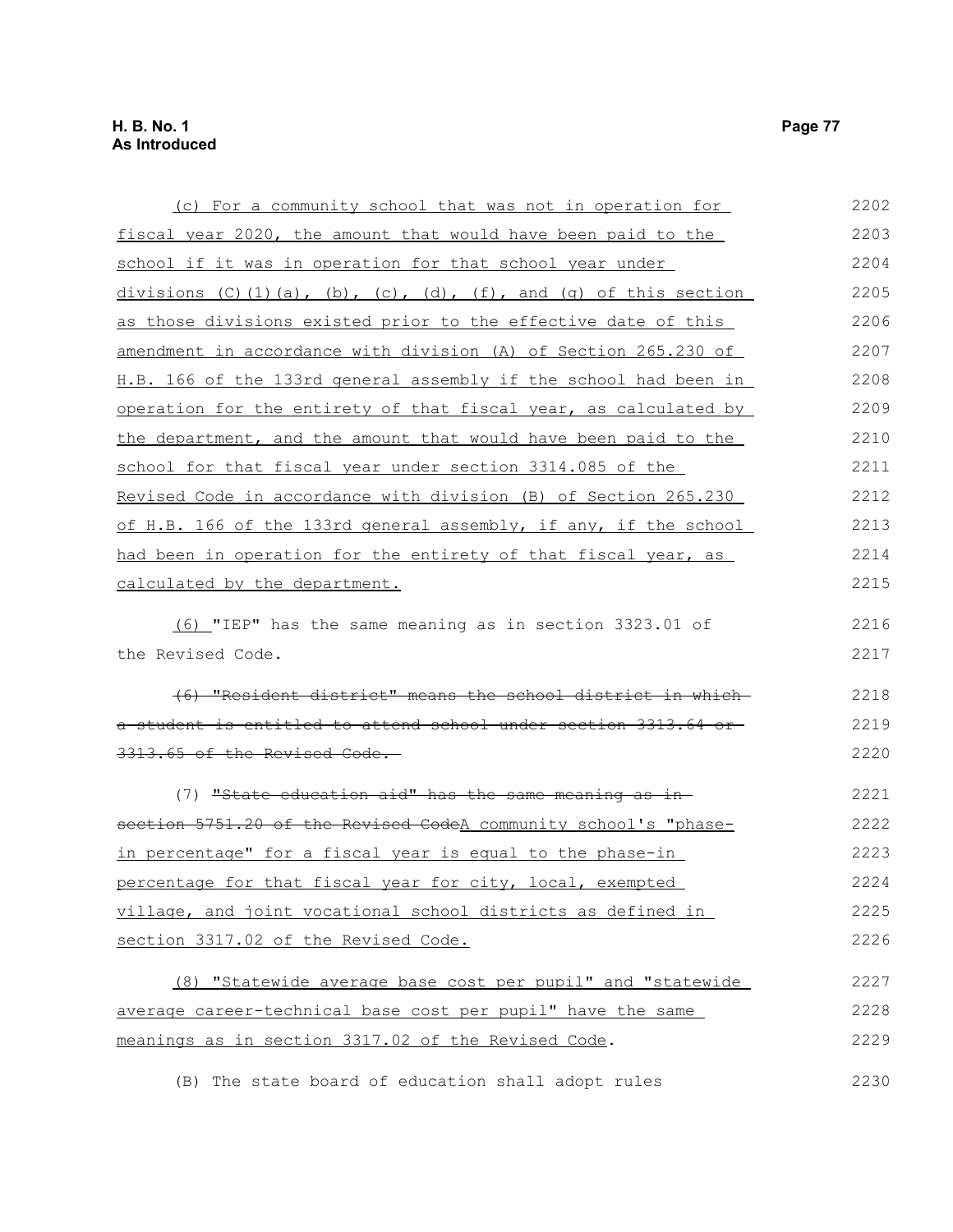requiring both of the following:

(1) The board of education of each city, exempted village, and local school district to annually report the number of students entitled to attend school in the district who are enrolled in each grade kindergarten through twelve in a community school established under this chapter, and for each child, the community school in which the child is enrolled. 2232 2233 2234 2235 2236 2237

(2) The governing authority of each community school established under this chapter to annually report all of the following: 2238 2239 2240

(a) The number of students enrolled in grades one through twelve and the full-time equivalent number of students enrolled in kindergarten in the school who are not receiving special education and related services pursuant to an IEP; 2241 2242 2243 2244

(b) The number of enrolled students in grades one through twelve and the full-time equivalent number of enrolled students in kindergarten, who are receiving special education and related services pursuant to an IEP; 2245 2246 2247 2248

(c) The number of students reported under division (B)(2) (b) of this section receiving special education and related services pursuant to an IEP for a disability described in each of divisions (A) to (F) of section 3317.013 of the Revised Code; 2249 2250 2251 2252

(d) The full-time equivalent number of students reported under divisions  $(B)$   $(2)$   $(a)$  and  $(b)$  of this section who are enrolled in career-technical education programs or classes described in each of divisions (A) $(1)$  to  $\overline{(E)}$  (5) of section 3317.014 of the Revised Code that are provided by the community school; 2253 2254 2255 2256 2257 2258

(e) The number of students reported under divisions (B)(2) 2259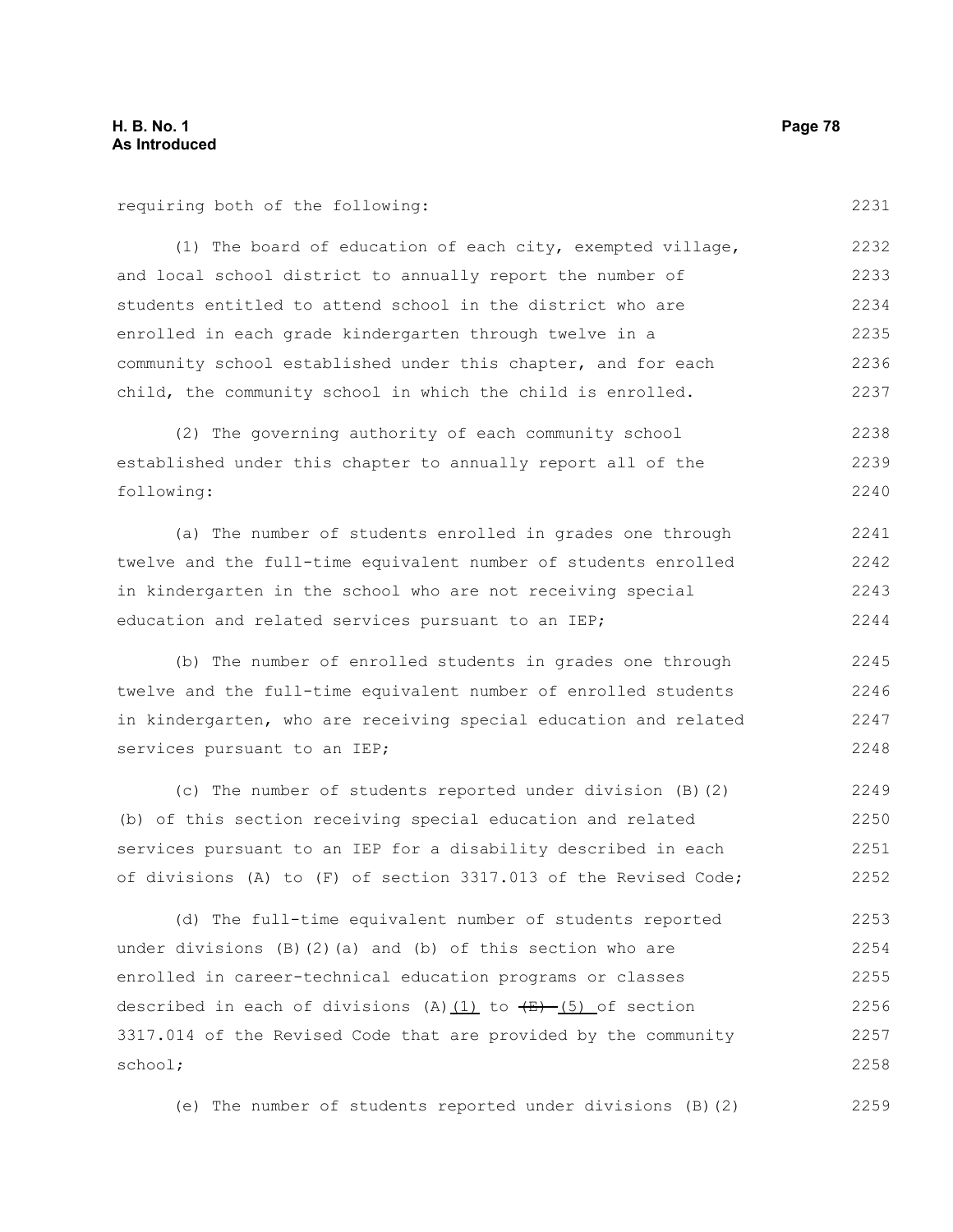(a) and (b) of this section who are not reported under division (B)(2)(d) of this section but who are enrolled in careertechnical education programs or classes described in each of divisions (A) $(1)$  to  $\left(\frac{E}{E}\right)$  of section 3317.014 of the Revised Code at a joint vocational school district or another district in the career-technical planning district to which the school is assigned; 2260 2261 2262 2263 2264 2265 2266

(f) The number of students reported under divisions (B)(2) (a) and (b) of this section who are category one to three English learners described in each of divisions (A) to (C) of section 3317.016 of the Revised Code; 2267 2268 2269 2270

(g) The number of students reported under divisions (B)(2) (a) and (b) of this section who are economically disadvantaged, as defined by the department. A student shall not be categorically excluded from the number reported under division (B)(2)(g) of this section based on anything other than family income. 2271 2272 2273 2274 2275 2276

(h) For each student, the city, exempted village, or local school district in which the student is entitled to attend school under section 3313.64 or 3313.65 of the Revised Code. 2277 2278 2279

(i) The number of students enrolled in a preschool program operated by the school that is licensed by the department of education under sections 3301.52 to 3301.59 of the Revised Code who are not receiving special education and related services pursuant to an IEP. 2280 2281 2282 2283 2284

A school district board and a community school governing authority shall include in their respective reports under division (B) of this section any child admitted in accordance with division (A)(2) of section 3321.01 of the Revised Code. 2285 2286 2287 2288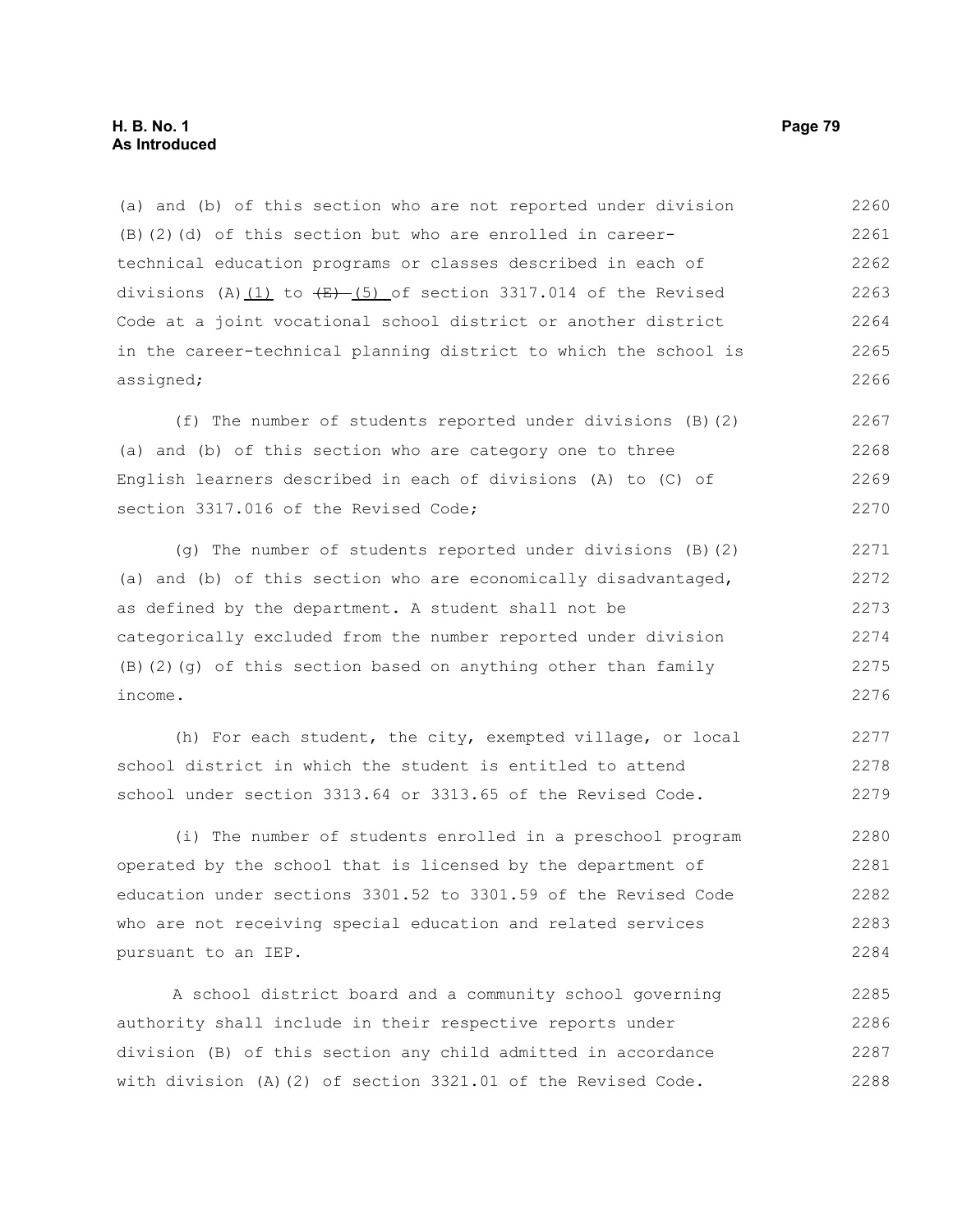A governing authority of a community school shall not include in its report under divisions (B)(2)(a) to (h) of this section any student for whom tuition is charged under division (F) of this section. 2289 2290 2291 2292

(C)(1)-(C) For each fiscal year, the department of education shall compute and distribute state core foundation funding to each community school established under this chapter in an amount calculated in accordance with section 3314.0810 of the Revised Code. 2293 2294 2295 2296 2297

(1) Except as provided in division (C)(2) of this section, and subject to divisions (C)(3) $\tau$  and (4), (5), (6), and (7) of this section, on a full-time equivalency basis, for each student enrolled in a community school established under this chapter, the department of education annually shall deduct from the stateeducation aid of a student's resident district and, if necessary, from the payment made to the district under sections 321.24 and 323.156 of the Revised Code and pay to the community school the sum-calculate all of the following: 2298 2299 2300 2301 2302 2303 2304 2305 2306

(a) An opportunity grant in an amount equal to the formulaamount; The school's base cost per pupil for that fiscal year, calculated as follows: 2307 2308 2309

The aggregate base cost calculated for the school for that fiscal year under section 3314.085 of the Revised Code/ the number of students enrolled in the school for that fiscal year 2310 2311 2312

(b) The per pupil amount of targeted assistance fundscalculated under division (A) of section 3317.0217 of the Revised Code for the student's resident district, as determined by the department,  $X = 0.25$ ; 2313 2314 2315 2316

(c) Additional state aid for special education and related 2317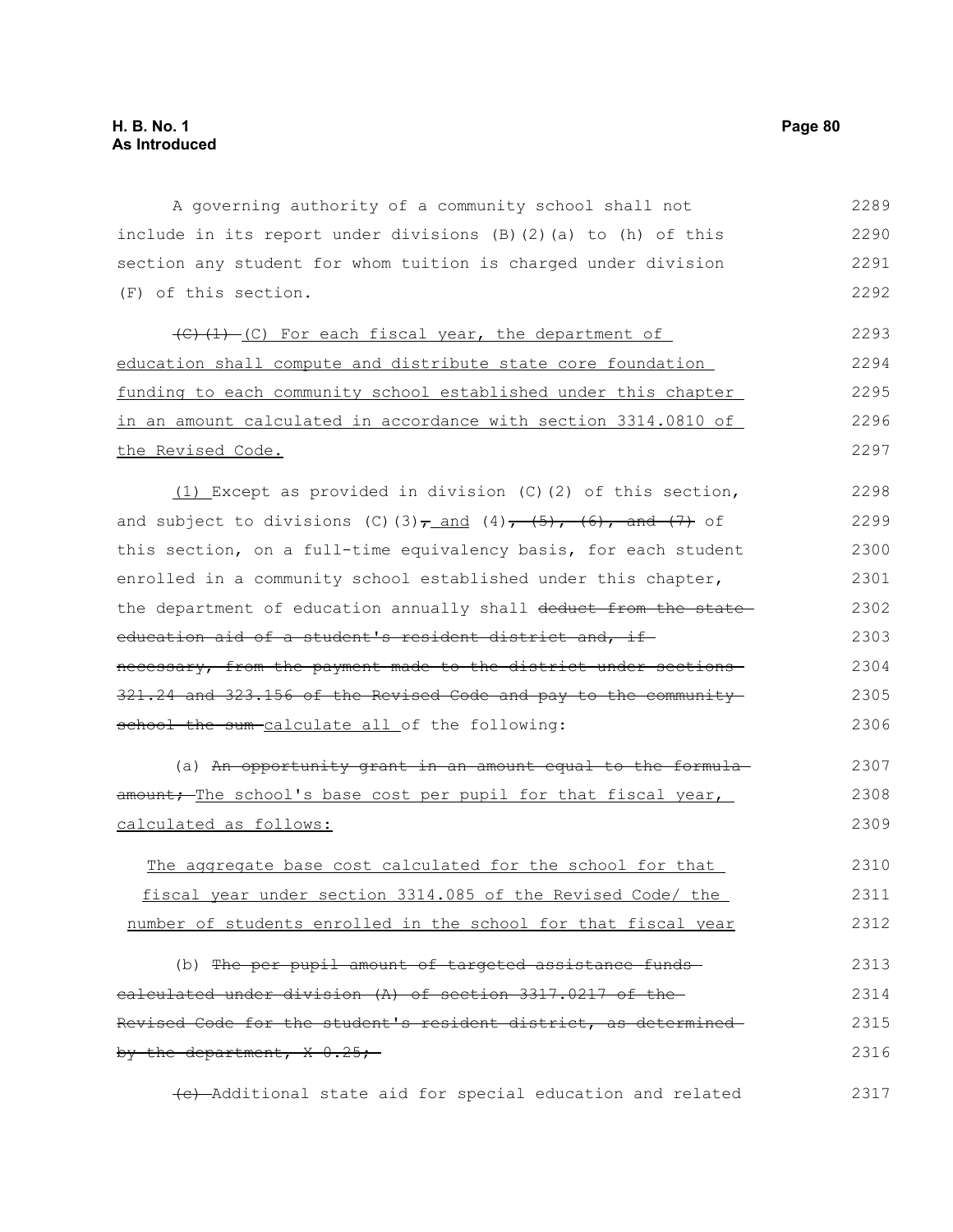an additional amount of \$320;

services provided under Chapter 3323. of the Revised Code as follows: (i) If the student is a category one special education student, the amount-multiple specified in division (A) of section 3317.013 of the Revised Code X the statewide average base cost per pupil for that fiscal year; (ii) If the student is a category two special education student, the amount multiple specified in division (B) of section 3317.013 of the Revised Code X the statewide average base cost per pupil for that fiscal year; (iii) If the student is a category three special education student, the amount multiple specified in division (C) of section 3317.013 of the Revised Code X the statewide average base cost per pupil for that fiscal year; (iv) If the student is a category four special education student, the amount multiple specified in division (D) of section 3317.013 of the Revised Code X the statewide average base cost per pupil for that fiscal year; (v) If the student is a category five special education student, the amount multiple specified in division (E) of section 3317.013 of the Revised Code X the statewide average base cost per pupil for that fiscal year; (vi) If the student is a category six special education student, the amount multiple specified in division (F) of section 3317.013 of the Revised Code X the statewide average base cost per pupil for that fiscal year. (d) If the student is in kindergarten through third grade, 2318 2319 2320 2321 2322 2323 2324 2325 2326 2327 2328 2329 2330 2331 2332 2333 2334 2335 2336 2337 2338 2339 2340 2341 2342 2343 2344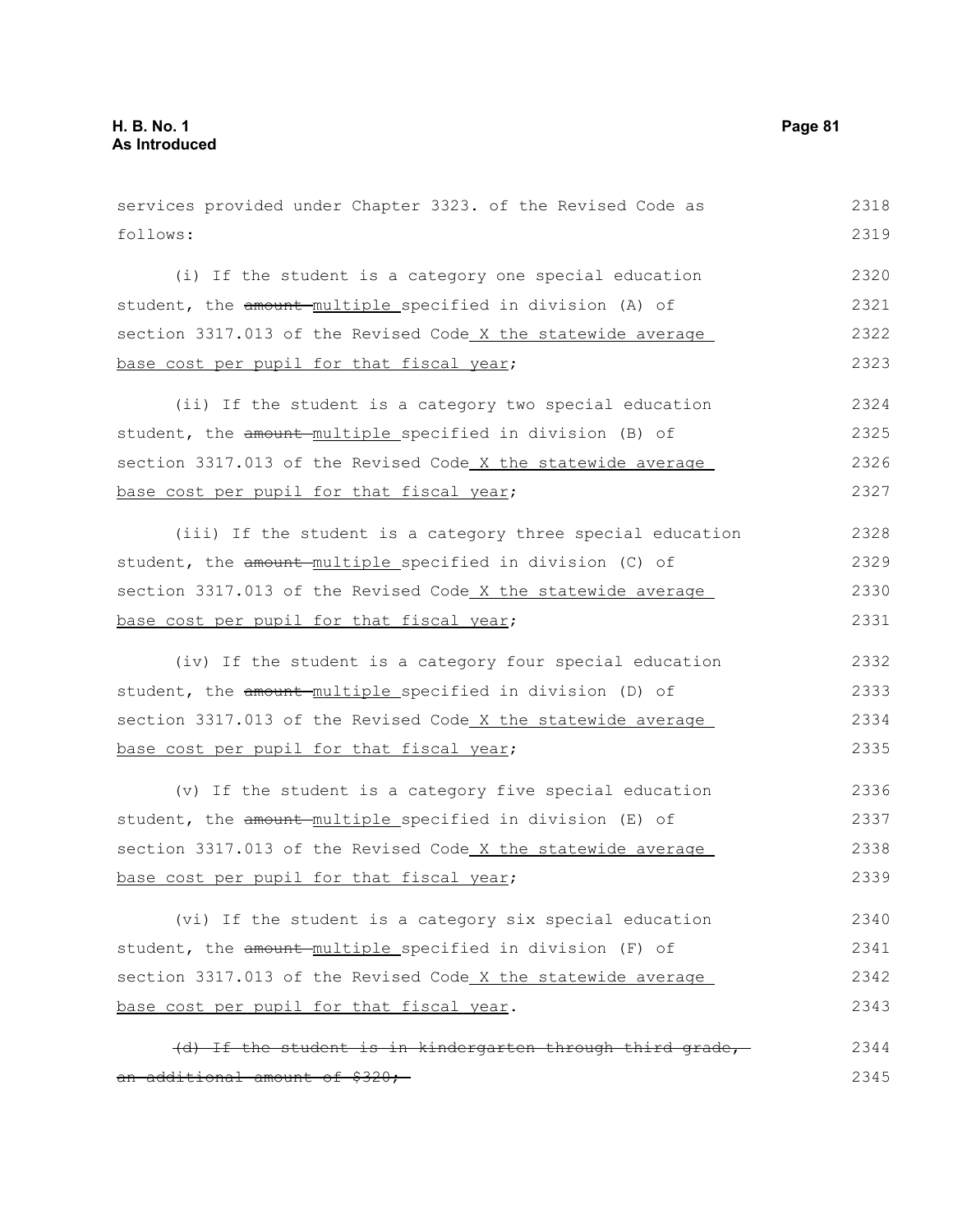$(e)$  (c) If the student is economically disadvantaged, an additional amount of disadvantaged pupil impact aid equal to the following: \$272 \$422 X the resident district's school's economically disadvantaged index (f) (d) English learner funds as follows: (i) If the student is a category one English learner, the amount multiple specified in division (A) of section 3317.016 of the Revised Code X the statewide average base cost per pupil for that fiscal year; (ii) If the student is a category two English learner, the amount multiple specified in division (B) of section 3317.016 of the Revised Code X the statewide average base cost per pupil for that fiscal year; (iii) If the student is a category three English learner, the amount multiple specified in division (C) of section 3317.016 of the Revised Code X the statewide average base cost per pupil for that fiscal year. (g) If the student is reported under division (B)(2)(d) of this section, career-technical education funds as follows: (i) If the student is a category one career-technical education student, the amount specified in division (A) of section 3317.014 of the Revised Code; (ii) If the student is a category two career-technical education student, the amount specified in division (B) of section 3317.014 of the Revised Code; (iii) If the student is a category three career-technical education student, the amount specified in division (C) of 2346 2347 2348 2349 2350 2351 2352 2353 2354 2355 2356 2357 2358 2359 2360 2361 2362 2363 2364 2365 2366 2367 2368 2369 2370 2371 2372 2373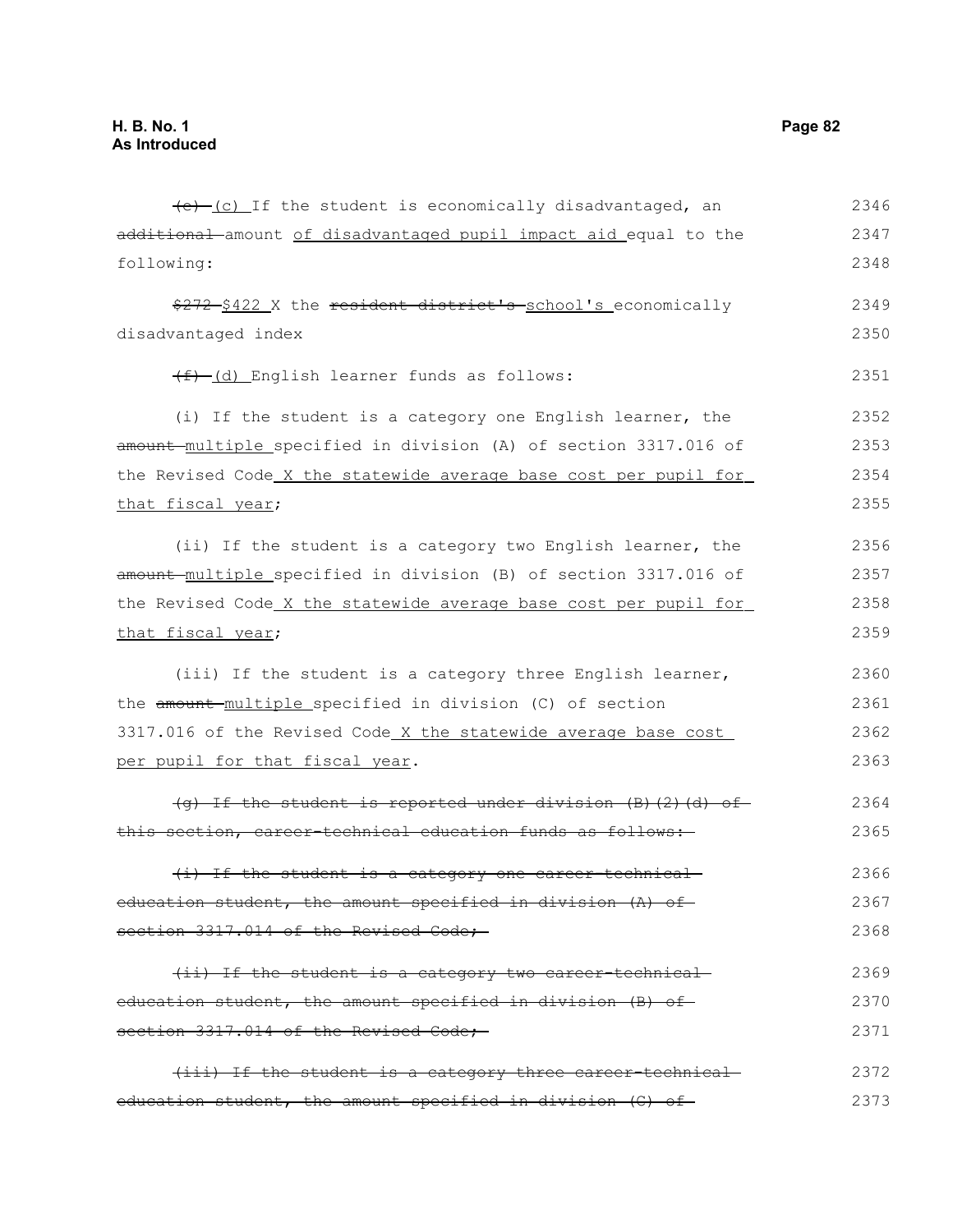2374

section 3317.014 of the Revised Code;

| (iv) If the student is a category four career-technical     | 2375 |
|-------------------------------------------------------------|------|
| education student, the amount specified in division (D) of- | 2376 |
| section 3317.014 of the Revised Code;                       | 2377 |

(v) If the student is a category five career-technical education student, the amount specified in division (E) of section 3317.014 of the Revised Code. 2378 2379 2380

Deduction and payment of funds under division (C)(1)(g) of this section is subject to approval by the lead district of a career-technical planning district or the department of education under section 3317.161 of the Revised Code. 2381 2382 2383 2384

(2) When deducting from the state education aid of a student's resident district for students enrolled in In the case of an internet- or computer-based community school-and makingpayments to such school under this section, the department shall make the deductions and payments described in only divisions (C) (1)(a) $\frac{1}{1 + (c)}$  and  $\frac{1}{2}$  (b) of this section. 2385 2386 2387 2388 2389 2390

No deductions or payments shall be made for a student enrolled in such school under division  $\left(\frac{C}{t}\right)\left(\frac{1}{b}\right)$ , (C)(1)(c) or (d) $,$  (e), or (f) of this section. 2391 2392 2393

(3)(a) If a community school's costs for a fiscal year for a student receiving special education and related services pursuant to an IEP for a disability described in divisions (B) to (F) of section 3317.013 of the Revised Code exceed the threshold catastrophic cost for serving the student as specified in division (B) of section 3317.0214 of the Revised Code, the school may submit to the superintendent of public instruction documentation, as prescribed by the superintendent, of all its costs for that student. Upon submission of documentation for a 2394 2395 2396 2397 2398 2399 2400 2401 2402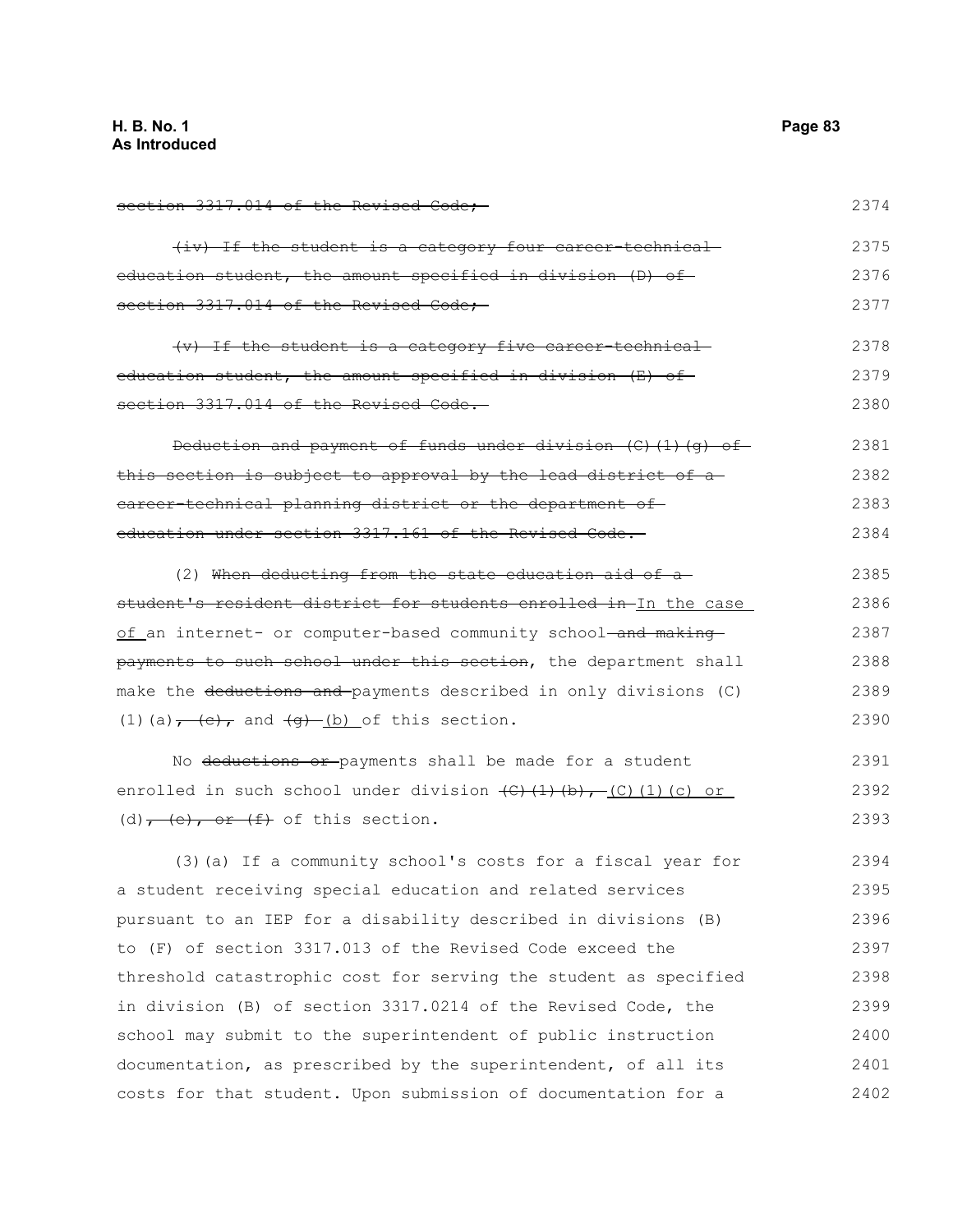student of the type and in the manner prescribed, the department shall pay to the community school an amount equal to the school's costs for the student in excess of the threshold catastrophic costs. 2403 2404 2405 2406

(b) The community school shall report under division (C) (3)(a) of this section, and the department shall pay for, only the costs of educational expenses and the related services provided to the student in accordance with the student's individualized education program. Any legal fees, court costs, or other costs associated with any cause of action relating to the student may not be included in the amount. 2407 2408 2409 2410 2411 2412 2413

(4) In any fiscal year, a community school receiving fundsunder division (C)(1)(g) of this section shall spend those funds only for the purposes that the department designates as approved for career-technical education expenses. Career-technical education expenses approved by the department shall include only expenses connected to the delivery of career-technicalprogramming to career-technical students. The department shall require the school to report data annually so that the department may monitor the school's compliance with the requirements regarding the manner in which funding received under division  $(C)$  (1)(q) of this section may be spent. 2414 2415 2416 2417 2418 2419 2420 2421 2422 2423 2424

(5) Notwithstanding anything to the contrary in section 3313.90 of the Revised Code, except as provided in division (C) (9) of this section, all funds received under division  $(C)$  (1)(g) of this section shall be spent in the following manner: 2425 2426 2427 2428

(a) At least seventy-five per cent of the funds shall be spent on curriculum development, purchase, and implementation; instructional resources and supplies; industry-based programcertification; student assessment, credentialing, and placement; 2429 2430 2431 2432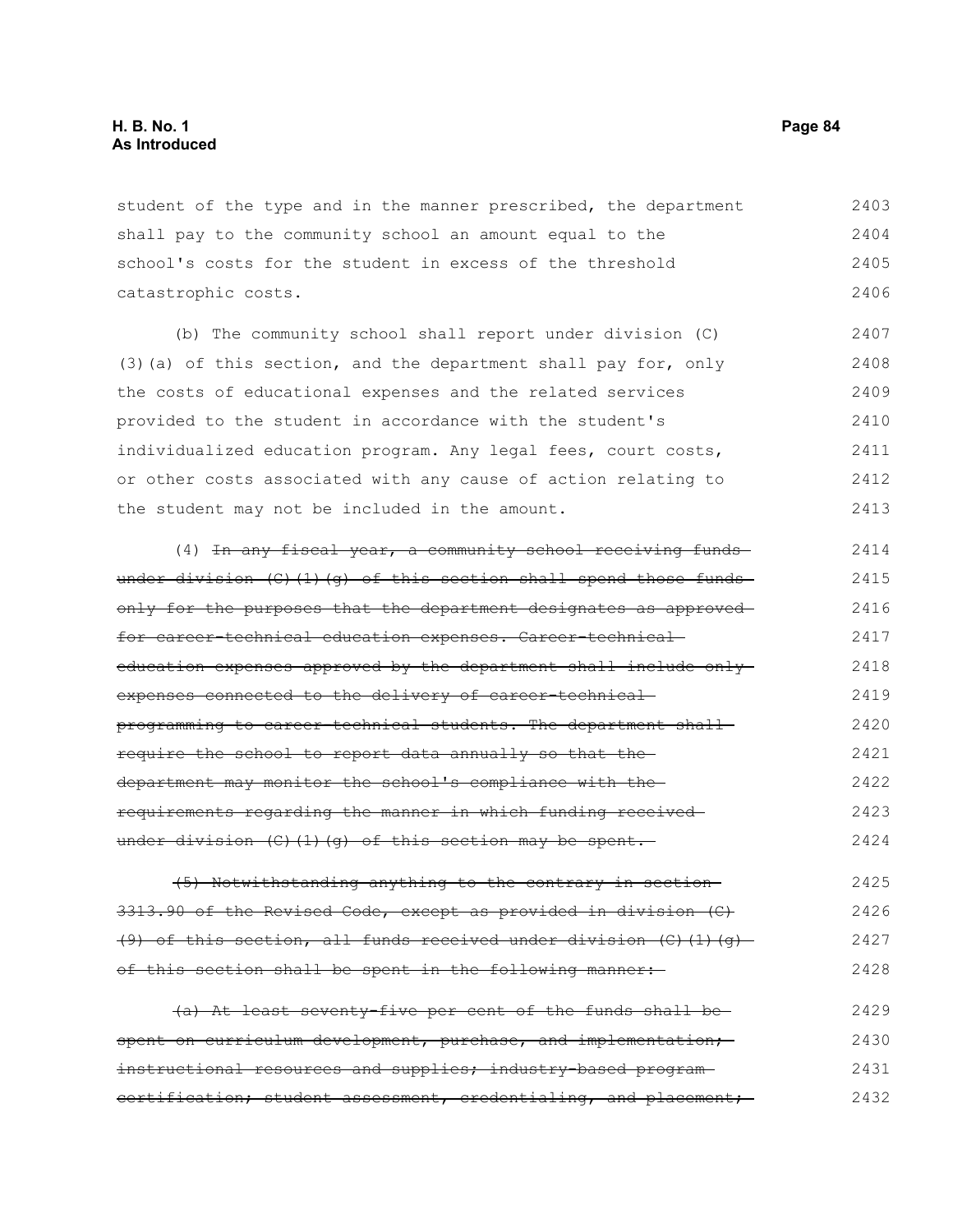| curriculum specific equipment purchases and leases; career-                               | 2433 |
|-------------------------------------------------------------------------------------------|------|
| technical student organization fees and expenses; home and-                               | 2434 |
| agency linkages; work-based learning experiences; professional-                           | 2435 |
| development; and other costs directly associated with career-                             | 2436 |
| technical education programs including development of new-                                | 2437 |
| programs.                                                                                 | 2438 |
| (b) Not more than twenty five per cent of the funds shall-                                | 2439 |
| be used for personnel expenditures.                                                       | 2440 |
| (6) A community school shall spend the funds it receives                                  | 2441 |
| under division $\left(\frac{C}{1}(1)(e) - (C)(1)(c)\right)$ of this section in accordance | 2442 |
| with section 3317.25 of the Revised Code.                                                 | 2443 |
| (5) In any fiscal year, a community school shall spend the                                | 2444 |
| funds it receives under division (C) (1) (d) of this section only                         | 2445 |
| for services for English learners.                                                        | 2446 |
| (7) If the sum of the payments computed under divisions                                   | 2447 |
| $(C)$ (1) and (8) (a) of this section for the students entitled to                        | 2448 |
| attend school in a particular school district under sections                              | 2449 |
| 3313.64 and 3313.65 of the Revised Code exceeds the sum of that                           | 2450 |
| district's state education aid and its payment under sections-                            | 2451 |
| 321.24 and 323.156 of the Revised Code, the department shall                              | 2452 |
| ealculate and apply a proration factor to the payments to all-                            | 2453 |
| community schools under that division for the students entitled-                          | 2454 |
| to attend school in that district.                                                        | 2455 |
| (8) (a) Subject to division (C) (7) of this section, the                                  | 2456 |
| department annually shall pay to each community school,                                   | 2457 |
| including each internet or computer based community school, an-                           | 2458 |
| amount equal to the following:                                                            | 2459 |
| (The number of students reported by the community school-                                 | 2460 |
| under division $(B)$ $(2)$ $(e)$ of this section X the formula amount                     | 2461 |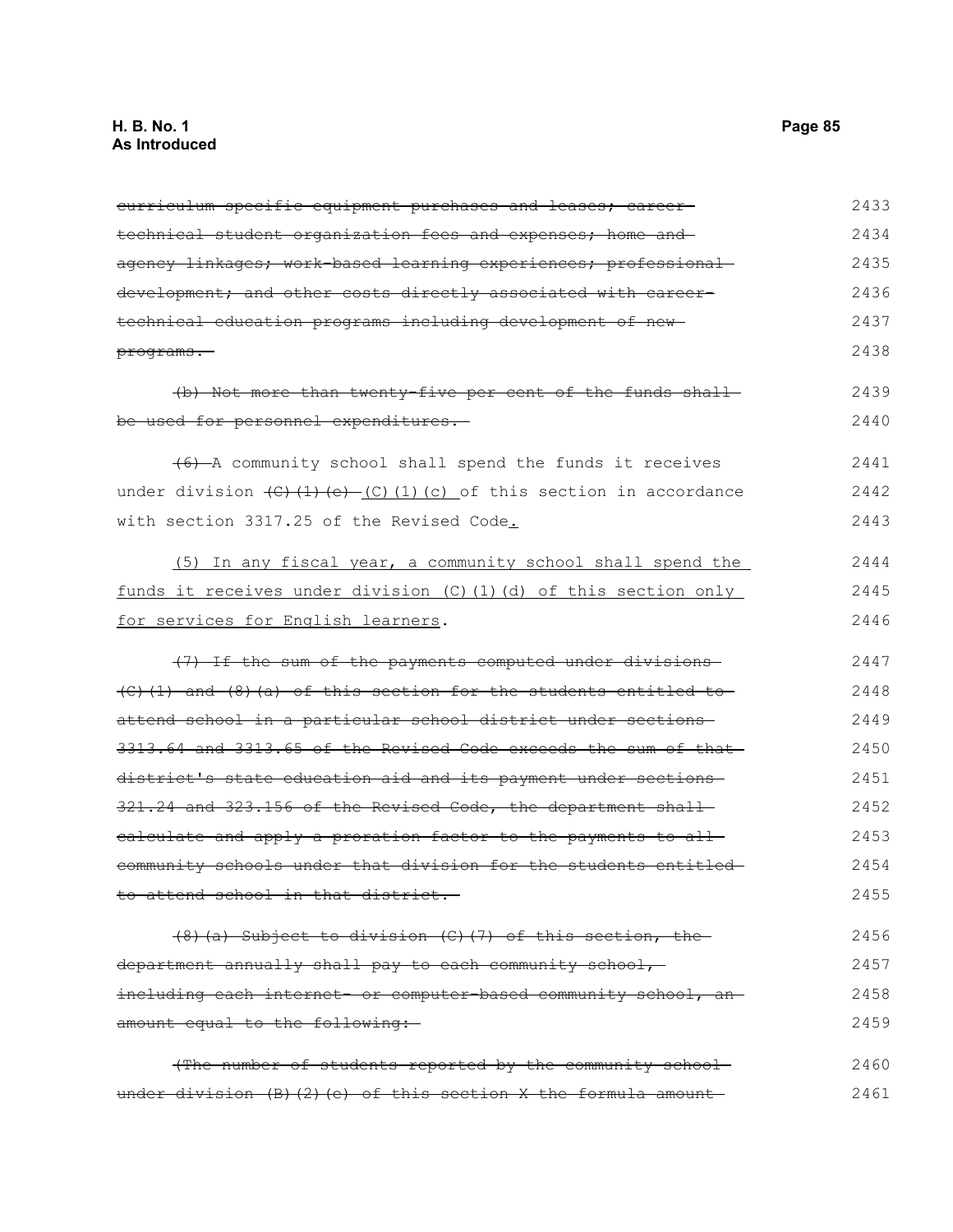| $\frac{1}{20}$ $\frac{1}{20}$ $\frac{1}{20}$                             | 2462 |
|--------------------------------------------------------------------------|------|
| (b) For each payment made to a community school under-                   | 2463 |
| division $(C)$ $(8)$ $(a)$ of this section, the department shall deduct- | 2464 |
| from the state education aid of each city, local, and exempted           | 2465 |
| village school district and, if necessary, from the payment made         | 2466 |
| to the district under sections 321.24 and 323.156 of the Revised-        | 2467 |
| Code an amount equal to the following:                                   | 2468 |
| (The number of the district's students reported by the                   | 2469 |
| community school under division (B) (2) (e) of this section X the-       | 2470 |
| formula amount X .20)                                                    | 2471 |
| (9) The department may waive the requirement in division-                | 2472 |
| (C)(5) of this section for any community school that exclusively         | 2473 |
| provides one or more career-technical workforce development-             | 2474 |
| programs in arts and communications that are not equipment-              | 2475 |
| intensive, as determined by the department.                              | 2476 |
| (D) A board of education sponsoring a community school may               | 2477 |
| utilize local funds to make enhancement grants to the school or          | 2478 |
| may agree, either as part of the contract or separately, to              | 2479 |
| provide any specific services to the community school at no cost         | 2480 |
| to the school.                                                           | 2481 |

(E) A community school may not levy taxes or issue bonds secured by tax revenues. 2482 2483

(F) No community school shall charge tuition for the enrollment of any student who is a resident of this state. A community school may charge tuition for the enrollment of any student who is not a resident of this state. 2484 2485 2486 2487

(G)(1)(a) A community school may borrow money to pay any necessary and actual expenses of the school in anticipation of the receipt of any portion of the payments to be received by the 2488 2489 2490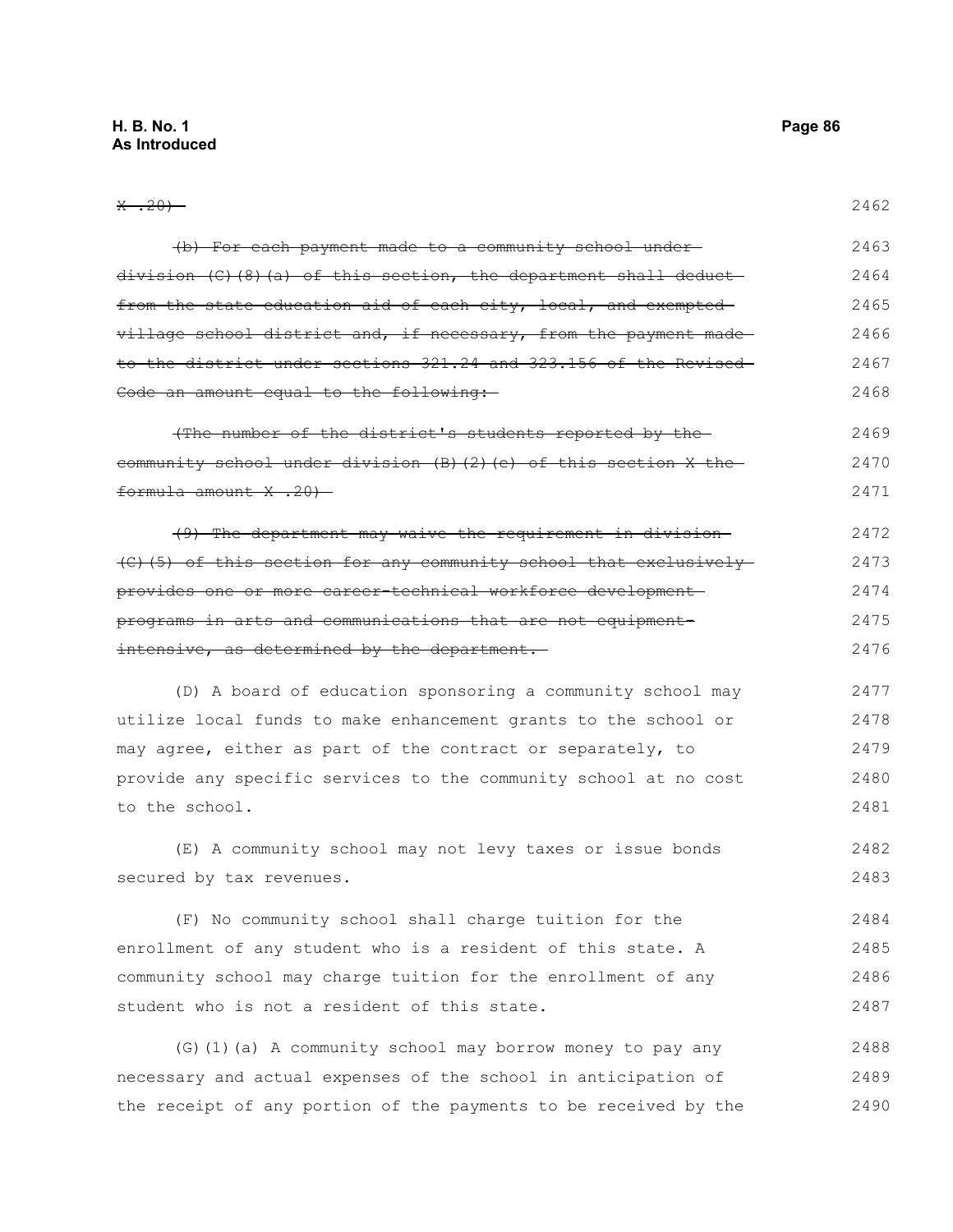school pursuant to division (C) of this section and section 3314.089 of the Revised Code. The school may issue notes to evidence such borrowing. The proceeds of the notes shall be used only for the purposes for which the anticipated receipts may be lawfully expended by the school. 2491 2492 2493 2494 2495

(b) A school may also borrow money for a term not to exceed fifteen years for the purpose of acquiring facilities. 2496 2497

(2) Except for any amount guaranteed under section 3318.50 of the Revised Code, the state is not liable for debt incurred by the governing authority of a community school. 2498 2499 2500

(H) The department of education shall adjust the amounts subtracted and paid under division (C) of this section and section 3314.089 of the Revised Code to reflect any enrollment of students in community schools for less than the equivalent of a full school year. The state board of education within ninety days after April 8, 2003, shall adopt in accordance with Chapter 119. of the Revised Code rules governing the payments to community schools under this section including initial payments in a school year and adjustments and reductions made in subsequent periodic payments to community schools andcorresponding deductions from school district accounts as provided under division (C) of this section and section 3314.089 of the Revised Code. For purposes of this section: 2501 2502 2503 2504 2505 2506 2507 2508 2509 2510 2511 2512 2513

(1) A student shall be considered enrolled in the community school for any portion of the school year the student is participating at a college under Chapter 3365. of the Revised Code. 2514 2515 2516 2517

(2) A student shall be considered to be enrolled in a community school for the period of time beginning on the later 2518 2519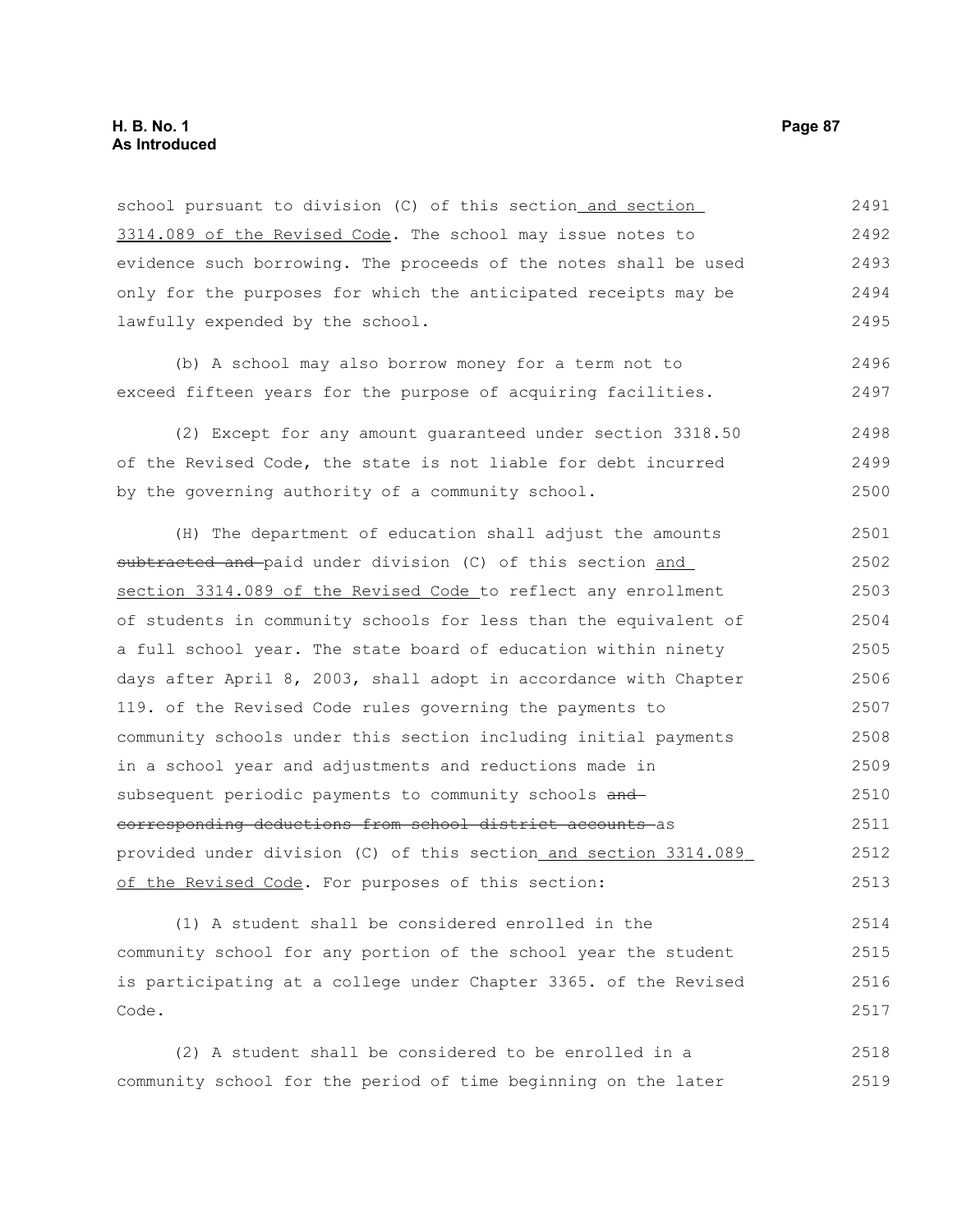# **H. B. No. 1 Page 88 As Introduced**

of the date on which the school both has received documentation of the student's enrollment from a parent and the student has commenced participation in learning opportunities as defined in the contract with the sponsor, or thirty days prior to the date on which the student is entered into the education management information system established under section 3301.0714 of the Revised Code. For purposes of applying this division and divisions (H)(3) and (4) of this section to a community school student, "learning opportunities" shall be defined in the contract, which shall describe both classroom-based and nonclassroom-based learning opportunities and shall be in compliance with criteria and documentation requirements for student participation which shall be established by the department. Any student's instruction time in non-classroombased learning opportunities shall be certified by an employee of the community school. A student's enrollment shall be considered to cease on the date on which any of the following occur: 2520 2521 2522 2523 2524 2525 2526 2527 2528 2529 2530 2531 2532 2533 2534 2535 2536 2537

(a) The community school receives documentation from a parent terminating enrollment of the student. 2538 2539

(b) The community school is provided documentation of a student's enrollment in another public or private school. 2540 2541

(c) The community school ceases to offer learning opportunities to the student pursuant to the terms of the contract with the sponsor or the operation of any provision of this chapter. 2542 2543 2544 2545

Except as otherwise specified in this paragraph, beginning in the 2011-2012 school year, any student who completed the prior school year in an internet- or computer-based community school shall be considered to be enrolled in the same school in 2546 2547 2548 2549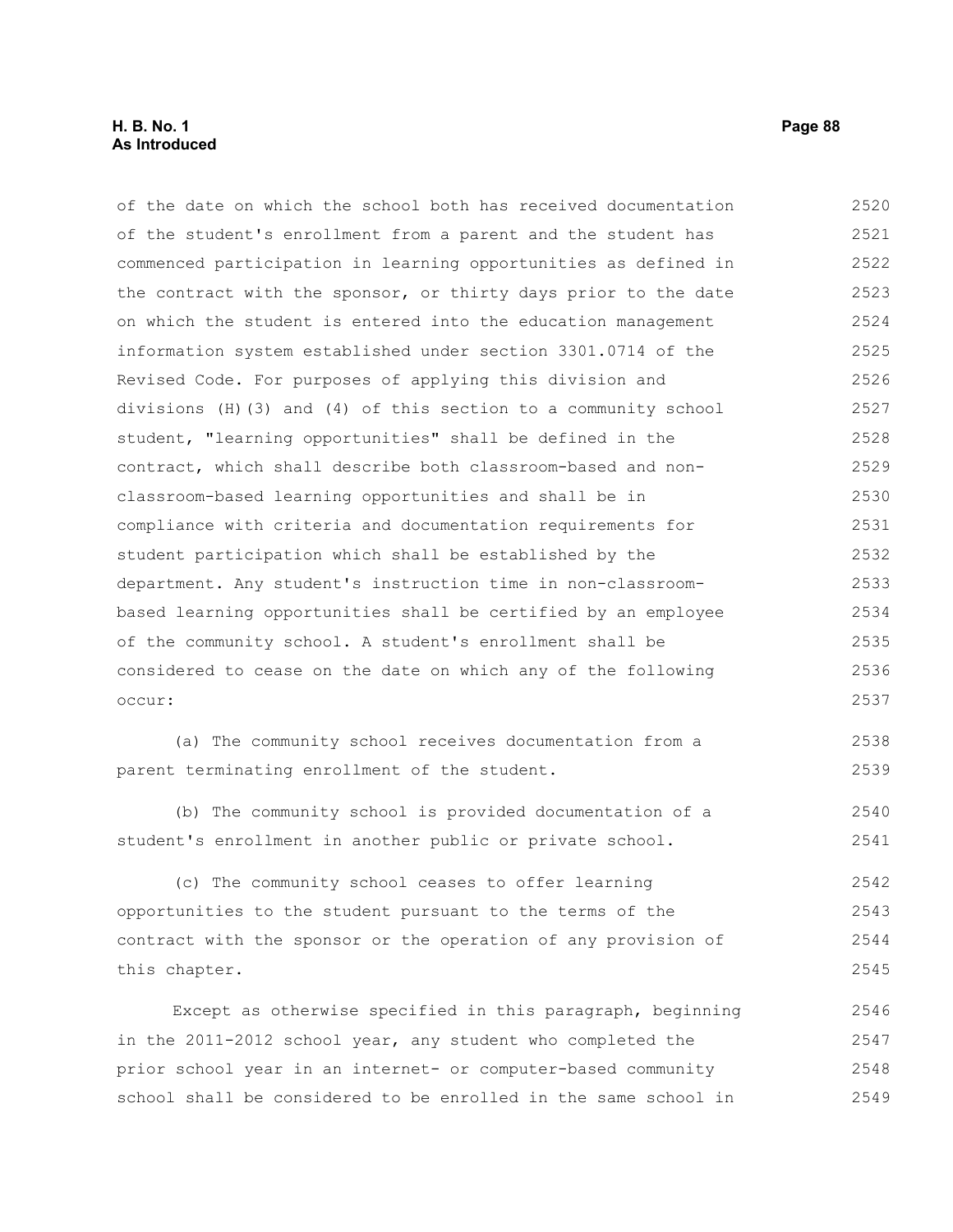#### **H. B. No. 1 Page 89 As Introduced**

the subsequent school year until the student's enrollment has ceased as specified in division (H)(2) of this section. The department shall continue subtracting and paying amounts for the student under division (C) of this section and section 3314.089 of the Revised Code without interruption at the start of the subsequent school year. However, if the student without a legitimate excuse fails to participate in the first seventy-two consecutive hours of learning opportunities offered to the student in that subsequent school year, the student shall be considered not to have re-enrolled in the school for that school year and the department shall recalculate the payments to the school for that school year to account for the fact that the student is not enrolled. 2550 2551 2552 2553 2554 2555 2556 2557 2558 2559 2560 2561 2562

(3) The department shall determine each community school student's percentage of full-time equivalency based on the percentage of learning opportunities offered by the community school to that student, reported either as number of hours or number of days, is of the total learning opportunities offered by the community school to a student who attends for the school's entire school year. However, no internet- or computerbased community school shall be credited for any time a student spends participating in learning opportunities beyond ten hours within any period of twenty-four consecutive hours. Whether it reports hours or days of learning opportunities, each community school shall offer not less than nine hundred twenty hours of learning opportunities during the school year. 2563 2564 2565 2566 2567 2568 2569 2570 2571 2572 2573 2574 2575

(4) With respect to the calculation of full-time equivalency under division (H)(3) of this section, the department shall waive the number of hours or days of learning opportunities not offered to a student because the community school was closed during the school year due to disease 2576 2577 2578 2579 2580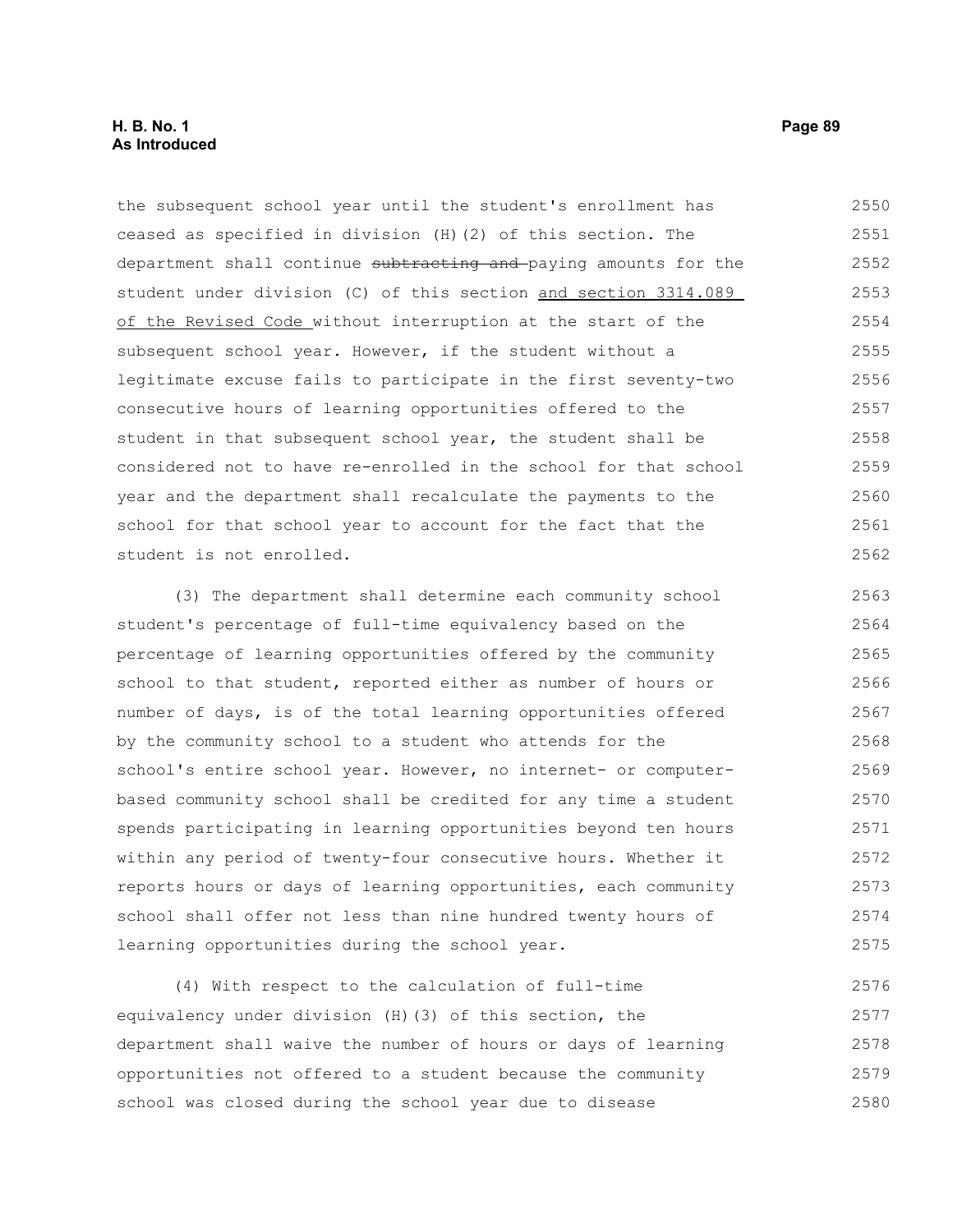#### **H. B. No. 1 Page 90 As Introduced**

epidemic, hazardous weather conditions, law enforcement emergencies, inoperability of school buses or other equipment necessary to the school's operation, damage to a school building, or other temporary circumstances due to utility failure rendering the school building unfit for school use, so long as the school was actually open for instruction with students in attendance during that school year for not less than the minimum number of hours required by this chapter. The department shall treat the school as if it were open for instruction with students in attendance during the hours or days waived under this division. 2581 2582 2583 2584 2585 2586 2587 2588 2589 2590 2591

(I) The department of education shall reduce the amounts paid under this section and section 3314.089 of the Revised Code to reflect payments made to colleges under section 3365.07 of the Revised Code.

(J)(1) No student shall be considered enrolled in any internet- or computer-based community school or, if applicable to the student, in any community school that is required to provide the student with a computer pursuant to division (C) of section 3314.22 of the Revised Code, unless both of the following conditions are satisfied: 2596 2597 2598 2599 2600 2601

(a) The student possesses or has been provided with all required hardware and software materials and all such materials are operational so that the student is capable of fully participating in the learning opportunities specified in the contract between the school and the school's sponsor as required by division (A)(23) of section 3314.03 of the Revised Code; 2602 2603 2604 2605 2606 2607

(b) The school is in compliance with division (A) of section 3314.22 of the Revised Code, relative to such student. 2608 2609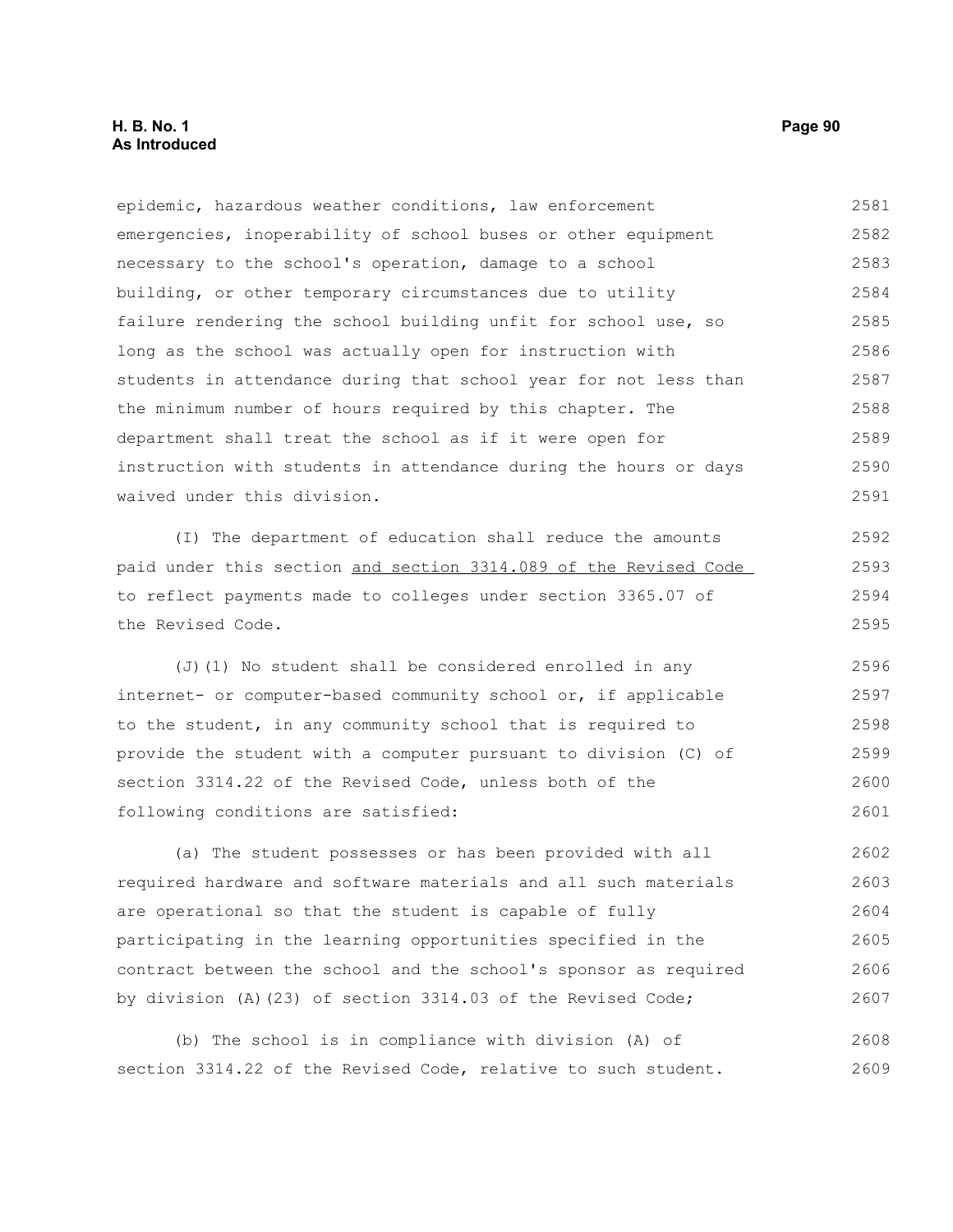# **H. B. No. 1 Page 91 As Introduced**

(2) In accordance with policies adopted by the superintendent of public instruction, in consultation with the auditor of state, the department shall reduce the amounts otherwise payable under division (C) of this section and section 3314.089 of the Revised Code to any community school that includes in its program the provision of computer hardware and software materials to any student, if such hardware and software materials have not been delivered, installed, and activated for each such student in a timely manner or other educational materials or services have not been provided according to the contract between the individual community school and its sponsor. The superintendent of public instruction and the auditor of state shall jointly establish a method for auditing any community school to which this division pertains to ensure compliance with this section. The superintendent, auditor of state, and the governor shall jointly make recommendations to the general assembly for legislative changes that may be required to assure fiscal and academic accountability for such schools. (K)(1) If the department determines that a review of a 2610 2611 2612 2613 2614 2615 2616 2617 2618 2619 2620 2621 2622 2623 2624 2625 2626 2627 2628 2629 2630 2631

community school's enrollment is necessary, such review shall be completed and written notice of the findings shall be provided to the governing authority of the community school and its sponsor within ninety days of the end of the community school's fiscal year, unless extended for a period not to exceed thirty additional days for one of the following reasons: 2632 2633 2634 2635 2636

(a) The department and the community school mutually agree to the extension. 2637 2638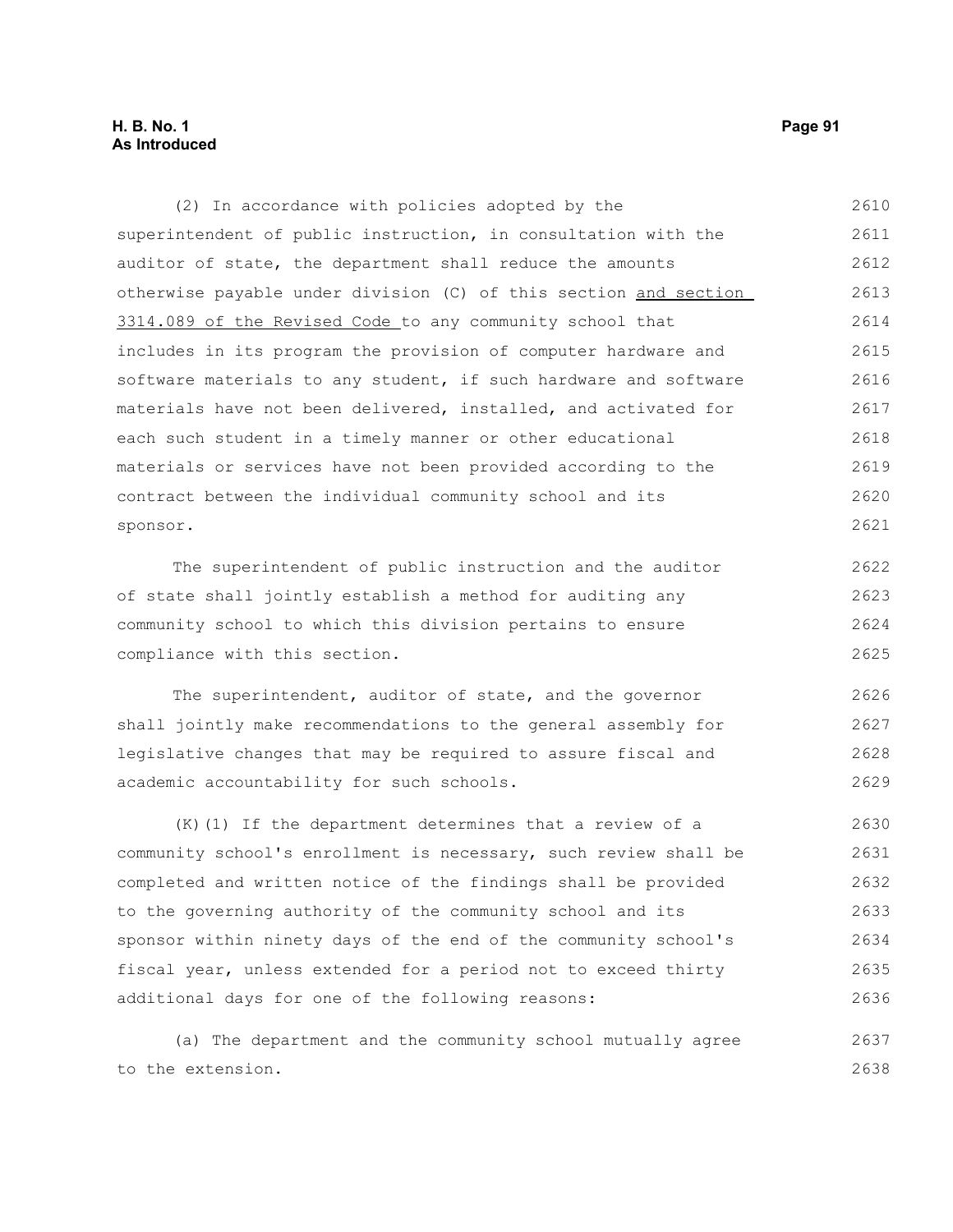# **H. B. No. 1 Page 92 As Introduced**

(b) Delays in data submission caused by either a community school or its sponsor. 2639 2640

(2) If the review results in a finding that additional funding is owed to the school, such payment shall be made within thirty days of the written notice. If the review results in a finding that the community school owes moneys to the state, the following procedure shall apply: 2641 2642 2643 2644 2645

(a) Within ten business days of the receipt of the notice of findings, the community school may appeal the department's determination to the state board of education or its designee. 2646 2647 2648

(b) The board or its designee shall conduct an informal hearing on the matter within thirty days of receipt of such an appeal and shall issue a decision within fifteen days of the conclusion of the hearing. 2649 2650 2651 2652

(c) If the board has enlisted a designee to conduct the hearing, the designee shall certify its decision to the board. The board may accept the decision of the designee or may reject the decision of the designee and issue its own decision on the matter. 2653 2654 2655

(d) Any decision made by the board under this division is final. 2658 2659

(3) If it is decided that the community school owes moneys to the state, the department shall deduct such amount from the school's future payments in accordance with guidelines issued by the superintendent of public instruction. 2660 2661 2662 2663

(L) The department shall not subtract from a schooldistrict's state aid account and shall not pay to a community school under division (C) of this section and section 3314.089 of the Revised Code any amount for any of the following: 2664 2665 2666 2667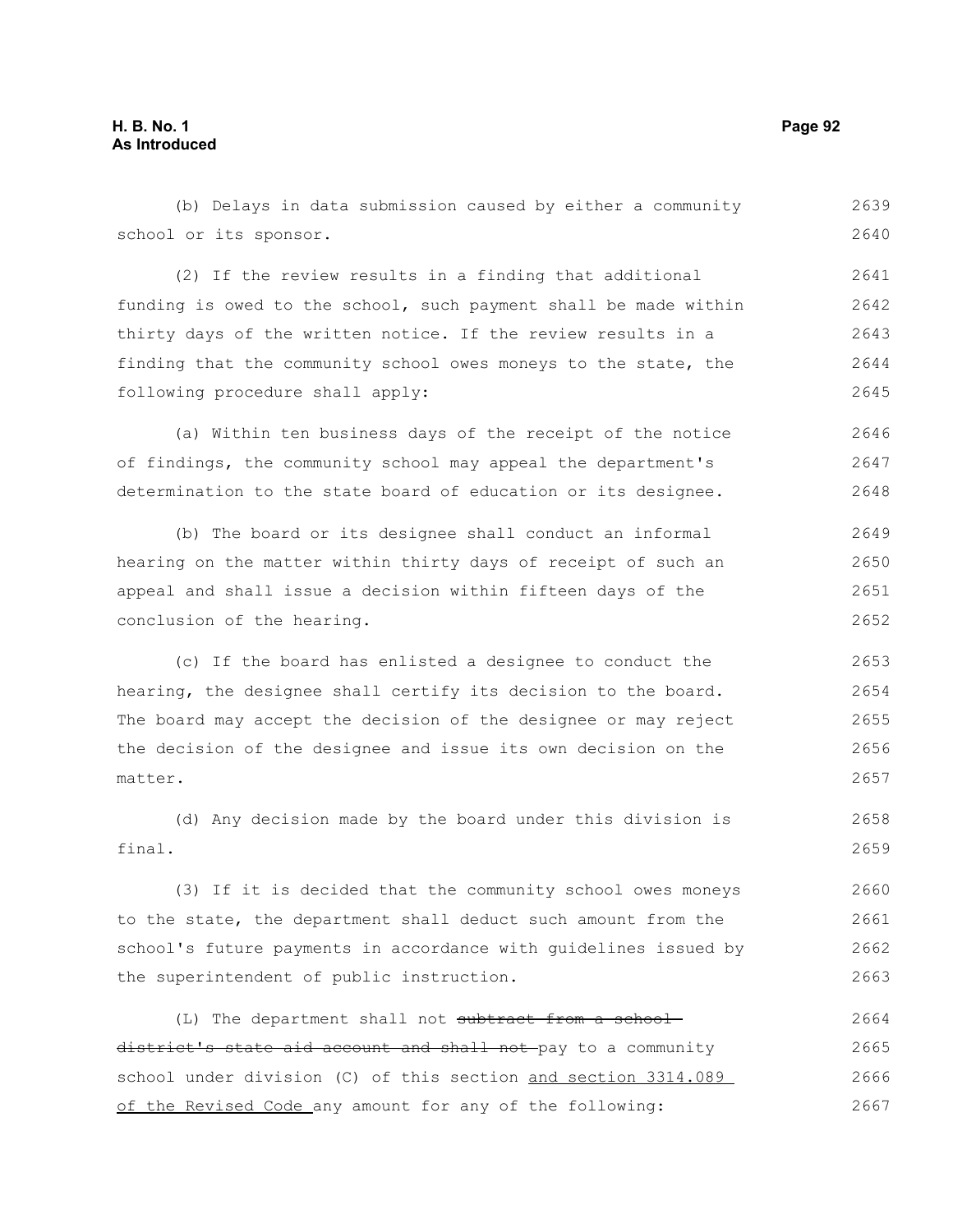# **H. B. No. 1 Page 93 As Introduced**

(1) Any student who has graduated from the twelfth grade of a public or nonpublic high school; 2668 2669

(2) Any student who is not a resident of the state;

(3) Any student who was enrolled in the community school during the previous school year when assessments were administered under section 3301.0711 of the Revised Code but did not take one or more of the assessments required by that section and was not excused pursuant to division (C)(1) or (3) of that section, unless the superintendent of public instruction grants the student a waiver from the requirement to take the assessment and a parent is not paying tuition for the student pursuant to section 3314.26 of the Revised Code. The superintendent may grant a waiver only for good cause in accordance with rules adopted by the state board of education. 2671 2672 2673 2674 2675 2676 2677 2678 2679 2680 2681

(4) Any student who has attained the age of twenty-two years, except for veterans of the armed services whose attendance was interrupted before completing the recognized twelve-year course of the public schools by reason of induction or enlistment in the armed forces and who apply for enrollment in a community school not later than four years after termination of war or their honorable discharge. If, however, any such veteran elects to enroll in special courses organized for veterans for whom tuition is paid under federal law, or otherwise, the department shall not subtract from a schooldistrict's state aid account and shall not pay to a community school under division (C) of this section and section 3314.089 of the Revised Code any amount for that veteran. 2682 2683 2684 2685 2686 2687 2688 2689 2690 2691 2692 2693 2694

**Sec. 3314.084.** (A) As used in this section: 2695

(1) "Formula ADM" has the same meaning as in section

2670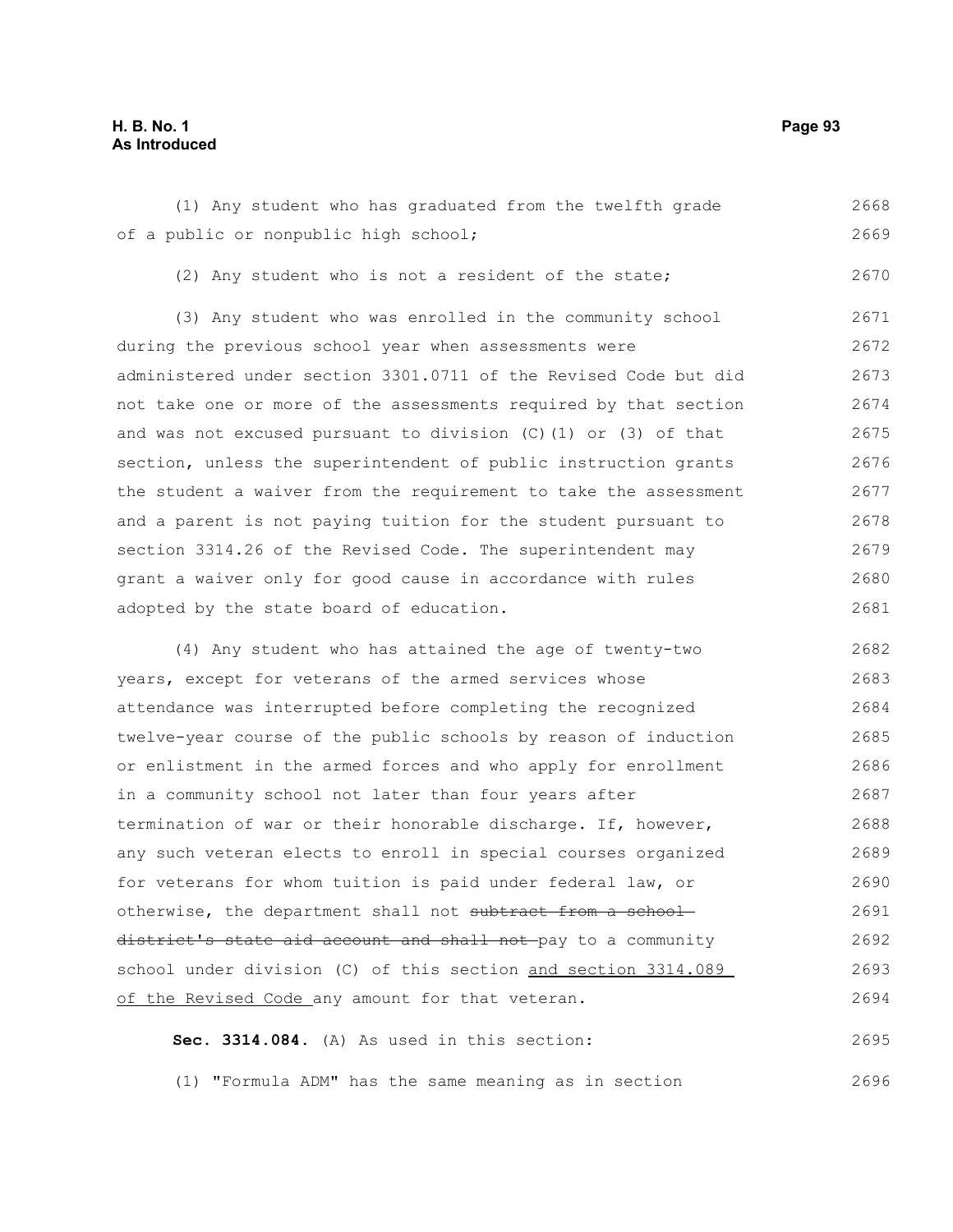3317.03 of the Revised Code.

2697

|  |                   |  | (2) "Home" has the same meaning as in section 3313.64 of |  |  | 2698 |
|--|-------------------|--|----------------------------------------------------------|--|--|------|
|  | the Revised Code. |  |                                                          |  |  | 2699 |

(3) "School district of residence" has the same meaning as in section 3323.01 of the Revised Code; however, a community school established under this chapter is not a "school district of residence" for purposes of this section. 2700 2701 2702 2703

(B) Notwithstanding anything to the contrary in section 3314.08 or 3317.03 of the Revised Code, all of the following apply in the case of a child who is enrolled in a community school and is also living in a home: 2704 2705 2706 2707

(1) For purposes of the report required under division (B) (1) of section 3314.08 of the Revised Code, the child's school district of residence, and not the school district in which the home that the child is living in is located, shall be considered to be the school district in which the child is entitled to attend school. That school district of residence, therefore, shall make the report required under division (B)(1) of section 3314.08 of the Revised Code with respect to the child. 2708 2709 2710 2711 2712 2713 2714 2715

(2) For purposes of the report required under division (B) (2) of section 3314.08 of the Revised Code, the community school shall report the name of the child's school district of residence. 2716 2717 2718 2719

(3) The child's school district of residence shall count the child in that district's formula ADM. 2720 2721

(4) The school district in which the home that the child is living in is located shall not count the child in that district's formula ADM. 2722 2723 2724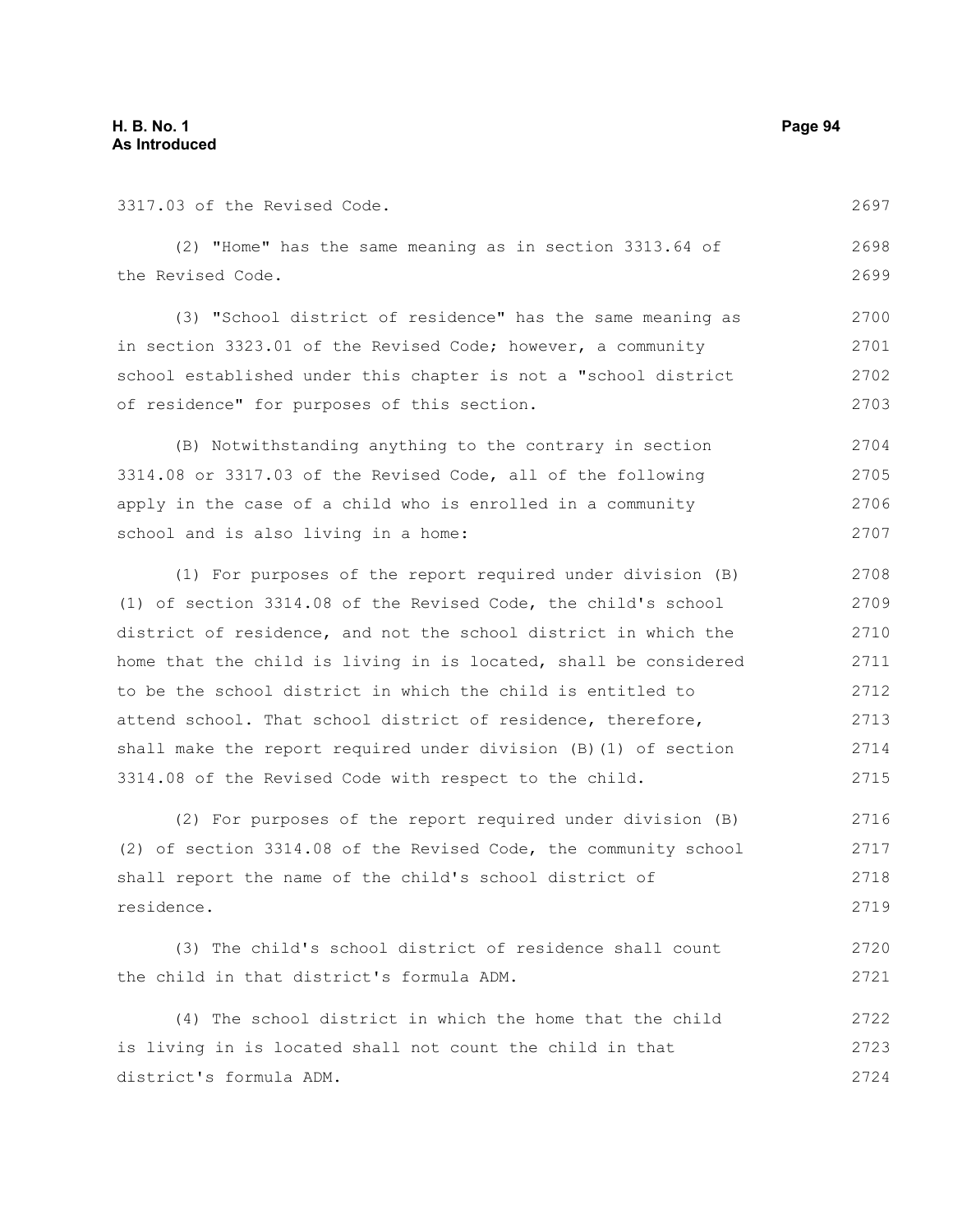| (5) The department of education shall deduct the-                | 2725 |
|------------------------------------------------------------------|------|
| applicable amounts prescribed under division (C) of section-     | 2726 |
| 3314.08 of the Revised Code from the child's school district of- | 2727 |
| residence and shall not deduct those amounts from the school-    | 2728 |
| district in which the home that the child is living in is-       | 2729 |
| <del>located.</del>                                              | 2730 |
| $(6)$ -The department shall make the payments prescribed in      | 2731 |
| division (C) of section 3314.08 of the Revised Code, as          | 2732 |
| applicable, to the community school.                             | 2733 |
| Sec. 3314.085. (A) As used in this section:                      | 2734 |
| (1) "Average teacher cost" for a fiscal year has the same        | 2735 |
| meaning as in section 3317.011 of the Revised Code.              | 2736 |
| (2) "Base cost enrolled ADM" has the same meaning as in          | 2737 |
| section 3317.02 of the Revised Code.                             | 2738 |
| (B) When calculating a community school's aggregate base         | 2739 |
| cost under this section, the department shall use data from      | 2740 |
| fiscal year 2018 for the average teacher cost.                   | 2741 |
| (C) A community school's aggregate base cost for a fiscal        | 2742 |
| year shall be equal to the following sum:                        | 2743 |
| The school's teacher base cost for that fiscal year computed     | 2744 |
| under division (D) of this section + the school's student        | 2745 |
| support base cost for that fiscal year computed under division   | 2746 |
| (E) of this section + the school's leadership and accountability | 2747 |
| base cost for that fiscal year computed under division (F) of    | 2748 |
| this section + the school's building leadership and operations   | 2749 |
| base cost for that fiscal year computed under division (G) of    | 2750 |
| this section                                                     | 2751 |
| (D) The department of education shall compute a community        | 2752 |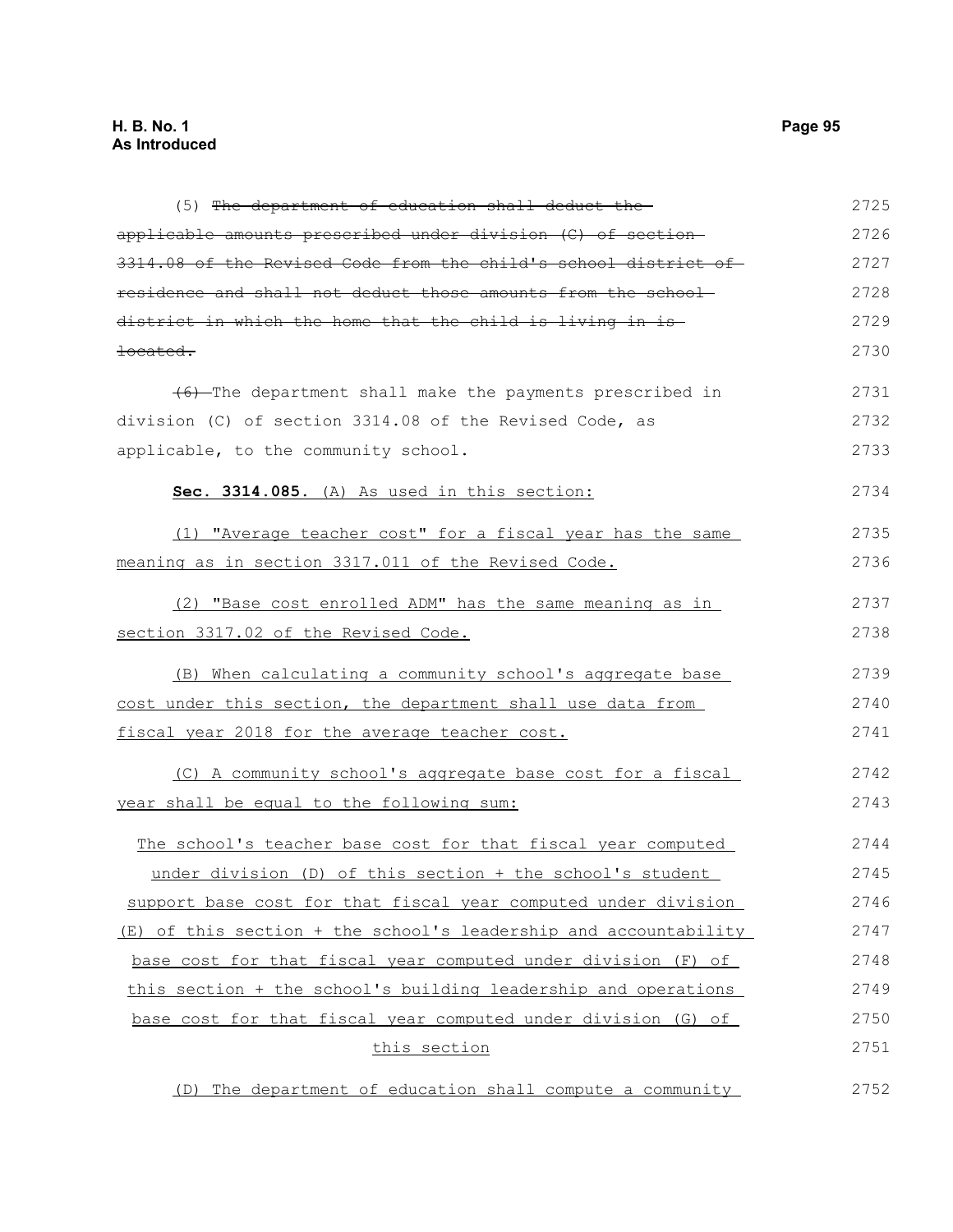| school's teacher base cost for a fiscal year as follows:                     | 2753 |
|------------------------------------------------------------------------------|------|
| (1) Calculate the school's classroom teacher cost for that                   | 2754 |
| fiscal year as follows:                                                      | 2755 |
| (a) Determine the full-time equivalency of students                          | 2756 |
| enrolled in the school for that fiscal year that are enrolled in             | 2757 |
| kindergarten and divide that number by 20;                                   | 2758 |
| (b) Determine the full-time equivalency of students                          | 2759 |
| enrolled in the school for that fiscal year that are enrolled in             | 2760 |
| grades one through three and divide that number by 23;                       | 2761 |
| (c) Determine the full-time equivalency of students                          | 2762 |
| enrolled in the school for that fiscal year that are enrolled in             | 2763 |
| grades four through eight but are not enrolled in a career-                  | 2764 |
| technical education program or class described under section                 | 2765 |
| 3317.014 of the Revised Code and divide that number by 25;                   | 2766 |
| (d) Determine the full-time equivalency of students                          | 2767 |
| enrolled in the school for that fiscal year that are enrolled in             | 2768 |
| grades nine through twelve but are not enrolled in a career-                 | 2769 |
| technical education program or class described under section                 | 2770 |
| 3317.014 of the Revised Code and divide that number by 27;                   | 2771 |
| (e) Determine the full-time equivalency of students                          | 2772 |
| enrolled in the school for that fiscal year that are enrolled in             | 2773 |
| a career-technical education program or class, as reported under             | 2774 |
| division (B) (2) (d) of section 3314.08 of the Revised Code, and             | 2775 |
| divide that number by 18;                                                    | 2776 |
| (f) Compute the sum of the quotients obtained under                          | 2777 |
| divisions $(D) (1) (a)$ , $(b)$ , $(c)$ , $(d)$ , and $(e)$ of this section; | 2778 |
| (q) Compute the classroom teacher cost by multiplying the                    | 2779 |
| average teacher cost for that fiscal year by the sum computed                | 2780 |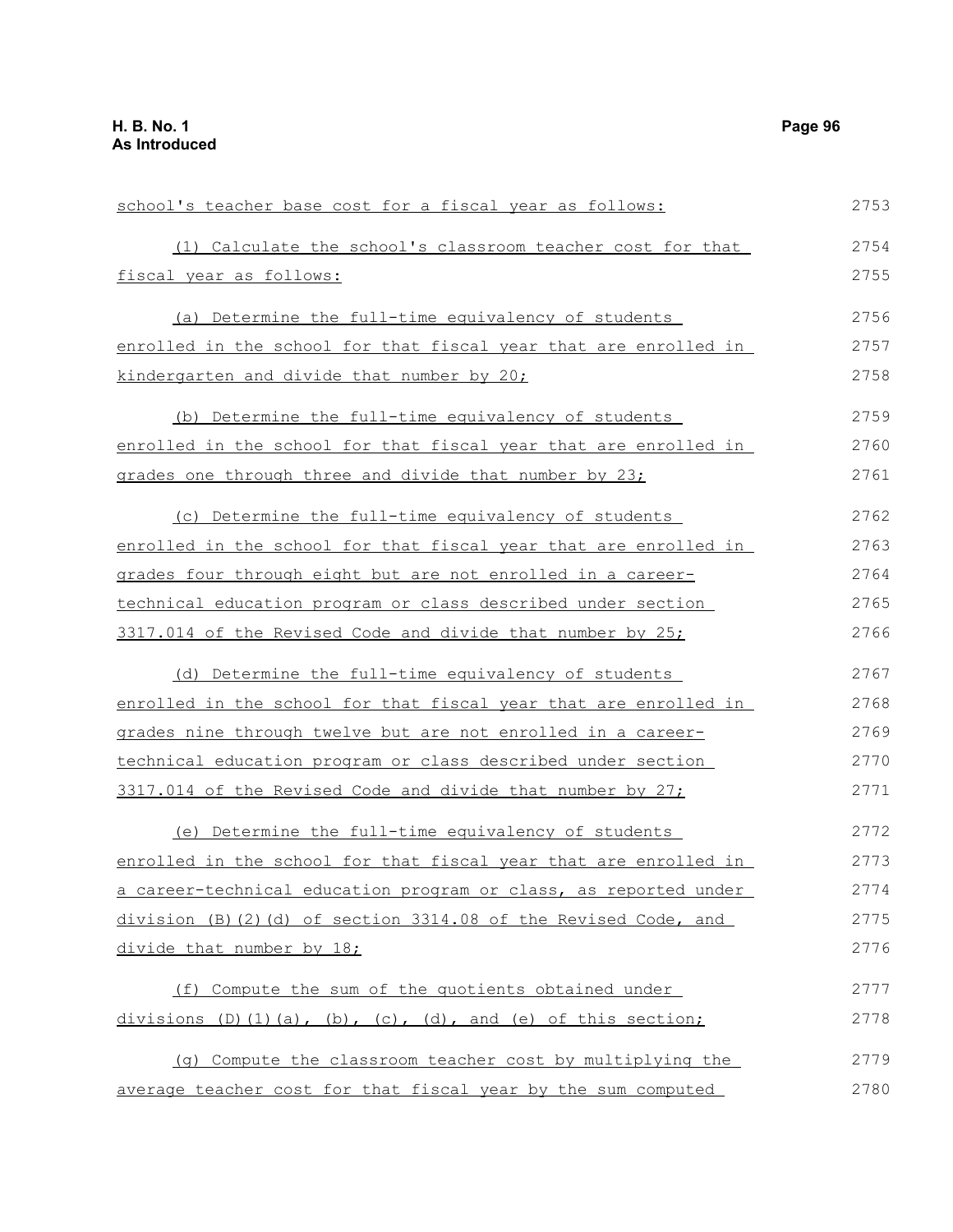under division (D)(1)(f) of this section. (2) Calculate the school's special teacher cost for that fiscal year as follows: (a) Divide the number of students enrolled in the school for that fiscal year by 150; (b) Compute the special teacher cost by multiplying the quotient obtained under division (D)(2)(a) of this section by the average teacher cost for that fiscal year. (3) Calculate the school's substitute teacher cost for that fiscal year in accordance with the following formula: (a) Compute the substitute teacher daily rate with benefits by multiplying the substitute teacher daily rate of \$90 by 1.16; (b) Compute the substitute teacher cost in accordance with the following formula: (The sum computed under division (D)(1)(f) of this section + the quotient obtained under division (D)(2)(a) of this section) X the amount computed under division (D)(3)(a) of this section X 5 (4) Calculate the school's professional development cost for that fiscal year in accordance with the following formula: (The sum computed under division (D)(1)(f) of this section + the quotient obtained under division (D)(2)(a) of this section) X [(the sum of divisions  $(A)$  (10)(a) and (b) of section 3317.011 of the Revised Code for that fiscal year)/180] X 4 (5) Calculate the school's teacher base cost for that fiscal year, which equals the sum of divisions  $(D)$   $(1)$ ,  $(2)$ ,  $(3)$ , and (4) of this section. 2781 2782 2783 2784 2785 2786 2787 2788 2789 2790 2791 2792 2793 2794 2795 2796 2797 2798 2799 2800 2801 2802 2803 2804 2805 2806 2807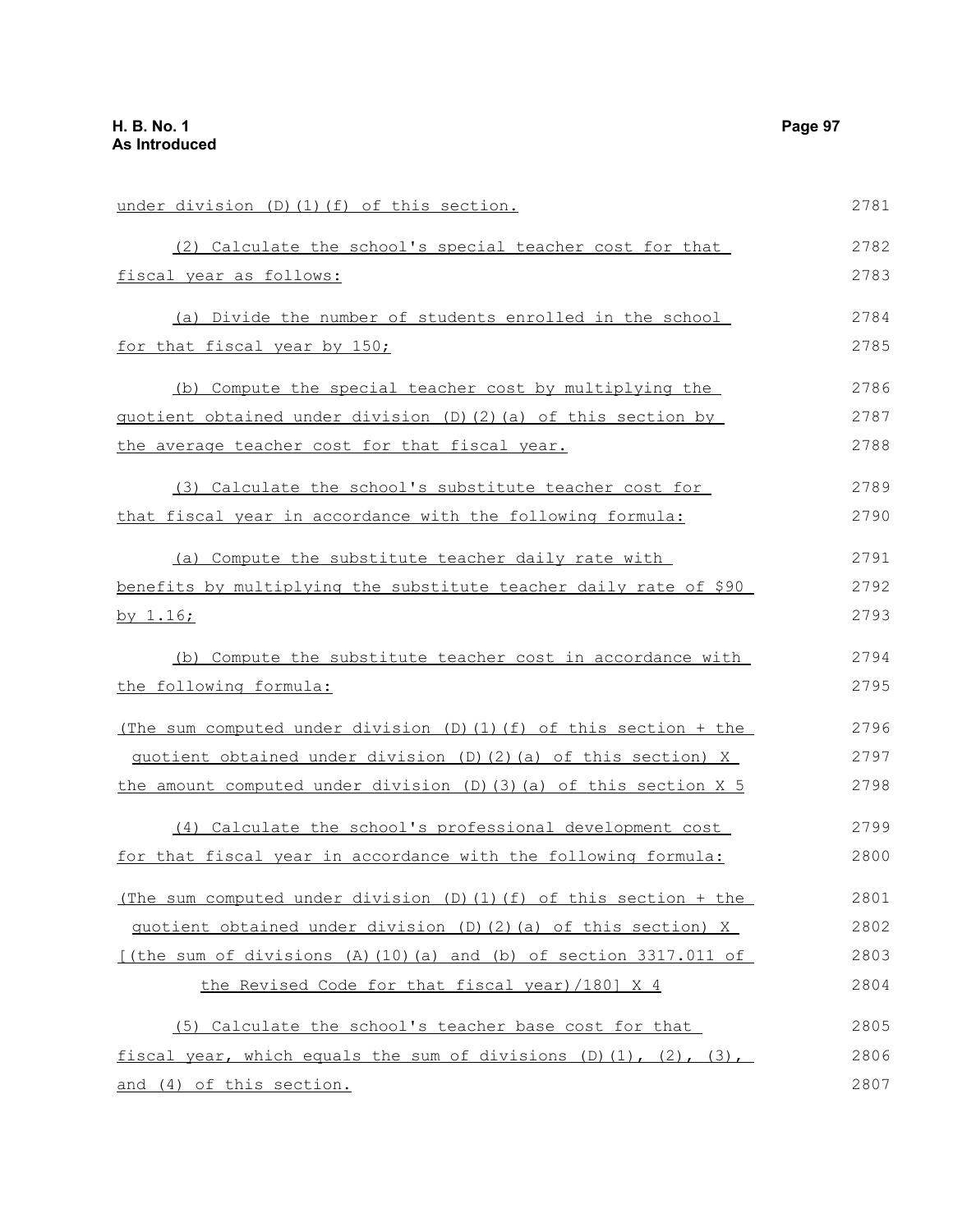(E) The department shall compute a community school's student support base cost for a fiscal year as follows: The number of students enrolled in the school for that fiscal year X 0.90 X [(the sum of the student support base cost calculated for all city, local, and exempted village school districts in the state for that fiscal year under division (E) of section 3317.011 of the Revised Code - the sum of the athletic co-curricular activities cost calculated for all city, local, and exempted village school districts in the state for that fiscal year under division (E)(5) of section 3317.011 of the Revised Code)/ the sum of the base cost enrolled ADMs of all of the city, local, and exempted village school districts in the state for that fiscal year] (F) The department shall compute a community school's leadership and accountability base cost for a fiscal year as follows: The number of students enrolled in the school for that fiscal year X 0.90 X (the sum of the leadership and accountability base cost calculated for all city, local, and exempted village school districts in the state for that fiscal year under division (F) of section 3317.011 of the Revised Code/ the sum of the base cost enrolled ADMs of all of the city, local, and exempted village school districts in the state for that fiscal year) (G) The department shall compute a community school's building leadership and operations base cost for a fiscal year as follows: The number of students enrolled in the school for that fiscal year X 0.90 X (the sum of the building leadership and accountability base cost calculated for all city, local, and 2808 2809 2810 2811 2812 2813 2814 2815 2816 2817 2818 2819 2820 2821 2822 2823 2824 2825 2826 2827 2828 2829 2830 2831 2832 2833 2834 2835 2836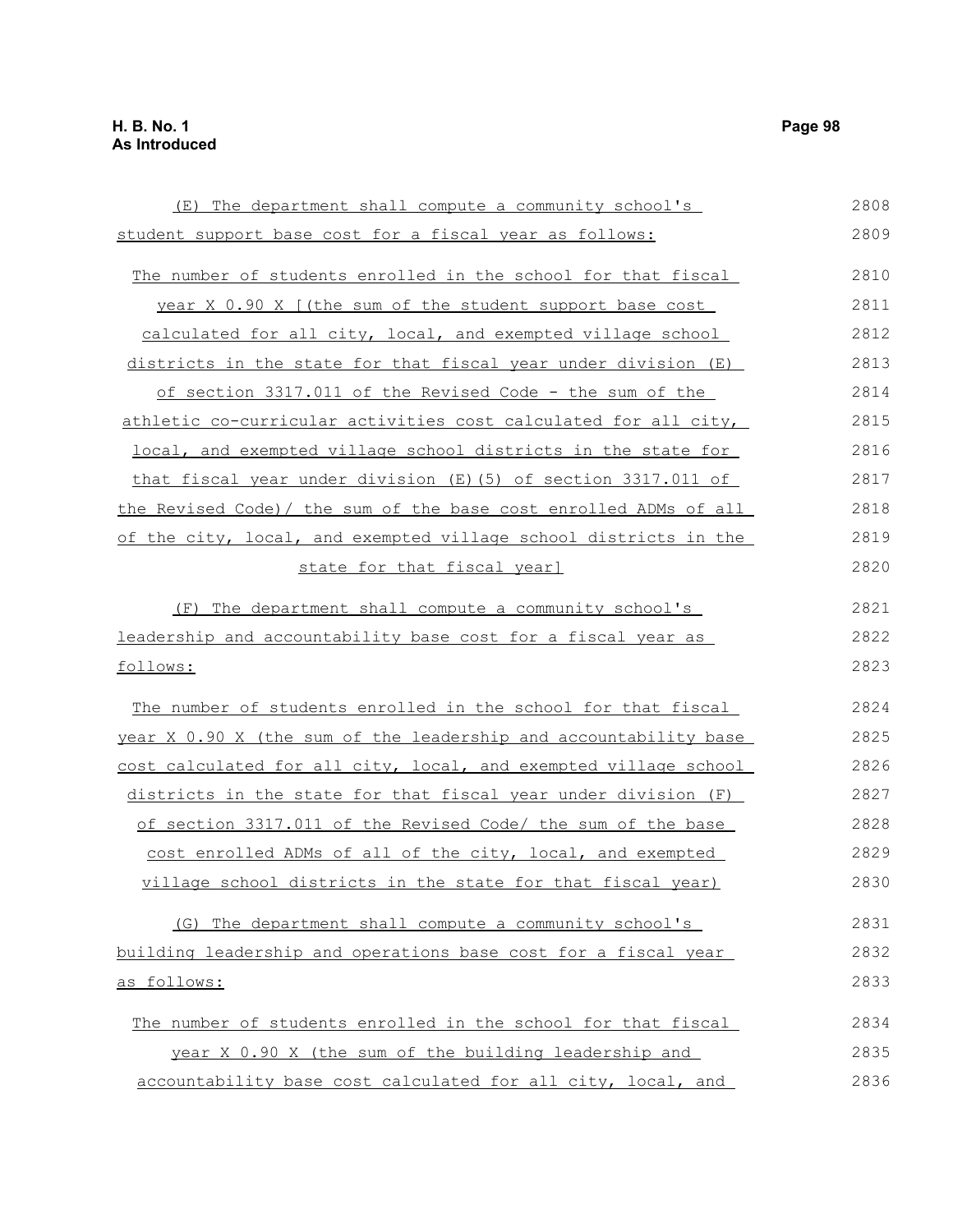| exempted village school districts in the state for that fiscal                 | 2837 |
|--------------------------------------------------------------------------------|------|
| year under division (G) of section 3317.011 of the Revised Code/               | 2838 |
| the sum of the base cost enrolled ADMs of all of the city,                     | 2839 |
| local, and exempted village school districts in the state for                  | 2840 |
| that fiscal year)                                                              | 2841 |
| Sec. 3314.087. (A) As used in this section:                                    | 2842 |
| (1) "Career-technical program" means career-technical                          | 2843 |
| programs or classes described in division (A) $(1)$ , $(B)$ $(2)$ , $(C)$      | 2844 |
| $(3)$ , $(+b)$ $(4)$ , or $(+b)$ $(5)$ of section 3317.014 of the Revised Code | 2845 |
| in which a student is enrolled.                                                | 2846 |
| (2) "Formula ADM," "category Category one through five                         | 2847 |
| career-technical education ADM <sub>T</sub> " and "FTE basis" have the same    | 2848 |
| meanings as in section 3317.02 of the Revised Code.                            | 2849 |
| (3) "Resident school district" means the city, exempted                        | 2850 |
| village, or local school district in which a student is entitled               | 2851 |
| to attend school under section 3313.64 or 3313.65 of the Revised               | 2852 |
| Code.                                                                          | 2853 |
| (B) Notwithstanding anything to the contrary in this                           | 2854 |
| chapter or Chapter 3317. of the Revised Code, a student enrolled               | 2855 |
| in a community school may simultaneously enroll in the career-                 | 2856 |
| technical program operated by the career-technical planning                    | 2857 |
| district to which the student's resident district belongs. On an               | 2858 |
| FTE basis, the student's resident school district shall count                  | 2859 |
| the student in the category one through five career-technical                  | 2860 |
| education ADM for the proportion of the time the student is                    | 2861 |
| enrolled in a career-technical program of the career-technical                 | 2862 |
| planning district to which the student's resident district                     | 2863 |
| belongs and, accordingly, the department of education shall                    | 2864 |
| calculate funds under Chapter 3317. for the resident district                  | 2865 |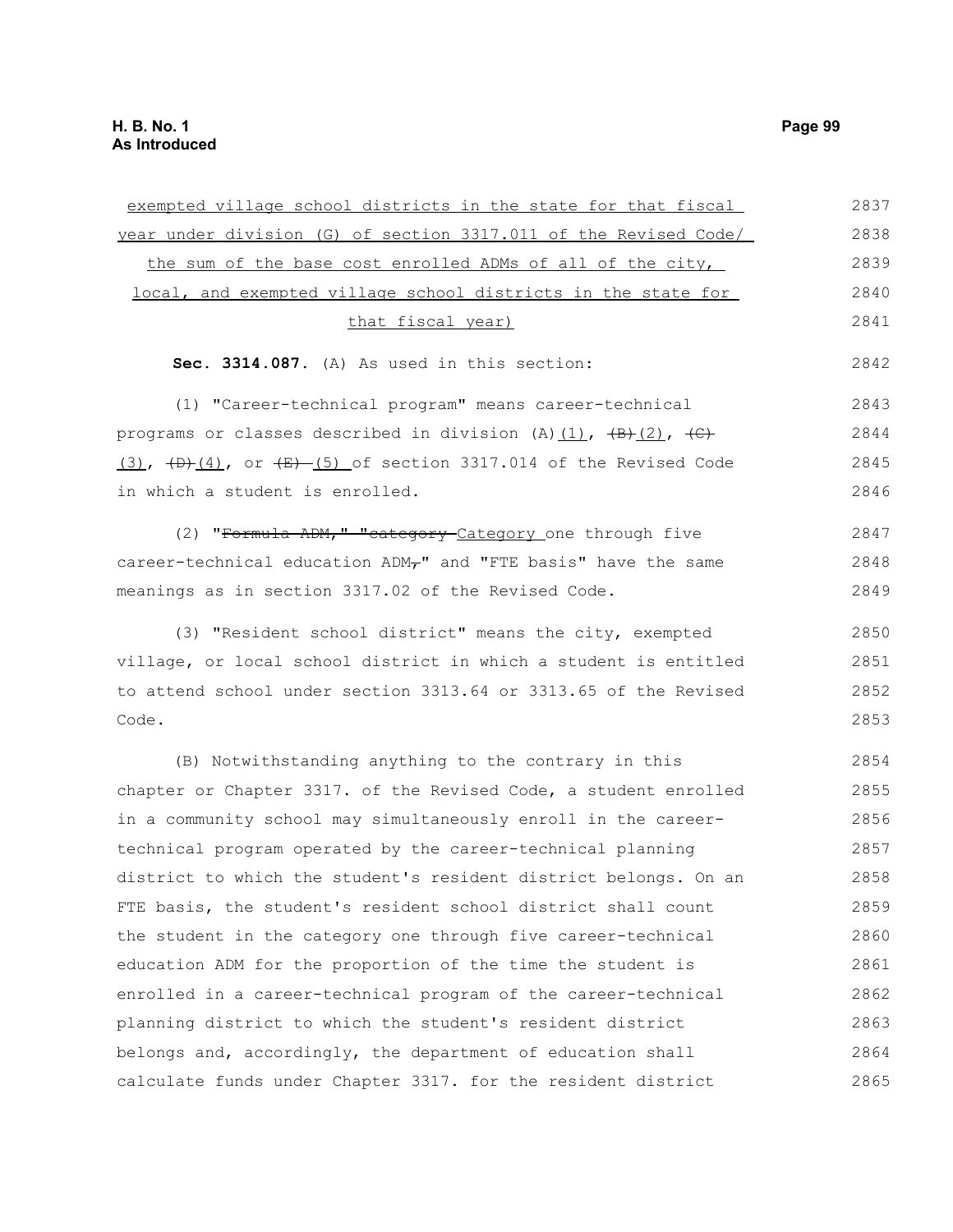# **H. B. No. 1 Page 100 As Introduced**

attributable to the student for the proportion of time the student attends the career-technical program. The community school shall count the student in its enrollment report under section 3314.08 of the Revised Code and shall report to the department the proportion of time that the student attends classes at the community school. The department shall pay the community school and deduct from the student's resident schooldistrict-the amount computed for the student under section 3314.08 of the Revised Code in proportion to the fraction of the time on an FTE basis that the student attends classes at the community school. "Full-time equivalency" for a community school student, as defined in division (H) of section 3314.08 of the Revised Code, does not apply to the student. **Sec. 3314.089.** (A) For each student enrolled in a community school established under this chapter, including an internet- or computer-based community school, and reported under division (B)(2) of section 3314.08 of the Revised Code, on a full-time equivalency basis, the department of education shall calculate career-technical education funds as follows: (1) If the student is a category one career-technical education student, the multiple specified in division (A)(1) of section 3317.014 of the Revised Code X the statewide average career-technical base cost per pupil for that fiscal year; (2) If the student is a category two career-technical education student, the multiple specified in division (A)(2) of section 3317.014 of the Revised Code X the statewide average career-technical base cost per pupil for that fiscal year; (3) If the student is a category three career-technical education student, the multiple specified in division (A)(3) of section 3317.014 of the Revised Code X the statewide average 2866 2867 2868 2869 2870 2871 2872 2873 2874 2875 2876 2877 2878 2879 2880 2881 2882 2883 2884 2885 2886 2887 2888 2889 2890 2891 2892 2893 2894 2895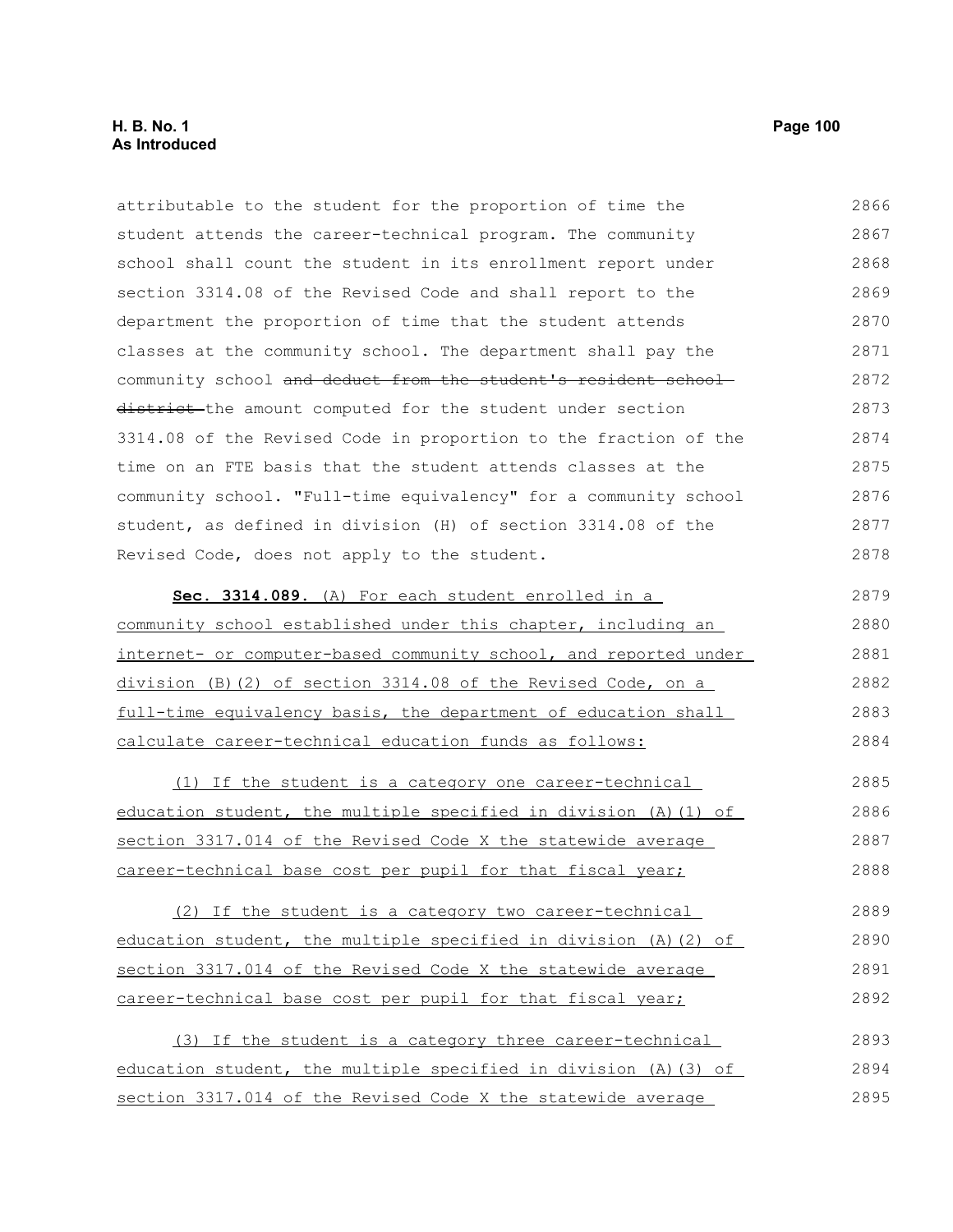| career-technical base cost per pupil for that fiscal year;        | 2896 |
|-------------------------------------------------------------------|------|
| (4) If the student is a category four career-technical            | 2897 |
| education student, the multiple specified in division (A) (4) of  | 2898 |
| section 3317.014 of the Revised Code X the statewide average      | 2899 |
| career-technical base cost per pupil for that fiscal year;        | 2900 |
| (5) If the student is a category five career-technical            | 2901 |
| education student, the multiple specified in division (A) (5) of  | 2902 |
| section 3317.014 of the Revised Code X the statewide average      | 2903 |
| career-technical base cost per pupil for that fiscal year.        | 2904 |
| Payment of funds calculated under division (A) of this            | 2905 |
| section is subject to approval by the lead district of a career-  | 2906 |
| technical planning district or the department of education under  | 2907 |
| section 3317.161 of the Revised Code.                             | 2908 |
| (B) Subject to division (I) of section 3317.023 of the            | 2909 |
| Revised Code, the department of education shall calculate         | 2910 |
| career-technical associated services funds for each community     |      |
| school as follows:                                                | 2912 |
| The multiple for career-technical education associated services   | 2913 |
| specified under division (B) of section 3317.014 of the Revised   | 2914 |
| Code X the statewide average career-technical base cost per       | 2915 |
| pupil for that fiscal year X the number of the school's students  | 2916 |
| enrolled in career-technical education                            | 2917 |
| (C) Subject to division (I) of section 3317.023 of the            | 2918 |
| Revised Code, the department shall pay career awareness and       | 2919 |
| exploration funds to each community school as follows:            | 2920 |
| The number of students enrolled in the community school X \$2.50, | 2921 |
| for fiscal year 2022, \$5, for fiscal year 2023, \$7.50, for      | 2922 |
| fiscal year 2024, or \$10, for fiscal year 2025 and each fiscal   | 2923 |
| year thereafter                                                   | 2924 |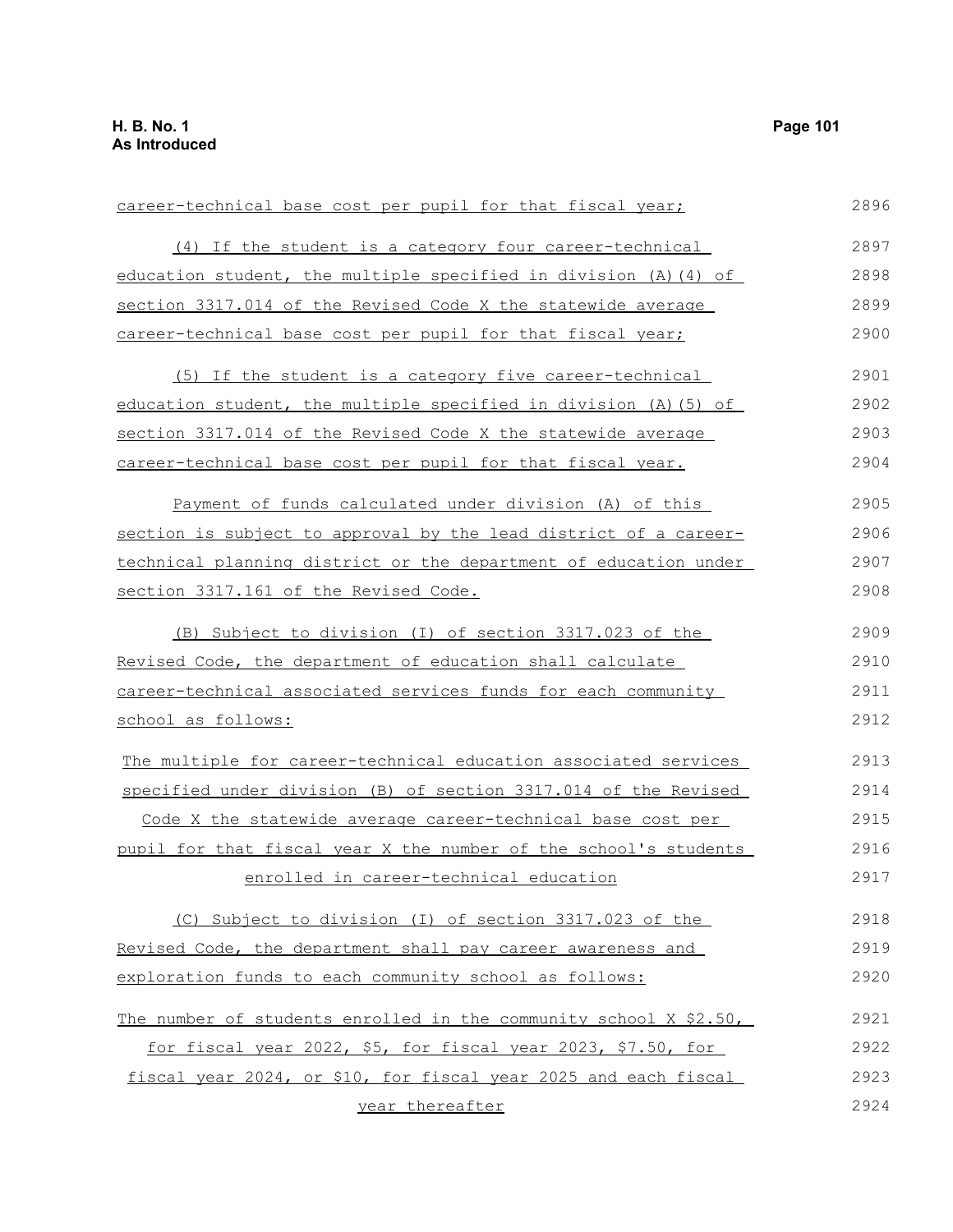(D) The department shall annually calculate for each community school, including each internet- or computer-based community school, an amount equal to the following: (The number of students reported by the community school under division (B)(2)(e) of section 3314.08 of the Revised Code X the school's base cost per pupil as specified under division (C)(1) (a) of section 3314.08 of the Revised Code X .20) (E) In any fiscal year, a community school receiving funds calculated under division (A) of this section shall spend those funds only for the purposes that the department designates as approved for career-technical education expenses. Careertechnical education expenses approved by the department shall include only expenses connected to the delivery of careertechnical programming to career-technical students. The department shall require the school to report data annually so that the department may monitor the school's compliance with the requirements regarding the manner in which funding received under division (A) of this section may be spent. (F) Notwithstanding anything to the contrary in section 3313.90 of the Revised Code, except as provided in division (G) of this section, all funds received under division (A) of this section shall be spent in the following manner: (1) At least seventy-five per cent of the funds shall be spent on curriculum development, purchase, and implementation; instructional resources and supplies; industry-based program certification; student assessment, credentialing, and placement; curriculum specific equipment purchases and leases; careertechnical student organization fees and expenses; home and agency linkages; work-based learning experiences; professional 2925 2926 2927 2928 2929 2930 2931 2932 2933 2934 2935 2936 2937 2938 2939 2940 2941 2942 2943 2944 2945 2946 2947 2948 2949 2950 2951 2952 2953

development; and other costs directly associated with career-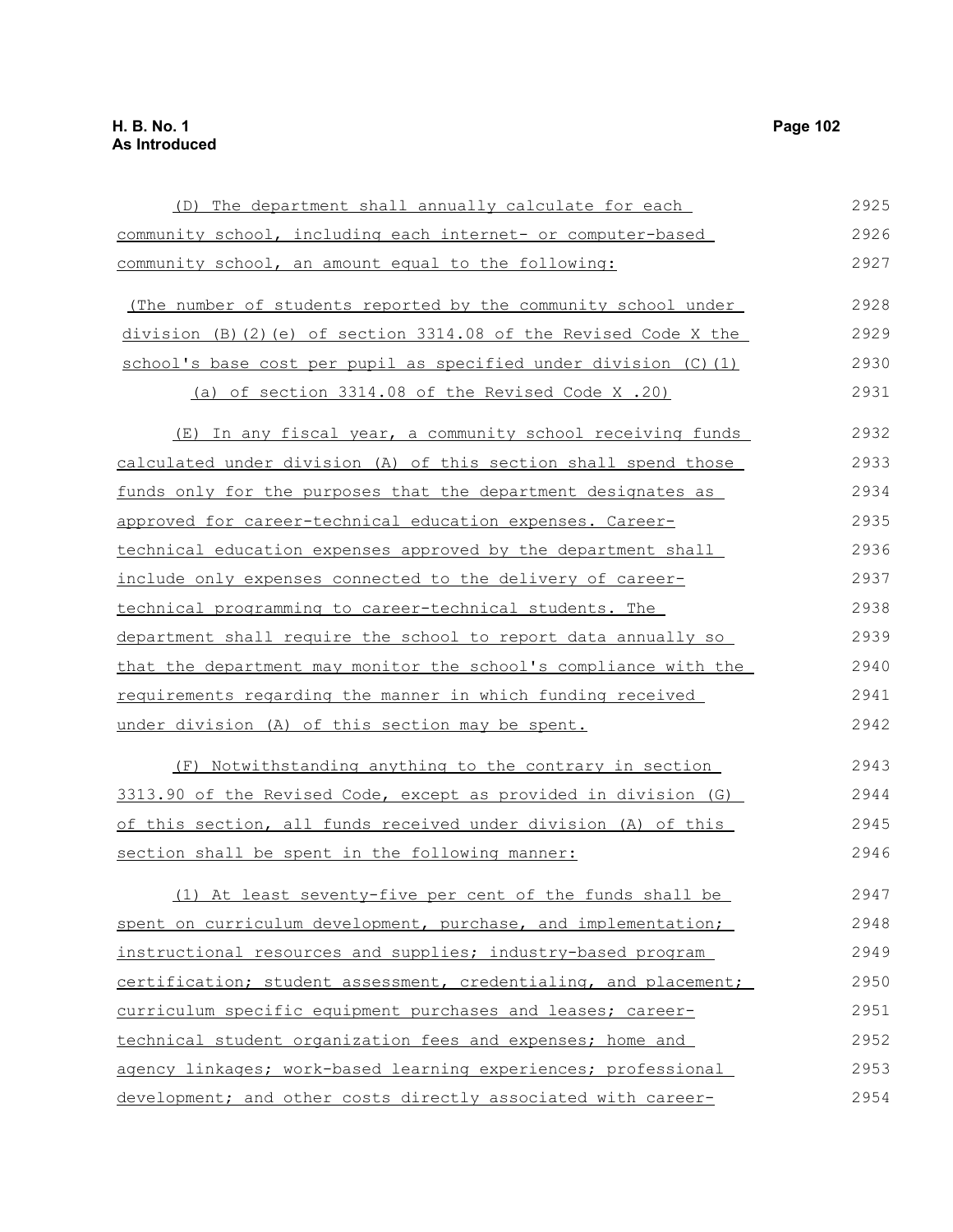| technical education programs including development of new        | 2955 |
|------------------------------------------------------------------|------|
| programs.                                                        | 2956 |
| (2) Not more than twenty-five per cent of the funds shall        | 2957 |
| be used for personnel expenditures.                              | 2958 |
| (G) The department may waive the requirements in division        | 2959 |
| (F) of this section for any community school that exclusively    | 2960 |
| provides one or more career-technical workforce development      | 2961 |
| programs in arts and communications that are not equipment-      | 2962 |
| intensive, as determined by the department.                      | 2963 |
| (H) In any fiscal year, a community school receiving funds       | 2964 |
| under division (H) of section 3317.014 of the Revised Code shall | 2965 |
| spend those funds only on the following purposes:                | 2966 |
| (1) Delivery of career awareness programs to students            | 2967 |
| enrolled in grades kindergarten through twelve;                  | 2968 |
| (2) Provision of a common, consistent curriculum to              | 2969 |
| students throughout their primary and secondary education;       | 2970 |
| (3) Assistance to teachers in providing a career                 | 2971 |
| development curriculum to students;                              | 2972 |
| (4) Development of a career development plan for each            | 2973 |
| student that stays with that student for the duration of the     | 2974 |
| student's primary and secondary education;                       | 2975 |
| (5) Provision of opportunities for students to engage in         | 2976 |
| activities, such as career fairs, hands-on experiences, and job  | 2977 |
| shadowing, across all career pathways at each grade level.       | 2978 |
| The department may deny payment under division (C) of this       | 2979 |
| section to any school that the department determines is using    | 2980 |
| funds paid under division (H) of section 3317.014 of the Revised | 2981 |
| Code for other purposes.                                         | 2982 |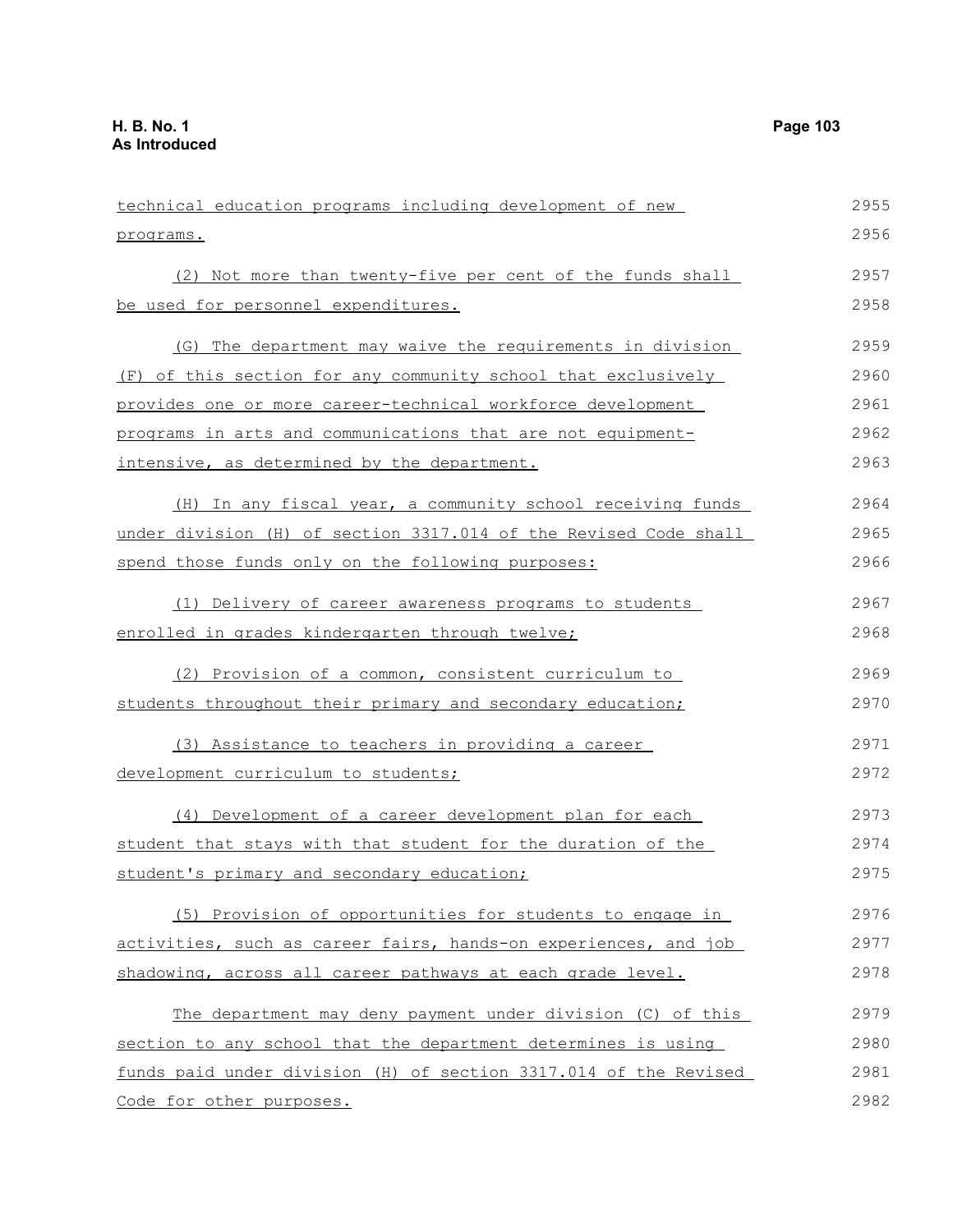Sec. 3314.0810. For each fiscal year, the department of education shall calculate for each community school established under this chapter an amount equal to the lesser of the following: (A) The following sum: The school's funding base  $+$  { $[$  (the sum of the per pupil amounts calculated for the school for that fiscal year under divisions  $(C)$ (1)(a), (b), and (d) of section 3314.08 of the Revised Code + the sum of the per pupil amounts calculated for the school for that fiscal year under division (A) of section 3314.089 of the Revised Code + the amount calculated for the school for that fiscal year under divisions (B) and (D) of section 3314.089 of the Revised Code) - the school's funding base] X the school's phase-in percentage for that fiscal year} + the sum of the per pupil amounts of disadvantaged pupil impact aid calculated for that fiscal year under division (C)(1)(c) of section 3314.08 of the Revised Code (B) The following sum: The sum of the per pupil amounts calculated for the school for that fiscal year under division (C)(1) of section 3314.08 of the Revised Code + the sum of the per pupil amounts calculated for the school for that fiscal year under division (A) of section 3314.089 of the Revised Code + the amount calculated for the school for that fiscal year under divisions (B) and (D) of section 3314.089 of the Revised Code **Sec. 3314.091.** (A) A school district is not required to provide transportation for any native student enrolled in a community school if the district board of education has entered 2983 2984 2985 2986 2987 2988 2989 2990 2991 2992 2993 2994 2995 2996 2997 2998 2999 3000 3001 3002 3003 3004 3005 3006 3007 3008 3009 3010

into an agreement with the community school's governing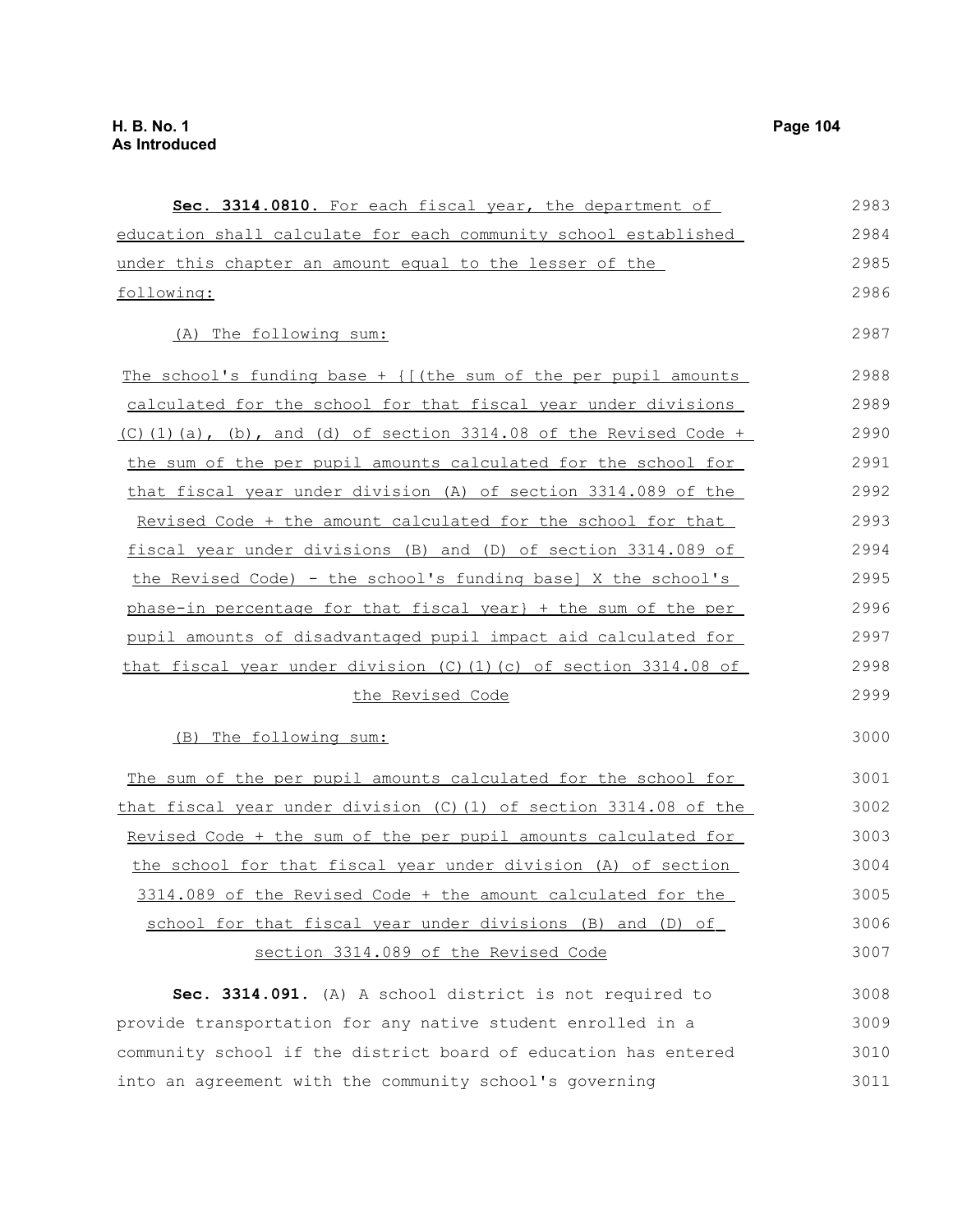authority that designates the community school as responsible for providing or arranging for the transportation of the district's native students to and from the community school. For any such agreement to be effective, it must be certified by the superintendent of public instruction as having met all of the following requirements: 3012 3013 3014 3015 3016 3017

(1) It is submitted to the department of education by a deadline which shall be established by the department. 3018 3019

(2) In accordance with divisions (C)(1) and (2) of this section, it specifies qualifications, such as residing a minimum distance from the school, for students to have their transportation provided or arranged. 3020 3021 3022 3023

(3) The transportation provided by the community school is subject to all provisions of the Revised Code and all rules adopted under the Revised Code pertaining to pupil transportation. 3024 3025 3026 3027

(4) The sponsor of the community school also has signed the agreement. 3028 3029

(B)(1) For the school year that begins on July 1, 2007, a school district is not required to provide transportation for any native student enrolled in a community school, if the community school during the previous school year transported the students enrolled in the school or arranged for the students' transportation, even if that arrangement consisted of having parents transport their children to and from the school, but did not enter into an agreement to transport or arrange for transportation for those students under division (A) of this section, and if the governing authority of the community school by July 15, 2007, submits written notification to the district 3030 3031 3032 3033 3034 3035 3036 3037 3038 3039 3040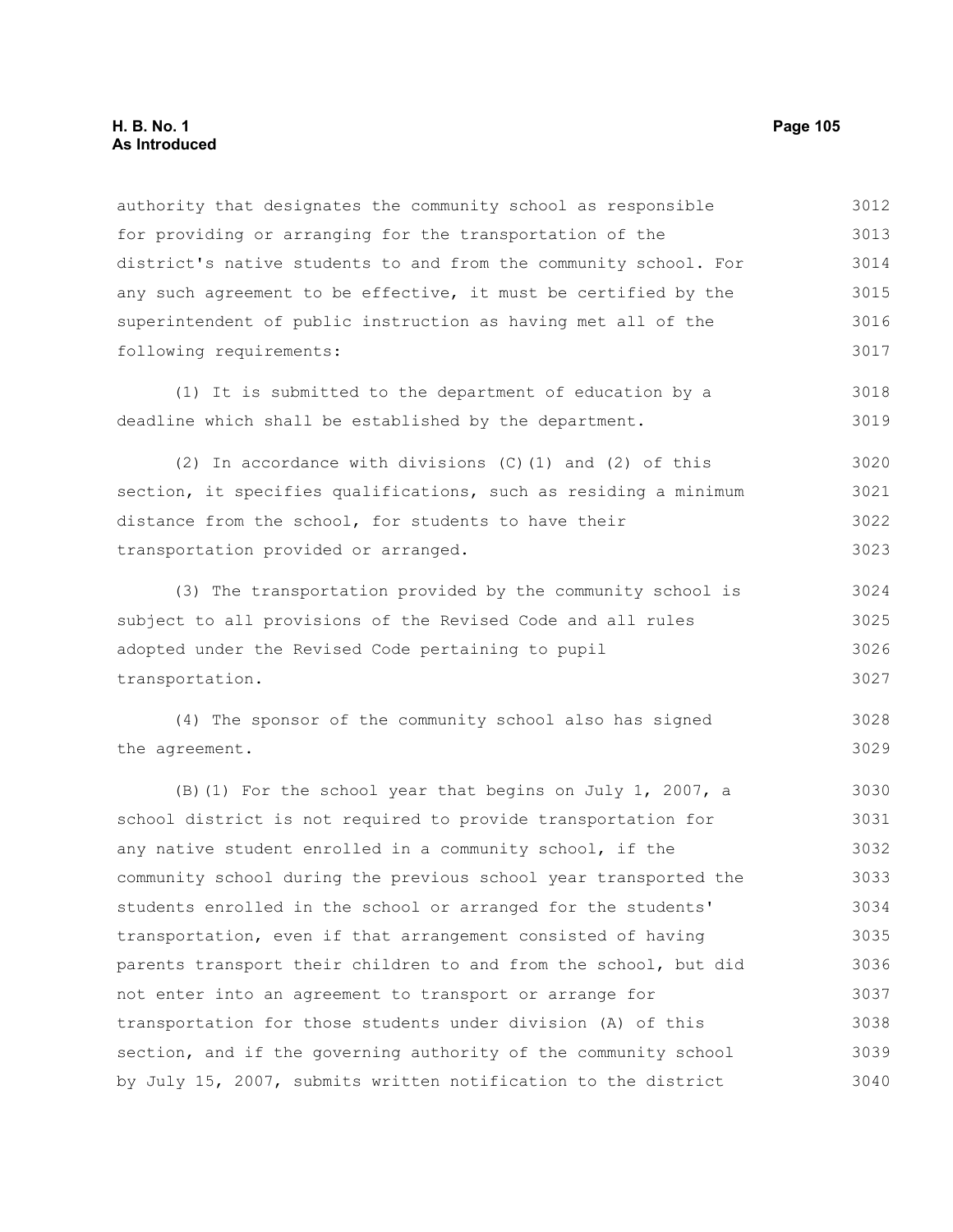board of education stating that the governing authority is accepting responsibility for providing or arranging for the transportation of the district's native students to and from the community school. 3041 3042 3043 3044

(2) Except as provided in division (B)(4) of this section, for any school year subsequent to the school year that begins on July 1, 2007, a school district is not required to provide transportation for any native student enrolled in a community school if the governing authority of the community school, by the thirty-first day of January of the previous school year, submits written notification to the district board of education stating that the governing authority is accepting responsibility for providing or arranging for the transportation of the district's native students to and from the community school. If the governing authority of the community school has previously accepted responsibility for providing or arranging for the transportation of a district's native students to and from the community school, under division (B)(1) or (2) of this section, and has since relinquished that responsibility under division (B)(3) of this section, the governing authority shall not accept that responsibility again unless the district board consents to the governing authority's acceptance of that responsibility. 3045 3046 3047 3048 3049 3050 3051 3052 3053 3054 3055 3056 3057 3058 3059 3060 3061 3062

(3) A governing authority's acceptance of responsibility under division (B)(1) or (2) of this section shall cover an entire school year, and shall remain in effect for subsequent school years unless the governing authority submits written notification to the district board that the governing authority is relinquishing the responsibility. However, a governing authority shall not relinquish responsibility for transportation before the end of a school year, and shall submit the notice relinquishing responsibility by the thirty-first day of January, 3063 3064 3065 3066 3067 3068 3069 3070 3071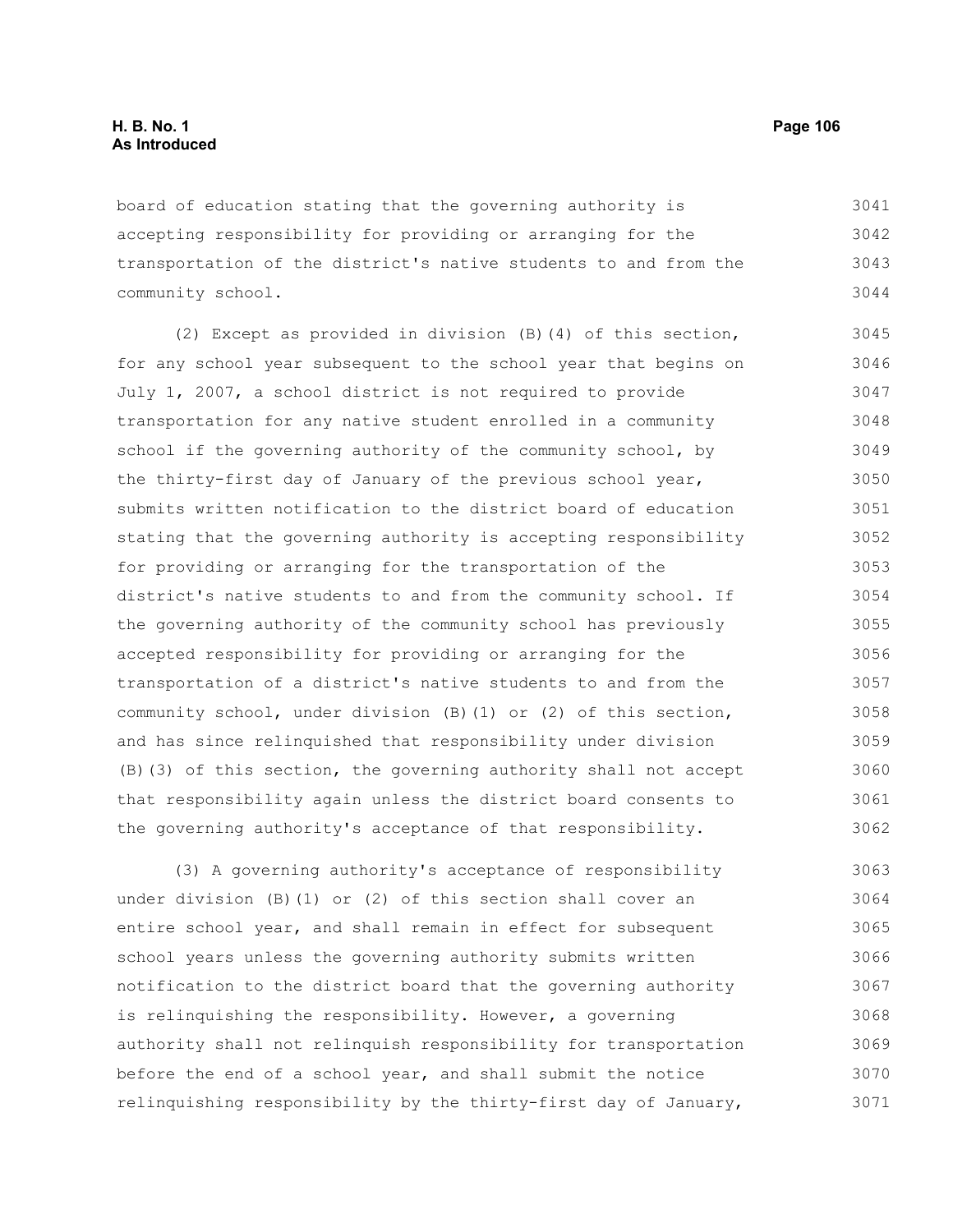# **H. B. No. 1 Page 107 As Introduced**

in order to allow the school district reasonable time to prepare transportation for its native students enrolled in the school. 3072 3073

(4)(a) For any school year that begins on or after July 1, 2014, a school district is not required to provide transportation for any native student enrolled in a community school scheduled to open for operation in the current school year, if the governing authority of the community school, by the fifteenth day of April of the previous school year, submits written notification to the district board of education stating that the governing authority is accepting responsibility for providing or arranging for the transportation of the district's native students to and from the community school. 3074 3075 3076 3077 3078 3079 3080 3081 3082 3083

(b) The governing authority of a community school that accepts responsibility for transporting its students under division (B)(4)(a) of this section shall comply with divisions (B)(2) and (3) of this section to renew or relinquish that authority for subsequent school years. 3084 3085 3086 3087 3088

(C)(1) A community school governing authority that enters into an agreement under division (A) of this section, or that accepts responsibility under division (B) of this section, shall provide or arrange transportation free of any charge for each of its enrolled students who is required to be transported under section 3327.01 of the Revised Code. The governing authority shall report to the department of education the number of students transported or for whom transportation is arranged under this section in accordance with rules adopted by the state board of education. 3089 3090 3091 3092 3093 3094 3095 3096 3097 3098

(2) The governing authority may provide or arrange transportation for any other enrolled student who is not eligible for transportation in accordance with division (C)(1) 3099 3100 3101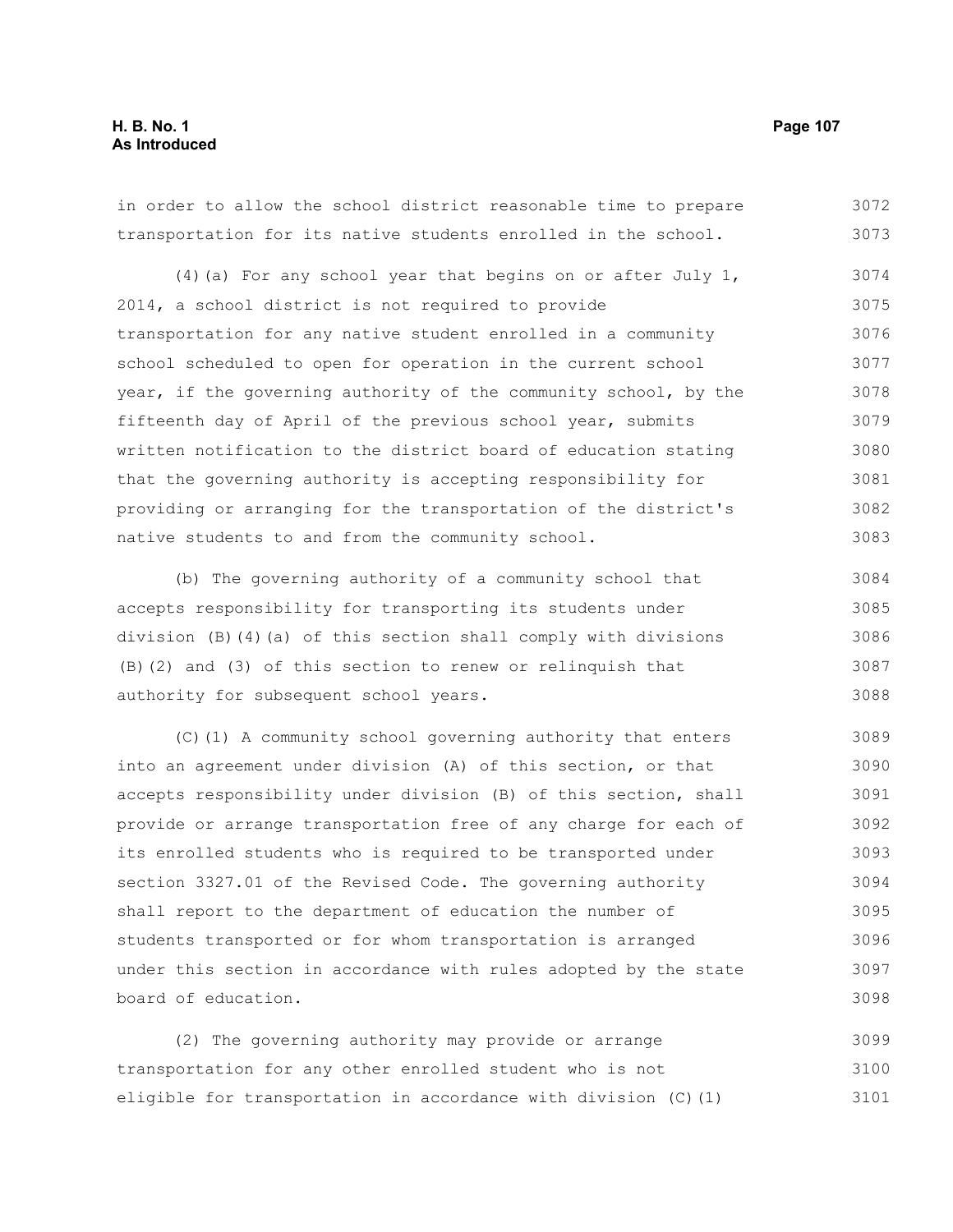#### of this section and may charge a fee for such service up to the actual cost of the service. (3) Notwithstanding anything to the contrary in division (C)(1) or (2) of this section, a community school governing authority shall provide or arrange transportation free of any charge for any disabled student enrolled in the school for whom the student's individualized education program developed under Chapter 3323. of the Revised Code specifies transportation. (D)(1) If a school district board and a community school governing authority elect to enter into an agreement under division (A) of this section, the department of education shall make payments to the community school according to the terms of the agreement for each student actually transported under division (C)(1) of this section. If a community school governing authority accepts transportation responsibility under division (B) of this section, the department shall make payments to the community school for each student actually transported or for whom transportation is arranged by the community school under division (C)(1) of this section, calculated as follows: (a) For any fiscal year which the general assembly has specified that transportation payments to school districts be based on an across-the-board percentage of the district's payment for the previous school year, the per pupil payment to the community school shall be the following quotient: (i) The total amount calculated for the school district in which the child is entitled to attend school for student 3102 3103 3104 3105 3106 3107 3108 3109 3110 3111 3112 3113 3114 3115 3116 3117 3118 3119 3120 3121 3122 3123 3124 3125 3126 3127 3128

transportation other than transportation of children with disabilities; divided by 3129 3130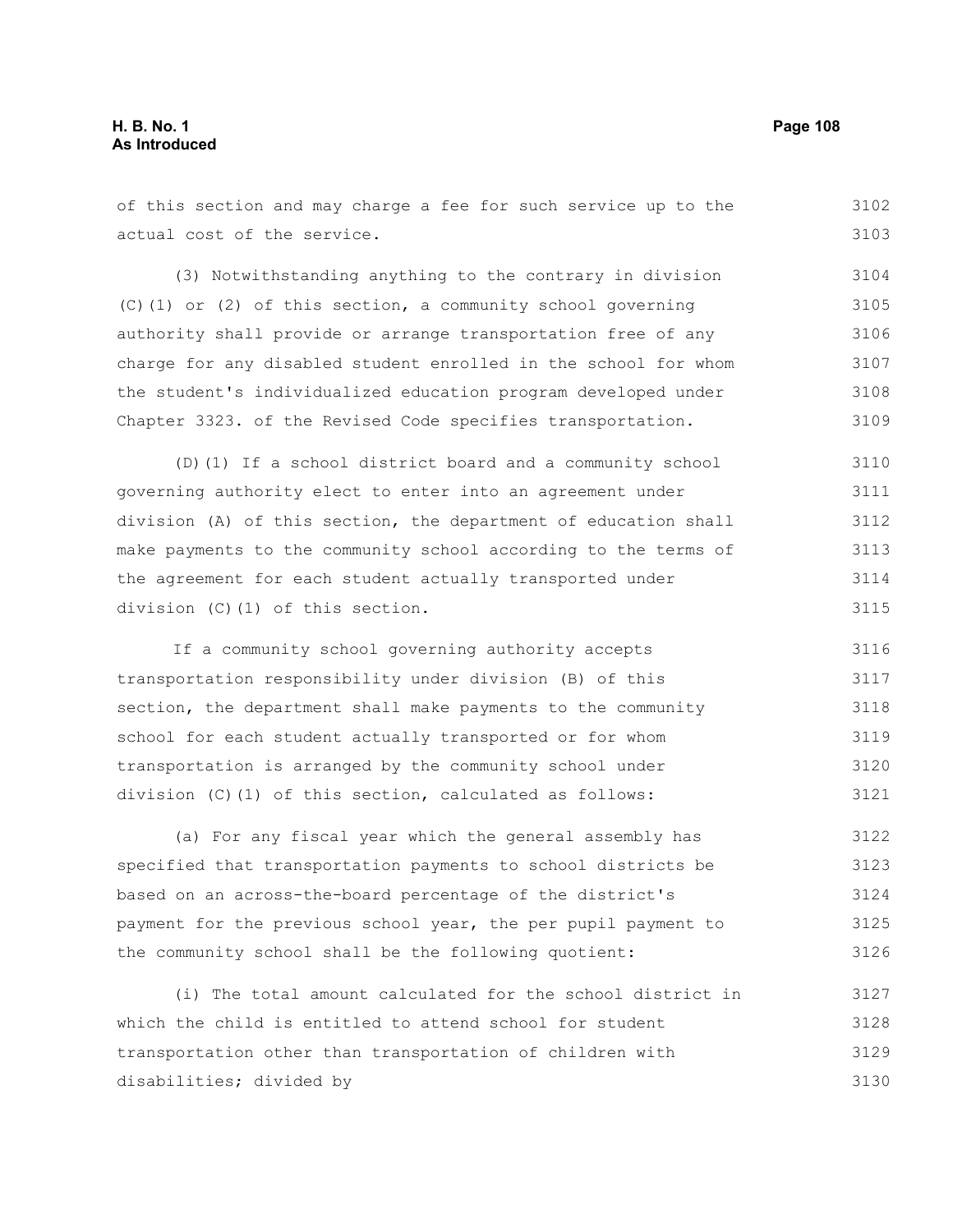# **H. B. No. 1 Page 109 As Introduced**

(ii) The number of students included in the district's transportation ADM for the current fiscal year, as calculated under section 3317.03 of the Revised Code, plus the number of students enrolled in the community school not counted in the district's transportation ADM who are transported under division (B)(1) or (2) of this section. 3131 3132 3133 3134 3135 3136

(b) For any fiscal year which the general assembly has specified that the transportation payments to school districts be calculated in accordance with section 3317.0212 of the Revised Code and any rules of the state board of education implementing that section, the payment to the community school shall be the amount so calculated on a per rider basis that otherwise would be paid to the school district in which the student is entitled to attend school by the method oftransportation the district would have usedeither of the following: 3137 3138 3139 3140 3141 3142 3143 3144 3145 3146

(i) If the school district in which the student is entitled to attend school would have used a method of transportation for the student for which payments are computed and paid under division (E) of section 3317.0212 of the Revised Code, 1.0 times the statewide transportation cost per student, as calculated in division (C) of section 3317.0212 of the Revised Code; 3147 3148 3149 3150 3151 3152 3153

(ii) If the school district in which the student is entitled to attend school would have used a method of transportation for the student for which payments are computed and paid in a manner not described in division (D)(1)(b)(i) of this section, the amount that would otherwise be computed for and paid to the district. The 3154 3155 3156 3157 3158 3159

The community school, however, is not required to use the 3160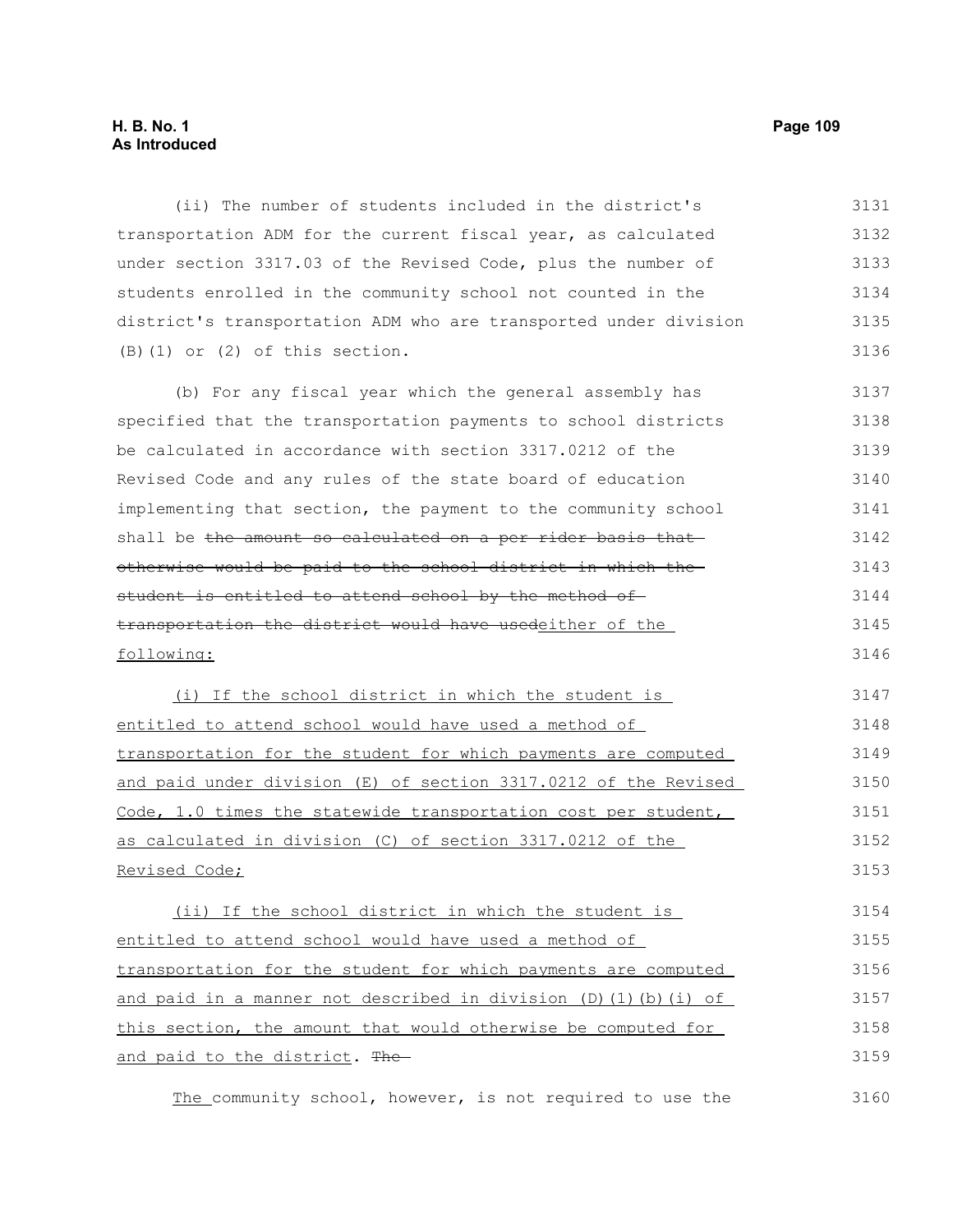3172

| same method to transport that student.                           | 3161 |
|------------------------------------------------------------------|------|
| $(e)$ Divisions (D)(1)(a) and (b) of this section do not         | 3162 |
| apply to fiscal years 2012 and 2013. Rather, for each of those-  | 3163 |
| fiscal years, the per pupil payment to a community school for-   | 3164 |
| transporting a student shall be the total amount paid under-     | 3165 |
| former section 3306.12 of the Revised Code for fiscal year 2011- | 3166 |
| to the school district in which the child is entitled to attend- | 3167 |
| school divided by that district's "qualifying ridership," as-    | 3168 |
| defined in that section for fiscal year 2011.                    | 3169 |
| As used in this division "entitled to attend school" means       | 3170 |
| entitled to attend school under section 3313.64 or 3313.65 of    | 3171 |

the Revised Code.

(2) The department shall deduct the payment under division (D)(1) of this section from the state education aid, as defined in section 3314.08 of the Revised Code, and, if necessary, the payment under sections 321.14 and 323.156 of the Revised Code, that is otherwise paid to the school district in which the student enrolled in the community school is entitled to attend school. The department shall include the number of thedistrict's native students for whom payment is made to a community school under division (D)(1) of this section in the calculation of the district's transportation payment under section 3317.0212 of the Revised Code and the operating appropriations act. 3173 3174 3175 3176 3177 3178 3179 3180 3181 3182 3183 3184

 $(3)$  A community school shall be paid under division (D)(1) of this section only for students who are eligible as specified in section 3327.01 of the Revised Code and division (C)(1) of this section, and whose transportation to and from school is actually provided, who actually utilized transportation arranged, or for whom a payment in lieu of transportation is 3185 3186 3187 3188 3189 3190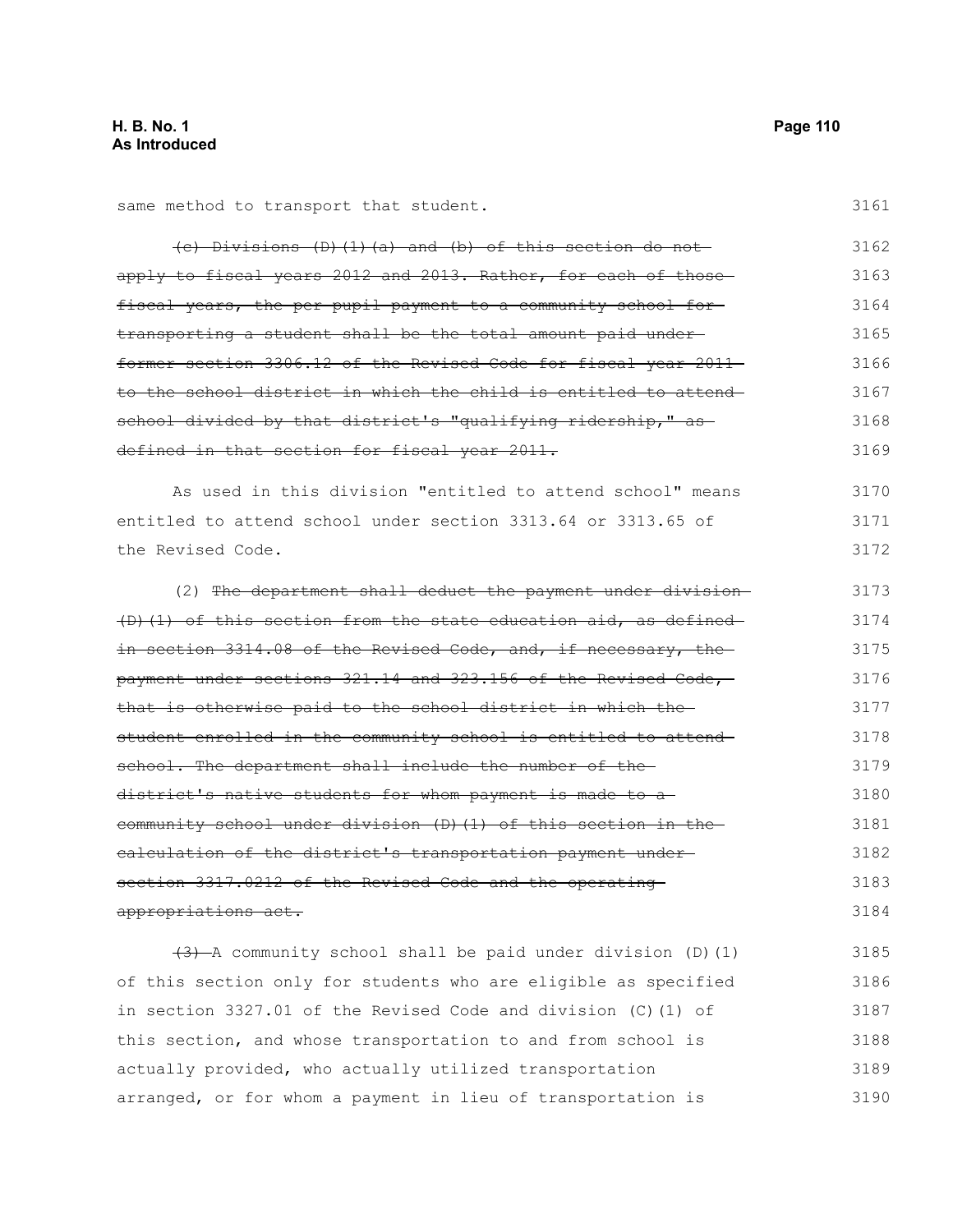made by the community school's governing authority. To qualify for the payments, the community school shall report to the department, in the form and manner required by the department, data on the number of students transported or whose transportation is arranged, the number of miles traveled, cost to transport, and any other information requested by the department. 3191 3192 3193 3194 3195 3196 3197

 $(4)$  (3) A community school shall use payments received under this section solely to pay the costs of providing or arranging for the transportation of students who are eligible as specified in section 3327.01 of the Revised Code and division (C)(1) of this section, which may include payments to a parent, guardian, or other person in charge of a child in lieu of transportation. 3198 3199 3200 3201 3202 3203 3204

(E) Except when arranged through payment to a parent, guardian, or person in charge of a child, transportation provided or arranged for by a community school pursuant to an agreement under this section is subject to all provisions of the Revised Code, and all rules adopted under the Revised Code, pertaining to the construction, design, equipment, and operation of school buses and other vehicles transporting students to and from school. The drivers and mechanics of the vehicles are subject to all provisions of the Revised Code, and all rules adopted under the Revised Code, pertaining to drivers and mechanics of such vehicles. The community school also shall comply with sections 3313.201, 3327.09, and 3327.10 of the Revised Code, division (B) of section 3327.16 of the Revised Code and, subject to division (C)(1) of this section, sections 3327.01 and 3327.02 of the Revised Code, as if it were a school district. 3205 3206 3207 3208 3209 3210 3211 3212 3213 3214 3215 3216 3217 3218 3219 3220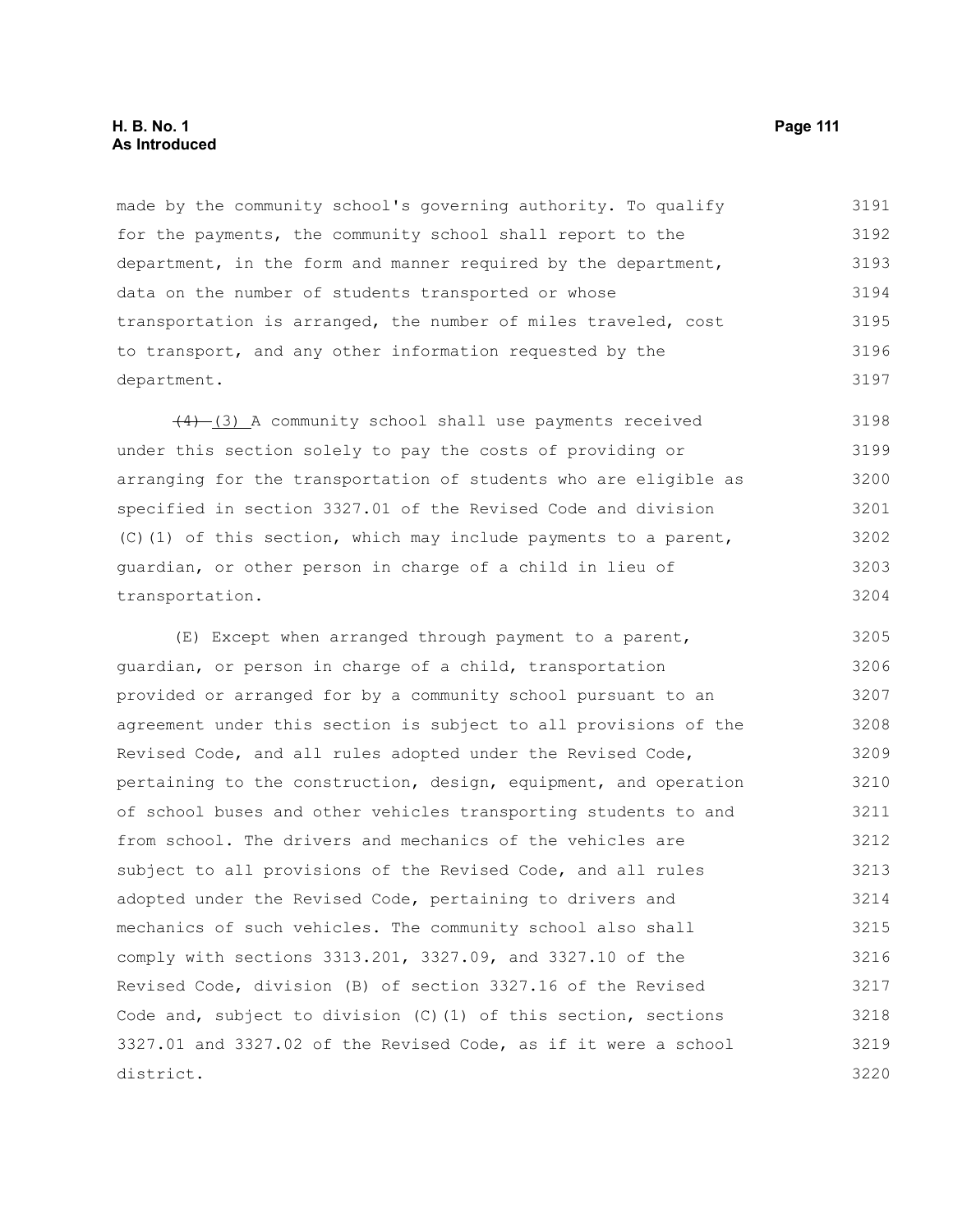# **H. B. No. 1 Page 112 As Introduced**

**Sec. 3314.11.** (A) The governing authority of each community school established under this chapter monthly shall review the residency records of students enrolled in that community school. Upon the enrollment of each student and on an annual basis, the governing authority shall verify to the department of education the school district in which the student is entitled to attend school under section 3313.64 or 3313.65 of the Revised Code. 3221 3222 3223 3224 3225 3226 3227 3228

The school district may review the determination made by the community school under division (A) of this section. 3229 3230

(B)(1) For purposes of its initial reporting of the school districts in which its students are entitled to attend school, the governing authority of a community school shall adopt a policy that prescribes the number of documents listed in division (E) of this section required to verify a student's residency. This policy shall supersede any policy concerning the number of documents for initial residency verification adopted by the district the student is entitled to attend. 3231 3232 3233 3234 3235 3236 3237 3238

(2) For purposes of the annual reporting of the school districts in which its students are entitled to attend school, the governing authority of a community school shall adopt a policy that prescribes the information required to verify a student's residency. This information may be obtained through any type of document, including any of the documents listed in division (E) of this section, or any type of communication with a government official authorized to provide such information. 3239 3240 3241 3242 3243 3244 3245 3246

(C) For purposes of making the determinations required under this section, the school district in which a parent or child resides is the location the parent or student has established as the primary residence and where substantial 3247 3248 3249 3250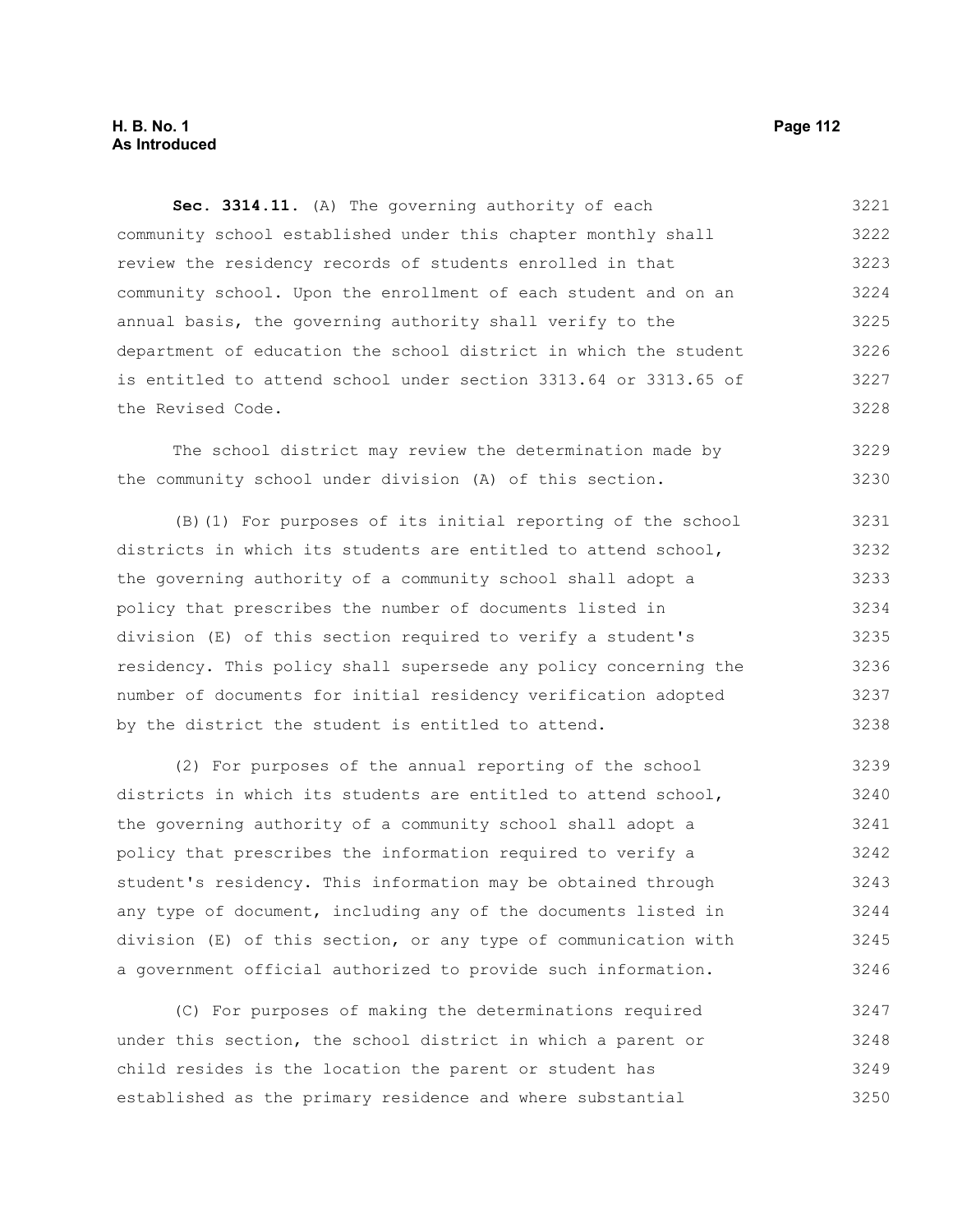family activity takes place.

(D) If a community school's determination under division (A) of this section of the school district a student is entitled to attend under section 3313.64 or 3313.65 of the Revised Code differs from a district's determination, the community school that made the determination under division (A) of this section shall provide the school district with documentation of the student's residency and shall make a good faith effort to accurately identify the correct residence of the student. 3252 3253 3254 3255 3256 3257 3258 3259

(E) For purposes of this section, the following documents may serve as evidence of primary residence: 3260 3261

(1) A deed, mortgage, lease, current home owner's or renter's insurance declaration page, or current real property tax bill; 3262 3263 3264

(2) A utility bill or receipt of utility installation issued within ninety days of enrollment; 3265 3266

(3) A paycheck or paystub issued to the parent or student within ninety days of the date of enrollment that includes the address of the parent's or student's primary residence; 3267 3268 3269

(4) The most current available bank statement issued to the parent or student that includes the address of the parent's or student's primary residence; 3270 3271 3272

(5) Any other official document issued to the parent or student that includes the address of the parent's or student's primary residence. The superintendent of public instruction shall develop guidelines for determining what qualifies as an "official document" under this division. 3273 3274 3275 3276 3277

(F) When a student loses permanent housing and becomes a 3278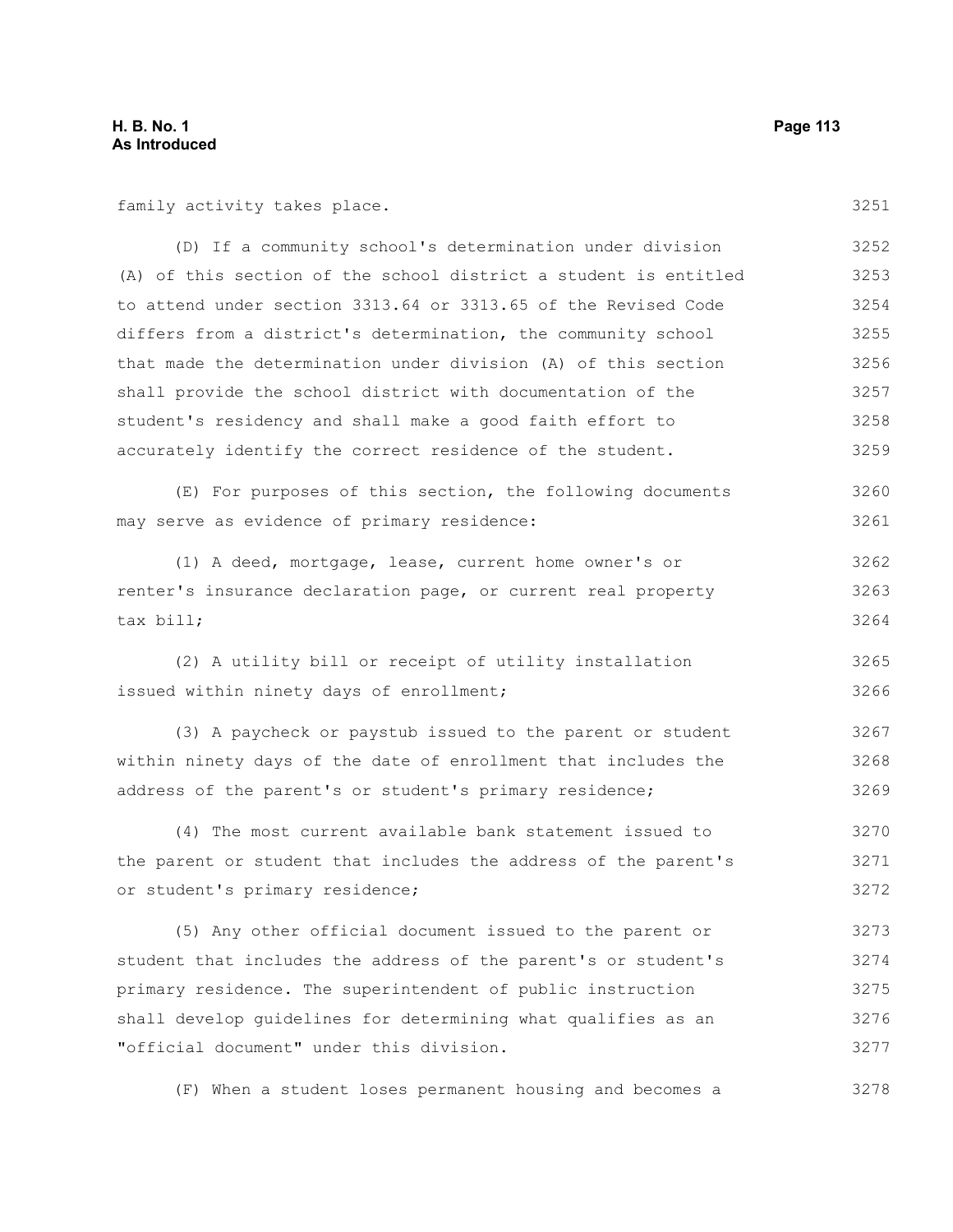homeless child or youth, as defined in 42 U.S.C. 11434a, or when a child who is such a homeless child or youth changes temporary living arrangements, the district in which the student is entitled to attend school shall be determined in accordance with division (F)(13) of section 3313.64 of the Revised Code and the "McKinney-Vento Homeless Assistance Act," 42 U.S.C. 11431 et seq. 3279 3280 3281 3282 3283 3284 3285

(G) In the event of a disagreement as to which school district a student is entitled to attend, the community school, after complying with division (D) of this section, but not more than sixty days after the monthly deadline established by the department of education for reporting of community school enrollment, may present the matter to the superintendent of public instruction. Not later than thirty days after the community school presents the matter, the state superintendent, or the state superintendent's designee, shall determine which district the student is entitled to attend and shall direct any necessary adjustments to payments and deductions under section 3314.08 of the Revised Code based on that determination. 3286 3287 3288 3289 3290 3291 3292 3293 3294 3295 3296 3297

#### **Sec. 3314.20.** (A) As used in this section: 3298

(1) "Base enrollment" for an internet- or computer-based community school means either of the following: 3299 3300

(a) If the school was open for instruction on the effective date of this section, the number of students enrolled in the school at the end of the 2012-2013 school year; 3301 3302 3303

(b) If the school opens for instruction after the effective date of this section, one thousand students. 3304 3305

(2) "Enrollment limit" for an internet- or computer-based community school means the following: 3306 3307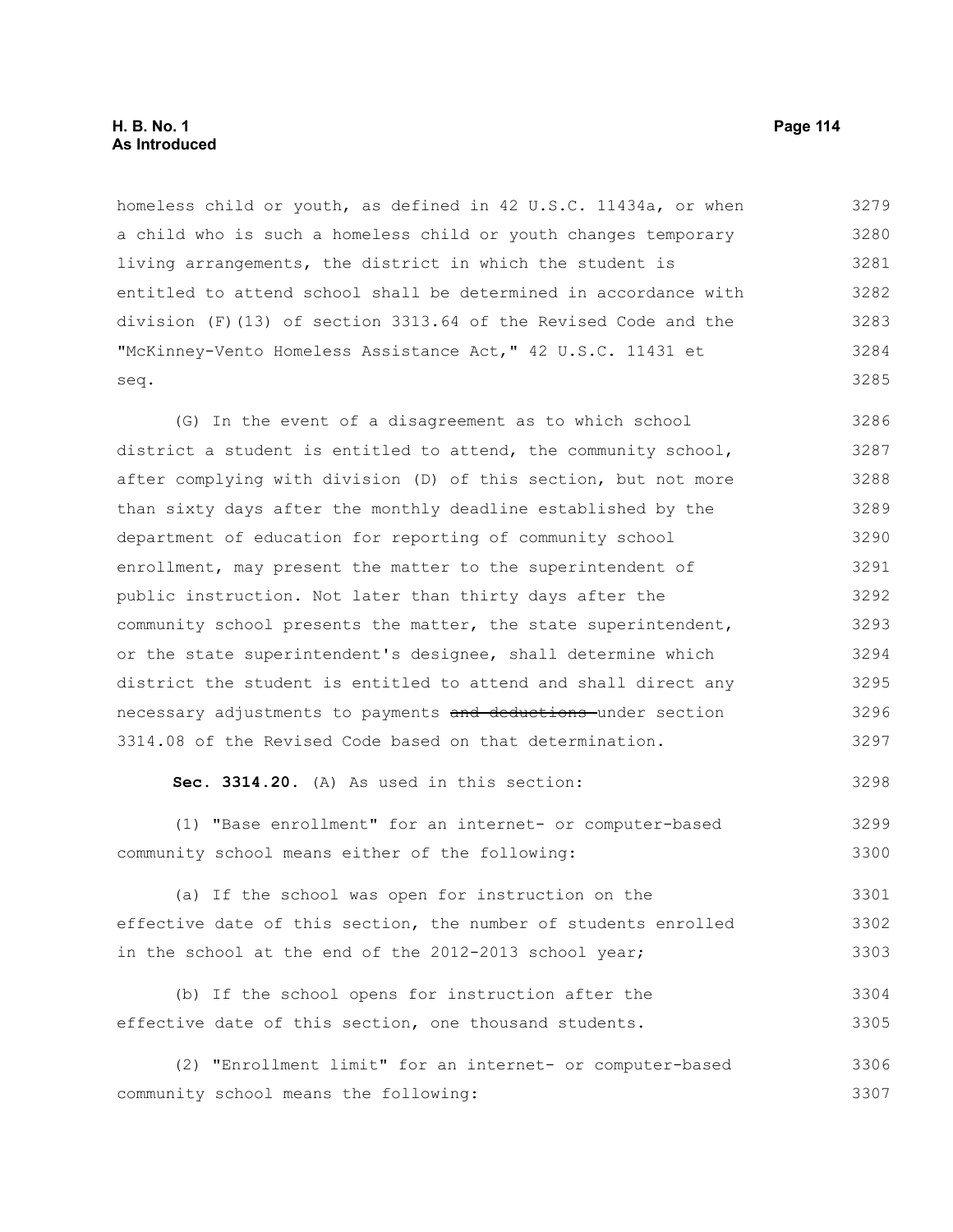### (a) For the 2014-2015 school year, the base enrollment increased by the prescribed annual rate of growth, as calculated by the department of education. (b) For the 2015-2016 school year and each school year thereafter, the previous school year's enrollment limit increased by the prescribed annual rate of growth, as calculated by the department. (3) "Prescribed annual rate of growth" for an internet- or computer-based community school means either of the following: (a) For a school with an enrollment limit equal to or greater than three thousand students, fifteen per cent. (b) For a school with an enrollment limit of less than three thousand students, twenty-five per cent. (B) Beginning in the 2014-2015 school year, no internetor computer-based community school shall enroll more students than the number permitted by its enrollment limit. (C) If, in any school year, an internet- or computer-based community school enrolls more students than permitted under the enrollment limit, the department shall deduct from the community school the amount of state funds credited to the community school attributable to each student enrolled in excess of the enrollment limit, as determined by the department. The department shall distribute the deducted amounts to the school districts to which the students enrolled in the community school are entitled to attend school under section 3313.64 or 3313.65 of the Revised Code. Such amounts shall be distributed on a pro rata basis according to each district's share of the total enrollment in the community school. 3308 3309 3310 3311 3312 3313 3314 3315 3316 3317 3318 3319 3320 3321 3322 3323 3324 3325 3326 3327 3328 3329 3330 3331 3332 3333 3334 3335

**Sec. 3315.18.** (A) The board of education of each city, 3336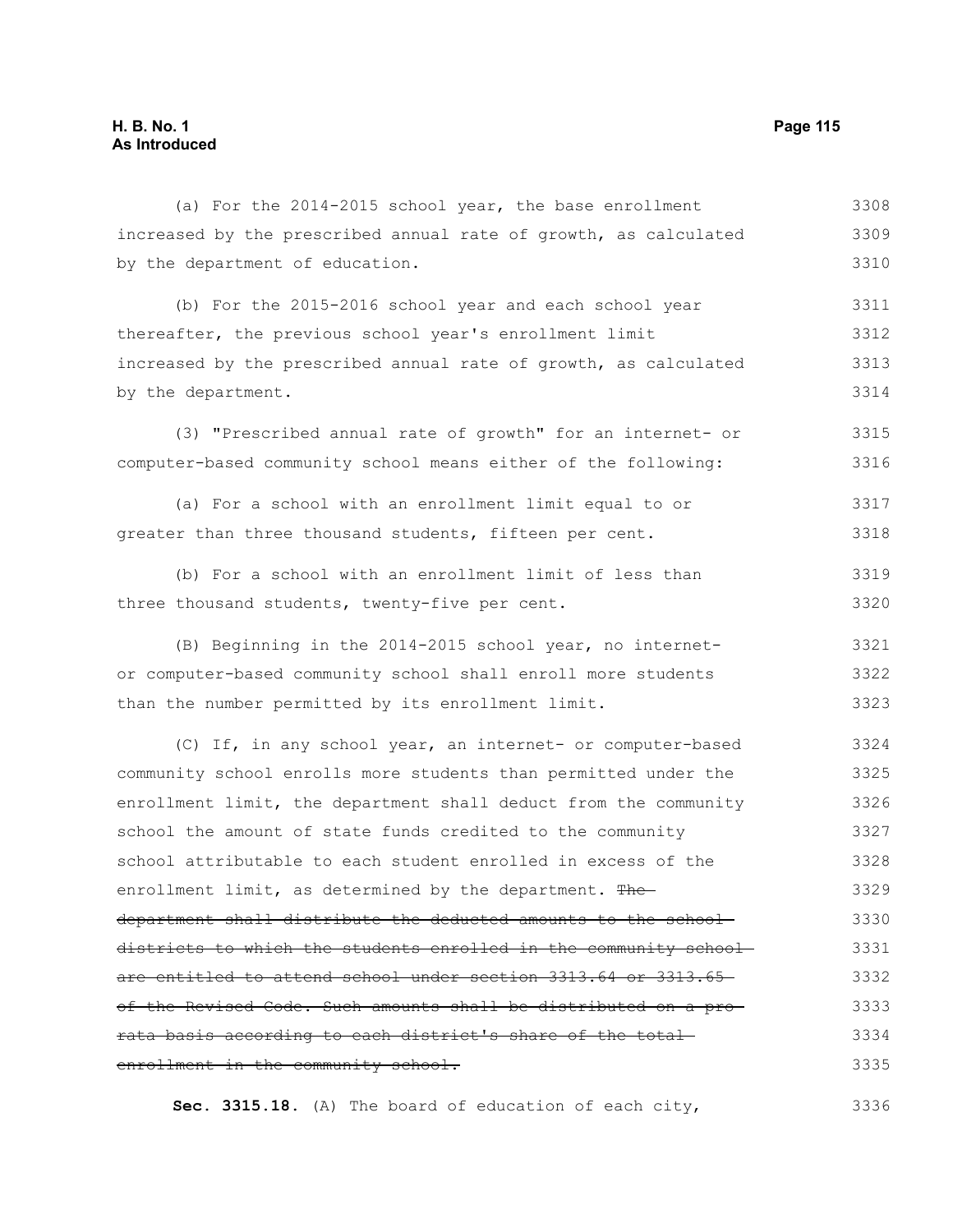exempted village, local, and joint vocational school district shall establish a capital and maintenance fund. Each board annually shall deposit into that fund an amount derived from revenues received by the district that would otherwise have been deposited in the general fund that is equal to three per cent of the formula amount statewide average base cost per pupil for the preceding fiscal year, as defined in section 3317.02 of the Revised Code, or another percentage if established by the auditor of state under division (B) of this section, multiplied by the district's student population for the preceding fiscal year, except that money received from a permanent improvement levy authorized by section 5705.21 of the Revised Code may replace general revenue moneys in meeting the requirements of this section. Money in the fund shall be used solely for acquisition, replacement, enhancement, maintenance, or repair of permanent improvements, as that term is defined in section 5705.01 of the Revised Code. Any money in the fund that is not used in any fiscal year shall carry forward to the next fiscal year. 3337 3338 3339 3340 3341 3342 3343 3344 3345 3346 3347 3348 3349 3350 3351 3352 3353 3354 3355

(B) The state superintendent of public instruction and the auditor of state jointly shall adopt rules in accordance with Chapter 119. of the Revised Code defining what constitutes expenditures permitted by division (A) of this section. The auditor of state may designate a percentage, other than three per cent, of the formula amount-statewide average base cost per pupil multiplied by the district's student population that must be deposited into the fund. 3356 3357 3358 3359 3360 3361 3362 3363

(C) Within its capital and maintenance fund, a school district board of education may establish a separate account solely for the purpose of depositing funds transferred from the district's reserve balance account established under former 3364 3365 3366 3367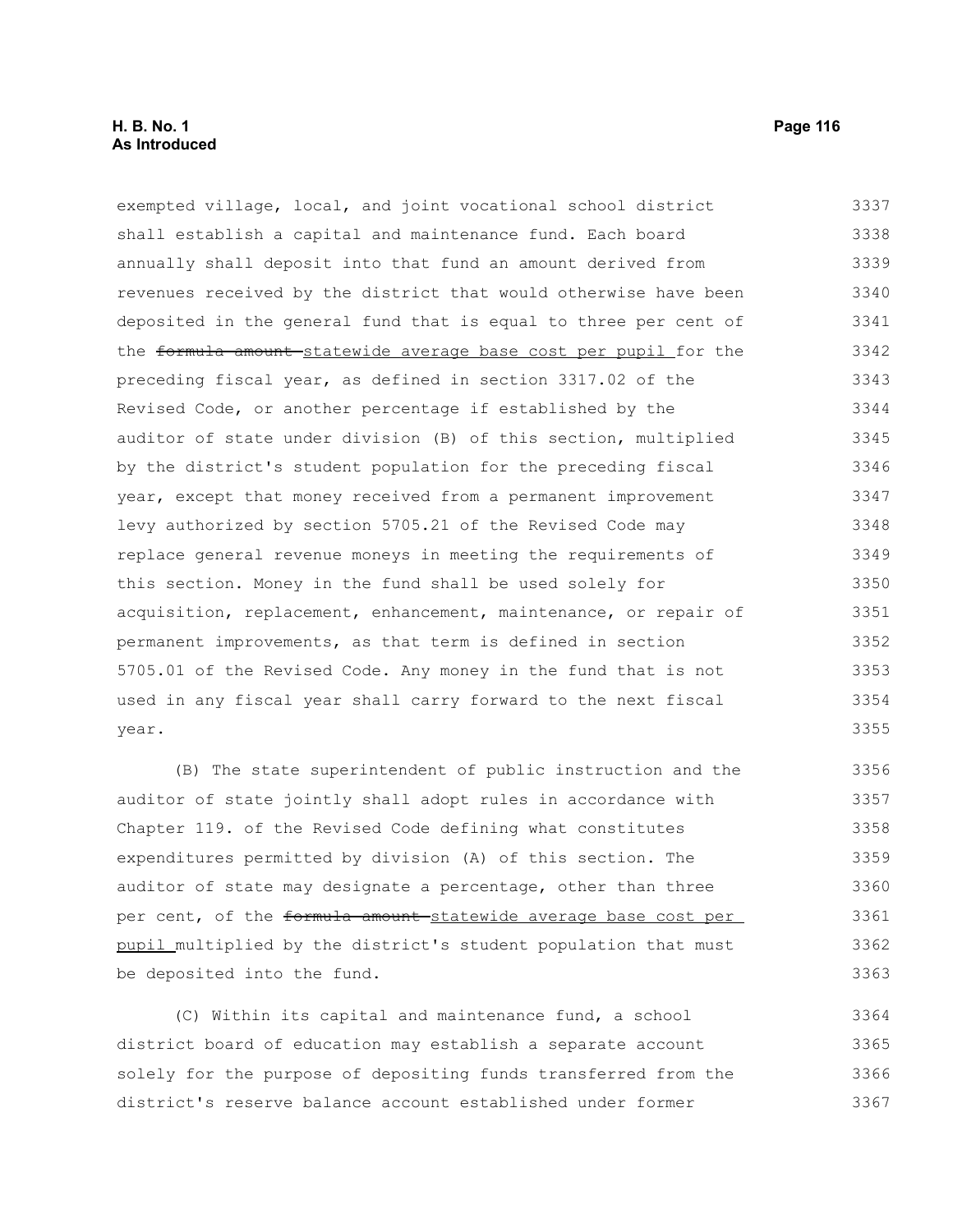division (H) of section 5705.29 of the Revised Code. After April 10, 2001, a board may deposit all or part of the funds formerly included in such reserve balance account in the separate account established under this section. Funds deposited in this separate account and interest on such funds shall be utilized solely for the purpose of providing the district's portion of the basic project costs of any project undertaken in accordance with Chapter 3318. of the Revised Code. 3368 3369 3370 3371 3372 3373 3374 3375

(D)(1) Notwithstanding division (A) of this section, in any year a district is in fiscal emergency status as declared pursuant to section 3316.03 of the Revised Code, the district may deposit an amount less than required by division (A) of this section, or make no deposit, into the district capital and maintenance fund for that year. 3376 3377 3378 3379 3380 3381

(2) Notwithstanding division (A) of this section, in any fiscal year that a school district is either in fiscal watch status, as declared pursuant to section 3316.03 of the Revised Code, or in fiscal caution status, as declared pursuant to section 3316.031 of the Revised Code, the district may apply to the superintendent of public instruction for a waiver from the requirements of division (A) of this section, under which the district may be permitted to deposit an amount less than required by that division or permitted to make no deposit into the district capital and maintenance fund for that year. The superintendent may grant a waiver under division (D)(2) of this section if the district demonstrates to the satisfaction of the superintendent that compliance with division (A) of this section that year will create an undue financial hardship on the district. 3382 3383 3384 3385 3386 3387 3388 3389 3390 3391 3392 3393 3394 3395 3396

(3) Notwithstanding division (A) of this section, not more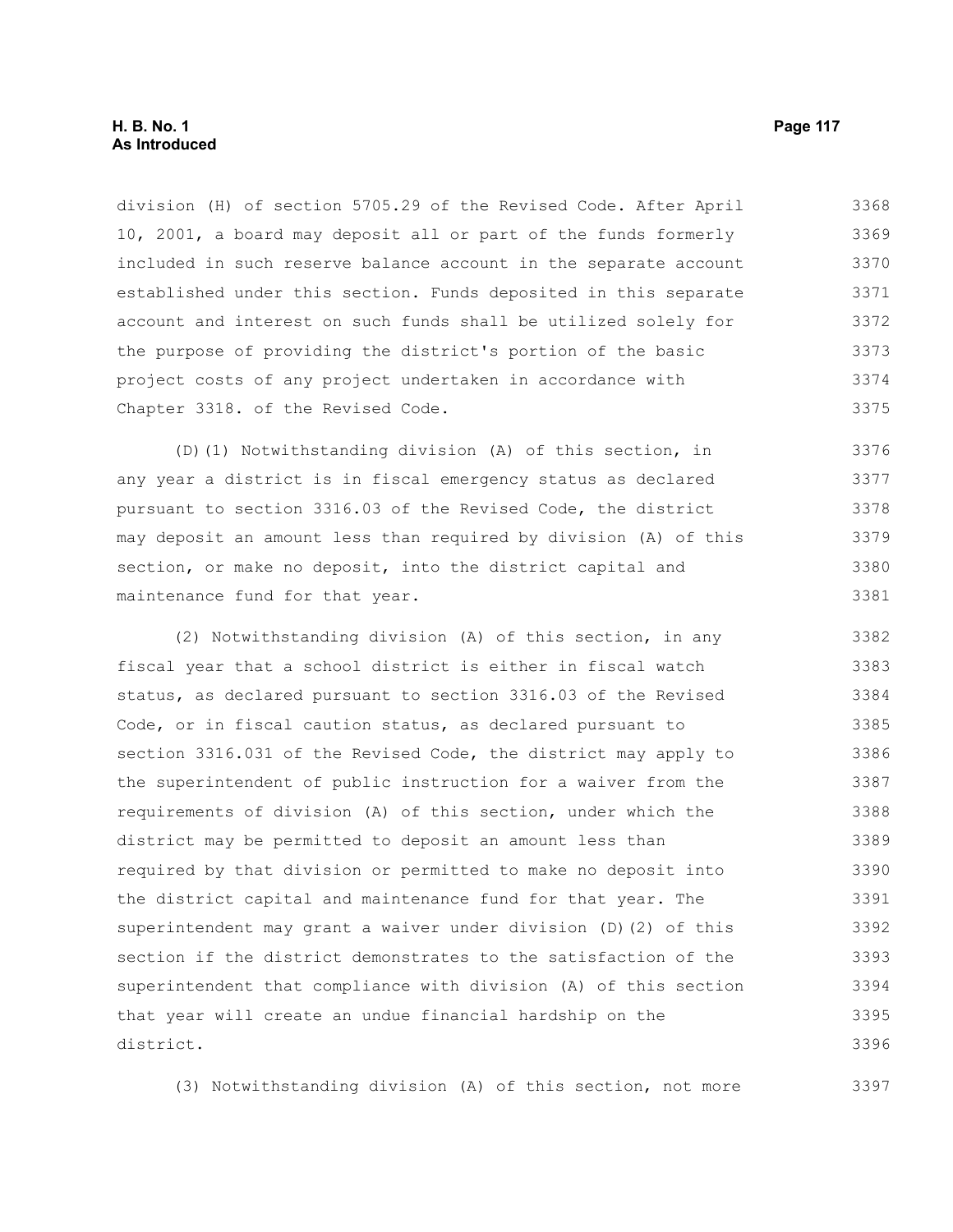often than one fiscal year in every three consecutive fiscal years, any school district that does not satisfy the conditions for the exemption described in division (D)(1) of this section or the conditions to apply for the waiver described in division (D)(2) of this section may apply to the superintendent of public instruction for a waiver from the requirements of division (A) of this section, under which the district may be permitted to deposit an amount less than required by that division or permitted to make no deposit into the district capital and maintenance fund for that year. The superintendent may grant a waiver under division (D)(3) of this section if the district demonstrates to the satisfaction of the superintendent that compliance with division (A) of this section that year will necessitate the reduction or elimination of a program currently offered by the district that is critical to the academic success of students of the district and that no reasonable alternatives exist for spending reductions in other areas of operation within the district that negate the necessity of the reduction or elimination of that program. 3398 3399 3400 3401 3402 3403 3404 3405 3406 3407 3408 3409 3410 3411 3412 3413 3414 3415 3416

(E) Notwithstanding any provision to the contrary in Chapter 4117. of the Revised Code, the requirements of this section prevail over any conflicting provisions of agreements between employee organizations and public employers entered into after November 21, 1997. 3417 3418 3419 3420 3421

(F) As used in this section, "student population" means the average, daily, full-time equivalent number of students in kindergarten through twelfth grade receiving any educational services from the school district during the first full school week in October, excluding students enrolled in adult education classes, but including all of the following: 3422 3423 3424 3425 3426 3427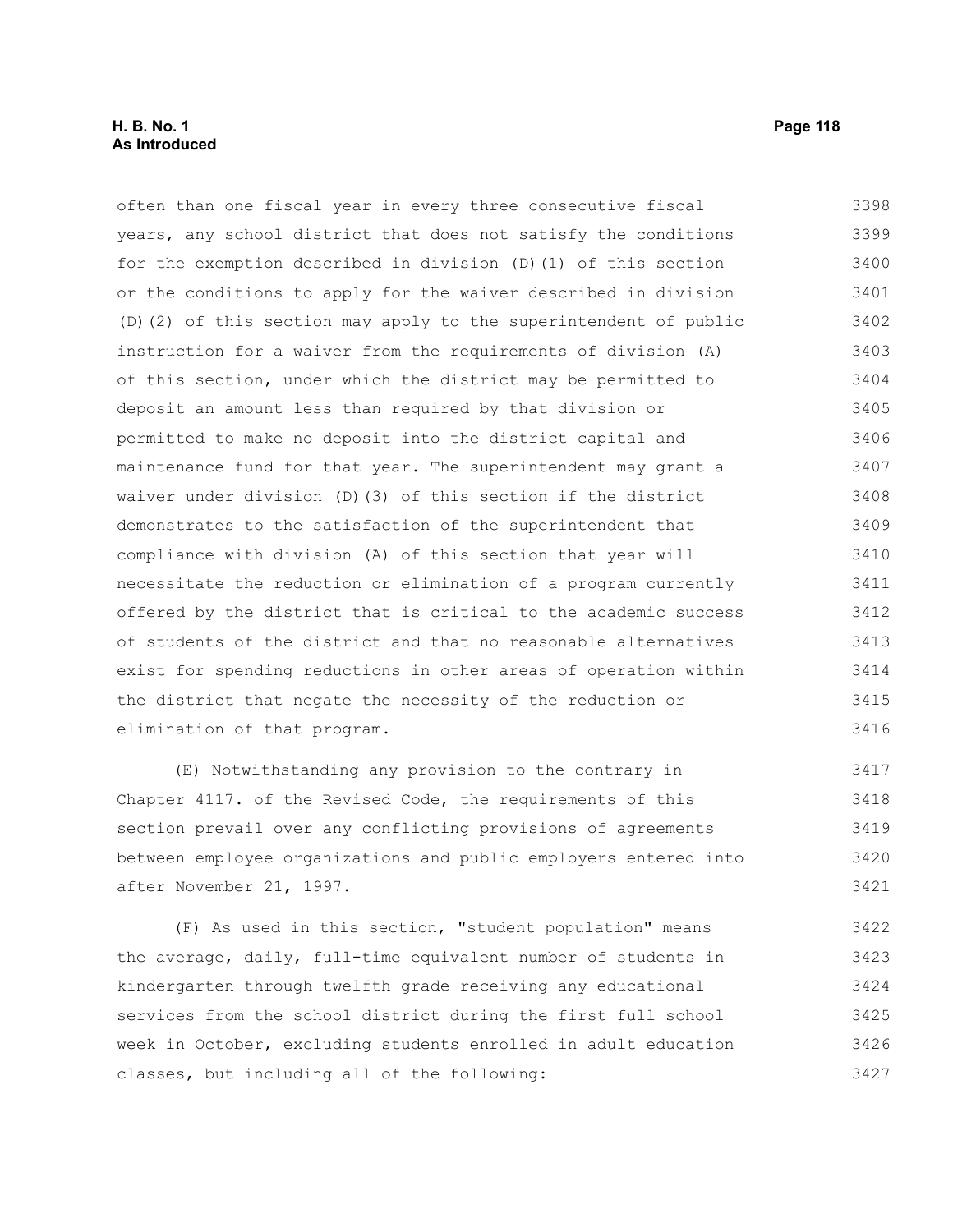| (1) Adjacent or other district students enrolled in the            | 3428 |
|--------------------------------------------------------------------|------|
| district under an open enrollment policy pursuant to section       | 3429 |
| 3313.98 of the Revised Code;                                       | 3430 |
| (2) Students receiving services in the district pursuant           | 3431 |
| to a compact, cooperative education agreement, or a contract,      | 3432 |
| but who are entitled to attend school in another district          | 3433 |
| pursuant to section 3313.64 or 3313.65 of the Revised Code;        | 3434 |
| (3) Students for whom tuition is payable pursuant to               | 3435 |
| sections 3317.081 and 3323.141 of the Revised Code.                | 3436 |
| The department of education shall determine a district's           | 3437 |
| student population using data reported to it under section         | 3438 |
| 3317.03 of the Revised Code for the applicable fiscal year.        | 3439 |
| Sec. 3317.011. (A) As used in this section:                        | 3440 |
| (1) "Average administrative assistant salary" means the            | 3441 |
| average salary of administrative assistants employed by city,      | 3442 |
| local, and exempted village school districts in this state with    | 3443 |
| salaries greater than \$20,000 but less than \$65,000 for the most | 3444 |
| recent fiscal year for which data is available, as determined by   | 3445 |
| the department of education.                                       | 3446 |
| (2) "Average bookkeeping and accounting employee salary"           | 3447 |
| means the average salary of bookkeeping employees and accounting   | 3448 |
| employees employed by city, local, and exempted village school     | 3449 |
| districts in this state with salaries greater than \$20,000 but    | 3450 |
| less than \$80,000 for the most recent fiscal year for which data  | 3451 |
| is available, as determined by the department.                     | 3452 |
| (3) "Average clerical staff salary" means the average              | 3453 |
| salary of clerical staff employed by city, local, and exempted     | 3454 |
| village school districts in this state with salaries greater       | 3455 |
| than \$15,000 but less than \$50,000 for the most recent fiscal    | 3456 |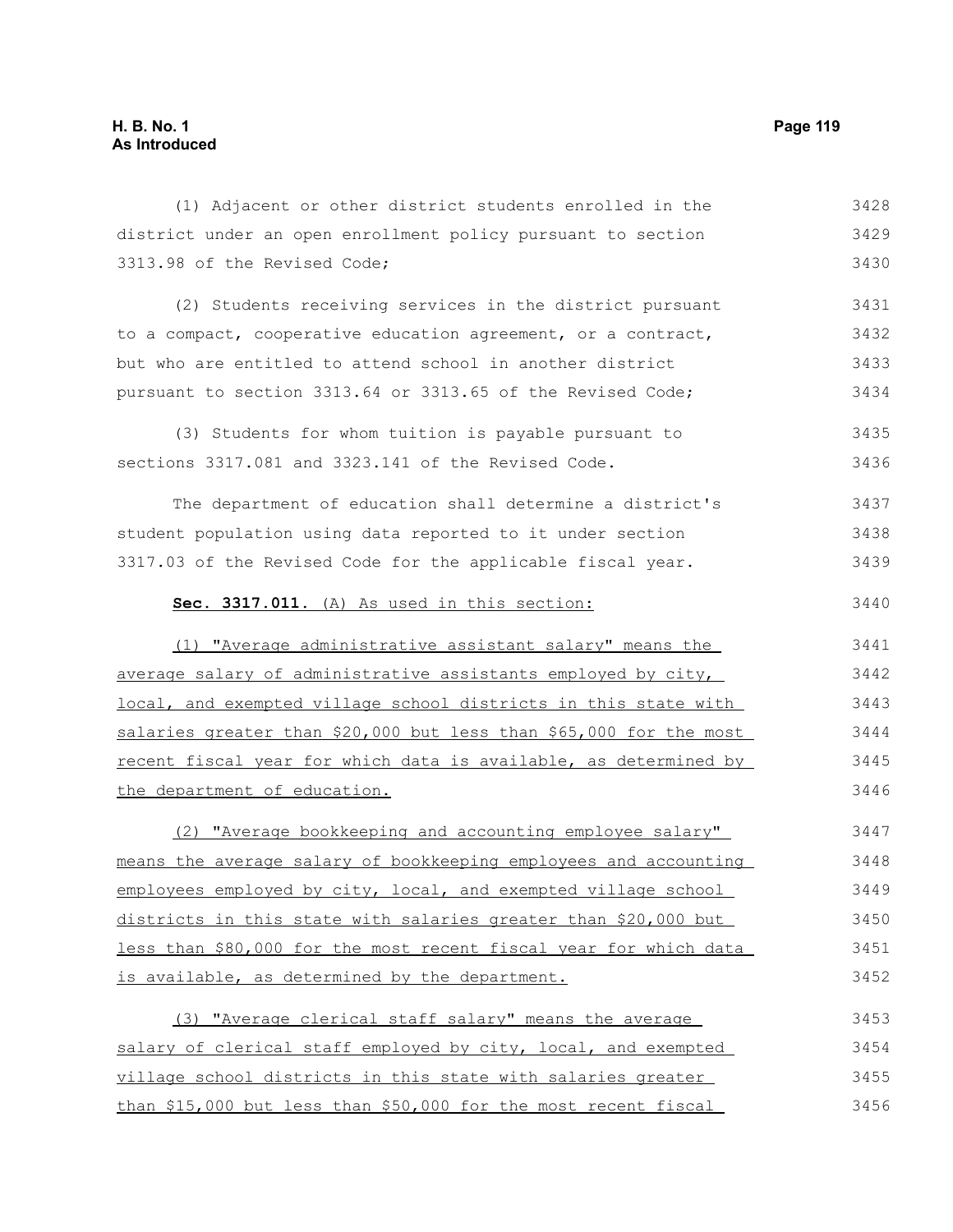| year for which data is available, as determined by the             | 3457 |
|--------------------------------------------------------------------|------|
| department.                                                        | 3458 |
| (4) "Average counselor salary" means the average salary of         | 3459 |
| counselors employed by city, local, and exempted village school    | 3460 |
| districts in this state with salaries greater than \$30,000 but    | 3461 |
| less than \$95,000 for the most recent fiscal year for which data  | 3462 |
| is available, as determined by the department.                     | 3463 |
| (5) "Average education management information system               | 3464 |
| support employee salary" means the average salary of accounting    | 3465 |
| employees employed by city, local, and exempted village school     | 3466 |
| districts in this state with salaries greater than \$30,000 but    | 3467 |
| less than \$90,000 for the most recent fiscal year for which data  | 3468 |
| is available, as determined by the department.                     | 3469 |
| (6) "Average librarian and media staff salary" means the           | 3470 |
| average salary of librarians and media staff employed by city,     | 3471 |
| local, and exempted village school districts in this state with    | 3472 |
| salaries greater than \$30,000 but less than \$95,000 for the most | 3473 |
| recent fiscal year for which data is available, as determined by   | 3474 |
| the department.                                                    | 3475 |
| (7) "Average other district administrator salary" means            | 3476 |
| the average salary of all assistant superintendents and            | 3477 |
| directors employed by city, local, and exempted village school     | 3478 |
| districts in this state with salaries greater than \$50,000 but    | 3479 |
| less than \$135,000 for the most recent fiscal year for which      | 3480 |
| data is available, as determined by the department.                | 3481 |
| (8) "Average principal salary" means the average salary of         | 3482 |
| all principals employed by city, local, and exempted village       | 3483 |
| school districts in this state with salaries greater than          | 3484 |
| \$50,000 but less than \$120,000 for the most recent fiscal year   | 3485 |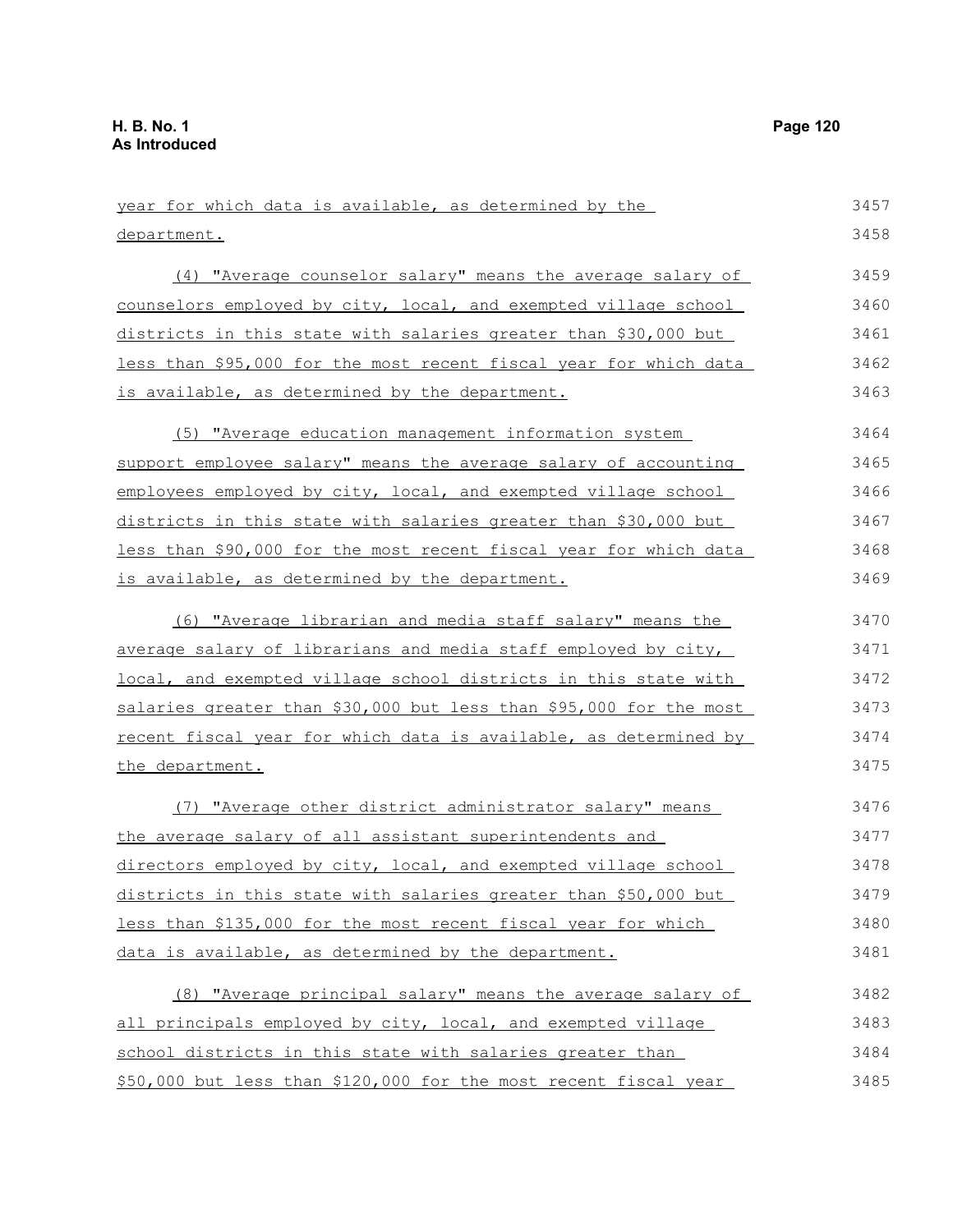| for which data is available, as determined by the department.      | 3486 |
|--------------------------------------------------------------------|------|
| (9) "Average superintendent salary" means the average              | 3487 |
| salary of all superintendents employed by city, local, and         | 3488 |
| exempted village school districts in this state with salaries      | 3489 |
| greater than \$60,000 but less than \$180,000 for the most recent  | 3490 |
| fiscal year for which data is available, as determined by the      | 3491 |
| department.                                                        | 3492 |
| (10) "Average teacher cost" for a fiscal year is equal to          | 3493 |
| the sum of the following:                                          | 3494 |
| (a) The average salary of teachers employed by city,               | 3495 |
| local, and exempted village school districts in this state with    | 3496 |
| salaries greater than \$30,000 but less than \$95,000 for the most | 3497 |
| recent fiscal year for which data is available, as determined by   | 3498 |
| the department;                                                    | 3499 |
| (b) An amount for teacher benefits equal to 0.16 times the         | 3500 |
| average salary calculated under division (A) (10) (a) of this      | 3501 |
| section;                                                           | 3502 |
| (c) An amount for district-paid insurance costs equal to           | 3503 |
| the following product:                                             | 3504 |
| The statewide weighted average employer-paid monthly premium       | 3505 |
| based on data reported by city, local, and exempted village        | 3506 |
| school districts to the state employment relations board for the   | 3507 |
| health insurance survey conducted in accordance with divisions     | 3508 |
| $(K)$ (5) and (6) of section 4117.02 of the Revised Code for the   | 3509 |
| most recent fiscal year for which data is available X 12           | 3510 |
| (B) When calculating a district's aggregate base cost              | 3511 |
| under this section, the department shall use data from fiscal      | 3512 |
| year 2018 for all of the following:                                | 3513 |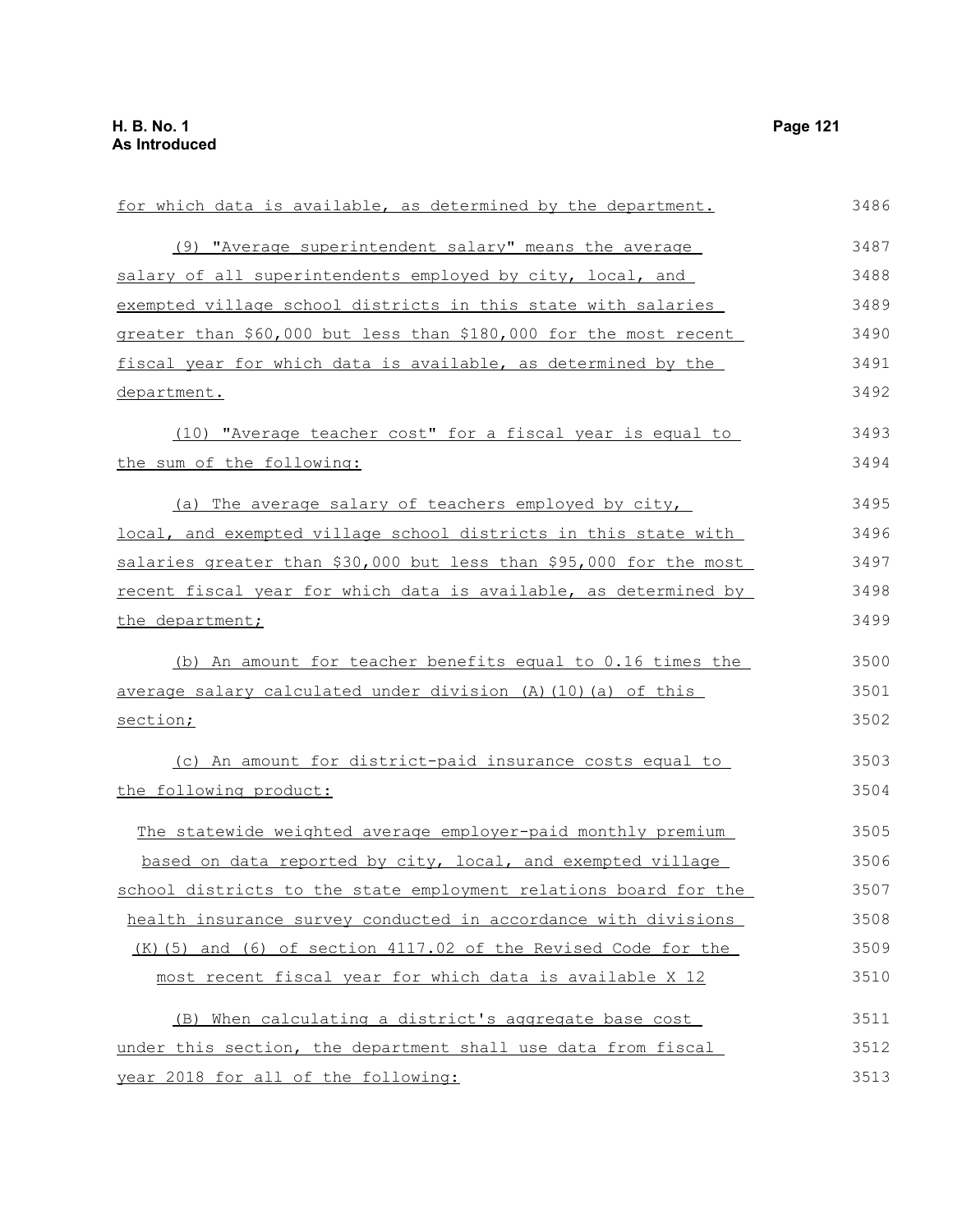(1) The average salaries determined under divisions (A)  $(1)$ ,  $(2)$ ,  $(3)$ ,  $(4)$ ,  $(5)$ ,  $(6)$ ,  $(7)$ ,  $(8)$ ,  $(9)$ , and  $(10)$  (a) of this section; (2) The amount for teacher benefits determined under division (A)(10)(b) of this section; (3) The district-paid insurance costs determined under division (A)(10)(c) of this section; (4) The spending determined under divisions  $(E)$  (4)(a),  $(E)$  $(5)(a)$ ,  $(E)(6)(a)$ , and  $(E)(7)(a)$  of this section and the corresponding student counts determined under divisions (E)(4) (b),  $(E)$ (5)(b),  $(E)$ (6)(b), and  $(E)$ (7)(b) of this section; (5) The information determined under division (G)(3) of this section. (C) A city, local, or exempted village school district's aggregate base cost for a fiscal year shall be equal to the following sum: The district's teacher base cost for that fiscal year computed under division (D) of this section + the district's student support base cost for that fiscal year computed under division (E) of this section + the district's leadership and accountability base cost for that fiscal year computed under division (F) of this section + the district's building leadership and operations base cost for that fiscal year computed under division (G) of this section (D) The department of education shall compute a district's teacher base cost for a fiscal year as follows: (1) Calculate the district's classroom teacher cost for that fiscal year as follows: 3514 3515 3516 3517 3518 3519 3520 3521 3522 3523 3524 3525 3526 3527 3528 3529 3530 3531 3532 3533 3534 3535 3536 3537 3538 3539 3540 3541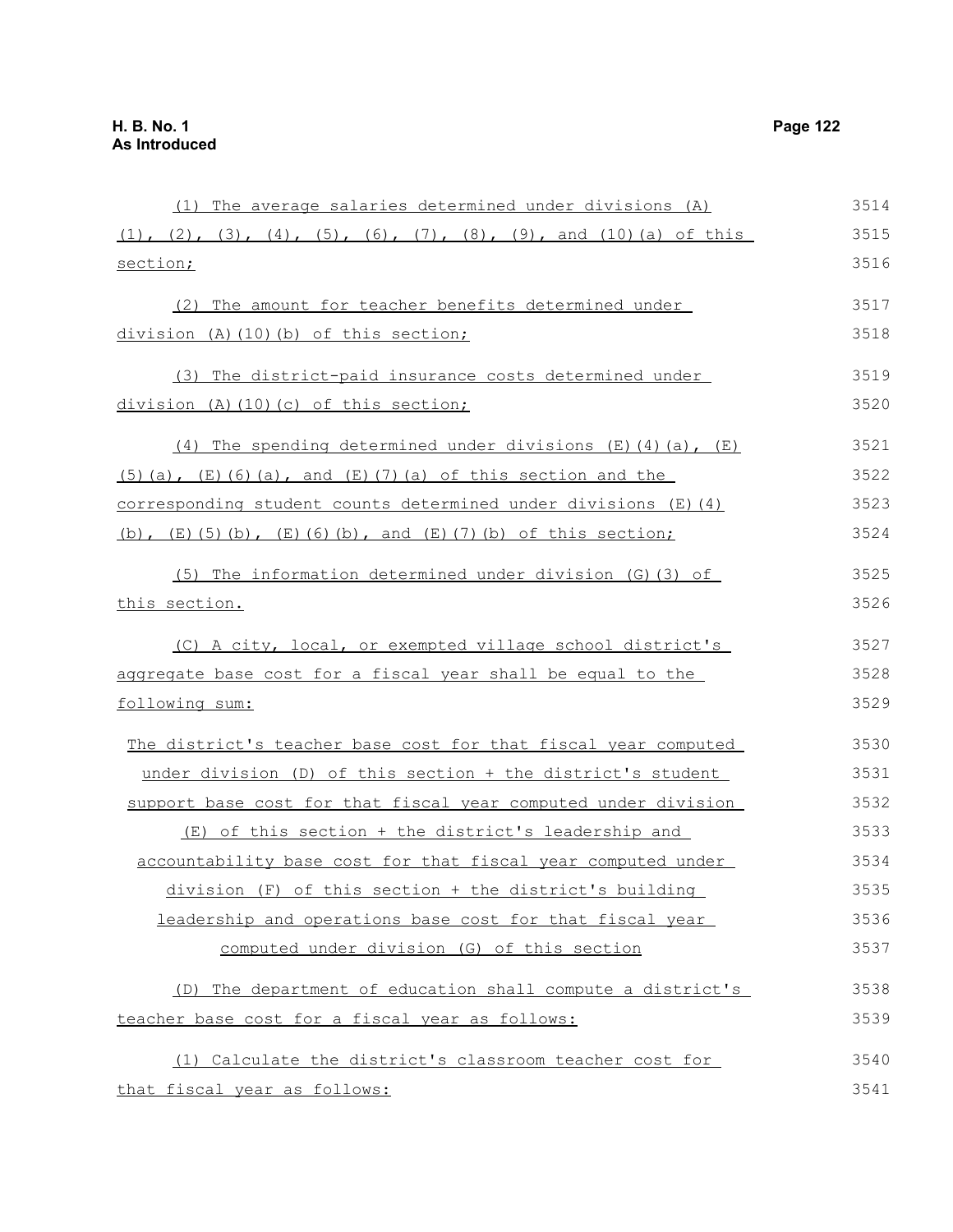(a) Determine the full-time equivalency of students in the district's base cost enrolled ADM for that fiscal year that are enrolled in kindergarten and divide that number by 20; (b) Determine the full-time equivalency of students in the district's base cost enrolled ADM for that fiscal year that are enrolled in grades one through three and divide that number by 23; (c) Determine the full-time equivalency of students in the district's base cost enrolled ADM for that fiscal year that are enrolled in grades four through eight but are not enrolled in a career-technical education program or class described under section 3317.014 of the Revised Code and divide that number by  $25;$ (d) Determine the full-time equivalency of students in the district's base cost enrolled ADM for that fiscal year that are enrolled in grades nine through twelve but are not enrolled in a career-technical education program or class described under section 3317.014 of the Revised Code and divide that number by 27; (e) Determine the full-time equivalency of students in the district's base cost enrolled ADM for that fiscal year that are enrolled in a career-technical education program or class, as certified under divisions  $(B)$  (11),  $(12)$ ,  $(13)$ ,  $(14)$ , and  $(15)$  of section 3317.03 of the Revised Code, and divide that number by 18; (f) Compute the sum of the quotients obtained under divisions  $(D)$   $(1)$   $(a)$ ,  $(b)$ ,  $(c)$ ,  $(d)$ , and  $(e)$  of this section; (g) Compute the classroom teacher cost by multiplying the average teacher cost for that fiscal year by the sum computed 3542 3543 3544 3545 3546 3547 3548 3549 3550 3551 3552 3553 3554 3555 3556 3557 3558 3559 3560 3561 3562 3563 3564 3565 3566 3567 3568 3569 3570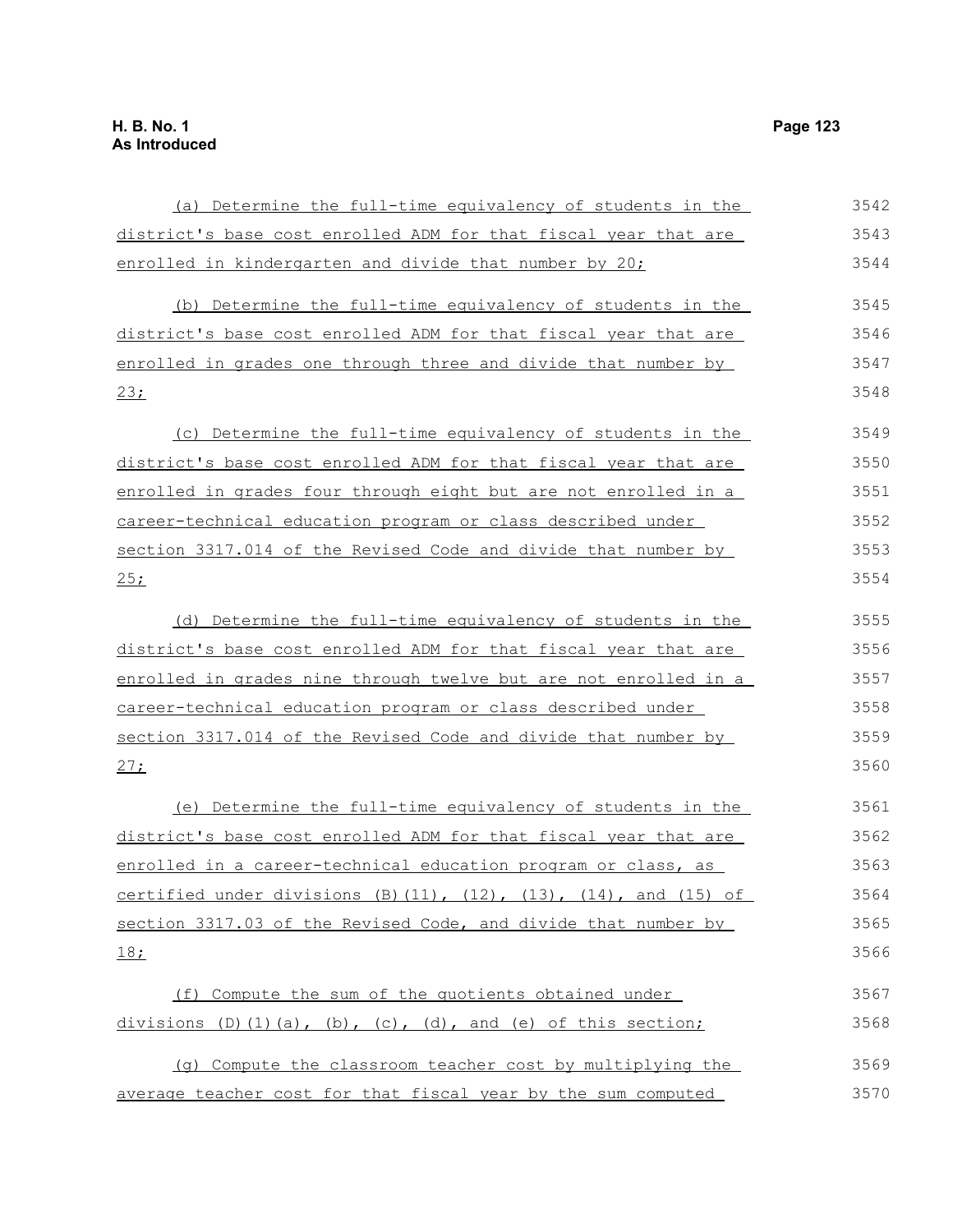under division (D)(1)(f) of this section. (2) Calculate the district's special teacher cost for that fiscal year as follows: (a) Divide the district's base cost enrolled ADM for that fiscal year by 150; (b) If the quotient obtained under division (D)(2)(a) of this section is greater than 6, the special teacher cost shall be equal to that quotient multiplied by the average teacher cost for that fiscal year. (c) If the quotient obtained under division (D)(2)(a) of this section is less than or equal to 6, the special teacher cost shall be equal to 6 multiplied by the average teacher cost for that fiscal year. (3) Calculate the district's substitute teacher cost for that fiscal year in accordance with the following formula: (a) Compute the substitute teacher daily rate with benefits by multiplying the substitute teacher daily rate of \$90 by 1.16; (b) Compute the substitute teacher cost in accordance with the following formula: [The sum computed under division (D)(1)(f) of this section + (the greater of the quotient obtained under division  $(D)$   $(2)$   $(a)$ of this section and 6)] X the amount computed under division (D) (3)(a) of this section X 5 (4) Calculate the district's professional development cost for that fiscal year in accordance with the following formula: 3571 3572 3573 3574 3575 3576 3577 3578 3579 3580 3581 3582 3583 3584 3585 3586 3587 3588 3589 3590 3591 3592 3593 3594 3595 3596

[The sum computed under division (D)(1)(f) of this section + 3597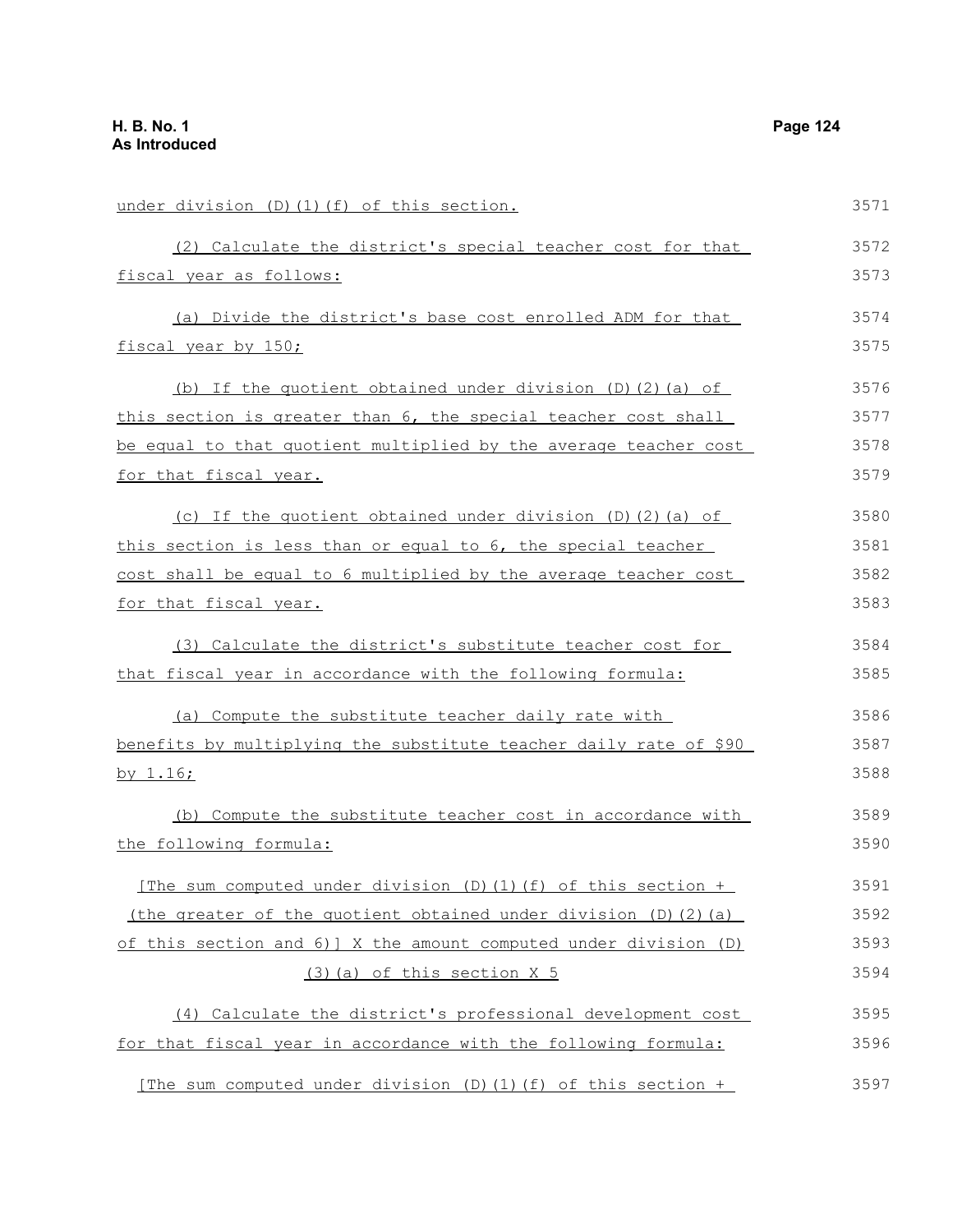| (the greater of the quotient obtained under division (D)(2)(a)                  | 3598 |
|---------------------------------------------------------------------------------|------|
| of this section and 6) $\vert$ X $\vert$ (the sum of divisions (A) (10) (a) and | 3599 |
| (b) of this section for that fiscal year)/180] X 4                              | 3600 |
| (5) Calculate the district's teacher base cost for that                         | 3601 |
| fiscal year, which equals the sum of divisions $(D)(1)$ , $(2)$ , $(3)$ ,       | 3602 |
| and (4) of this section.                                                        | 3603 |
| (E) The department shall compute a district's student                           | 3604 |
| support base cost for a fiscal year as follows:                                 | 3605 |
| (1) Calculate the district's quidance counselor cost for                        | 3606 |
| that fiscal year as follows:                                                    | 3607 |
| (a) Determine the number of students in the district's                          | 3608 |
| base cost enrolled ADM for that fiscal year that are enrolled in                | 3609 |
| grades nine through twelve and divide that number by 360;                       | 3610 |
| (b) Compute the counselor cost in accordance with the                           | 3611 |
| following formula:                                                              | 3612 |
| (The greater of the quotient obtained under division $(E)$ (1) (a)              | 3613 |
| of this section and 1) X ((the average counselor salary for that                | 3614 |
| fiscal year X 1.16) + the amount specified under division (A)                   | 3615 |
| (10) (c) of this section for that fiscal year]                                  | 3616 |
| (2) Calculate the district's librarian and media staff                          | 3617 |
| cost for that fiscal year as follows:                                           | 3618 |
| (a) Divide the district's base cost enrolled ADM for that                       | 3619 |
| fiscal year by 1,000;                                                           | 3620 |
| (b) Compute the librarian and media staff cost in                               | 3621 |
| accordance with the following formula:                                          | 3622 |
| The quotient obtained under division $(E)$ (2) (a) of this section X            | 3623 |
| [(the average librarian and media staff salary for that fiscal                  | 3624 |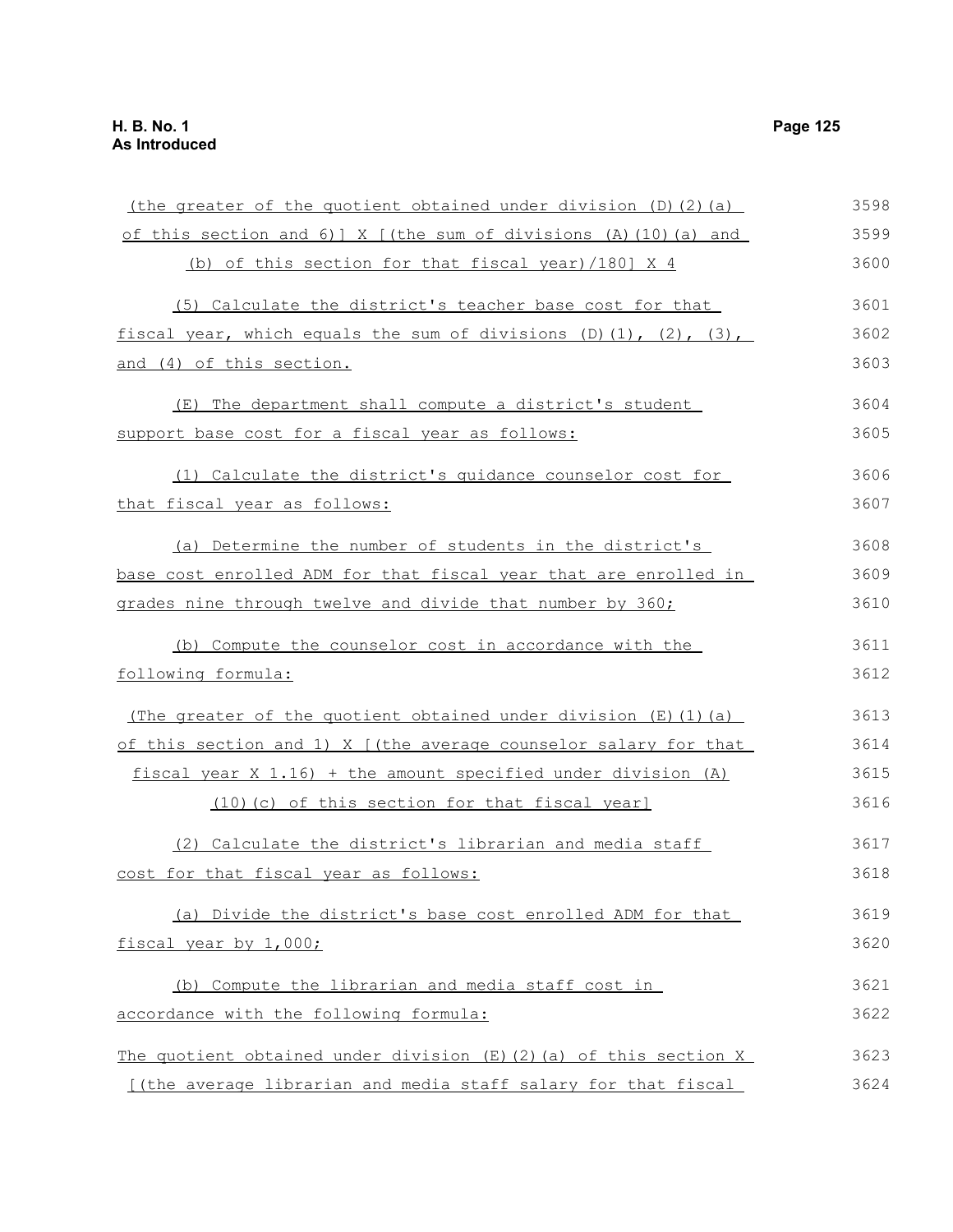| year X 1.16) + the amount specified under division (A) (10) (c) of | 3625 |
|--------------------------------------------------------------------|------|
| this section for that fiscal year]                                 | 3626 |
| (3) Calculate the district's staffing cost for student             | 3627 |
| social, emotional, and security support for that fiscal year as    | 3628 |
| follows:                                                           | 3629 |
| (a) Divide the district's base cost enrolled ADM for that          | 3630 |
| fiscal year by 250;                                                | 3631 |
| (b) Compute the staffing cost for student social,                  | 3632 |
| emotional, and security support in accordance with the following   | 3633 |
| formula:                                                           | 3634 |
| (The greater of the quotient obtained under division $(E)$ (3) (a) | 3635 |
| of this section and 5) X [(the average counselor salary for that   | 3636 |
| fiscal year $X$ 1.16) + the amount specified under division (A)    | 3637 |
| (10) (c) of this section for that fiscal year]                     | 3638 |
| (4) Calculate the district's academic co-curricular                | 3639 |
| activities cost for that fiscal year as follows:                   | 3640 |
| (a) Determine the total amount of spending for academic            | 3641 |
| co-curricular activities reported by city, local, and exempted     | 3642 |
| village school districts to the department for the most recent     | 3643 |
| fiscal year for which data is available;                           | 3644 |
| (b) Determine the sum of the enrolled ADM of every school          | 3645 |
| district in the state for the most recent fiscal year for which    | 3646 |
| the data specified under division $(E)$ (4) (a) of this section is | 3647 |
| available;                                                         | 3648 |
| (c) Compute the academic co-curricular activities cost in          | 3649 |
| accordance with the following formula:                             | 3650 |
| (The amount determined under division (E) (4) (a) of this section/ | 3651 |
| the sum determined under division $(E)$ (4) (b) of this section) X | 3652 |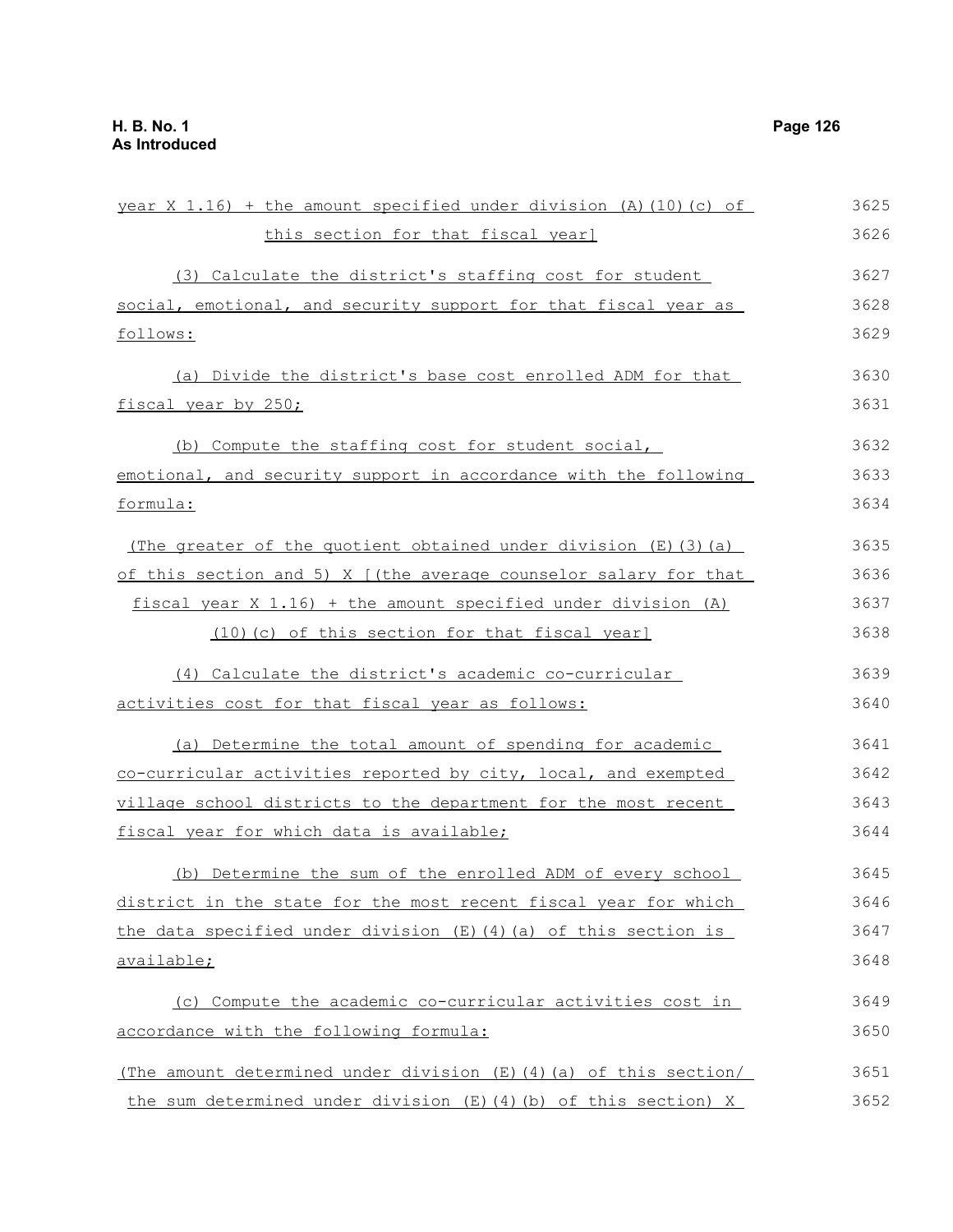the district's base cost enrolled ADM for the fiscal year for which the academic co-curricular activities cost is computed (5) Calculate the district's athletic co-curricular activities cost for that fiscal year as follows: (a) Determine the total amount of spending for athletic co-curricular activities reported by city, local, and exempted village school districts to the department for the most recent fiscal year for which data is available; (b) Determine the sum of the enrolled ADM of every school district in the state for the most recent fiscal year for which the data specified under division  $(E)$  (5)(a) of this section is available; (c) Compute the athletic co-curricular activities cost in accordance with the following formula: (The amount determined under division (E)(5)(a) of this section/ the sum determined under division (E)(5)(b) of this section) X the district's base cost enrolled ADM for the fiscal year for which the athletic co-curricular activities cost is computed (6) Calculate the district's building safety and security cost for that fiscal year as follows: (a) Determine the total amount of spending for building safety and security reported by city, local, and exempted village school districts to the department for the most recent fiscal year for which data is available; (b) Determine the sum of the enrolled ADM of every school district in the state that reported the data specified under division (E)(6)(a) of this section for the most recent fiscal 3653 3654 3655 3656 3657 3658 3659 3660 3661 3662 3663 3664 3665 3666 3667 3668 3669 3670 3671 3672 3673 3674 3675 3676 3677 3678 3679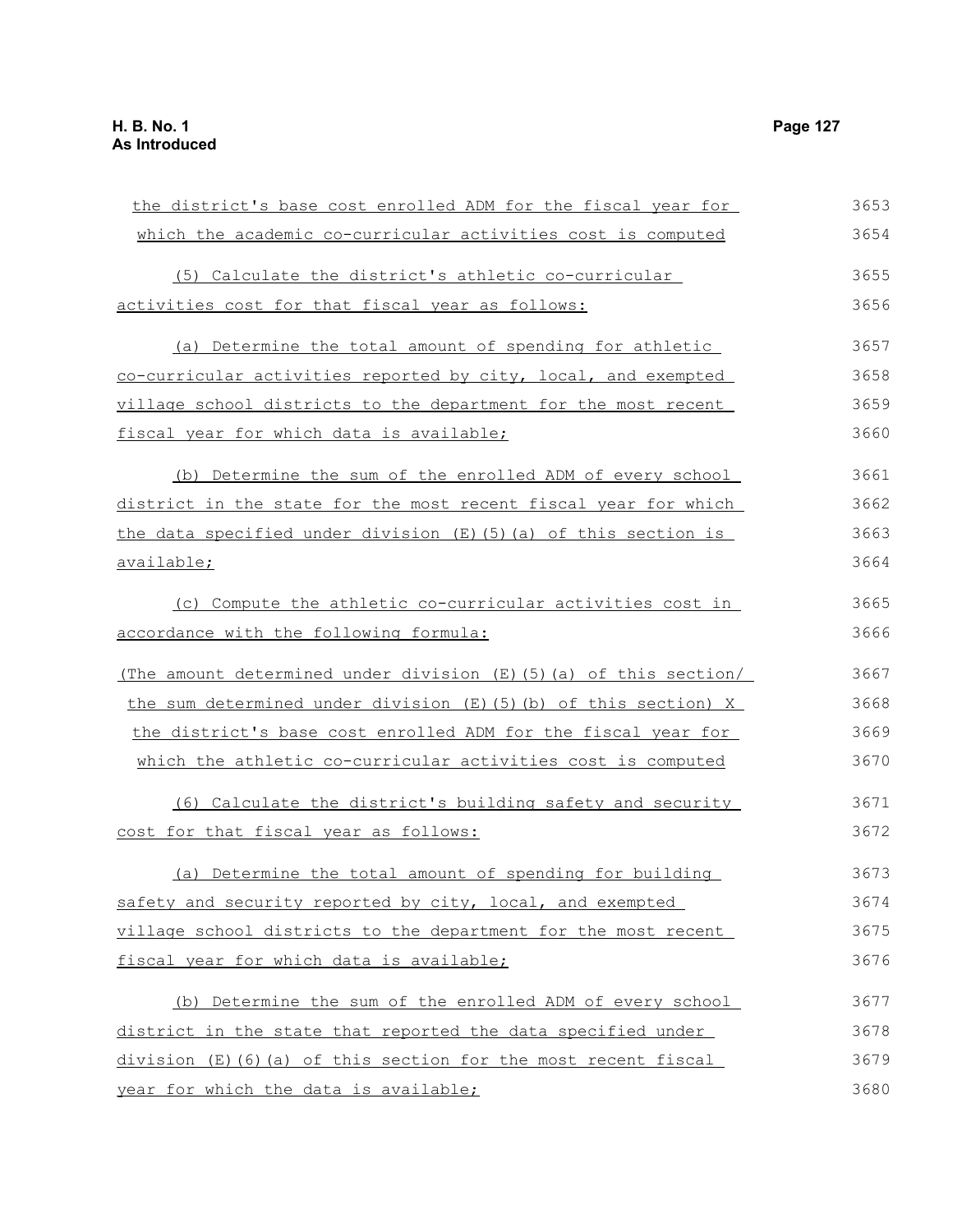(c) Compute the building safety and security cost in accordance with the following formula: (The amount determined under division  $(E)$  (6)(a) of this section/ the sum determined under division (E)(6)(b) of this section) X the district's base cost enrolled ADM for the fiscal year for which the building safety and security cost is computed (7) Calculate the district's supplies and academic content cost for that fiscal year as follows: (a) Determine the total amount of spending for supplies and academic content, excluding supplies for transportation and maintenance, reported by city, local, and exempted village school districts to the department for the most recent fiscal year for which data is available; (b) Determine the sum of the enrolled ADM of every school district in the state for the most recent fiscal year for which the data specified under division (E)(7)(a) of this section is available; (c) Compute the supplies and academic content cost in accordance with the following formula: (The amount determined under division (E)(7)(a) of this section/ the sum determined under division (E)(7)(b) of this section) X the district's base cost enrolled ADM for the fiscal year for which the supplies and academic content cost is computed (8) Calculate the district's technology cost for that fiscal year in accordance with the following formula: \$37.50 X the district's base cost enrolled ADM for that fiscal year 3681 3682 3683 3684 3685 3686 3687 3688 3689 3690 3691 3692 3693 3694 3695 3696 3697 3698 3699 3700 3701 3702 3703 3704 3705 3706 3707

(9) Calculate the district's student support base cost for 3708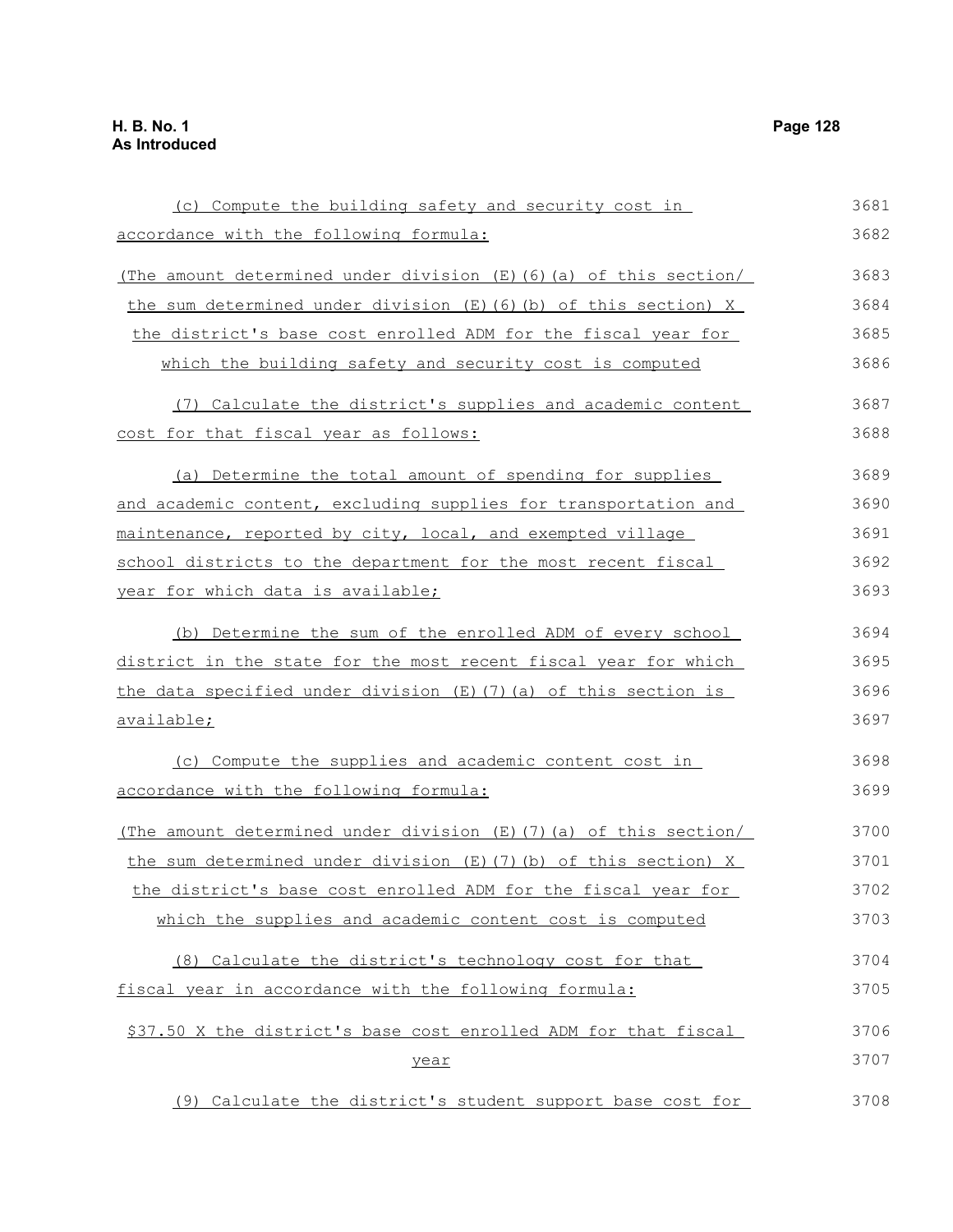that fiscal year, which equals the sum of divisions  $(E)$  (1), (2), (3), (4), (5), (6), (7), and (8) of this section. (F) The department shall compute a district's leadership and accountability base cost for a fiscal year as follows: (1) Calculate the district's superintendent cost for that fiscal year as follows: (a) If the district's base cost enrolled ADM for that fiscal year is greater than 4,000, then the district's superintendent cost shall be equal to  $(9160,000 \times 1.16)$  + the amount specified under division (A)(10)(c) of this section for that fiscal year]. (b) If the district's base cost enrolled ADM for that fiscal year is less than or equal to 4,000 but greater than or equal to 500, the district's superintendent cost shall be equal to the sum of the following: (i) (The district's base cost enrolled ADM for that fiscal year - 500) X  $\{[(\$160,000 \times 1.16) - (\$80,000 \times 1.16)]/3500\};$ (ii) (\$80,000 X 1.16) + the amount specified under division (A)(10)(c) of this section for that fiscal year. (c) If the district's base cost enrolled ADM is less than 500, then the district's superintendent cost shall be equal to  $[(\$80,000 \times 1.16) + \text{the amount specified under division (A)}(10)]$ (c) of this section for that fiscal year]. (2) Calculate the district's treasurer cost for that fiscal year as follows: (a) If the district's base cost enrolled ADM for that fiscal year is greater than 4,000, then the district's treasurer cost shall be equal to  $(5130,000 \times 1.16)$  + the amount specified 3709 3710 3711 3712 3713 3714 3715 3716 3717 3718 3719 3720 3721 3722 3723 3724 3725 3726 3727 3728 3729 3730 3731 3732 3733 3734 3735 3736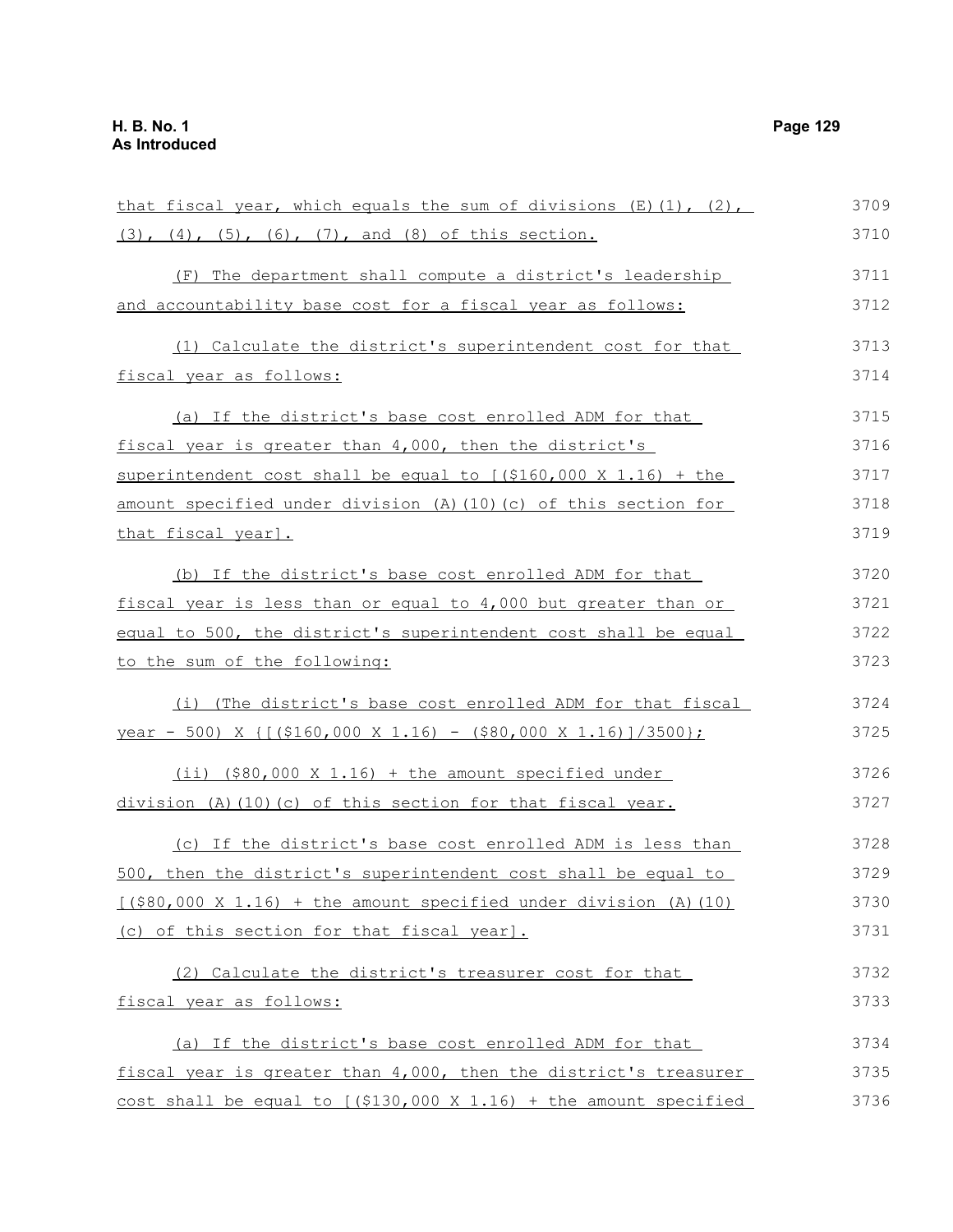| under division (A) (10) (c) of this section for that fiscal year].       | 3737 |
|--------------------------------------------------------------------------|------|
| (b) If the district's base cost enrolled ADM for that                    | 3738 |
| fiscal year is less than or equal to 4,000 but greater than or           | 3739 |
| equal to 500, the district's treasurer cost shall be equal to            | 3740 |
| the sum of the following:                                                | 3741 |
| (i) (The district's base cost enrolled ADM for that fiscal               | 3742 |
| <u>year - 500) X { [(\$130,000 X 1.16) - (\$60,000 X 1.16) ]/3500};</u>  | 3743 |
| $(i)$ $(\frac{560,000 \times 1.16}{1.16})$ + the amount specified under  | 3744 |
| division (A) (10) (c) of this section for that fiscal year.              | 3745 |
| (c) If the district's base cost enrolled ADM is less than                | 3746 |
| 500, then the district's treasurer cost shall be equal to                | 3747 |
| $[($60,000 \times 1.16) + the amount specified under division (A) (10)]$ | 3748 |
| (c) of this section for that fiscal year].                               | 3749 |
| (3) Calculate the district's other district administrator                | 3750 |
| cost for that fiscal year as follows:                                    | 3751 |
| (a) Divide the average other district administrator salary               | 3752 |
| for that fiscal year by the average superintendent salary for            | 3753 |
| that fiscal year;                                                        | 3754 |
| (b) Divide the district's base cost enrolled ADM for that                | 3755 |
| fiscal year by 750;                                                      | 3756 |
| (c) Compute the other district administrator cost in                     | 3757 |
| accordance with the following formula:                                   | 3758 |
| <u>II</u> (The district's superintendent cost for that fiscal year       | 3759 |
| calculated under division (F) (1) of this section - the amount           | 3760 |
| specified under division (A) $(10)$ (c) of this section for that         | 3761 |
| fiscal year) X the quotient obtained under division (F)(3)(a) of         | 3762 |
| this section] + the amount specified under division (A) $(10)$ (c)       | 3763 |
| of this section) X (the greater of the quotient obtained under           | 3764 |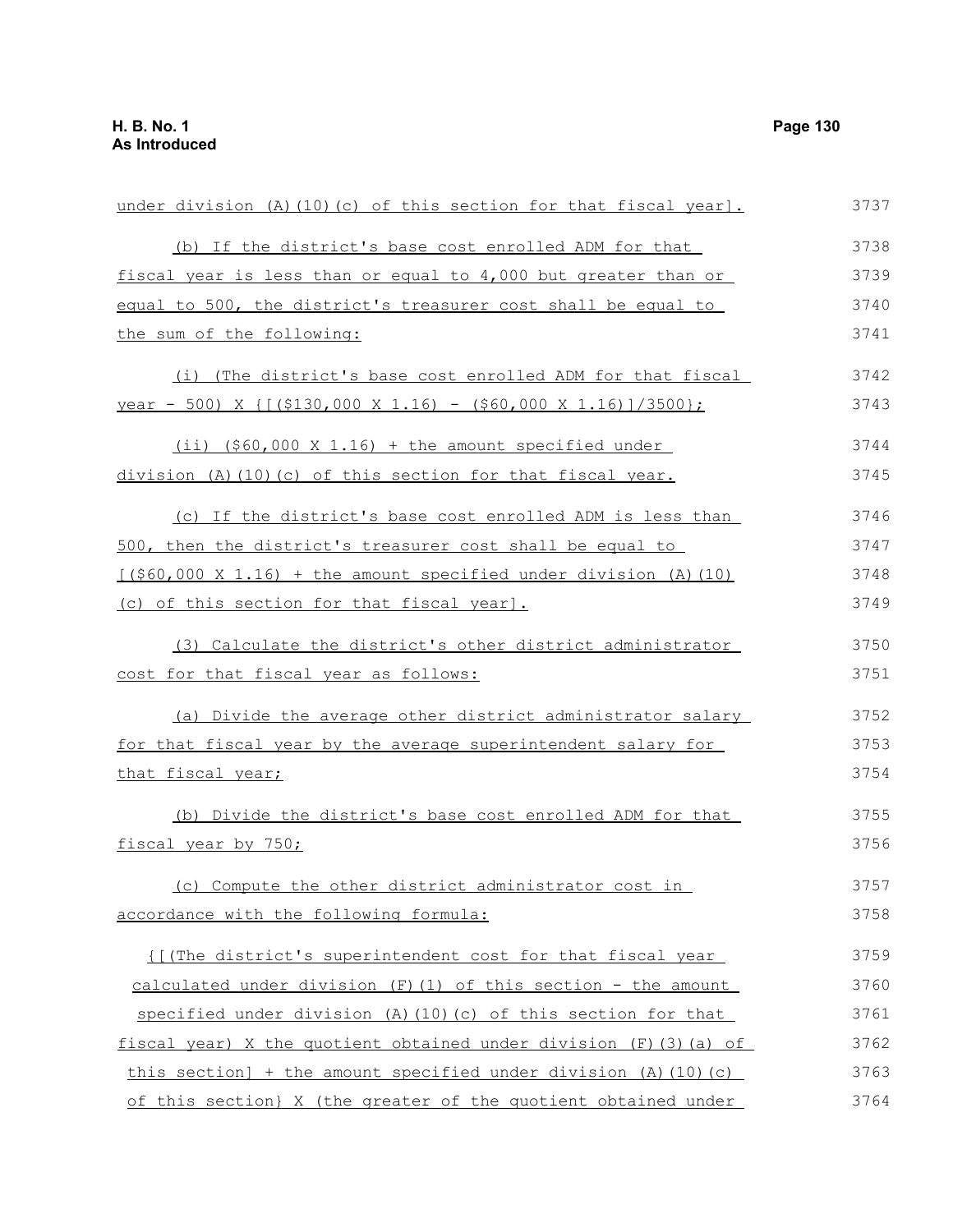| division (F) (3) (b) of this section and 2)                        | 3765 |
|--------------------------------------------------------------------|------|
| (4) Calculate the district's fiscal support cost for that          | 3766 |
| fiscal year as follows:                                            | 3767 |
| (a) Divide the district's base cost enrolled ADM for that          | 3768 |
| fiscal year by 850;                                                | 3769 |
| (b) Determine the lesser of the following:                         | 3770 |
| (i) The maximum of the quotient obtained under division            | 3771 |
| $(F)$ (4) (a) of this section and 2;                               | 3772 |
| (iii) 35.                                                          | 3773 |
| (c) Compute the fiscal support cost in accordance with the         | 3774 |
| following formula:                                                 | 3775 |
| The number obtained under division $(F)$ (4) (b) of this section X | 3776 |
| [(the average bookkeeping and accounting employee salary for       | 3777 |
| that fiscal year X 1.16) + the amount specified under division     | 3778 |
| (A) (10) (c) of this section for that fiscal year]                 | 3779 |
| (5) Calculate the district's education management                  | 3780 |
| information system support cost for that fiscal year as follows:   | 3781 |
| (a) Divide the district's base cost enrolled ADM for that          | 3782 |
| fiscal year by 5,000;                                              | 3783 |
| (b) Compute the education management information system            | 3784 |
| support cost in accordance with the following formula:             | 3785 |
| (The greater of the quotient obtained under division (F)(5)(a)     | 3786 |
| of this section and 1) X [(the average education management        | 3787 |
| information system support employee salary for that fiscal year    | 3788 |
| X 1.16) + the amount specified under division (A) (10) (c) of this | 3789 |
| section for that fiscal year]                                      | 3790 |
| (6) Calculate the district's leadership support cost for           | 3791 |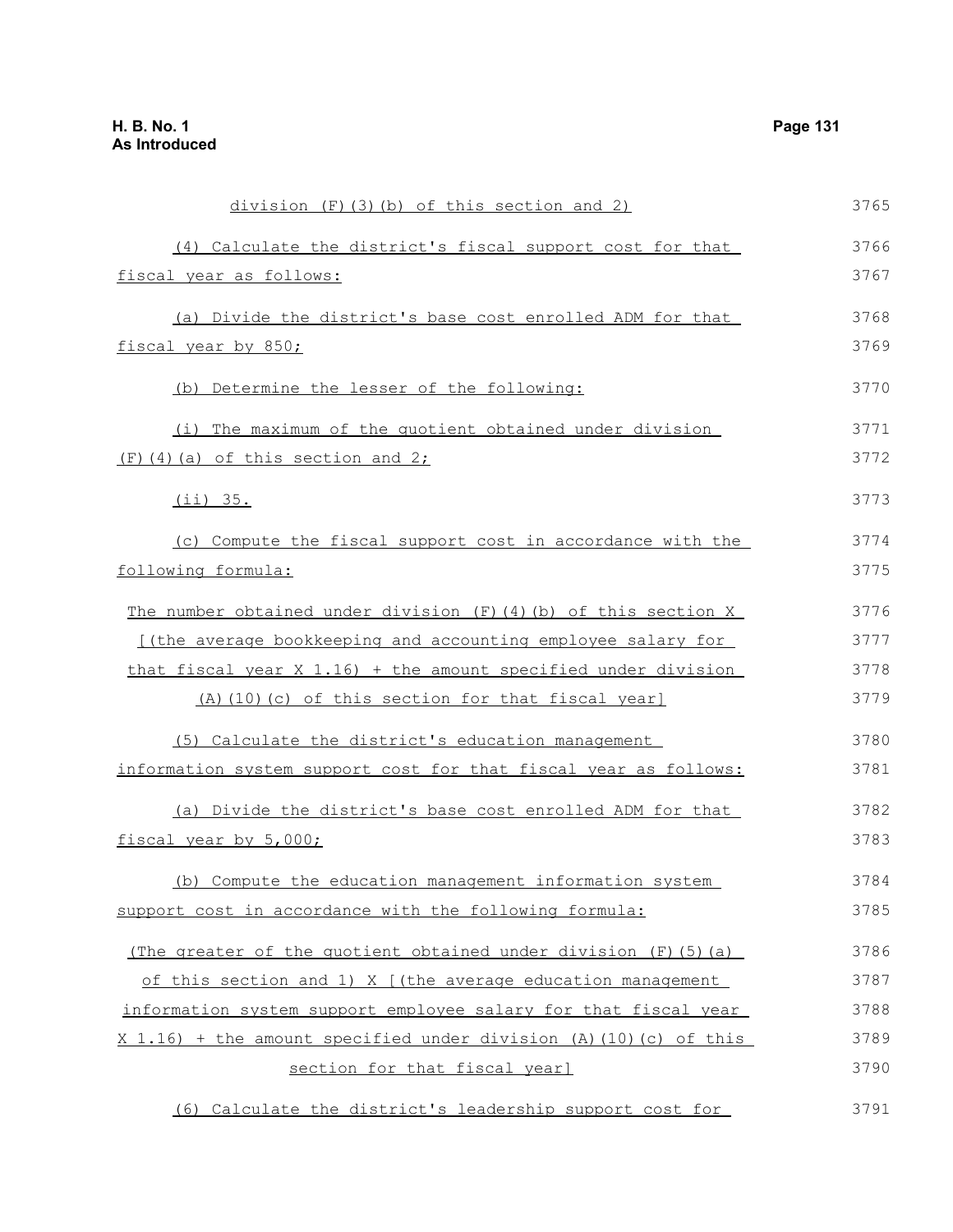number;

that fiscal year as follows: (a) Determine the greater of the quotient obtained under division  $(F)(3)$  (b) of this section and 2, and add 1 to that (b) Divide the number obtained under division (F)(6)(a) of this section by 3; (c) Compute the leadership support cost in accordance with the following formula: (The greater of the quotient obtained under division  $(F)$  (6)(b) of this section and 1) X [(the average administrative assistant salary for that fiscal year X 1.16) + the amount specified under division (A)(10)(c) of this section for that fiscal year] (7) Calculate the district's information technology center support cost for that fiscal year in accordance with the following formula: \$31 X the district's base cost enrolled ADM for that fiscal year 3792 3793 3794 3795 3796 3797 3798 3799 3800 3801 3802 3803 3804 3805 3806 3807

(8) Calculate the district's district leadership and accountability base cost for that fiscal year, which equals the sum of divisions  $(F)(1)$ ,  $(2)$ ,  $(3)$ ,  $(4)$ ,  $(5)$ ,  $(6)$ , and  $(7)$  of this section. 3808 3809 3810 3811

(G) The department shall compute a district's building leadership and operations base cost for a fiscal year as follows: 3812 3813 3814

(1) Calculate the district's building leadership cost for that fiscal year as follows: 3815 3816

(a) Divide the average principal salary for that fiscal year by the average superintendent salary for that fiscal year; 3817 3818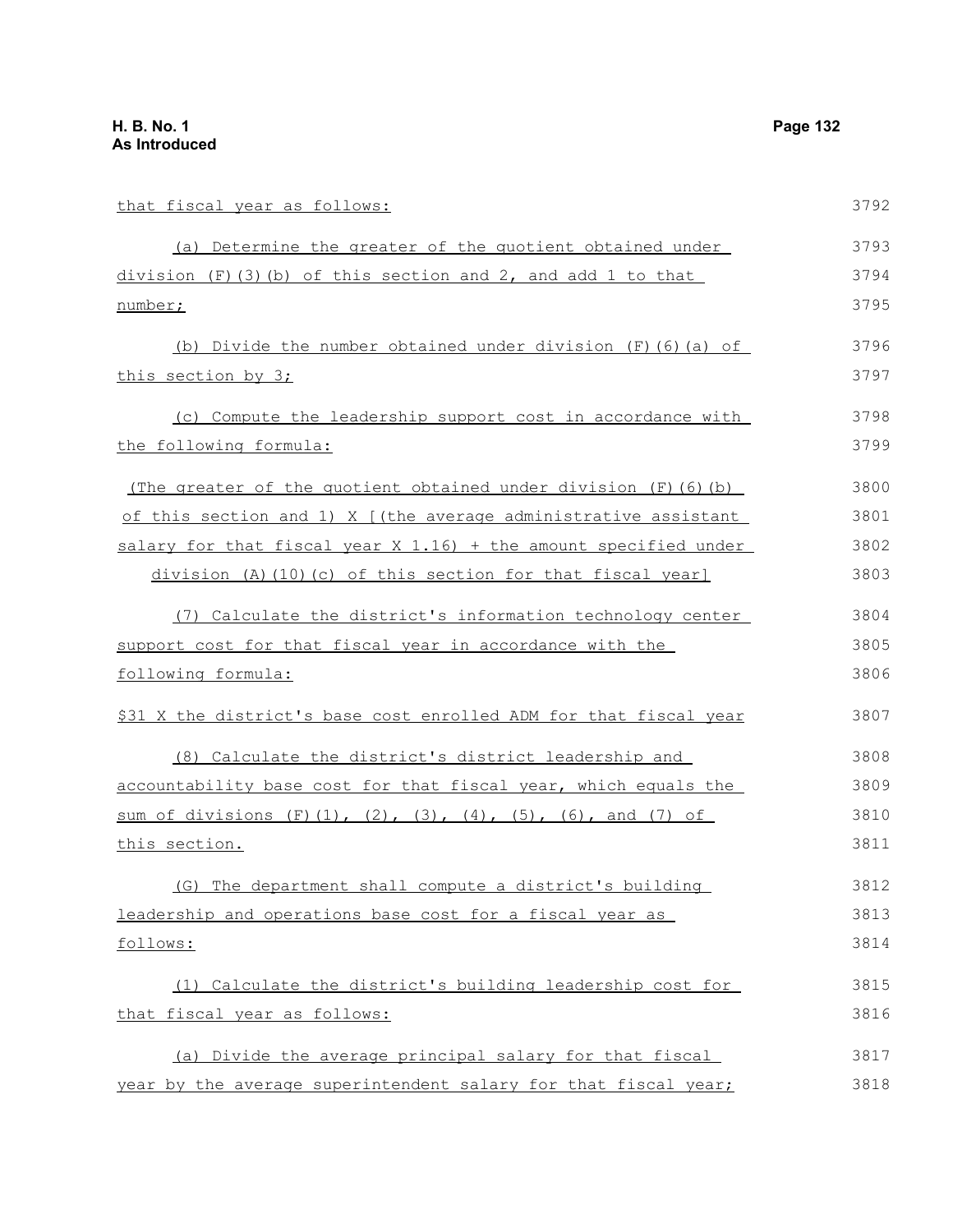| (b) Divide the district's base cost enrolled ADM for that           | 3819 |
|---------------------------------------------------------------------|------|
| fiscal year by 450;                                                 | 3820 |
| (c) Compute the building leadership cost in accordance              | 3821 |
| with the following formula:                                         | 3822 |
|                                                                     | 3823 |
| {[(The district's superintendent cost for that fiscal year          |      |
| calculated under division $(F)$ (1) of this section - the amount    | 3824 |
| specified under division (A) (10) (c) of this section for that      | 3825 |
| fiscal year) X the quotient obtained under division (G)(1)(a) of    | 3826 |
| this section] + the amount specified under division (A) $(10)$ (c)  | 3827 |
| of this section for that fiscal year} X the quotient obtained       | 3828 |
| under division (G) (1) (b) of this section                          | 3829 |
| (2) Calculate the district's building leadership support            | 3830 |
| cost for that fiscal year as follows:                               | 3831 |
| (a) Divide the district's base cost enrolled ADM for that           | 3832 |
| fiscal year by 400;                                                 | 3833 |
| (b) Determine the number of school buildings in the                 | 3834 |
| district for that fiscal year;                                      | 3835 |
| (c) Compute the building leadership support cost in                 | 3836 |
| accordance with the following formula:                              | 3837 |
| (i) If the quotient obtained under division $(G)$ $(2)$ $(a)$ of    | 3838 |
| this section is less than the number obtained under division (G)    | 3839 |
| (2) (b) of this section, then the district's building leadership    | 3840 |
| support cost shall be equal to {the number obtained under           | 3841 |
| division $(G) (2) (b)$ of this section for that fiscal year X [(the | 3842 |
| average clerical staff salary for that fiscal year X 1.16) + the    | 3843 |
| amount specified under division (A) (10) (c) of this section for    | 3844 |
| that fiscal year] }.                                                | 3845 |
| (ii) If the quotient obtained under division (G) (2) (a) of         | 3846 |
|                                                                     |      |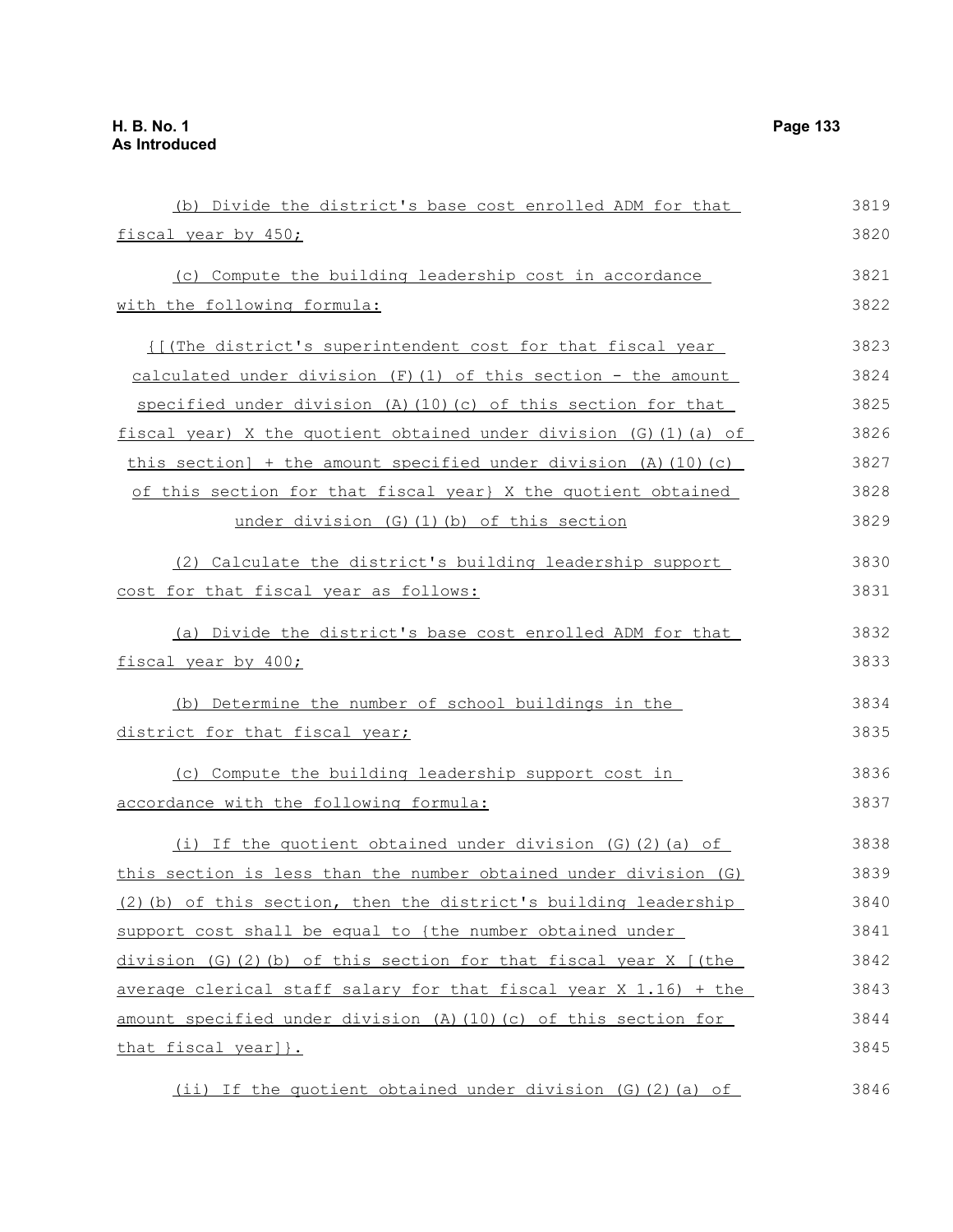| this section is greater than or equal to the number obtained                          | 3847 |
|---------------------------------------------------------------------------------------|------|
| under division $(G)$ $(2)$ $(b)$ of this section, then the district's                 | 3848 |
| building leadership support cost shall be equal to { [the lesser                      | 3849 |
| of (the number obtained under division $(G)(2)(b)$ of this section                    | 3850 |
| X 3) and the quotient obtained under division (G) (2) (a) of this                     | 3851 |
| section] X [(the average clerical staff salary for that fiscal                        | 3852 |
| year $X$ 1.16) + the amount specified under division (A) (10) (c) of                  | 3853 |
| this section for that fiscal year] }.                                                 | 3854 |
| (3) Calculate the district's building operations cost for                             | 3855 |
| that fiscal year as follows:                                                          | 3856 |
| (a) Using data for the six most recent fiscal years for                               | 3857 |
| which data is available, determine both of the following:                             | 3858 |
| (i) The six-year average of the average building square                               | 3859 |
| feet per pupil for all city, local, and exempted village school                       | 3860 |
| district buildings in the state;                                                      | 3861 |
| (ii) The six-year average cost per square foot for all                                | 3862 |
| city, local, and exempted village school district buildings in                        | 3863 |
| the state.                                                                            | 3864 |
| (b) Compute the building operations cost in accordance                                | 3865 |
| with the following formula:                                                           | 3866 |
| The district's base cost enrolled ADM for that fiscal year X                          | 3867 |
| [(the number determined under division (G) (3) (a) (i) of this                        | 3868 |
| section X the number determined under division (G) (3) (a) (ii) of                    | 3869 |
| <u>this section) - (the amount determined under division <math>(E)</math> (6) (a)</u> | 3870 |
| of this section for that fiscal year/ the sum determined under                        | 3871 |
| division (E)(6)(b) of this section for that fiscal year)]                             | 3872 |
| (4) Calculate the district's building leadership and                                  | 3873 |
| operations base cost for that fiscal year, which equals the sum                       | 3874 |
| of divisions (G)(1), (2), and (3) of this section.                                    | 3875 |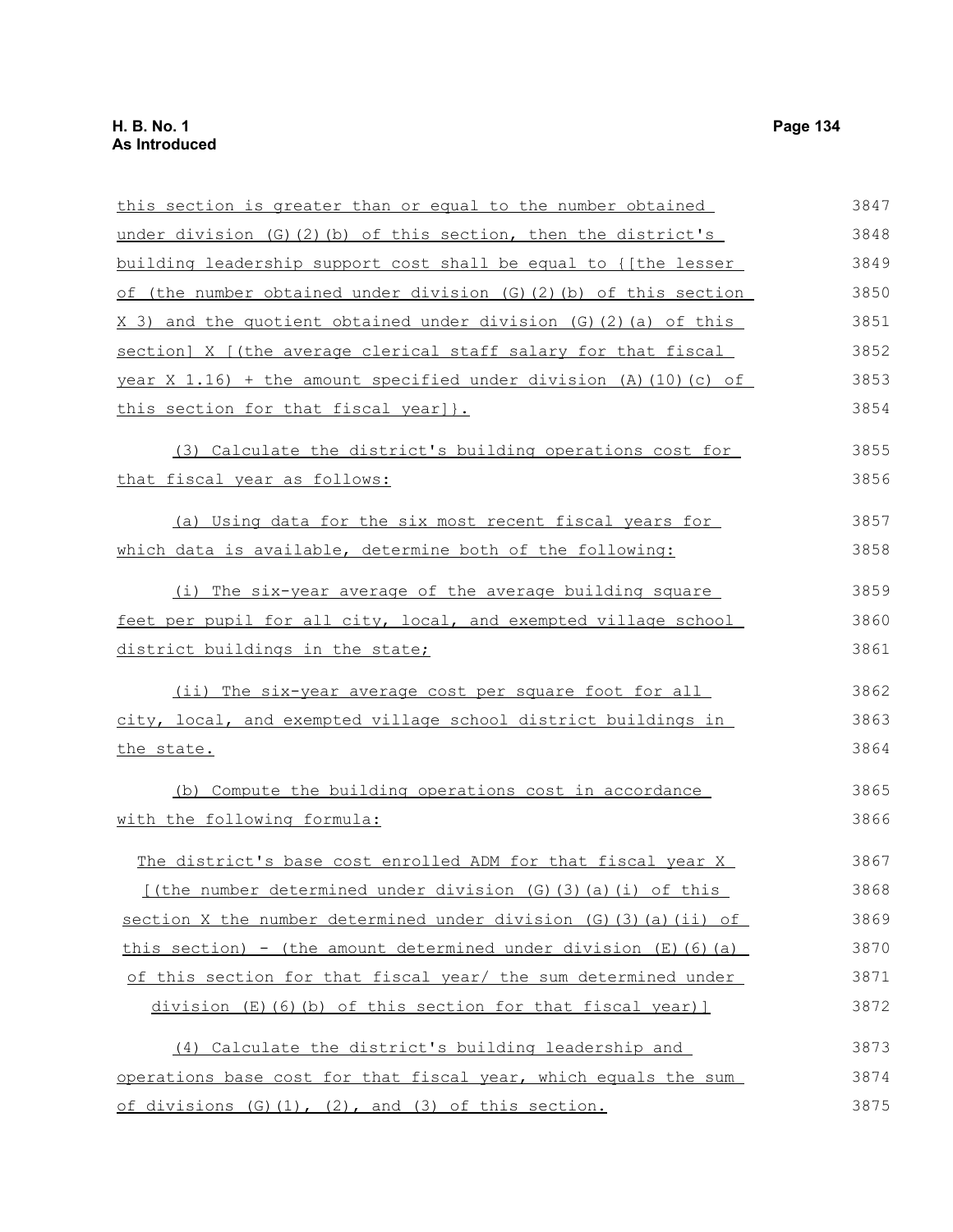**Sec. 3317.012.** (A) As used in this section, "average administrative assistant salary," "average bookkeeping and accounting employee salary," "average clerical staff salary," "average counselor salary," "average education management information system support employee salary," "average librarian and media staff salary," "average other district administrator salary," "average principal salary," "average superintendent salary," and "average teacher cost" have the same meanings as in section 3317.011 of the Revised Code. (B) When calculating a district's aggregate base cost under this section, the department shall use data from fiscal year 2018 for all of the following: (1) The average salaries determined under divisions (A)  $(1)$ ,  $(2)$ ,  $(3)$ ,  $(4)$ ,  $(5)$ ,  $(6)$ ,  $(7)$ ,  $(8)$ ,  $(9)$ , and  $(10)$   $(a)$  of section 3317.011 of the Revised Code; (2) The amount for teacher benefits determined under division (A)(10)(b) of section 3317.011 of the Revised Code; (3) The district-paid insurance costs determined under division (A)(10)(c) of section 3317.011 of the Revised Code; (4) The spending determined under division (E)(4) of this section; (5) The spending determined under divisions (E)(5)(a) and (6)(a) of this section and the corresponding student counts determined under divisions  $(E)(5)(b)$  and  $(6)(b)$  of section 3317.011 of the Revised Code; (6) The information determined under division (G)(3) of this section. (C) A joint vocational school district's aggregate base 3876 3877 3878 3879 3880 3881 3882 3883 3884 3885 3886 3887 3888 3889 3890 3891 3892 3893 3894 3895 3896 3897 3898 3899 3900 3901 3902 3903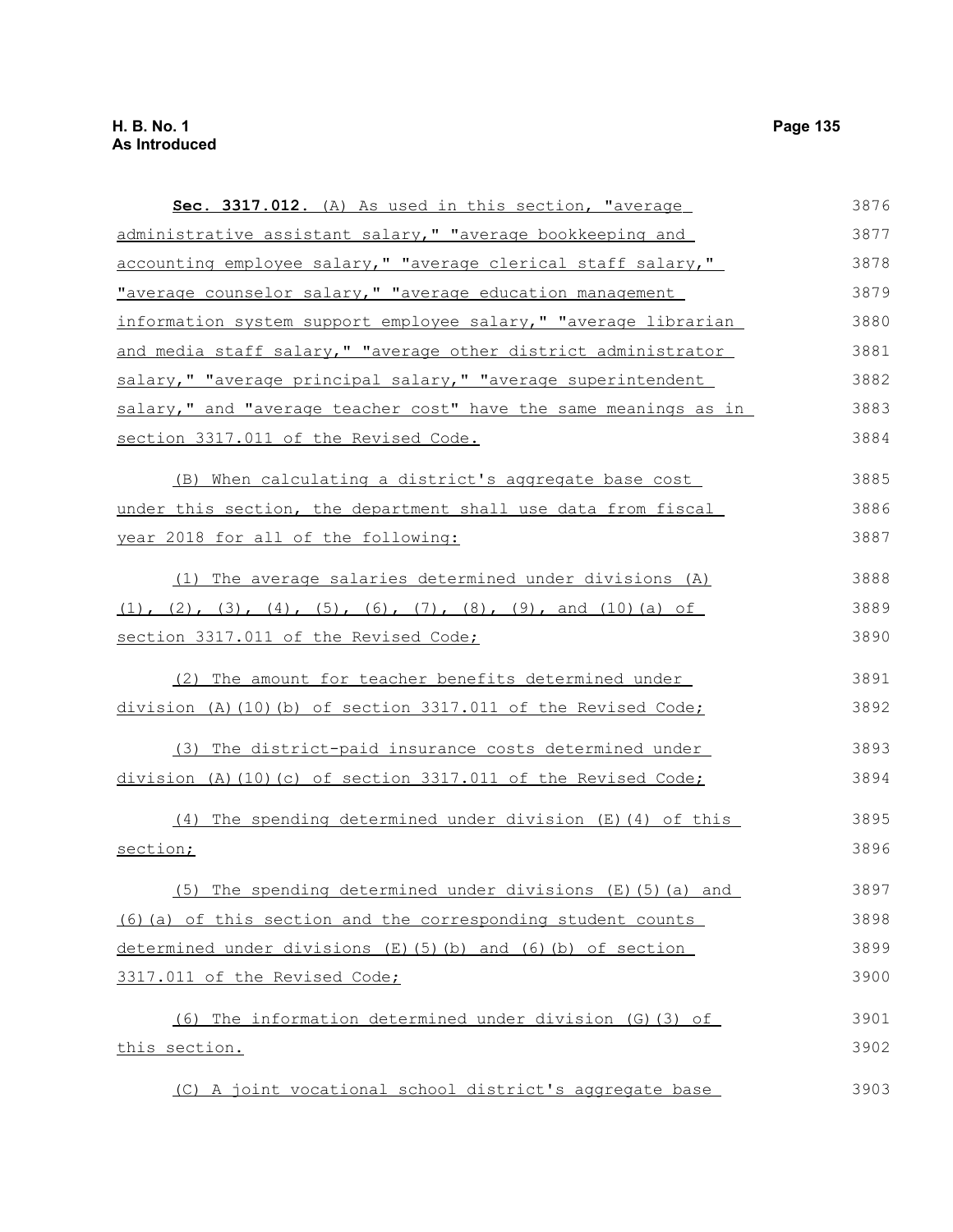cost for a fiscal year shall be equal to the following sum: The district's teacher base cost for that fiscal year computed under division (D) of this section + the district's student support base cost for that fiscal year computed under division (E) of this section + the district's leadership and accountability base cost for that fiscal year computed under division (F) of this section + the district's building leadership and operations base cost for that fiscal year computed under division (G) of this section (D) The department of education shall compute a district's teacher base cost for a fiscal year as follows: (1) Calculate the district's classroom teacher cost for that fiscal year as follows: (a) Determine the full-time equivalency of students in the district's base cost enrolled ADM for that fiscal year that are enrolled in a career-technical education program or class, as certified under divisions (D)(2)(h), (i), (j), (k), and (l) of section 3317.03 of the Revised Code, and divide that number by 18; (b) Determine the full-time equivalency of students in the district's base cost enrolled ADM for that fiscal year that are enrolled in grades six through eight but are not enrolled in a career-technical education program or class described under section 3317.014 of the Revised Code and divide that number by  $25:$ (c) Determine the full-time equivalency of students in the district's base cost enrolled ADM for that fiscal year that are enrolled in grades nine through twelve but are not enrolled in a career-technical education program or class described under 3904 3905 3906 3907 3908 3909 3910 3911 3912 3913 3914 3915 3916 3917 3918 3919 3920 3921 3922 3923 3924 3925 3926 3927 3928 3929 3930 3931 3932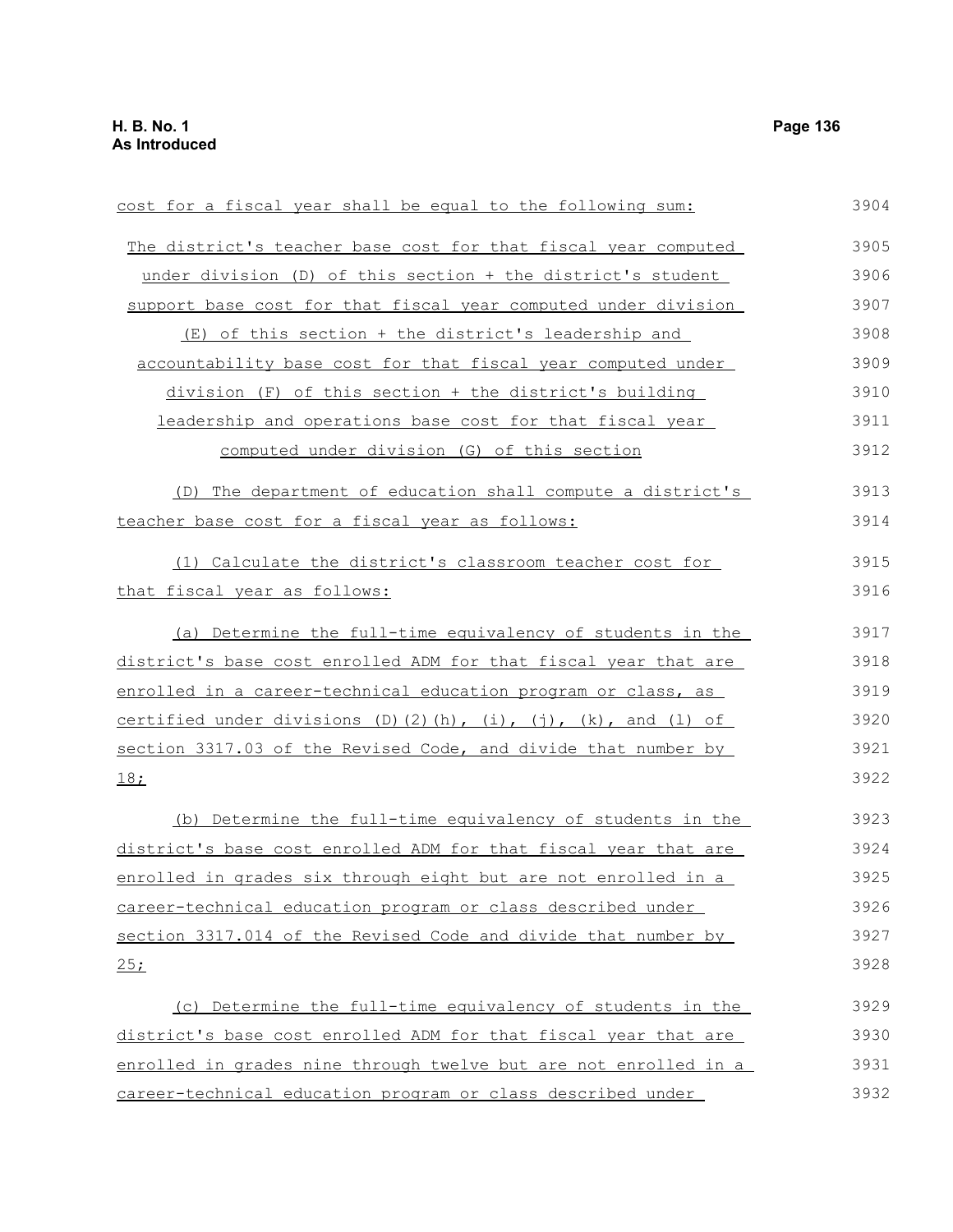| section 3317.014 of the Revised Code and divide that number by   | 3933 |
|------------------------------------------------------------------|------|
| 27:                                                              | 3934 |
| (d) Compute the sum of the quotients obtained under              | 3935 |
| divisions $(D)$ $(1)$ $(a)$ , $(b)$ , and $(c)$ of this section; | 3936 |
| (e) Compute the classroom teacher base cost by multiplying       | 3937 |
| the average teacher cost for that fiscal year by the sum         | 3938 |
| computed under division (D) (1) (d) of this section.             | 3939 |
| (2) Calculate the district's cost for that fiscal year for       | 3940 |
| teachers providing health and physical education, instruction    | 3941 |
| regarding employability and soft skills, development and         | 3942 |
| coordination of internships and job placements, career-technical | 3943 |
| student organization activities, pre-apprenticeship and          | 3944 |
| apprenticeship coordination, and any assessment related to       | 3945 |
| career-technical education, including any nationally recognized  | 3946 |
| job skills or end-of-course assessment, as follows:              | 3947 |
| (a) Divide the district's base cost enrolled ADM for that        | 3948 |
| fiscal year by 150;                                              | 3949 |
| (b) If the quotient obtained under division (D) (2) (a) of       | 3950 |
| this section is greater than 6, the teacher cost shall be equal  | 3951 |
| to that quotient multiplied by the average teacher cost for that | 3952 |
| fiscal year.                                                     | 3953 |
| (c) If the quotient obtained under division (D)(2)(a) of         | 3954 |
| this section is less than or equal to 6, the teacher cost shall  | 3955 |
| be equal to 6 multiplied by the average teacher cost for that    | 3956 |
| fiscal year.                                                     | 3957 |
| (3) Calculate the district's substitute teacher cost for         | 3958 |
| that fiscal year in accordance with the following formula:       | 3959 |
| (a) Compute the substitute teacher daily rate with               | 3960 |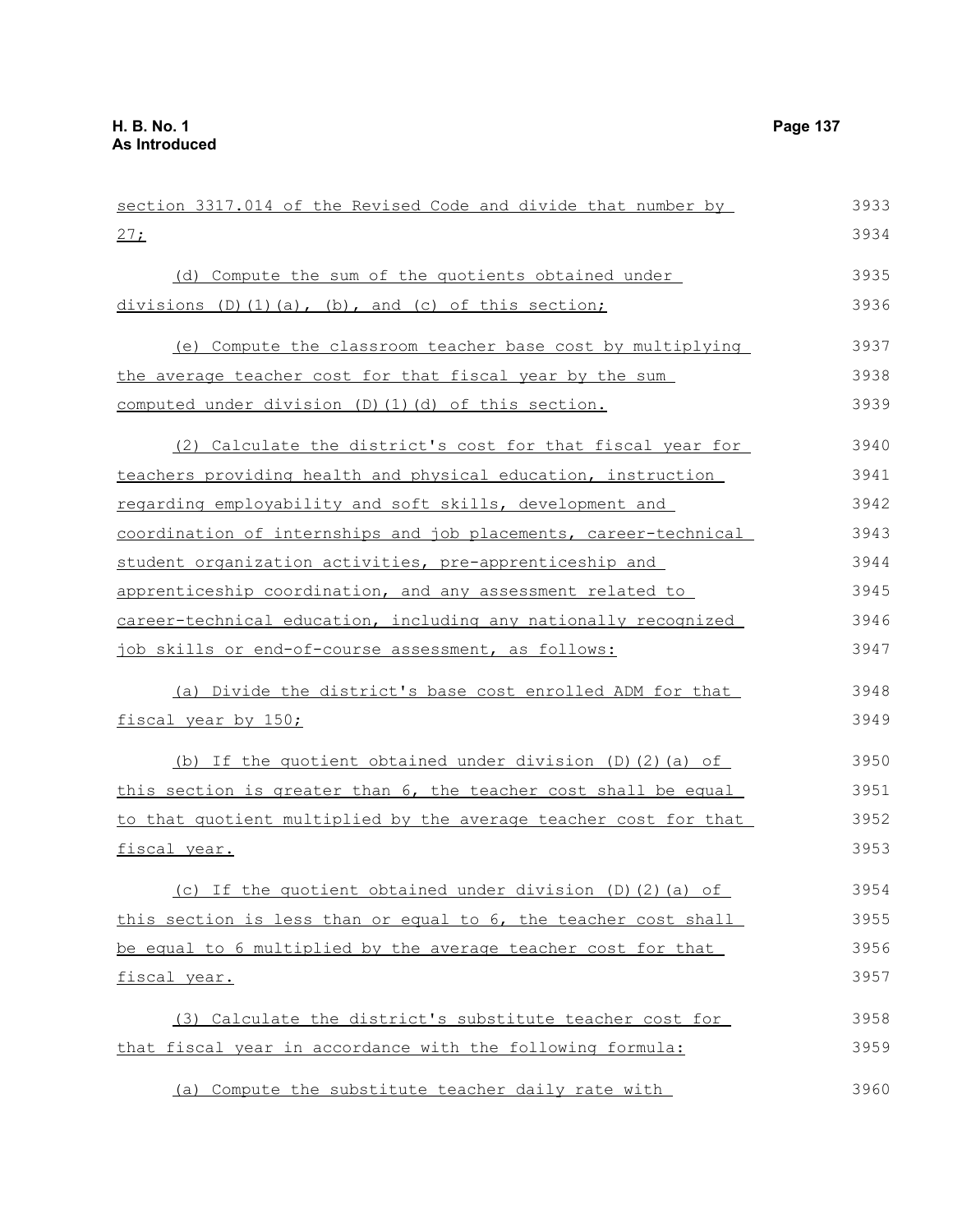| benefits by multiplying the substitute teacher daily rate of \$90               | 3961 |
|---------------------------------------------------------------------------------|------|
| by 1.16;                                                                        | 3962 |
| (b) Compute the substitute teacher cost in accordance with                      | 3963 |
| the following formula:                                                          | 3964 |
|                                                                                 |      |
| [The sum computed under division (D)(1)(d) of this section +                    | 3965 |
| (the greater of the quotient obtained under division $(D)$ $(2)$ $(a)$          | 3966 |
| of this section and 6) ] X the amount computed under division (D)               | 3967 |
| (3) (a) of this section X 5                                                     | 3968 |
| (4) Calculate the district's professional development cost                      | 3969 |
| for that fiscal year in accordance with the following formula:                  | 3970 |
| [The sum computed under division $(D) (1) (d)$ of this section +                | 3971 |
| (the greater of the quotient obtained under division (D)(2)(a)                  | 3972 |
| of this section and 6) $\vert$ X $\vert$ (the sum of divisions (A) (10) (a) and | 3973 |
| (b) of section 3317.011 of the Revised Code for that fiscal                     | 3974 |
| <u>year)/180] X 4</u>                                                           | 3975 |
| (5) Calculate the district's teacher base cost for that                         | 3976 |
| fiscal year, which equals the sum of divisions $(D)$ $(1)$ , $(2)$ , $(3)$ ,    | 3977 |
| and (4) of this section.                                                        | 3978 |
| (E) The department shall compute a district's student                           | 3979 |
| support base cost for a fiscal year as follows:                                 | 3980 |
| (1) Calculate the district's quidance counselor cost for                        | 3981 |
| that fiscal year as follows:                                                    | 3982 |
| (a) Determine the number of students in the district's                          | 3983 |
| base cost enrolled ADM for that fiscal year that are enrolled in                | 3984 |
| grades nine through twelve and divide that number by 360;                       | 3985 |
| (b) Compute the counselor cost in accordance with the                           | 3986 |
| following formula:                                                              | 3987 |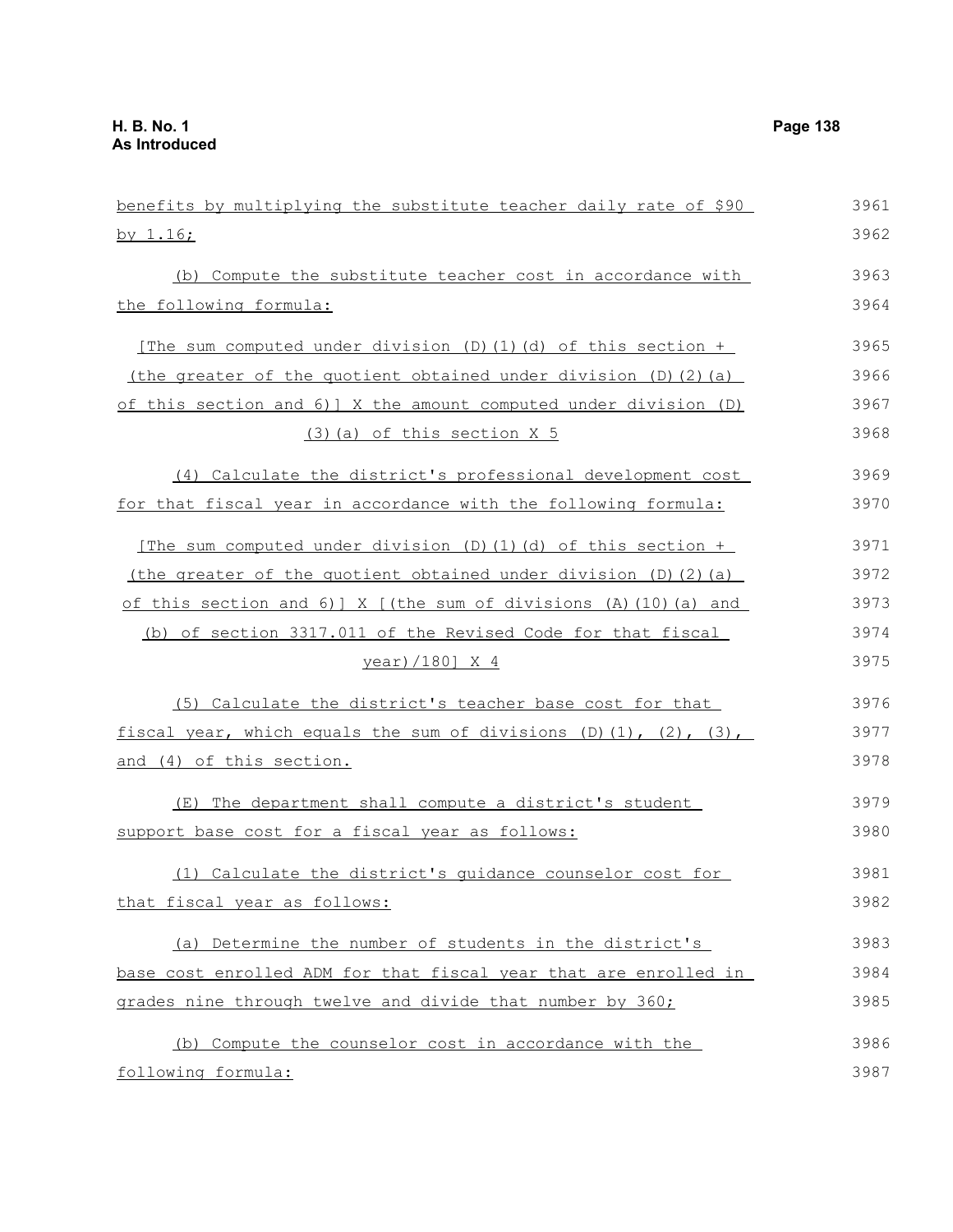## (The greater of the quotient obtained under division  $(E)$  (1)(a) of this section and 1) X [(the average counselor salary for that fiscal year X 1.16) + the amount specified under division (A) (10)(c) of section 3317.011 of the Revised Code for that fiscal year] (2) Calculate the district's librarian and media staff cost for that fiscal year as follows: (a) Divide the district's base cost enrolled ADM for that fiscal year by 1,000; (b) Compute the librarian and media staff cost in accordance with the following formula: The quotient obtained under division  $(E)$  (2)(a) of this section X [(the average librarian and media staff salary for that fiscal year X 1.16) + the amount specified under division (A)(10)(c) of section 3317.011 of the Revised Code for that fiscal year] (3) Calculate the district's staffing cost for student social, emotional, and security support for that fiscal year as follows: (a) Divide the district's base cost enrolled ADM for that fiscal year by 250; (b) Compute the staffing cost for student social, emotional, and security support in accordance with the following formula: The quotient obtained under division  $(E)$  (3)(a) of this section X [(the average counselor salary for that fiscal year  $X$  1.16) + the amount specified under division (A)(10)(c) of section 3317.011 of the Revised Code for that fiscal year] 3988 3989 3990 3991 3992 3993 3994 3995 3996 3997 3998 3999 4000 4001 4002 4003 4004 4005 4006 4007 4008 4009 4010 4011 4012 4013 4014

(4) Calculate the district's cost for that fiscal year for 4015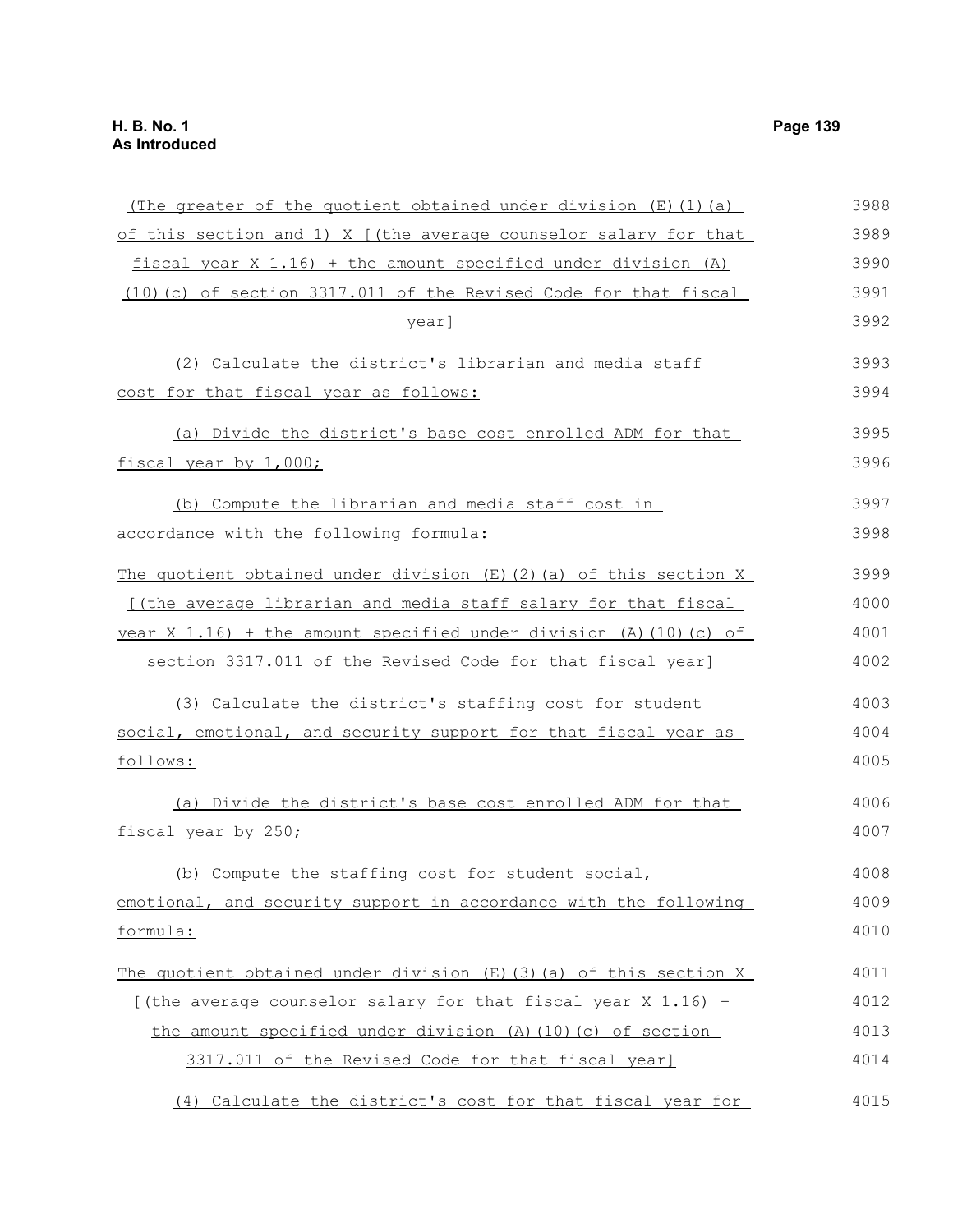| career-technical curriculum specialists and coordinators, career    | 4016 |
|---------------------------------------------------------------------|------|
| assessment and program placement, recruitment and orientation,      | 4017 |
| student success coordination, analysis of test results,             | 4018 |
| development of intervention and remediation plans and monitoring    | 4019 |
| of those plans, and satellite program coordination in accordance    | 4020 |
| with the following formula:                                         | 4021 |
| [(The amount determined under division (E)(4)(a) of section         | 4022 |
| 3317.011 of the Revised Code for that fiscal year/ the sum          | 4023 |
| determined under division (E)(4)(b) of section 3317.011 of the      | 4024 |
| Revised Code) + (the amount determined under division $(E)$ (5) (a) | 4025 |
| of section 3317.011 of the Revised Code for that fiscal year/       | 4026 |
| the sum determined under division $(E)$ (5) (b) of section 3317.011 | 4027 |
| of the Revised Code) ] X the district's base cost enrolled ADM      | 4028 |
| for the fiscal year for which the district's cost under this        | 4029 |
| division is computed                                                | 4030 |
| (5) Compute the district's building safety and security             | 4031 |
| cost for that fiscal year in accordance with the following          | 4032 |
| formula:                                                            | 4033 |
| (The amount determined under division $(E)$ (6) (a) of section      | 4034 |
| 3317.011 of the Revised Code for that fiscal year/ the sum          | 4035 |
| determined under division $(E)$ (6) (b) of section 3317.011 of the  | 4036 |
| Revised Code) X the district's base cost enrolled ADM for the       | 4037 |
| fiscal year for which the building safety and security cost is      | 4038 |
| computed                                                            | 4039 |
| (6) Compute the district's supplies and academic content            | 4040 |
| cost for that fiscal year in accordance with the following          | 4041 |
| formula:                                                            | 4042 |
| (The amount determined under division $(E)$ $(7)$ $(a)$ of section  | 4043 |
| 3317.011 of the Revised Code for that fiscal year/ the sum          | 4044 |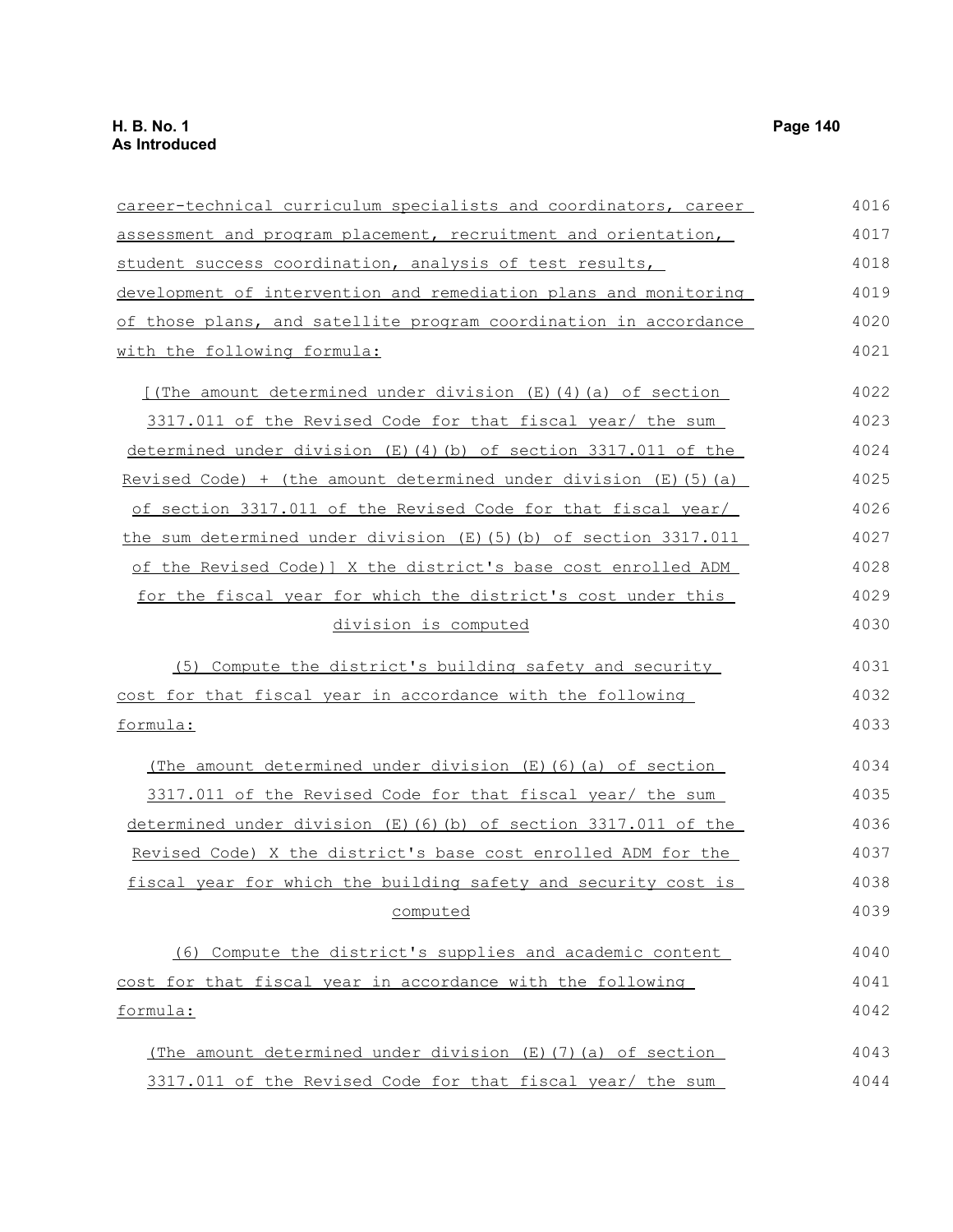| determined under division (E)(7)(b) of section 3317.011 of the          | 4045 |
|-------------------------------------------------------------------------|------|
| Revised Code) X the district's base cost enrolled ADM for the           | 4046 |
| fiscal year for which the supplies and academic content cost is         | 4047 |
| computed                                                                | 4048 |
| (7) Calculate the district's technology cost for that                   | 4049 |
| fiscal year in accordance with the following formula:                   | 4050 |
| \$37.50 X the district's base cost enrolled ADM for that fiscal         | 4051 |
| year                                                                    | 4052 |
| (8) Calculate the district's student support base cost for              | 4053 |
| that fiscal year, which equals the sum of divisions $(E) (1)$ , $(2)$ , | 4054 |
| $(3)$ , $(4)$ , $(5)$ , $(6)$ , and $(7)$ of this section.              | 4055 |
| (F) The department shall compute a district's leadership                | 4056 |
| and accountability base cost for a fiscal year as follows:              | 4057 |
| (1) Calculate the district's superintendent cost for that               | 4058 |
| fiscal year as follows:                                                 | 4059 |
| (a) If the district's base cost enrolled ADM for that                   | 4060 |
| fiscal year is greater than 4,000, then the district's                  | 4061 |
| superintendent cost shall be equal to $[(\$160,000 \times 1.16) + the]$ | 4062 |
| amount specified under division (A) (10) (c) of section 3317.011        | 4063 |
| of the Revised Code for that fiscal year].                              | 4064 |
| (b) If the district's base cost enrolled ADM for that                   | 4065 |
| fiscal year is less than or equal to 4,000 but greater than or          | 4066 |
| equal to 500, the district's superintendent cost shall be equal         | 4067 |
| to the sum of the following:                                            | 4068 |
| (i) (The district's base cost enrolled ADM for that fiscal              | 4069 |
| year - 500) X { $($ (\$160,000 X 1.16) - (\$80,000 X 1.16) $/$ (3500);  | 4070 |
| (ii) (\$80,000 X 1.16) + the amount specified under                     | 4071 |
| division (A) (10) (c) of section 3317.011 of the Revised Code for       | 4072 |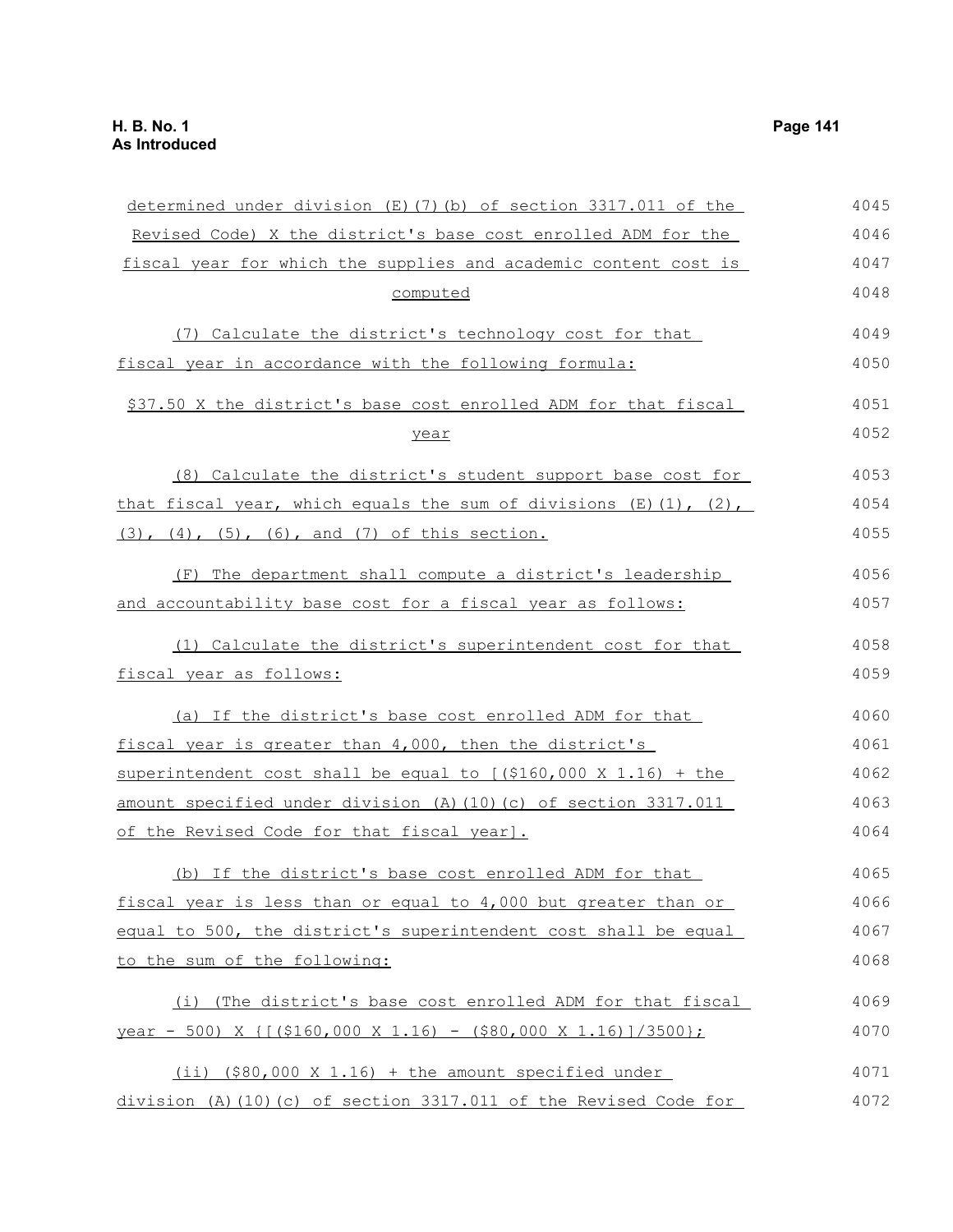year].

that fiscal year. (c) If the district's base cost enrolled ADM is less than 500, then the district's superintendent cost shall be equal to  $[($80,000 \times 1.16) + the amount specified under division (A)(10)]$ (c) of section 3317.011 of the Revised Code for that fiscal year]. (2) Calculate the district's treasurer cost for that fiscal year as follows: (a) If the district's base cost enrolled ADM for that fiscal year is greater than 4,000, then the district's treasurer cost shall be equal to  $(5130,000 \times 1.16)$  + the amount specified under division (A)(10)(c) of section 3317.011 of the Revised Code for that fiscal year]. (b) If the district's base cost enrolled ADM for that fiscal year is less than or equal to 4,000 but greater than or equal to 500, the district's treasurer cost shall be equal to the sum of the following: (i) (The district's base cost enrolled ADM for that fiscal year - 500) X  $\{[(\$130,000 \times 1.16) - (\$60,000 \times 1.16)]/3500\};$ (ii)  $(560,000 \times 1.16)$  + the amount specified under division (A)(10)(c) of section 3317.011 of the Revised Code for that fiscal year. (c) If the district's base cost enrolled ADM is less than 500, then the district's treasurer cost shall be equal to  $(660,000 \times 1.16)$  + the amount specified under division (A)(10) (c) of section 3317.011 of the Revised Code for that fiscal 4073 4074 4075 4076 4077 4078 4079 4080 4081 4082 4083 4084 4085 4086 4087 4088 4089 4090 4091 4092 4093 4094 4095 4096 4097 4098

(3) Calculate the district's other district administrator 4100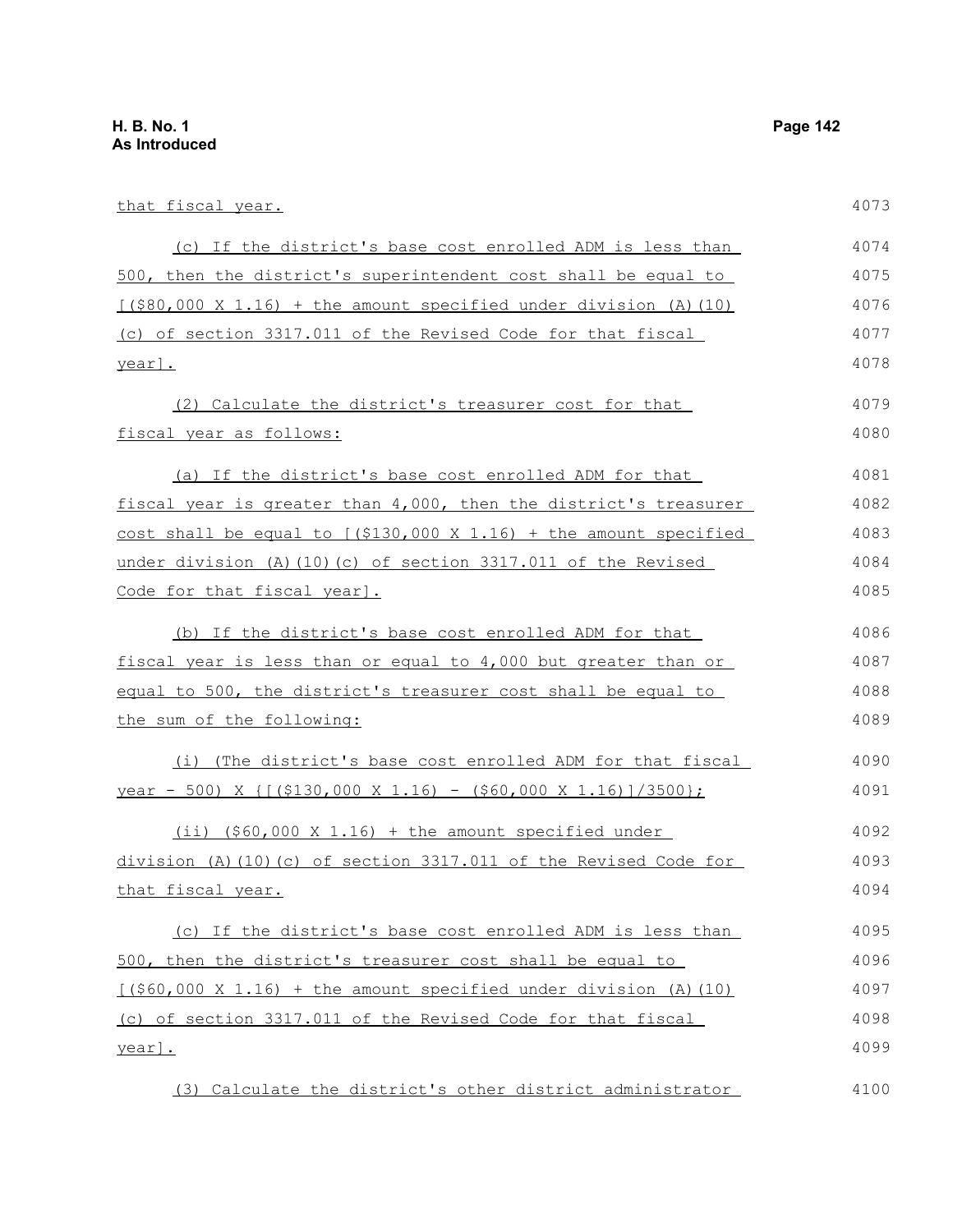cost for that fiscal year as follows: (a) Divide the average other district administrator salary for that fiscal year by the average superintendent salary for that fiscal year; (b) Divide the district's base cost enrolled ADM for that fiscal year by 750; (c) Compute the other district administrator cost in accordance with the following formula: {[(The district's superintendent cost for that fiscal year calculated under division  $(F)(1)$  of this section - the amount specified under division (A)(10)(c) of section 3317.011 of the Revised Code for that fiscal year) X the quotient obtained under division (F)(3)(a) of this section] + the amount specified under division (A)(10)(c) of section 3317.011 of the Revised Code} X (the greater of the quotient obtained under division (F)(3)(b) of this section and 2) (4) Calculate the district's fiscal support cost for that fiscal year as follows: (a) Divide the district's base cost enrolled ADM for that fiscal year by 850; (b) Determine the lesser of the following: (i) The maximum of the quotient obtained under division  $(F)$  (4)(a) of this section and 2; (ii) 35. (c) Compute the fiscal support cost in accordance with the following formula: The number obtained under division (F)(4)(b) of this section X 4101 4102 4103 4104 4105 4106 4107 4108 4109 4110 4111 4112 4113 4114 4115 4116 4117 4118 4119 4120 4121 4122 4123 4124 4125 4126 4127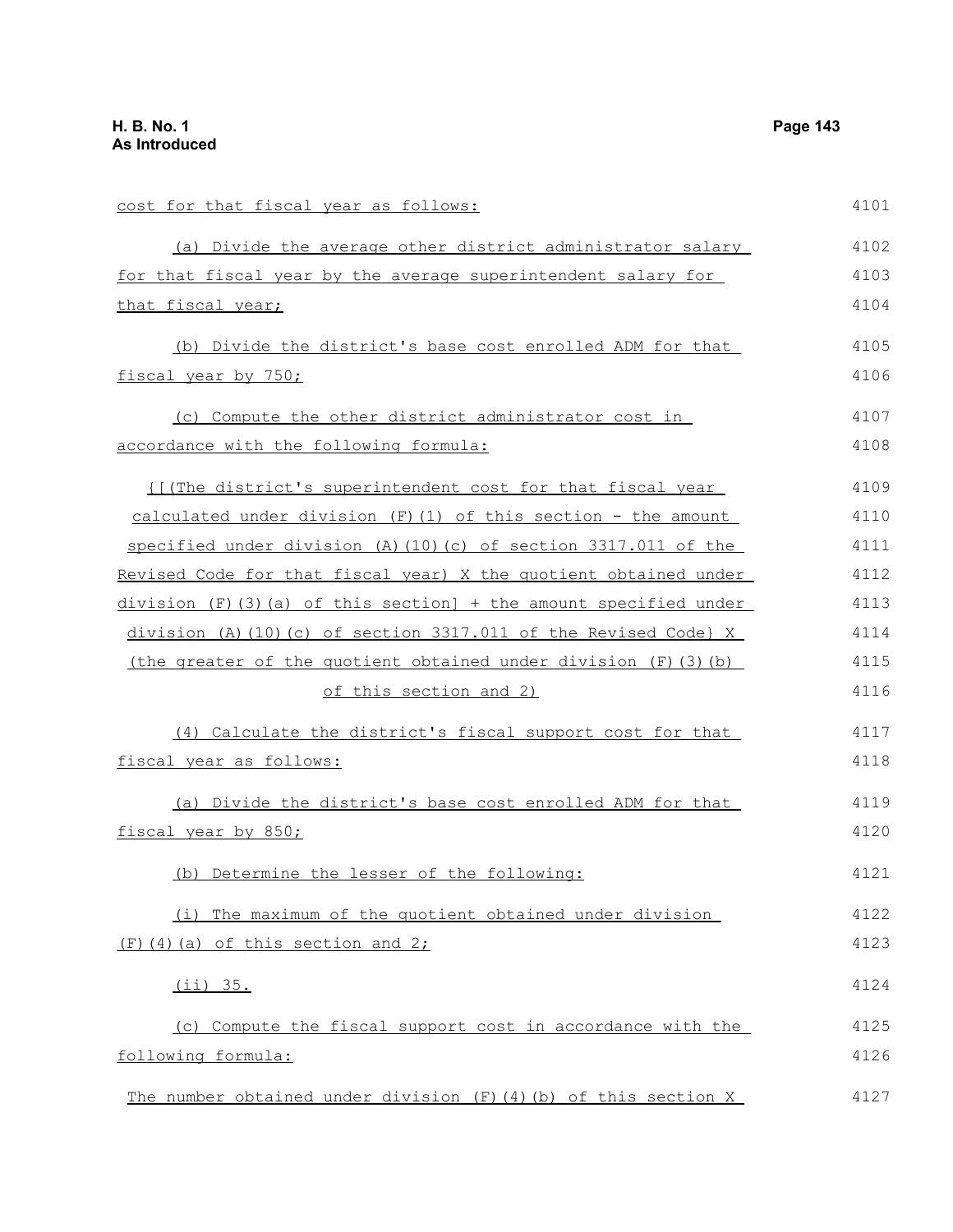| [(the average bookkeeping and accounting employee salary for       | 4128 |
|--------------------------------------------------------------------|------|
| $that$ fiscal year X 1.16) + the amount specified under division   | 4129 |
| (A) (10) (c) of section 3317.011 of the Revised Code for that      | 4130 |
| fiscal year]                                                       | 4131 |
| (5) Calculate the district's education management                  | 4132 |
| information system support cost for that fiscal year as follows:   | 4133 |
| (a) Divide the district's base cost enrolled ADM for that          | 4134 |
| fiscal year by 5,000;                                              | 4135 |
| (b) Compute the education management information system            | 4136 |
| support cost in accordance with the following formula:             | 4137 |
| (The greater of the quotient obtained under division $(F)$ (5) (a) | 4138 |
| of this section and 1) X [(the average education management        | 4139 |
| information system support employee salary for that fiscal year    | 4140 |
| $X$ 1.16) + the amount specified under division (A) (10) (c) of    | 4141 |
| section 3317.011 of the Revised Code for that fiscal year]         | 4142 |
| (6) Calculate the district's leadership support cost for           | 4143 |
| that fiscal year as follows:                                       | 4144 |
| (a) Determine the greater of the quotient obtained under           | 4145 |
| division (F) (3) (b) of this section and 2 and add 1 to that       | 4146 |
| number;                                                            | 4147 |
| (b) Divide the number obtained under division (F) (6) (a) of       | 4148 |
| this section by 3;                                                 | 4149 |
| (c) Compute the leadership support cost in accordance with         | 4150 |
| the following formula:                                             | 4151 |
| (The greater of the quotient obtained under division $(F)$ (6) (b) | 4152 |
| of this section and 1) X [(the average administrative assistant    | 4153 |
| salary for that fiscal year X 1.16) + the amount specified under   | 4154 |

division (A)(10)(c) of section 3317.011 of the Revised Code for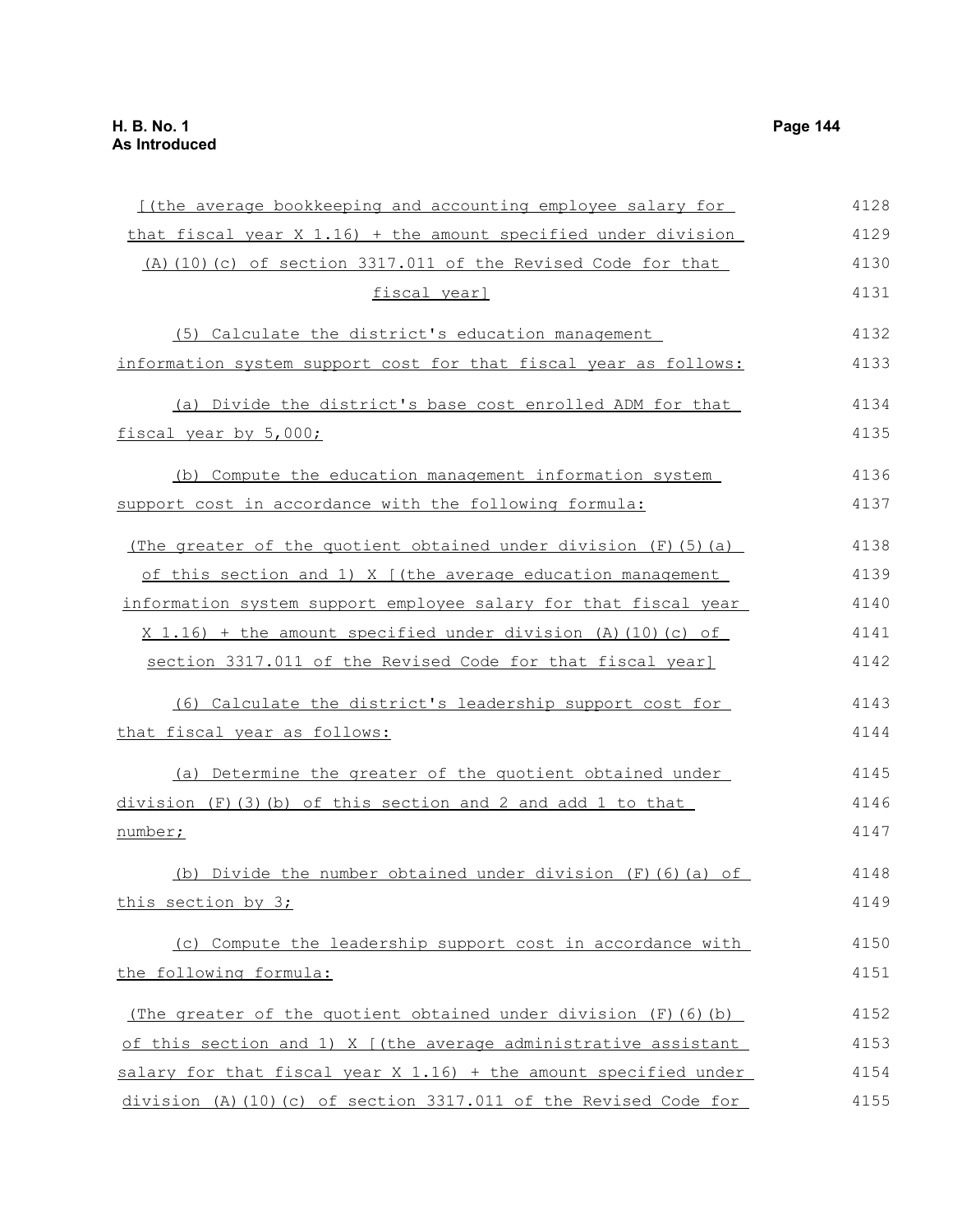that fiscal year] (7) Calculate the district's information technology center support cost for that fiscal year in accordance with the following formula: \$31 X the district's base cost enrolled ADM for that fiscal year (8) Calculate the district's district leadership and accountability base cost for that fiscal year, which equals the sum of divisions  $(F)(1)$ ,  $(2)$ ,  $(3)$ ,  $(4)$ ,  $(5)$ ,  $(6)$ , and  $(7)$  of this section; (G) The department shall compute a district's building leadership and operations base cost for a fiscal year as follows: (1) Calculate the district's building leadership cost for that fiscal year as follows: (a) Divide the average principal salary for that fiscal year by the average superintendent salary for that fiscal year; (b) Divide the district's base cost enrolled ADM for that fiscal year by 450; (c) Compute the building leadership cost in accordance with the following formula: {[(The district's superintendent cost for that fiscal year calculated under division  $(F)(1)$  of this section - the amount specified under division (A)(10)(c) of section 3317.011 of the Revised Code for that fiscal year) X the quotient obtained under division (G)(1)(a) of this section] + the amount specified under division (A)(10)(c) of section 3317.011 of the Revised Code for that fiscal year} X the quotient obtained under division (G)(1) 4156 4157 4158 4159 4160 4161 4162 4163 4164 4165 4166 4167 4168 4169 4170 4171 4172 4173 4174 4175 4176 4177 4178 4179 4180 4181 4182 4183

(b) of this section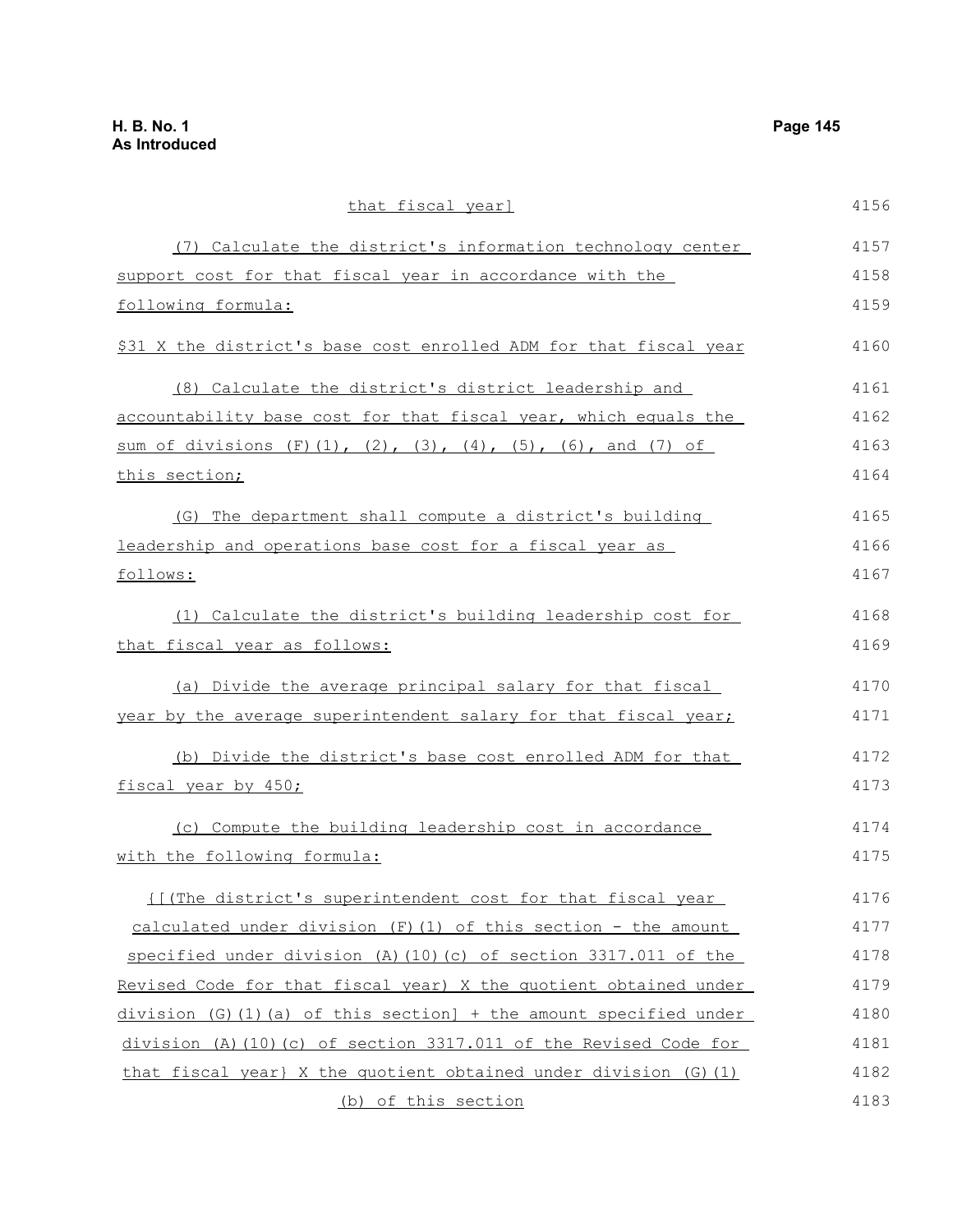(2) Calculate the district's building leadership support cost for that fiscal year as follows: (a) Divide the district's base cost enrolled ADM for that fiscal year by 400; (b) Determine the number of school buildings in the district for that fiscal year; (c) Compute the building leadership support cost in accordance with the following formula: (i) If the quotient obtained under division (G)(2)(a) of this section is less than the number obtained under division (G) (2)(b) of this section, then the district's building leadership support cost shall be equal to {the number obtained under division (G)(2)(b) of this section X [(the average clerical staff salary X 1.16) + the amount specified under division (A) (10)(c) of section 3317.011 of the Revised Code for that fiscal year]}. (ii) If the quotient obtained under division (G)(2)(a) of this section is greater than or equal to the number obtained under division  $(G)(2)(b)$  of this section, then the district's building leadership support cost shall be equal to {[the lesser of (the number obtained under division (G)(2)(b) of this section X 3) and the quotient obtained under division (G)(2)(a) of this section] X [(the average clerical staff salary for that fiscal year  $X$  1.16) + the amount specified under division (A)(10)(c) of section 3317.011 of the Revised Code for that fiscal year]}. (3) Compute the district's building operations cost for that fiscal year in accordance with the following formula: The district's base cost enrolled ADM for that fiscal year X [(the number determined under division (G)(3)(a)(i) of section 4184 4185 4186 4187 4188 4189 4190 4191 4192 4193 4194 4195 4196 4197 4198 4199 4200 4201 4202 4203 4204 4205 4206 4207 4208 4209 4210 4211 4212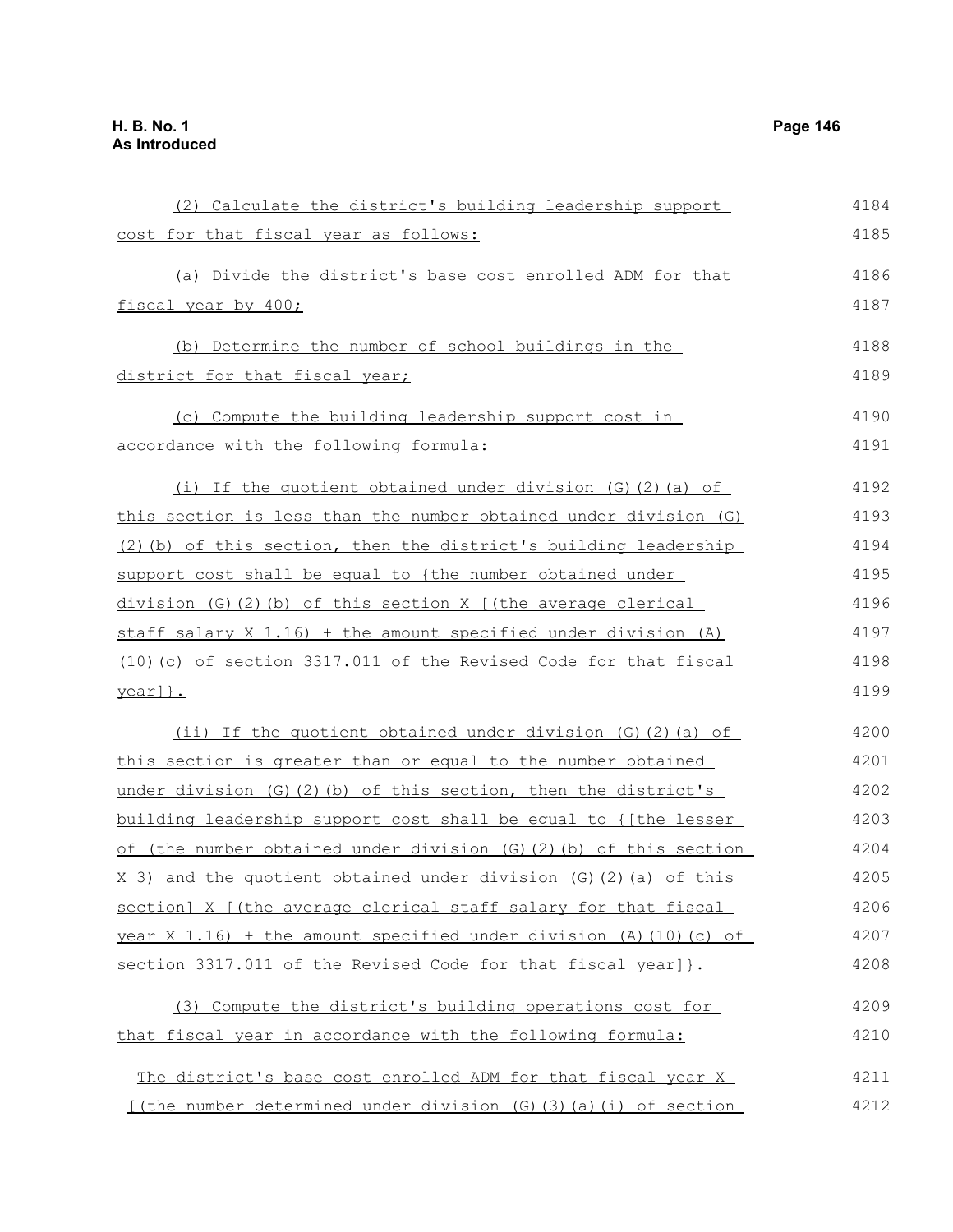| 3317.011 of the Revised Code X the number determined under        | 4213 |
|-------------------------------------------------------------------|------|
| $division$ (G)(3)(a)(ii) of section 3317.011 of the Revised Code) | 4214 |
| - (the amount determined under division (E) (6) (a) of section    | 4215 |
| 3317.011 of the Revised Code for that fiscal year/ the sum        | 4216 |
| determined under division (E) (6) (b) of section 3317.011 of the  | 4217 |
| Revised Code for that fiscal year) ]                              | 4218 |
| (4) Calculate the district's building leadership and              | 4219 |
| operations base cost for that fiscal year, which equals the sum   | 4220 |
| of divisions (G)(1), (2), and (3) of this section.                | 4221 |
| Sec. 3317.013. The amounts-multiples for the following            | 4222 |
| categories of special education programs, as these programs are   | 4223 |
| defined for purposes of Chapter 3323. of the Revised Code, are    | 4224 |
| as follows:                                                       | 4225 |
| (A) An amount of \$1,578 A multiple of 0.2434 for each-           | 4226 |
| student students whose primary or only identified disability is   | 4227 |
| a speech and language disability, as this term is defined         | 4228 |
| pursuant to Chapter 3323. of the Revised Code;                    | 4229 |
| (B) An amount of \$4,005 A multiple of 0.6178 for each-           | 4230 |
| student students identified as specific learning disabled or      | 4231 |
| developmentally disabled, as these terms are defined pursuant to  | 4232 |
| Chapter 3323. of the Revised Code, identified as having an other  | 4233 |
| health impairment-minor, or identified as a preschool child who   | 4234 |
| is developmentally delayed;                                       | 4235 |
| (C) An amount of $$9,622$ A multiple of 1.4843 for each           | 4236 |
| student-students identified as hearing disabled or severe         | 4237 |
| behavior disabled, as these terms are defined pursuant to         | 4238 |
| Chapter 3323. of the Revised Code;                                | 4239 |
| (D) An amount of \$12,841 A multiple of 1.9809 for each-          | 4240 |
| student students identified as vision impaired, as this term is   | 4241 |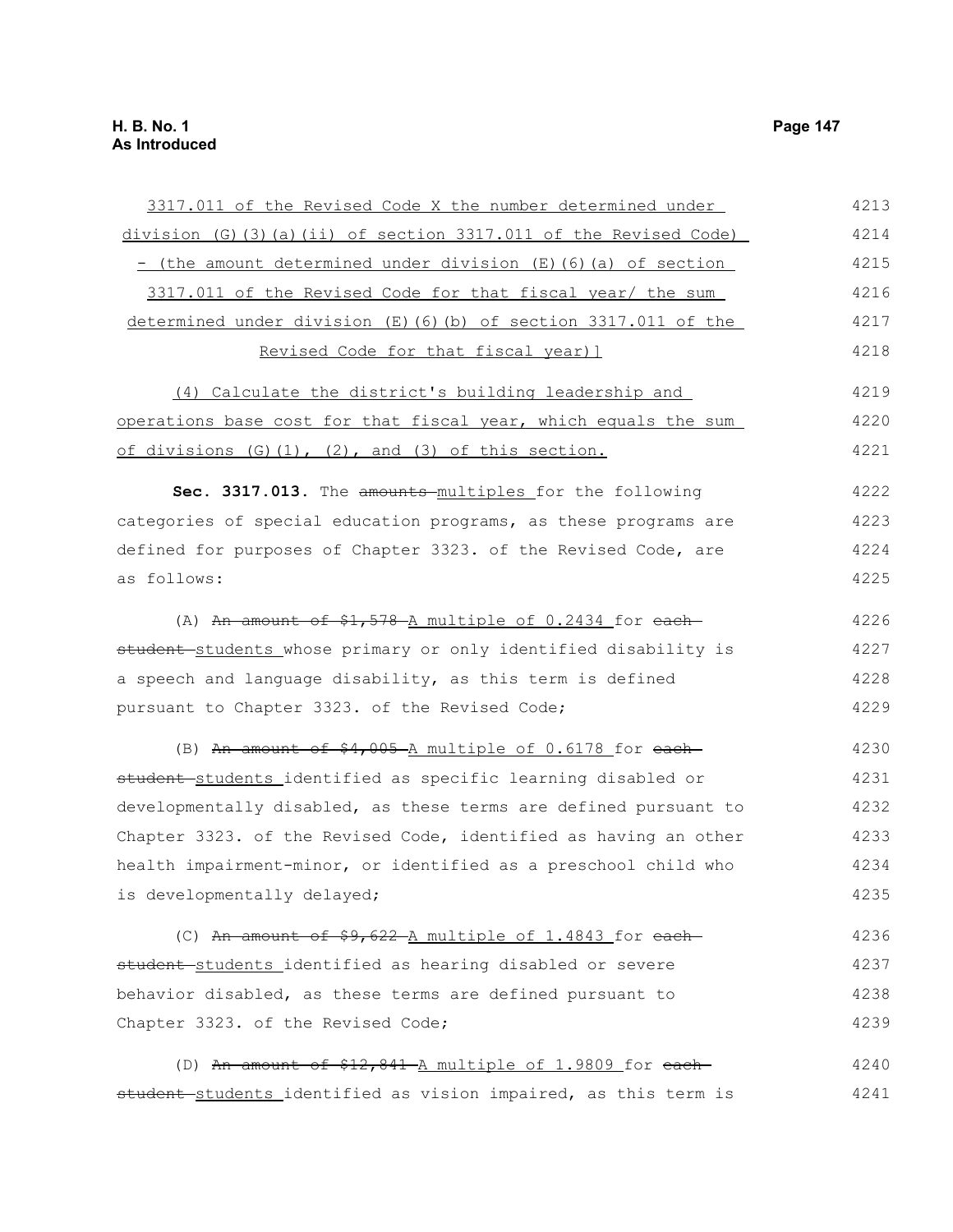4270

defined pursuant to Chapter 3323. of the Revised Code, or as having an other health impairment-major;  $(E)$  An amount of \$17,390 A multiple of 2.6826 for eachstudent students identified as orthopedically disabled or as having multiple disabilities, as these terms are defined pursuant to Chapter 3323. of the Revised Code; (F) An amount of  $$25,637$  A multiple of 3.9548 for eachstudent students identified as autistic, having traumatic brain injuries, or as both visually and hearing impaired, as these terms are defined pursuant to Chapter 3323. of the Revised Code. Sec. 3317.014. (A) The career-technical educationadditional amount per pupil for each student enrolled in multiples for the following categories of career-technical education programs approved by the department of education under section 3317.161 of the Revised Code shall be as follows:  $(A)$  An amount of  $$5,192-(1)$  A multiple of 0.6231 for eachstudent students enrolled in career-technical education workforce development programs in agricultural and environmental systems, construction technologies, engineering and science technologies, finance, health science, information technology, and manufacturing technologies, each of which shall be defined by the department in consultation with the governor's office of workforce transformation;  $(B)$  An amount of  $$4,921-(2)$  A multiple of 0.5906 for eachstudent students enrolled in workforce development programs in business and administration, hospitality and tourism, human services, law and public safety, transportation systems, and arts and communications, each of which shall be defined by the 4242 4243 4244 4245 4246 4247 4248 4249 4250 4251 4252 4253 4254 4255 4256 4257 4258 4259 4260 4261 4262 4263 4264 4265 4266 4267 4268 4269

department in consultation with the governor's office of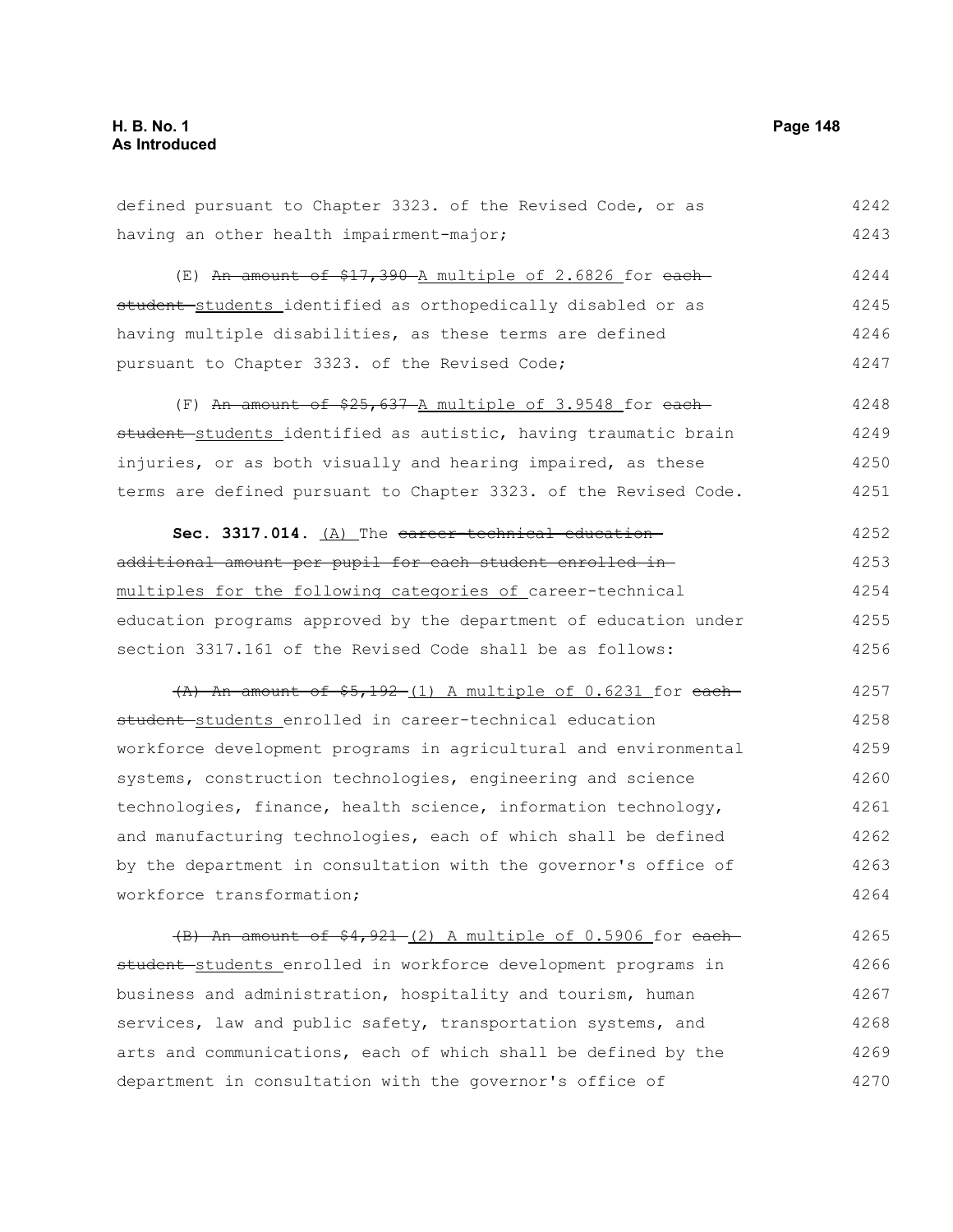| workforce transformation;                                        | 4271 |
|------------------------------------------------------------------|------|
| $\left($ C) An amount of \$1,795-(3) A multiple of 0.2154 for    | 4272 |
| students enrolled in career-based intervention programs, which   | 4273 |
| shall be defined by the department in consultation with the      | 4274 |
| governor's office of workforce transformation;                   | 4275 |
| (D) An amount of \$1,525-(4) A multiple of 0.1830 for            | 4276 |
| students enrolled in workforce development programs in education | 4277 |
| and training, marketing, workforce development academics, public | 4278 |
| administration, and career development, each of which shall be   | 4279 |
| defined by the department of education in consultation with the  | 4280 |
| governor's office of workforce transformation;                   | 4281 |
| $(E)$ An amount of \$1,308 (5) A multiple of 0.1570 for          | 4282 |
| students enrolled in family and consumer science programs, which | 4283 |
| shall be defined by the department of education in consultation  | 4284 |
| with the governor's office of workforce transformation.          | 4285 |
| (B) The amount-multiple for career-technical education           | 4286 |
| associated services, as defined by the department, shall be      | 4287 |
| <del>\$245</del> 0.0294.                                         | 4288 |
| (C) The department of education shall calculate career-          | 4289 |
| technical education funds for each city, local, exempted         | 4290 |
| village, and joint vocational school district as the sum of the  | 4291 |
| following:                                                       | 4292 |
| (1) The district's category one career-technical education       | 4293 |
| ADM X the multiple specified in division (A) (1) of this section | 4294 |
| X the statewide average career-technical base cost per pupil for | 4295 |
| that fiscal year X the district's state share percentage;        | 4296 |
| (2) The district's category two career-technical education       | 4297 |
| ADM X the multiple specified in division (A)(2) of this section  | 4298 |
| X the statewide average career-technical base cost per pupil for | 4299 |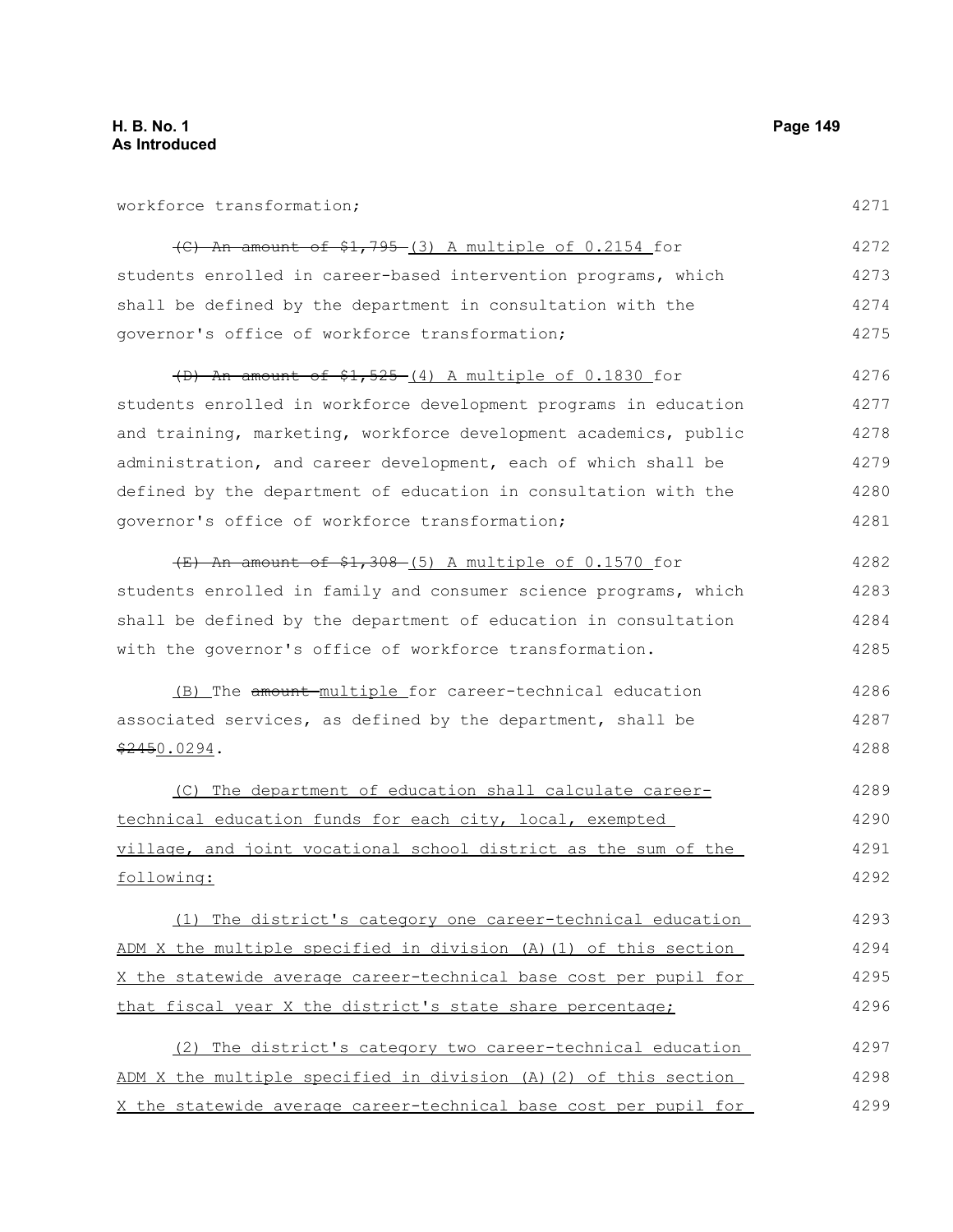| that fiscal year X the district's state share percentage;        | 4300 |
|------------------------------------------------------------------|------|
| (3) The district's category three career-technical               | 4301 |
| education ADM X the multiple specified in division (A) (3) of    | 4302 |
| this section X the statewide average career-technical base cost  | 4303 |
| per pupil for that fiscal year X the district's state share      | 4304 |
| percentage;                                                      | 4305 |
| (4) The district's category four career-technical                | 4306 |
| education ADM X the multiple specified in division (A) (4) of    | 4307 |
| this section X the statewide average career-technical base cost  | 4308 |
| per pupil for that fiscal year X the district's state share      | 4309 |
| percentage;                                                      | 4310 |
| (5) The district's category five career-technical                | 4311 |
| education ADM X the multiple specified in division (A) (5) of    | 4312 |
| this section X the statewide average career-technical base cost  | 4313 |
| per pupil for that fiscal year X the district's state share      | 4314 |
| percentage.                                                      | 4315 |
| Payment of funds calculated under division (C) of this           | 4316 |
| section is subject to approval under section 3317.161 of the     | 4317 |
| Revised Code.                                                    | 4318 |
| (D) The department shall calculate career-technical              | 4319 |
| associated services funds for each city, local, exempted         | 4320 |
| village, and joint vocational school district as follows:        | 4321 |
| The district's state share percentage X the multiple for career- | 4322 |
| technical education associated services specified under division | 4323 |
| (B) of this section X the statewide average career-technical     | 4324 |
| base cost per pupil for that fiscal year X the sum of the        | 4325 |
| district's categories one through five career-technical          | 4326 |
| education ADM                                                    | 4327 |

(E) The department shall pay career awareness and 4328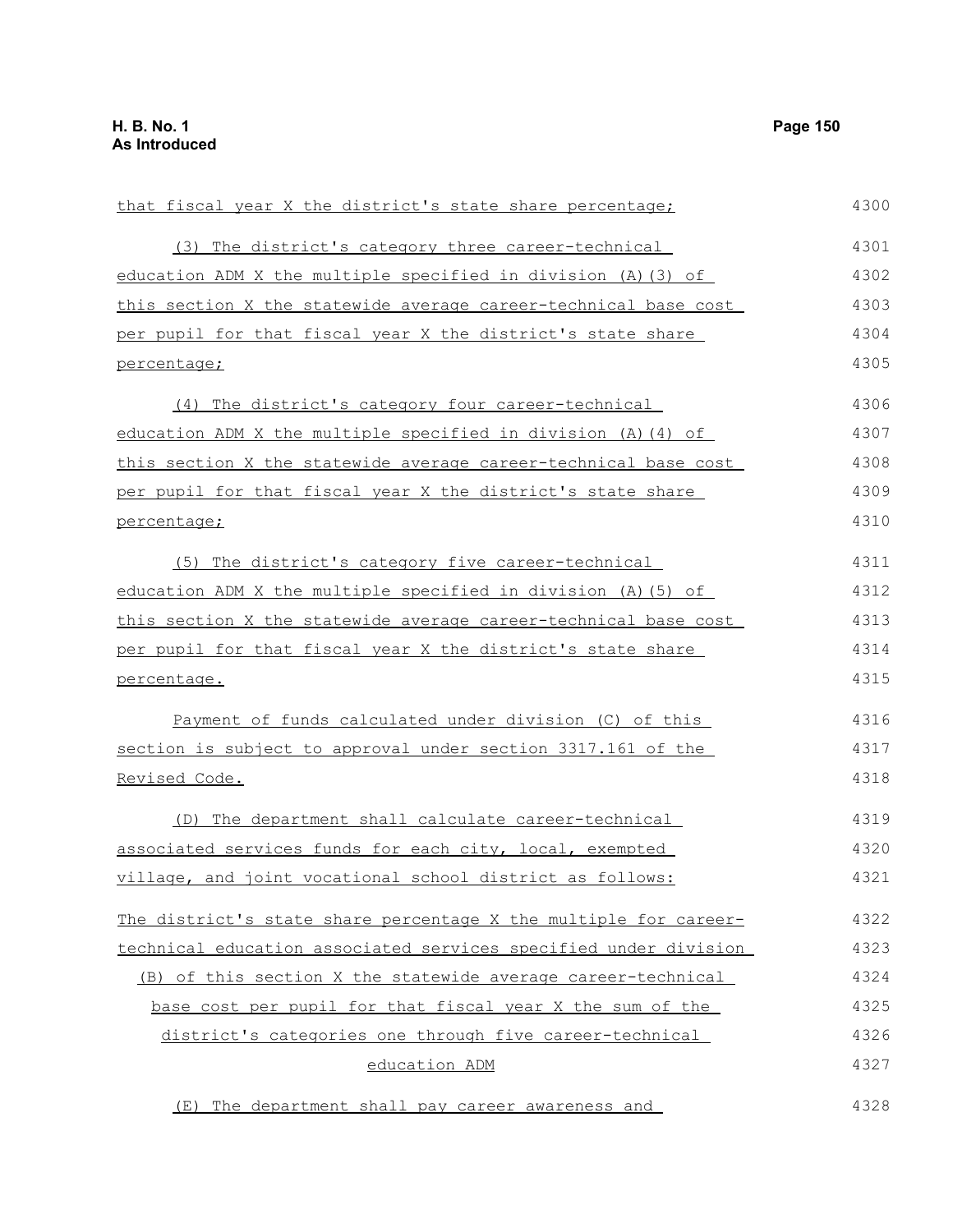| exploration funds to city, local, exempted village, and joint        | 4329 |
|----------------------------------------------------------------------|------|
| vocational school districts calculated as follows:                   | 4330 |
| The district's enrolled ADM X \$2.50, for fiscal year 2022, \$5,     | 4331 |
| for fiscal year 2023, \$7.50, for fiscal year 2024, or \$10, for     | 4332 |
| fiscal year 2025 and each fiscal year thereafter                     | 4333 |
| (F) (1) In any fiscal year, a school district receiving              | 4334 |
| funds calculated under division (C) of this section shall spend      | 4335 |
| those funds only for the purposes that the department designates     | 4336 |
| as approved for career-technical education expenses. Career-         | 4337 |
| <u>technical education expenses approved by the department shall</u> | 4338 |
| include only expenses connected to the delivery of career-           | 4339 |
| technical programming to career-technical students. The              | 4340 |
| department shall require the school district to report data          | 4341 |
| annually so that the department may monitor the district's           | 4342 |
| compliance with the requirements regarding the manner in which       | 4343 |
| funding calculated under division (C) of this section may be         | 4344 |
| spent.                                                               | 4345 |
| (2) All funds received under division (C) of this section            | 4346 |
| shall be spent in the following manner:                              | 4347 |
| (a) At least seventy-five per cent of the funds shall be             | 4348 |
| spent on curriculum development, purchase, and implementation;       | 4349 |
| instructional resources and supplies; industry-based program         | 4350 |
| certification; student assessment, credentialing, and placement;     | 4351 |
| curriculum specific equipment purchases and leases; career-          | 4352 |
| technical student organization fees and expenses; home and           | 4353 |
| agency linkages; work-based learning experiences; professional       | 4354 |
| development; and other costs directly associated with career-        | 4355 |
| technical education programs including development of new            | 4356 |
| programs.                                                            | 4357 |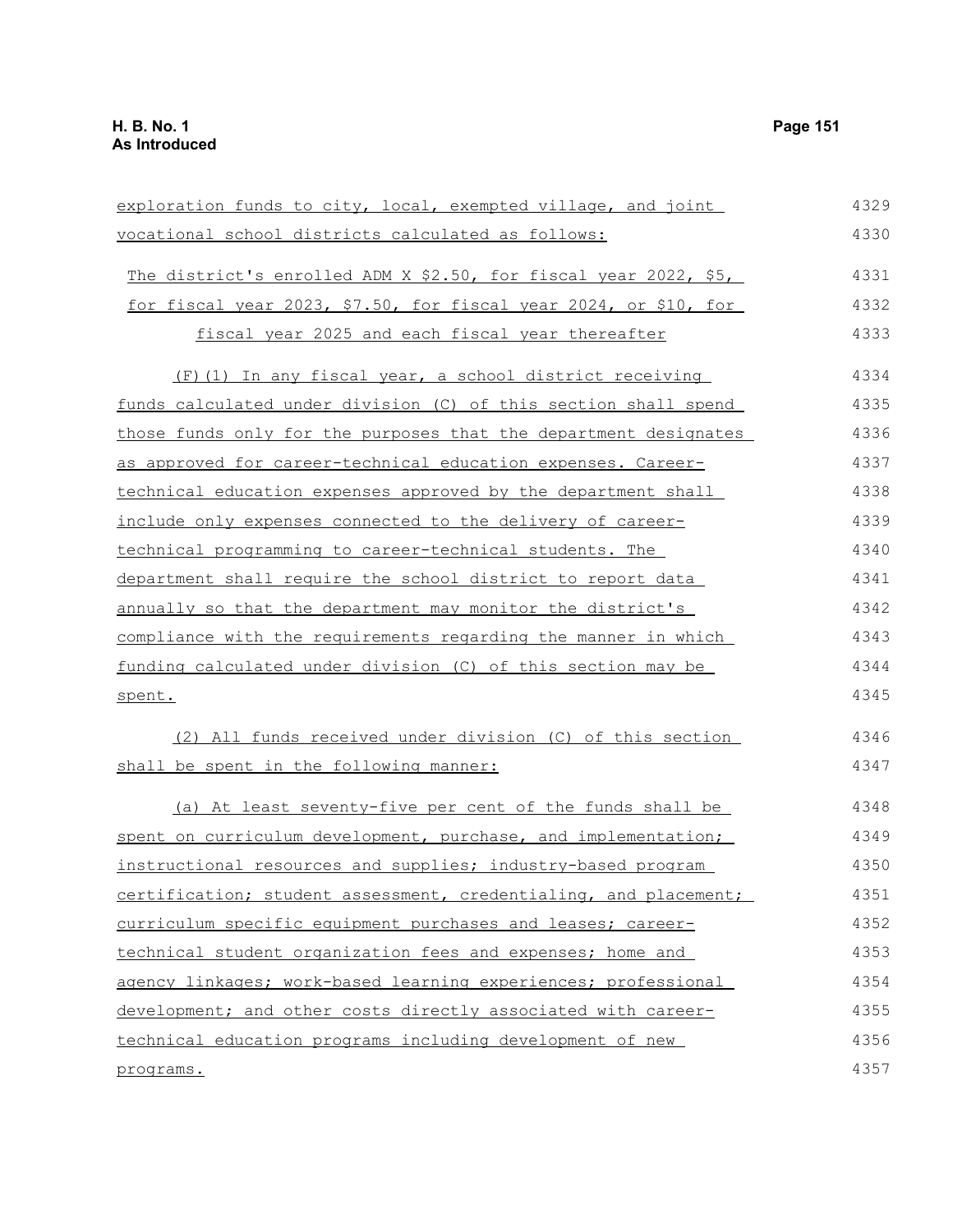| (b) Not more than twenty-five per cent of the funds shall        | 4358 |
|------------------------------------------------------------------|------|
| be used for personnel expenditures.                              | 4359 |
| (G) In any fiscal year, a school district receiving funds        | 4360 |
| calculated under division (D) of this section, or through a      | 4361 |
| transfer of funds pursuant to division (I) of section 3317.023   | 4362 |
| of the Revised Code, shall spend those funds only for the        | 4363 |
| purposes that the department designates as approved for career-  | 4364 |
| technical education associated services expenses, which may      | 4365 |
| include such purposes as apprenticeship coordinators,            | 4366 |
| coordinators for other career-technical education services,      | 4367 |
| career-technical evaluation, and other purposes designated by    | 4368 |
| the department. The department may deny payment of funds         | 4369 |
| calculated under division (D) of this section to any district    | 4370 |
| that the department determines is not operating those services   | 4371 |
| or is using funds calculated under division (D) of this section, | 4372 |
| or through a transfer of funds pursuant to division (I) of       | 4373 |
| section 3317.023 of the Revised Code, for other purposes.        | 4374 |
| (H) In any fiscal year, a lead district of a career-             | 4375 |
| technical planning district receiving funds under division (E)   | 4376 |
| of this section, or through a transfer of funds pursuant to      | 4377 |
| division (I) of section 3317.023 of the Revised Code, shall      | 4378 |
| disperse those funds to school districts, community schools, and | 4379 |
| STEM schools receiving services from that district that provide  | 4380 |
| plans for the use of those funds that are consistent with the    | 4381 |
| career-technical planning district's plan that is on file with   | 4382 |
| the department of education. A district or school that receives  | 4383 |
| funds under this division shall spend those funds only for the   | 4384 |
| following purposes:                                              | 4385 |
| (1) Delivery of career awareness programs to students            | 4386 |
| enrolled in grades kindergarten through twelve;                  | 4387 |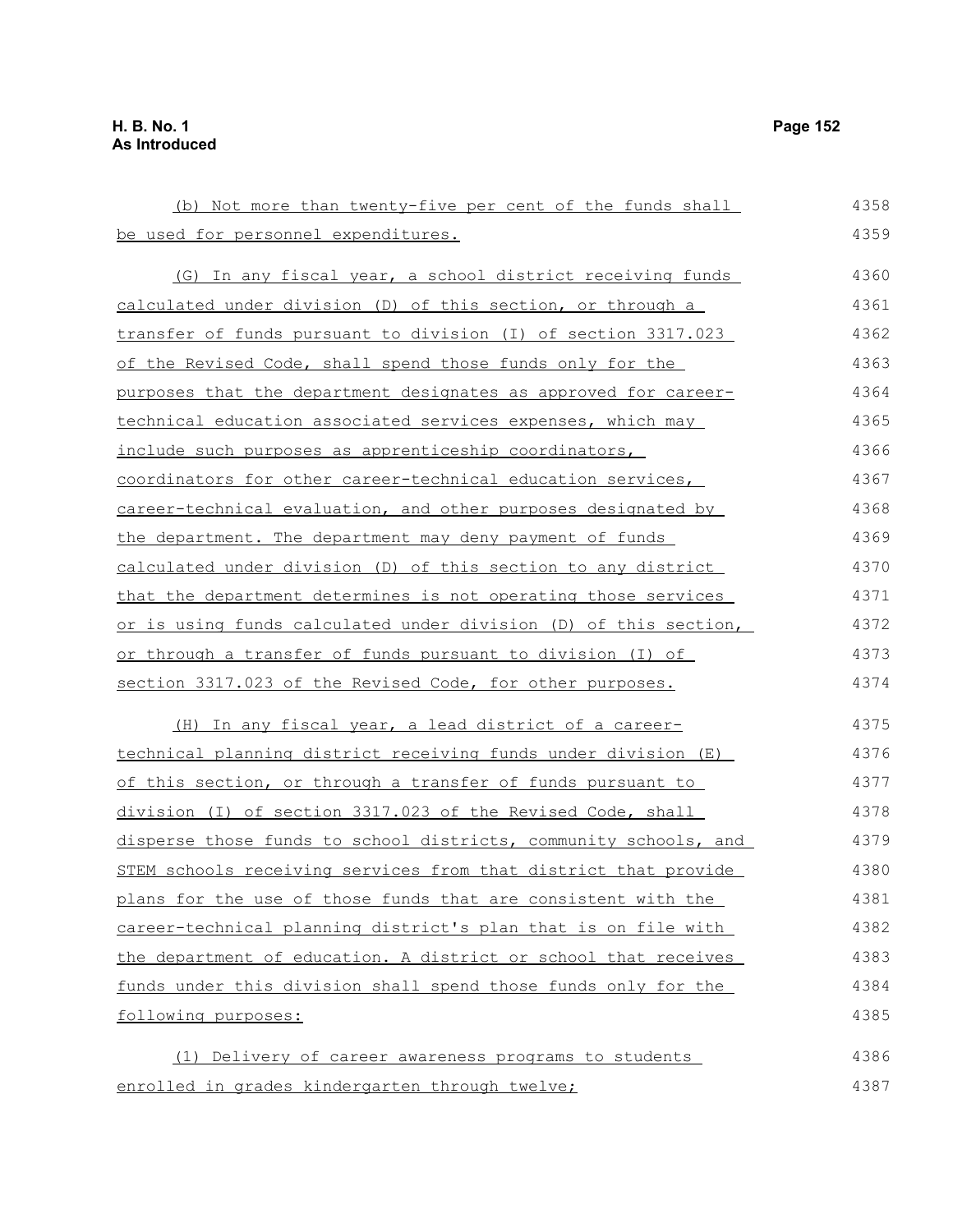students throughout their primary and secondary education; (3) Assistance to teachers in providing a career development curriculum to students; (4) Development of a career development plan for each student that stays with that student for the duration of the student's primary and secondary education; (5) Provision of opportunities for students to engage in activities, such as career fairs, hands-on experiences, and job shadowing, across all career pathways at each grade level. The department may deny payment under this division to any district or school that the department determines is using funds paid under this division for other purposes. Sec. 3317.016. The amounts multiples for English learners shall be as follows: (A) An amount of  $$1,515$ -A multiple of 0.2103 for each student who has been enrolled in schools in the United States for 180 school days or less and was not previously exempted from taking the spring administration of either of the state's English language arts assessments prescribed by section 3301.0710 of the Revised Code (reading or writing). (B) An amount of  $$1,136$  -A multiple of 0.1577 for each student who has been enrolled in schools in the United States for more than 180 school days or was previously exempted fromtaking until the student achieves a score on the spring administration of either of the state's English language arts assessments prescribed by section 3301.0710 of the Revised Code (reading or writing) that falls within the levels of achievement specified in divisions  $(A)$   $(2)$   $(a)$  to  $(c)$  of that section. 4389 4390 4391 4392 4393 4394 4395 4396 4397 4398 4399 4400 4401 4402 4403 4404 4405 4406 4407 4408 4409 4410 4411 4412 4413 4414 4415 4416

(2) Provision of a common, consistent curriculum to

4388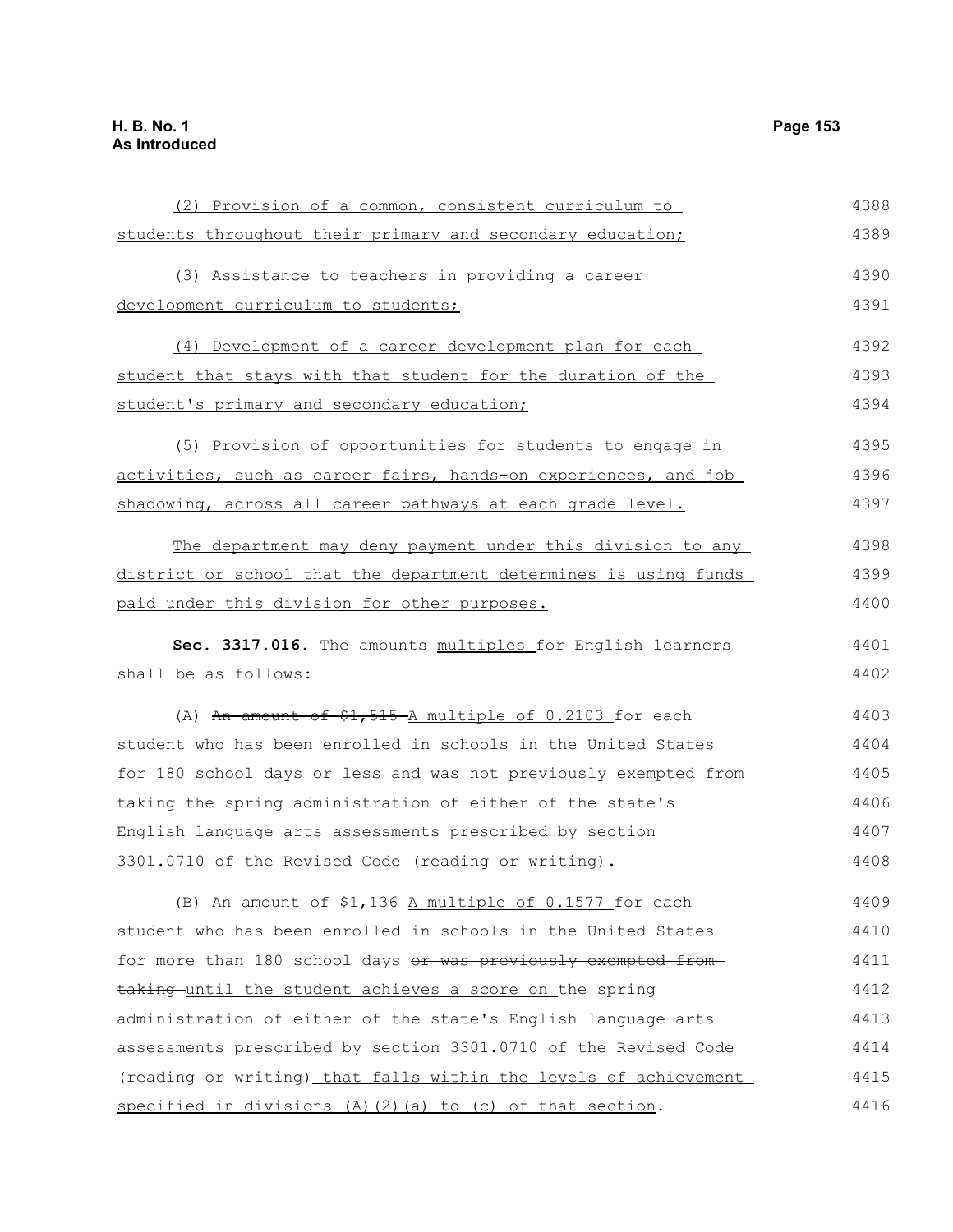(C) An amount of \$758 A multiple of 0.1052 for each student who <del>does not qualify for inclusion under division (A) or</del> (B) of this section and is in a trial-mainstream period, as defined by the departmentachieves a score on the spring administration of either of the state's English language arts assessments prescribed by section 3301.0710 of the Revised Code (reading or writing) that falls within the levels of achievement specified in divisions (A)(2)(a) to (c) of that section, for the two school years following the school year in which the student achieved that level of achievement. **Sec. 3317.017.** (A) The department of education shall compute a city, local, or exempted village school district's per-pupil local capacity amount for a fiscal year as follows: (1) Calculate the district's valuation per pupil for that fiscal year as follows: (a) Determine the minimum of the district's three-year average valuation for the fiscal year for which the calculation is made and the district's taxable value for the most recent tax year for which data is available; (b) Divide the amount determined under division  $(A)$   $(1)$   $(a)$ of this section by the district's base cost enrolled ADM for the fiscal year for which the calculation is made. (2) Calculate the district's local share federal adjusted gross income per pupil for that fiscal year as follows: (a) Determine the minimum of the following: (i) The average of the total federal adjusted gross income of the district's residents for the three most recent tax years for which data is available, as certified under section 3317.021 of the Revised Code; 4417 4418 4419 4420 4421 4422 4423 4424 4425 4426 4427 4428 4429 4430 4431 4432 4433 4434 4435 4436 4437 4438 4439 4440 4441 4442 4443 4444 4445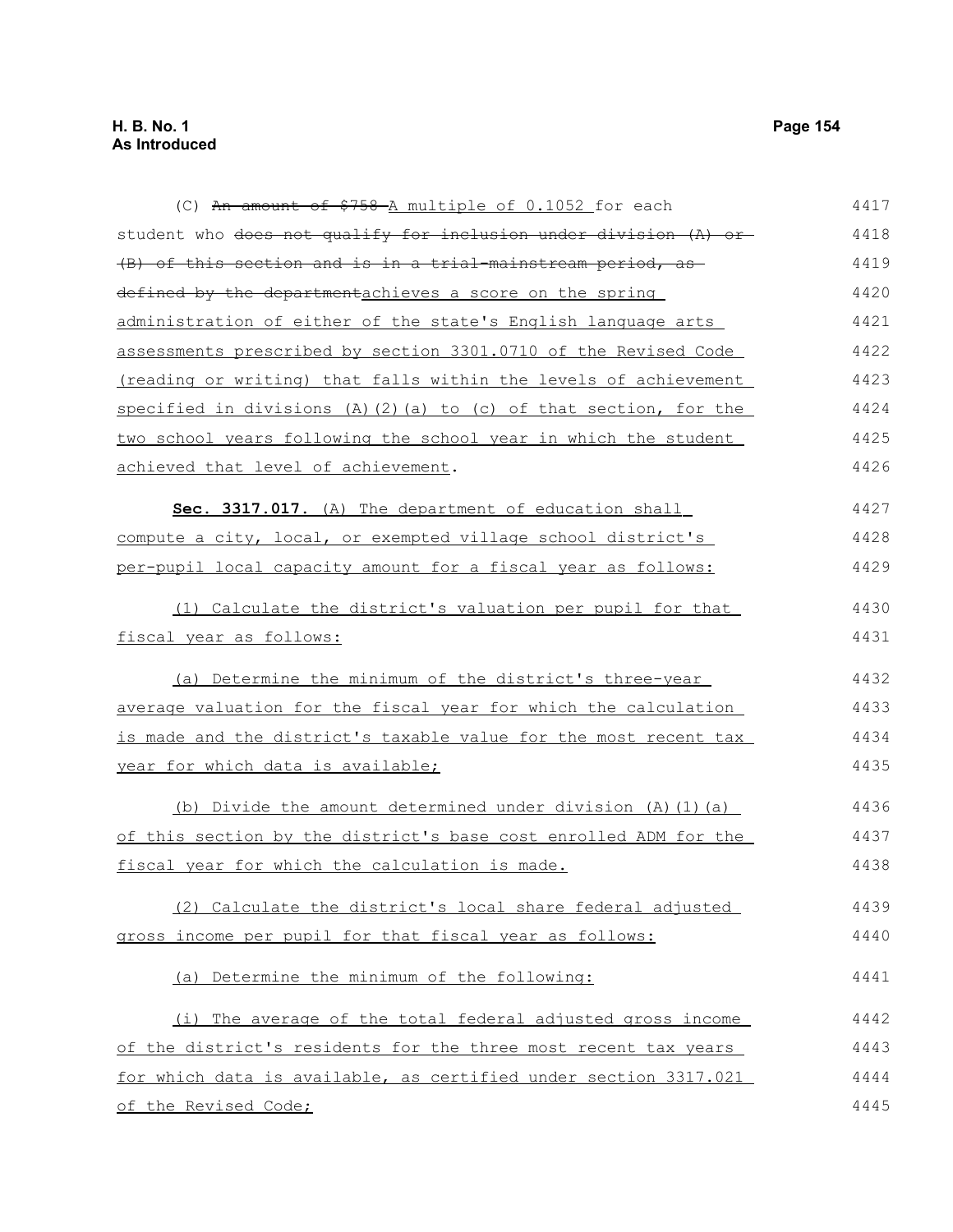(ii) The total federal adjusted gross income of the district's residents for the most recent tax year for which data is available, as certified under section 3317.021 of the Revised Code. (b) Divide the amount determined under division (A)(2)(a) of this section by the district's base cost enrolled ADM for the fiscal year for which the calculation is made. (3) Calculate the district's adjusted local share federal adjusted gross income per pupil for that fiscal year as follows: (a) Determine both of the following: (i) The median federal adjusted gross income of the district's residents for the most recent tax year for which data is available, as certified under section 3317.021 of the Revised Code; (ii) The number of state tax returns filed by taxpayers residing in the district for the most recent tax year for which data is available, as certified under section 3317.021 of the Revised Code. (b) Compute the product of divisions  $(A)$   $(3)$   $(a)$   $(i)$  and  $(ii)$ of this section; (c) Divide the amount determined under division (A)(3)(b) of this section by the district's base cost enrolled ADM for the fiscal year for which the calculation is made. (4) Calculate the district's per-pupil local capacity percentage as follows: (a) Determine the median of the median federal adjusted gross incomes determined for all districts statewide under division (A)(3)(a)(i) of this section for that fiscal year; 4446 4447 4448 4449 4450 4451 4452 4453 4454 4455 4456 4457 4458 4459 4460 4461 4462 4463 4464 4465 4466 4467 4468 4469 4470 4471 4472 4473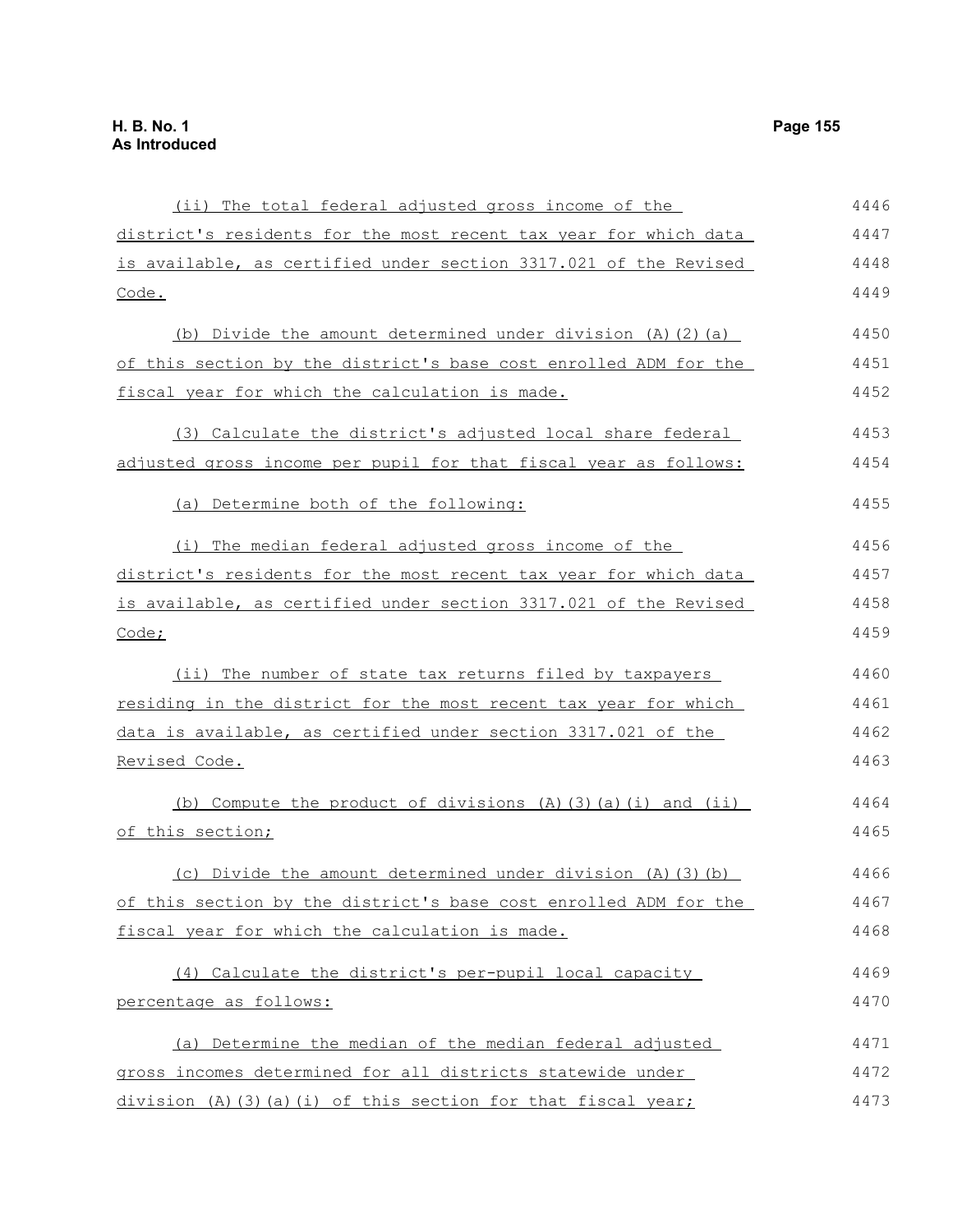| (b) Divide the district's median federal adjusted gross                 | 4474 |
|-------------------------------------------------------------------------|------|
| income for that fiscal year determined under division (A) (3) (a)       | 4475 |
| (i) of this section by the median federal adjusted gross income         | 4476 |
| for all districts statewide determined under division $(A)$ $(4)$ $(a)$ | 4477 |
| of this section;                                                        | 4478 |
| (c) Rank all school districts in order of the ratios                    | 4479 |
| calculated under division (A) (4) (b) of this section, from the         | 4480 |
| district with the highest ratio calculated under division (A) (4)       | 4481 |
| (b) of this section to the district with the lowest ratio               | 4482 |
| calculated under division (A) (4) (b) of this section;                  | 4483 |
| (d) Determine the district's per-pupil local capacity                   | 4484 |
| percentage as follows:                                                  | 4485 |
| (i) If the ratio calculated for the district under                      | 4486 |
| division (A)(4)(b) of this section is greater than or equal to          | 4487 |
| the ratio calculated under division $(A)$ $(4)$ $(b)$ of this section   | 4488 |
| for the district with the fortieth highest ratio as determined          | 4489 |
| under division (A)(4)(c) of this section, the district's per-           | 4490 |
| pupil local capacity percentage shall be equal to 0.025.                | 4491 |
| (ii) If the ratio calculated for the district under                     | 4492 |
| division (A)(4)(b) of this section is less than the ratio               | 4493 |
| calculated under division (A) (4) (b) of this section for the           | 4494 |
| district with the fortieth highest ratio as determined under            | 4495 |
| division (A) (4) (c) of this section but greater than 1.0, the          | 4496 |
| district's per-pupil local capacity percentage shall be equal to        | 4497 |
| an amount calculated as follows:                                        | 4498 |
| $\{$ (The ratio calculated for the district under division (A) (4)      | 4499 |
| (b) of this section - 1) X 0.0025]/ (the ratio calculated under         | 4500 |
| division (A)(4)(b) of this section for the district with the            | 4501 |
| fortieth highest ratio as determined under division (A)(4)(c) of        | 4502 |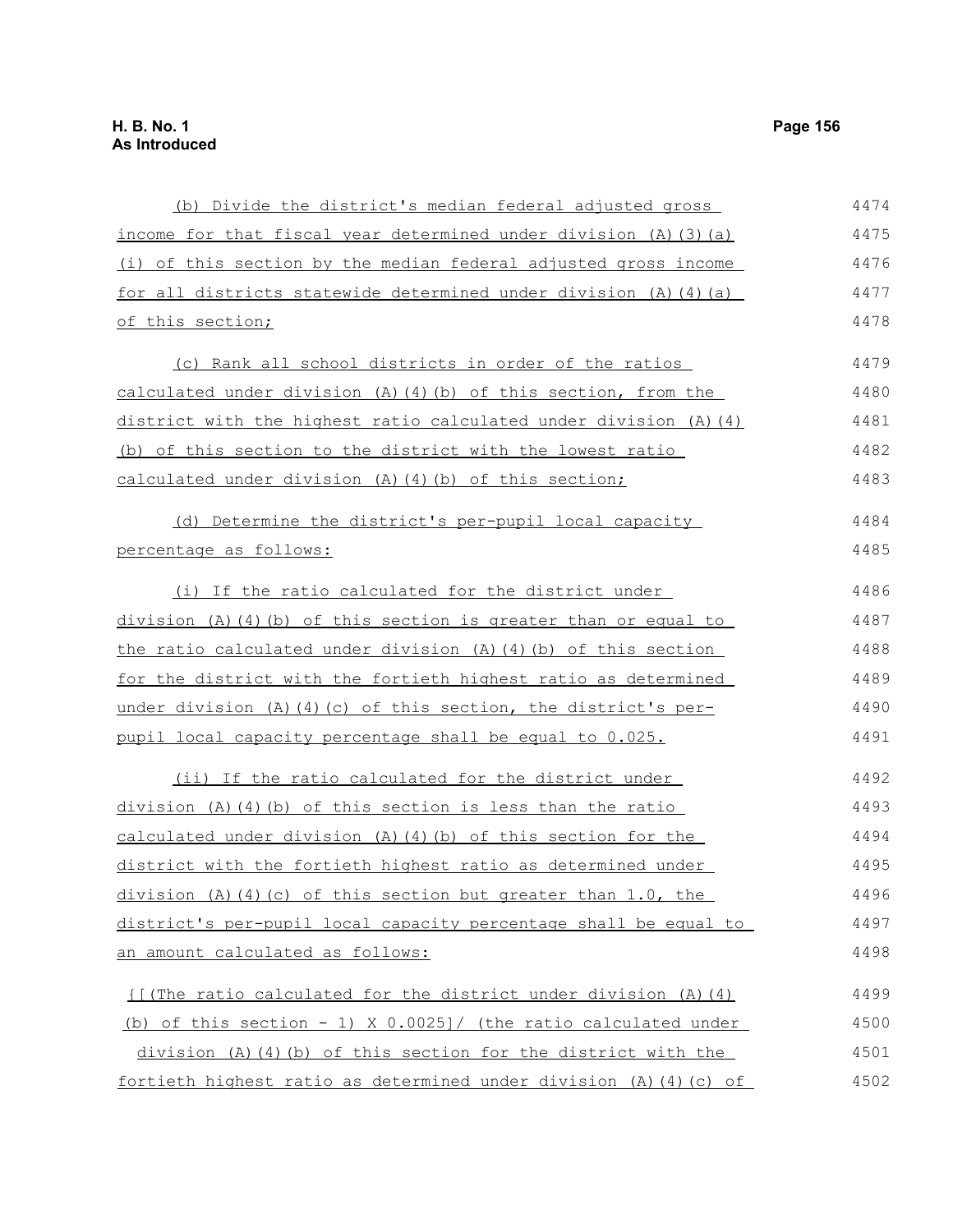this section  $-1$ ) } + 0.0225 (iii) If the ratio calculated for the district under division (A)(4)(b) of this section is less than or equal to  $1.0$ , the district's per-pupil local capacity percentage shall be equal to the amount calculated under division (A)(4)(b) of this section times 0.0225. (5) Calculate the district's per-pupil local capacity amount for that fiscal year as follows: (The district's valuation per pupil calculated under division (A)(1) of this section for that fiscal year X the district's per-pupil local capacity percentage calculated under division (A)(4) of this section X  $0.60$ ) + (the district's local share adjusted federal gross income per pupil calculated under division (A)(2) of this section for that fiscal year X the district's per-pupil local capacity percentage calculated under division (A)(4) of this section X  $0.20$ ) + (the district's adjusted local share federal adjusted gross income per pupil calculated under division (A)(3) of this section for that fiscal year X the district's per-pupil local capacity percentage calculated under division (A)(4) of this section X 0.20) (B) The department shall compute a city, local, or exempted village school district's state share for a fiscal year as follows: (1) If the district's per-pupil local capacity amount for that fiscal year divided by the district's base cost per pupil for that fiscal year is greater than 0.95, then the district's state share shall be equal to (the district's base cost per pupil for that fiscal year X 0.05 X the district's enrolled ADM for that fiscal year). 4503 4504 4505 4506 4507 4508 4509 4510 4511 4512 4513 4514 4515 4516 4517 4518 4519 4520 4521 4522 4523 4524 4525 4526 4527 4528 4529 4530 4531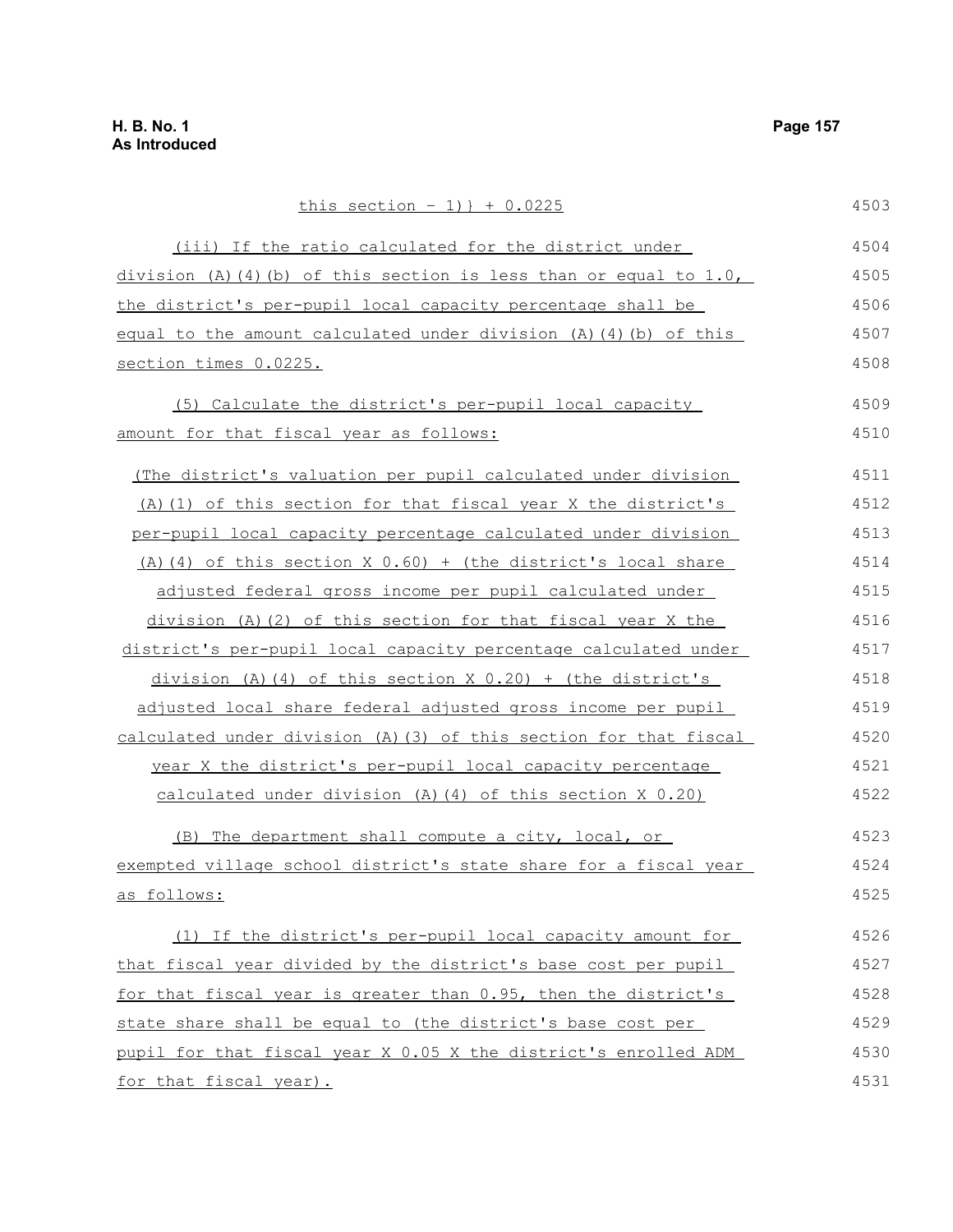# **H. B. No. 1 Page 158 As Introduced**

| (2) If the district's per-pupil local capacity amount for        | 4532 |
|------------------------------------------------------------------|------|
| that fiscal year divided by the district's base cost per pupil   | 4533 |
| for that fiscal year is less than or equal to 0.95, then the     | 4534 |
| district's state share for that fiscal year shall be equal to    | 4535 |
| [(the district's base cost per pupil for that fiscal year - the  | 4536 |
| district's per-pupil local capacity amount for that fiscal year) | 4537 |
| X the district's enrolled ADM for that fiscal year].             | 4538 |
| (C) The department shall compute a city, local, or               | 4539 |
| exempted village school district's state share percentage for a  | 4540 |
| fiscal year as follows:                                          | 4541 |
| The district's state share calculated under division (B) of this | 4542 |
| section for that fiscal year/ the aggregate base cost calculated | 4543 |
| for the district for that fiscal year under section 3317.011 of  | 4544 |
| the Revised Code                                                 | 4545 |
| Sec. 3317.018. (A) The statewide average base cost per           | 4546 |
| pupil shall be determined as follows:                            | 4547 |
| (1) For fiscal year 2022, the statewide average base cost        | 4548 |
| per pupil shall be equal to the sum of the aggregate base cost   | 4549 |
| calculated for all city, local, and exempted village school      | 4550 |
| districts in the state for that fiscal year under section        | 4551 |
| 3317.011 of the Revised Code divided by the sum of the base cost | 4552 |
| enrolled ADMs of all of the city, local, and exempted village    | 4553 |
| <u>school districts in the state for that fiscal year.</u>       | 4554 |
| (2) For fiscal years 2023, 2024, 2025, 2026, and 2027, the       | 4555 |
| statewide average base cost per pupil shall be equal to the      | 4556 |
| amount calculated under division (A) (1) of this section.        | 4557 |
| (3) For fiscal year 2028 and for each fiscal year                | 4558 |
| thereafter, the statewide average base cost per pupil shall be   | 4559 |
| equal to the sum of the aggregate base cost calculated for all   | 4560 |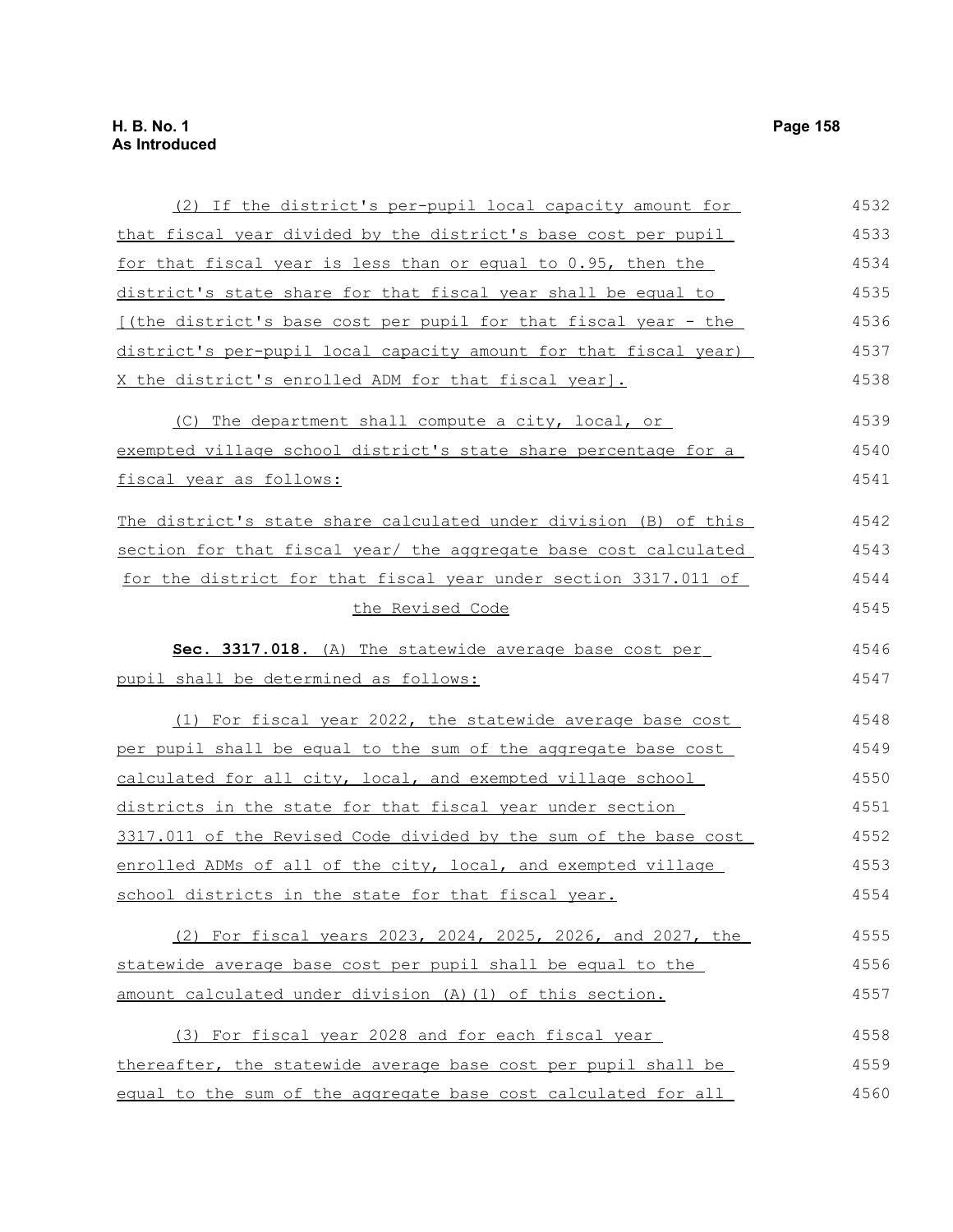| city, local, and exempted village school districts in the state  | 4561 |
|------------------------------------------------------------------|------|
| under section 3317.011 of the Revised Code for that fiscal year  | 4562 |
| divided by the sum of the base cost enrolled ADMs of all of the  | 4563 |
| city, local, and exempted village school districts in the state  | 4564 |
| for that fiscal year.                                            | 4565 |
| (B) The statewide average career-technical base cost per         | 4566 |
| pupil shall be determined as follows:                            | 4567 |
| (1) For fiscal year 2022, the statewide average career-          | 4568 |
| technical base cost per pupil shall be equal to the sum of the   | 4569 |
| aggregate base cost calculated for all joint vocational school   | 4570 |
| districts in the state for that fiscal year under section        | 4571 |
| 3317.012 of the Revised Code divided by the sum of the base cost | 4572 |
| enrolled ADMs of all of the joint vocational school districts in | 4573 |
| the state for that fiscal year.                                  | 4574 |
| (2) For fiscal years 2023, 2024, 2025, 2026, and 2027, the       | 4575 |
| statewide average career-technical base cost per pupil shall be  | 4576 |
| equal to the amount calculated under division (B) (1) of this    | 4577 |
| section.                                                         | 4578 |
| (3) For fiscal year 2028 and for each fiscal year                | 4579 |
| thereafter, the statewide average career-technical base cost per | 4580 |
| pupil shall be equal to the sum of the aggregate base cost       | 4581 |
| calculated for all joint vocational school districts in the      | 4582 |
| state under section 3317.012 of the Revised Code for that fiscal | 4583 |
| year divided by the sum of the base cost enrolled ADMs of all of | 4584 |
| the joint vocational school districts in the state for that      | 4585 |
| fiscal year.                                                     | 4586 |
| Sec. 3317.019. (A) (1) Subject to division (D) of this           | 4587 |
| section, for fiscal years 2022 and 2023, the department of       | 4588 |
| education shall pay temporary transitional aid to each city,     | 4589 |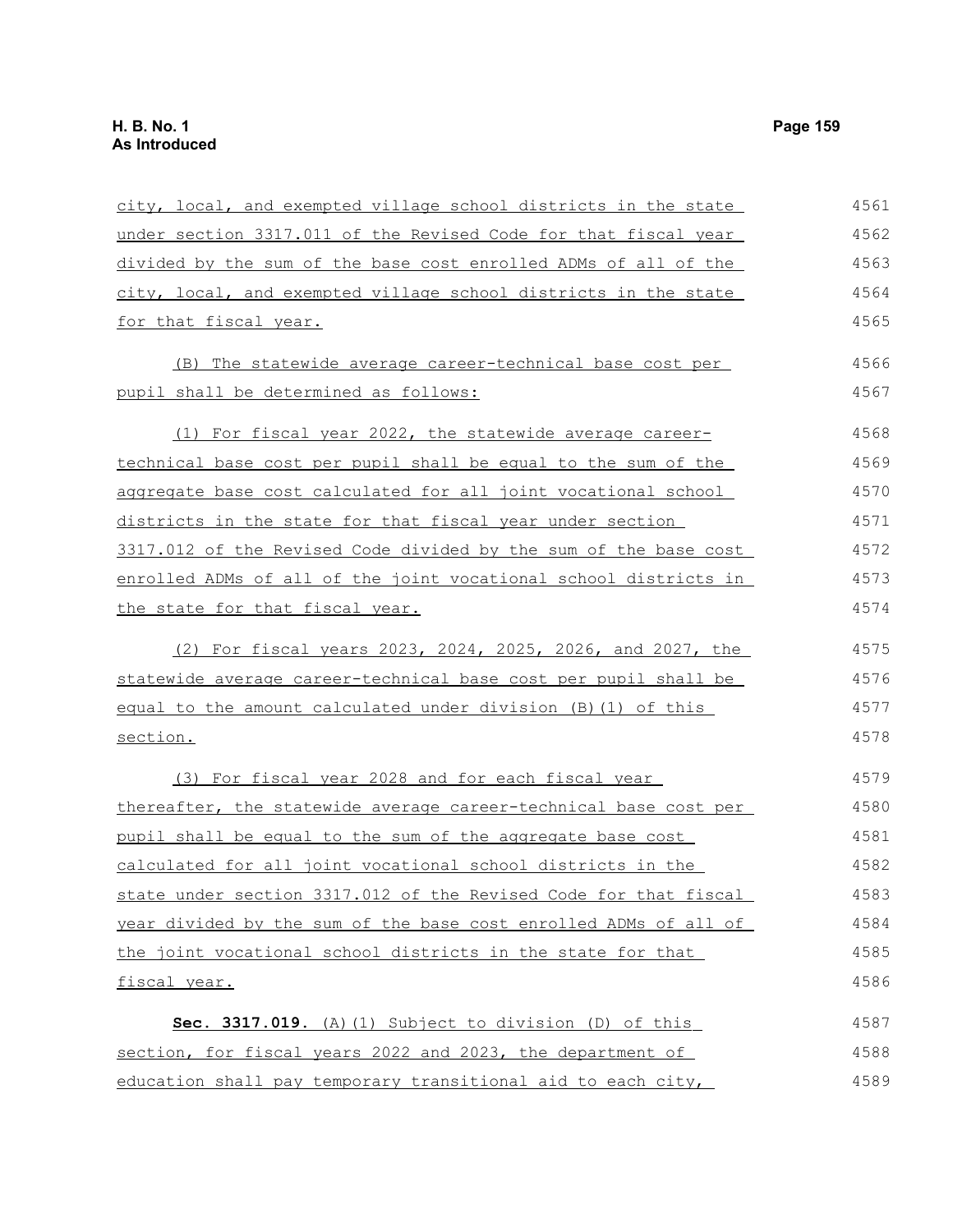| local, and exempted village school district according to the     | 4590 |
|------------------------------------------------------------------|------|
| following formula:                                               | 4591 |
| (The district's funding base, as that term is defined in section | 4592 |
| 3317.02 of the Revised Code) + [(the amount paid to the district | 4593 |
| under division (A) (5) of section 3317.022 of the Revised Code,  | 4594 |
| as that division existed prior to the effective date of this     | 4595 |
| amendment, for fiscal year 2019) - (the amounts deducted from    | 4596 |
| the district and paid to a community school under division (C)   | 4597 |
| (1) (e) of section 3314.08 of the Revised Code or a science,     | 4598 |
| technology, engineering, and mathematics school under division   | 4599 |
| (E) of section 3326.33 of the Revised Code as those divisions    | 4600 |
| existed prior to the effective date of this amendment for fiscal | 4601 |
| year 2020 in accordance with division (A) of Section 265.235 of  | 4602 |
| H.B. 166 of the 133rd general assembly) ] - (the district's      | 4603 |
| payment under section 3317.022 of the Revised Code for the       | 4604 |
| fiscal year for which the payment is computed)                   | 4605 |
| If the computation made under division (A) (1) of this           | 4606 |
| section results in a negative number, the district's funding     | 4607 |
| under division (A) (1) of this section shall be zero.            | 4608 |
| (2) For fiscal years 2022 and 2023, the department shall         | 4609 |
| pay temporary transitional transportation aid to that district   | 4610 |
| according to the following formula:                              | 4611 |
| (The amount calculated for the district for fiscal year 2020     | 4612 |
| under division (A) (2) of Section 265.220 of H.B. 166 of the     | 4613 |
| 133rd general assembly, prior to any funding reductions          | 4614 |
| authorized by Executive Order 2020-19D, "Implementing Additional | 4615 |
| Spending Controls to Balance the State Budget" issued on May 7,  | 4616 |
| 2020) - (the district's payment for fiscal year 2019 under       | 4617 |
| division (D) (2) of section 3314.091 of the Revised Code as that | 4618 |
| division existed prior to the effective date of this amendment)  | 4619 |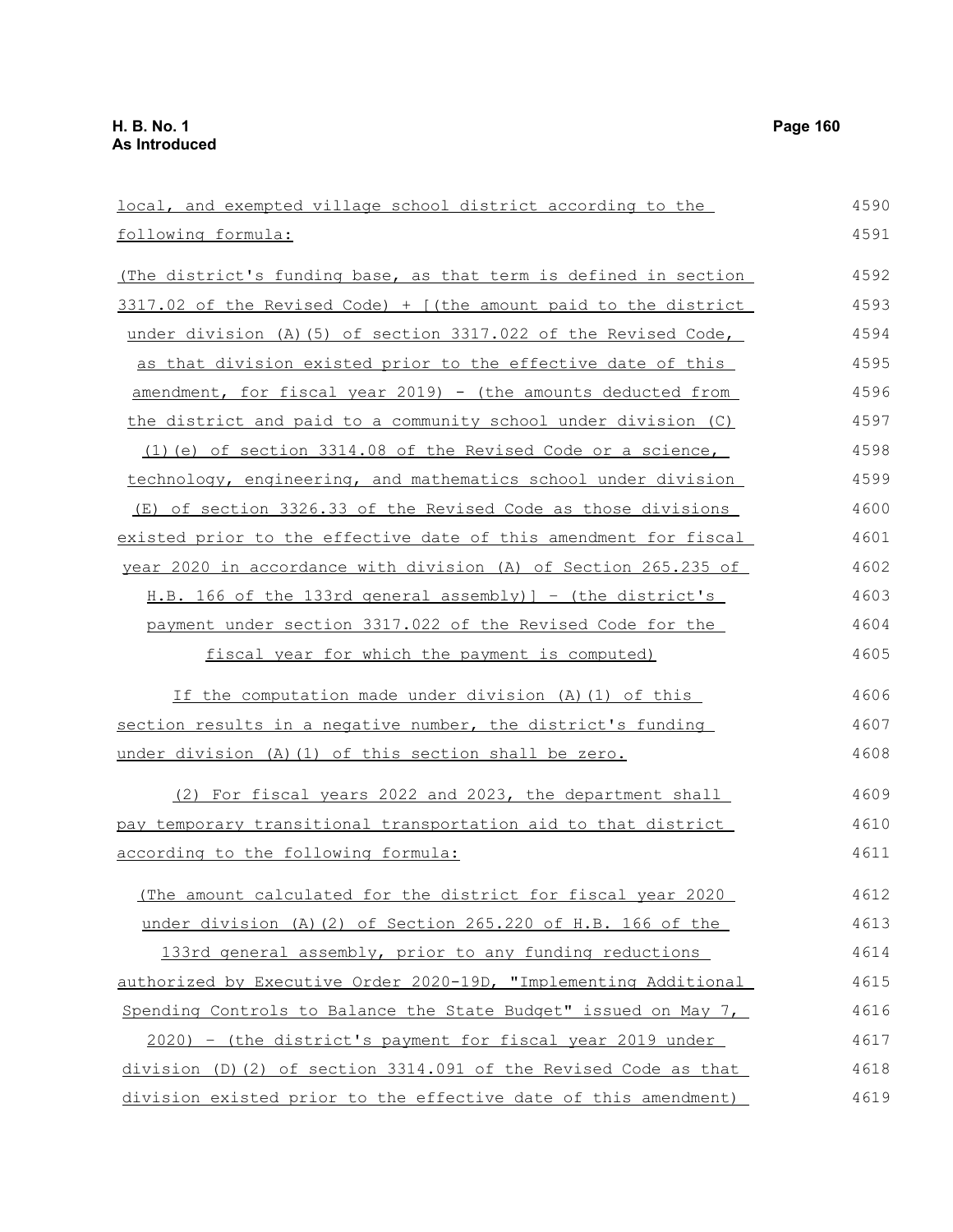| - (the district's payment under section 3317.0212 of the Revised | 4620 |
|------------------------------------------------------------------|------|
| Code for the fiscal year for which the payment is computed)      | 4621 |
| If the computation made under division (A)(2) of this            | 4622 |
| section results in a negative number, the district's funding     | 4623 |
| under division (A) (2) of this section shall be zero.            | 4624 |
| (B) Subject to division (D) of this section, for fiscal          | 4625 |
| year 2024 and for each fiscal year thereafter, the department    | 4626 |
| shall pay temporary transitional aid to each city, local, and    | 4627 |
| exempted village school district according to the following      | 4628 |
| formula:                                                         | 4629 |
| (The district's quaranteed funding for the third preceding       | 4630 |
| fiscal year/ the average of the district's enrolled ADM for the  | 4631 |
| third, fourth, and fifth preceding fiscal years) - (the          | 4632 |
| district's payment under section 3317.022 of the Revised Code    | 4633 |
| for the fiscal year for which the payment is calculated/ the     | 4634 |
| district's enrolled ADM for the fiscal year for which the        | 4635 |
| payment is calculated) X the district's enrolled ADM for the     | 4636 |
| fiscal year for which the payment is calculated                  | 4637 |
| If the computation made under this division results in a         | 4638 |
| negative number, the district's funding under this division      | 4639 |
| shall be zero.                                                   | 4640 |
| For purposes of this computation, a district's "quaranteed       | 4641 |
| funding" means the following:                                    | 4642 |
| (1) For fiscal year 2021, the sum of the following:              | 4643 |
| (a) The district's funding base, as that term is defined         | 4644 |
| in section 3317.02 of the Revised Code;                          | 4645 |
| (b) The following difference:                                    | 4646 |
| (The amount paid to the district under division (A) (5) of       | 4647 |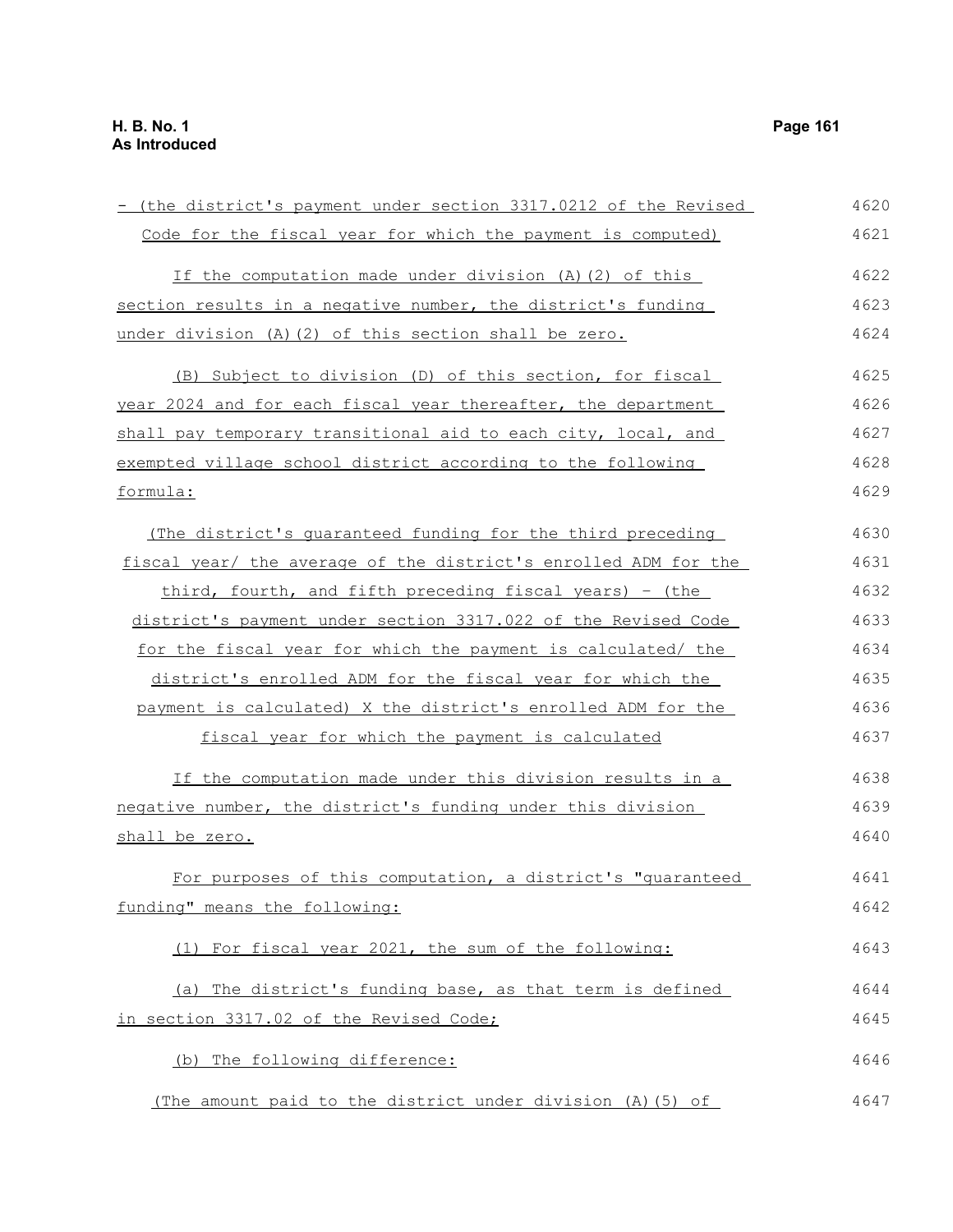section 3317.022 of the Revised Code, as that division existed prior to the effective date of this amendment, for fiscal year 2019) - (the amounts deducted from the district and paid to a community school under division (C)(1)(e) of section 3314.08 of the Revised Code or a science, technology, engineering, and mathematics school under division (E) of section 3326.33 of the Revised Code as those divisions existed prior to the effective date of this amendment in accordance with division (A) of Section 265.235 of H.B. 166 of the 133rd general assembly) (2) For fiscal years 2022 and 2023, the district's payment for that fiscal year under section 3317.022 of the Revised Code plus the district's payment for that fiscal year under division (A)(1) of this section; (3) For fiscal year 2024 and for each fiscal year thereafter, the district's payment for that fiscal year under section 3317.022 of the Revised Code plus the district's payment for that fiscal year under division (B) of this section. (C) If a local school district participates in the establishment of a joint vocational school district that begins receiving payments under section 3317.16 of the Revised Code for fiscal year 2022 or for any fiscal year thereafter, but does not receive payments for the fiscal year immediately preceding that fiscal year, the department shall adjust, as necessary, the following according to the amounts received by the district in the immediately preceding fiscal year for career-technical education students who attend the newly established joint vocational school district: (1) For purposes of division (A)(1) of this section: (a) The district's funding base, as that term is defined 4648 4649 4650 4651 4652 4653 4654 4655 4656 4657 4658 4659 4660 4661 4662 4663 4664 4665 4666 4667 4668 4669 4670 4671 4672 4673 4674 4675 4676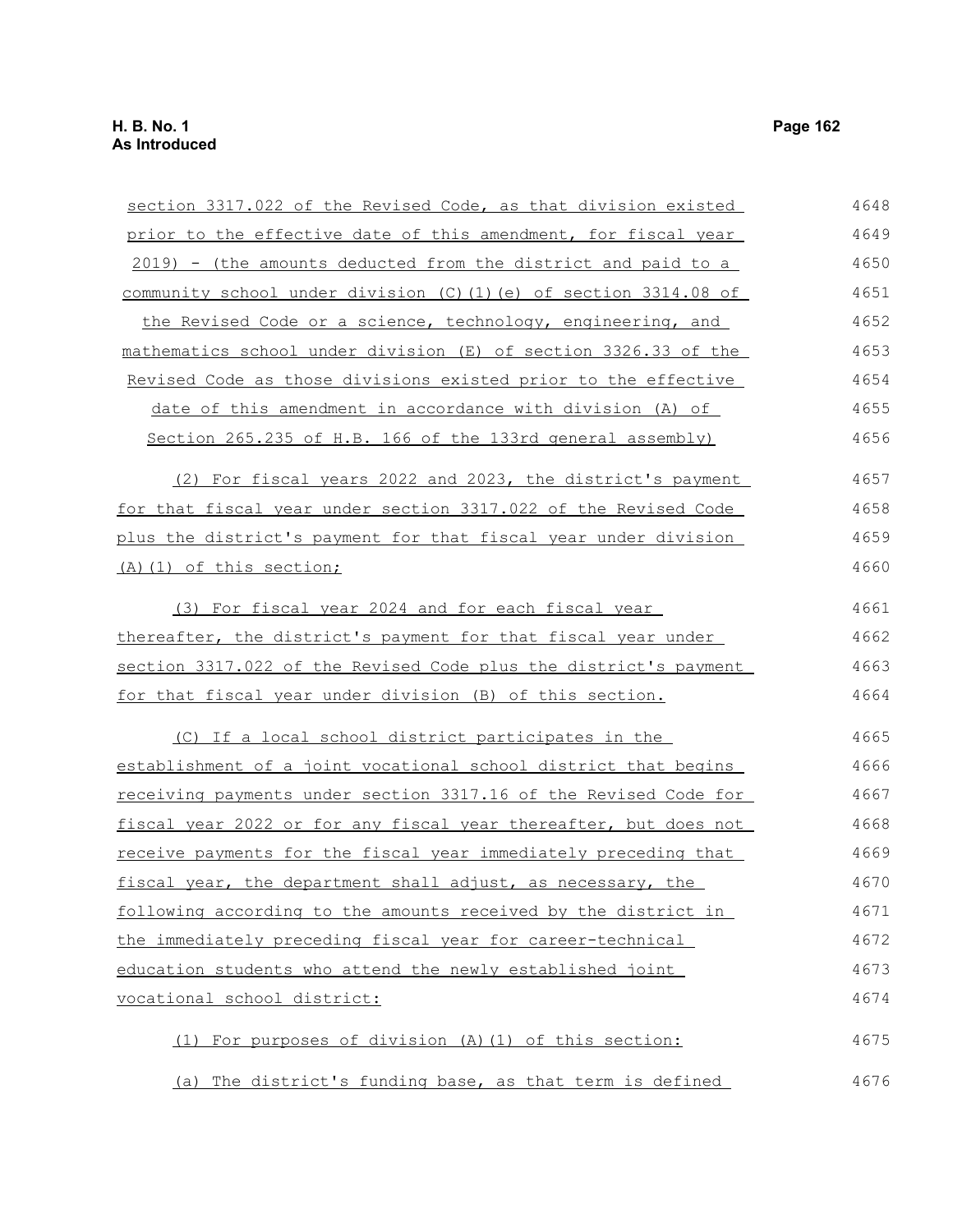in section 3317.02 of the Revised Code; (b) The following difference: [(The amount paid to the district under division (A)(5) of section 3317.022 of the Revised Code, as that division existed prior to the effective date of this amendment, for fiscal year 2019) - (the amounts deducted from the district and paid to a community school under division (C)(1)(e) of section 3314.08 of the Revised Code or a science, technology, engineering, and mathematics school under division (E) of section 3326.33 of the Revised Code as those divisions existed prior to the effective date of this amendment for fiscal year 2020 in accordance with division (A) of Section 265.235 of H.B. 166 of the 133rd general assembly)] (2) For purposes of division (B) of this section, the district's guaranteed funding. (D)(1) For purposes of division (D) of this section, a district's "decrease threshold" for a fiscal year is the greater of the following: (a) Twenty; (b) Ten per cent of the number of the district's students counted under division (A)(1)(b) of section 3317.03 of the Revised Code for the previous fiscal year. (2) For any fiscal year for which the phase-in percentage is less than one hundred per cent, if a district has fewer students counted under division (A)(1)(b) of section 3317.03 of the Revised Code for that fiscal year than for the previous fiscal year and the positive difference between those two student counts is greater than or equal to the district's 4677 4678 4679 4680 4681 4682 4683 4684 4685 4686 4687 4688 4689 4690 4691 4692 4693 4694 4695 4696 4697 4698 4699 4700 4701 4702 4703 4704

decrease threshold for that fiscal year, the amount paid to the 4705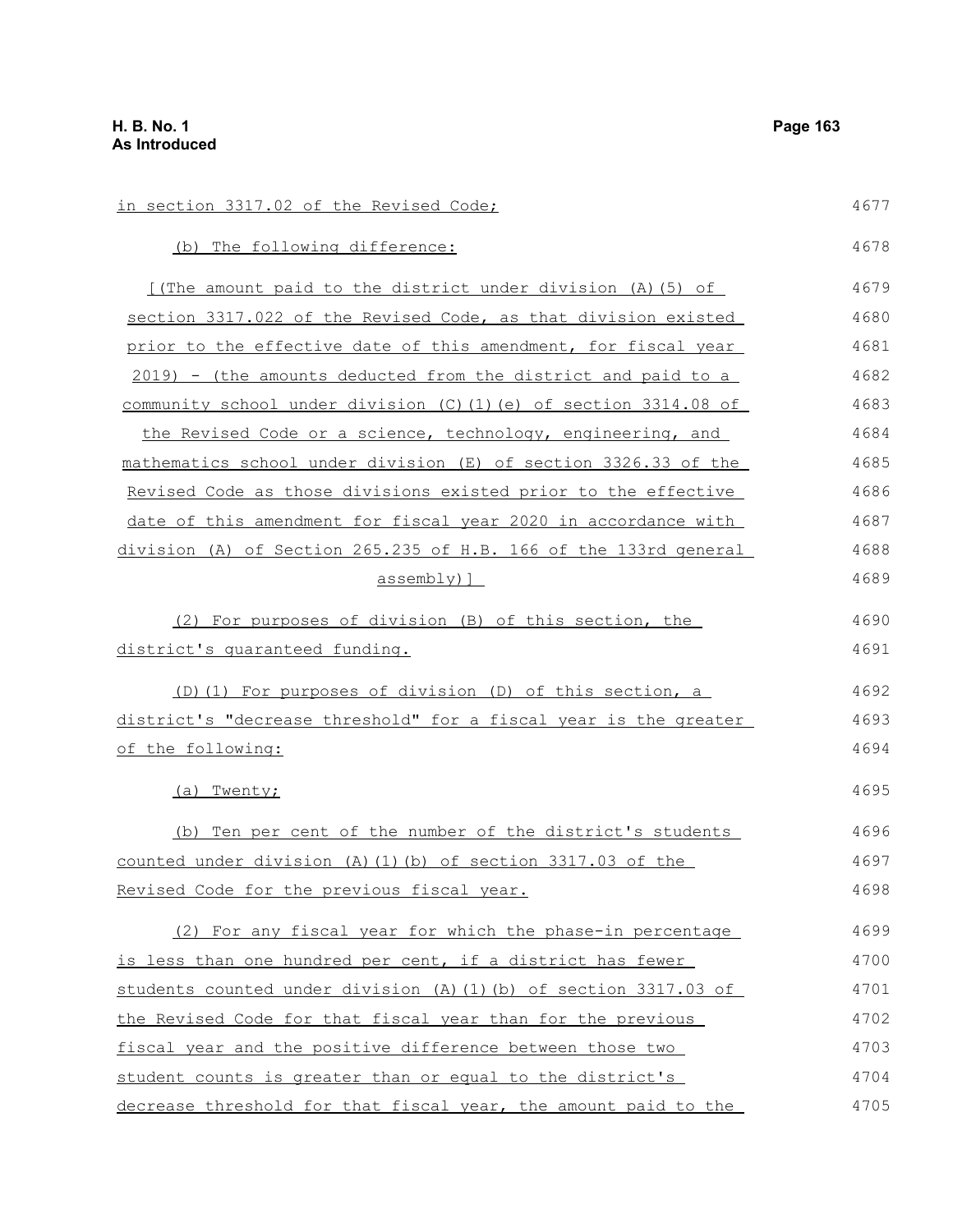| district under division (A) or (B) of this section shall be       | 4706 |
|-------------------------------------------------------------------|------|
| reduced by the following amount:                                  | 4707 |
| The statewide average base cost per pupil X [(the positive        | 4708 |
| difference between the number of the district's students counted  | 4709 |
| under division (A) (1) (b) of section 3317.03 of the Revised Code | 4710 |
| for that fiscal year and the number of the district's students    | 4711 |
| counted under that division for the previous fiscal year) - the   | 4712 |
| district's decrease threshold for that fiscal year]               | 4713 |
| At no time, however, shall the amount paid to a district          | 4714 |
| under division (A) or (B) of this section be less than zero.      | 4715 |
| Sec. 3317.0110. (A) Notwithstanding any provision to the          | 4716 |
| contrary in sections 3301.0714, 3302.20, 3310.08, 3310.41,        | 4717 |
| 3310.51, 3310.54, 3310.56, 3313.64, 3313.98, 3313.981, 3315.18,   | 4718 |
| 3319.57, 3324.09, 3327.01, 3327.016, and 3365.01 and Chapters     | 4719 |
| 3314., 3317., 3326., and 3328. of the Revised Code, city, local,  | 4720 |
| exempted village, and joint vocational school districts,          | 4721 |
| community schools, science, technology, engineering, and          | 4722 |
| mathematics schools, and educational service centers shall be     | 4723 |
| funded as follows:                                                | 4724 |
| (1) On July 1, 2022, and on the first day of July of each         | 4725 |
| of the succeeding five years thereafter, the director of budget   | 4726 |
| and management shall transfer the unexpended, unencumbered        | 4727 |
| balances in the general revenue fund at the end of the previous   | 4728 |
| fiscal year to appropriation item 200550, foundation funding,     | 4729 |
| and the department of education shall use that amount             | 4730 |
| exclusively to fund disadvantaged pupil impact aid under          | 4731 |
| sections 3314.08, 3317.022, 3317.16, and 3326.33 of the Revised   | 4732 |
| Code.                                                             | 4733 |
| (2) After disadvantaged pupil impact aid is fully funded          | 4734 |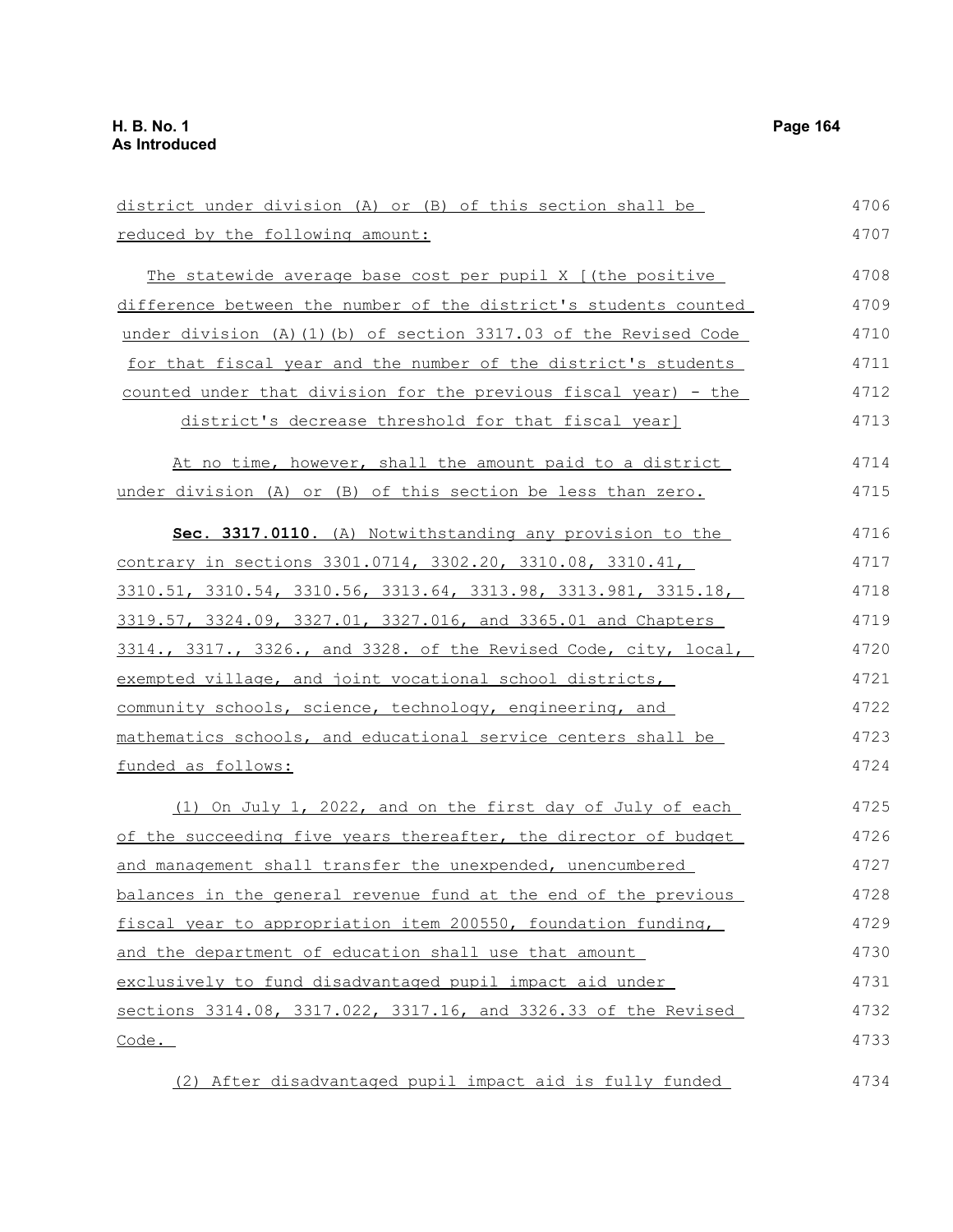| in accordance with division (A) (1) of this section, on July 1,       | 4735 |
|-----------------------------------------------------------------------|------|
| 2022, and on the first day of July of each of the succeeding          | 4736 |
| five years thereafter, the director of budget and management          | 4737 |
| shall transfer the unexpended, unencumbered balances in the           | 4738 |
| general revenue fund at the end of the previous fiscal year to        | 4739 |
| appropriation item 200550, foundation funding, and the                | 4740 |
| department shall use that amount exclusively to fund educational      | 4741 |
| service centers under section 3317.11 of the Revised Code.            | 4742 |
| (3) After disadvantaged pupil impact aid and educational              | 4743 |
| service centers are fully funded in accordance with divisions         | 4744 |
| (A) (1) and (2) of this section, the remainder of the payments to     | 4745 |
| school districts, community schools, and science, technology,         | 4746 |
| engineering, and mathematics schools under Chapters 3314.,            | 4747 |
| 3317., and 3326. of the Revised Code, the educational choice          | 4748 |
| scholarship pilot program established under sections 3310.01 to       | 4749 |
| 3310.17 of the Revised Code, the autism scholarship program           | 4750 |
| established under section 3310.41 of the Revised Code, the Jon        | 4751 |
| Peterson special needs scholarship program established under          | 4752 |
| sections 3310.51 to 3310.64 of the Revised Code, and the pilot        | 4753 |
| project scholarship program established under sections 3313.974       | 4754 |
| to 3313.979 of the Revised Code shall be funded using the             | 4755 |
| <u>general revenue fund and nongeneral revenue fund appropriation</u> | 4756 |
| <u>items in the department's budget. For this purpose, nongeneral</u> | 4757 |
| revenue fund appropriation items shall include both federal and       | 4758 |
| state nongeneral revenue fund appropriation items, provided the       | 4759 |
| money disbursed from those appropriation items is not restricted      | 4760 |
| to certain purposes. If the amount available is insufficient,         | 4761 |
| the department shall prorate the payments so that the amount          | 4762 |
| allocated in this division is not exceeded.                           | 4763 |
|                                                                       |      |

(B) It is the intent of the general assembly that an amount equal to the estimated increase in revenues in the 4764 4765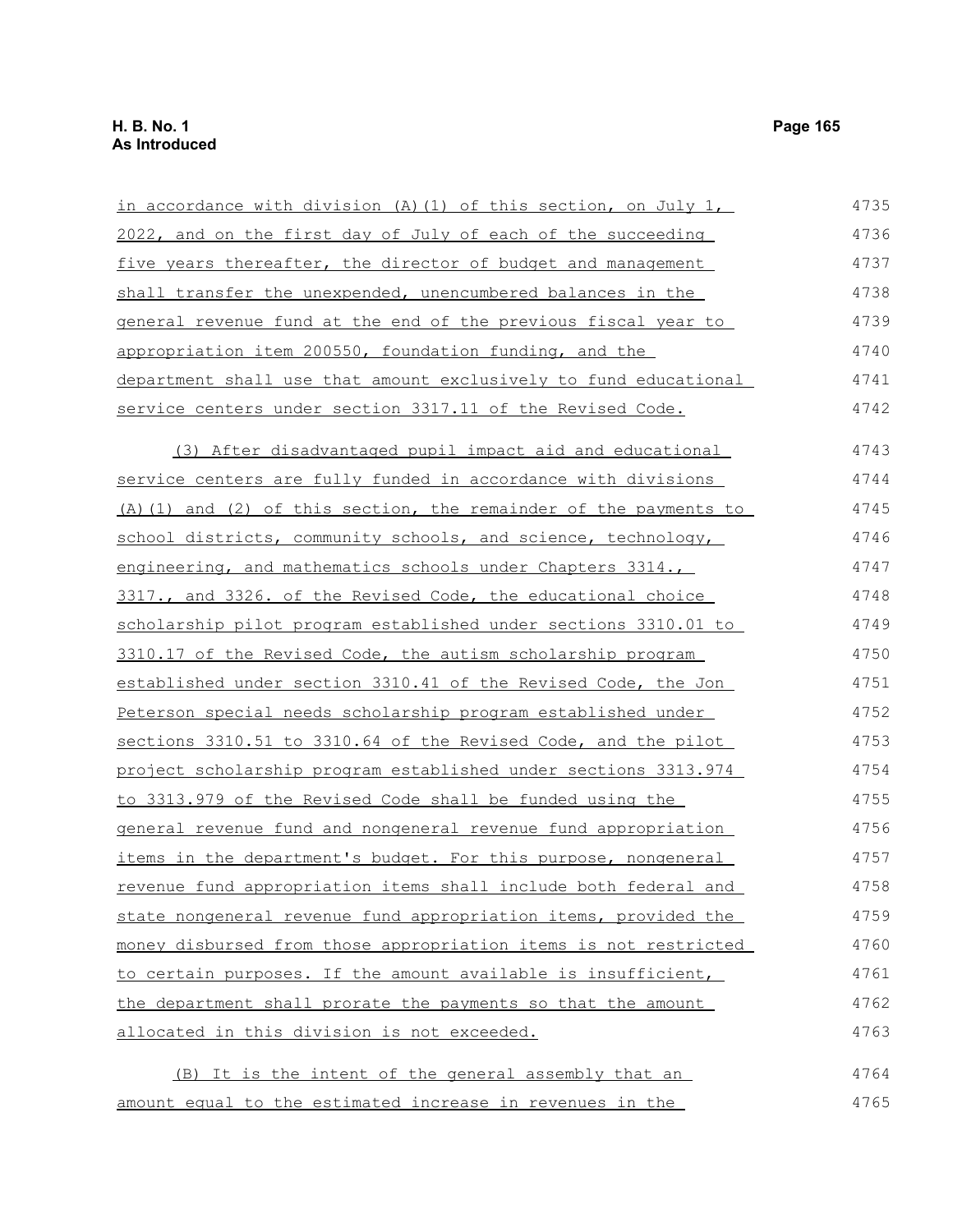| general revenue fund that is determined as part of the             | 4766 |
|--------------------------------------------------------------------|------|
| development of the main operating budget for fiscal years 2022     | 4767 |
| and 2023 first be used to fund disadvantaged pupil impact aid      | 4768 |
| under sections 3314.08, 3317.022, 3317.16, and 3326.33 of the      | 4769 |
| Revised Code.                                                      | 4770 |
| Sec. 3317.02. As used in this chapter:                             | 4771 |
| $(A)$ $(1)$ $(A)$ district's "base cost enrolled ADM" for a fiscal | 4772 |
| year means the greater of the following:                           | 4773 |
| (1) The district's enrolled ADM for the previous fiscal            | 4774 |
| year;                                                              | 4775 |
| (2) The average of the district's enrolled ADM for the             | 4776 |
| previous three fiscal years.                                       | 4777 |
| (B) (1) "Base cost per pupil" for a fiscal year means, for         | 4778 |
| a city, local, or exempted village school district, the            | 4779 |
| aggregate base cost calculated for that district for that fiscal   | 4780 |
| year under section 3317.011 of the Revised Code divided by the     | 4781 |
| district's base cost enrolled ADM for that fiscal year.            | 4782 |
| (2) "Base cost per pupil" for a fiscal year means, for a           | 4783 |
| joint vocational school district, the aggregate base cost          | 4784 |
| calculated for that district for that fiscal year under section    | 4785 |
| 3317.012 of the Revised Code divided by the district's base cost   | 4786 |
| enrolled ADM for that fiscal year.                                 | 4787 |
| (C)(1) "Category one career-technical education ADM" means         | 4788 |
| the enrollment of students during the school year on a full-time   | 4789 |
| equivalency basis in career-technical education programs           | 4790 |
| described in division (A) $(1)$ of section 3317.014 of the Revised | 4791 |
| Code and certified under division (B) (11) or (D) (2) (h) of       | 4792 |
| section 3317.03 of the Revised Code.                               | 4793 |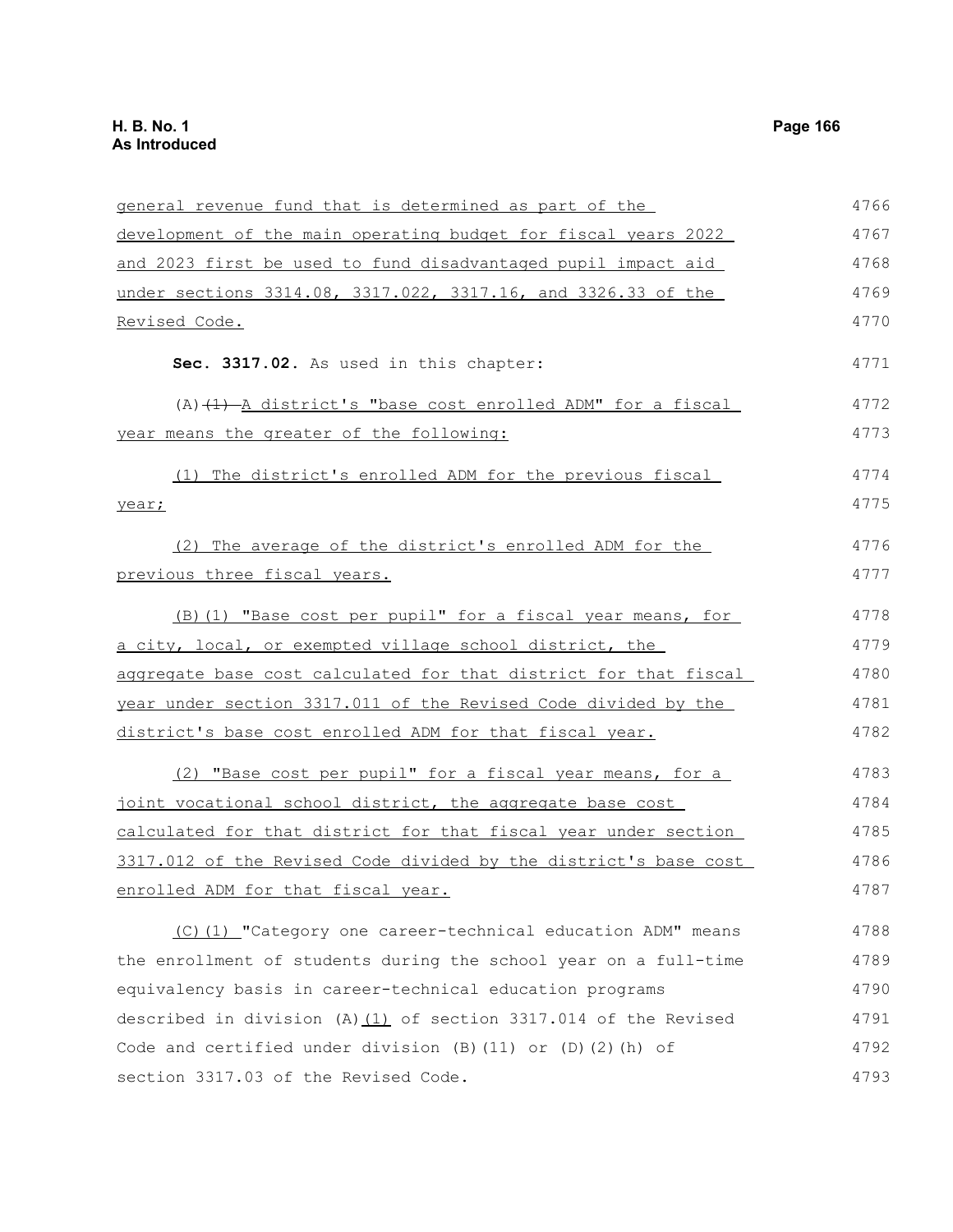### **H. B. No. 1 Page 167 As Introduced**

(2) "Category two career-technical education ADM" means the enrollment of students during the school year on a full-time equivalency basis in career-technical education programs described in division  $(H)$  (A)(2) of section 3317.014 of the Revised Code and certified under division  $(B)$  (12) or  $(D)$  (2)(i) of section 3317.03 of the Revised Code. 4794 4795 4796 4797 4798 4799

(3) "Category three career-technical education ADM" means the enrollment of students during the school year on a full-time equivalency basis in career-technical education programs described in division  $\left(\frac{C}{A}\right)$  (3) of section 3317.014 of the Revised Code and certified under division  $(B)$  (13) or  $(D)$  (2)(j) of section 3317.03 of the Revised Code. 4800 4801 4802 4803 4804 4805

(4) "Category four career-technical education ADM" means the enrollment of students during the school year on a full-time equivalency basis in career-technical education programs described in division  $(D)$   $(A)$  (4) of section 3317.014 of the Revised Code and certified under division (B)(14) or (D)(2)(k) of section 3317.03 of the Revised Code. 4806 4807 4808 4809 4810 4811

(5) "Category five career-technical education ADM" means the enrollment of students during the school year on a full-time equivalency basis in career-technical education programs described in division  $(E)$  (A)(5) of section 3317.014 of the Revised Code and certified under division  $(B)$  (15) or  $(D)$  (2)(1) of section 3317.03 of the Revised Code. 4812 4813 4814 4815 4816 4817

 $(B)$   $(1)$   $(D)$   $(1)$  "Category one English learner ADM" means the full-time equivalent number of English learners described in division (A) of section 3317.016 of the Revised Code and certified under division (B)(16) or (D)(2)(m) of section 3317.03 of the Revised Code. 4818 4819 4820 4821 4822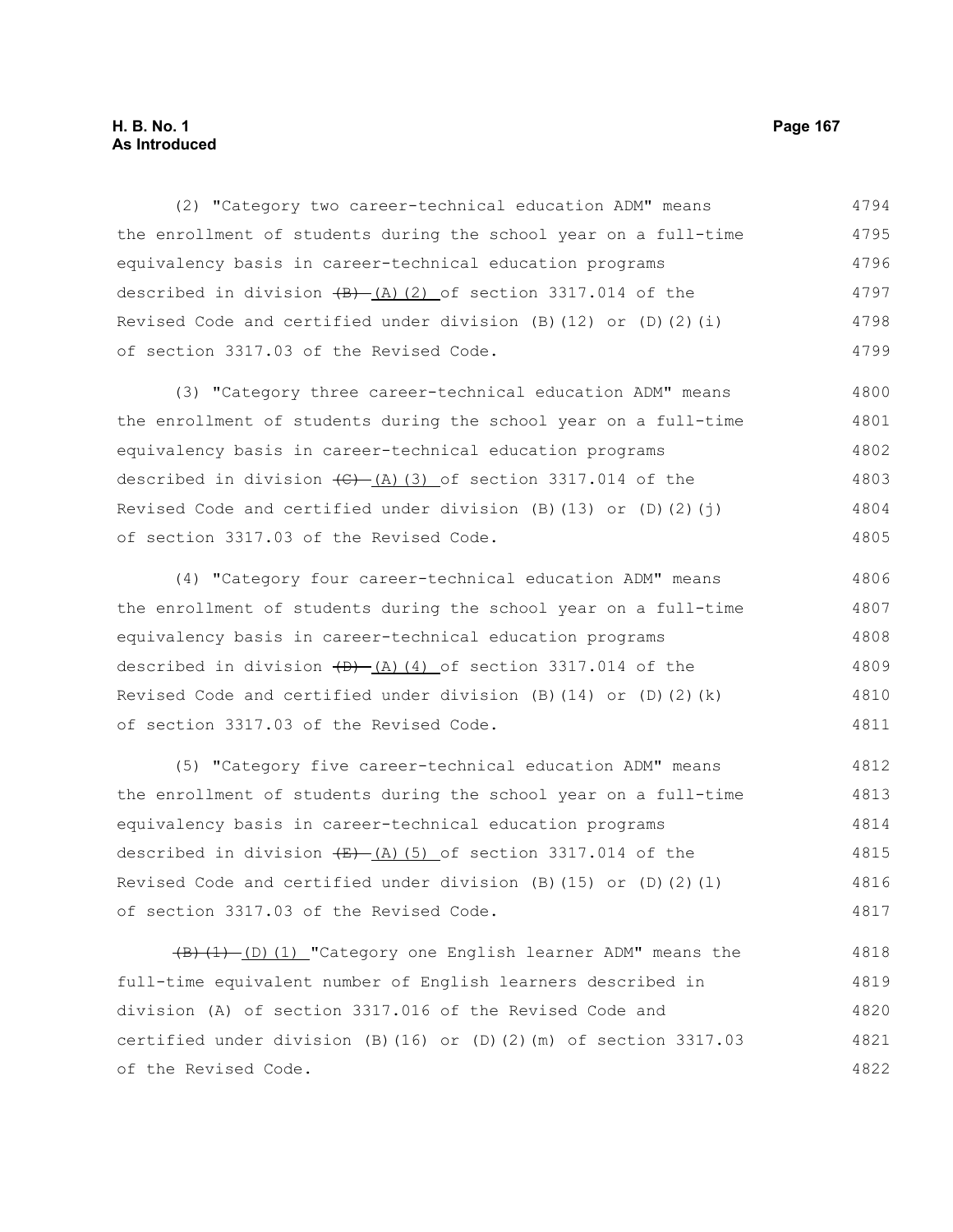(2) "Category two English learner ADM" means the full-time equivalent number of English learners described in division (B) of section 3317.016 of the Revised Code and certified under division (B)(17) or (D)(2)(n) of section  $3317.03$  of the Revised Code. 4823 4824 4825 4826 4827

(3) "Category three English learner ADM" means the fulltime equivalent number of English learners described in division (C) of section 3317.016 of the Revised Code and certified under division (B)(18) or (D)(2)(o) of section  $3317.03$  of the Revised Code. 4828 4829 4830 4831 4832

 $\overline{(C)(1) - (E)(1)}$  "Category one special education ADM" means the full-time equivalent number of children with disabilities receiving special education services for the disability specified in division (A) of section 3317.013 of the Revised Code and certified under division  $(B)$  (5) or  $(D)$  (2)(b) of section 3317.03 of the Revised Code. 4833 4834 4835 4836 4837 4838

(2) "Category two special education ADM" means the fulltime equivalent number of children with disabilities receiving special education services for those disabilities specified in division (B) of section 3317.013 of the Revised Code and certified under division (B)(6) or (D)(2)(c) of section 3317.03 of the Revised Code. 4839 4840 4841 4842 4843 4844

(3) "Category three special education ADM" means the fulltime equivalent number of students receiving special education services for those disabilities specified in division (C) of section 3317.013 of the Revised Code, and certified under division (B)(7) or (D)(2)(d) of section 3317.03 of the Revised Code. 4845 4846 4847 4848 4849 4850

(4) "Category four special education ADM" means the full-4851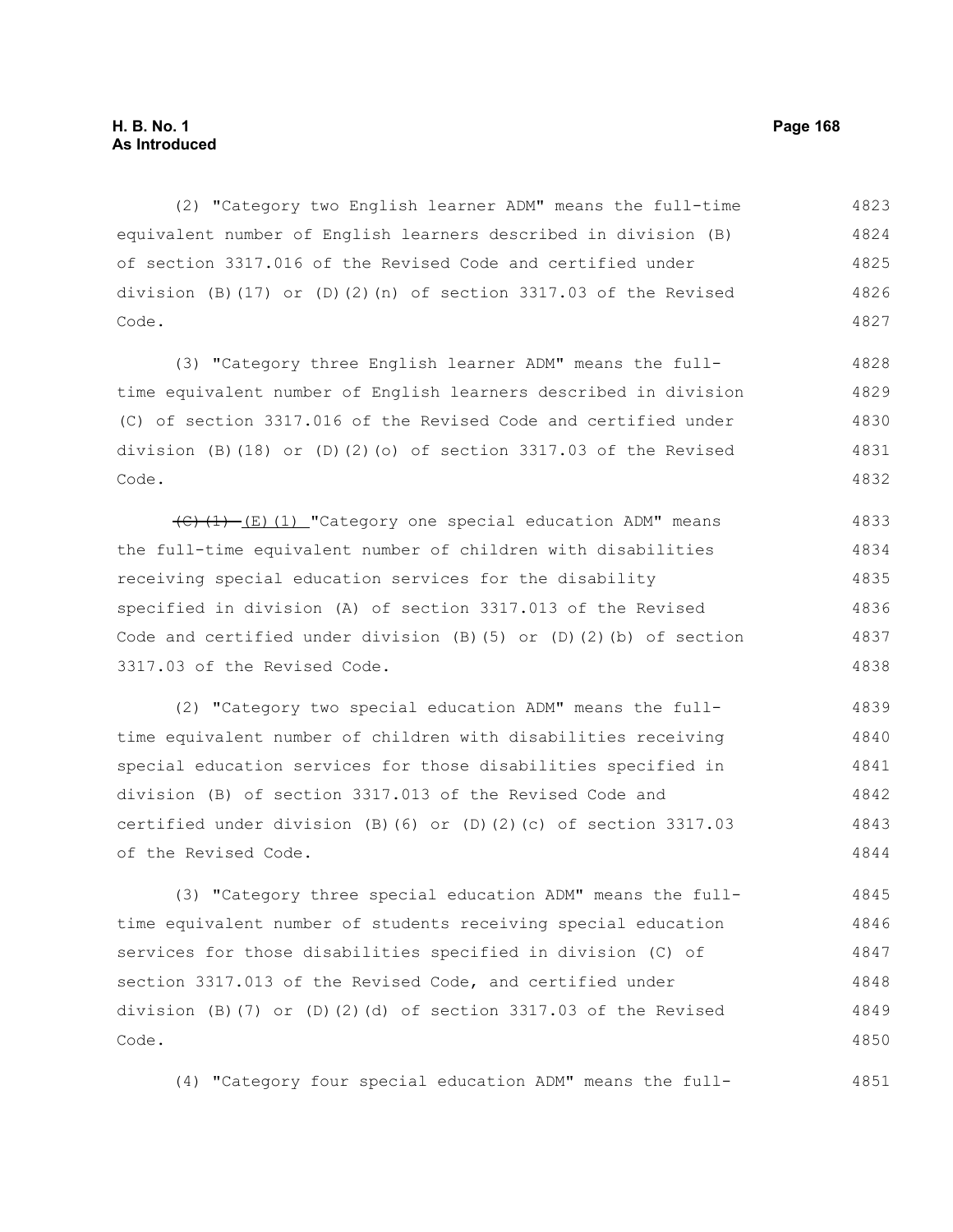time equivalent number of students receiving special education services for those disabilities specified in division (D) of section 3317.013 of the Revised Code and certified under division (B)(8) or (D)(2)(e) of section 3317.03 of the Revised Code. 4852 4853 4854 4855 4856

(5) "Category five special education ADM" means the fulltime equivalent number of students receiving special education services for the disabilities specified in division (E) of section 3317.013 of the Revised Code and certified under division (B)(9) or (D)(2)(f) of section 3317.03 of the Revised Code. 4857 4858 4859 4860 4861 4862

(6) "Category six special education ADM" means the fulltime equivalent number of students receiving special education services for the disabilities specified in division (F) of section 3317.013 of the Revised Code and certified under division (B)(10) or (D)(2)(q) of section 3317.03 of the Revised Code. 4863 4864 4865 4866 4867 4868

(D) (F) "Economically disadvantaged index for a school district" means the square of the quotient of that district's percentage of students in its total-enrolled ADM who are identified as economically disadvantaged as defined by the department of education, divided by the percentage of students in the statewide total ADM identified as economically disadvantaged. For purposes of this calculation: 4869 4870 4871 4872 4873 4874 4875

(1) For a city, local, or exempted village school district, the "statewide <del>total</del> ADM" equals the sum of the total following: 4876 4877 4878

(a) The enrolled ADM for all city, local, and exempted village school districts combined; 4879 4880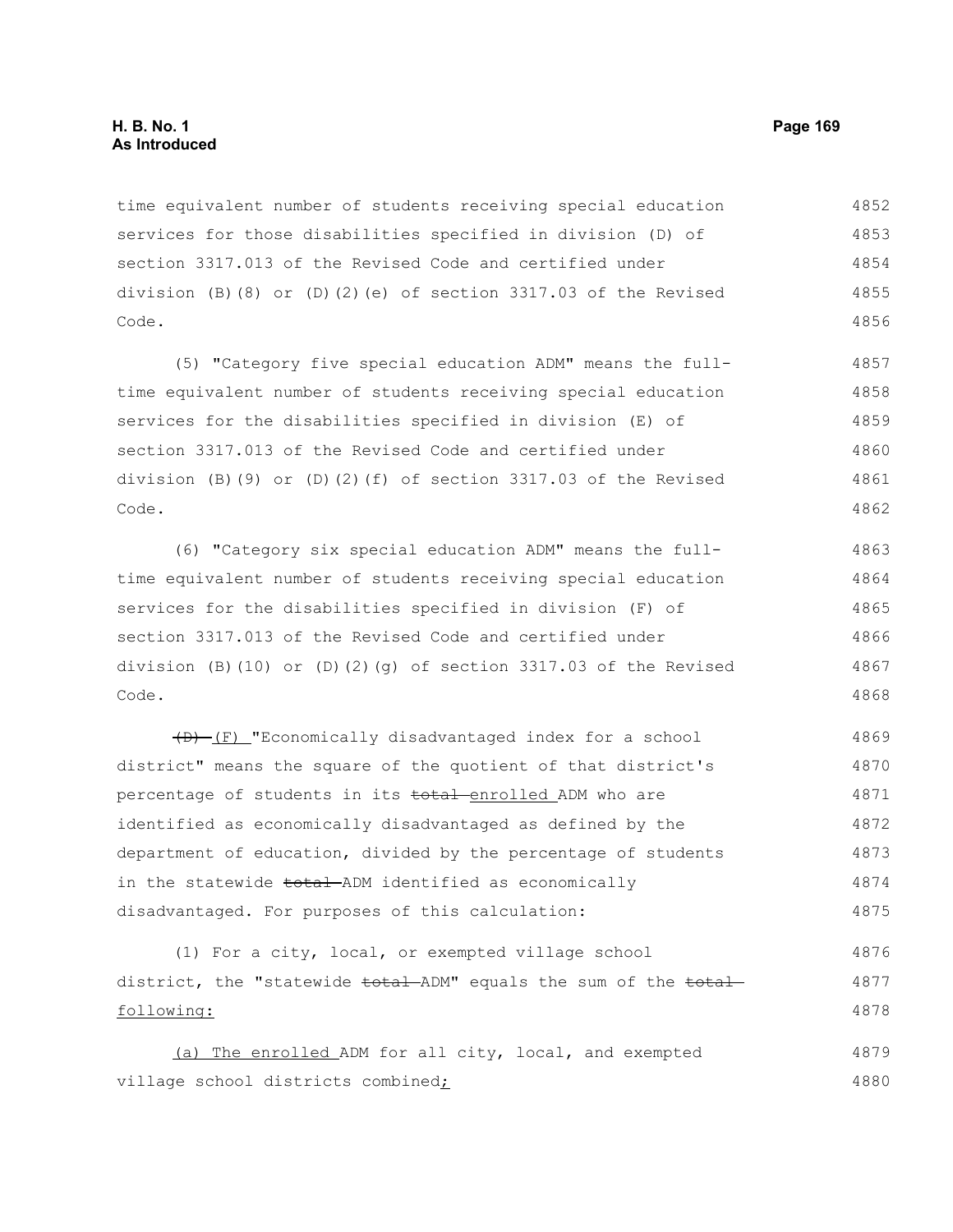(b) The statewide enrollment of students in community schools established under Chapter 3314. of the Revised Code; (c) The statewide enrollment of students in science, technology, engineering, and mathematics schools established under Chapter 3326. of the Revised Code. (2) For a joint vocational school district, the "statewide total ADM" equals the sum of the formula enrolled ADM for all joint vocational school districts combined.  $(E)$ (1) (G)(1) "Enrolled ADM" means, for a city, local, or exempted village school district, the enrollment reported under division (A) of section 3317.03 of the Revised Code, as verified by the superintendent of public instruction and adjusted if so ordered under division (K) of that section, and as further adjusted by the department of education, as follows: (a) Add the students described in division (A)(1)(b) of section 3317.03 of the Revised Code; (b) Subtract the students counted under divisions (A)(2) (a), (b), (d), (q), (h), (i), and (j) of section 3317.03 of the Revised Code; (c) Count only twenty per cent of the number of joint vocational school district students counted under division (A) (3) of section 3317.03 of the Revised Code; (d) Add twenty per cent of the number of students who are entitled to attend school in the district under section 3313.64 or 3313.65 of the Revised Code and are enrolled in another school district under a career-technical education compact. (2) "Enrolled ADM" means, for a joint vocational school district, the final number verified by the superintendent of 4881 4882 4883 4884 4885 4886 4887 4888 4889 4890 4891 4892 4893 4894 4895 4896 4897 4898 4899 4900 4901 4902 4903 4904 4905 4906 4907 4908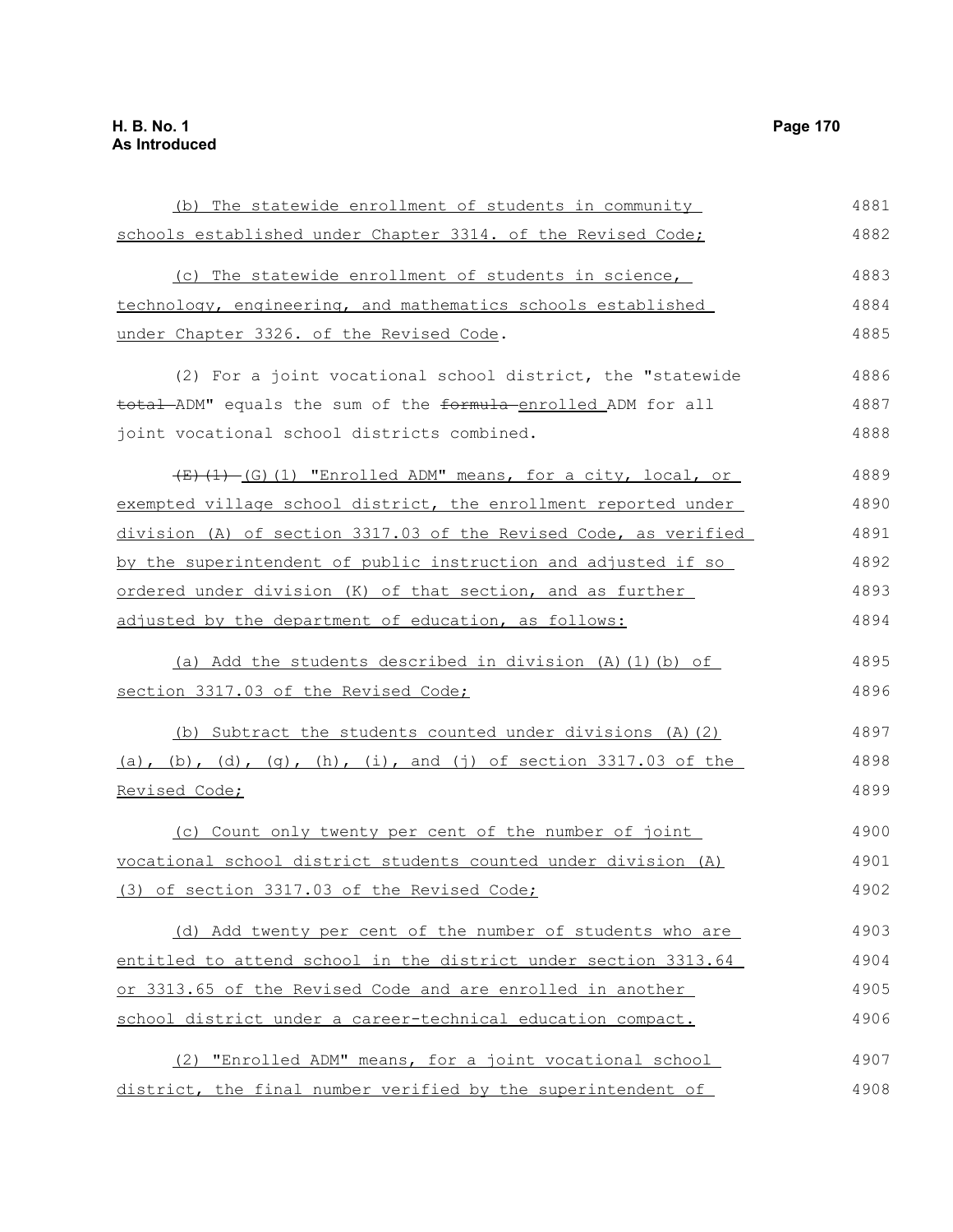| public instruction, based on the enrollment reported and          | 4909 |
|-------------------------------------------------------------------|------|
| certified under division (D) of section 3317.03 of the Revised    | 4910 |
| Code, as adjusted, if so ordered, under division (K) of that      | 4911 |
| section, and as further adjusted by the department of education   | 4912 |
| by adding the students described in division $(D)$ $(1)$ $(b)$ of | 4913 |
| section 3317.03 of the Revised Code.                              | 4914 |
| (H) (1) "Formula ADM" means, for a city, local, or exempted       | 4915 |
| village school district, the enrollment reported under division   | 4916 |
| (A) of section 3317.03 of the Revised Code, as verified by the    | 4917 |
| superintendent of public instruction and adjusted if so ordered   | 4918 |
| under division (K) of that section, and as further adjusted by    | 4919 |
| the department of education, as follows:                          | 4920 |
| (a) Count only twenty per cent of the number of joint             | 4921 |
| vocational school district students counted under division (A)    | 4922 |
| (3) of section 3317.03 of the Revised Code;                       | 4923 |
| (b) Add twenty per cent of the number of students who are         | 4924 |
| entitled to attend school in the district under section 3313.64   | 4925 |
| or 3313.65 of the Revised Code and are enrolled in another        | 4926 |
| school district under a career-technical education compact.       | 4927 |

(2) "Formula ADM" means, for a joint vocational school district, the final number verified by the superintendent of public instruction, based on the enrollment reported and certified under division (D) of section 3317.03 of the Revised Code, as adjusted, if so ordered, under division (K) of that section. 4928 4929 4930 4931 4932 4933

### (F) "Formula amount" means \$6,010, for fiscal year 2018, and \$6,020, for fiscal year 2019. 4934 4935

(G) (I) "FTE basis" means a count of students based on full-time equivalency, in accordance with rules adopted by the 4936 4937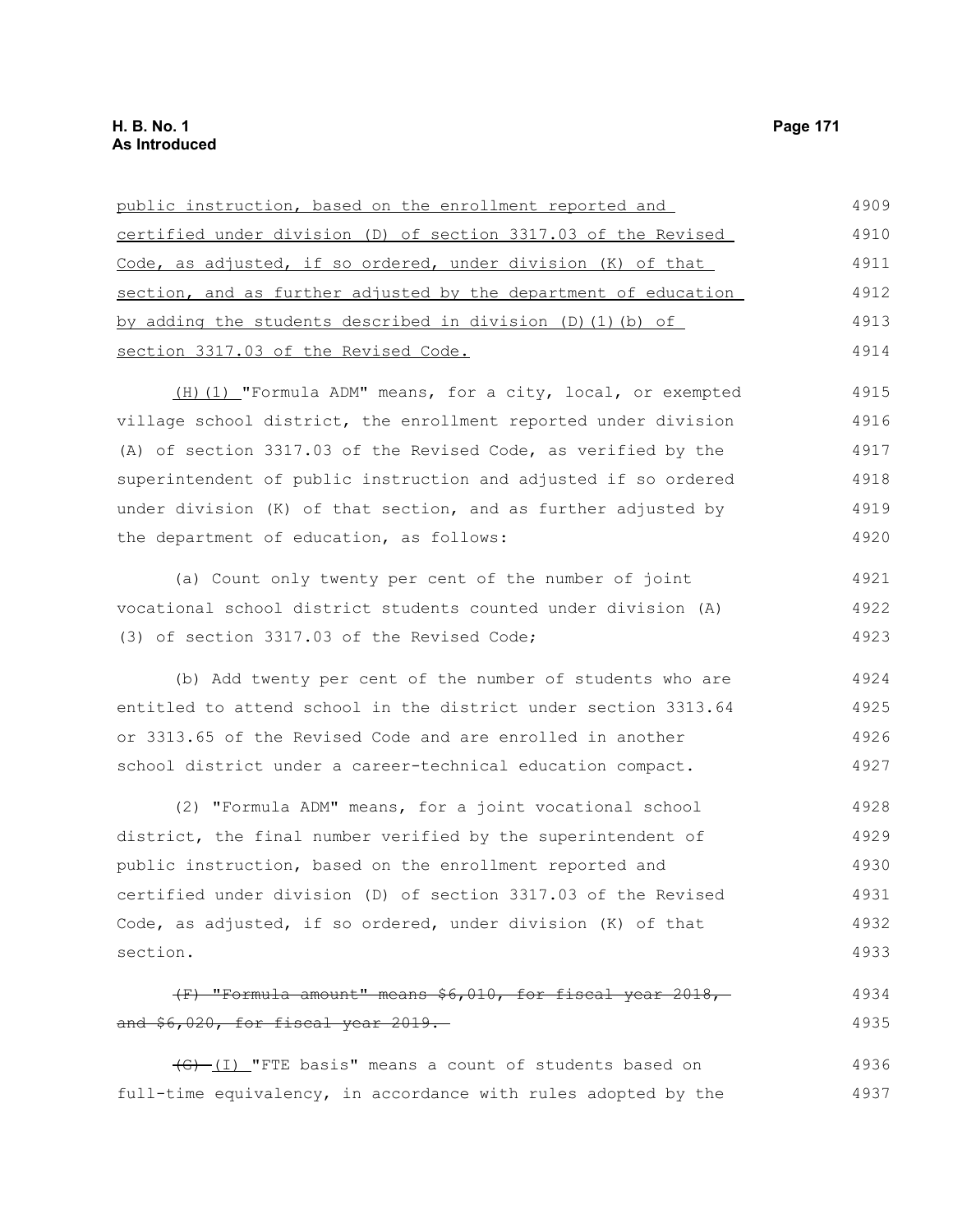department of education pursuant to section 3317.03 of the Revised Code. In adopting its rules under this division, the department shall provide for counting any student in category one, two, three, four, five, or six special education ADM or in category one, two, three, four, or five career-technical education ADM in the same proportion the student is counted in formula enrolled ADM.  $(H)$  (J) "Funding base" means, for a city, local, or exempted village school district, the amount calculated by the department as follows: (1) Compute the sum of the following: (a) The amount calculated for the district for fiscal year 2020 under division (A)(1) of Section 265.220 of H.B. 166 of the 133rd general assembly after any adjustments required under Section 265.227 of H.B. 166 of the 133rd general assembly and prior to any funding reductions authorized by Executive Order 2020-19D, "Implementing Additional Spending Controls to Balance the State Budget" issued on May 7, 2020; (b) The district's payments for fiscal year 2020 under divisions  $(C)$ (1), (2), (3), and (4) of section 3313.981 of the Revised Code as those divisions existed prior to the effective date of this amendment. (2) Subtract from the amount calculated in division  $(J)$  (1) of this section the sum of the following: (a) The following difference: (The amount paid to the district under division (A)(5) of section 3317.022 of the Revised Code, as that division existed prior to the effective date of this amendment, for fiscal year 2019) - (the amounts deducted from the district and paid to a 4938 4939 4940 4941 4942 4943 4944 4945 4946 4947 4948 4949 4950 4951 4952 4953 4954 4955 4956 4957 4958 4959 4960 4961 4962 4963 4964 4965 4966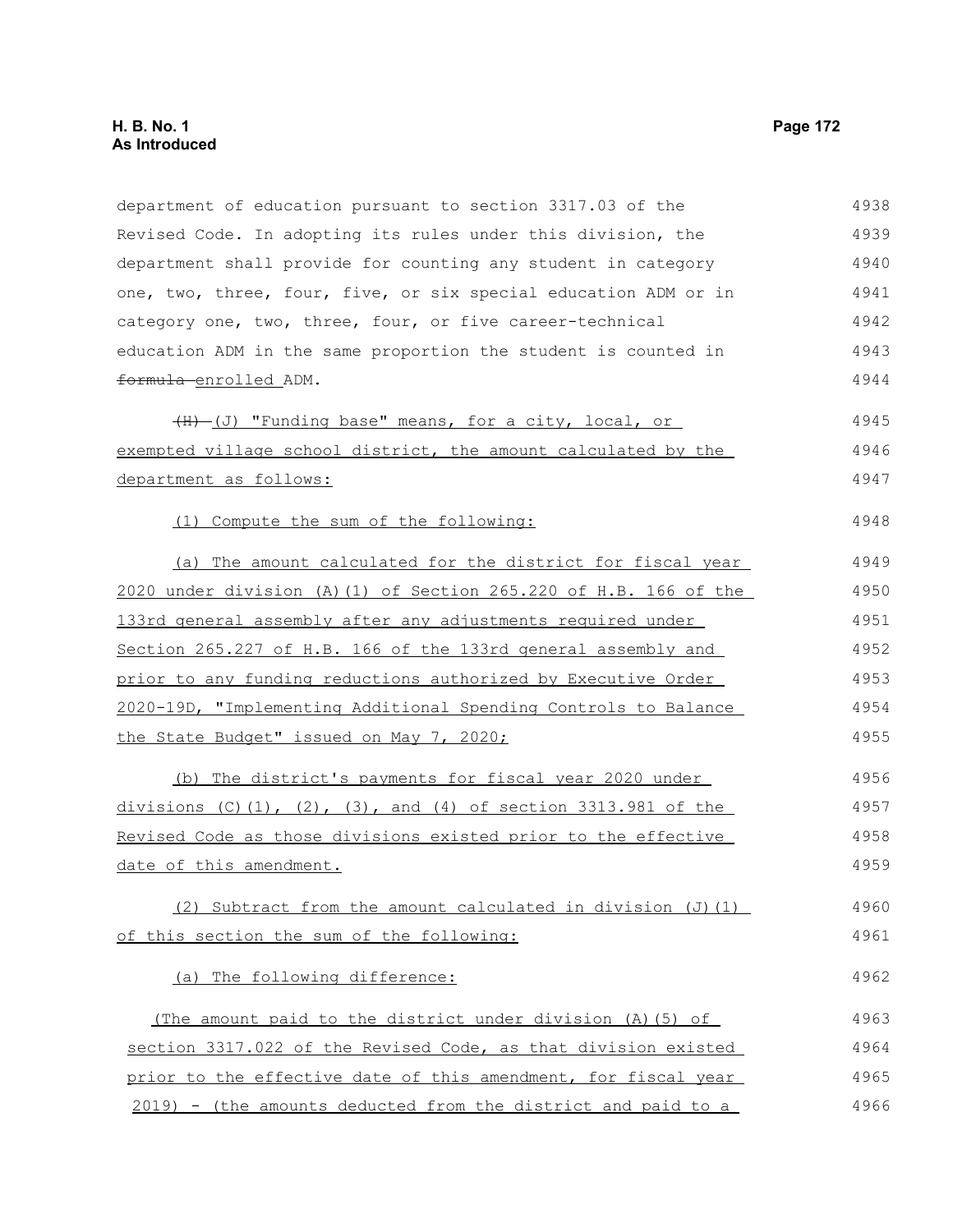| community school under division (C) (1) (e) of section 3314.08 of                | 4967 |
|----------------------------------------------------------------------------------|------|
| the Revised Code or a science, technology, engineering, and                      | 4968 |
| mathematics school under division (E) of section 3326.33 of the                  | 4969 |
| Revised Code as those divisions existed prior to the effective                   | 4970 |
| date of this amendment for fiscal year 2020 in accordance with                   | 4971 |
| division (A) of Section 265.235 of H.B. 166 of the 133rd general                 | 4972 |
| assembly)                                                                        | 4973 |
| (b) The payments deducted from the district and paid to a                        | 4974 |
| community school for fiscal year 2020 under divisions (C) (1) (a),               | 4975 |
| (b), (c), (d), (e), (f), and (g) of section $3314.08$ of the                     | 4976 |
| Revised Code as those divisions existed prior to the effective                   | 4977 |
| date of this amendment in accordance with division (A) of                        | 4978 |
| Section 265.230 of H.B. 166 of the 133rd general assembly;                       | 4979 |
| (c) The payments deducted from the district and paid to a                        | 4980 |
| science, technology, engineering, and mathematics school for                     | 4981 |
| fiscal year 2020 under divisions $(A)$ , $(B)$ , $(C)$ , $(D)$ , $(E)$ , $(F)$ , | 4982 |
| and (G) of section 3326.33 of the Revised Code as those                          | 4983 |
| divisions existed prior to the effective date of this amendment                  | 4984 |
| in accordance with division (A) of Section 265.235 of H.B. 166                   | 4985 |
| of the 133rd general assembly;                                                   | 4986 |
| (d) The payments deducted from the district under division                       | 4987 |
| (C) of section 3310.08 of the Revised Code as that division                      | 4988 |
| existed prior to the effective date of this amendment, division                  | 4989 |
| (C) (2) of section 3310.41 of the Revised Code as that division                  | 4990 |
| existed prior to the effective date of this amendment, and                       | 4991 |
| former section 3310.55 of the Revised Code for fiscal year 2020                  | 4992 |
| and, in the case of a pilot project school district as defined                   | 4993 |
| in section 3313.975 of the Revised Code, the funds deducted from                 | 4994 |
| the district under Section 265.210 of H.B. 166 of the 133rd                      | 4995 |
| general assembly to operate the pilot project scholarship                        | 4996 |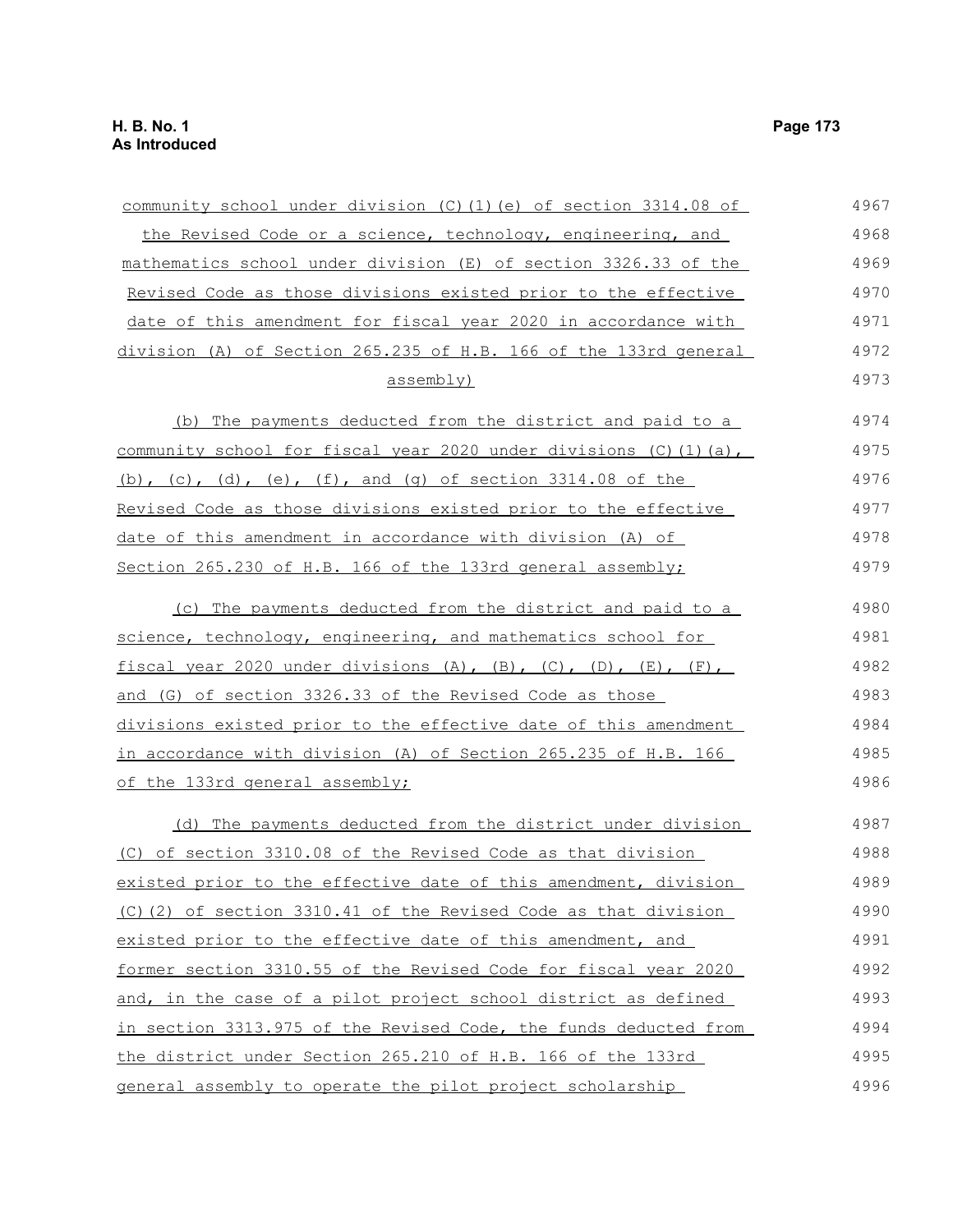| program for fiscal year 2020 under sections 3313.974 to 3313.979       | 4997 |
|------------------------------------------------------------------------|------|
| of the Revised Code;                                                   | 4998 |
| (e) The payments subtracted from the district for fiscal               | 4999 |
| year 2020 under divisions $(B)$ $(1)$ , $(2)$ , and $(3)$ of section   | 5000 |
| 3313.981 of the Revised Code as those divisions existed prior to       | 5001 |
| the effective date of this amendment.                                  | 5002 |
| (K) "Funding base" means, for a joint vocational school                | 5003 |
| district, the amount calculated by the department as follows:          | 5004 |
| (1) Compute the sum of the following:                                  | 5005 |
| (a) The district's payments for fiscal year 2020 under                 | 5006 |
| Section 265.225 of H.B. 166 of the 133rd general assembly after        | 5007 |
| any adjustments required under Section 265.227 of H.B. 166 of          | 5008 |
| the 133rd general assembly;                                            | 5009 |
| (b) The district's payments for fiscal year 2019 under                 | 5010 |
| $divisions (D) (1)$ , $(2)$ , and $(E) (3)$ of section 3313.981 of the | 5011 |
| Revised Code as those divisions existed prior to the effective         | 5012 |
| date of this amendment.                                                | 5013 |
| (2) Subtract from the amount calculated in division (K) (1)            | 5014 |
| of this section the amount paid to the district under division         | 5015 |
| (A) (3) of section 3317.16 of the Revised Code, as that division       | 5016 |
| existed prior to the effective date of this amendment, for             | 5017 |
| <u>fiscal year 2019.</u>                                               | 5018 |
| (L) "Internet- or computer-based community school" has the             | 5019 |
| same meaning as in section 3314.02 of the Revised Code.                | 5020 |
| (I) -(M) "Medically fragile child" means a child to whom               | 5021 |
| all of the following apply:                                            | 5022 |
| (1) The child requires the services of a doctor of                     | 5023 |
| medicine or osteopathic medicine at least once a week due to the       | 5024 |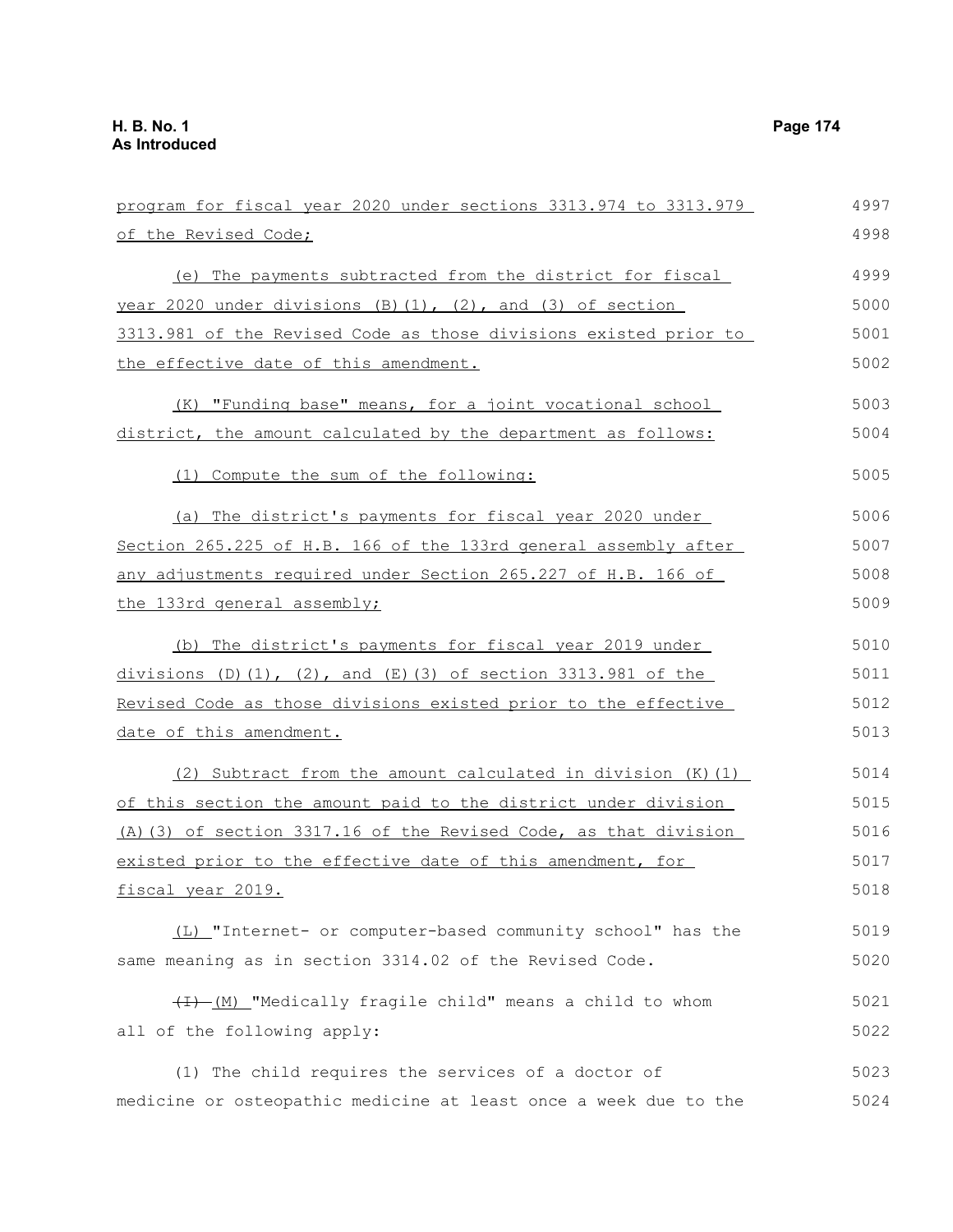instability of the child's medical condition. (2) The child requires the services of a registered nurse on a daily basis. (3) The child is at risk of institutionalization in a hospital, skilled nursing facility, or intermediate care 5025 5026 5027 5028 5029

facility for individuals with intellectual disabilities. 5030

 $(\overline{J} + (\overline{J}) \cdot (1)$  (1) A child may be identified as having an "other health impairment-major" if the child's condition meets the definition of "other health impaired" established in rules previously adopted by the state board of education and if either of the following apply: 5031 5032 5033 5034 5035

(a) The child is identified as having a medical condition that is among those listed by the superintendent of public instruction as conditions where a substantial majority of cases fall within the definition of "medically fragile child." 5036 5037 5038 5039

(b) The child is determined by the superintendent of public instruction to be a medically fragile child. A school district superintendent may petition the superintendent of public instruction for a determination that a child is a medically fragile child. 5040 5041 5042 5043 5044

(2) A child may be identified as having an "other health impairment-minor" if the child's condition meets the definition of "other health impaired" established in rules previously adopted by the state board of education but the child's condition does not meet either of the conditions specified in division  $\left(\frac{J}{J}\right)\left(\frac{1}{a}-\frac{N}{l}\right)$  (1)(a) or (b) of this section. 5045 5046 5047 5048 5049 5050

 $(K)$  (O) A city, local, exempted village, or joint vocational school district's "phase-in percentage" is equal to the percentage for that fiscal year that is determined by the 5051 5052 5053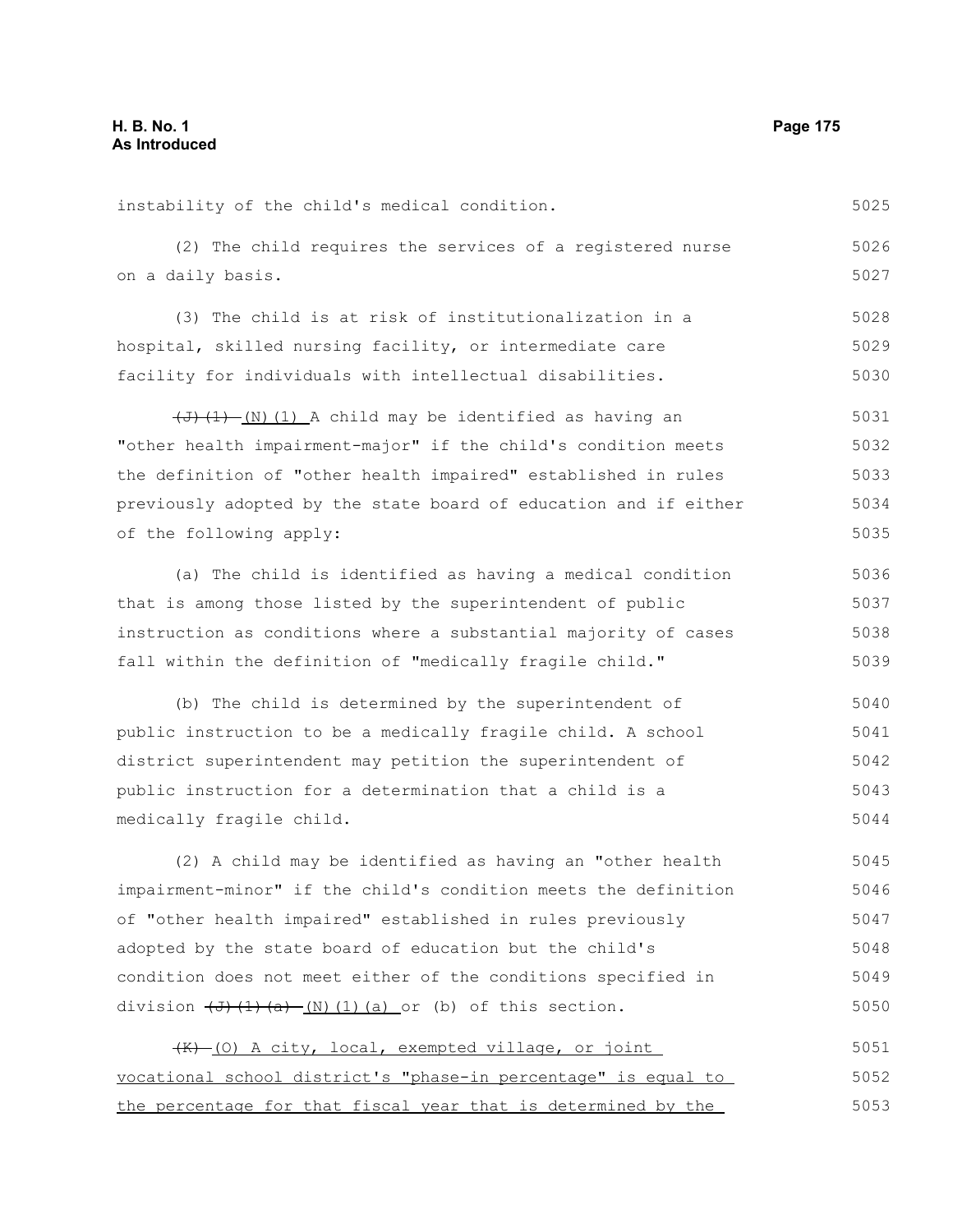general assembly. It is the intent of the general assembly that this percentage shall increase to one hundred per cent over the course of not more than six fiscal years, beginning with fiscal year 2022. (P) "Preschool child with a disability" means a child with a disability, as defined in section 3323.01 of the Revised Code, who is at least age three but is not of compulsory school age, as defined in section 3321.01 of the Revised Code, and who is not currently enrolled in kindergarten. (L) (Q) "Preschool scholarship ADM" means the number of preschool children with disabilities certified under division (B)(3)(h) of section 3317.03 of the Revised Code. (M) (R) "Related services" includes: (1) Child study, special education supervisors and coordinators, speech and hearing services, adaptive physical development services, occupational or physical therapy, teacher assistants for children with disabilities whose disabilities are described in division (B) of section 3317.013 or division (B)(3) of this section, behavioral intervention, interpreter services, work study, nursing services, and specialized integrative services as those terms are defined by the department; (2) Speech and language services provided to any student with a disability, including any student whose primary or only disability is a speech and language disability; (3) Any related service not specifically covered by other state funds but specified in federal law, including but not limited to, audiology and school psychological services; 5054 5055 5056 5057 5058 5059 5060 5061 5062 5063 5064 5065 5066 5067 5068 5069 5070 5071 5072 5073 5074 5075 5076 5077 5078 5079 5080 5081

(4) Any service included in units funded under former division (O)(1) of section 3317.024 of the Revised Code; 5082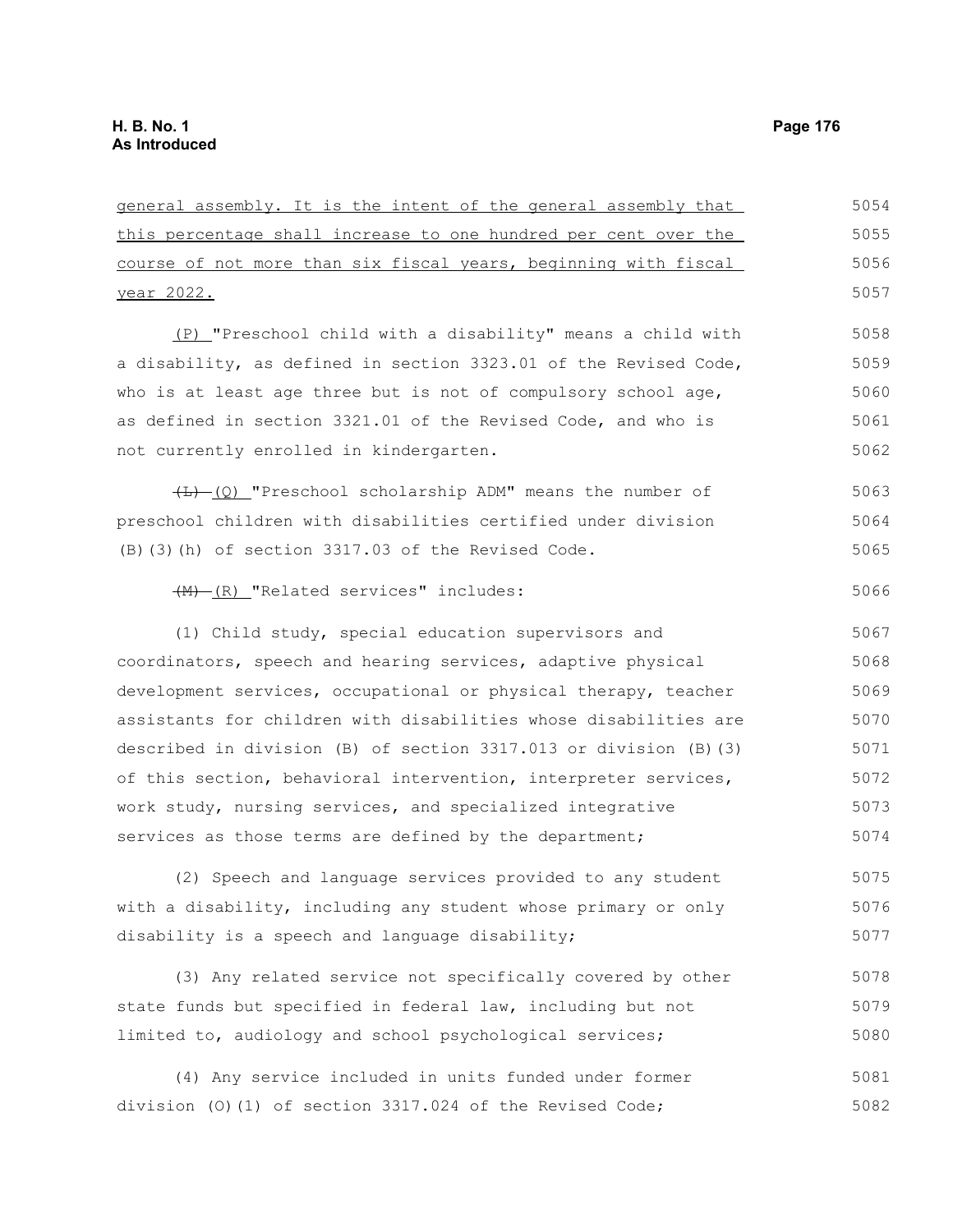(5) Any other related service needed by children with disabilities in accordance with their individualized education programs. (N) (S) "School district," unless otherwise specified, means city, local, and exempted village school districts.  $\overline{(0)}$  (T) "State education aid" has the same meaning as in section 5751.20 of the Revised Code. (P) (U)(1) "State share indexpercentage" means, for a city, local, or exempted village school district, the state share index percentage calculated for a district under section 3317.017 of the Revised Code. (Q) (2) "State share percentage" means, for a joint vocational school district, the percentage calculated in accordance with the following formula: The amount computed for the district under division (A)(1) of section 3317.16 of the Revised Code for that fiscal year/ the aggregate base cost calculated for the district for that fiscal year under section 3317.012 of the Revised Code (V) "Statewide average base cost per pupil" for a fiscal year means the statewide average base cost per pupil calculated under division (A) of section 3317.018 of the Revised Code. (W) "Statewide average career-technical base cost per pupil" for a fiscal year means the statewide average careertechnical base cost per pupil calculated under division (B) of section 3317.018 of the Revised Code. 5083 5084 5085 5086 5087 5088 5089 5090 5091 5092 5093 5094 5095 5096 5097 5098 5099 5100 5101 5102 5103 5104 5105 5106 5107

(X) "Taxes charged and payable" means the taxes charged and payable against real and public utility property after making the reduction required by section 319.301 of the Revised 5108 5109 5110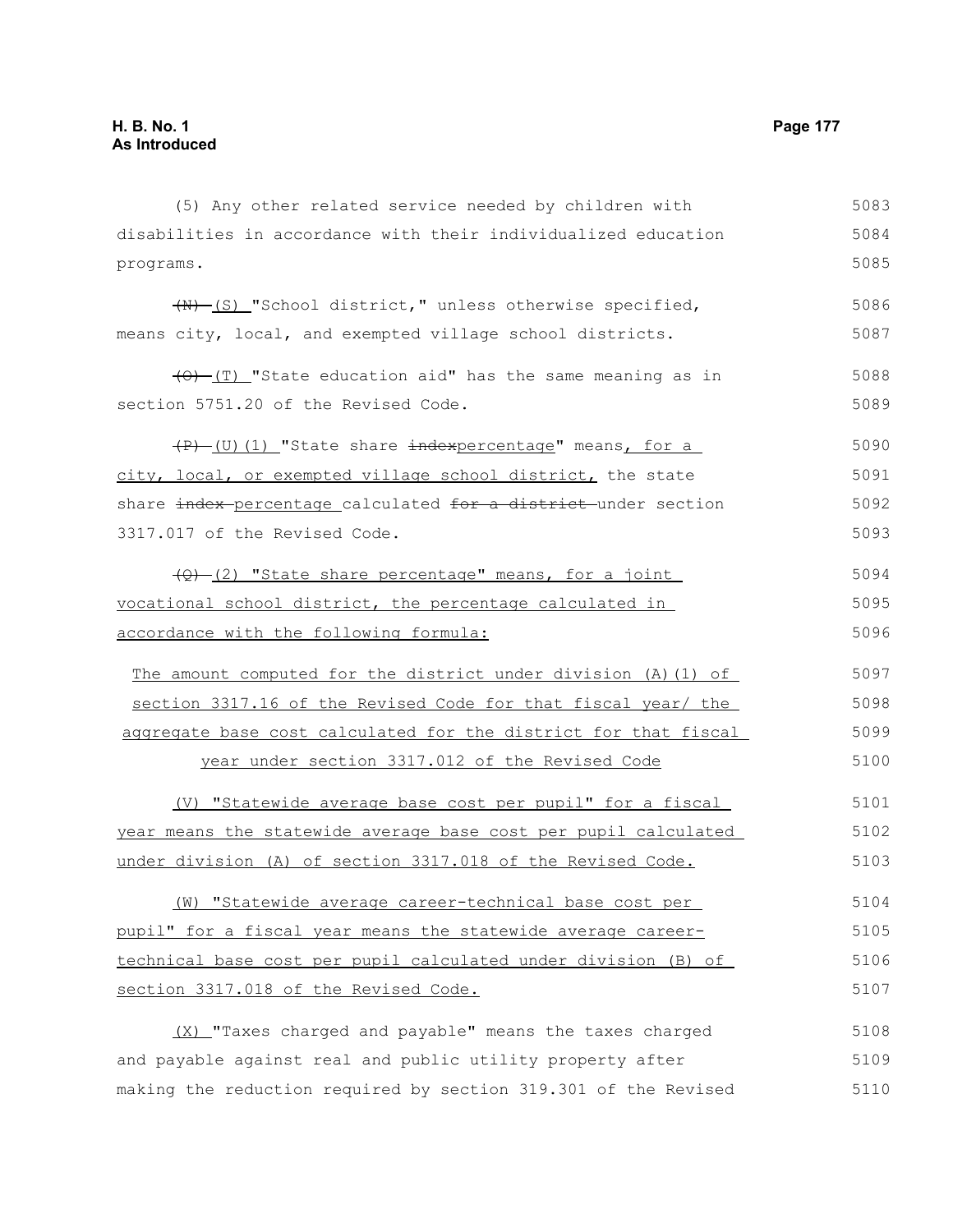| Code, plus the taxes levied against tangible personal property. | 5111 |
|-----------------------------------------------------------------|------|
| (R) (1) (Y) For purposes of section-sections 3317.017 and       | 5112 |
| 3317.16 of the Revised Code, "three-year average valuation" for | 5113 |
| a fiscal year means the average of total taxable value for tax- | 5114 |
| years 2014, 2015, and 2016the three most recent tax years for   | 5115 |
| which data is available, as certified under section 3317.021 of | 5116 |
| the Revised Code.                                               | 5117 |
| (2) For purposes of sections 3317.0217, 3317.0218, and          | 5118 |
| 3317.16 of the Revised Code, "three year average valuation"     | 5119 |
| means the following:                                            | 5120 |
| (a) For fiscal year 2018, the average of total taxable          | 5121 |
| value for tax years $2014$ , $2015$ , and $2016$ ;              | 5122 |
| (b) For fiscal year 2019, the average of total taxable-         | 5123 |
| value for tax years 2015, 2016, and 2017.                       | 5124 |
| $(5)$ $(2)$ "Total ADM" means, for a city, local, or exempted   | 5125 |
| village school district, the enrollment reported under division | 5126 |
| (A) of section 3317.03 of the Revised Code, as verified by the  | 5127 |
| superintendent of public instruction and adjusted if so ordered | 5128 |
| under division (K) of that section.                             | 5129 |
| (F) (AA) "Total special education ADM" means the sum of         | 5130 |
| categories one through six special education ADM.               | 5131 |
| (U) (BB) "Total taxable value" means the sum of the             | 5132 |
| amounts certified for a city, local, exempted village, or joint | 5133 |
| vocational school district under divisions (A)(1) and (2) of    | 5134 |
| section 3317.021 of the Revised Code.                           | 5135 |
| Sec. 3317.021. (A) On or before the first day of June of        | 5136 |
| each year, the tax commissioner shall certify to the department | 5137 |
| of education and the office of budget and management the        | 5138 |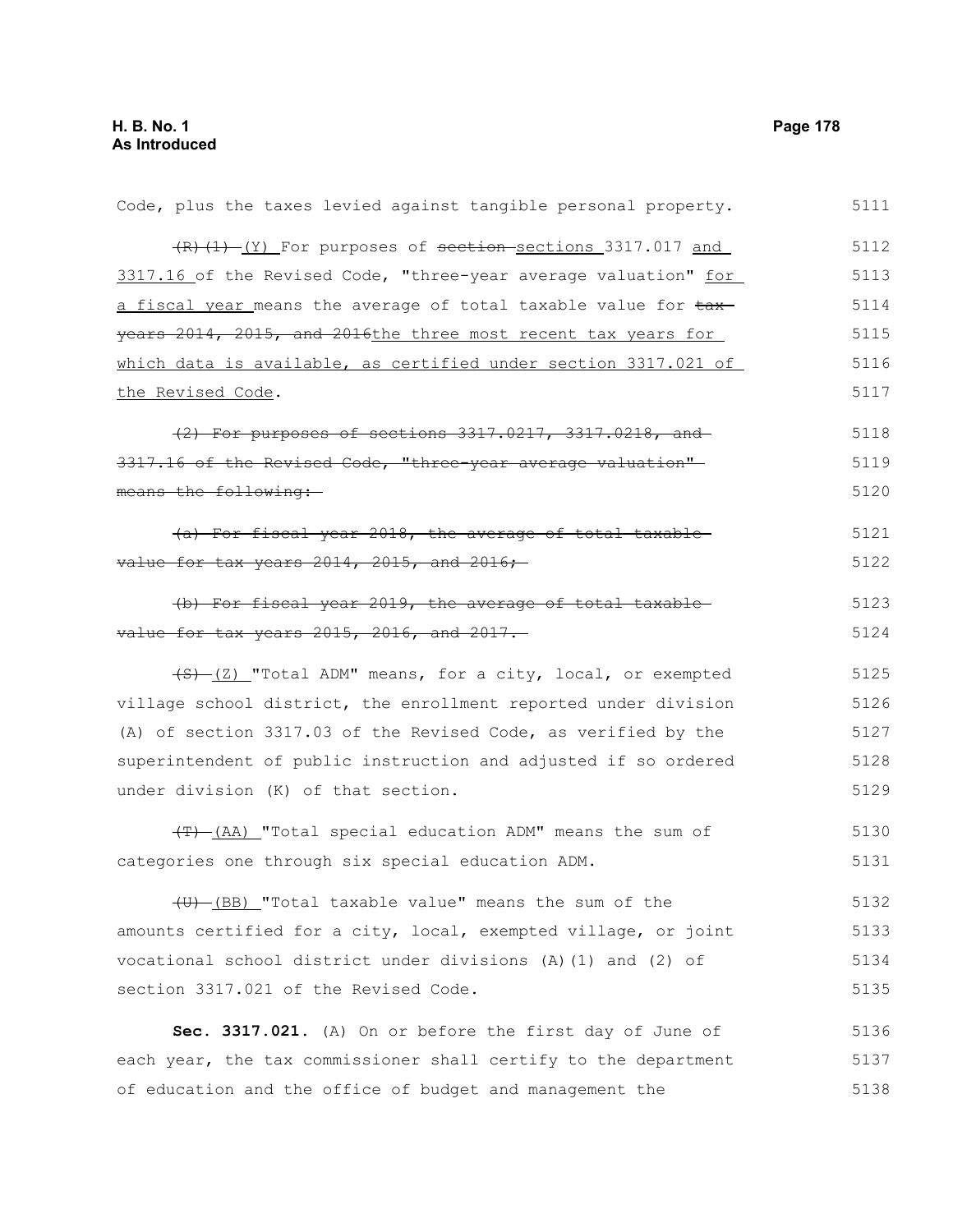information described in divisions (A)(1) to (5) of this section for each city, exempted village, and local school district, and the information required by divisions (A)(1) and (2) of this section for each joint vocational school district, and it shall be used, along with the information certified under division (B) of this section, in making the computations for the district under this chapter. 5139 5140 5141 5142 5143 5144 5145

(1) The taxable value of real and public utility real property in the school district subject to taxation in the preceding tax year, by class and by county of location. 5146 5147 5148

(2) The taxable value of tangible personal property, including public utility personal property, subject to taxation by the district for the preceding tax year. 5149 5150 5151

(3)(a) The total property tax rate and total taxes charged and payable for the current expenses for the preceding tax year and the total property tax rate and the total taxes charged and payable to a joint vocational district for the preceding tax year that are limited to or to the extent apportioned to current expenses. 5152 5153 5154 5155 5156 5157

(b) The portion of the amount of taxes charged and payable reported for each city, local, and exempted village school district under division (A)(3)(a) of this section attributable to a joint vocational school district. 5158 5159 5160 5161

(4) The value of all real and public utility real property in the school district exempted from taxation minus both of the following: 5162 5163 5164

(a) The value of real and public utility real property in the district owned by the United States government and used exclusively for a public purpose; 5165 5166 5167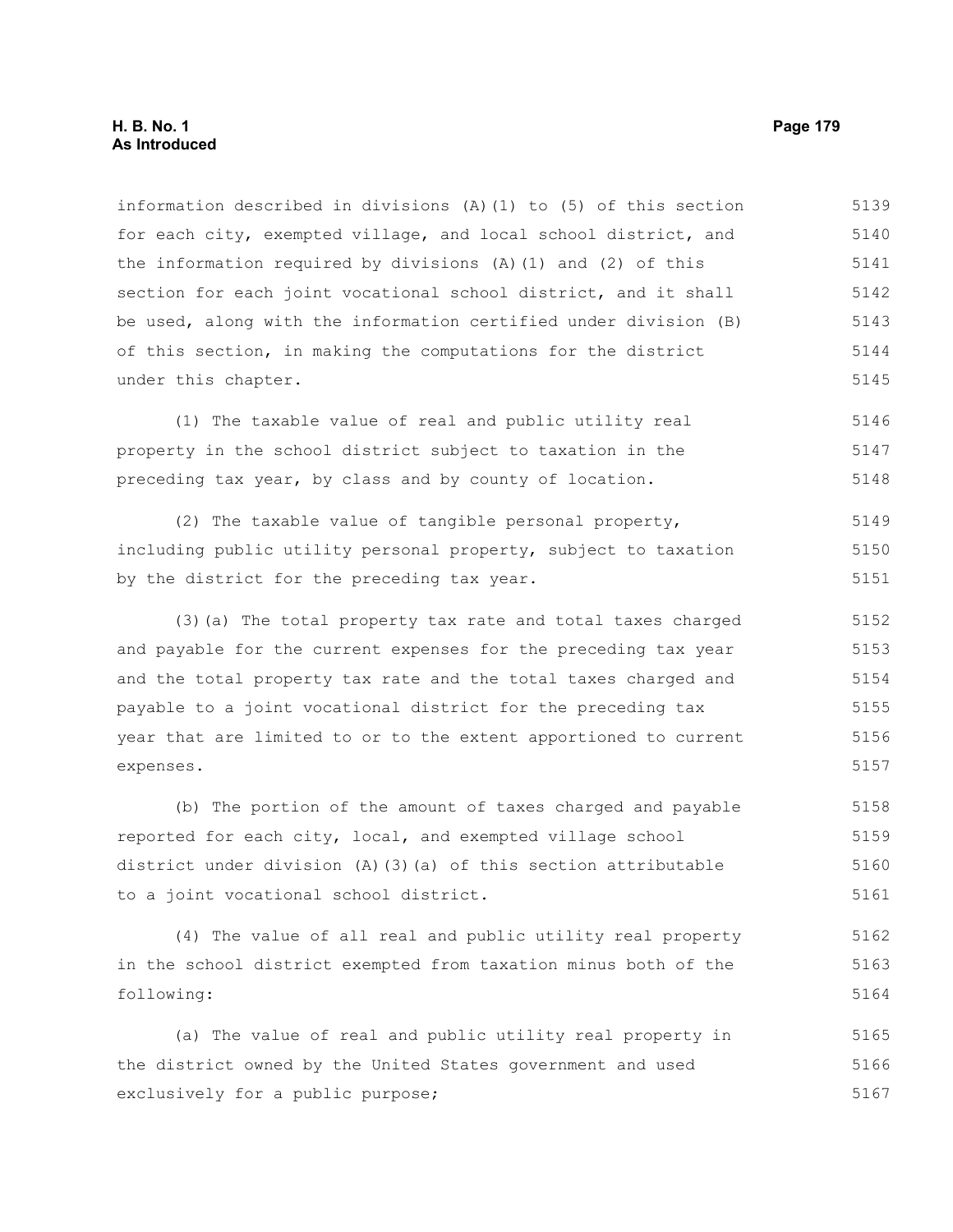## **H. B. No. 1 Page 180 As Introduced**

(b) The value of real and public utility real property in the district exempted from taxation under Chapter 725. or 1728. or section 3735.67, 5709.40, 5709.41, 5709.45, 5709.57, 5709.62, 5709.63, 5709.632, 5709.73, or 5709.78 of the Revised Code. 5168 5169 5170 5171

(5) The total federal adjusted gross income of the residents of the school district, based on tax returns filed by the residents of the district, for the most recent year for which this information is available, and the median Ohio adjusted gross income of the residents of the school district determined on the basis of tax returns filed for the second preceding tax year by the residents of the district. 5172 5173 5174 5175 5176 5177 5178

| (6) The number of state tax returns filed by the residents | 5179 |
|------------------------------------------------------------|------|
| of the district for the most recent year for which this    | 5180 |
| information is available.                                  | 5181 |

(B) On or before the first day of May each year, the tax commissioner shall certify to the department of education and the office of budget and management the total taxable real property value of railroads and, separately, the total taxable tangible personal property value of all public utilities for the preceding tax year, by school district and by county of location. 5182 5183 5184 5185 5186 5187 5188

(C) If on the basis of the information certified under division (A) of this section, the department determines that any district fails in any year to meet the qualification requirement specified in division (A) of section 3317.01 of the Revised Code, the department shall immediately request the tax commissioner to determine the extent to which any school district income tax levied by the district under Chapter 5748. of the Revised Code shall be included in meeting that requirement. Within five days of receiving such a request from 5189 5190 5191 5192 5193 5194 5195 5196 5197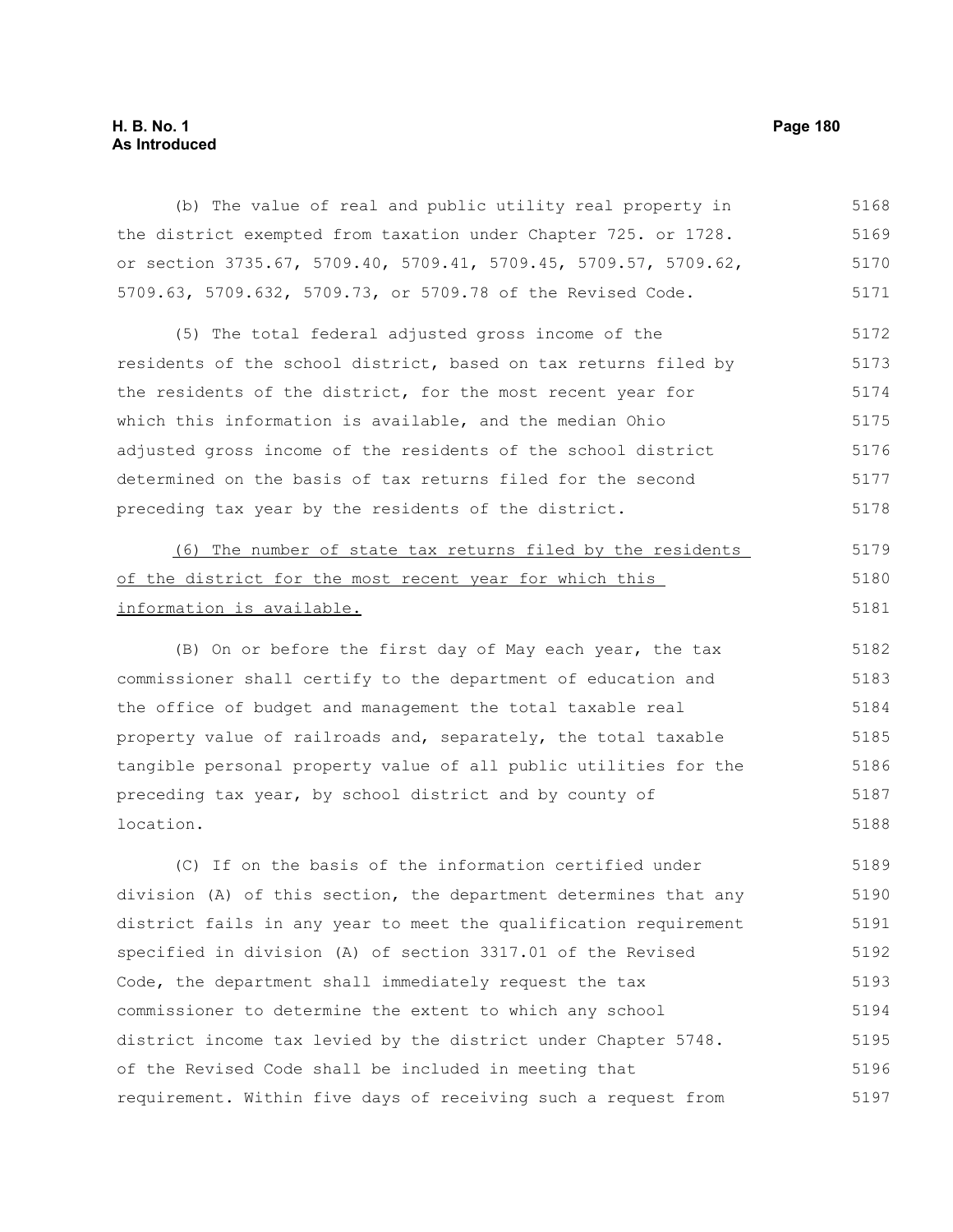the department, the tax commissioner shall make the determination required by this division and report the quotient obtained under division (C)(3) of this section to the department and the office of budget and management. This quotient represents the number of mills that the department shall include in determining whether the district meets the qualification requirement of division (A) of section 3317.01 of the Revised Code. 5198 5199 5200 5201 5202 5203 5204 5205

The tax commissioner shall make the determination required by this division as follows: 5206 5207

(1) Multiply one mill times the total taxable value of the district as determined in divisions (A)(1) and (2) of this section; 5208 5209 5210

(2) Estimate the total amount of tax liability for the current tax year under taxes levied by Chapter 5748. of the Revised Code that are apportioned to current operating expenses of the district, excluding any income tax receipts allocated for the project cost, debt service, or maintenance set-aside associated with a state-assisted classroom facilities project as authorized by section 3318.052 of the Revised Code; 5211 5212 5213 5214 5215 5216 5217

(3) Divide the amount estimated under division (C)(2) of this section by the product obtained under division (C)(1) of this section. 5218 5219 5220

Sec. 3317.022.  $(A)$ -The department of education shall compute and distribute state core foundation funding to each eligible school district for the fiscal year, using the information obtained under section 3317.021 of the Revised Code in the calendar year in which the fiscal year begins $\tau$  as prescribed in the following divisions in accordance with the 5221 5222 5223 5224 5225 5226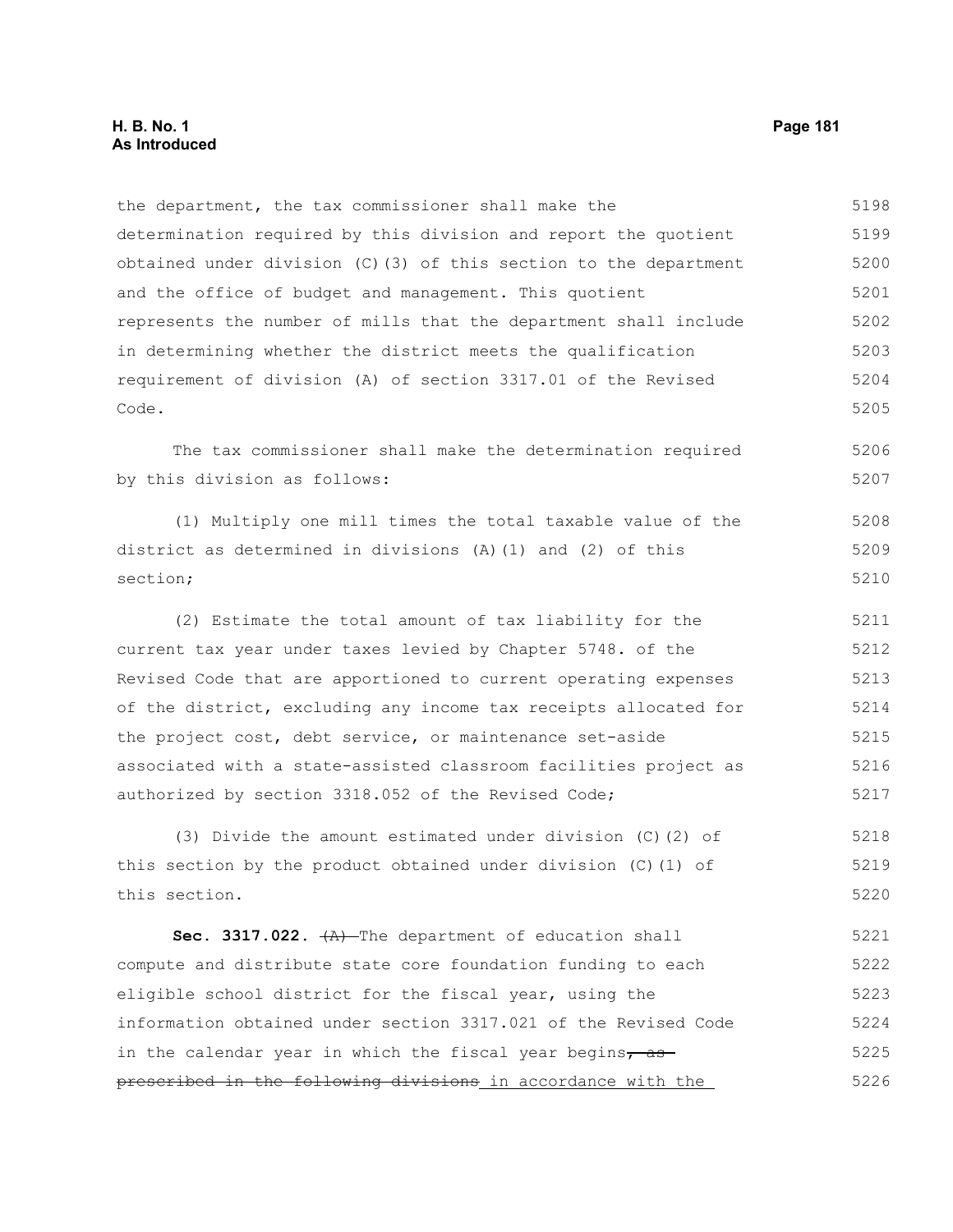| following formula:                                               | 5227 |
|------------------------------------------------------------------|------|
| The district's funding base + [(the district's state core        | 5228 |
| foundation funding components for that fiscal year calculated    | 5229 |
| under divisions (A)(1), (2), (3), (5), (6), (7), and (8) of this | 5230 |
| section - the district's funding base) X the district's phase-in | 5231 |
| percentage for that fiscal year] + the district's disadvantaged  | 5232 |
| pupil impact aid for that fiscal year calculated under division  | 5233 |
| (A) (4) of this section                                          | 5234 |
| (A) A district's state core foundation funding components        | 5235 |
| shall be all of the following:                                   | 5236 |
| (1) An opportunity grant The district's state share              | 5237 |
| calculated according to the following formula:                   | 5238 |
| The formula amount X (formula ADM + preschool scholarship-       | 5239 |
| ADM) X the district's state share index-under division (B) of    | 5240 |
| section 3317.017 of the Revised Code;                            | 5241 |
| (2) Targeted assistance funds calculated under divisions         | 5242 |
| (A) and (B) of section 3317.0217 of the Revised Code;            | 5243 |
| (3) Additional state aid for special education and related       | 5244 |
| services provided under Chapter 3323. of the Revised Code        | 5245 |
| calculated as the sum of the following:                          | 5246 |
| (a) The district's category one special education ADM X          | 5247 |
| the amount multiple specified in division (A) of section         | 5248 |
| 3317.013 of the Revised Code X the statewide average base cost   | 5249 |
| per pupil for that fiscal year X the district's state share      | 5250 |
| indexpercentage;                                                 | 5251 |
| (b) The district's category two special education ADM X          | 5252 |
| the amount multiple specified in division (B) of section         | 5253 |
| 3317.013 of the Revised Code X the statewide average base cost   | 5254 |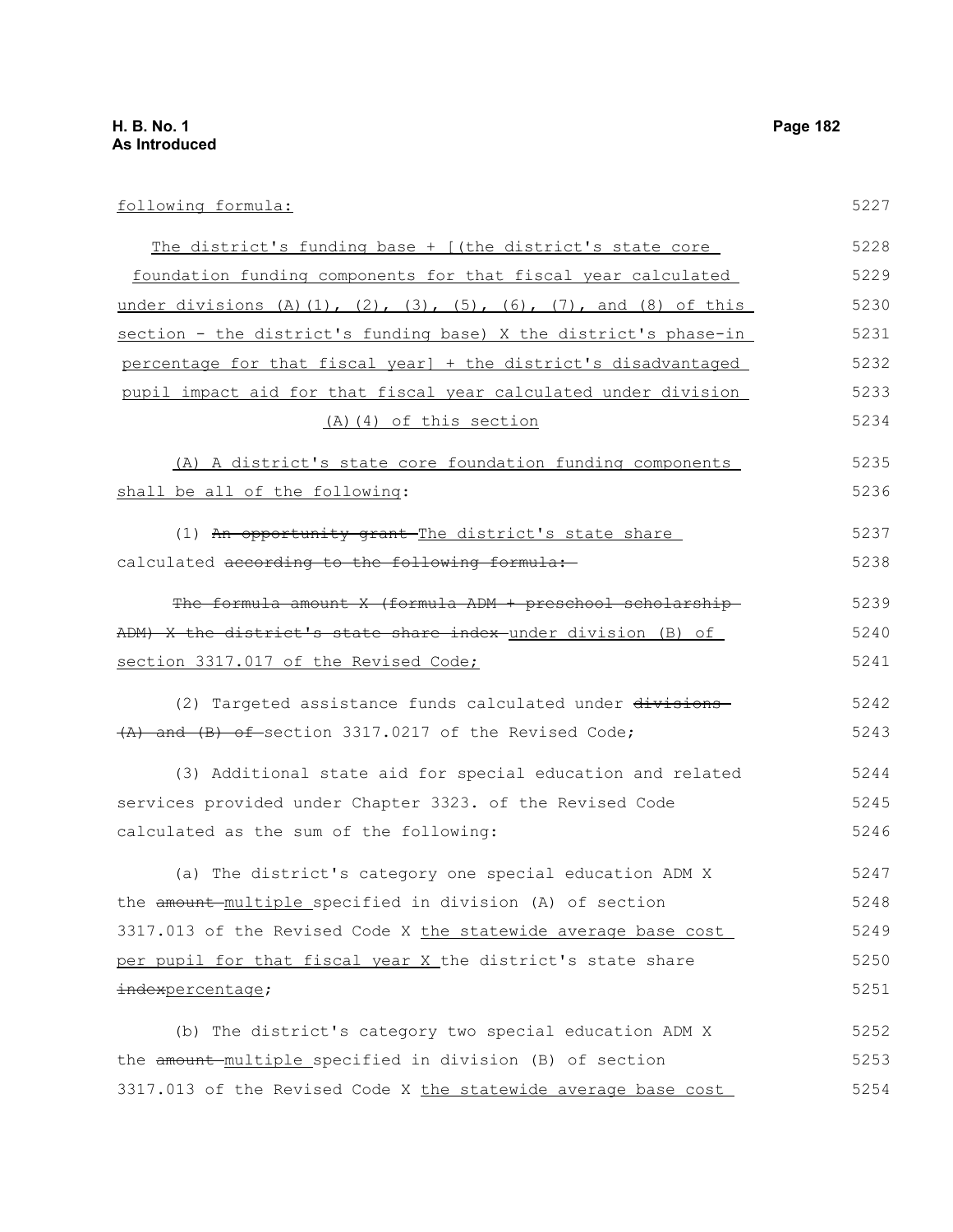| per pupil for that fiscal year X the district's state share     | 5255 |
|-----------------------------------------------------------------|------|
| indexpercentage;                                                | 5256 |
| (c) The district's category three special education ADM X       | 5257 |
| the amount multiple specified in division (C) of section        | 5258 |
| 3317.013 of the Revised Code X the statewide average base cost  | 5259 |
| per pupil for that fiscal year X the district's state share     | 5260 |
| indexpercentage;                                                | 5261 |
| (d) The district's category four special education ADM X        | 5262 |
| the amount-multiple specified in division (D) of section        | 5263 |
| 3317.013 of the Revised Code X the statewide average base cost  | 5264 |
| per pupil for that fiscal year X the district's state share     | 5265 |
| indexpercentage;                                                | 5266 |
| (e) The district's category five special education ADM X        | 5267 |
| the amount multiple specified in division (E) of section        | 5268 |
| 3317.013 of the Revised Code X the statewide average base cost  | 5269 |
| per pupil for that fiscal year X the district's state share     | 5270 |
| indexpercentage;                                                | 5271 |
| (f) The district's category six special education ADM X         | 5272 |
| the amount multiple specified in division (F) of section        | 5273 |
| 3317.013 of the Revised Code X the statewide average base cost  | 5274 |
| per pupil for that fiscal year X the district's state share     | 5275 |
| indexpercentage.                                                | 5276 |
| (4) Kindergarten through third grade literacy funds-            | 5277 |
| ealculated according to the following formula:                  | 5278 |
| (\$193 X formula ADM for grades kindergarten through three-     | 5279 |
| X the district's state share index) + (\$127 X formula ADM for- | 5280 |
| grades kindergarten through three)                              | 5281 |
| For purposes of this calculation, the department shall-         | 5282 |
| subtract from a district's formula ADM for grades kindergarten- | 5283 |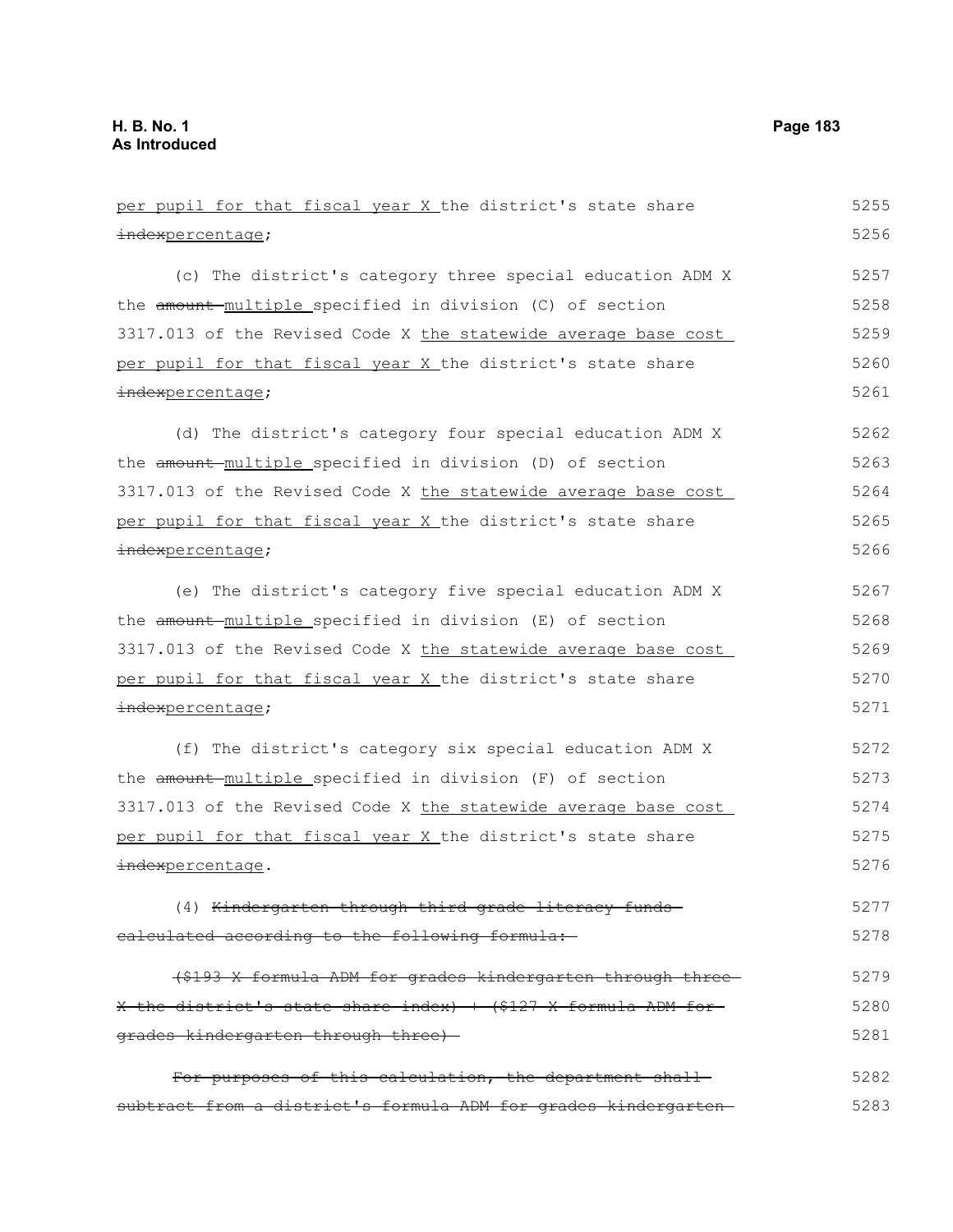| through three the number of students reported under division (B)  | 5284 |
|-------------------------------------------------------------------|------|
| (3) (e) of section 3317.03 of the Revised Code as enrolled in an- | 5285 |
| internet- or computer-based community school who are in grades-   | 5286 |
| kindergarten through three.                                       | 5287 |
| (5) Economically disadvantaged funds Disadvantaged pupil          | 5288 |
| impact aid calculated according to the following formula:         | 5289 |
| \$272-\$422 X (the district's economically disadvantaged          | 5290 |
| index) X the number of students who are economically              | 5291 |
| disadvantaged as certified under division (B) (21) of section     | 5292 |
| 3317.03 of the Revised Code                                       | 5293 |
| $(6)$ (5) English learner funds calculated as the sum of the      | 5294 |
| following:                                                        | 5295 |
| (a) The district's category one English learner ADM X the         | 5296 |
| amount-multiple specified in division (A) of section 3317.016 of  | 5297 |
| the Revised Code X the statewide average base cost per pupil for  | 5298 |
| that fiscal year X the district's state share indexpercentage;    | 5299 |
| (b) The district's category two English learner ADM X the         | 5300 |
| amount-multiple specified in division (B) of section 3317.016 of  | 5301 |
| the Revised Code X the statewide average base cost per pupil for  | 5302 |
| that fiscal year X the district's state share indexpercentage;    | 5303 |
| (c) The district's category three English learner ADM X           | 5304 |
| the amount multiple specified in division (C) of section          | 5305 |
| 3317.016 of the Revised Code X the district's state share         | 5306 |
| indexpercentage.                                                  | 5307 |
| $(7)$ (a) (6) (a) Gifted identification funds calculated          | 5308 |
| according to the following formula:                               | 5309 |
| \$5.05 \$24 X the district's formula-enrolled ADM for grades      | 5310 |
| kindergarten through six X the district's state share percentage  | 5311 |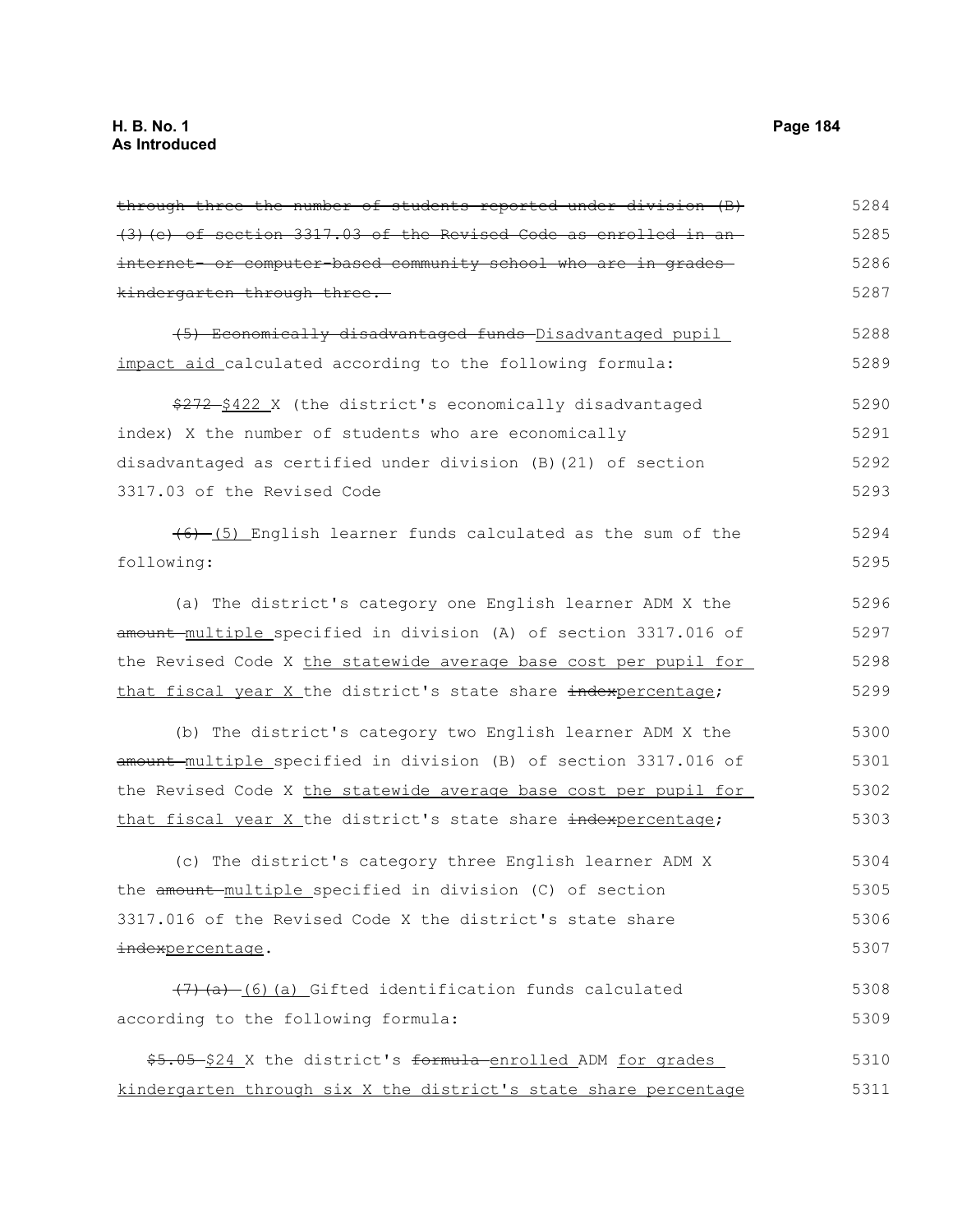(b) Gifted referral funds calculated according to the following formula: \$2.50 X the district's enrolled ADM X the district's state share percentage (c) Gifted professional development funds calculated according to the following formula: (The greater of the number of gifted students enrolled in the district as certified under division (B)(22) of section 3317.03 of the Revised Code and ten per cent of the district's enrolled ADM) X the district's state share percentage X \$7, for fiscal year 2022, \$14, for fiscal year 2023, \$21, for fiscal year 2024, or \$28, for fiscal year 2025 The department shall make no payments under division (A) (6)(c) of this section for fiscal year 2026 or for each fiscal year thereafter. (d) Gifted unit funding calculated under section 3317.051 of the Revised Code.  $(8)$  (7) Career-technical education funds calculated as the sum of the following: (a) The district's category one career-technical education ADM X the amount specified in division (A) of section 3317.014 of the Revised Code X the district's state share index; (b) The district's category two career-technical education ADM X the amount specified in division (B) of section 3317.014 of the Revised Code X the district's state share index;-(c) The district's category three career-technical education ADM X the amount specified in division (C) of section 5312 5313 5314 5315 5316 5317 5318 5319 5320 5321 5322 5323 5324 5325 5326 5327 5328 5329 5330 5331 5332 5333 5334 5335 5336 5337 5338

 $3317.014$  of the Revised Code X the district's state share index;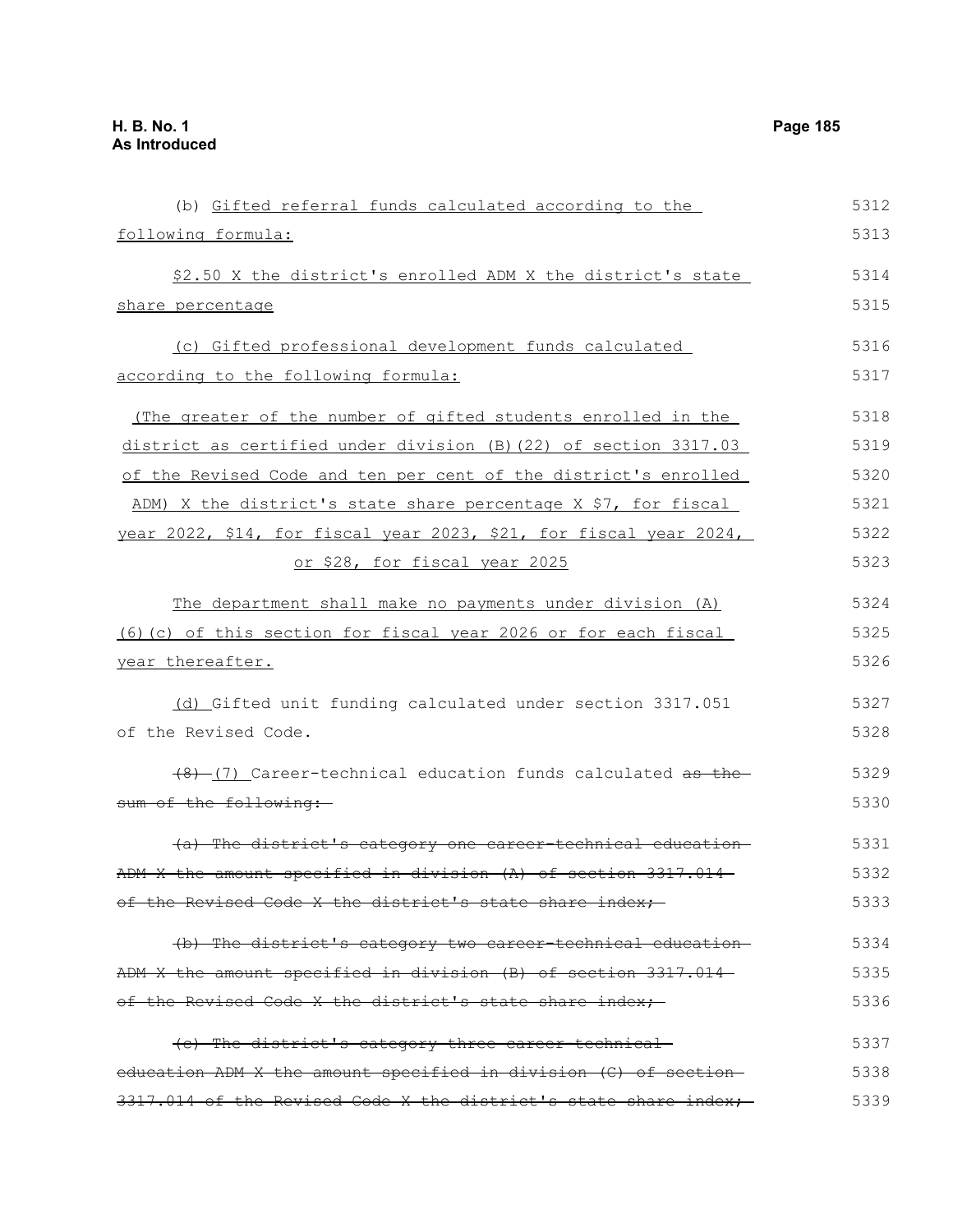| (d) The district's category four career-technical-                | 5340 |
|-------------------------------------------------------------------|------|
| education ADM X the amount specified in division (D) of section-  | 5341 |
| 3317.014 of the Revised Code X the district's state share index:  | 5342 |
| (e) The district's category five career-technical-                | 5343 |
| education ADM X the amount specified in division (E) of section-  | 5344 |
| 3317.014 of the Revised Code X the district's state share index.  | 5345 |
| Payment of funds under division (A) (8) of this section is-       | 5346 |
| subject to approval under section 3317.161 of the Revised Code.   | 5347 |
| (9) under division (C) of section 3317.014 of the Revised         | 5348 |
| Code.                                                             | 5349 |
| (8) Career-technical education associated services funds          | 5350 |
| calculated according to the following formula:                    | 5351 |
| The district's state share index X the amount for career-         | 5352 |
| technical education associated services specified in section-     | 5353 |
| 3317.014 of the Revised Code X the sum of categories one through- | 5354 |
| five career-technical education ADM-                              | 5355 |
| (10) Capacity aid funds calculated under section 3317.0218        | 5356 |
| of the Revised Code;                                              | 5357 |
| (11) A graduation bonus calculated under section 3317.0215        | 5358 |
| of the Revised Code;                                              | 5359 |
| .<br>(12) A third-grade reading bonus calculated under section-   | 5360 |
| 3317.0216 of the Revised Codeunder division (D) of section        | 5361 |
| 3317.014 of the Revised Code.                                     | 5362 |
| (B) In any fiscal year, a school district shall spend for         | 5363 |
| purposes that the department designates as approved for special   | 5364 |
| education and related services expenses at least the amount       | 5365 |
| calculated as follows:                                            | 5366 |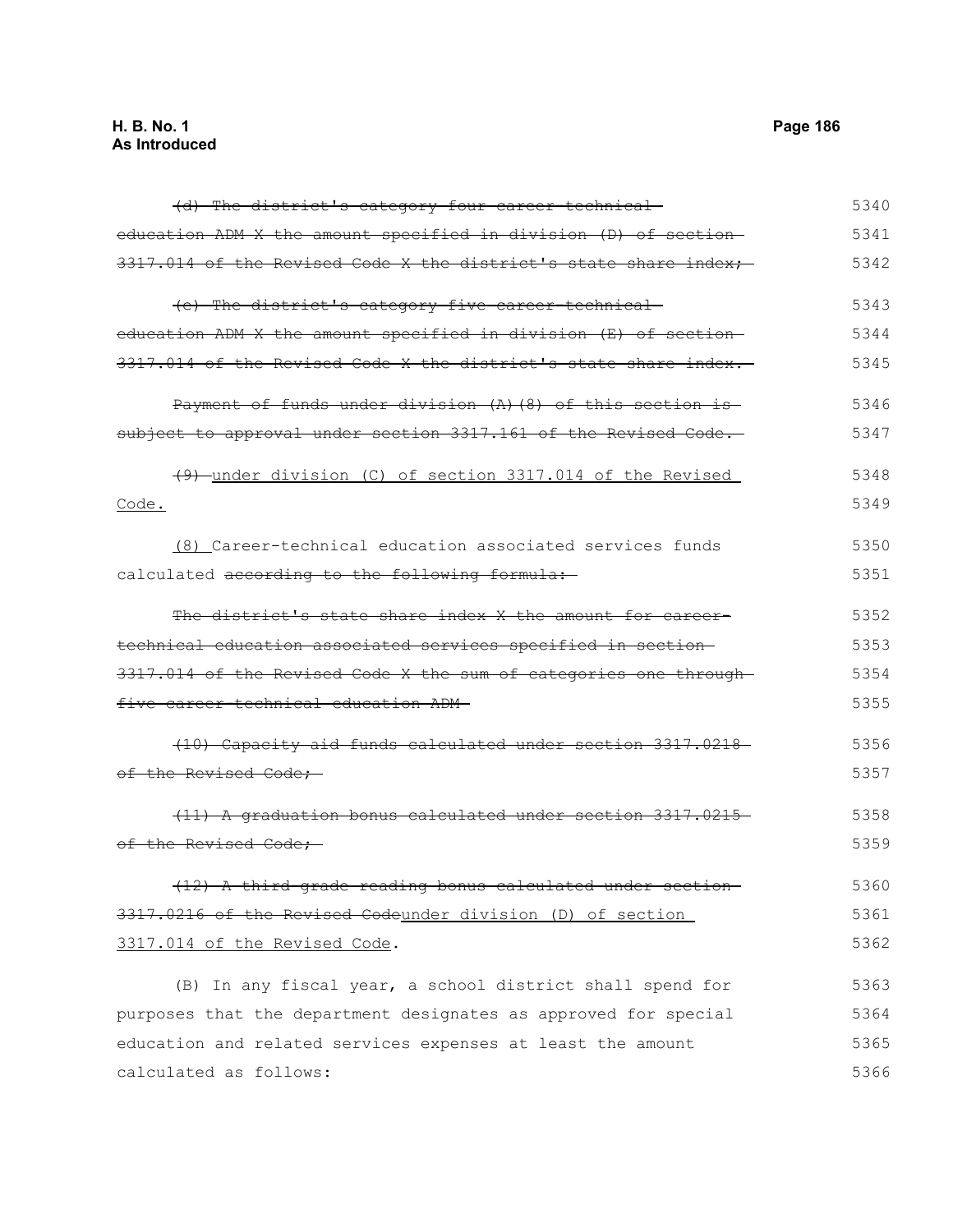(The formula amount base cost per pupil calculated for the district for that fiscal year X the total special education ADM) + (the district's category one special education ADM X the amount multiple specified in division (A) of section 3317.013 of the Revised Code X the statewide average base cost per pupil for that fiscal year) + (the district's category two special education ADM X the amount multiple specified in division (B) of section 3317.013 of the Revised Code X the statewide average base cost per pupil for that fiscal year) + (the district's category three special education ADM X the amount multiple specified in division (C) of section 3317.013 of the Revised Code X the statewide average base cost per pupil for that fiscal year) + (the district's category four special education ADM X the amount multiple specified in division (D) of section 3317.013 of the Revised Code X the statewide average base cost per pupil for that fiscal year) + (the district's category five special education ADM X the amount multiple specified in division (E) of section 3317.013 of the Revised Code X the statewide average base cost per pupil for that fiscal year) + (the district's category six special education ADM X the amount multiple specified in division (F) of section 3317.013 of the Revised Code X the statewide average base cost per pupil for that fiscal year) 5367 5368 5369 5370 5371 5372 5373 5374 5375 5376 5377 5378 5379 5380 5381 5382 5383 5384 5385 5386 5387 5388 5389

The purposes approved by the department for special education expenses shall include, but shall not be limited to, identification of children with disabilities, compliance with state rules governing the education of children with disabilities and prescribing the continuum of program options for children with disabilities, provision of speech language pathology services, and the portion of the school district's overall administrative and overhead costs that are attributable 5390 5391 5392 5393 5394 5395 5396 5397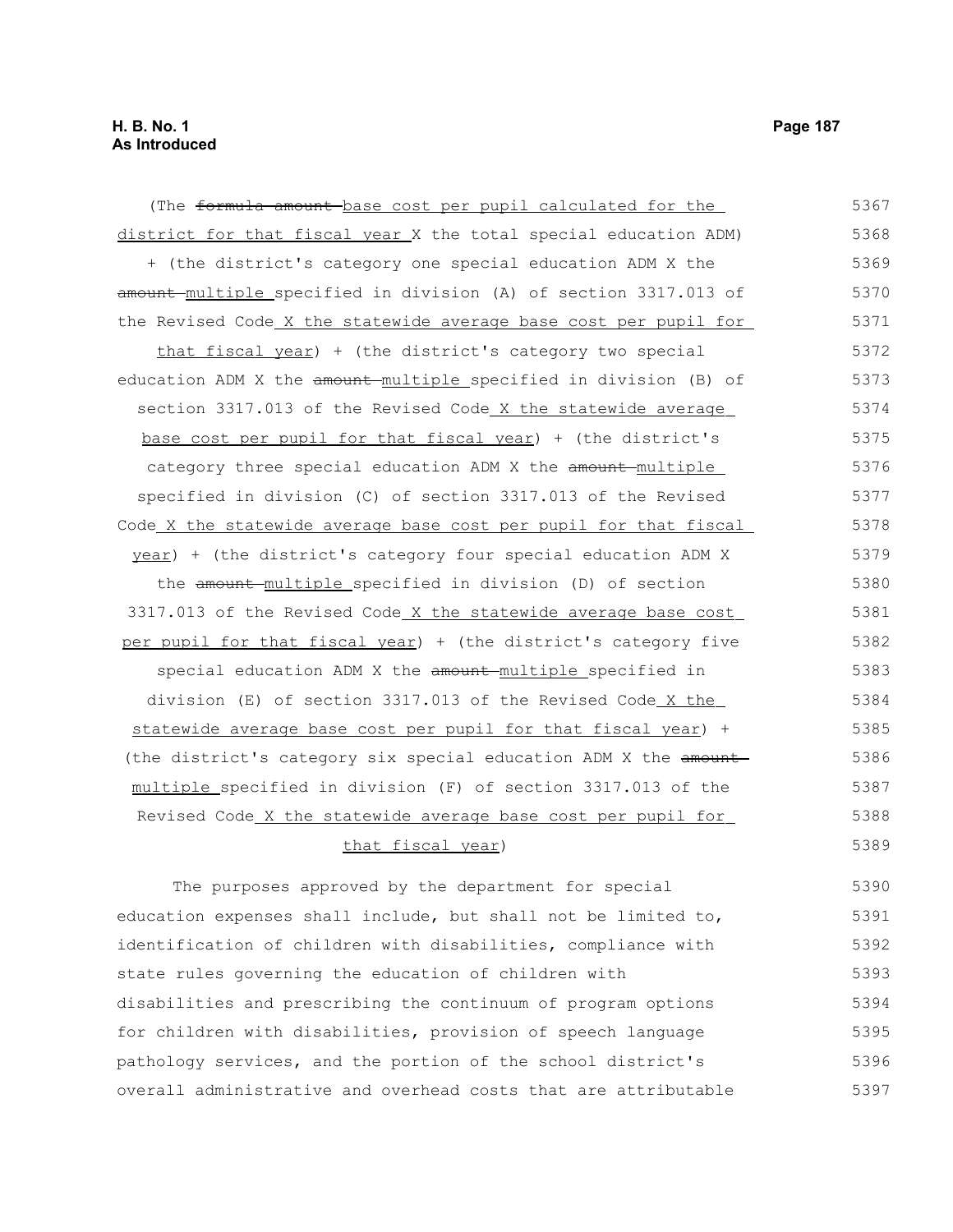| to the district's special education student population.            | 5398 |
|--------------------------------------------------------------------|------|
| The scholarships deducted from the school district's-              | 5399 |
| account under sections 3310.41 and 3310.55 of the Revised Code-    | 5400 |
| shall be considered to be an approved special education and        | 5401 |
| related services expense for the purpose of the school-            | 5402 |
| district's compliance with this division.                          | 5403 |
| (C) In any fiscal year, a school district receiving funds          | 5404 |
| under division (A) (8) of this section shall spend those funds     | 5405 |
| only for the purposes that the department designates as approved   | 5406 |
| for career-technical education expenses. Career-technical-         | 5407 |
| education expenses approved by the department shall include only-  | 5408 |
| expenses connected to the delivery of career-technical-            | 5409 |
| programming to career-technical students. The department shall-    | 5410 |
| require the school district to report data annually so that the    | 5411 |
| department may monitor the district's compliance with the-         | 5412 |
| requirements regarding the manner in which funding received        | 5413 |
| under division $(A)$ $(8)$ of this section may be spent.           | 5414 |
| (D) In any fiscal year, a school district receiving funds-         | 5415 |
| under division $(A)$ (9) of this section, or through a transfer of | 5416 |
| funds pursuant to division (I) of section 3317.023 of the-         | 5417 |
| Revised Code, shall spend those funds only for the purposes that   | 5418 |
| the department designates as approved for career-technical-        | 5419 |
| education associated services expenses, which may include such-    | 5420 |
| purposes as apprenticeship coordinators, coordinators for other-   | 5421 |
| eareer technical education services, career technical              | 5422 |
| evaluation, and other purposes designated by the department. The   | 5423 |
| department may deny payment under division (A) (9) of this-        | 5424 |
| section to any district that the department determines is not      | 5425 |
| operating those services or is using funds paid under division-    | 5426 |
| $(A)$ (9) of this section, or through a transfer of funds pursuant | 5427 |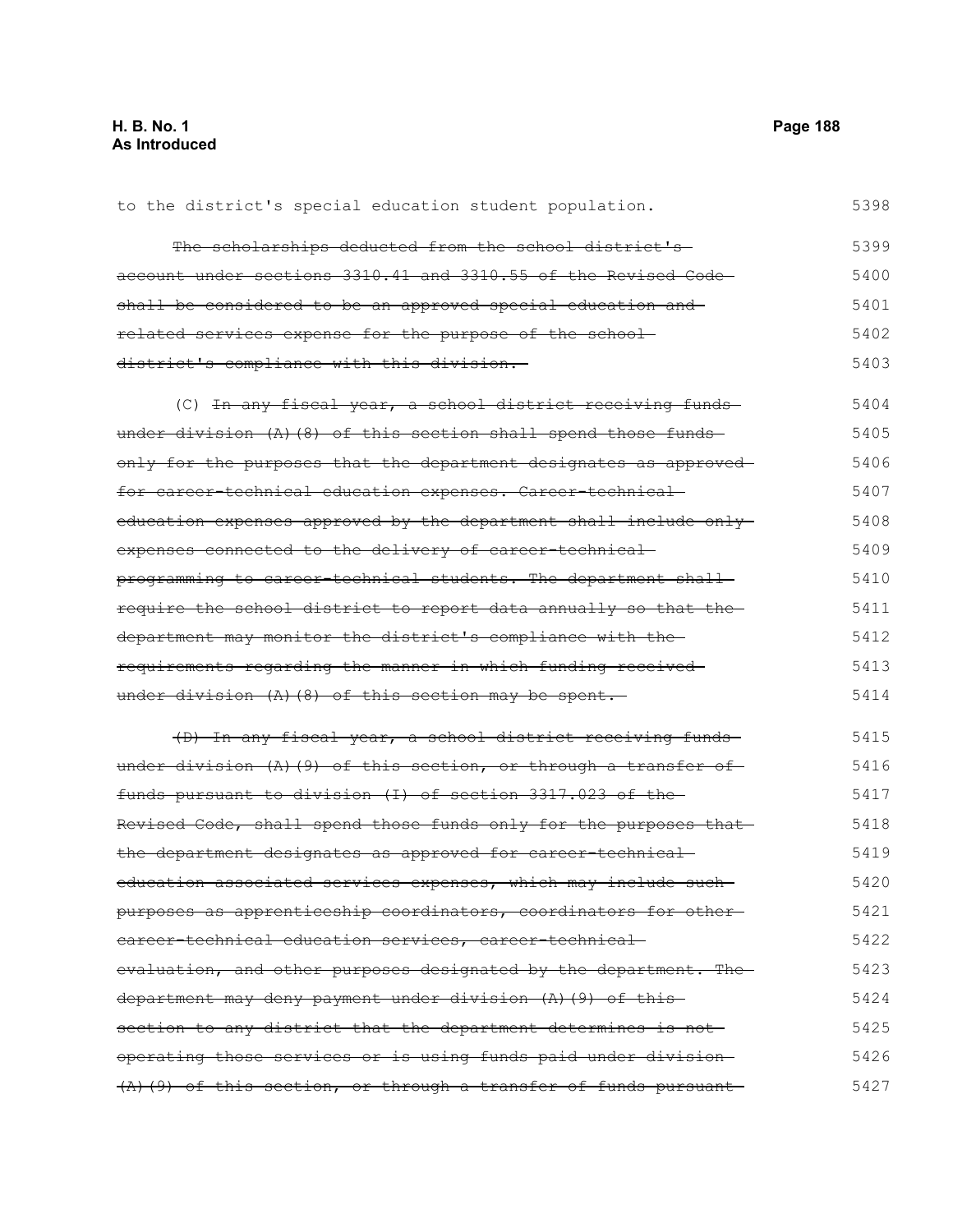to division (I) of section 3317.023 of the Revised Code, for other purposes. (E) All funds received under division (A)(8) of this section shall be spent in the following manner: (1) At least seventy-five per cent of the funds shall be spent on curriculum development, purchase, and implementation; instructional resources and supplies; industry-based programcertification; student assessment, credentialing, and placement; curriculum specific equipment purchases and leases; careertechnical student organization fees and expenses; home and agency linkages; work-based learning experiences; professionaldevelopment; and other costs directly associated with careertechnical education programs including development of new programs. (2) Not more than twenty-five per cent of the funds shall be used for personnel expenditures.  $(F)$  -A school district shall spend the funds it receives under division  $(A)$  (5) (A)(4) of this section in accordance with section 3317.25 of the Revised Code. (D) In any fiscal year, a school district shall spend the funds it receives under division (A)(5) of this section only for services for English learners. (E) In any fiscal year, a school district shall spend the funds it receives under division (A)(6) of this section only for gifted education and related services. **Sec. 3317.023.** (A) The amounts required to be paid to a district under this chapter shall be adjusted by the amount of the computations made under divisions (B) to (K) of this section. 5428 5429 5430 5431 5432 5433 5434 5435 5436 5437 5438 5439 5440 5441 5442 5443 5444 5445 5446 5447 5448 5449 5450 5451 5452 5453 5454 5455 5456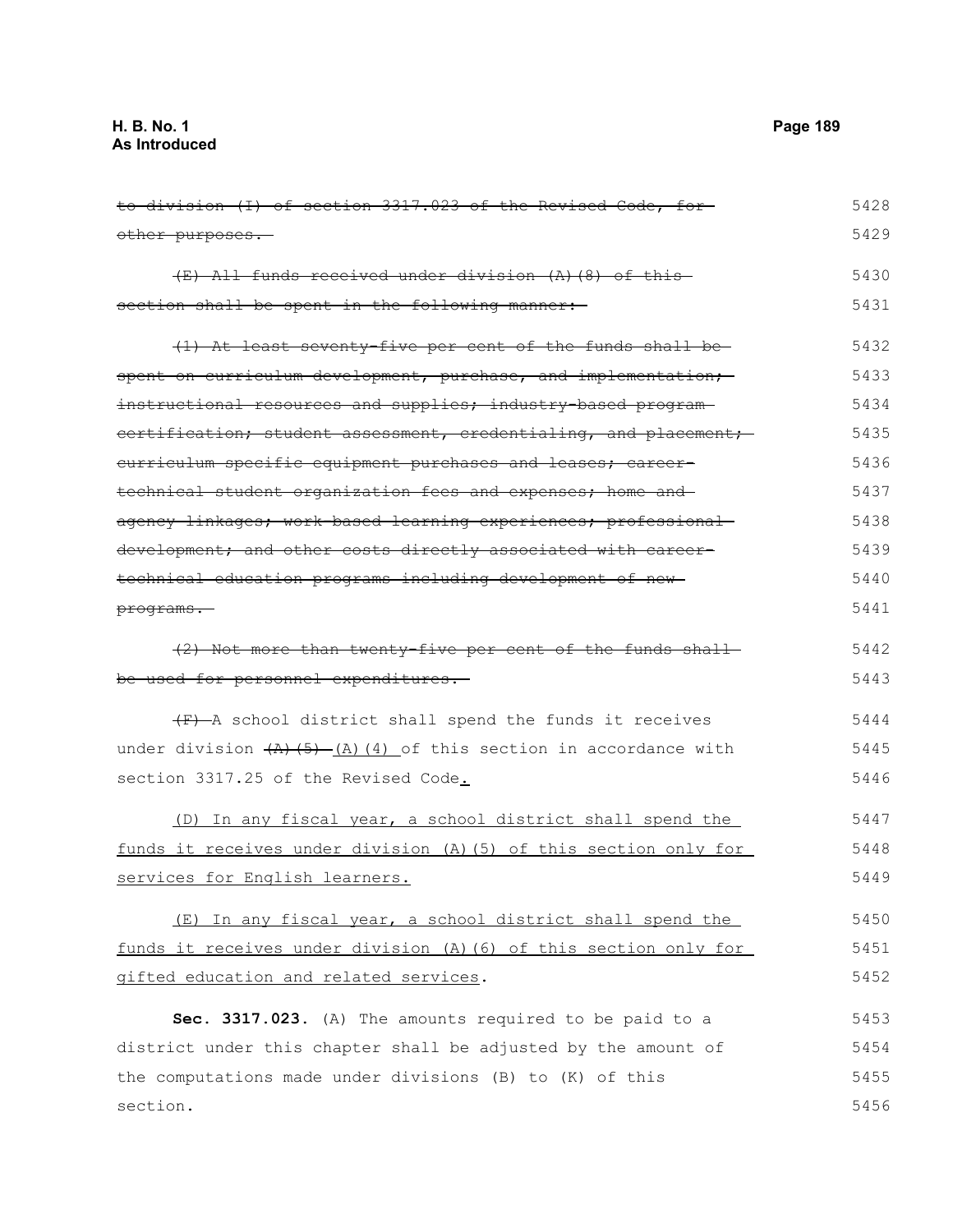As used in this section:

5457

(1) "Career-technical planning district" or "CTPD" means a school district or group of school districts designated by the department of education as being responsible for the planning for and provision of career-technical education services to students within the district or group. A community school established under Chapter 3314. of the Revised Code or a STEM school established under Chapter 3326. of the Revised Code that is serving students in any of grades seven through twelve shall be assigned to a career-technical planning district by the department. 5458 5459 5460 5461 5462 5463 5464 5465 5466 5467

(2) "Lead district" means a school district, including a joint vocational school district, designated by the department as a CTPD, or designated to provide primary career-technical education leadership within a CTPD composed of a group of districts, community schools assigned to the CTPD, and STEM schools assigned to the CTPD. 5468 5469 5470 5471 5472 5473

(B) If a local, city, or exempted village school district to which a governing board of an educational service center provides services pursuant to an agreement entered into under section 3313.843 of the Revised Code, deduct the amount of the payment required for the reimbursement of the governing board under that section. 5474 5475 5476 5477 5478 5479

(C)(1) If the district is required to pay to or entitled to receive tuition from another school district under division (C)(2) or (3) of section 3313.64 or section 3313.65 of the Revised Code, or if the superintendent of public instruction is required to determine the correct amount of tuition and make a deduction or credit under section 3317.08 of the Revised Code, deduct and credit such amounts as provided in division (J) of 5480 5481 5482 5483 5484 5485 5486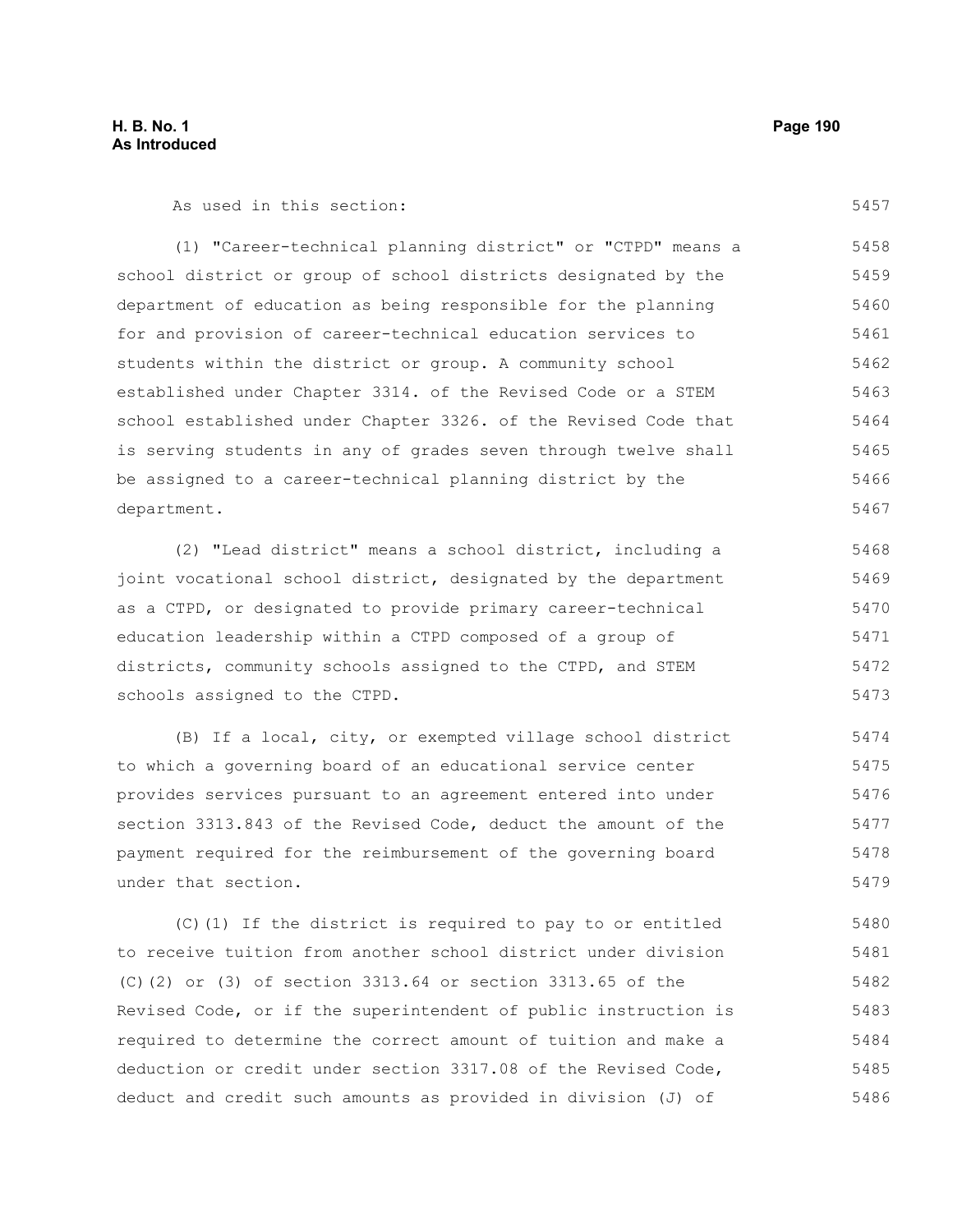5487

section 3313.64 or section 3317.08 of the Revised Code.

(2) For each child for whom the district is responsible for tuition or payment under division (A)(1) of section 3317.082 or section 3323.091 of the Revised Code, deduct the amount of tuition or payment for which the district is responsible. 5488 5489 5490 5491

(D) If the district has been certified by the superintendent of public instruction under section 3313.90 of the Revised Code as not in compliance with the requirements of that section, deduct an amount equal to ten per cent of the amount computed for the district under this chapter. 5492 5493 5494 5495 5496

(E) If the district has received a loan from a commercial lending institution for which payments are made by the superintendent of public instruction pursuant to division (E)(3) of section 3313.483 of the Revised Code, deduct an amount equal to such payments. 5497 5498 5499 5500 5501

(F)(1) If the district is a party to an agreement entered into under division (D), (E), or (F) of section 3311.06 or division (B) of section 3311.24 of the Revised Code and is obligated to make payments to another district under such an agreement, deduct an amount equal to such payments if the district school board notifies the department in writing that it wishes to have such payments deducted. 5502 5503 5504 5505 5506 5507 5508

(2) If the district is entitled to receive payments from another district that has notified the department to deduct such payments under division  $(F)(1)$  of this section, add the amount of such payments. 5509 5510 5511 5512

(G) If the district is required to pay an amount of funds to a cooperative education district pursuant to a provision described by division (B)(4) of section 3311.52 or division (B) 5513 5514 5515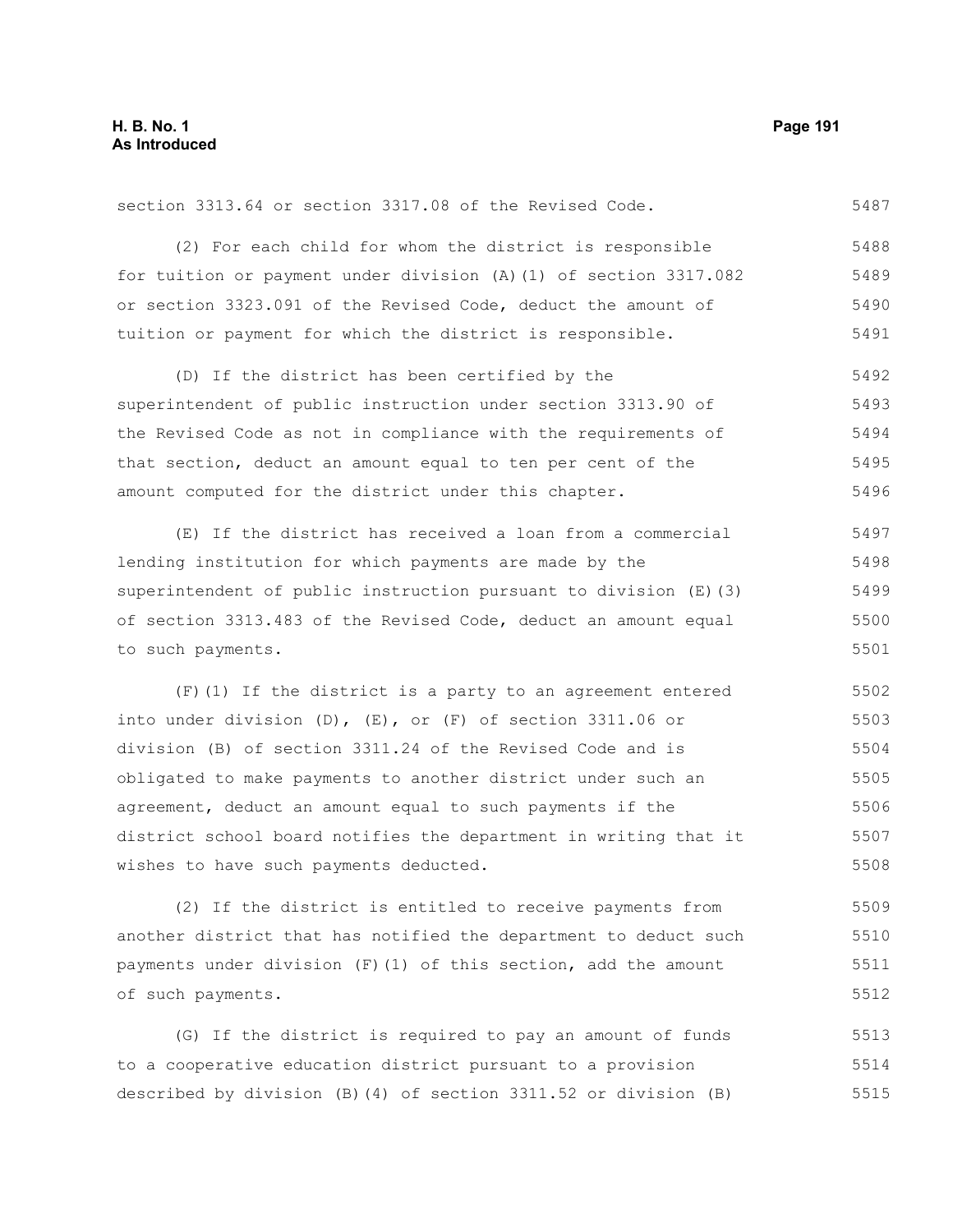(8) of section 3311.521 of the Revised Code, deduct such amounts as provided under that provision and credit those amounts to the cooperative education district for payment to the district under division (B)(1) of section 3317.19 of the Revised Code. 5516 5517 5518 5519

(H)(1) If a district is educating a student entitled to attend school in another district pursuant to a shared education contract, compact, or cooperative education agreement other than an agreement entered into pursuant to section 3313.842 of the Revised Code, credit to that educating district on an FTE basis both of the following: 5520 5521 5522 5523 5524 5525

(a) An amount equal to the formula amountstatewide average base cost per pupil. 5526 5527

(b) Any amount applicable to the student pursuant to section 3317.013 or 3317.014 of the Revised Code. 5528 5529

(2) Deduct any amount credited pursuant to division (H)(1) of this section from amounts paid to the school district in which the student is entitled to attend school pursuant to section 3313.64 or 3313.65 of the Revised Code. 5530 5531 5532 5533

(3) If the district is required by a shared education contract, compact, or cooperative education agreement to make payments to an educational service center, deduct the amounts from payments to the district and add them to the amounts paid to the service center. 5534 5535 5536 5537 5538

(I)(1) If a district, including a joint vocational school district, is a lead district of a CTPD, credit to that district the amount calculated for each school district within that CTPD under division (A)(9) divisions (D) and (E) of section 3317.022 3317.014 of the Revised Code  $\sigma$  division  $(A)$  (6) of section 3317.16 of the Revised Code, as applicableand for each community 5539 5540 5541 5542 5543 5544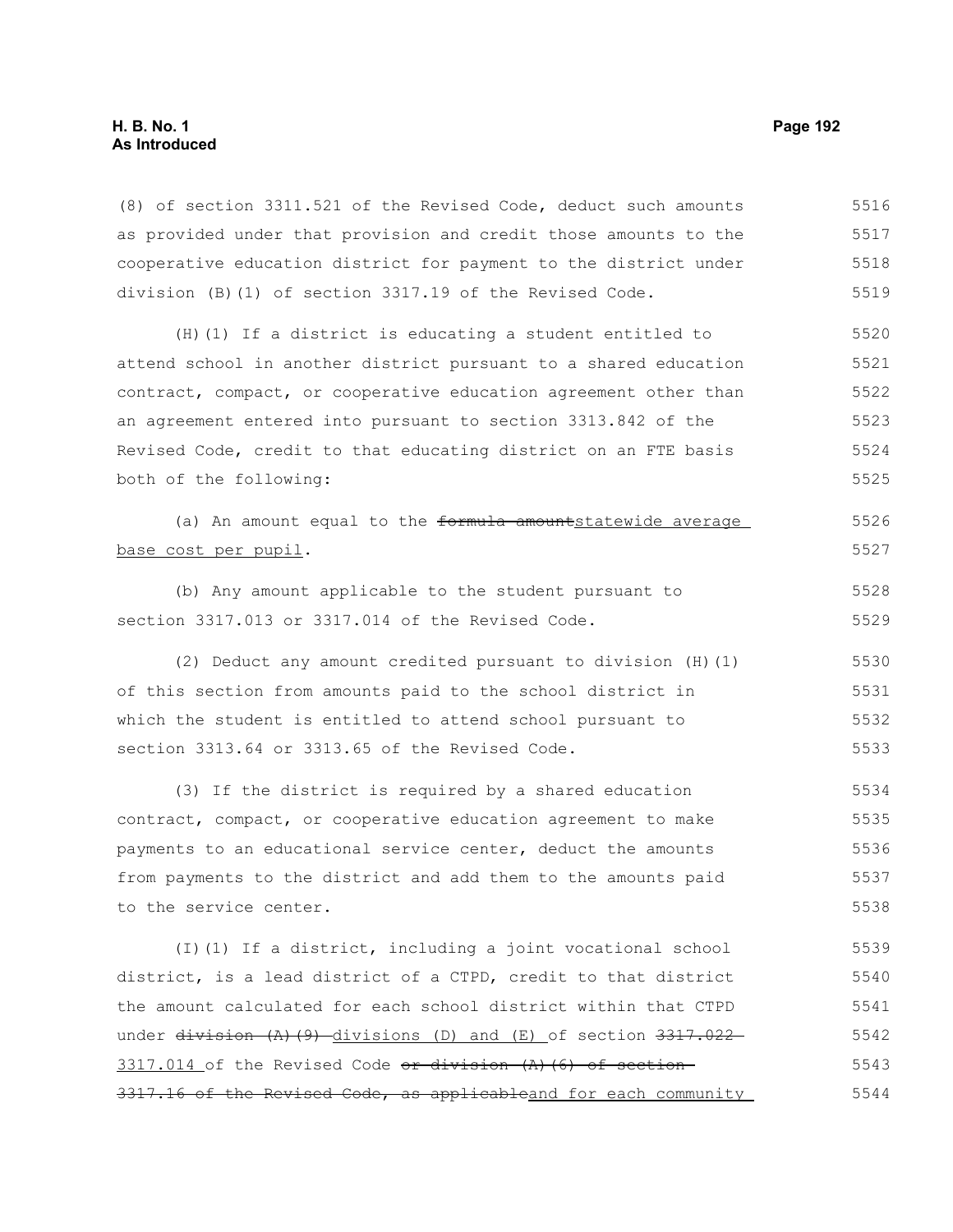school and STEM school assigned to the CTPD under divisions (B) and (C) of section 3314.088 and division (B) and (C) of section 3326.39 of the Revised Code. (2) Deduct from each appropriate district that is not a lead district, or from the appropriate community school or STEM school, the amount attributable to that district or school that is credited to a lead district under division (I)(1) of this section. (J) If the department pays a joint vocational school district under division (C)(3) of section 3317.16 of the Revised Code for excess costs of providing special education and related services to a student with a disability, as calculated under division (C)(1) of that section, the department shall deduct the amount of that payment from the city, local, or exempted village school district that is responsible as specified in that section for the excess costs. 5545 5546 5548 5549 5550 5551 5552 5553 5554 5555 5556 5557 5558 5559 5560

(K)(1) If the district reports an amount of excess cost for special education services for a child under division (C) of section 3323.14 of the Revised Code, the department shall pay that amount to the district. 5562 5563 5564

(2) If the district reports an amount of excess cost for special education services for a child under division (C) of section 3323.14 of the Revised Code, the department shall deduct that amount from the district of residence of that child. 5565 5566 5567 5568

**Sec. 3317.024.** The following shall be distributed monthly, quarterly, or annually as may be determined by the state board of education: 5569 5570 5571

(A) An amount for each island school district and each joint state school district for the operation of each high 5572 5573

5547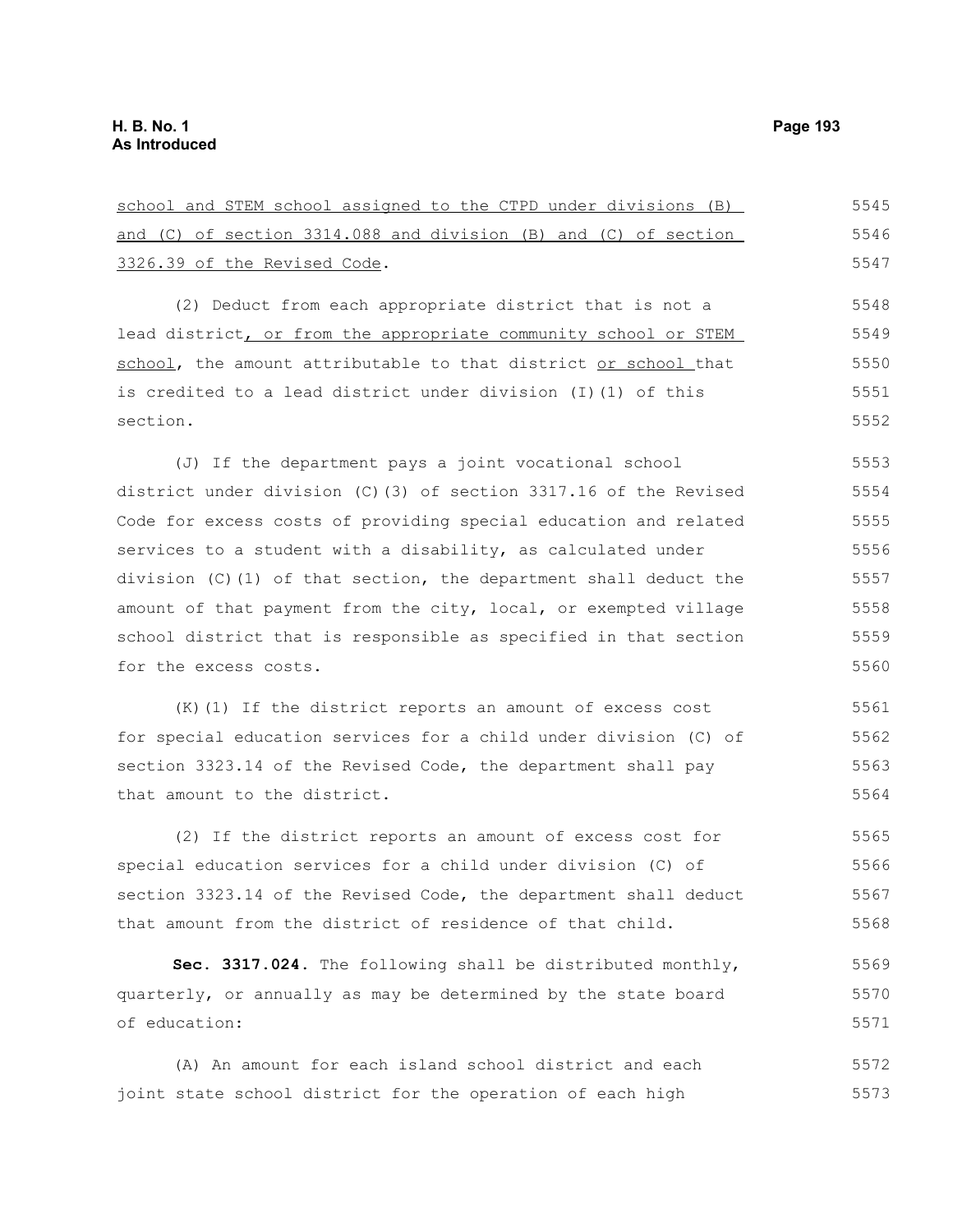school and each elementary school maintained within such district and for capital improvements for such schools. Such amounts shall be determined on the basis of standards adopted by the state board of education. However, for fiscal years 2012 and 2013, an island district shall receive the lesser of its actual cost of operation, as certified to the department of education, or ninety-three per cent of the amount the district received in state operating funding for fiscal year 2011. If an island district received no funding for fiscal year 2011, it shall receive no funding for either of fiscal year 2012 or 2013. 5574 5575 5576 5577 5578 5579 5580 5581 5582 5583

(B) An amount for each school district required to pay tuition for a child in an institution maintained by the department of youth services pursuant to section 3317.082 of the Revised Code, provided the child was not included in the calculation of the district's formula ADM, as that term is defined in section 3317.02 of the Revised Code, for the preceding school year. 5584 5585 5586 5587 5588 5589 5590

(C) An amount for the approved cost of transporting eligible pupils with disabilities attending a special education program approved by the department of education whom it is impossible or impractical to transport by regular school bus in the course of regular route transportation provided by the school district or educational service center. In the case of a school district, this amount shall be equal to the actual costs incurred by the district when transporting those students, as reported to the department, times the percentage determined for the district for that fiscal year under divisions (E)(3)(a) to (f) of section 3317.0212 of the Revised Code. No district or service center is eligible to receive a payment under this division for the cost of transporting any pupil whom it transports by regular school bus and who is included in the 5591 5592 5593 5594 5595 5596 5597 5598 5599 5600 5601 5602 5603 5604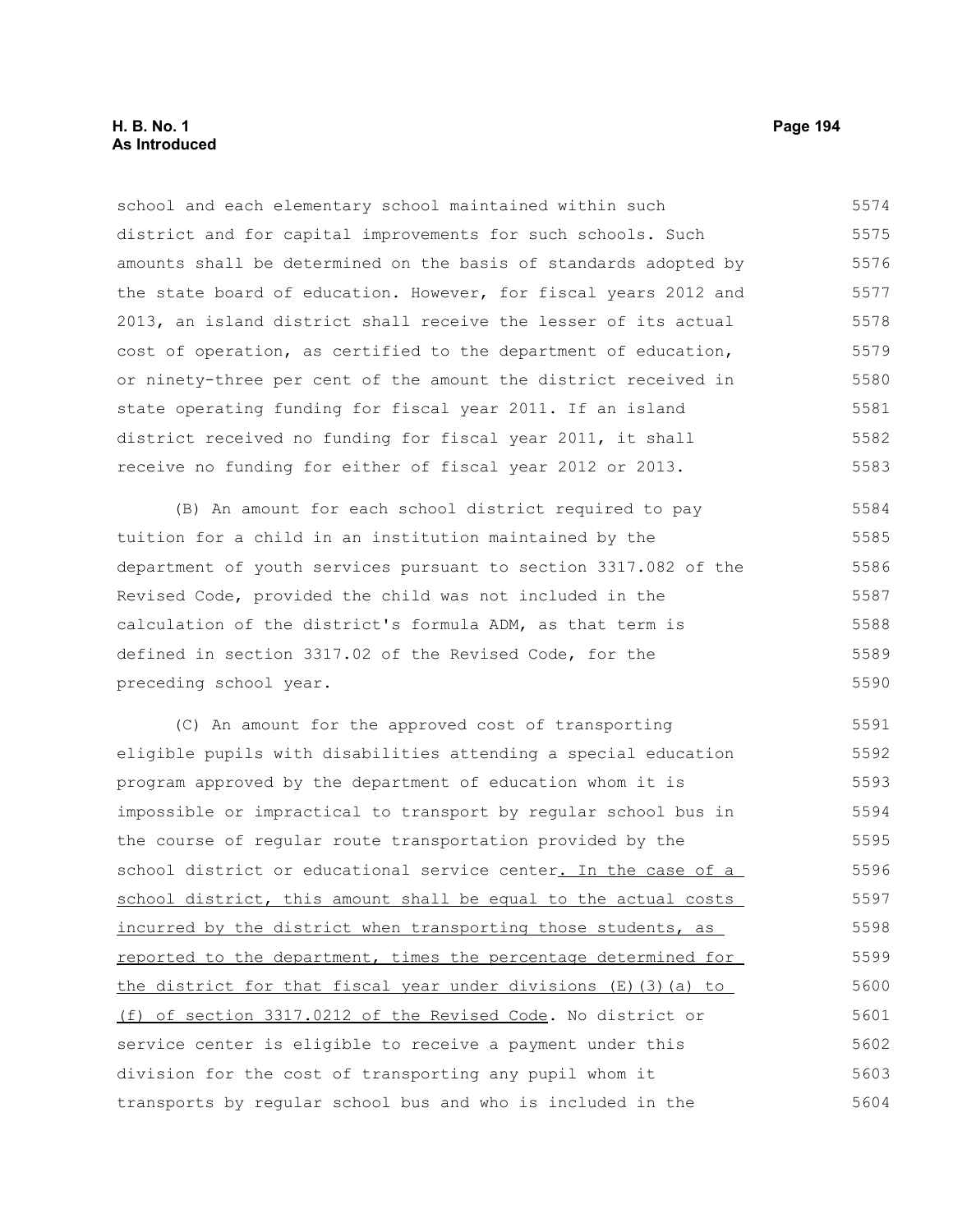# **H. B. No. 1 Page 195 As Introduced**

district's transportation ADM. The state board of education shall establish standards and guidelines for use by the department of education in determining the approved cost of such transportation for each district or service center. The state board shall also establish the deadline for each district to report its actual costs for transporting these students. Costs reported by each district under this division shall be subject to periodic, random audits by the department. (D) An amount to each school district, including each cooperative education school district, pursuant to section 3313.81 of the Revised Code to assist in providing free lunches to needy children. The amounts shall be determined on the basis of rules adopted by the state board of education. (E)(1) An amount for auxiliary services to each school district, for each pupil attending a chartered nonpublic elementary or high school within the district that is either of the following: (a) A school affiliated with a religious order, sect, church, or denomination or has a curriculum or mission that contains religious content, religious courses, devotional exercises, religious training, or any other religious activity; (b) A school not described in division (E)(1)(a) of this section that has not elected to receive funds under division (E) (2) of this section. (2) An amount for auxiliary services paid directly to each chartered nonpublic school that has elected to receive funds under division (E)(2) of this section for each pupil attending the school. To elect to receive funds under division (E)(2) of this section, a school, by the first day of April of each odd-5605 5606 5607 5608 5609 5610 5611 5612 5613 5614 5615 5616 5617 5618 5619 5620 5621 5622 5623 5624 5625 5626 5627 5628 5629 5630 5631 5632 5633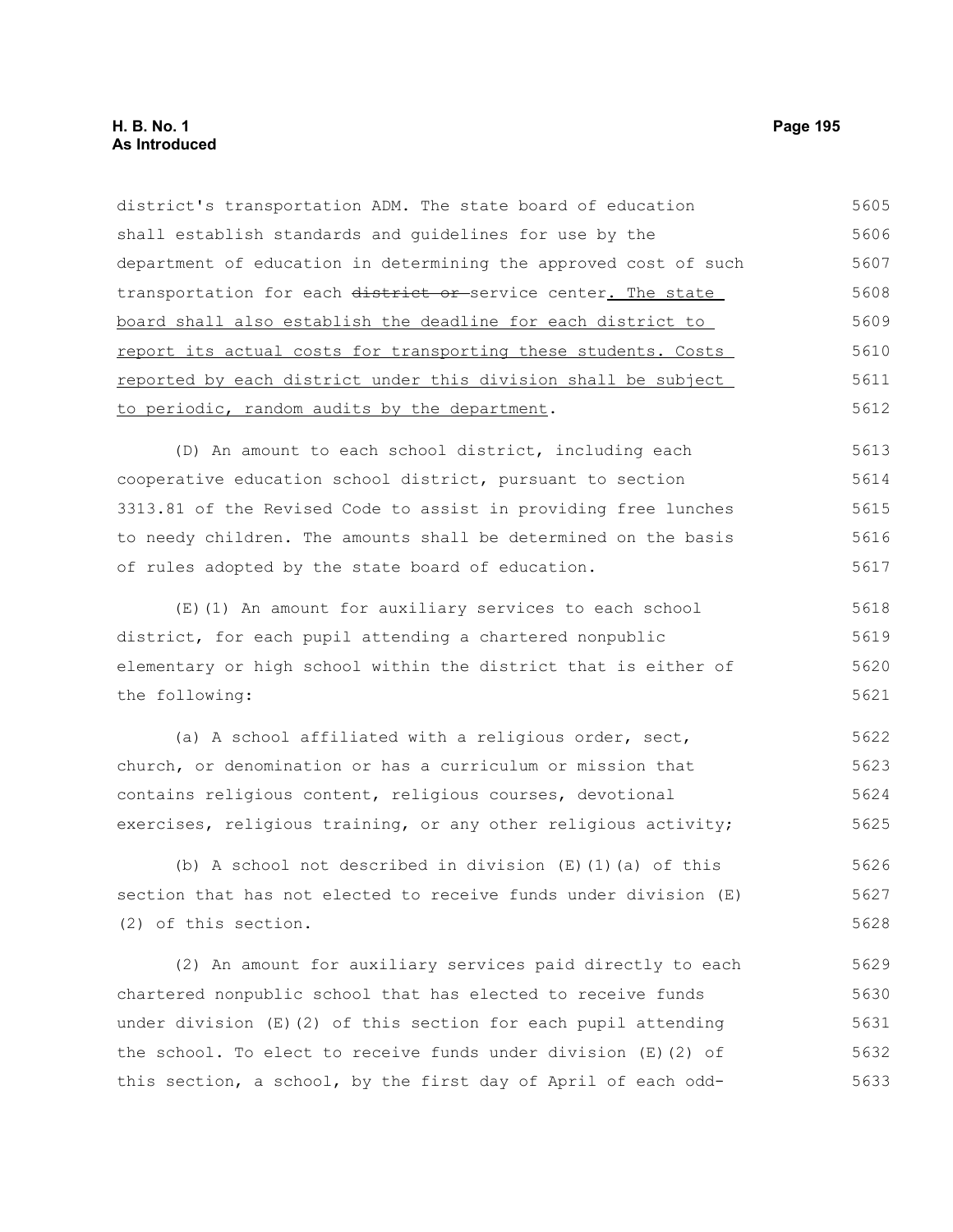# **H. B. No. 1 Page 196 As Introduced**

numbered year, shall notify the department and the school district in which the school is located of the election and shall submit to the department an affidavit certifying that the school is not affiliated with a religious order, sect, church, or denomination and does not have a curriculum or mission that contains religious content, religious courses, devotional exercises, religious training, or any other religious activity. The election shall take effect the following first day of July, unless the department determines that the school meets the criteria in division (E)(1)(a) of this section. The school subsequently may rescind its election, but it may do so only in an odd-numbered year by notifying the department and the school district in which the school is located of the rescission not later than the first day of April of that year. Beginning the following first day of July after the rescission, the school shall receive funds under division (E)(1) of this section. 5634 5635 5636 5637 5638 5639 5640 5641 5642 5643 5644 5645 5646 5647 5648 5649

The amount paid under divisions (E)(1) and (2) of this section shall equal the total amount appropriated for the implementation of sections 3317.06 and 3317.062 of the Revised Code divided by the average daily membership in grades kindergarten through twelve in chartered nonpublic elementary and high schools within the state as determined as of the last day of October of each school year. 5650 5651 5652 5653 5654 5655 5656

(F) An amount for each county board of developmental disabilities, distributed on the basis of standards adopted by the state board of education, for the approved cost of transportation required for children attending special education programs operated by the county board under section 3323.09 of the Revised Code; 5657 5658 5659 5660 5661 5662

(G) An amount to each institution defined under section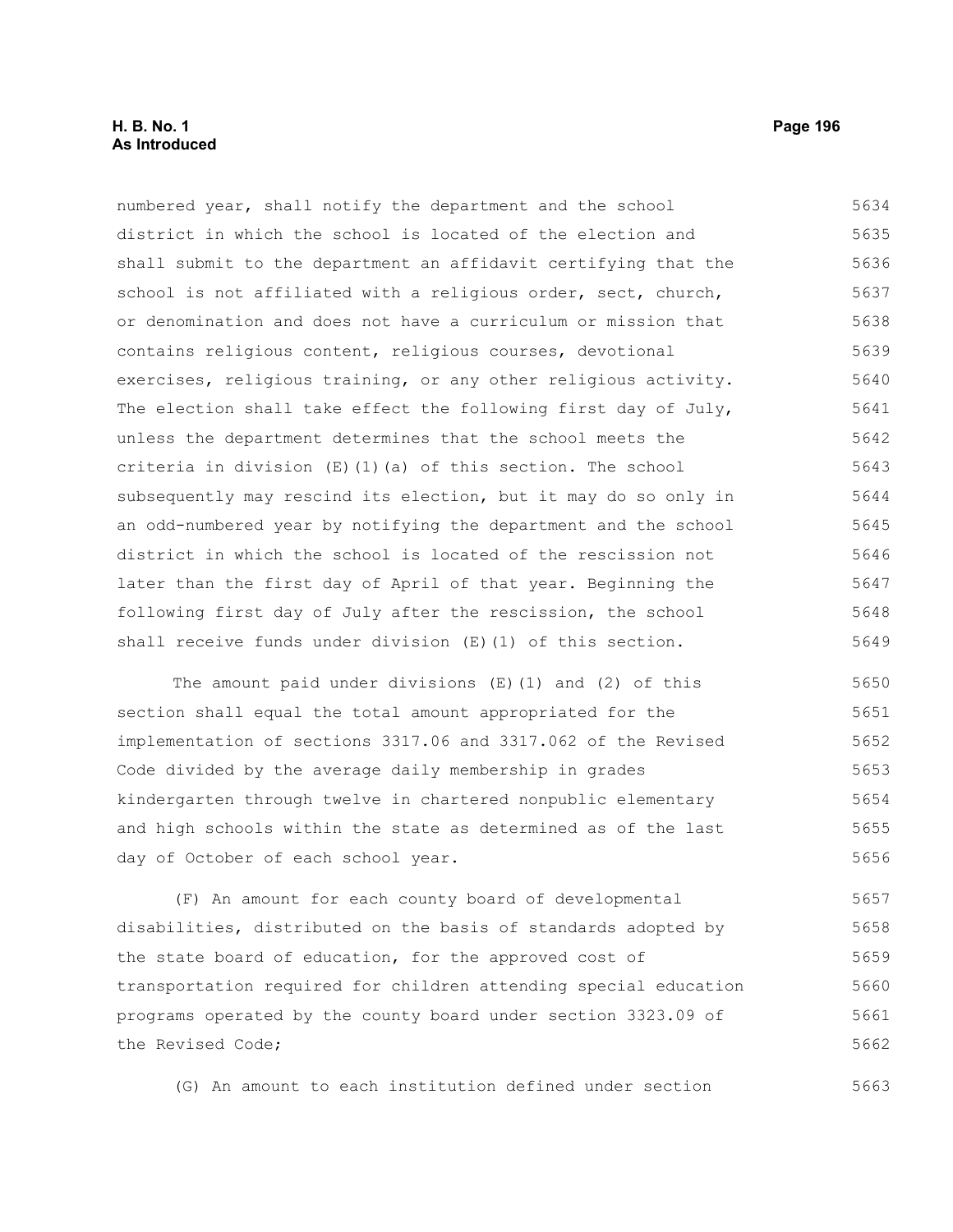# **H. B. No. 1 Page 197 As Introduced**

3317.082 of the Revised Code providing elementary or secondary education to children other than children receiving special education under section 3323.091 of the Revised Code. This amount for any institution in any fiscal year shall equal the total of all tuition amounts required to be paid to the institution under division (A)(1) of section 3317.082 of the Revised Code. 5664 5665 5666 5667 5668 5669 5670

The state board of education or any other board of education or governing board may provide for any resident of a district or educational service center territory any educational service for which funds are made available to the board by the United States under the authority of public law, whether such funds come directly or indirectly from the United States or any agency or department thereof or through the state or any agency, department, or political subdivision thereof. 5671 5672 5673 5674 5675 5676 5677 5678

**Sec. 3317.028.** (A) On or before May 15, 2007, and the fifteenth day of May in each calendar year thereafter, the tax commissioner shall determine for each school district whether the taxable value of all utility tangible personal property subject to taxation by the district in the preceding tax year was less than the taxable value of such property during the second preceding tax year. If any decrease exceeds ten per cent of the district's tangible personal property taxable value included in the total taxable value used in the district's state aid computation for the fiscal year that ends in the current calendar year, the tax commissioner shall certify all of the following to the department of education and the office of budget and management: 5679 5680 5681 5682 5683 5684 5685 5686 5687 5688 5689 5690 5691

(1) The district's total taxable value for the preceding tax year; 5692 5693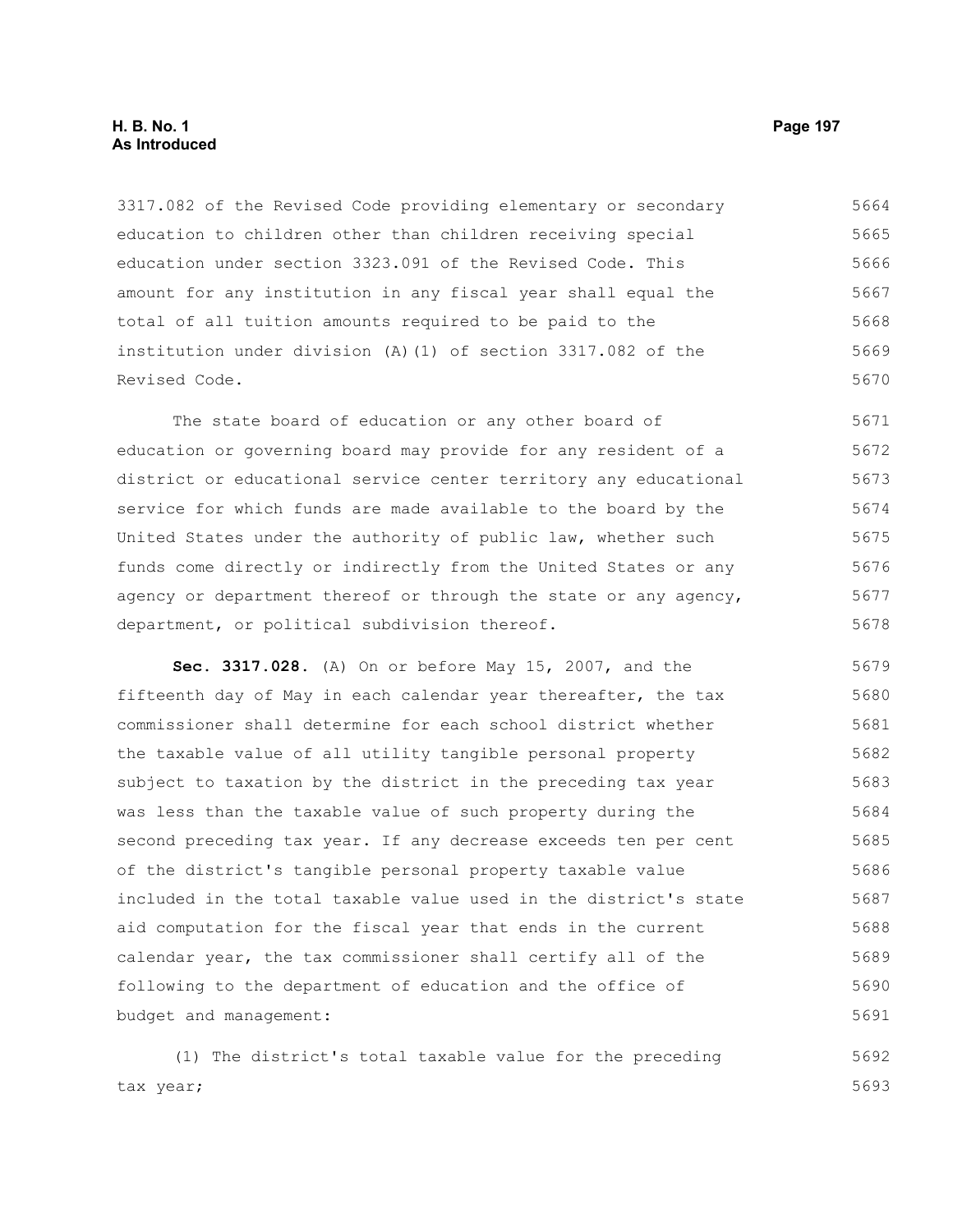#### (2) The change in taxes charged and payable on the district's total taxable value for the preceding tax year and the second preceding tax year; (3) The taxable value of the utility tangible personal property decrease, which shall be considered a change in valuation; (4) The change in taxes charged and payable on such change in taxable value calculated in the same manner as in division (A)(3) of section 3317.021 of the Revised Code. (B) Upon receipt of a certification specified in this section, the department of education shall replace the threeyear average valuations that were used in computing the district's state education aid for the fiscal year that ends in 5694 5695 5696 5697 5698 5699 5700 5701 5702 5703 5704 5705 5706

the current calendar year with the taxable value certified under division (A)(1) of this section and shall recompute the state education aid for such fiscal year-without applying any funding limitations enacted by the general assembly to the computation. The department shall pay to the district an amount equal to the lesser of the following: 5707 5708 5709 5710 5711 5712

(1) The positive difference between the district's state education aid prior to the recomputation under this section and the district's recomputed state education aid; 5713 5714 5715

(2) The absolute value of the amount certified under division (A)(2) of this section. 5716 5717

The payment date shall be determined by the director of budget and management. The director shall select a payment date that is not earlier than the first day of June of the current fiscal year and not later than the thirty-first day of July of the following fiscal year. The department of education shall not 5718 5719 5720 5721 5722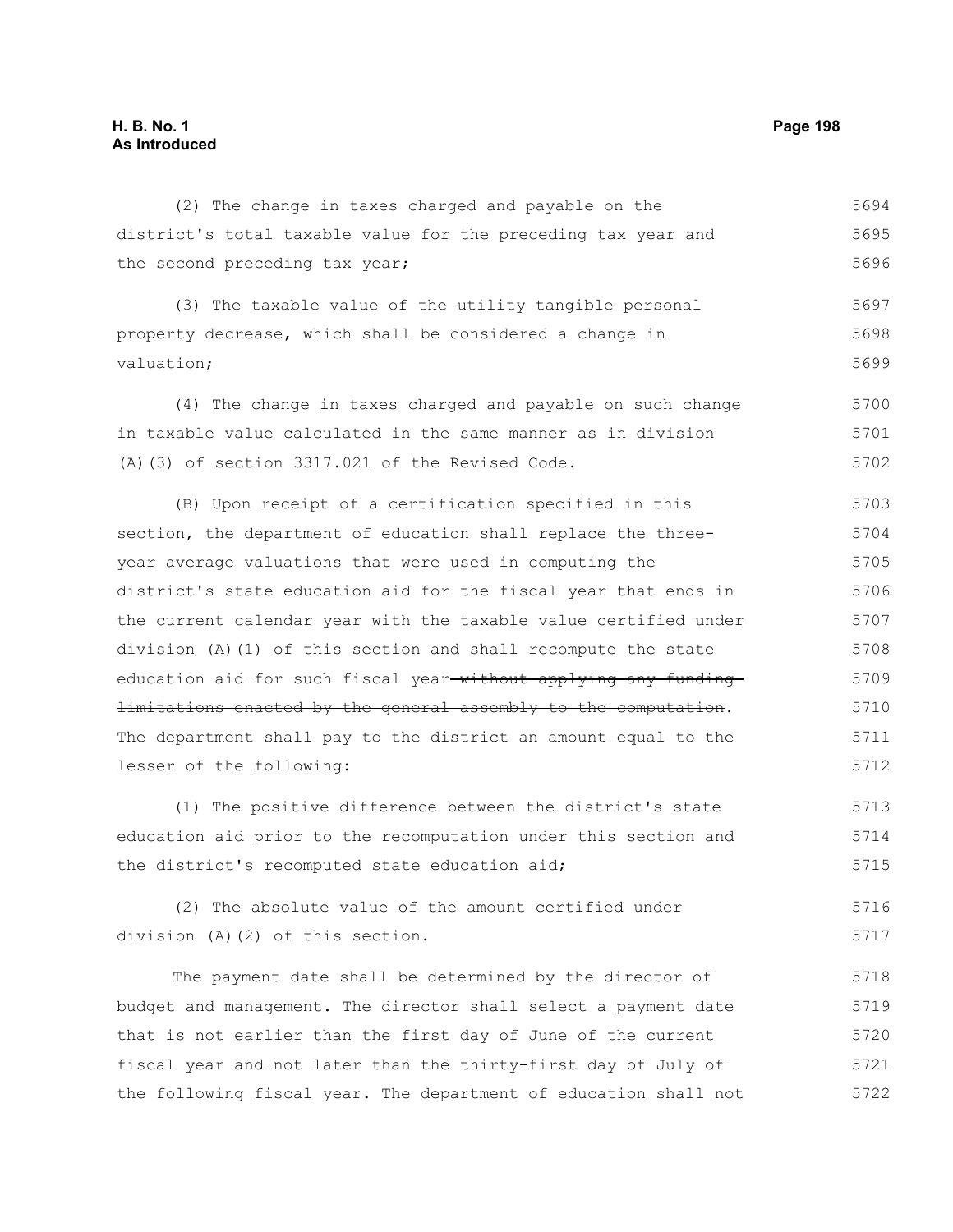| pay the district under this section prior to approval by the    | 5723 |
|-----------------------------------------------------------------|------|
| director of budget and management to make that payment.         | 5724 |
| (C) If a school district received a grant from the              | 5725 |
| catastrophic expenditures account pursuant to division (C) of   | 5726 |
| section 3316.20 of the Revised Code on the basis of the same    | 5727 |
| circumstances for which a recomputation is made under this      | 5728 |
| section, the amount of the recomputation shall be reduced and   | 5729 |
| transferred in accordance with division (C) of section 3316.20  | 5730 |
| of the Revised Code.                                            | 5731 |
| Sec. 3317.0212. (A) As used in this section:                    | 5732 |
| (1) "Assigned bus" means a school bus used to transport         | 5733 |
| qualifying riders.                                              | 5734 |
| (2) "Density" means the total riders per square mile of a       | 5735 |
| school district.                                                | 5736 |
| (3) "Nontraditional ridership" means the average number of      | 5737 |
| qualifying riders who are enrolled in a community school        | 5738 |
| established under Chapter 3314. of the Revised Code, in a STEM  | 5739 |
| school established under Chapter 3326. of the Revised Code, or  | 5740 |
| in a nonpublic school and are provided school bus service by a  | 5741 |
| school district during the first full week of October.          | 5742 |
| (4) "Qualifying riders" means resident students enrolled        | 5743 |
| in regular education in preschool and grades kindergarten to    | 5744 |
| twelve who are provided school bus service by a school district | 5745 |
| and who live more than one mile from the school they attend,    | 5746 |
| including students with dual enrollment in a joint vocational   | 5747 |
| school district or a cooperative education school district, and | 5748 |
| students enrolled in a community school, STEM school, or        | 5749 |
| nonpublic school.                                               | 5750 |

(2) (5) "Qualifying ridership" means the greater of the 5751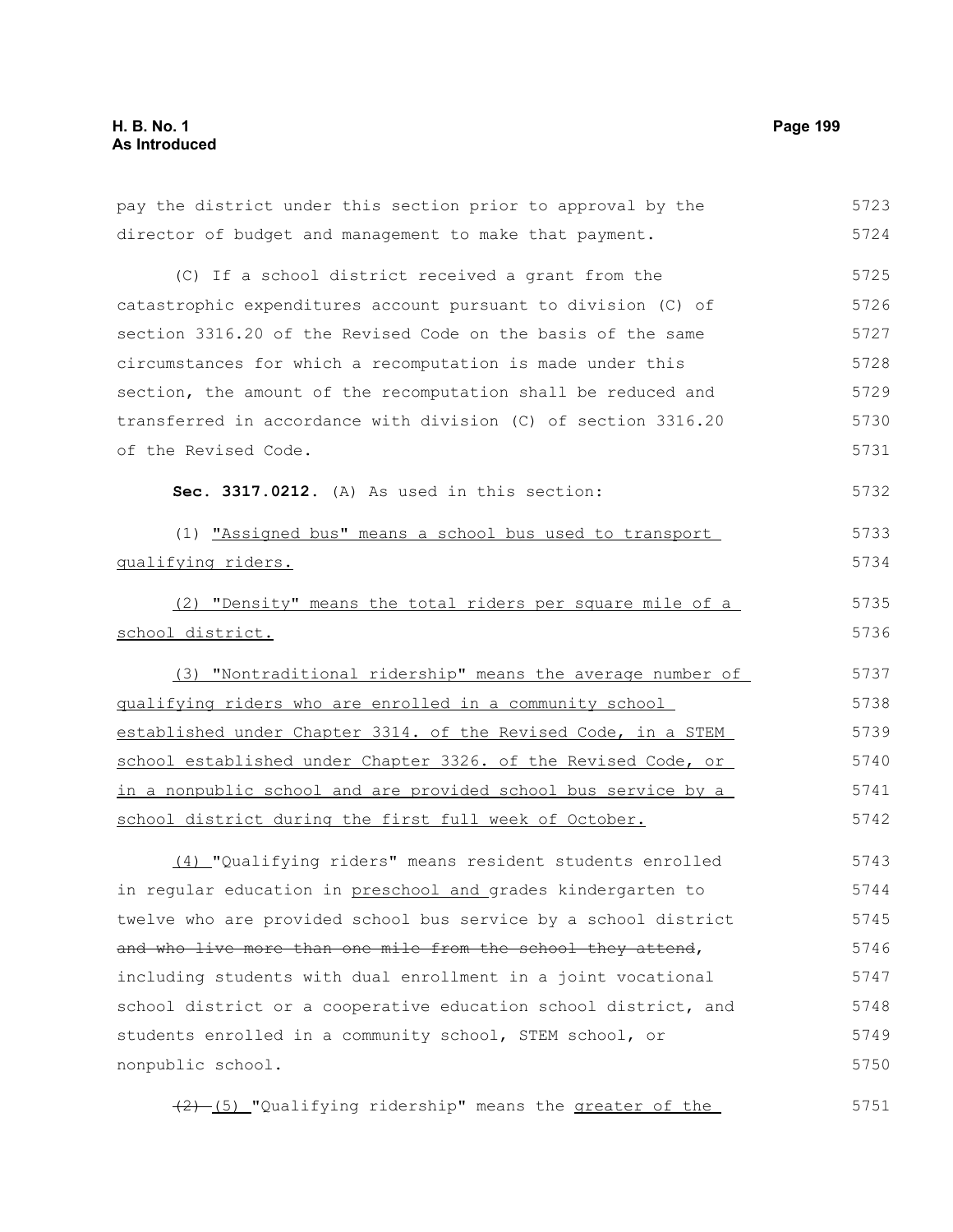average number of qualifying riders counted in the morning or counted in the afternoon who are provided school bus service by a school district during the first full week of October. (3) (6) "Rider density" means the total ADM per square mile of a school district.following quotient: A school district's total number of qualifying riders/ the number of square miles in the district (4) (7) "Riders" means students enrolled in regular and special education in grades kindergarten through twelve who are provided school bus service by a school district, including students with dual enrollment in a joint vocational school district or a cooperative education school district, and students enrolled in a community school, STEM school, or nonpublic school. (8) "School bus service" means a school district's transportation of qualifying riders in any of the following types of vehicles: (a) School buses owned or leased by the district; (b) School buses operated by a private contractor hired by the district; (c) School buses operated by another school district or entity with which the district has contracted, either as part of a consortium for the provision of transportation or otherwise. (B) Not later than the fifteenth day of October-first day 5752 5753 5754 5755 5756 5757 5758 5759 5760 5761 5762 5763 5764 5765 5766 5767 5768 5769 5770 5771 5772 5773 5774 5775

of November each year, each city, local, and exempted village school district shall report to the department of education its qualifying ridership and any other information requested by the department. Subsequent adjustments to the reported numbers shall 5776 5777 5778 5779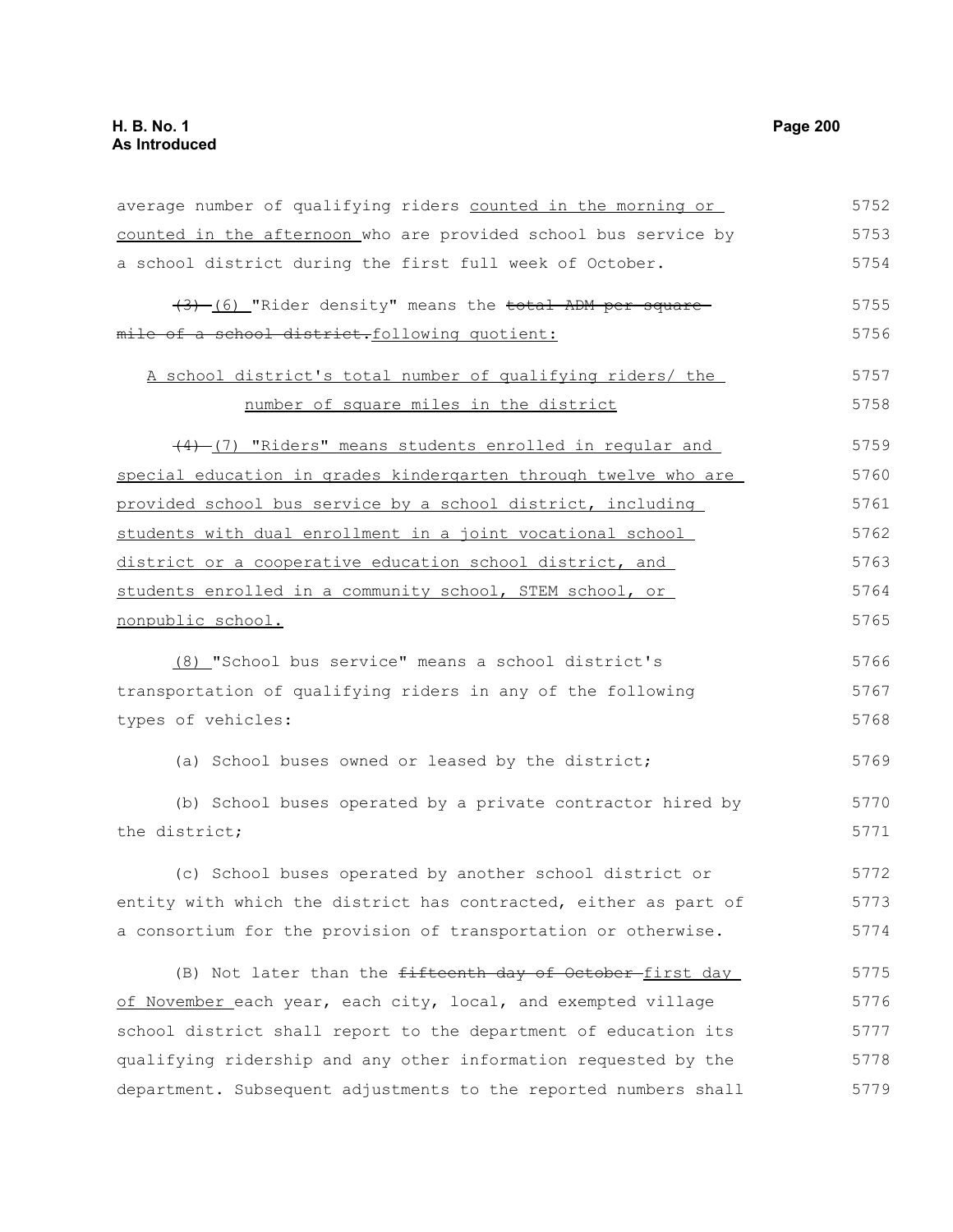(C) The department shall calculate the statewide transportation cost per student as follows: (1) Determine each city, local, and exempted village school district's transportation cost per student by dividing the district's total costs for school bus service in the previous fiscal year by its qualifying ridership in the previous fiscal year. (2) After excluding districts that do not provide school bus service and the ten districts with the highest transportation costs per student and the ten districts with the lowest transportation costs per student, divide the aggregate cost for school bus service for the remaining districts in the previous fiscal year by the aggregate qualifying ridership of those districts in the previous fiscal year. (D) The department shall calculate the statewide transportation cost per mile as follows: (1) Determine each city, local, and exempted village school district's transportation cost per mile by dividing the district's total costs for school bus service in the previous fiscal year by its total number of miles driven for school bus service in the previous fiscal year. (2) After excluding districts that do not provide school bus service and the ten districts with the highest transportation costs per mile and the ten districts with the lowest transportation costs per mile, divide the aggregate cost for school bus service for the remaining districts in the previous fiscal year by the aggregate miles driven for school 5781 5782 5783 5784 5785 5786 5787 5788 5789 5790 5791 5792 5793 5794 5795 5796 5797 5798 5799 5800 5801 5802 5803 5804 5805 5806 5807

bus service in those districts in the previous fiscal year.

be made only in accordance with rules adopted by the department.

5780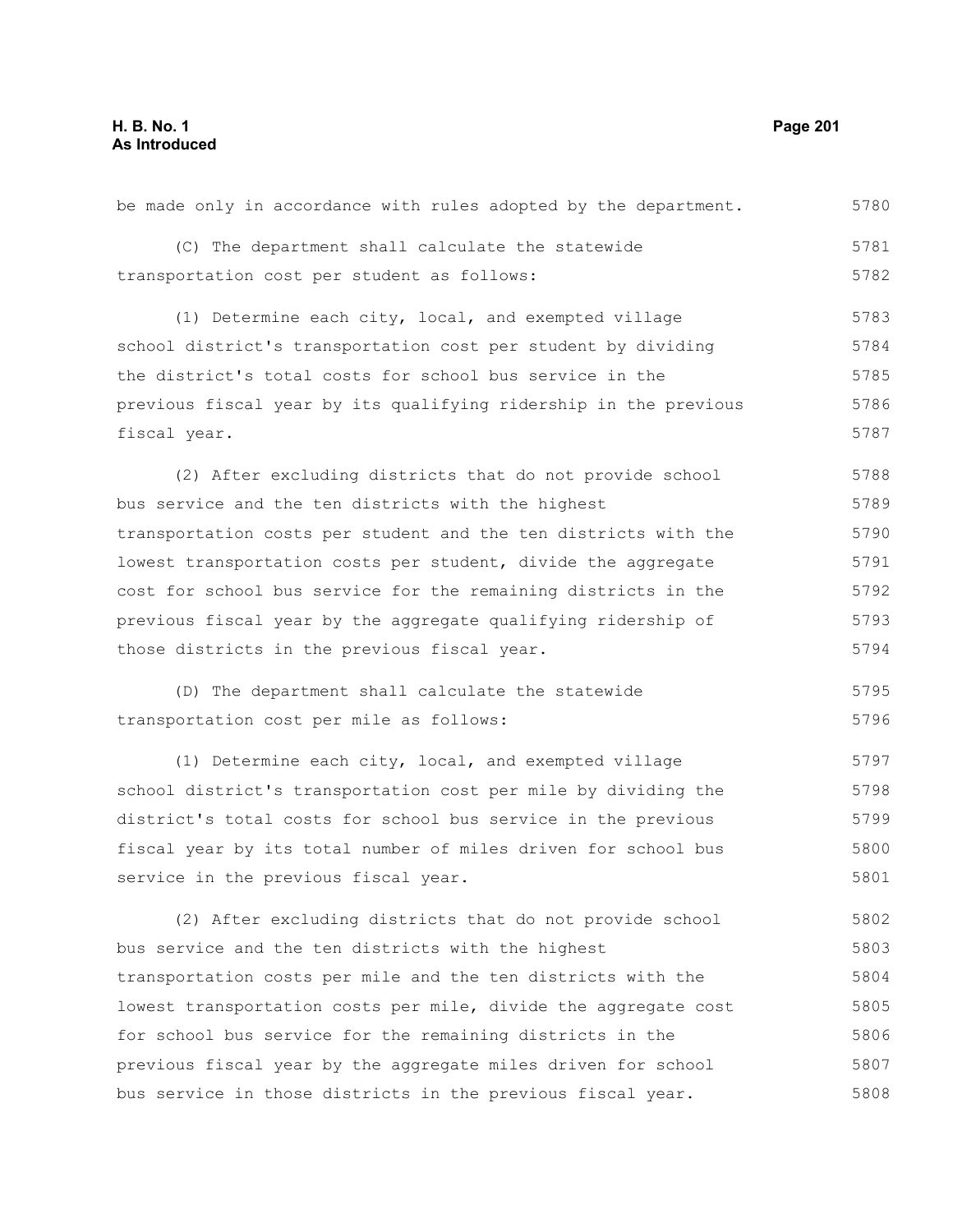(E) The department shall calculate each city, local, and exempted village school district's transportation base payment as follows: (1) Multiply Calculate the sum of the following: (a) The product of the statewide transportation cost per student by and the number of students counted in the district's qualifying ridership for the current fiscal year who are enrolled in the district; (b) 1.5 times the statewide transportation cost per student times the number of students counted in the district's qualifying ridership for the current fiscal year who are enrolled in community schools established under Chapter 3314. of the Revised Code or STEM schools established under Chapter 3326. of the Revised Code; (c) 2.0 times the statewide transportation cost per student times the number of students counted in the district's qualifying ridership for the current fiscal year who are enrolled in nonpublic schools. (2) Multiply the statewide transportation cost per mile by the district's total number of miles driven for school bus service in the current fiscal year. (3) Multiply the greater of the amounts calculated under divisions (E)(1) and (2) of this section by the following: (a) For fiscal year 20182022, the greater of thirty-sevenand one-half-twenty-nine and one-sixth per cent or the district's state share indexpercentage, as defined in section 3317.02 of the Revised Code; (b) For fiscal year  $20192023$ , the greater of twenty-five-5809 5810 5811 5812 5813 5814 5815 5816 5817 5818 5819 5820 5821 5822 5823 5824 5825 5826 5827 5828 5829 5830 5831 5832 5833 5834 5835 5836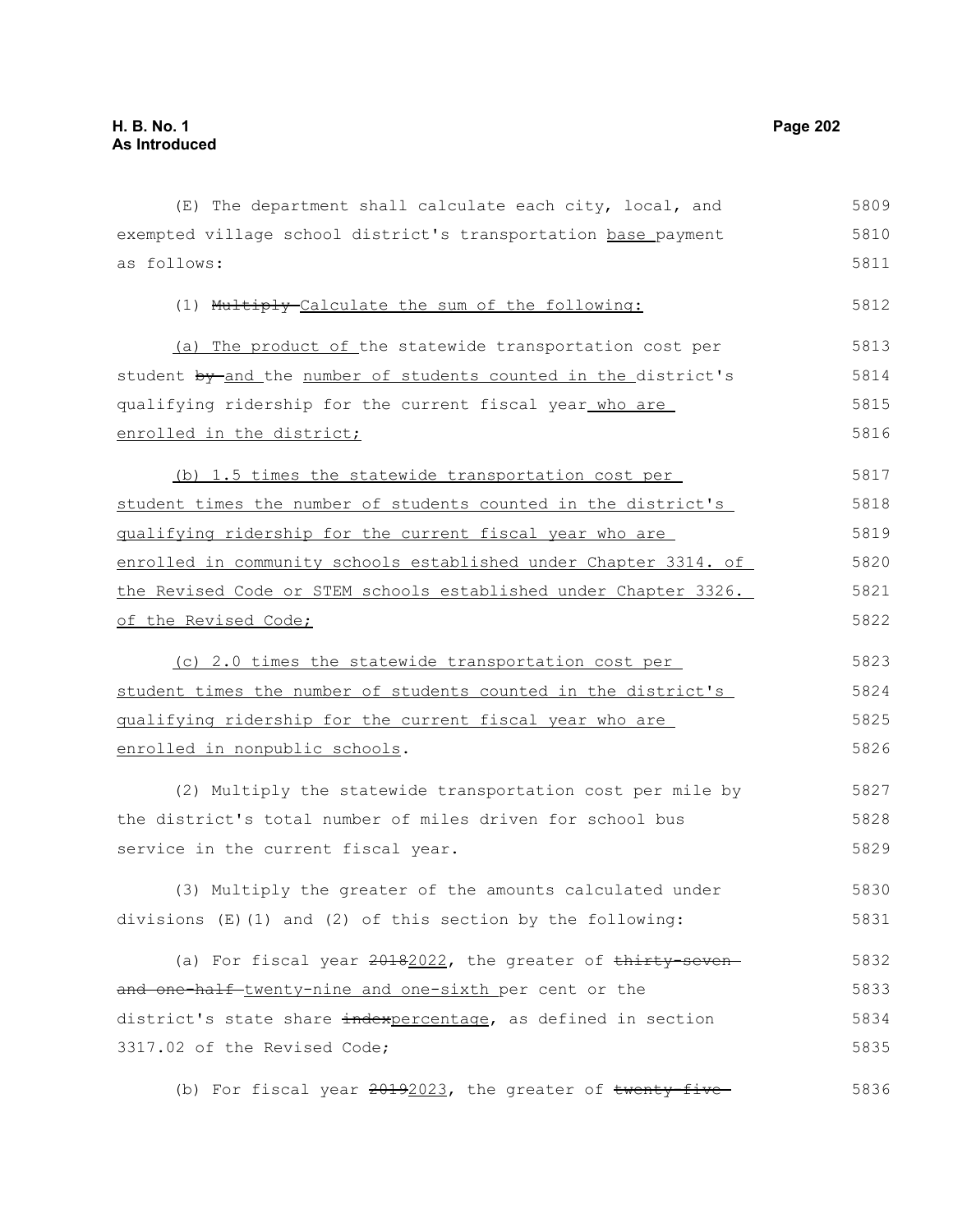| thirty-three and one-third per cent or the district's state      | 5837 |
|------------------------------------------------------------------|------|
| share indexpercentage;                                           | 5838 |
| (c) For fiscal year 2024, the greater of thirty-seven and        | 5839 |
| one-half per cent or the district's state share percentage;      | 5840 |
| (d) For fiscal year 2025, the greater of forty-one and           | 5841 |
| two-thirds per cent or the district's state share percentage;    | 5842 |
| (e) For fiscal year 2026, the greater of forty-five and          | 5843 |
| five-sixths per cent or the district's state share percentage;   | 5844 |
| (f) For fiscal year 2027 and for each fiscal year                | 5845 |
| thereafter, the greater of fifty per cent or the district's      | 5846 |
| state share percentage.                                          | 5847 |
| $(F)$ (1) The department annually shall establish a target       | 5848 |
| number of qualifying riders per assigned bus for each city,      | 5849 |
| local, and exempted village school district. The department      | 5850 |
| shall use the most recently available data in establishing the   | 5851 |
| target number. The target number shall be based on the statewide | 5852 |
| median number of riders per assigned bus as adjusted to reflect  | 5853 |
| the district's density in comparison to the density of all other | 5854 |
| districts. The department shall post on the department's web     | 5855 |
| site each district's target number of riders per assigned bus    | 5856 |
| and a description of how the target number was determined.       | 5857 |
| (2) The department shall determine each school district's        | 5858 |
| efficiency index by dividing the district's number of riders per | 5859 |
| assigned bus by its target number of riders per assigned bus.    | 5860 |
| (3) The department shall determine each city, local, and         | 5861 |
| exempted village school district's efficiency adjustment payment | 5862 |
| as follows:                                                      | 5863 |
| (a) If the district's efficiency index is equal to or            | 5864 |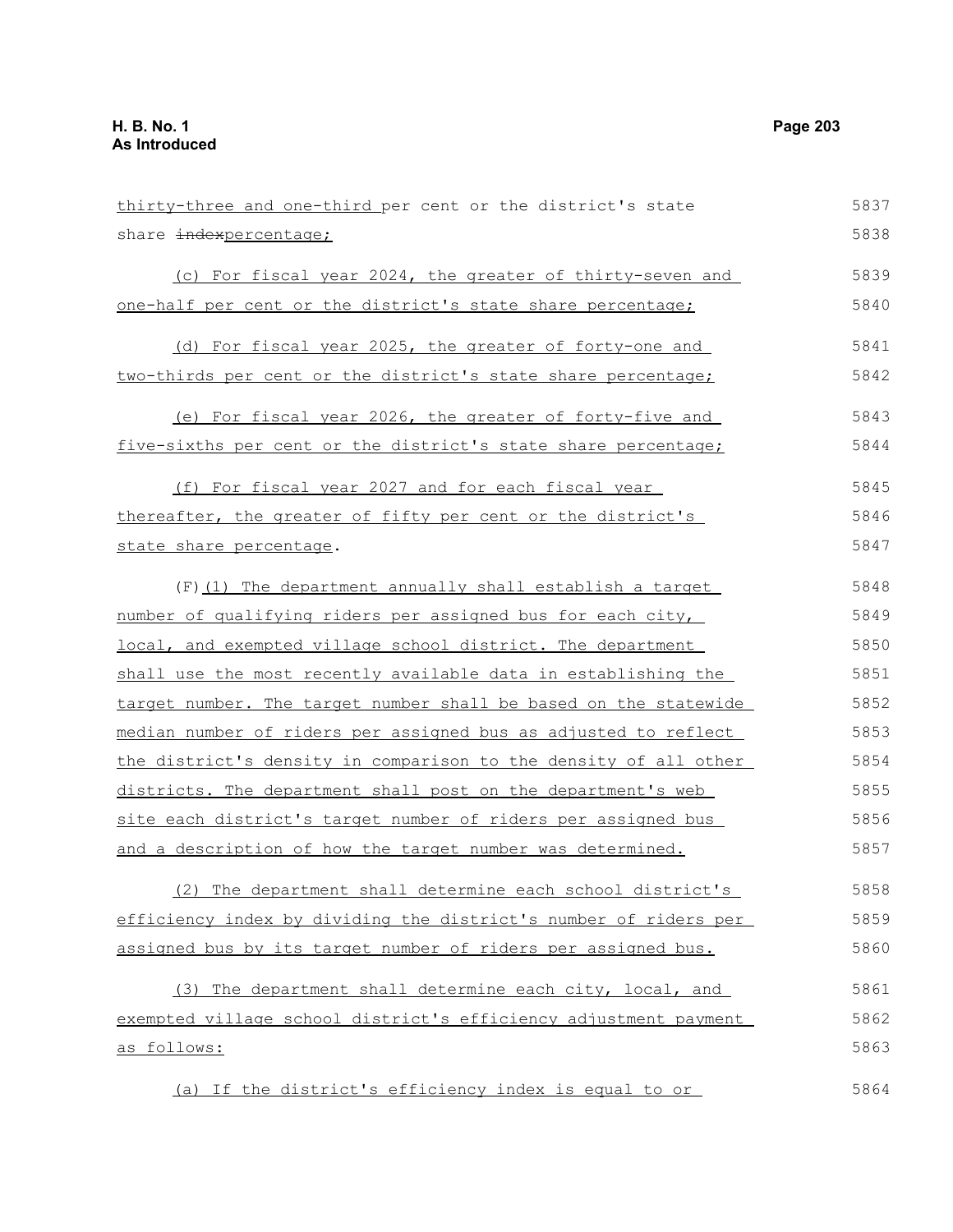greater than 1.5, the efficiency adjustment payment shall be calculated according to the following formula: 0.15 X the district's transportation base payment calculated under division (E) of this section (b) If the district's efficiency index is less than 1.5 but greater than or equal to 1.0, the efficiency adjustment payment shall be calculated according to the following formula:  $\{$  [(The district's efficiency index - 1) X 0.15]/0.5} X the district's transportation base payment calculated under division (E) of this section (c) If the district's efficiency index is less than 1.0, the efficiency adjustment payment shall be zero. (G) In addition to funds paid under division (E) divisions (E), (F), and (H) of this section, each city, local, and exempted village district shall receive in accordance with rules adopted by the state board of education a payment for students transported by means other than school bus service and whose transportation is not funded under division (C) of section 3317.024 of the Revised Code. The rules shall include provisions for school district reporting of such students.  $\overline{(G)(1)(H)(1)}$  For purposes of division  $\overline{(G)(H)}$  of this section, a school district's "transportation supplement percentage" means the following quotient: (5028 – the district's rider density)/ 100 If the result of the calculation for a district under division  $\left(\frac{G}{H}\right)(H)(1)$  of this section is less than zero, the district's transportation supplement percentage shall be zero. (2) The department shall pay each district a 5865 5866 5867 5868 5869 5870 5871 5872 5873 5874 5875 5876 5877 5878 5879 5880 5881 5882 5883 5884 5885 5886 5887 5888 5889 5890 5891 5892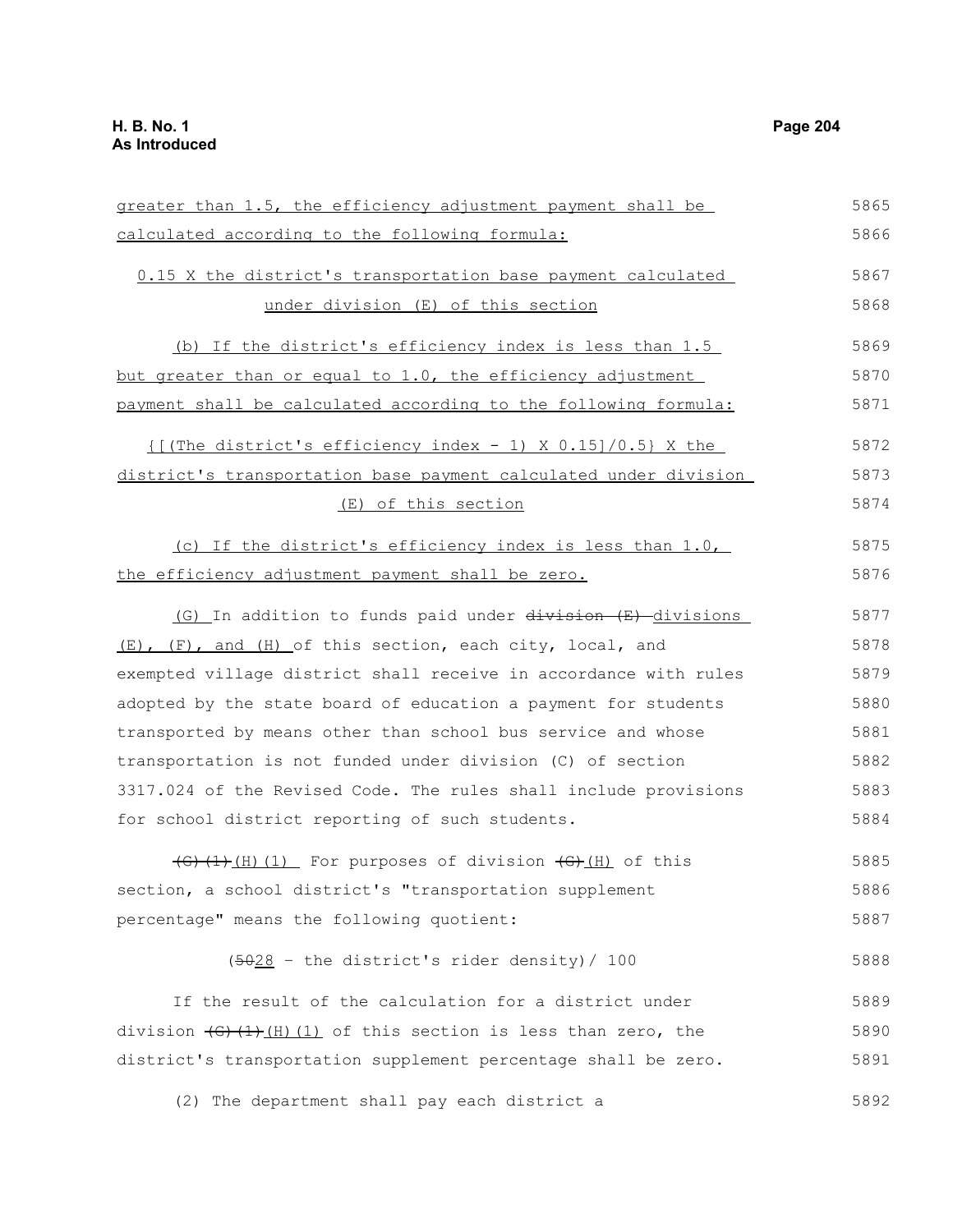transportation supplement calculated according to the following formula: The district's transportation supplement percentage X the amount calculated for the district under division (E)(2) of this section X 0.55 **Sec. 3317.0213.** (A) The department of education shall compute and pay in accordance with this section additional state aid for preschool children with disabilities to each city, local, and exempted village school district and to each institution, as defined in section 3323.091 of the Revised Code. Funding shall be provided for children who are not enrolled in kindergarten and who are under age six on the thirtieth day of September of the academic year, or on the first day of August of the academic year if the school district in which the child is enrolled has adopted a resolution under division (A)(3) of section 3321.01 of the Revised Code, but not less than age three on the first day of December of the academic year. The additional state aid shall be calculated under the following formula: (\$4,000 X the number of students who are preschool children with disabilities) + the sum of the following: (1) The district's or institution's category one special education students who are preschool children with disabilities X the amount multiple specified in division (A) of section 3317.013 of the Revised Code X the statewide average base cost per pupil for that fiscal year X the district's state share index-percentage X 0.50; 5893 5894 5895 5896 5897 5898 5899 5900 5901 5902 5903 5904 5905 5906 5907 5908 5909 5910 5911 5912 5913 5914 5915 5916 5917 5918 5919

(2) The district's or institution's category two special education students who are preschool children with disabilities 5920 5921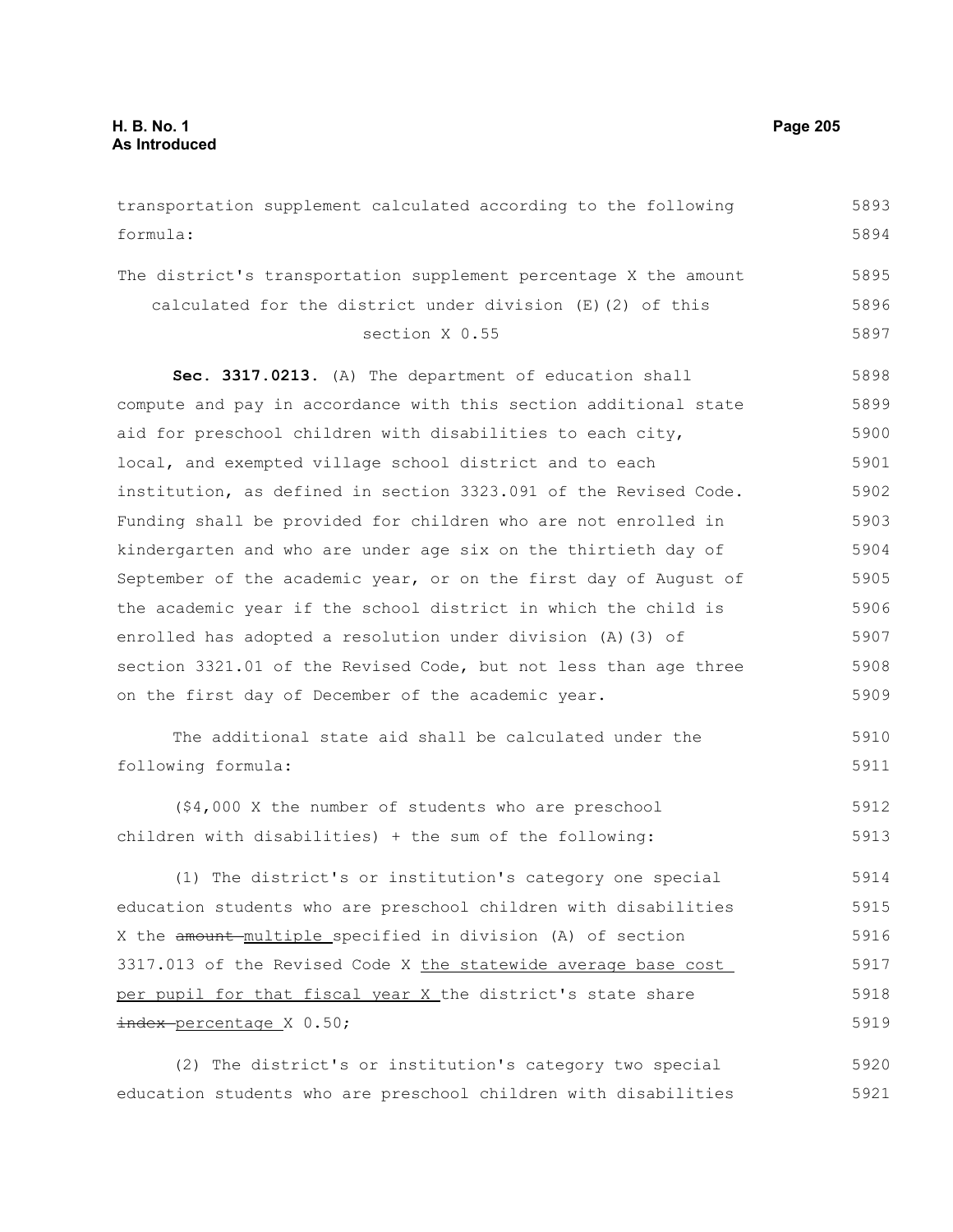X the amount multiple specified in division (B) of section 3317.013 of the Revised Code X the statewide average base cost per pupil for that fiscal year X the district's state share index percentage X 0.50; 5922 5923 5924 5925

(3) The district's or institution's category three special education students who are preschool children with disabilities X the amount multiple specified in division (C) of section 3317.013 of the Revised Code X the statewide average base cost per pupil for that fiscal year X the district's state share index-percentage X 0.50; 5926 5927 5928 5929 5930 5931

(4) The district's or institution's category four special education students who are preschool children with disabilities X the amount multiple specified in division (D) of section 3317.013 of the Revised Code X the statewide average base cost per pupil for that fiscal year X the district's state share index-percentage X 0.50; 5932 5933 5934 5935 5936 5937

(5) The district's or institution's category five special education students who are preschool children with disabilities X the amount multiple specified in division (E) of section 3317.013 of the Revised Code X the statewide average base cost per pupil for that fiscal year X the district's state share index percentage X 0.50; 5938 5939 5940 5941 5942 5943

(6) The district's or institution's category six special education students who are preschool children with disabilities X the amount multiple specified in division (F) of section 3317.013 of the Revised Code X the statewide average base cost per pupil for that fiscal year X the district's state share index-percentage X 0.50. 5944 5945 5946 5947 5948 5949

The special education disability categories for preschool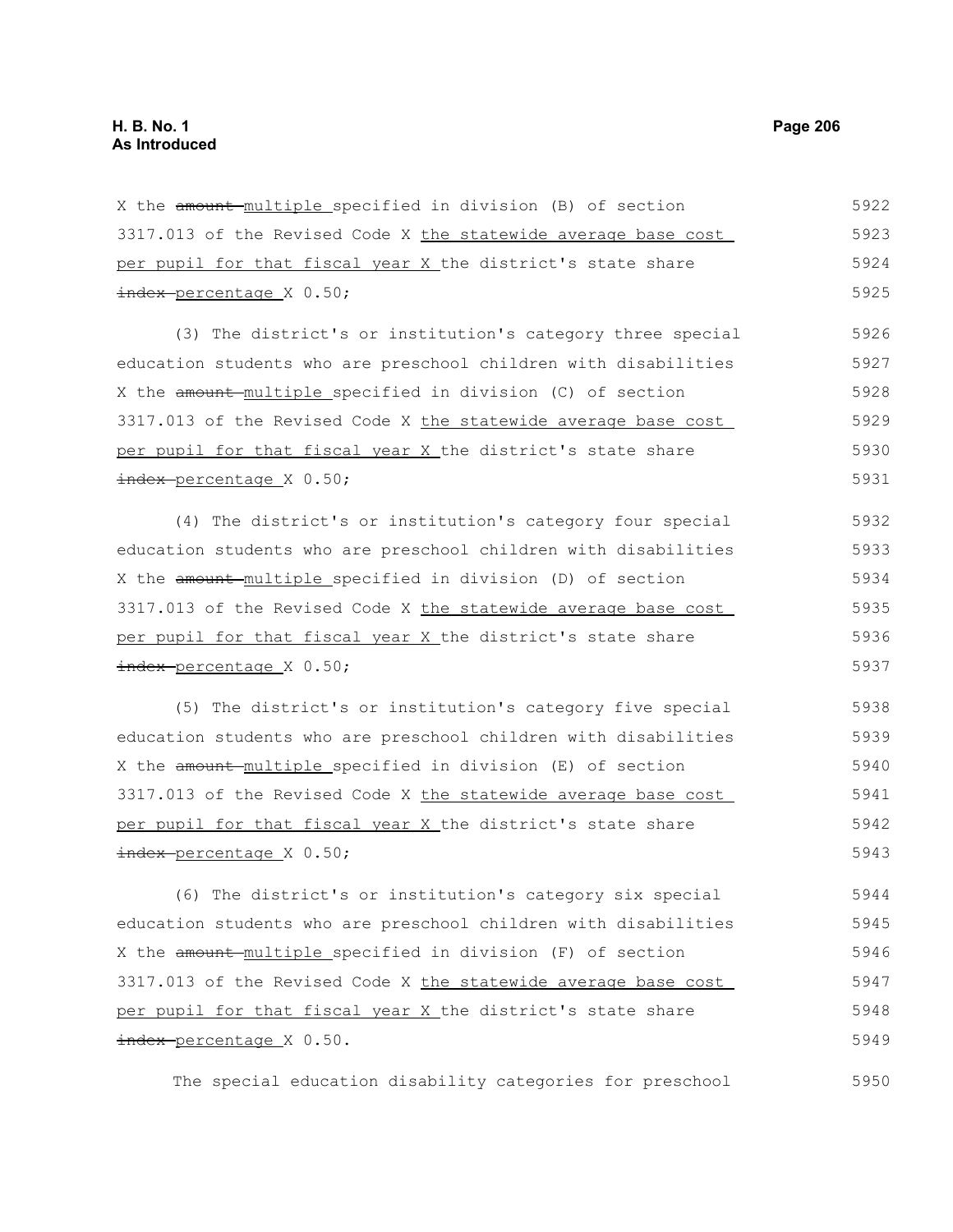children used in this section are the same categories prescribed in section 3317.013 of the Revised Code. 5951 5952

As used in division (A) of this section, the state share index-percentage of a student enrolled in an institution is the state share index-percentage of the school district in which the student is entitled to attend school under section 3313.64 or 3313.65 of the Revised Code. 5953 5954 5955 5956 5957

(B) If an educational service center is providing services to students who are preschool children with disabilities under agreement with the city, local, or exempted village school district in which the students are entitled to attend school, that district may authorize the department to transfer funds computed under this section to the service center providing those services. 5958 5959 5960 5961 5962 5963 5964

(C) If a county DD board is providing services to students who are preschool children with disabilities under agreement with the city, local, or exempted village school district in which the students are entitled to attend school, the department shall deduct from the district's payment computed under division (A) of this section the total amount of those funds that are attributable to the students served by the county DD board and pay that amount to that board. 5965 5966 5967 5968 5969 5970 5971 5972

**Sec. 3317.0214.** (A) The department shall compute and pay in accordance with this section additional state aid to school districts for students in categories two through six special education ADM. If a district's costs for the fiscal year for a student in its categories two through six special education ADM exceed the threshold catastrophic cost for serving the student, the district may submit to the superintendent of public instruction documentation, as prescribed by the superintendent, 5973 5974 5975 5976 5977 5978 5979 5980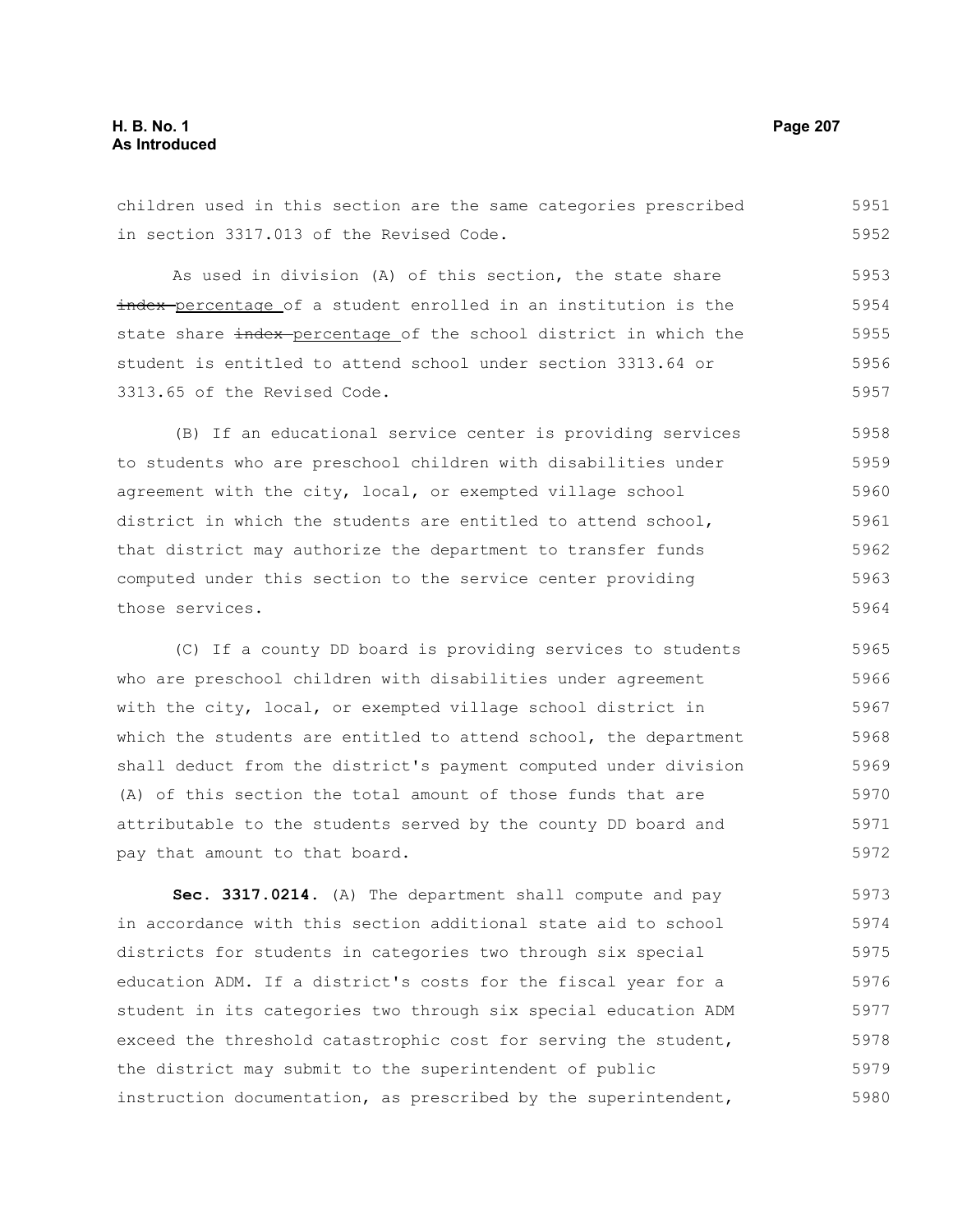### **H. B. No. 1 Page 208 As Introduced**

of all its costs for that student. Upon submission of documentation for a student of the type and in the manner prescribed, the department shall pay to the district an amount equal to the sum of the following: (1) One-half of the district's costs for the student in excess of the threshold catastrophic cost; (2) The product of one-half of the district's costs for the student in excess of the threshold catastrophic cost multiplied by the district's state share indexpercentage. (B) For purposes of division (A) of this section, the threshold catastrophic cost for serving a student equals: (1) For a student in the school district's category two, three, four, or five special education ADM, twenty-seven thousand three hundred seventy-five dollars; (2) For a student in the district's category six special education ADM, thirty-two thousand eight hundred fifty dollars. (C) The district shall report under division (A) of this section, and the department shall pay for, only the costs of educational expenses and the related services provided to the student in accordance with the student's individualized education program. Any legal fees, court costs, or other costs associated with any cause of action relating to the student may not be included in the amount. **Sec. 3317.0215.** (A) The department of education shall withhold from the aggregate amount paid for a fiscal year to each city, local, exempted village, and joint vocational school district, community school established under Chapter 3314. of the Revised Code, and science, technology, engineering, and mathematics school established under Chapter 3326. of the 5981 5982 5983 5984 5985 5986 5987 5988 5989 5990 5991 5992 5993 5994 5995 5996 5997 5998 5999 6000 6001 6002 6003 6004 6005 6006 6007 6008 6009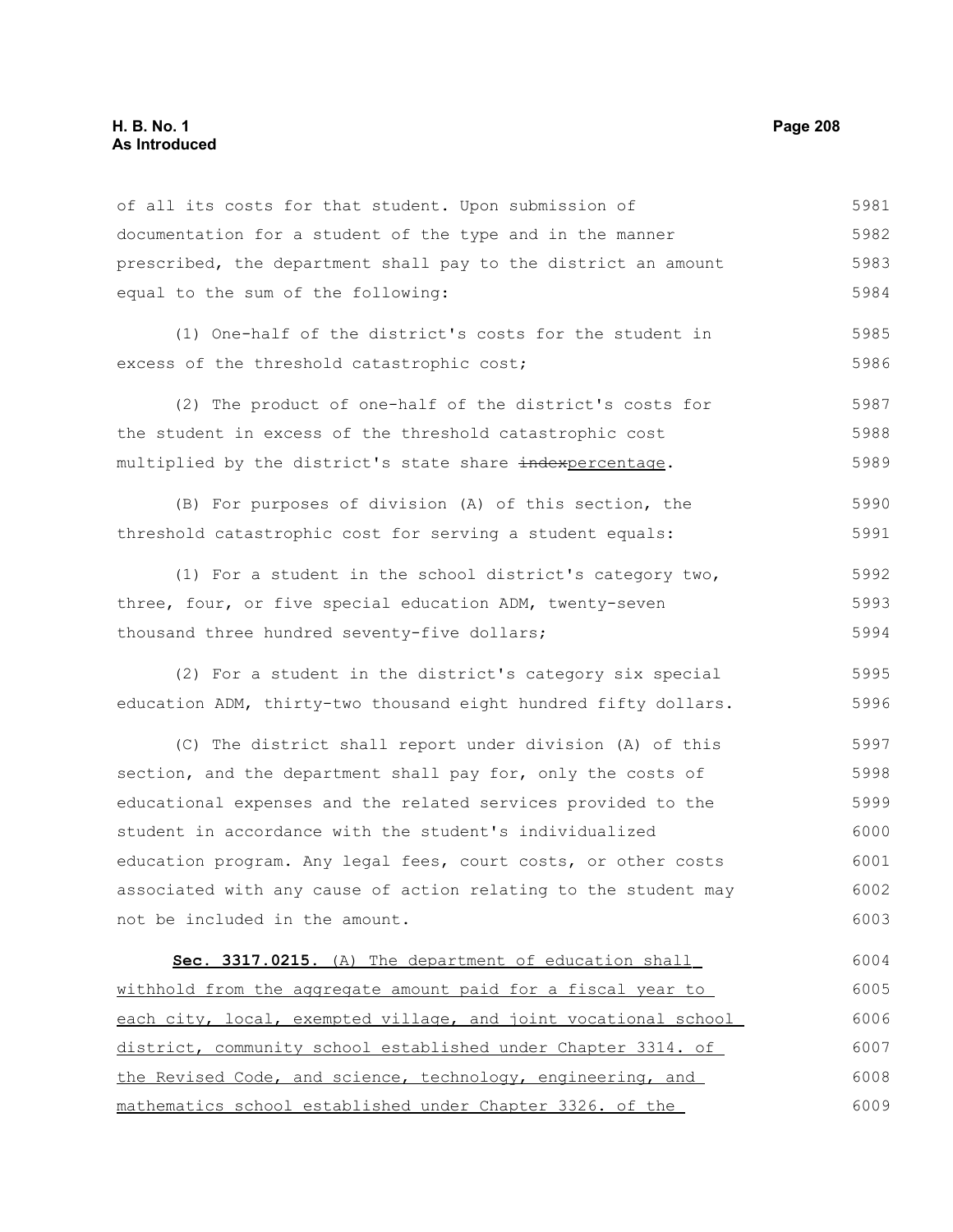Revised Code an amount equal to the following: (1) In the case of a city, local, exempted village, or joint vocational school district, an amount calculated as follows: 0.10 X [(the district's category one special education ADM X the multiple specified in division (A) of section 3317.013 of the Revised Code X the statewide average base cost per pupil for that fiscal year X the district's state share percentage) + (the district's category two special education ADM X the multiple specified in division (B) of section 3317.013 of the Revised Code X the statewide average base cost per pupil for that fiscal year X the district's state share percentage) + (the district's category three special education ADM X the multiple specified in division (C) of section 3317.013 of the Revised Code X the statewide average base cost per pupil for that fiscal year X the district's state share percentage) + (the district's category four special education ADM X the multiple specified in division (D) of section 3317.013 of the Revised Code X the statewide average base cost per pupil for that fiscal year X the district's state share percentage) + (the district's category five special education ADM X the multiple specified in division (E) of section 3317.013 of the Revised Code X the statewide average base cost per pupil for that fiscal year X the district's state share percentage) + (the district's category six special education ADM X the multiple specified in division (F) of section 3317.013 of the Revised Code X the statewide average base cost per pupil for that fiscal year X the district's state share percentage)] (2) In the case of a community school, the aggregate 6010 6011 6012 6013 6014 6015 6016 6017 6018 6019 6020 6021 6022 6023 6024 6025 6026 6027 6028 6029 6030 6031 6032 6033 6034 6035 6036 6037 6038

amount of special education funding paid to the school under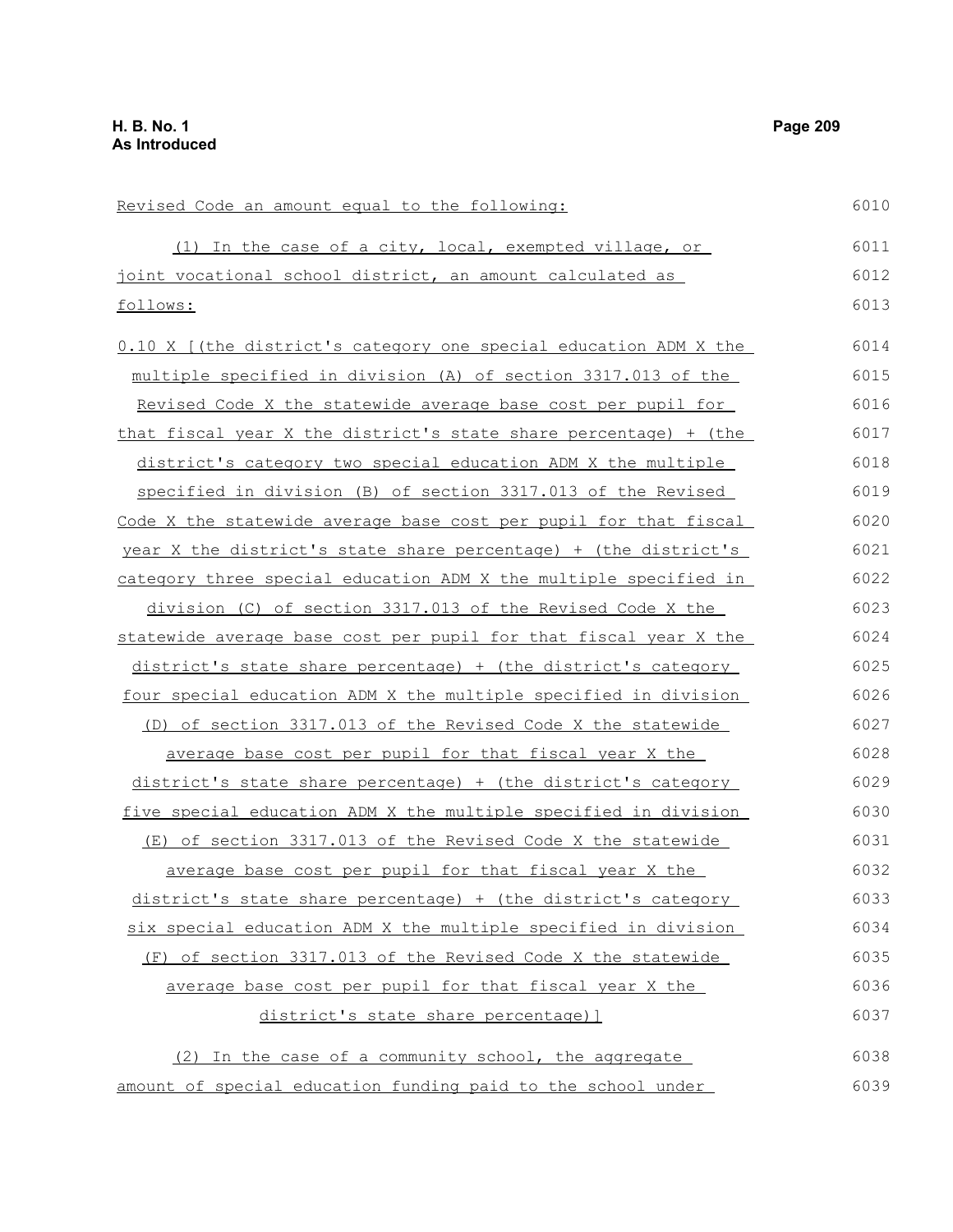| section 3314.08 of the Revised Code times 0.10.                    | 6040 |
|--------------------------------------------------------------------|------|
| (3) In the case of a science, technology, engineering, or          | 6041 |
| mathematics school, the aggregate amount of special education      | 6042 |
| funding paid to the school under section 3326.33 of the Revised    | 6043 |
| Code times 0.10.                                                   | 6044 |
| (B) The department shall use the amount of funds withheld          | 6045 |
| under division (A) of this section for purposes of division (C)    | 6046 |
| (3) of section 3314.08 of the Revised Code, section 3317.0214 of   | 6047 |
| the Revised Code, division (B) of section 3317.16 of the Revised   | 6048 |
| Code, and section 3326.34 of the Revised Code.                     | 6049 |
| Sec. 3317.0217. Payment of the amount calculated for a             | 6050 |
| school district under this section shall be made under division    | 6051 |
| (A) of section 3317.022 of the Revised Code.                       | 6052 |
| (A) For each fiscal year, the department of education              | 6053 |
| shall compute targeted assistance funds for city, local, and       | 6054 |
| exempted village school districts, in accordance with the          | 6055 |
| following formula:                                                 | 6056 |
| A district's capacity amount for that fiscal year calculated       | 6057 |
| under division (B) of this section + a district's wealth amount    | 6058 |
| for that fiscal year calculated under division (C) of this         | 6059 |
| section                                                            | 6060 |
| (B) The department shall calculate each district's                 | 6061 |
| capacity amount for a fiscal year as follows:                      | 6062 |
| (1) Calculate each district's weighted wealth for that             | 6063 |
| fiscal year, which equals the following sum:                       | 6064 |
| (The amount determined for the district for that fiscal year       | 6065 |
| under division (A) (1) (a) of section 3317.017 of the Revised Code | 6066 |
| X 0.6) + (the amount determined for the district for that fiscal   | 6067 |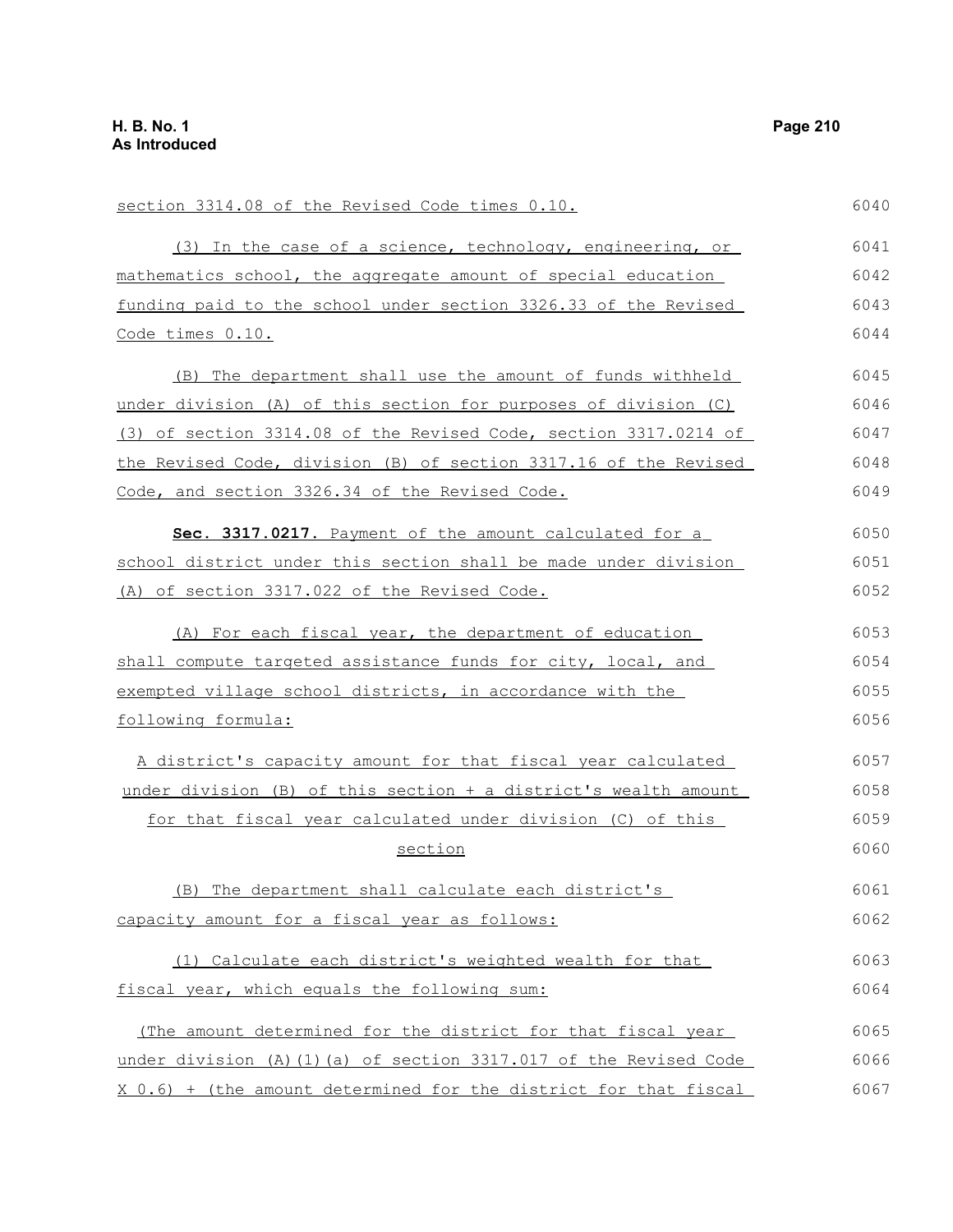| year under division (A) (2) (a) of section 3317.017 of the Revised   | 6068 |
|----------------------------------------------------------------------|------|
| Code X 0.4)                                                          | 6069 |
| (2) Determine the median weighted wealth of all school               | 6070 |
| districts in this state for that fiscal year;                        | 6071 |
| (3) Compute each district's capacity index for that fiscal           | 6072 |
| year by dividing the median weighted wealth of all school            | 6073 |
| districts in this state for that fiscal year by the district's       | 6074 |
| weighted wealth for that fiscal year;                                | 6075 |
| (4) Compute each district's capacity amount for that                 | 6076 |
| fiscal year as follows:                                              | 6077 |
| (a) The district's capacity amount shall be zero if the              | 6078 |
| district satisfies either of the following criteria for that         | 6079 |
| fiscal year:                                                         | 6080 |
| (i) The district's capacity index is less than 1.                    | 6081 |
| (ii) The district's enrolled ADM is less than 200.                   | 6082 |
| (b) If the district does not satisfy either of the                   | 6083 |
| <u>criteria specified in division (B)(4)(a) of this section for </u> | 6084 |
| that fiscal year, the district's capacity amount for that fiscal     | 6085 |
| <u>year shall be calculated as follows:</u>                          | 6086 |
| (i) Compute the following amount for the district:                   | 6087 |
| (The median weighted wealth of all school districts in this          | 6088 |
| state for that fiscal year X 0.008) - (the district's weighted       | 6089 |
| wealth for that fiscal year X 0.008)                                 | 6090 |
| (ii) If the district's enrolled ADM for that fiscal year             | 6091 |
| is greater than or equal to 200 but less than or equal to 400,       | 6092 |
| the district's capacity amount for that fiscal year shall be         | 6093 |
| equal to 0.05 X the amount computed under division (B) (4) (b) (i)   | 6094 |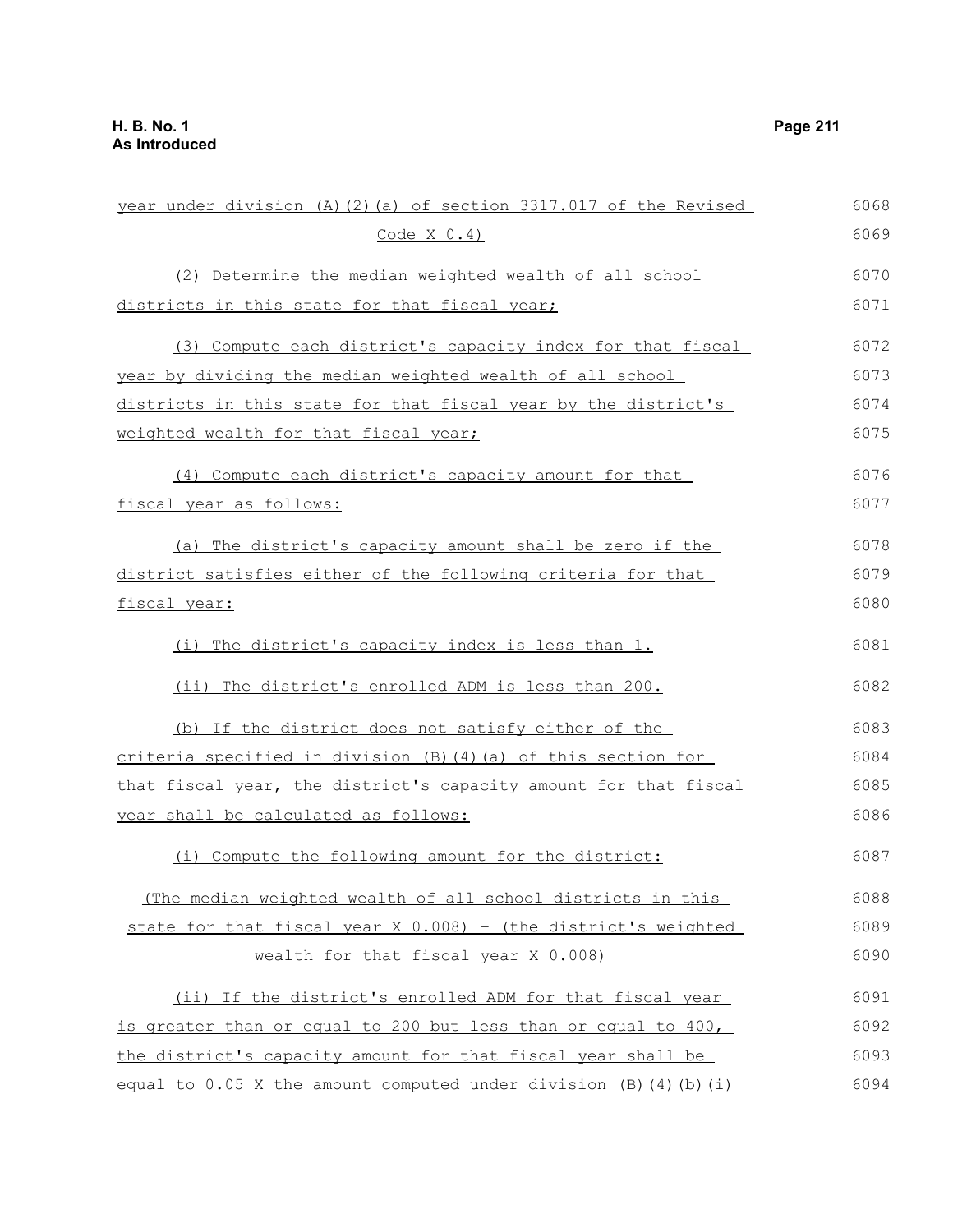of this section. (iii) If the district's enrolled ADM for that fiscal year is greater than 400 and less than 600, the district's capacity amount for that fiscal year shall be calculated in accordance with the following formula: {[0.95 X (the district's enrolled ADM for that fiscal year –  $400)/200$ ] + 0.05} X the amount computed under division (B)(4)(b) (i) of this section (iv) If the district's enrolled ADM for that fiscal year is greater than or equal to 600, the district's capacity amount for that fiscal year shall be equal to the amount computed under division (B)(4)(b)(i) of this section. (C) The department shall calculate each district's wealth amount for a fiscal year as follows: (1) Calculate each district's weighted wealth per pupil for that fiscal year, which equals the following quotient: The district's weighted wealth for that fiscal year calculated under division (B)(1) of this section/ (the district's enrolled ADM for that fiscal year - the students described in division (A)(1)(b) of section 3317.03 of the Revised Code + the students described in division (A)(2)(d) of section 3317.03 of the Revised Code) (2) Determine the median weighted wealth per pupil of all school districts in this state for that fiscal year; (3) Compute each district's wealth index for that fiscal year by dividing the median weighted wealth per pupil of all school districts in this state for that fiscal year by the 6095 6096 6097 6098 6099 6100 6101 6102 6103 6104 6105 6106 6107 6108 6109 6110 6111 6112 6113 6114 6115 6116 6117 6118 6119 6120 6121

district's weighted wealth per pupil for that fiscal year; 6122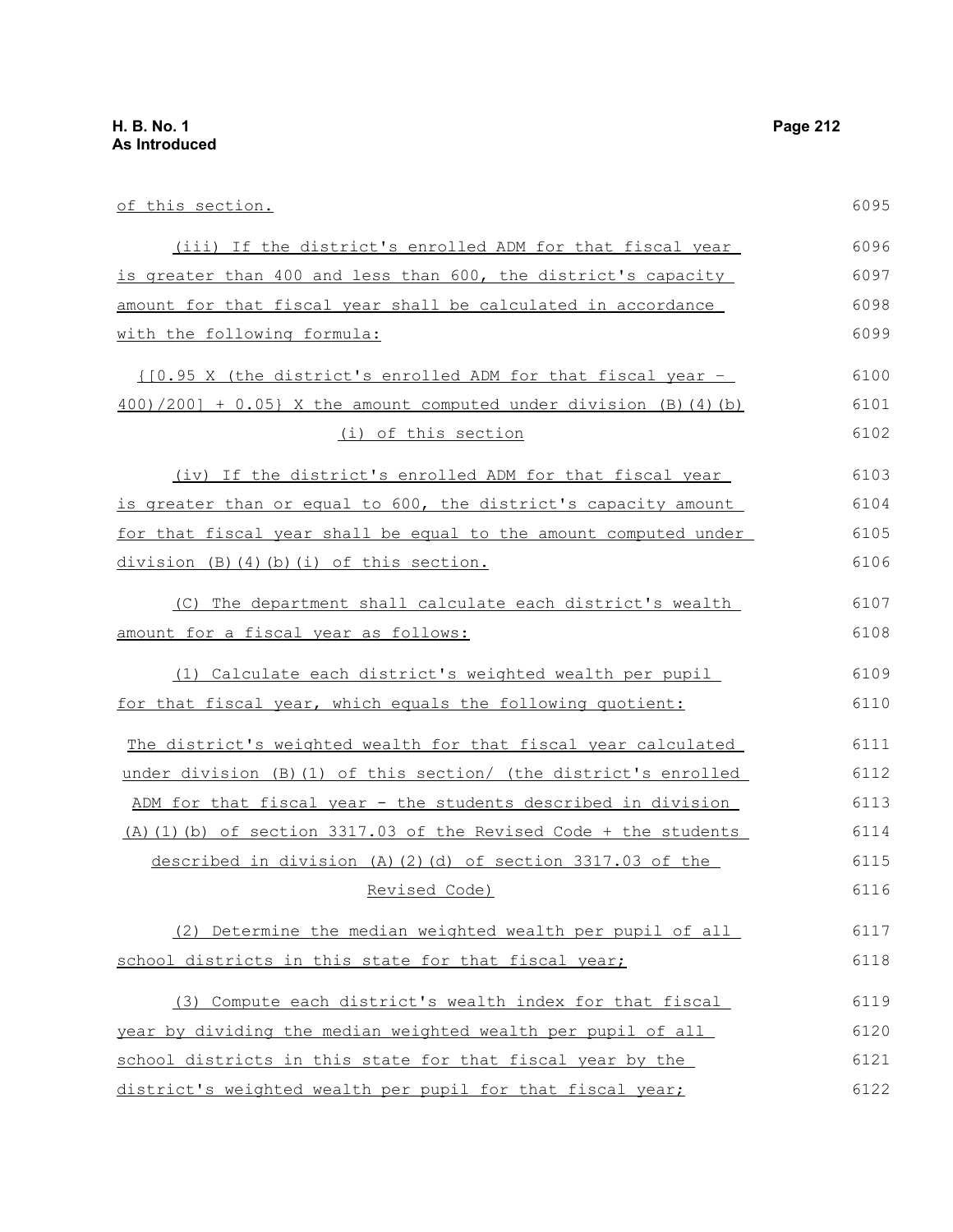(4) Compute each district's wealth amount for that fiscal year, as follows: (a) If the district's wealth index computed under division (C)(3) of this section for that fiscal year is less than  $0.8$ , the district's wealth amount for that fiscal year shall be zero. (b) If the district's wealth index computed under division (C)(3) of this section for that fiscal year is greater than or equal to 0.8, the district's wealth amount for that fiscal year shall be calculated in accordance with the following formula: [(The median weighted wealth per pupil of all school districts in this state for that fiscal year  $X$  0.014) - (the district's weighted wealth per pupil for that fiscal year X 0.0112)] X the district's enrolled ADM for that fiscal year **Sec. 3317.0218.** For each fiscal year, the department of education shall compute and pay supplemental targeted assistance to each city, local, and exempted village school district as follows: (A) Determine if the district satisfies both of the following criteria: (1) The wealth index calculated for the district for fiscal year 2019 under division (A)(4) of former section 3317.0217 of the Revised Code as it existed prior to the effective date of this section is greater than 1.6; (2) The district's enrolled ADM for fiscal year 2019 is less than eighty-eight per cent of the district's total ADM for fiscal year 2019. (B) Determine the maximum of the wealth indices calculated under division (A)(4) of former section 3317.0217 of the Revised 6123 6124 6125 6126 6127 6128 6129 6130 6131 6132 6133 6134 6135 6136 6137 6138 6139 6140 6141 6142 6143 6144 6145 6146 6147 6148 6149 6150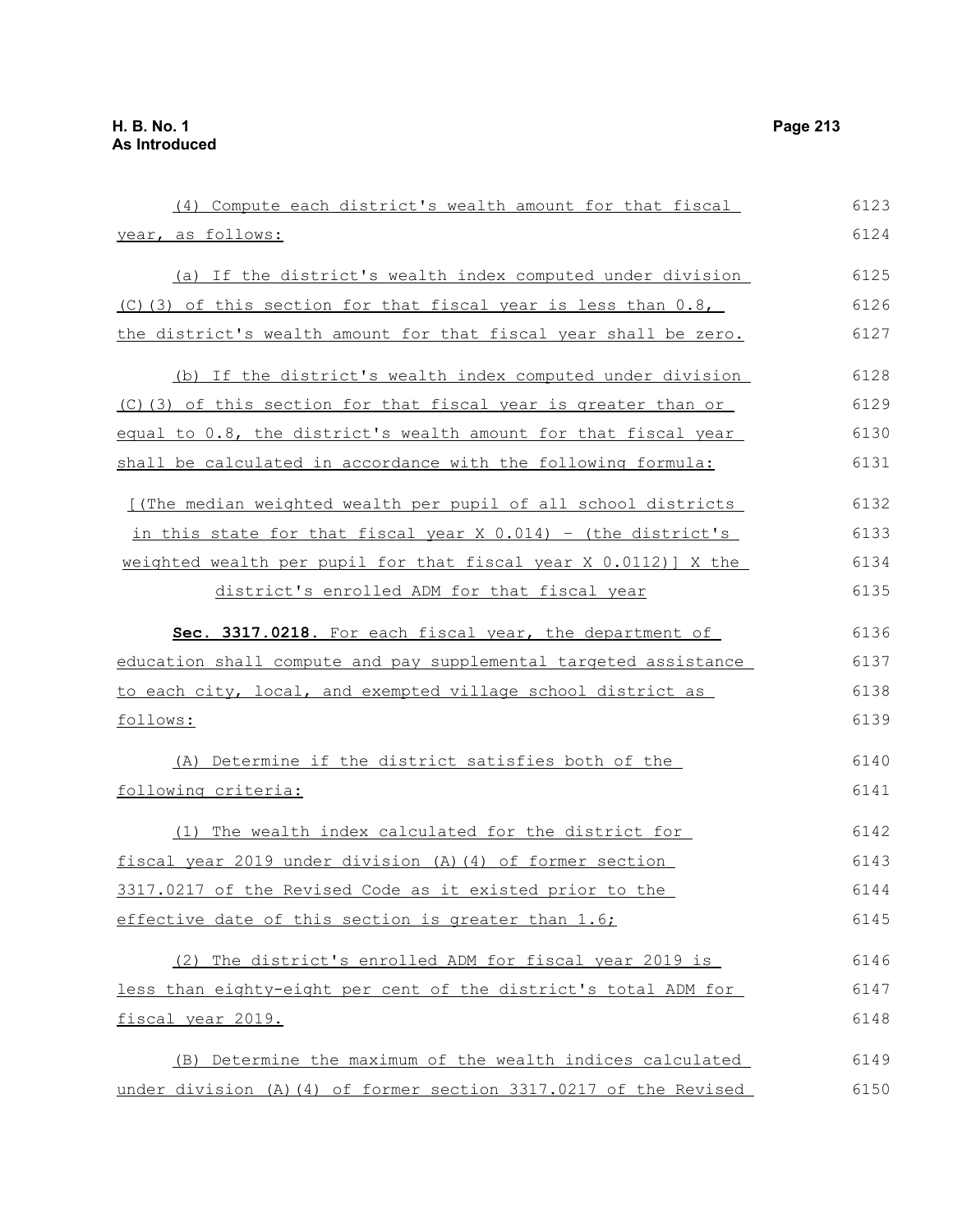| Code as it existed prior to the effective date of this section  | 6151 |
|-----------------------------------------------------------------|------|
| for all districts that satisfy both of the criteria specified   | 6152 |
| under division (A) of this section;                             | 6153 |
| (C) If the district satisfies both of the criteria              | 6154 |
| specified under division (A) of this section, compute the       | 6155 |
| district's supplemental amount as the product of the following: | 6156 |
| (1) { [(The number specified under division (A) (1) of this     | 6157 |
| section - 1.6)/ (the number determined under division (B) of    | 6158 |
| <u>this section - 1.6)] X 675} + 75;</u>                        | 6159 |
| (2) The district's enrolled ADM.                                | 6160 |
| (D) If the district does not satisfy both of the criteria       | 6161 |
| specified under division (A) of this section, the district's    | 6162 |
| supplemental amount shall be equal to zero.                     | 6163 |
| Sec. 3317.03. (A) The superintendent of each city, local,       | 6164 |
| and exempted village school district shall report to the state  | 6165 |
| board of education as of the last day of October, March, and    | 6166 |
| June of each year the enrollment of students receiving services | 6167 |
| from schools under the superintendent's supervision, and the    | 6168 |
| numbers of other students entitled to attend school in the      | 6169 |
| district under section 3313.64 or 3313.65 of the Revised Code   | 6170 |
| the superintendent is required to report under this section, so | 6171 |
| that the department of education can calculate the district's   | 6172 |
| enrolled ADM, formula ADM, total ADM, category one through five | 6173 |
| career-technical education ADM, category one through three      | 6174 |
| English learner ADM, category one through six special education | 6175 |
| ADM, preschool scholarship ADM, transportation ADM, and, for    | 6176 |
| purposes of provisions of law outside of Chapter 3317. of the   | 6177 |
| Revised Code, average daily membership.                         | 6178 |
|                                                                 |      |

(1) The enrollment reported by the superintendent during 6179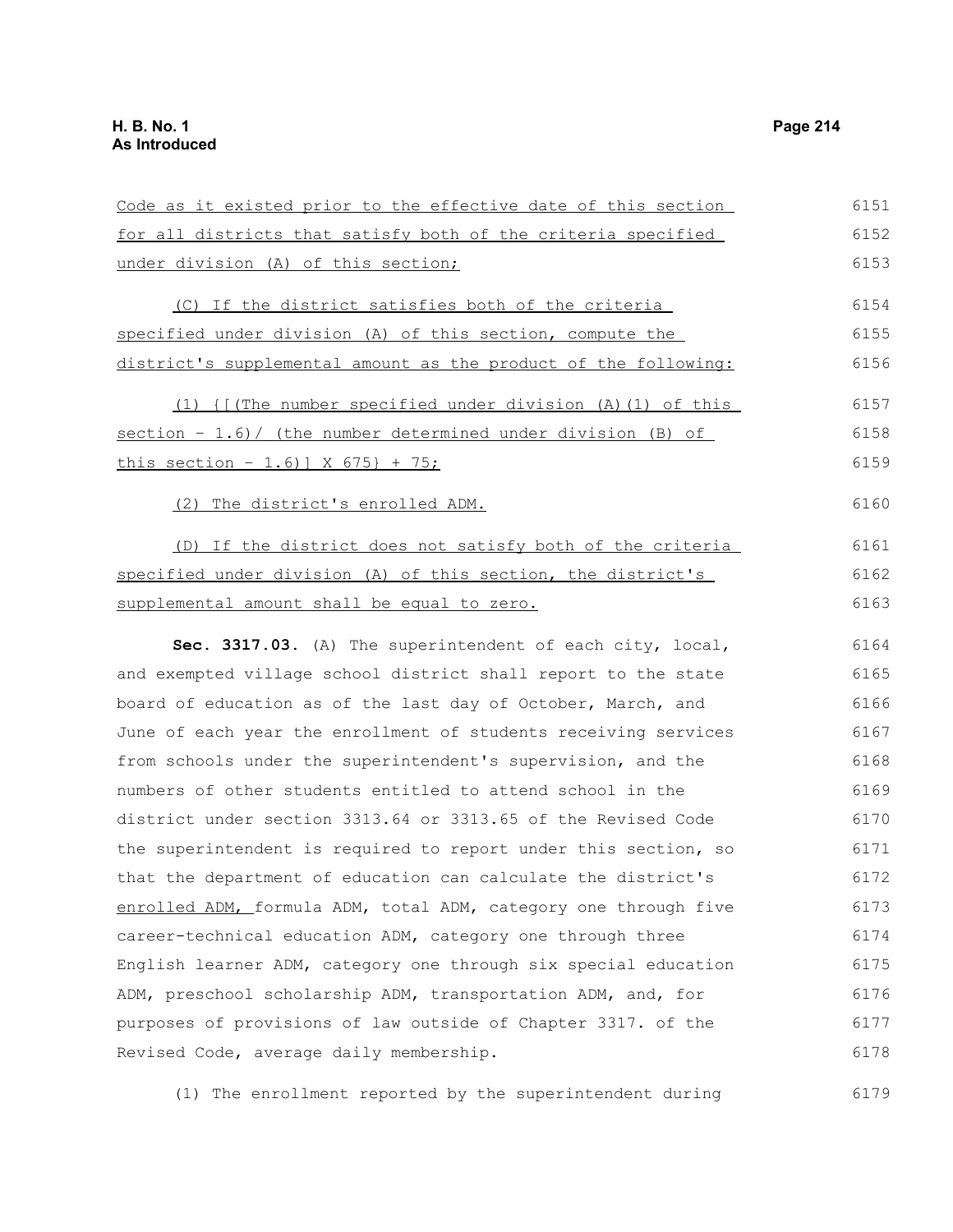## **H. B. No. 1 Page 215 As Introduced**

the reporting period shall consist of the number of students in grades kindergarten through twelve receiving any educational services from the district, except that the following categories of students shall not be included in the determination: 6180 6181 6182 6183

(a) Students enrolled in adult education classes; 6184

(b) Adjacent or other district students enrolled in the district under an open enrollment policy pursuant to section 3313.98 of the Revised Code; 6185 6186 6187

(c) Students receiving services in the district pursuant to a compact, cooperative education agreement, or a contract, but who are entitled to attend school in another district pursuant to section 3313.64 or 3313.65 of the Revised Code; 6188 6189 6190 6191

(d) Students for whom tuition is payable pursuant to sections 3317.081 and 3323.141 of the Revised Code; 6192 6193

(e) Students receiving services in the district through a scholarship awarded under either section 3310.41 or sections 3310.51 to 3310.64 of the Revised Code. 6194 6195 6196

When reporting students under division (A)(1) of this section, the superintendent also shall report the district where each student is entitled to attend school pursuant to sections 3313.64 and 3313.65 of the Revised Code. 6197 6198 6199 6200

(2) The department of education shall compile a list of all students reported to be enrolled in a district under division (A)(1) of this section and of the students entitled to attend school in the district pursuant to section 3313.64 or 3313.65 of the Revised Code on an FTE basis but receiving educational services in grades kindergarten through twelve from one or more of the following entities: 6201 6202 6203 6204 6205 6206 6207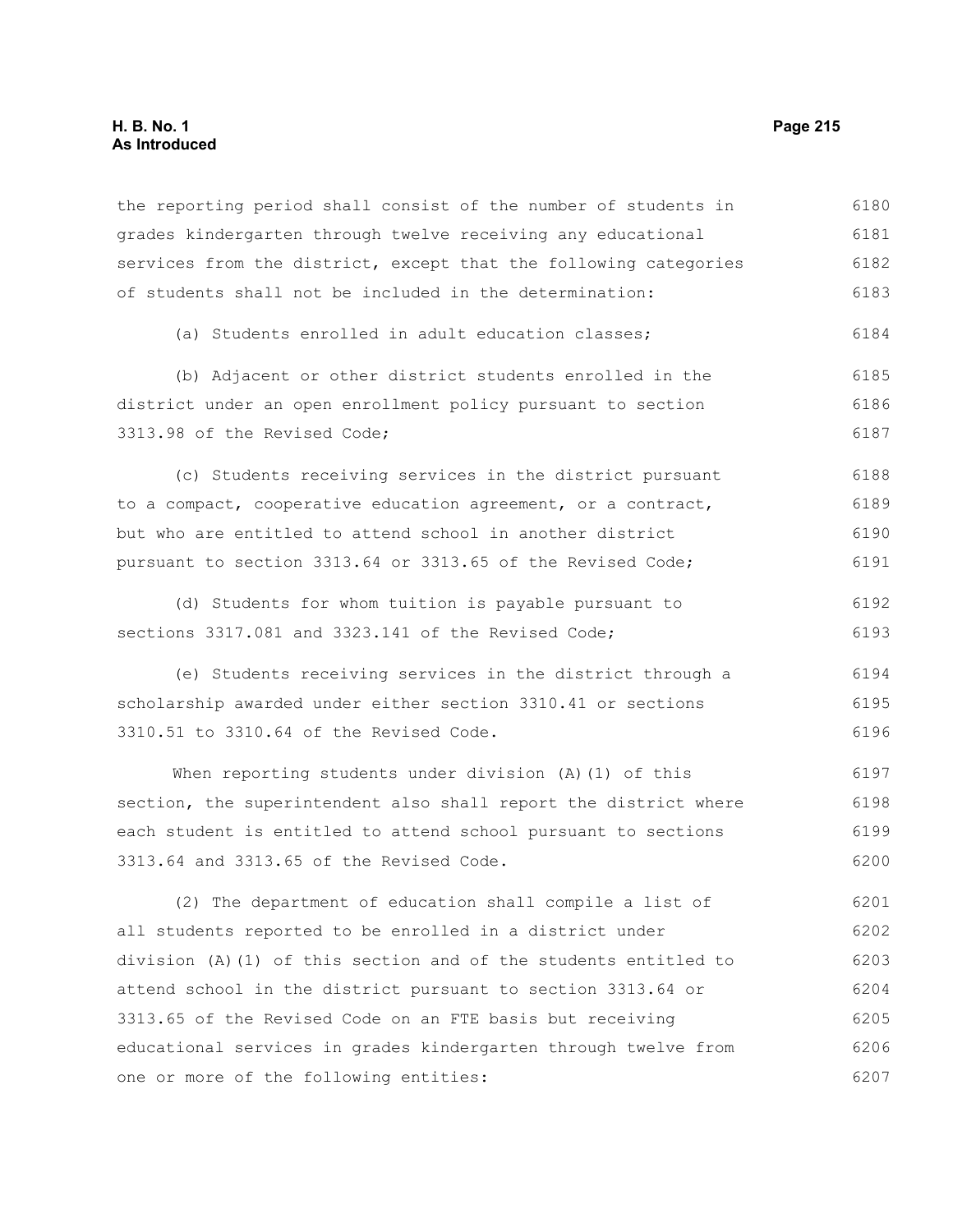(a) A community school pursuant to Chapter 3314. of the Revised Code, including any participation in a college pursuant to Chapter 3365. of the Revised Code while enrolled in such community school; 6208 6209 6210 6211

(b) An alternative school pursuant to sections 3313.974 to 3313.979 of the Revised Code as described in division  $(1)$   $(2)$   $(a)$ or (b) of this section; 6212 6213 6214

(c) A college pursuant to Chapter 3365. of the Revised Code, except when the student is enrolled in the college while also enrolled in a community school pursuant to Chapter 3314., a science, technology, engineering, and mathematics school established under Chapter 3326., or a college-preparatory boarding school established under Chapter 3328. of the Revised Code; 6215 6216 6217 6218 6219 6220 6221

(d) An adjacent or other school district under an open enrollment policy adopted pursuant to section 3313.98 of the Revised Code; 6222 6223 6224

(e) An educational service center or cooperative education district; 6225 6226

(f) Another school district under a cooperative education agreement, compact, or contract; 6227 6228

(g) A chartered nonpublic school with a scholarship paid under section 3310.08 of the Revised Code, if the students qualified for the scholarship under section 3310.03 of the Revised Code; 6229 6230 6231 6232

(h) An alternative public provider or a registered private provider with a scholarship awarded under either section 3310.41 or sections 3310.51 to 3310.64 of the Revised Code. 6233 6234 6235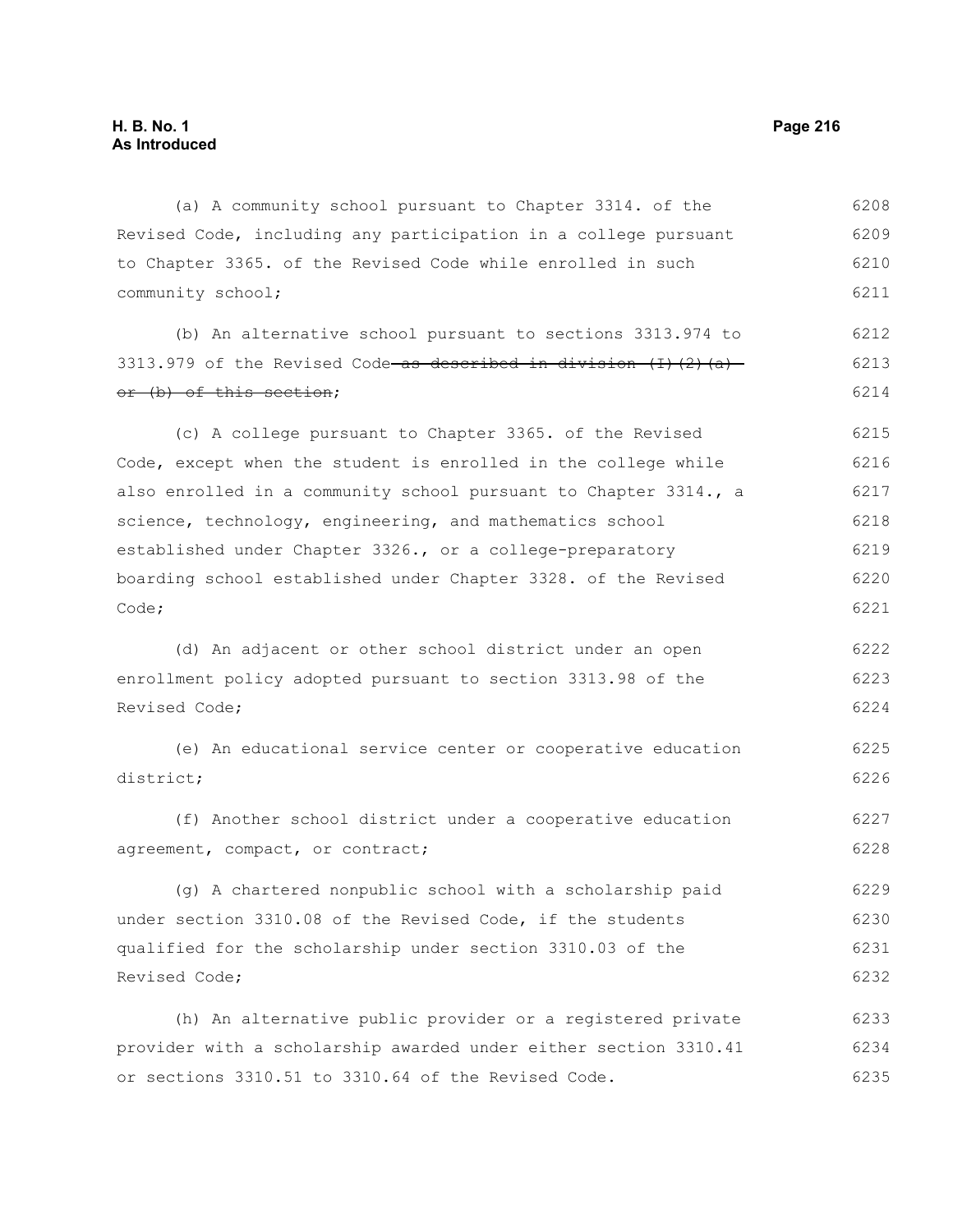## **H. B. No. 1 Page 217 As Introduced**

As used in this section, "alternative public provider" and "registered private provider" have the same meanings as in section 3310.41 or 3310.51 of the Revised Code, as applicable. 6236 6237 6238

(i) A science, technology, engineering, and mathematics school established under Chapter 3326. of the Revised Code, including any participation in a college pursuant to Chapter 3365. of the Revised Code while enrolled in the school; 6239 6240 6241 6242

(j) A college-preparatory boarding school established under Chapter 3328. of the Revised Code, including any participation in a college pursuant to Chapter 3365. of the Revised Code while enrolled in the school. 6243 6244 6245 6246

(3) The department also shall compile a list of the students entitled to attend school in the district under section 3313.64 or 3313.65 of the Revised Code who are enrolled in a joint vocational school district or under a career-technical education compact, excluding any students so entitled to attend school in the district who are enrolled in another school district through an open enrollment policy as reported under division (A)(2)(d) of this section and then enroll in a joint vocational school district or under a career-technical education compact. 6247 6248 6249 6250 6251 6252 6253 6254 6255 6256

The department shall provide each city, local, and exempted village school district with an opportunity to review the list of students compiled under divisions (A)(2) and (3) of this section to ensure that the students reported accurately reflect the enrollment of students in the district. 6257 6258 6259 6260 6261

(B) To enable the department of education to obtain the data needed to complete the calculation of payments pursuant to this chapter, each superintendent shall certify from the reports 6262 6263 6264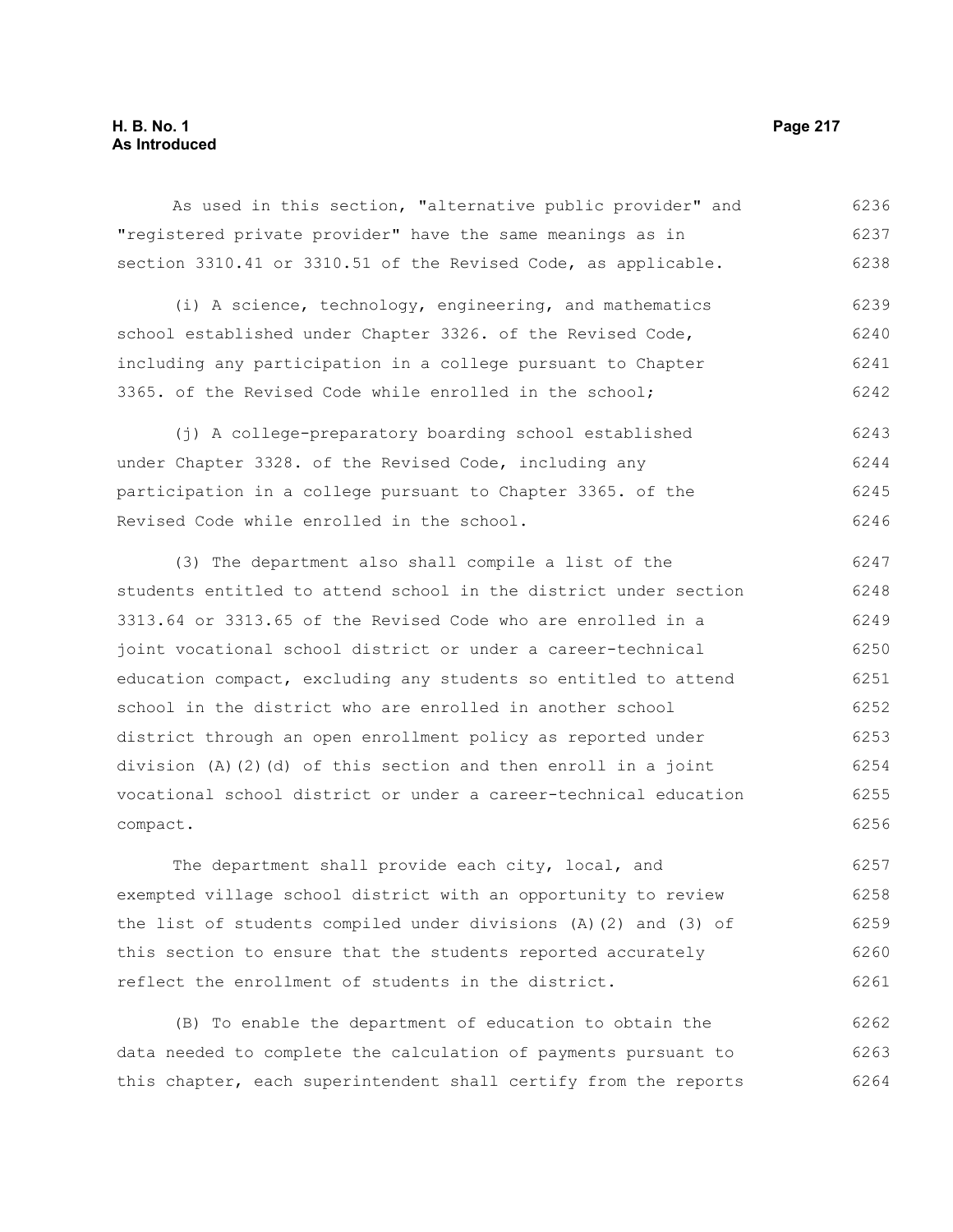| provided by the department under division (A) of this section             | 6265 |
|---------------------------------------------------------------------------|------|
| all of the following:                                                     | 6266 |
| (1) The total student enrollment in regular learning day                  | 6267 |
| classes included in the report under division $(A) (1)$ or $(2)$ of       | 6268 |
| this section for each of the individual grades kindergarten               | 6269 |
| through twelve in schools under the superintendent's                      | 6270 |
| supervision;                                                              | 6271 |
| (2) The unduplicated count of the number of preschool                     | 6272 |
| children with disabilities enrolled in the district for whom the          | 6273 |
| district is eligible to receive funding under section 3317.0213           | 6274 |
| of the Revised Code adjusted for the portion of the year each             | 6275 |
| child is so enrolled, in accordance with the disability                   | 6276 |
| categories prescribed in section 3317.013 of the Revised Code;            | 6277 |
| (3) The number of children entitled to attend school in                   | 6278 |
| the district pursuant to section 3313.64 or 3313.65 of the                | 6279 |
| Revised Code who are:                                                     | 6280 |
| (a) Participating in a pilot project scholarship program                  | 6281 |
| established under sections 3313.974 to 3313.979 of the Revised            | 6282 |
| Code as described in division $(I)$ $(2)$ $(a)$ or $(b)$ of this section; | 6283 |
| (b) Enrolled in a college under Chapter 3365. of the                      | 6284 |
| Revised Code, except when the student is enrolled in the college          | 6285 |
| while also enrolled in a community school pursuant to Chapter             | 6286 |
| 3314. of the Revised Code, a science, technology, engineering,            | 6287 |
| and mathematics school established under Chapter 3326., or a              | 6288 |
| college-preparatory boarding school established under Chapter             | 6289 |
| 3328. of the Revised Code;                                                | 6290 |
| (c) Enrolled in an adjacent or other school district under                | 6291 |
| section 3313.98 of the Revised Code;                                      | 6292 |

(d) Enrolled in a community school established under 6293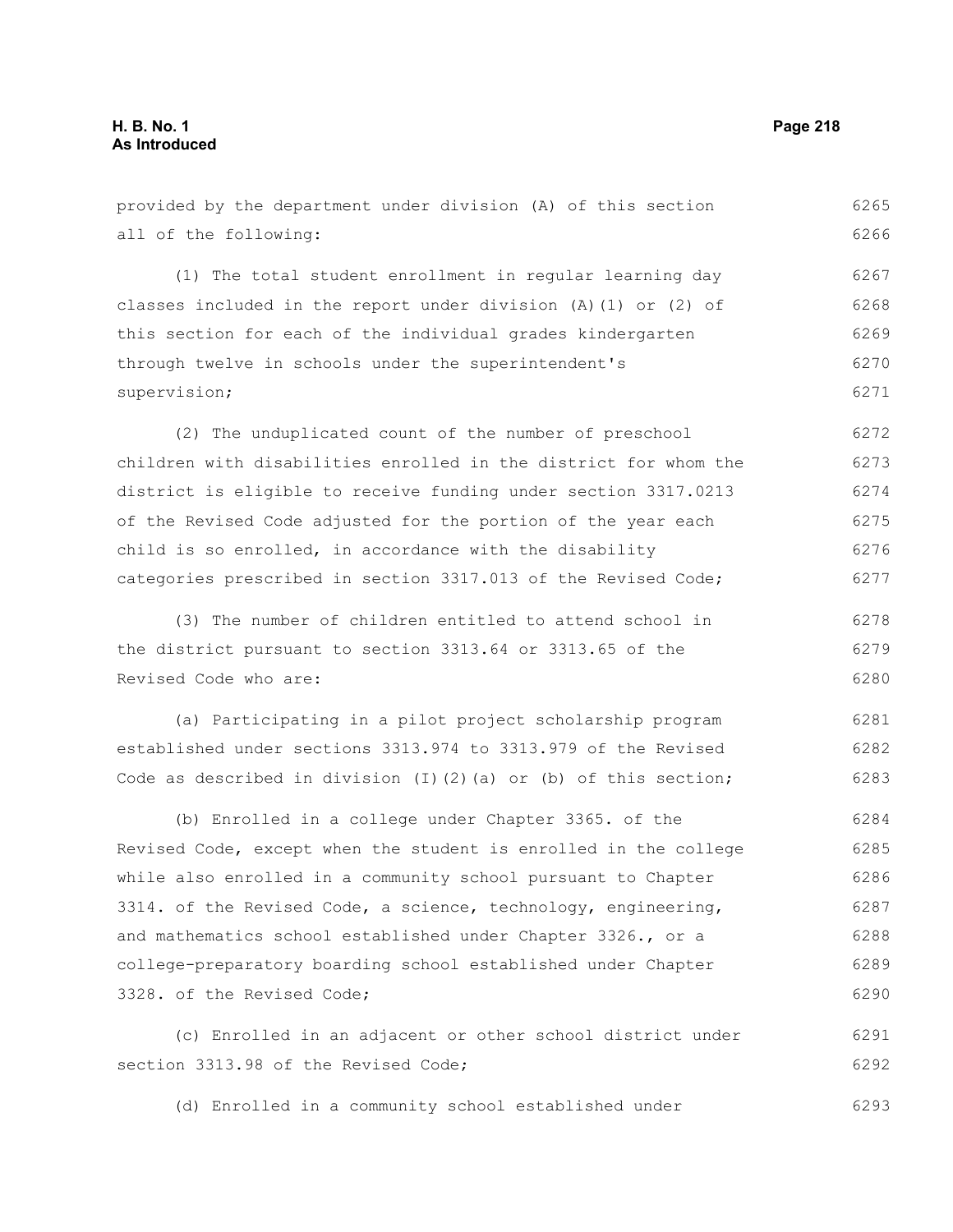Chapter 3314. of the Revised Code that is not an internet- or computer-based community school as defined in section 3314.02 of the Revised Code, including any participation in a college pursuant to Chapter 3365. of the Revised Code while enrolled in such community school; 6294 6295 6296 6297 6298

(e) Enrolled in an internet- or computer-based community school, as defined in section 3314.02 of the Revised Code, including any participation in a college pursuant to Chapter 3365. of the Revised Code while enrolled in the school; 6299 6300 6301 6302

(f) Enrolled in a chartered nonpublic school with a scholarship paid under section 3310.08 of the Revised Code and who qualified for the scholarship under section 3310.03 of the Revised Code; 6303 6304 6305 6306

(g) Enrolled in kindergarten through grade twelve in an alternative public provider or a registered private provider with a scholarship awarded under section 3310.41 of the Revised Code; 6307 6308 6309 6310

(h) Enrolled as a preschool child with a disability in an alternative public provider or a registered private provider with a scholarship awarded under section 3310.41 of the Revised Code; 6311 6312 6313 6314

(i) Participating in a program operated by a county board of developmental disabilities or a state institution; 6315 6316

(j) Enrolled in a science, technology, engineering, and mathematics school established under Chapter 3326. of the Revised Code, including any participation in a college pursuant to Chapter 3365. of the Revised Code while enrolled in the school; 6317 6318 6319 6320 6321

(k) Enrolled in a college-preparatory boarding school 6322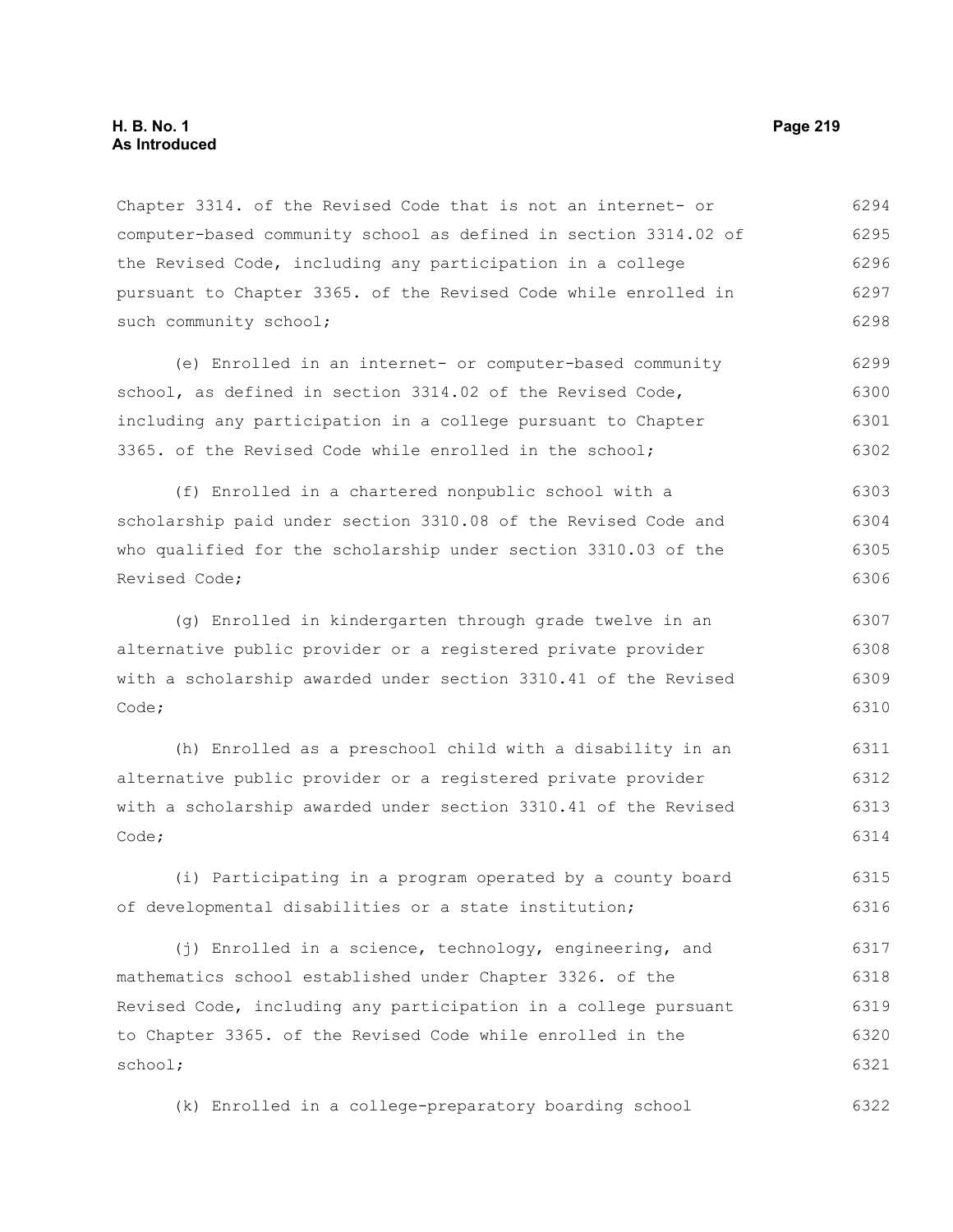#### established under Chapter 3328. of the Revised Code, including any participation in a college pursuant to Chapter 3365. of the Revised Code while enrolled in the school; (l) Enrolled in an alternative public provider or a registered private provider with a scholarship awarded under sections 3310.51 to 3310.64 of the Revised Code. (4) The total enrollment of pupils in joint vocational schools; (5) The combined enrollment of children with disabilities reported under division (A)(1) or (2) of this section, including any student described in division (A)(1)(b) of this section and excluding any student reported under divisions  $(A)$   $(2)$   $(a)$ ,  $(b)$ , (d), (g), (h), (i), and (j) of this section, receiving special education services for the category one disability described in division (A) of section 3317.013 of the Revised Code, including children attending a special education program operated by an alternative public provider or a registered private provider with a scholarship awarded under sections 3310.51 to 3310.64 of the Revised Code; (6) The combined enrollment of children with disabilities reported under division (A)(1) or (2) of this section, including any student described in division (A)(1)(b) of this section and excluding any student reported under divisions  $(A)$   $(2)$   $(a)$ ,  $(b)$ , (d), (g), (h), (i), and (j) of this section, receiving special education services for category two disabilities described in division (B) of section 3317.013 of the Revised Code, including 6323 6324 6325 6326 6327 6328 6329 6330 6331 6332 6333 6334 6335 6336 6337 6338 6339 6340 6341 6342 6343 6344 6345 6346 6347 6348

children attending a special education program operated by an alternative public provider or a registered private provider with a scholarship awarded under sections 3310.51 to 3310.64 of the Revised Code; 6349 6350 6351 6352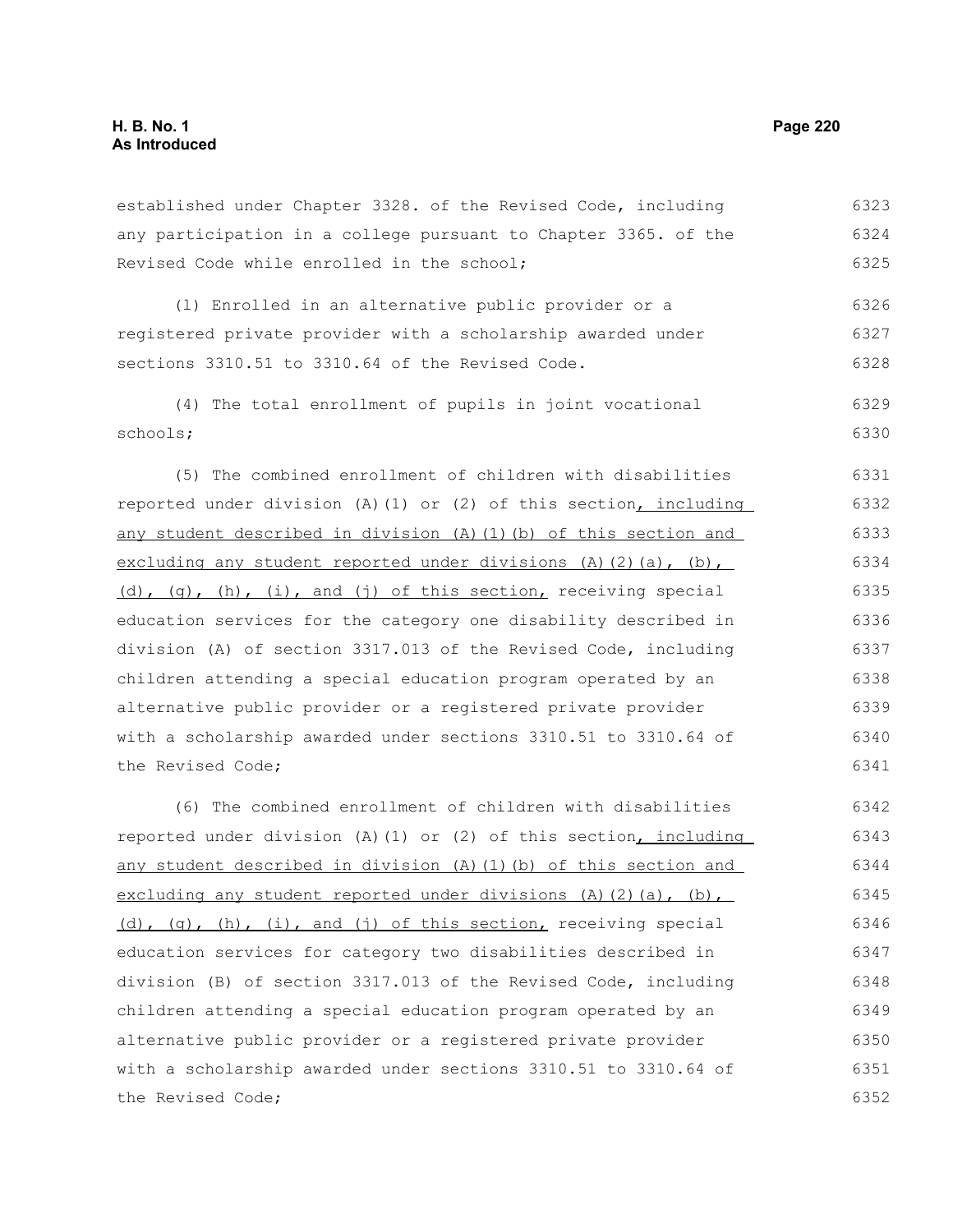(7) The combined enrollment of children with disabilities reported under division (A)(1) or (2) of this section, including any student described in division (A)(1)(b) of this section and excluding any student reported under divisions  $(A)(2)(a)$ ,  $(b)$ , (d), (g), (h), (i), and (j) of this section, receiving special education services for category three disabilities described in division (C) of section 3317.013 of the Revised Code, including children attending a special education program operated by an alternative public provider or a registered private provider with a scholarship awarded under sections 3310.51 to 3310.64 of the Revised Code; 6353 6354 6355 6356 6357 6358 6359 6360 6361 6362 6363

(8) The combined enrollment of children with disabilities reported under division (A)(1) or (2) of this section, including any student described in division (A)(1)(b) of this section and excluding any student reported under divisions (A)(2)(a), (b),  $(d)$ ,  $(q)$ ,  $(h)$ ,  $(i)$ , and  $(j)$  of this section, receiving special education services for category four disabilities described in division (D) of section 3317.013 of the Revised Code, including children attending a special education program operated by an alternative public provider or a registered private provider with a scholarship awarded under sections 3310.51 to 3310.64 of the Revised Code;

(9) The combined enrollment of children with disabilities reported under division (A)(1) or (2) of this section, including any student described in division (A)(1)(b) of this section and excluding any student reported under divisions (A)(2)(a), (b), (d), (g), (h), (i), and (j) of this section, receiving special education services for the category five disabilities described in division (E) of section 3317.013 of the Revised Code, including children attending a special education program operated by an alternative public provider or a registered 6375 6376 6377 6378 6379 6380 6381 6382 6383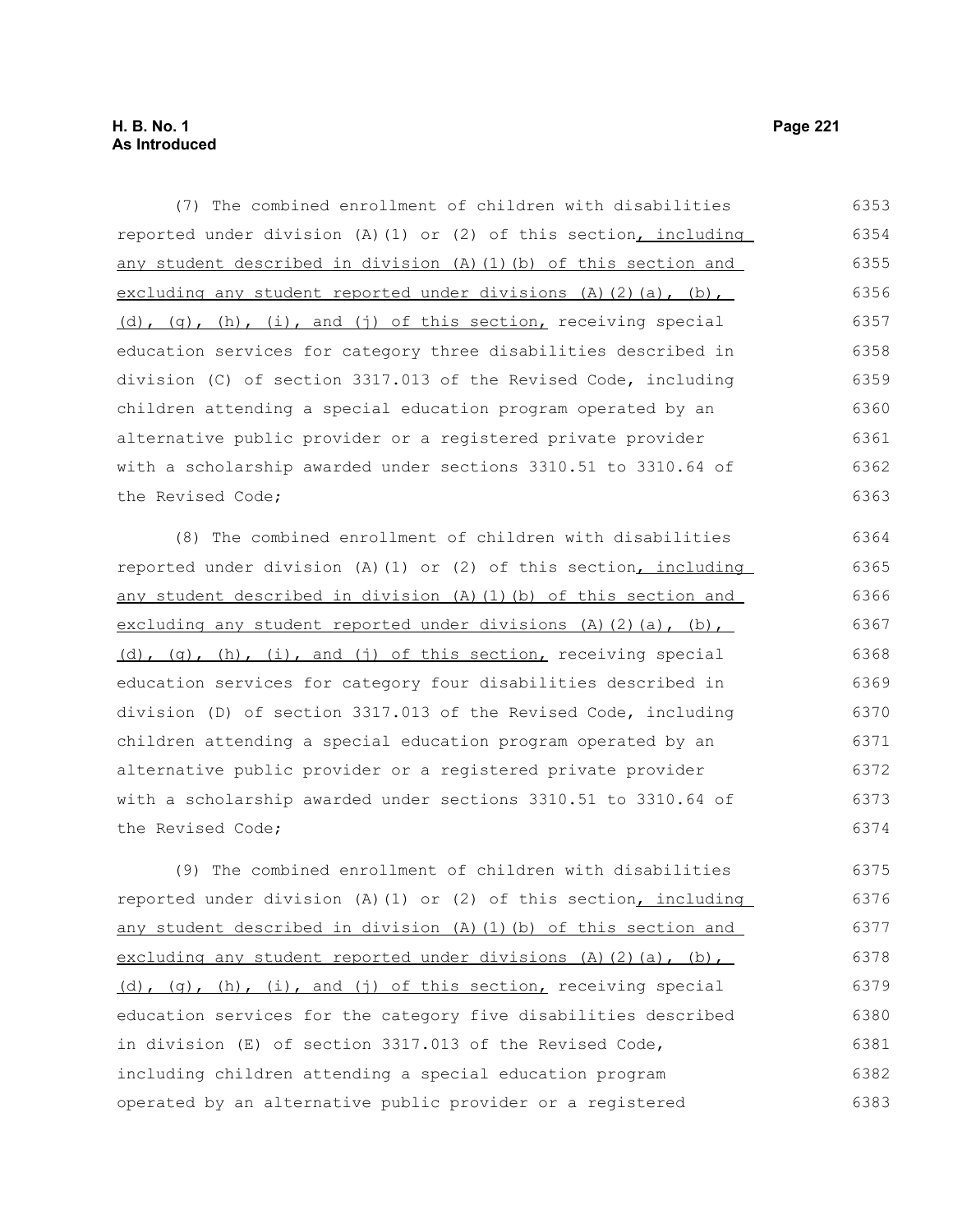$6384$ 

| private provider with a scholarship awarded under sections              | 6384 |
|-------------------------------------------------------------------------|------|
| 3310.51 to 3310.64 of the Revised Code;                                 | 6385 |
| (10) The combined enrollment of children with disabilities              | 6386 |
| reported under division $(A) (1)$ or $(2)$ and under division $(B) (3)$ | 6387 |
| (h) of this section, including any student described in division        | 6388 |
| (A) (1) (b) of this section and excluding any student reported          | 6389 |
| under divisions (A)(2)(a), (b), (d), (q), (h), (i), and (j) of          | 6390 |
| this section, receiving special education services for category         | 6391 |
| six disabilities described in division (F) of section 3317.013          | 6392 |
| of the Revised Code, including children attending a special             | 6393 |
| education program operated by an alternative public provider or         | 6394 |
| a registered private provider with a scholarship awarded under          | 6395 |
| either section 3310.41 or sections 3310.51 to 3310.64 of the            | 6396 |
| Revised Code;                                                           | 6397 |

(11) The enrollment of pupils reported under division (A) (1) or (2) of this section on a full-time equivalency basis, including any student described in division (A)(1)(b) of this section and excluding any student reported under divisions (A)  $(2)$ (a), (b), (d), (q), (h), (i), and (j) of this section, in category one career-technical education programs or classes, described in division (A) $(1)$  of section 3317.014 of the Revised Code, operated by the school district or by another district that is a member of the district's career-technical planning district, other than a joint vocational school district, or by an educational service center, notwithstanding division  $\left(\theta\right)$  (I) of section 3317.02 of the Revised Code and division (C)(3) of this section; 6398 6399 6400 6401 6402 6403 6404 6405 6406 6407 6408 6409 6410

(12) The enrollment of pupils reported under division (A) (1) or (2) of this section on a full-time equivalency basis $\overline{I}$ including any student described in division (A)(1)(b) of this 6411 6412 6413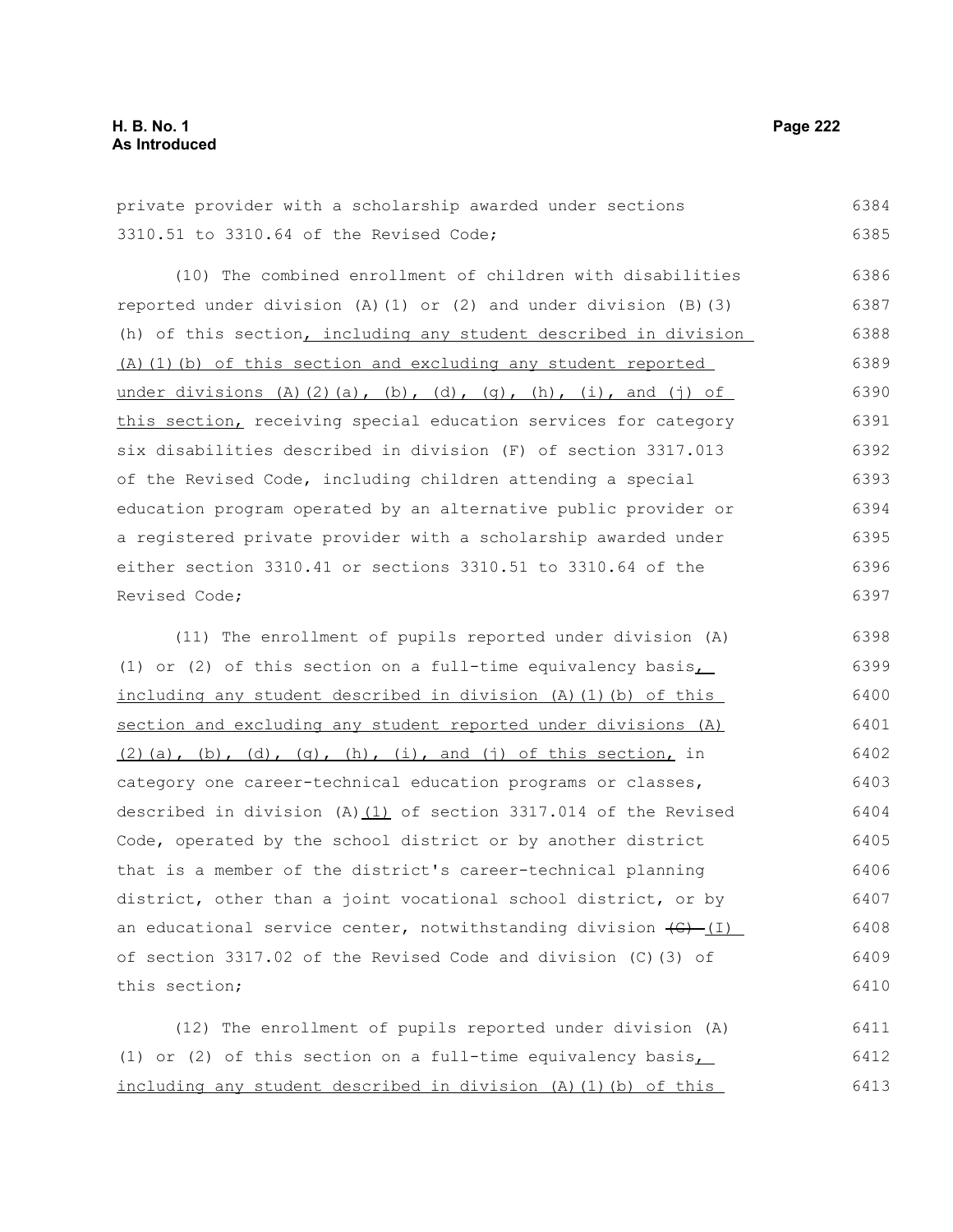| section and excluding any student reported under divisions (A)                     | 6414 |
|------------------------------------------------------------------------------------|------|
| $(2)$ (a), (b), (d), (g), (h), (i), and (j) of this section, in                    | 6415 |
| category two career-technical education programs or services,                      | 6416 |
| described in division $\frac{1}{2}$ (2) of section 3317.014 of the                 | 6417 |
| Revised Code, operated by the school district or another school                    | 6418 |
| district that is a member of the district's career-technical                       | 6419 |
| planning district, other than a joint vocational school                            | 6420 |
| district, or by an educational service center, notwithstanding                     | 6421 |
| division $\left(\frac{1}{2} - 1\right)$ of section 3317.02 of the Revised Code and | 6422 |
| division (C)(3) of this section;                                                   | 6423 |
| (13) The enrollment of pupils reported under division (A)                          | 6424 |
| (1) or (2) of this section on a full-time equivalency basis $\overline{S}$         | 6425 |
| including any student described in division (A) (1) (b) of this                    | 6426 |
| section and excluding any student reported under divisions (A)                     | 6427 |
| $(2)$ (a), (b), (d), (g), (h), (i), and (j) of this section, in                    | 6428 |
| category three career-technical education programs or services,                    | 6429 |
| described in division $\left(\frac{C}{A}\right)$ (3) of section 3317.014 of the    | 6430 |
| Revised Code, operated by the school district or another school                    | 6431 |
| district that is a member of the district's career-technical                       | 6432 |
| planning district, other than a joint vocational school                            | 6433 |
| district, or by an educational service center, notwithstanding                     | 6434 |
| division $\left(\frac{1}{2}\right)$ of section 3317.02 of the Revised Code and     | 6435 |
| division (C)(3) of this section;                                                   | 6436 |
| (14) The enrollment of pupils reported under division (A)                          | 6437 |
| (1) or (2) of this section on a full-time equivalency basis                        | 6438 |
| including any student described in division (A) (1) (b) of this                    | 6439 |

section and excluding any student reported under divisions (A)  $(2)$  (a), (b), (d), (g), (h), (i), and (j) of this section, in category four career-technical education programs or services, described in division  $(D)$   $(A)$   $(4)$  of section 3317.014 of the Revised Code, operated by the school district or another school 6440 6441 6442 6443 6444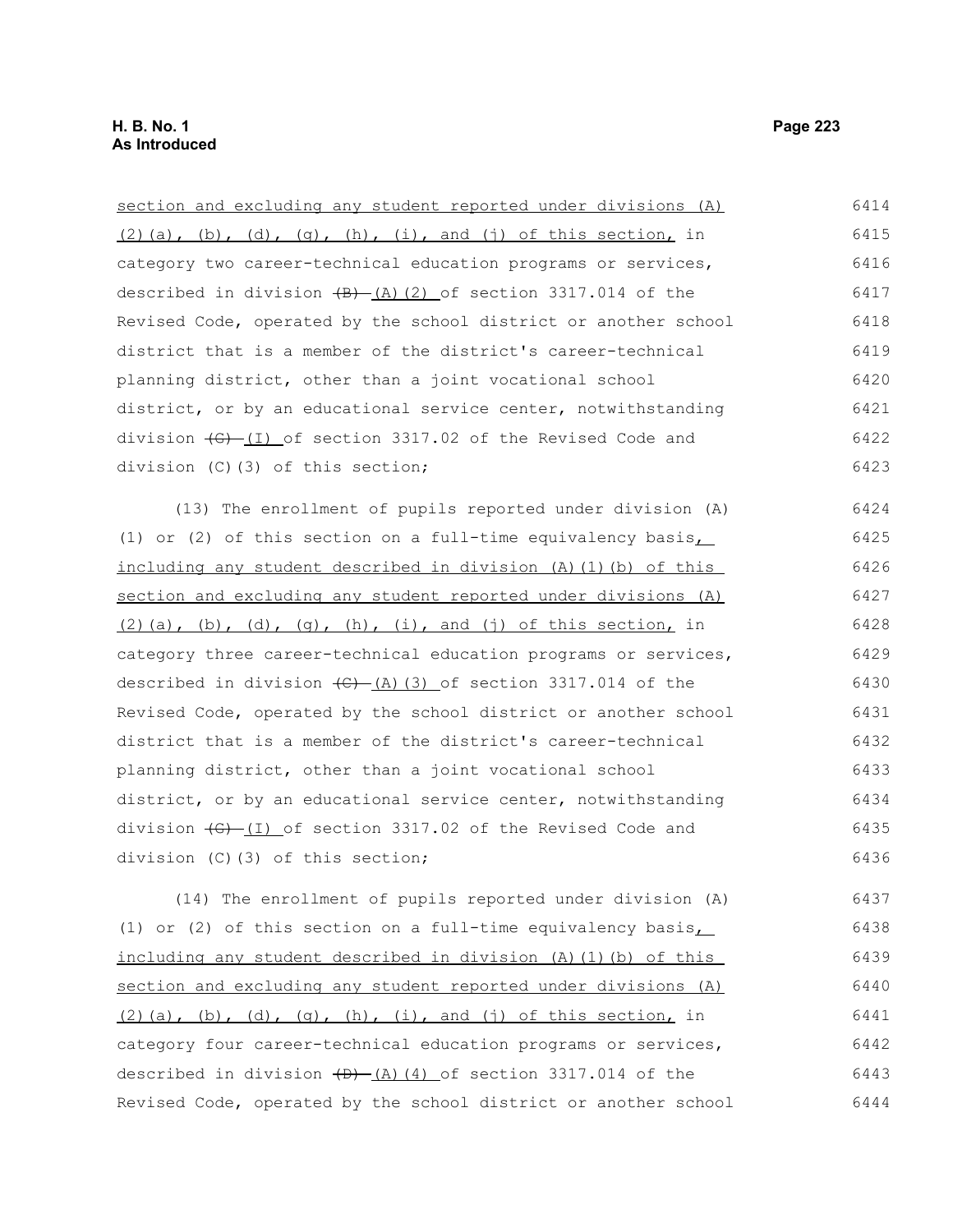district that is a member of the district's career-technical planning district, other than a joint vocational school district, or by an educational service center, notwithstanding division  $\left( \frac{G}{G} \right)$  of section 3317.02 of the Revised Code and division (C)(3) of this section; 6445 6446 6447 6448 6449

(15) The enrollment of pupils reported under division (A) (1) or (2) of this section on a full-time equivalency basis, including any student described in division (A)(1)(b) of this section and excluding any student reported under divisions (A)  $(2)$ (a), (b), (d), (q), (h), (i), and (j) of this section, in category five career-technical education programs or services, described in division  $(E)$  (A)(5) of section 3317.014 of the Revised Code, operated by the school district or another school district that is a member of the district's career-technical planning district, other than a joint vocational school district, or by an educational service center, notwithstanding division  $\left(-\frac{G}{G}\right)$  of section 3317.02 of the Revised Code and division (C)(3) of this section; 6450 6451 6452 6453 6454 6455 6456 6457 6458 6459 6460 6461 6462

(16) The enrollment of pupils reported under division (A) (1) or (2) of this section who are English learners described in division (A) of section 3317.016 of the Revised Code, including any student described in division (A)(1)(b) of this section and excluding any student reported under  $\frac{divission}{(B)(3)(e)}$ divisions (A)(2)(a), (b), (d), (q), (h), (i), and (j) of this section as enrolled in an internet- or computer-based community school; 6463 6464 6465 6466 6467 6468 6469 6470

(17) The enrollment of pupils reported under division (A) (1) or (2) of this section who are English learners described in division (B) of section 3317.016 of the Revised Code, including any student described in division (A)(1)(b) of this section and 6471 6472 6473 6474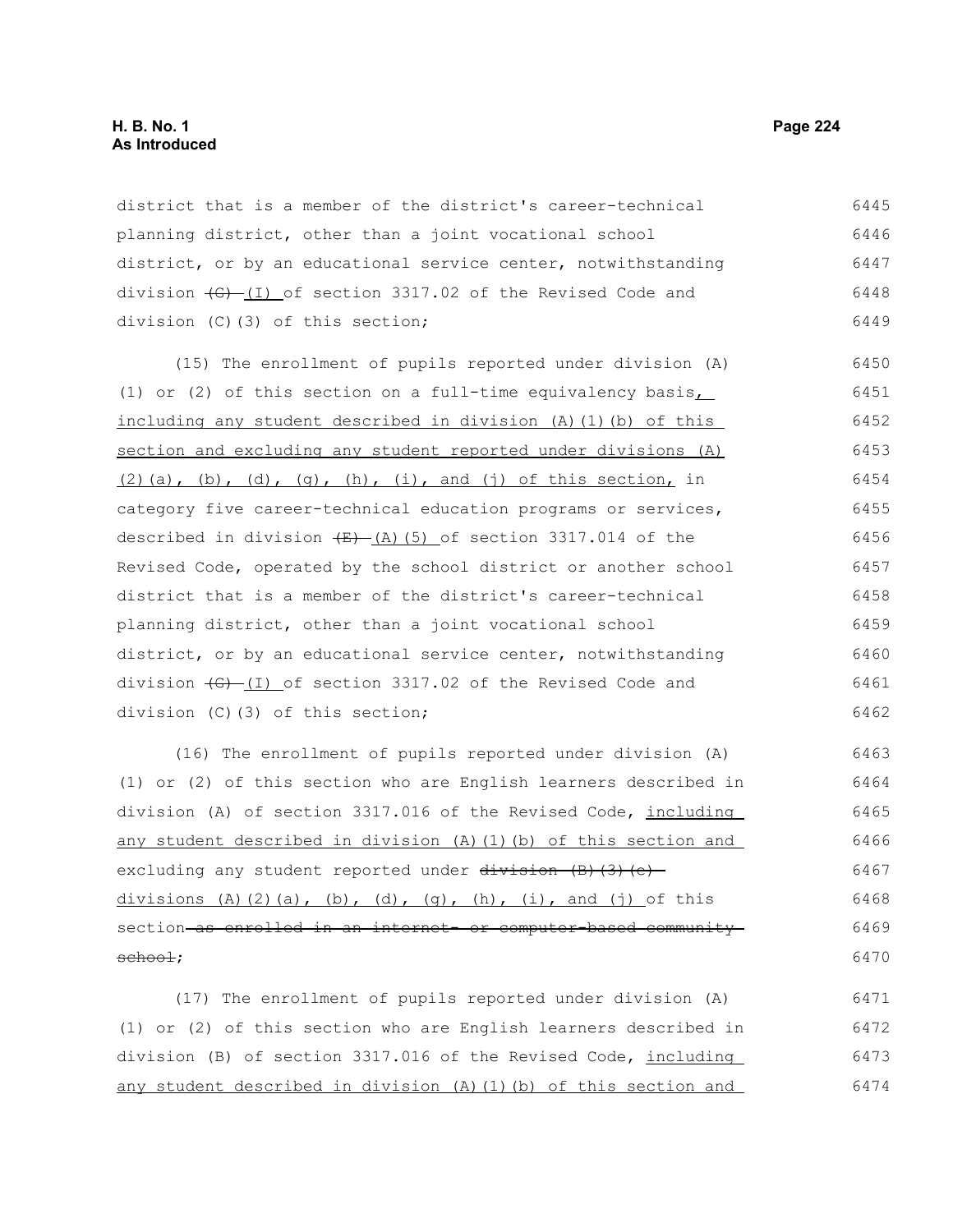excluding any student reported under  $\frac{division}{(B)}$ (e)divisions (A)(2)(a), (b), (d), (q), (h), (i), and (j) of this section as enrolled in an internet- or computer-based community school; 6475 6476 6477 6478

(18) The enrollment of pupils reported under division (A) (1) or (2) of this section who are English learners described in division (C) of section 3317.016 of the Revised Code, including any student described in division (A)(1)(b) of this section and excluding any student reported under  $division$  (B)(3)(e) divisions (A)(2)(a), (b), (d), (q), (h), (i), and (j) of this section as enrolled in an internet- or computer-based communityschool; 6479 6480 6481 6482 6483 6484 6485 6486

(19) The average number of children transported during the reporting period by the school district on board-owned or contractor-owned and -operated buses, reported in accordance with rules adopted by the department of education; 6487 6488 6489 6490

(20)(a) The number of children, other than preschool children with disabilities, the district placed with a county board of developmental disabilities in fiscal year 1998. Division (B)(20)(a) of this section does not apply after fiscal year 2013. 6491 6492 6493 6494 6495

(b) The number of children with disabilities, other than preschool children with disabilities, placed with a county board of developmental disabilities in the current fiscal year to receive special education services for the category one disability described in division (A) of section 3317.013 of the Revised Code; 6496 6497 6498 6499 6500 6501

(c) The number of children with disabilities, other than preschool children with disabilities, placed with a county board 6502 6503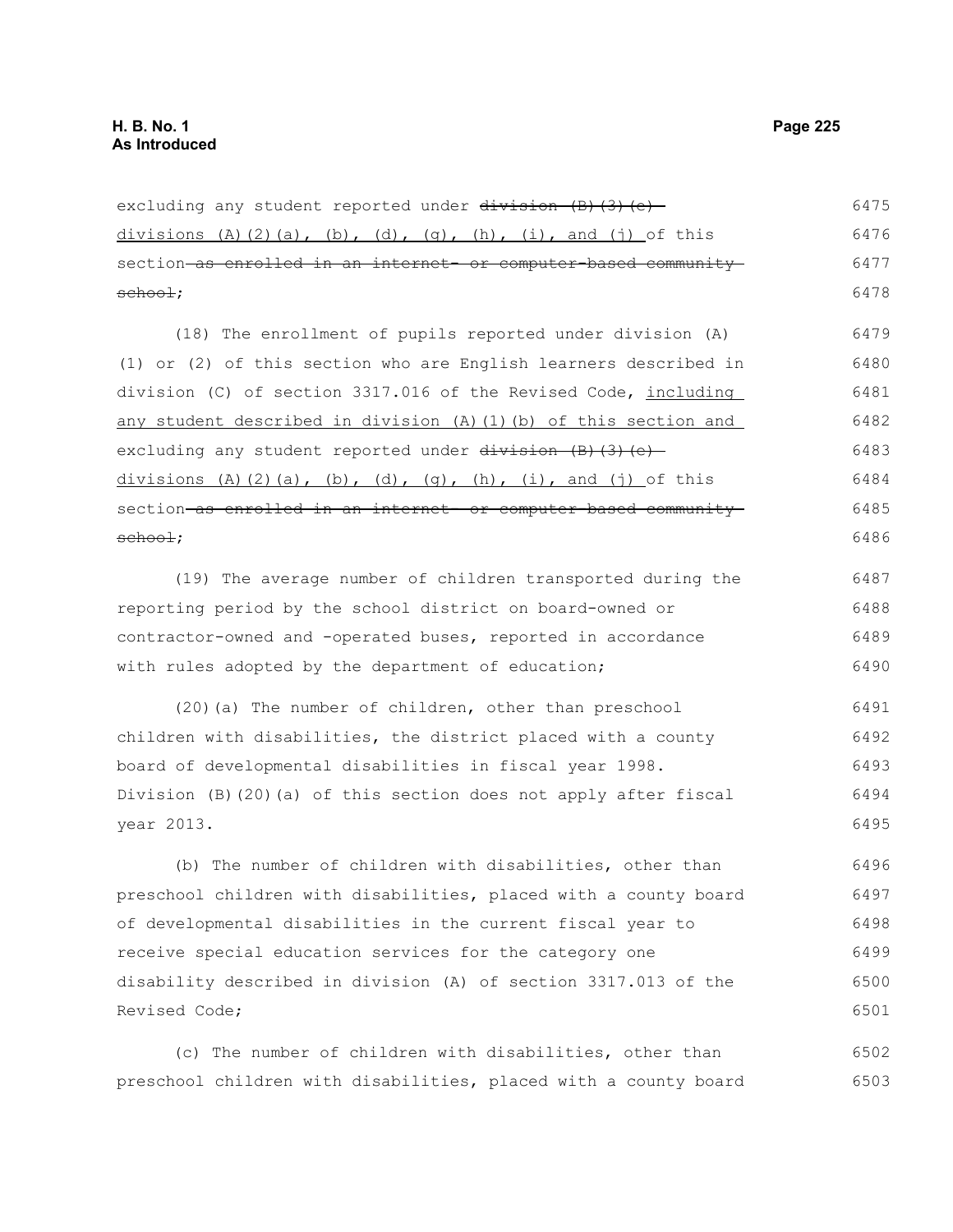of developmental disabilities in the current fiscal year to receive special education services for category two disabilities described in division (B) of section 3317.013 of the Revised Code; 6504 6505 6506 6507

(d) The number of children with disabilities, other than preschool children with disabilities, placed with a county board of developmental disabilities in the current fiscal year to receive special education services for category three disabilities described in division (C) of section 3317.013 of the Revised Code; 6508 6509 6510 6511 6512 6513

(e) The number of children with disabilities, other than preschool children with disabilities, placed with a county board of developmental disabilities in the current fiscal year to receive special education services for category four disabilities described in division (D) of section 3317.013 of the Revised Code; 6514 6515 6516 6517 6518 6519

(f) The number of children with disabilities, other than preschool children with disabilities, placed with a county board of developmental disabilities in the current fiscal year to receive special education services for the category five disabilities described in division (E) of section 3317.013 of the Revised Code; 6520 6521 6522 6523 6524 6525

(g) The number of children with disabilities, other than preschool children with disabilities, placed with a county board of developmental disabilities in the current fiscal year to receive special education services for category six disabilities described in division (F) of section 3317.013 of the Revised Code. 6526 6527 6528 6529 6530 6531

(21) The enrollment of students who are economically 6532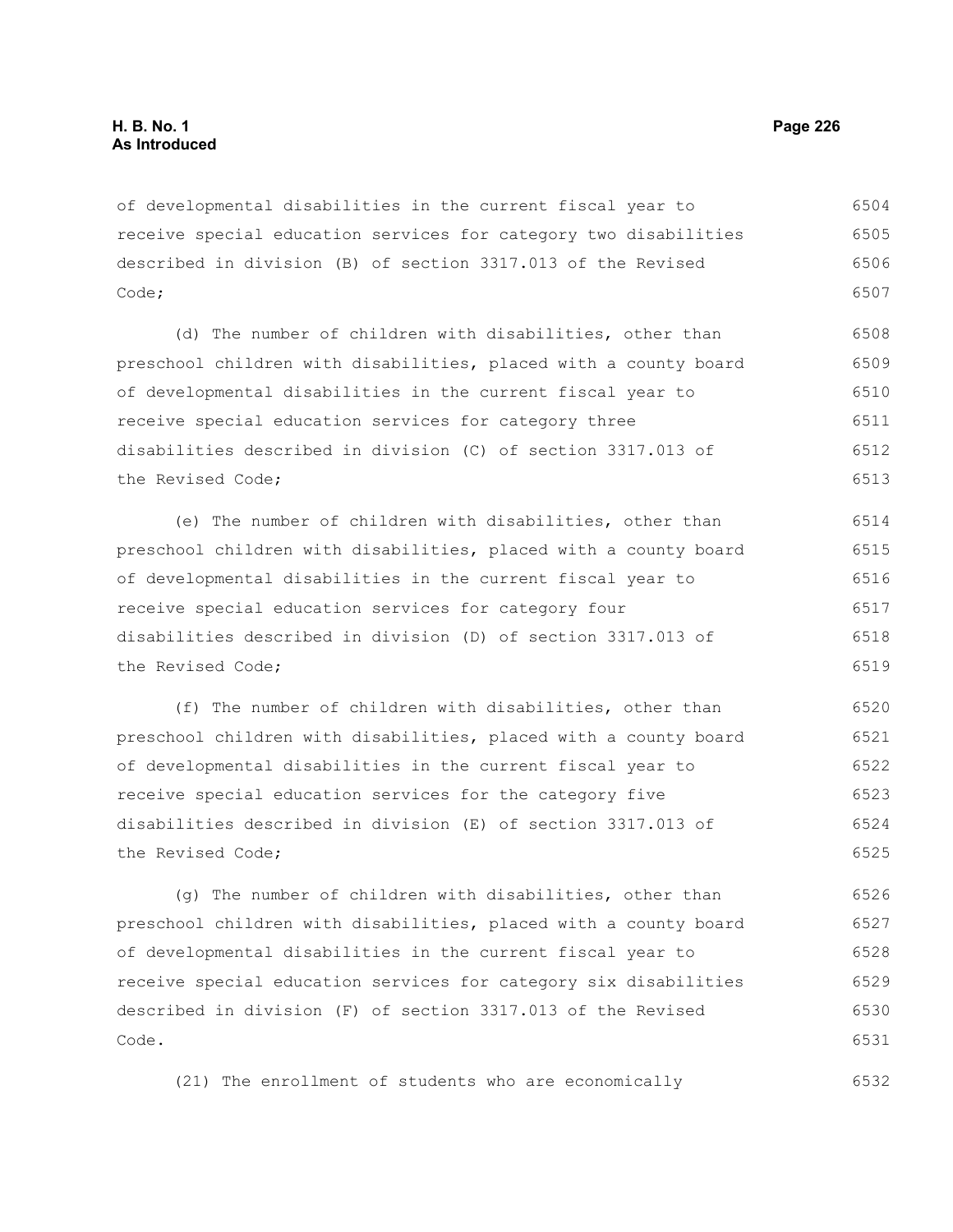disadvantaged, as defined by the department, including any student described in divisions (A)(1)(b) of this section and excluding any student reported under  $division$  (B)(3)(e)divisions (A)(2)(a), (b), (d), (q), (h), (i), and (j) of this section as enrolled in an internet- or computer-based community school. A student shall not be categorically excluded from the number reported under division (B)(21) of this section based on anything other than family income. (22) The enrollment of students identified as gifted under division  $(A)$ ,  $(B)$ ,  $(C)$ , or  $(D)$  of section 3324.03 of the Revised Code. (C)(1) The state board of education shall adopt rules necessary for implementing divisions (A), (B), and (D) of this section. (2) A student enrolled in a community school established under Chapter 3314., a science, technology, engineering, and mathematics school established under Chapter 3326., or a college-preparatory boarding school established under Chapter 3328. of the Revised Code shall be counted in the formula ADM and, if applicable, the category one, two, three, four, five, or six special education ADM of the school district in which the student is entitled to attend school under section 3313.64 or 3313.65 of the Revised Code for the same proportion of the school year that the student is counted in the enrollment of the community school, the science, technology, engineering, and mathematics school, or the college-preparatory boarding school for purposes of section 3314.08, 3326.33, or 3328.24 of the Revised Code. Notwithstanding the enrollment of students certified pursuant to division  $(B)(3)(d)$ ,  $(e)$ ,  $(j)$ , or  $(k)$  of this section, the department may adjust the formula ADM of a 6533 6534 6535 6536 6537 6538 6539 6540 6541 6542 6543 6544 6545 6546 6547 6548 6549 6550 6551 6552 6553 6554 6555 6556 6557 6558 6559 6560 6561 6562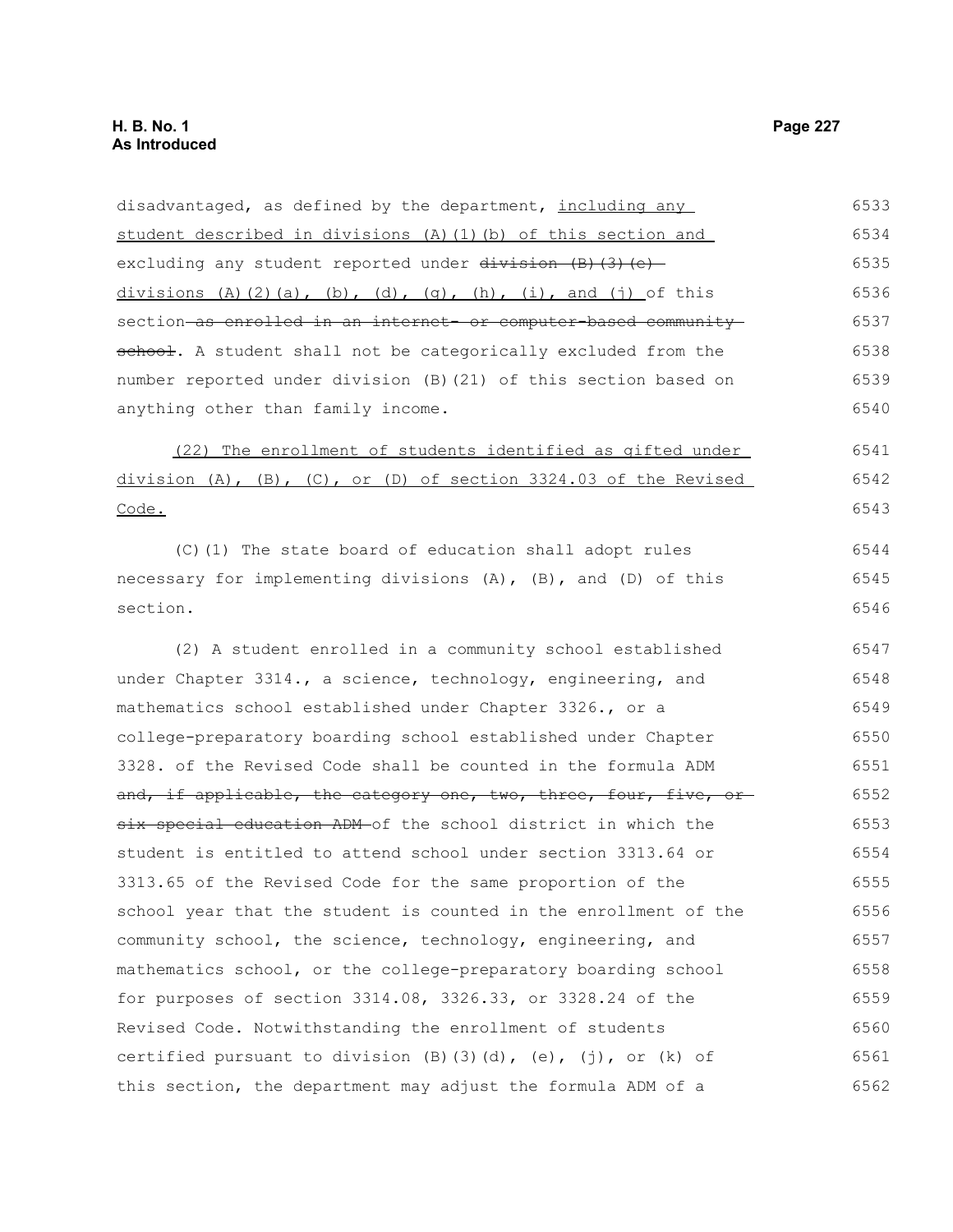## **H. B. No. 1 Page 228 As Introduced**

school district to account for students entitled to attend school in the district under section 3313.64 or 3313.65 of the Revised Code who are enrolled in a community school, a science, technology, engineering, and mathematics school, or a collegepreparatory boarding school for only a portion of the school year. 6563 6564 6565 6566 6567 6568

(3) No child shall be counted as more than a total of one child in the sum of the enrollment of students of a school district under division (A), divisions (B)(1) to (22), or division (D) of this section, except as follows: 6569 6570 6571 6572

(a) $(i)$  A child with a disability described in section 3317.013 of the Revised Code may be counted both in formula ADM and in category one, two, three, four, five, or six special education ADM and, if applicable, in category one, two, three, four, or five career-technical education ADM. As provided in division  $\left(6\right)$  (I) of section 3317.02 of the Revised Code, such a child shall be counted in category one, two, three, four, five, or six special education ADM in the same proportion that the child is counted in formula ADM. 6573 6574 6575 6576 6577 6578 6579 6580 6581

(ii) A child with a disability described in section 3317.03 of the Revised Code may be counted both in enrolled ADM and in category one, two, three, four, five, or six special education ADM and, if applicable, in category one, two, three, four, or five career-technical education ADM. As provided in division (I) of section 3317.02 of the Revised Code, such a child shall be counted in category one, two, three, four, five, or six special education ADM in the same proportion that the child is counted in enrolled ADM. 6582 6583 6584 6585 6586 6587 6588 6589 6590

(b) $(i)$  A child enrolled in career-technical education programs or classes described in section 3317.014 of the Revised 6591 6592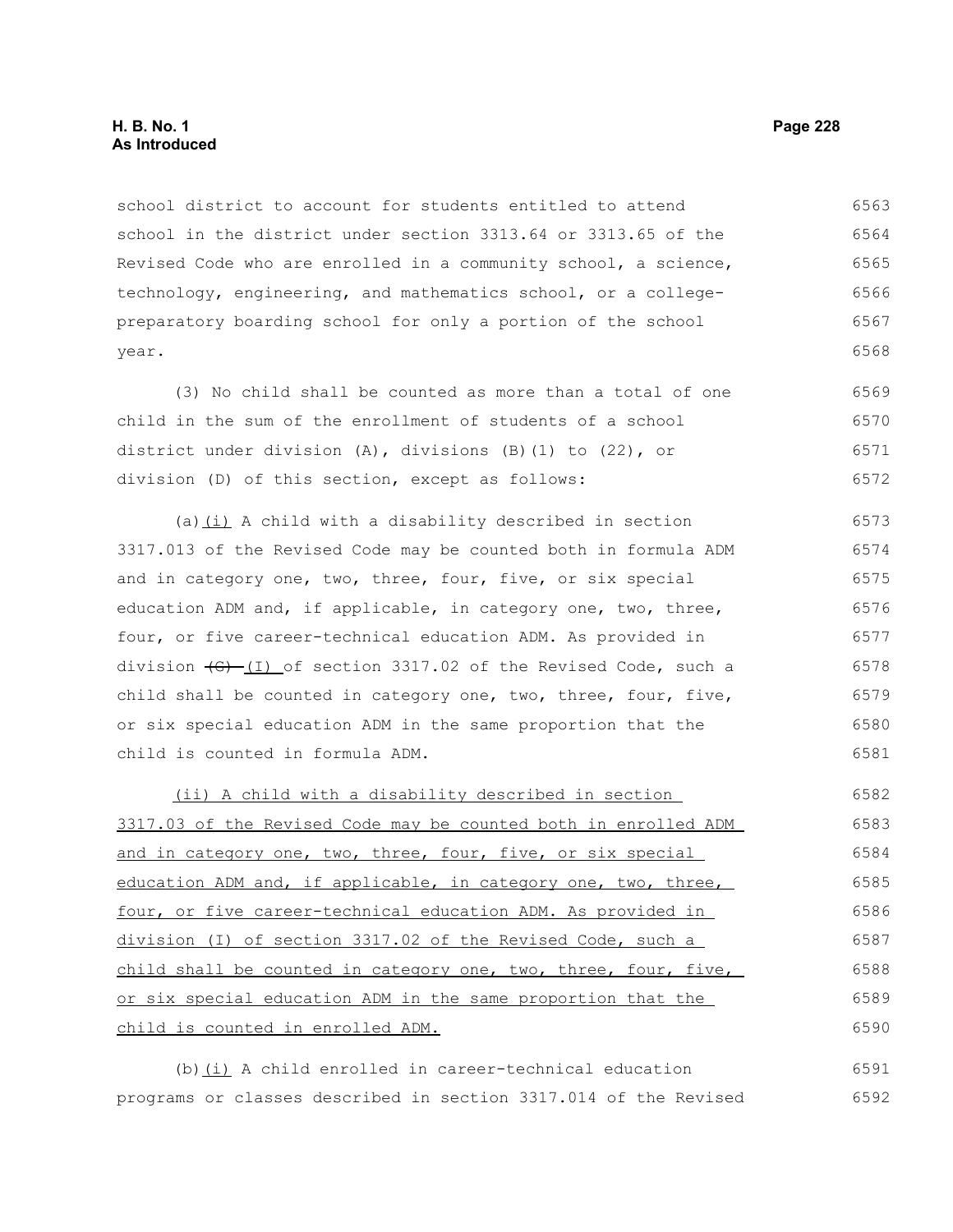## **H. B. No. 1 Page 229 As Introduced**

Code may be counted both in formula ADM and category one, two, three, four, or five career-technical education ADM and, if applicable, in category one, two, three, four, five, or six special education ADM. Such a child shall be counted in category one, two, three, four, or five career-technical education ADM in the same proportion as the percentage of time that the child spends in the career-technical education programs or classes. 6593 6594 6595 6596 6597 6598 6599

(ii) A child enrolled in career-technical education programs or classes described in section 3317.014 of the Revised Code may be counted both in enrolled ADM and category one, two, three, four, or five career-technical education ADM and, if applicable, in category one, two, three, four, five, or six special education ADM. Such a child shall be counted in category one, two, three, four, or five career-technical education ADM in the same proportion as the percentage of time that the child spends in the career-technical education programs or classes. 6600 6601 6602 6603 6604 6605 6606 6607 6608

(4) Based on the information reported under this section, the department of education shall determine the total student count, as defined in section 3301.011 of the Revised Code, for each school district. 6609 6610 6611 6612

(D)(1) The superintendent of each joint vocational school district shall report and certify to the superintendent of public instruction as of the last day of October, March, and June of each year the enrollment of students receiving services from schools under the superintendent's supervision so that the department can calculate the district's enrolled ADM, formula ADM, total ADM, category one through five career-technical education ADM, category one through three English learner ADM, category one through six special education ADM, and for purposes of provisions of law outside of Chapter 3317. of the Revised 6613 6614 6615 6616 6617 6618 6619 6620 6621 6622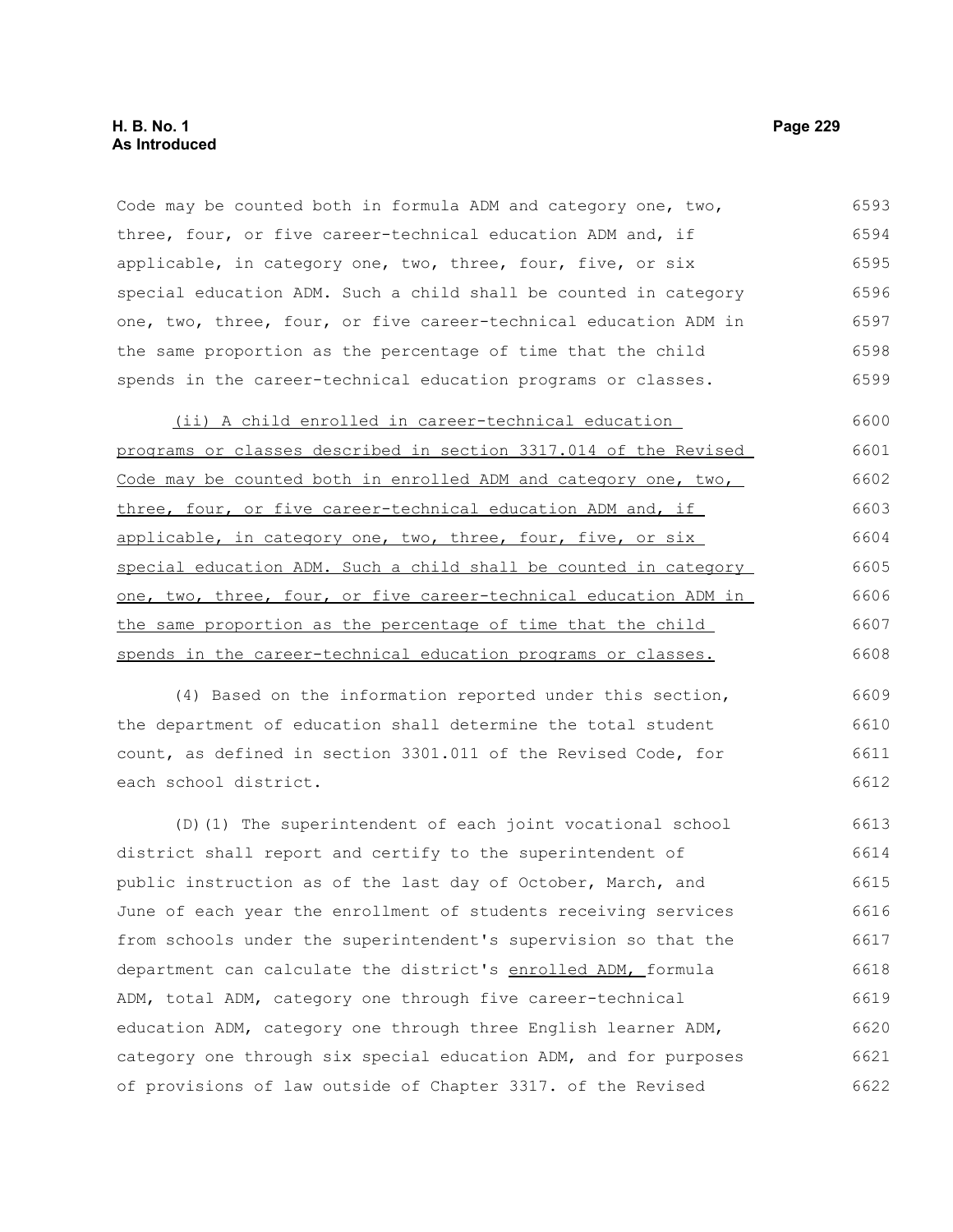Code, average daily membership.

6623

6630

The enrollment reported and certified by the superintendent, except as otherwise provided in this division, shall consist of the number of students in grades six through twelve receiving any educational services from the district, except that the following categories of students shall not be included in the determination: 6624 6625 6626 6627 6628 6629

(a) Students enrolled in adult education classes;

(b) Adjacent or other district joint vocational students enrolled in the district under an open enrollment policy pursuant to section 3313.98 of the Revised Code; 6631 6632 6633

(c) Students receiving services in the district pursuant to a compact, cooperative education agreement, or a contract, but who are entitled to attend school in a city, local, or exempted village school district whose territory is not part of the territory of the joint vocational district; 6634 6635 6636 6637 6638

(d) Students for whom tuition is payable pursuant to sections 3317.081 and 3323.141 of the Revised Code. 6639 6640

(2) To enable the department of education to obtain the data needed to complete the calculation of payments pursuant to this chapter, each superintendent shall certify from the report provided under division (D)(1) of this section the enrollment for each of the following categories of students: 6641 6642 6643 6644 6645

```
(a) Students enrolled in each individual grade included in
the joint vocational district schools, including any student
described in division (D)(1)(b) of this section;
                                                                           6646
                                                                           6647
                                                                           6648
```
(b) Children with disabilities receiving special education services for the category one disability described in division 6649 6650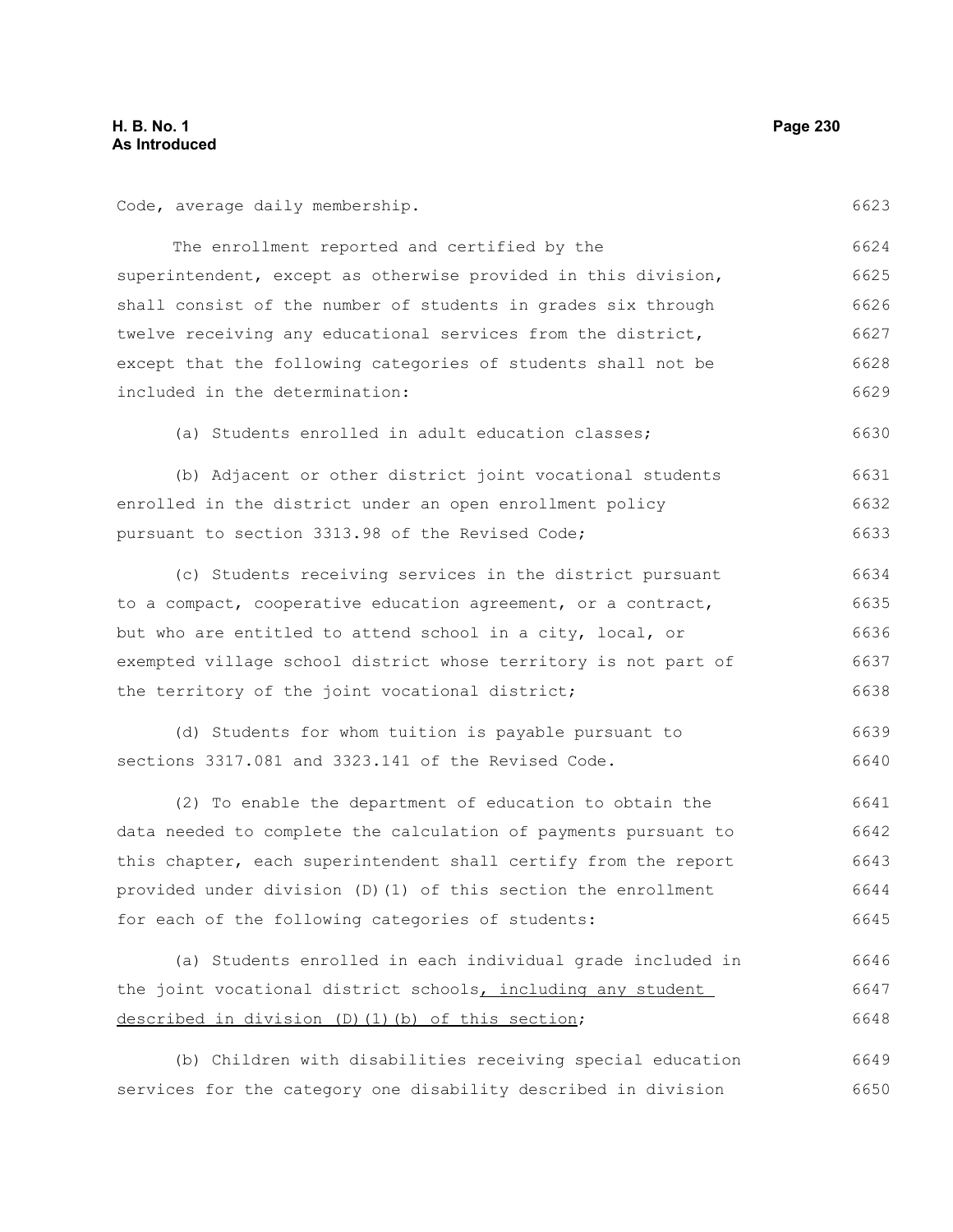(A) of section 3317.013 of the Revised Code, including any student described in division (D)(1)(b) of this section; (c) Children with disabilities receiving special education services for the category two disabilities described in division (B) of section 3317.013 of the Revised Code, including any student described in division (D)(1)(b) of this section; (d) Children with disabilities receiving special education services for category three disabilities described in division (C) of section 3317.013 of the Revised Code, including any student described in division (D)(1)(b) of this section; (e) Children with disabilities receiving special education services for category four disabilities described in division (D) of section 3317.013 of the Revised Code, including any student described in division (D)(1)(b) of this section; (f) Children with disabilities receiving special education services for the category five disabilities described in division (E) of section 3317.013 of the Revised Code, including any student described in division (D)(1)(b) of this section; (g) Children with disabilities receiving special education services for category six disabilities described in division (F) of section 3317.013 of the Revised Code, including any student described in division (D)(1)(b) of this section; (h) Students receiving category one career-technical education services, described in division  $(A)$   $(1)$  of section 3317.014 of the Revised Code, including any student described in division (D)(1)(b) of this section; (i) Students receiving category two career-technical education services, described in division  $\overline{(B) - (A)(2)}$  of section 3317.014 of the Revised Code, including any student described in 6651 6652 6653 6654 6655 6656 6657 6658 6659 6660 6661 6662 6663 6664 6665 6666 6667 6668 6669 6670 6671 6672 6673 6674 6675 6676 6677 6678 6679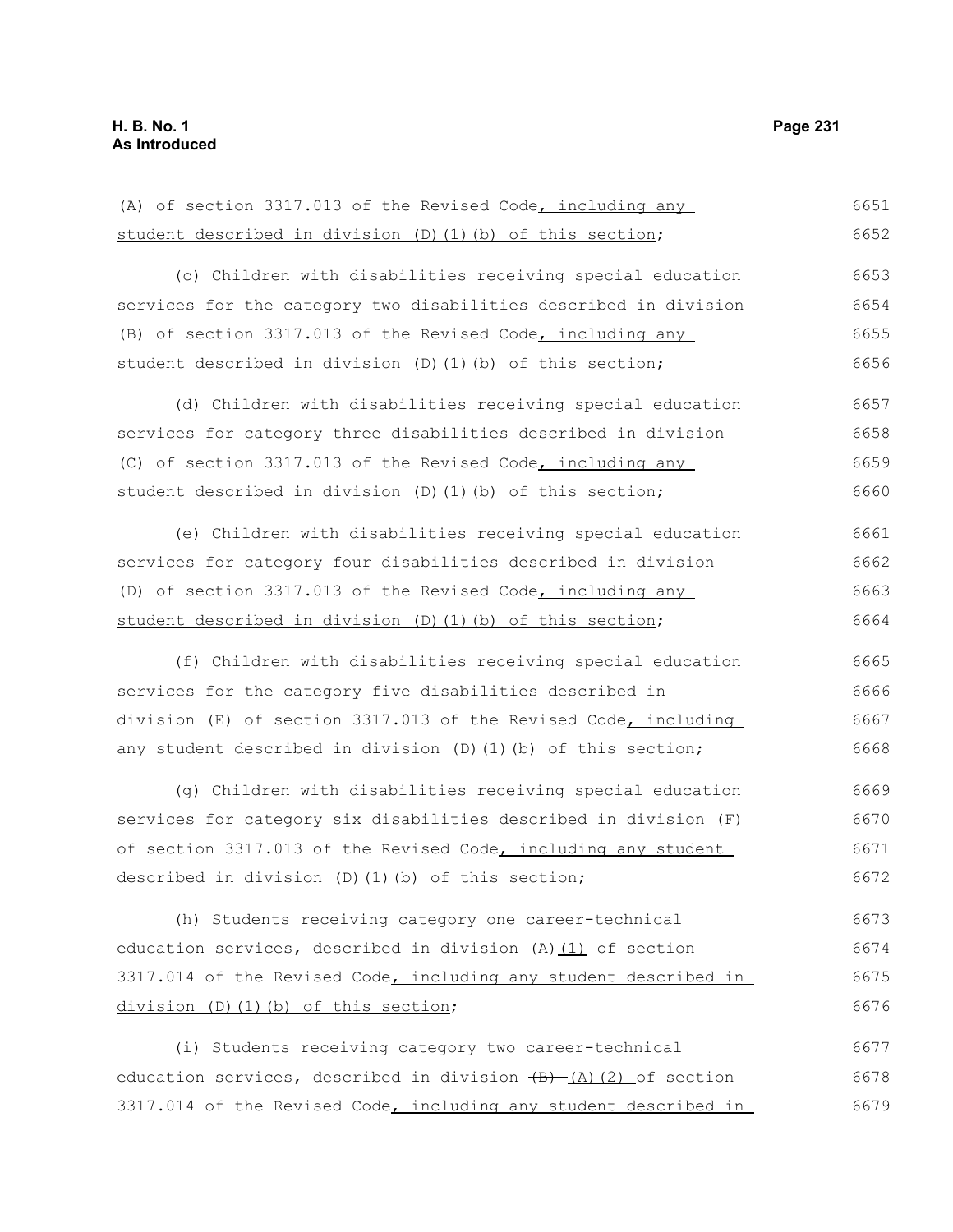| division (D)(1)(b) of this section;                                               | 6680 |
|-----------------------------------------------------------------------------------|------|
| (j) Students receiving category three career-technical                            | 6681 |
| education services, described in division $\overline{(C)}$ $(A)$ $(3)$ of section | 6682 |
| 3317.014 of the Revised Code, including any student described in                  | 6683 |
| division (D)(1)(b) of this section;                                               | 6684 |
| (k) Students receiving category four career-technical                             | 6685 |
| education services, described in division <del>(D) (A) (4)</del> of section       | 6686 |
| 3317.014 of the Revised Code, including any student described in                  | 6687 |
| division (D)(1)(b) of this section;                                               | 6688 |
| (1) Students receiving category five career-technical                             | 6689 |
| education services, described in division $\overline{+B}$ (A) (5) of section      | 6690 |
| 3317.014 of the Revised Code, including any student described in                  | 6691 |
| division (D)(1)(b) of this section;                                               | 6692 |
| (m) English learners described in division (A) of section                         | 6693 |
| 3317.016 of the Revised Code, including any student described in                  | 6694 |
| division (D)(1)(b) of this section;                                               | 6695 |
| (n) English learners described in division (B) of section                         | 6696 |
| 3317.016 of the Revised Code, including any student described in                  | 6697 |
| division (D)(1)(b) of this section;                                               | 6698 |
| (o) English learners described in division (C) of section                         | 6699 |
| 3317.016 of the Revised Code, including any student described in                  | 6700 |
| division (D)(1)(b) of this section;                                               | 6701 |
| (p) Students who are economically disadvantaged, as                               | 6702 |
| defined by the department, including any student described in                     | 6703 |
| division (D)(1)(b) of this section. A student shall not be                        | 6704 |
| categorically excluded from the number reported under division                    | 6705 |
| (D)(2)(p) of this section based on anything other than family                     | 6706 |
| income.                                                                           | 6707 |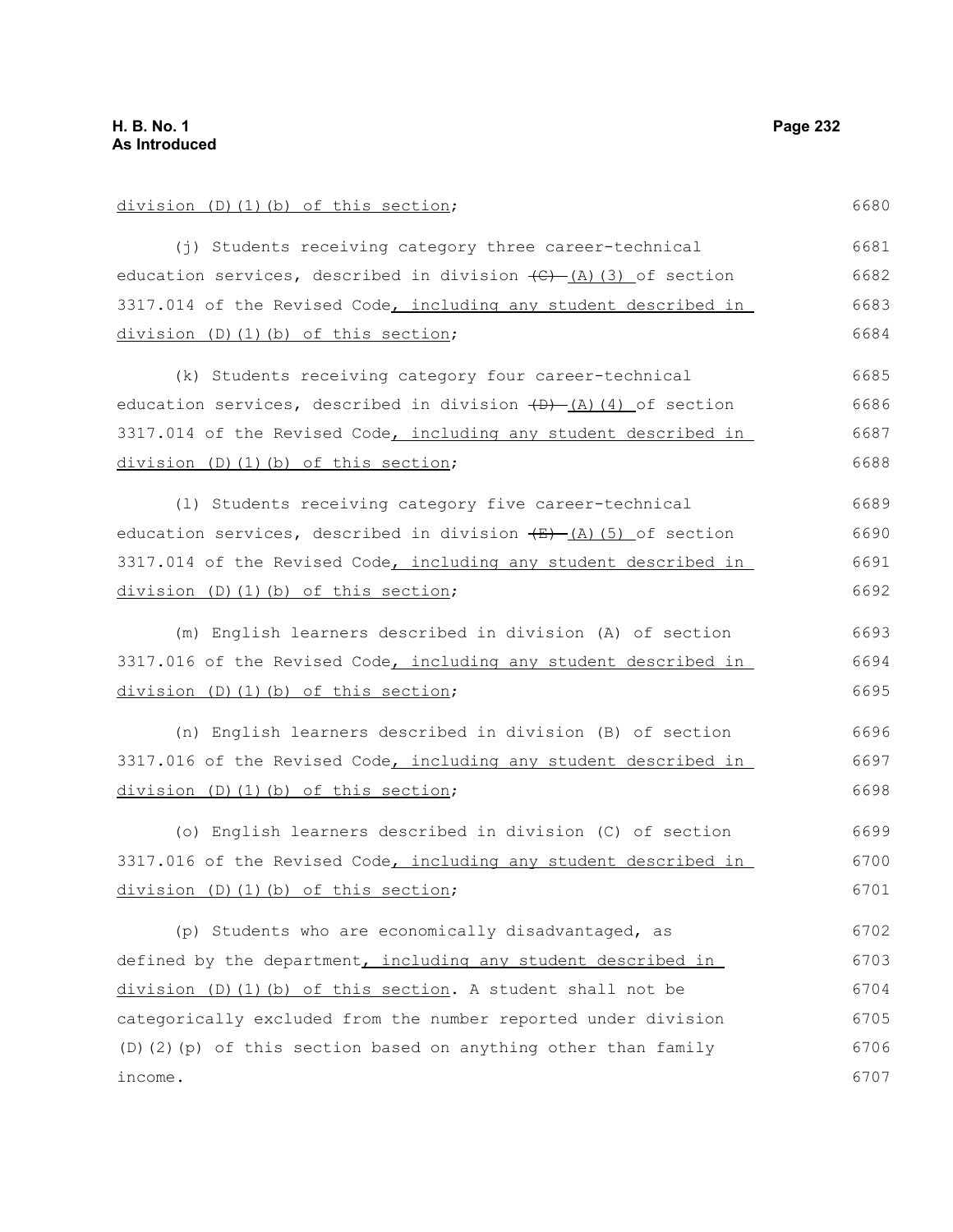#### **H. B. No. 1 Page 233 As Introduced**

The superintendent of each joint vocational school district shall also indicate the city, local, or exempted village school district in which each joint vocational district pupil is entitled to attend school pursuant to section 3313.64 or 3313.65 of the Revised Code. 6708 6709 6710 6711 6712

(E) In each school of each city, local, exempted village, joint vocational, and cooperative education school district there shall be maintained a record of school enrollment, which record shall accurately show, for each day the school is in session, the actual enrollment in regular day classes. For the purpose of determining the enrollment of students, the enrollment figure of any school shall not include any pupils except those pupils described by division (A) or (D) of this section. The record of enrollment for each school shall be maintained in such manner that no pupil shall be counted as enrolled prior to the actual date of entry in the school and also in such manner that where for any cause a pupil permanently withdraws from the school that pupil shall not be counted as enrolled from and after the date of such withdrawal. There shall not be included in the enrollment of any school any of the following: 6713 6714 6715 6716 6717 6718 6719 6720 6721 6722 6723 6724 6725 6726 6727 6728

(1) Any pupil who has graduated from the twelfth grade of a public or nonpublic high school; 6729 6730

(2) Any pupil who is not a resident of the state;

(3) Any pupil who was enrolled in the schools of the district during the previous school year when assessments were administered under section 3301.0711 of the Revised Code but did not take one or more of the assessments required by that section and was not excused pursuant to division (C)(1) or (3) of that section; 6732 6733 6734 6735 6736 6737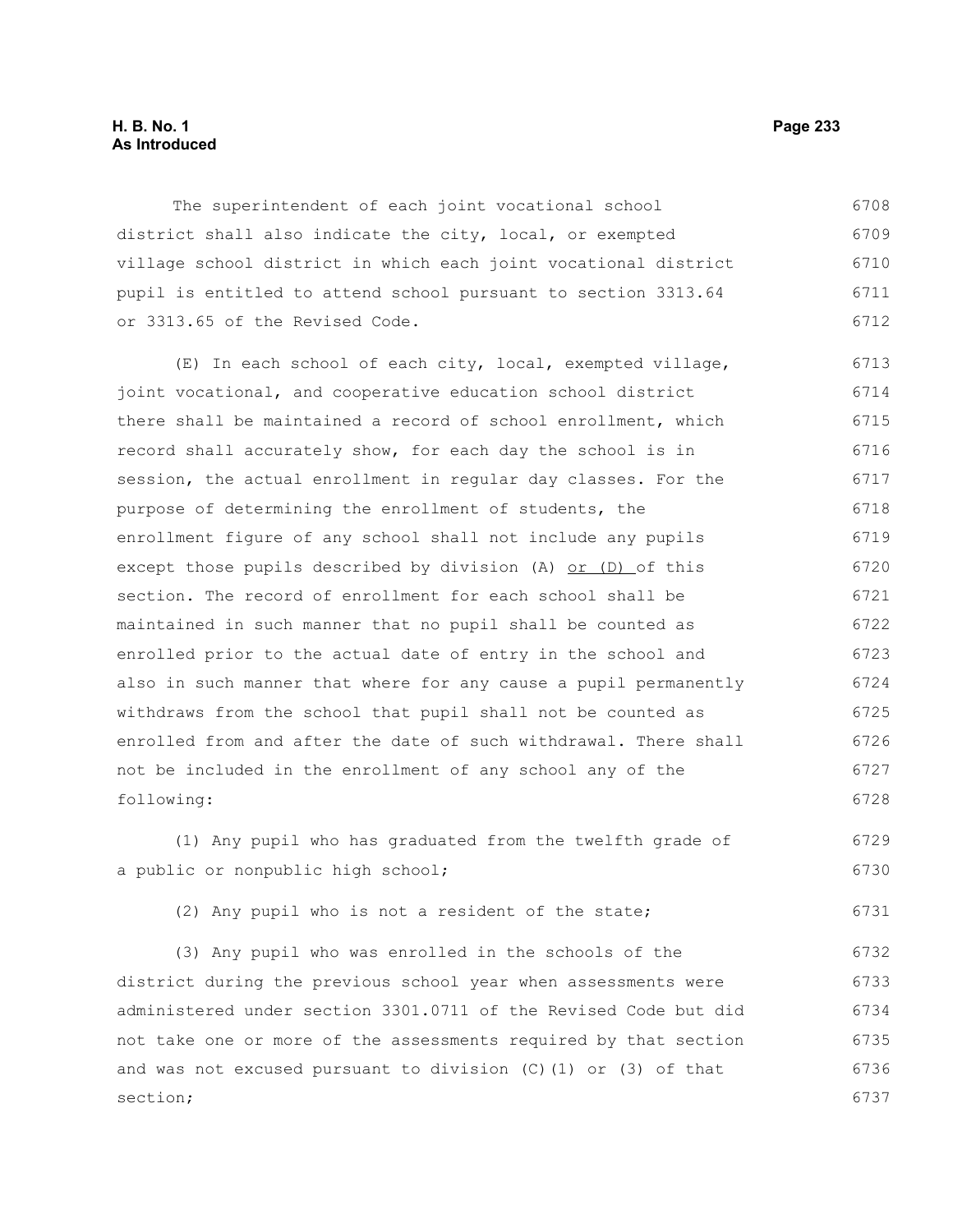#### **H. B. No. 1 Page 234 As Introduced**

(4) Any pupil who has attained the age of twenty-two years, except for veterans of the armed services whose attendance was interrupted before completing the recognized twelve-year course of the public schools by reason of induction or enlistment in the armed forces and who apply for reenrollment in the public school system of their residence not later than four years after termination of war or their honorable discharge; 6738 6739 6740 6741 6742 6743 6744 6745

(5) Any pupil who has a certificate of high school equivalence as defined in section 5107.40 of the Revised Code. 6746 6747

If, however, any veteran described by division (E)(4) of this section elects to enroll in special courses organized for veterans for whom tuition is paid under the provisions of federal laws, or otherwise, that veteran shall not be included in the enrollment of students determined under this section. 6748 6749 6750 6751 6752

Notwithstanding division (E)(3) of this section, the enrollment of any school may include a pupil who did not take an assessment required by section 3301.0711 of the Revised Code if the superintendent of public instruction grants a waiver from the requirement to take the assessment to the specific pupil and a parent is not paying tuition for the pupil pursuant to section 3313.6410 of the Revised Code. The superintendent may grant such a waiver only for good cause in accordance with rules adopted by the state board of education. 6753 6754 6755 6756 6757 6758 6759 6760 6761

The enrolled ADM, formula ADM, total ADM, category one through five career-technical education ADM, category one through three English learner ADM, category one through six special education ADM, preschool scholarship ADM, transportation ADM, and, for purposes of provisions of law outside of Chapter 3317. of the Revised Code, average daily membership of any 6762 6763 6764 6765 6766 6767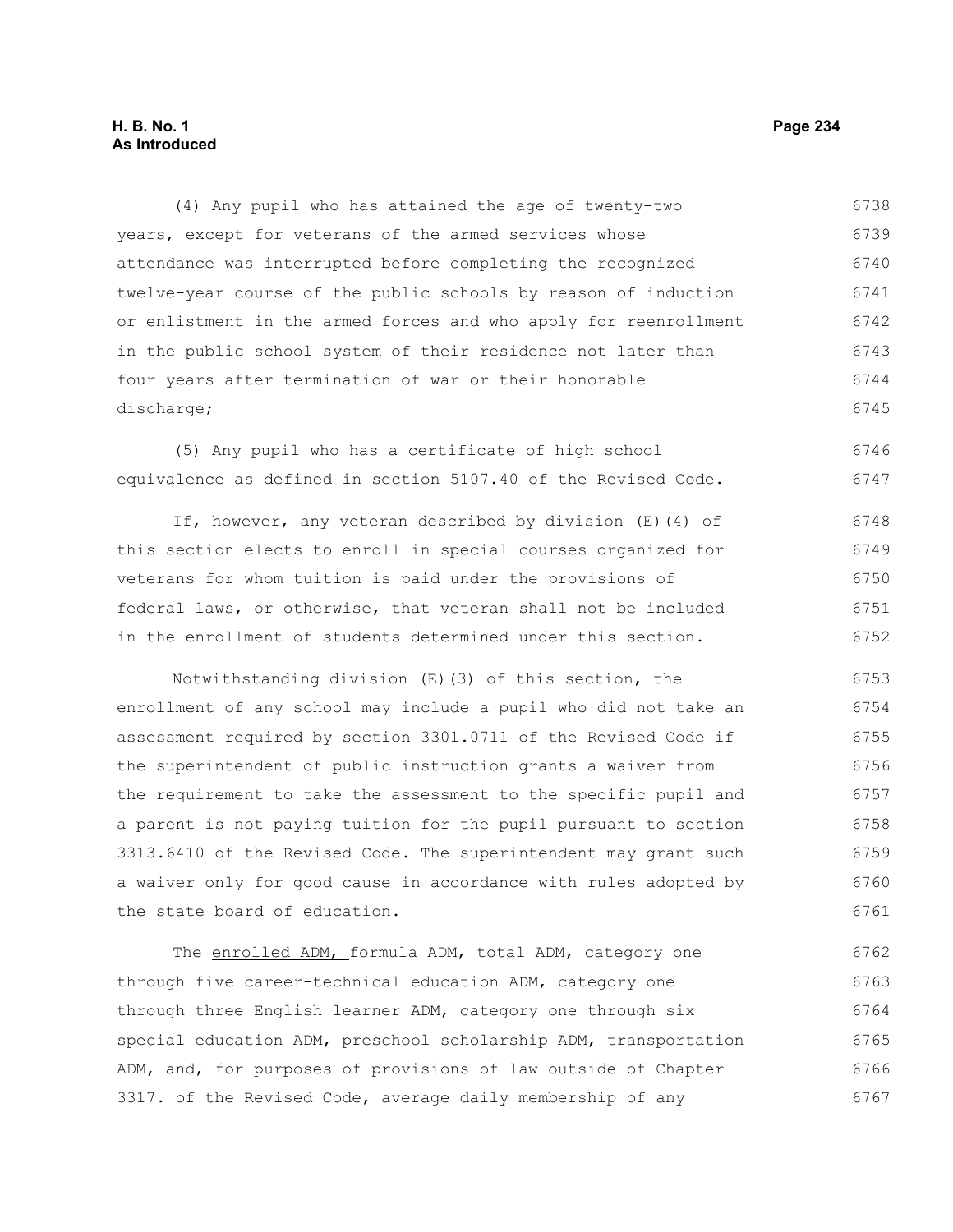## **H. B. No. 1 Page 235 As Introduced**

6768

adopted by the state board of education. (F)(1) If a student attending a community school under Chapter 3314., a science, technology, engineering, and mathematics school established under Chapter 3326., or a college-preparatory boarding school established under Chapter 3328. of the Revised Code is not included in the formula ADM calculated for the school district in which the student is entitled to attend school under section 3313.64 or 3313.65 of the Revised Code, the department of education shall adjust the formula ADM of that school district to include the student in accordance with division  $(C)$  (2) of this section, and shall recalculate the school district's payments under this chapter for the entire fiscal year on the basis of that adjusted formula ADM. 6769 6770 6771 6772 6773 6774 6775 6776 6777 6778 6779 6780 6781 6782

school district shall be determined in accordance with rules

(2) If a student awarded an educational choice scholarship is not included in the formula ADM of the school district fromin which the department deducts funds for the scholarship undersection 3310.08 of the Revised Codestudent resides, the department shall adjust the formula ADM of that school district to include the student-to the extent necessary to account forthe deduction, and shall recalculate the school district's payments under this chapter for the entire fiscal year on the basis of that adjusted formula ADM. 6783 6784 6785 6786 6787 6788 6789 6790 6791

(3) If a student awarded a scholarship under the Jon Peterson special needs scholarship program is not included in the formula ADM of the school district from in which the department deducts funds for the scholarship under section 3310.55 of the Revised Codestudent resides, the department shall adjust the formula ADM of that school district to include the 6792 6793 6794 6795 6796 6797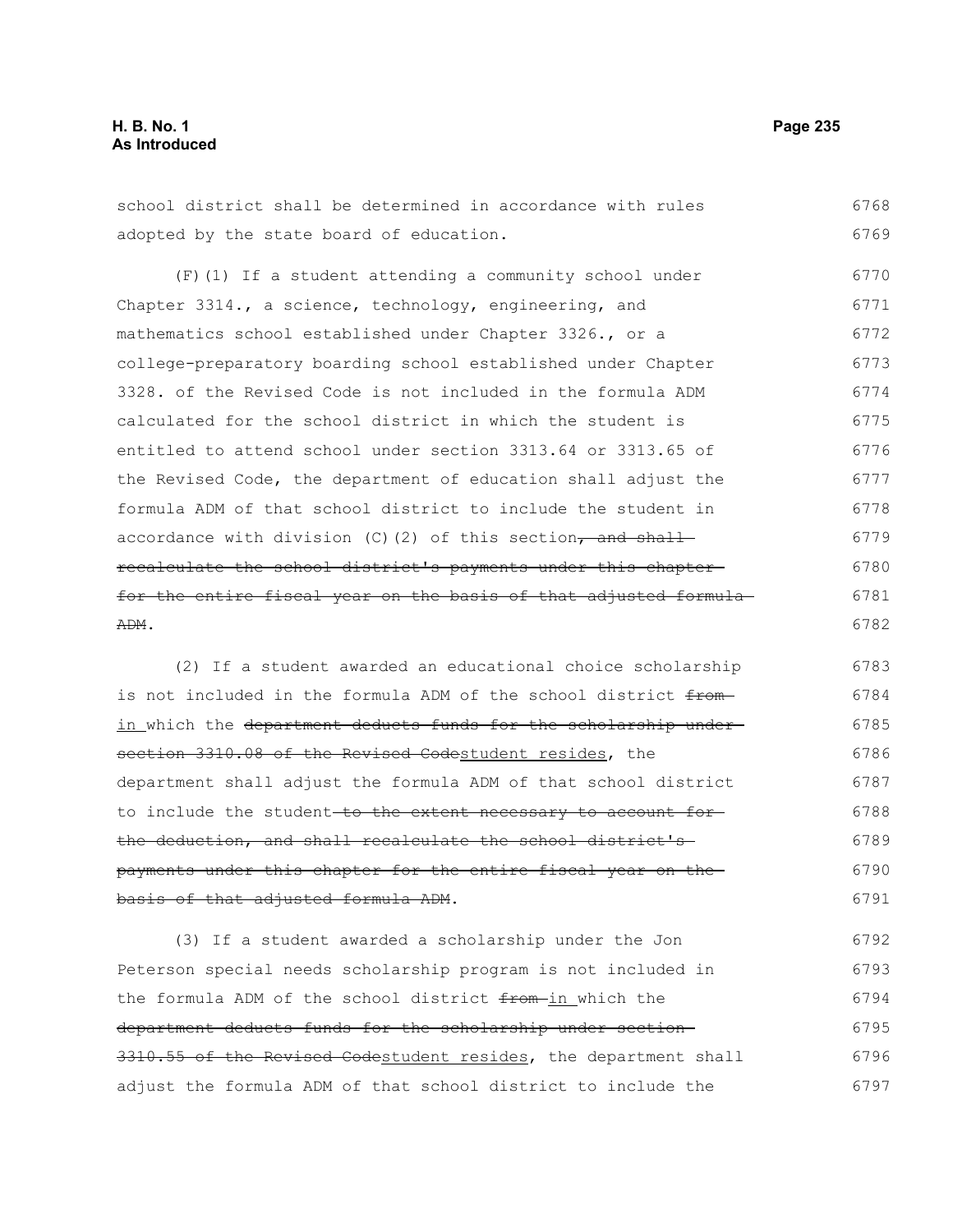student to the extent necessary to account for the deduction, and shall recalculate the school district's payments under thischapter for the entire fiscal year on the basis of that adjusted formula ADM. 6798 6799 6800 6801

(G)(1)(a) The superintendent of an institution operating a special education program pursuant to section 3323.091 of the Revised Code shall, for the programs under such superintendent's supervision, certify to the state board of education, in the manner prescribed by the superintendent of public instruction, both of the following: 6802 6803 6804 6805 6806 6807

(i) The unduplicated count of the number of all children with disabilities other than preschool children with disabilities receiving services at the institution for each category of disability described in divisions (A) to (F) of section 3317.013 of the Revised Code adjusted for the portion of the year each child is so enrolled; 6808 6809 6810 6811 6812 6813

(ii) The unduplicated count of the number of all preschool children with disabilities in classes or programs for whom the district is eligible to receive funding under section 3317.0213 of the Revised Code adjusted for the portion of the year each child is so enrolled, reported according to the categories prescribed in section 3317.013 of the Revised Code. 6814 6815 6816 6817 6818 6819

(b) The superintendent of an institution with careertechnical education units approved under section 3317.05 of the Revised Code shall, for the units under the superintendent's supervision, certify to the state board of education the enrollment in those units, in the manner prescribed by the superintendent of public instruction. 6820 6821 6822 6823 6824 6825

(2) The superintendent of each county board of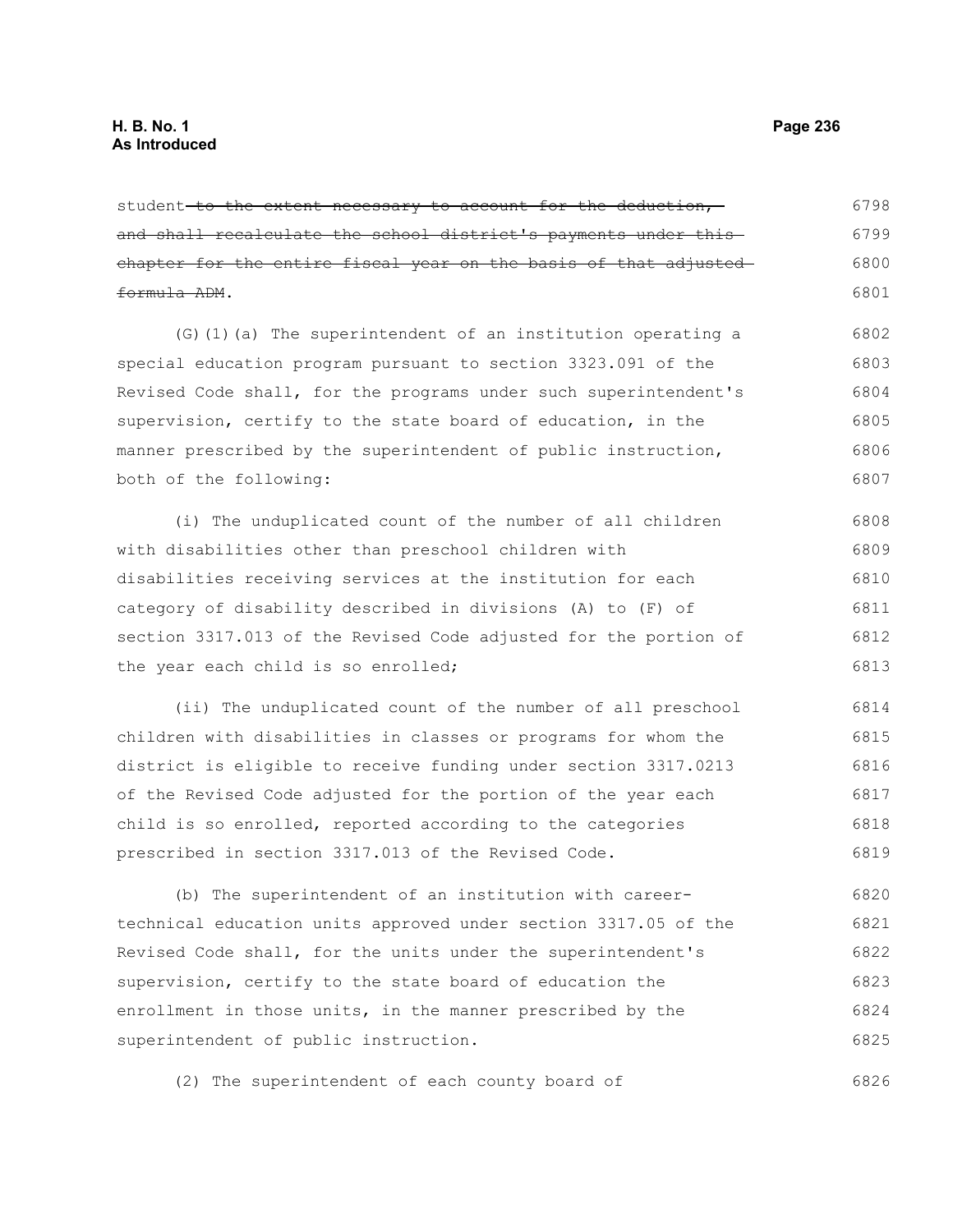#### **H. B. No. 1 Page 237 As Introduced**

developmental disabilities that maintains special education classes under section 3317.20 of the Revised Code or provides services to preschool children with disabilities pursuant to an agreement between the county board and the appropriate school district shall do both of the following: 6827 6828 6829 6830 6831

(a) Certify to the state board, in the manner prescribed by the board, the enrollment in classes under section 3317.20 of the Revised Code for each school district that has placed children in the classes; 6832 6833 6834 6835

(b) Certify to the state board, in the manner prescribed by the board, the unduplicated count of the number of all preschool children with disabilities enrolled in classes for which the board is eligible to receive funding under section 3317.0213 of the Revised Code adjusted for the portion of the year each child is so enrolled, reported according to the categories prescribed in section 3317.013 of the Revised Code, and the number of those classes. 6836 6837 6838 6839 6840 6841 6842 6843

(H) Except as provided in division (I) of this section, when any city, local, or exempted village school district provides instruction for a nonresident pupil whose attendance is unauthorized attendance as defined in section 3327.06 of the Revised Code, that pupil's enrollment shall not be included in that district's enrollment figure used in calculating the district's payments under this chapter. The reporting official shall report separately the enrollment of all pupils whose attendance in the district is unauthorized attendance, and the enrollment of each such pupil shall be credited to the school district in which the pupil is entitled to attend school under division (B) of section 3313.64 or section 3313.65 of the Revised Code as determined by the department of education. 6844 6845 6846 6847 6848 6849 6850 6851 6852 6853 6854 6855 6856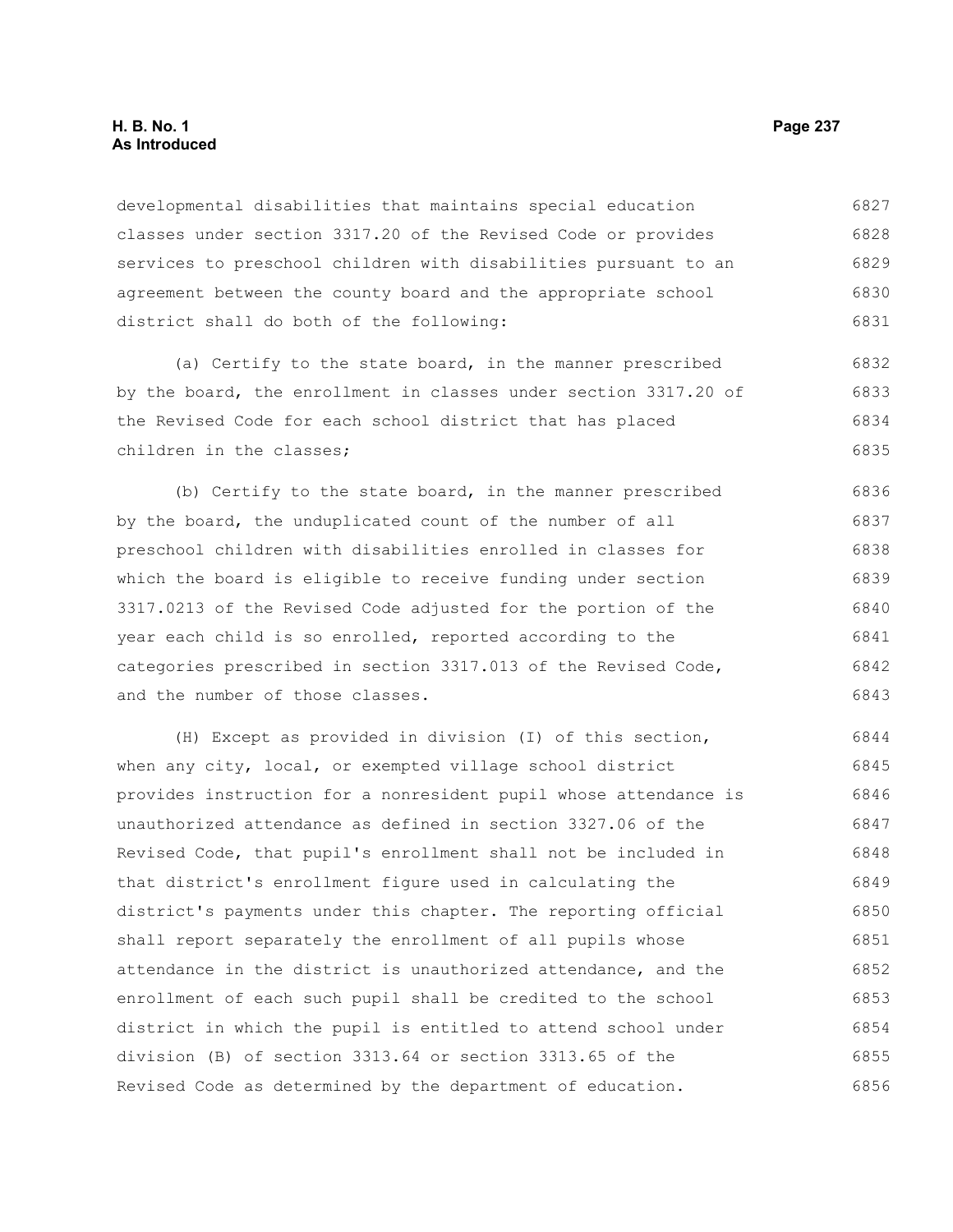| $(1)$ $(1)$ - This division shall not apply on or after the      | 6857 |
|------------------------------------------------------------------|------|
| effective date of this amendment.                                | 6858 |
| (1) A city, local, exempted village, or joint vocational         | 6859 |
| school district admitting a scholarship student of a pilot       | 6860 |
| project district pursuant to division (C) of section 3313.976 of | 6861 |
| the Revised Code may count such student in its enrollment.       | 6862 |
| (2) In any year for which funds are appropriated for pilot       | 6863 |
| project scholarship programs, a school district implementing a   | 6864 |
| state-sponsored pilot project scholarship program that year      | 6865 |
| pursuant to sections 3313.974 to 3313.979 of the Revised Code    | 6866 |
| may count in its enrollment:                                     | 6867 |
| (a) All children residing in the district and utilizing a        | 6868 |
| scholarship to attend kindergarten in any alternative school, as | 6869 |
| defined in section 3313.974 of the Revised Code;                 | 6870 |
| (b) All children who were enrolled in the district in the        | 6871 |
| preceding year who are utilizing a scholarship to attend an      | 6872 |
| alternative school.                                              | 6873 |
| (J) The superintendent of each cooperative education             | 6874 |
| school district shall certify to the superintendent of public    | 6875 |
| instruction, in a manner prescribed by the state board of        | 6876 |
| education, the applicable enrollments for all students in the    | 6877 |
| cooperative education district, also indicating the city, local, | 6878 |
| or exempted village district where each pupil is entitled to     | 6879 |
| attend school under section 3313.64 or 3313.65 of the Revised    | 6880 |
| Code.                                                            | 6881 |
| (K) If the superintendent of public instruction determines       | 6882 |

(K) If the superintendent of public instruction determines that a component of the enrollment certified or reported by a district superintendent, or other reporting entity, is not correct, the superintendent of public instruction may order that 6882 6883 6884 6885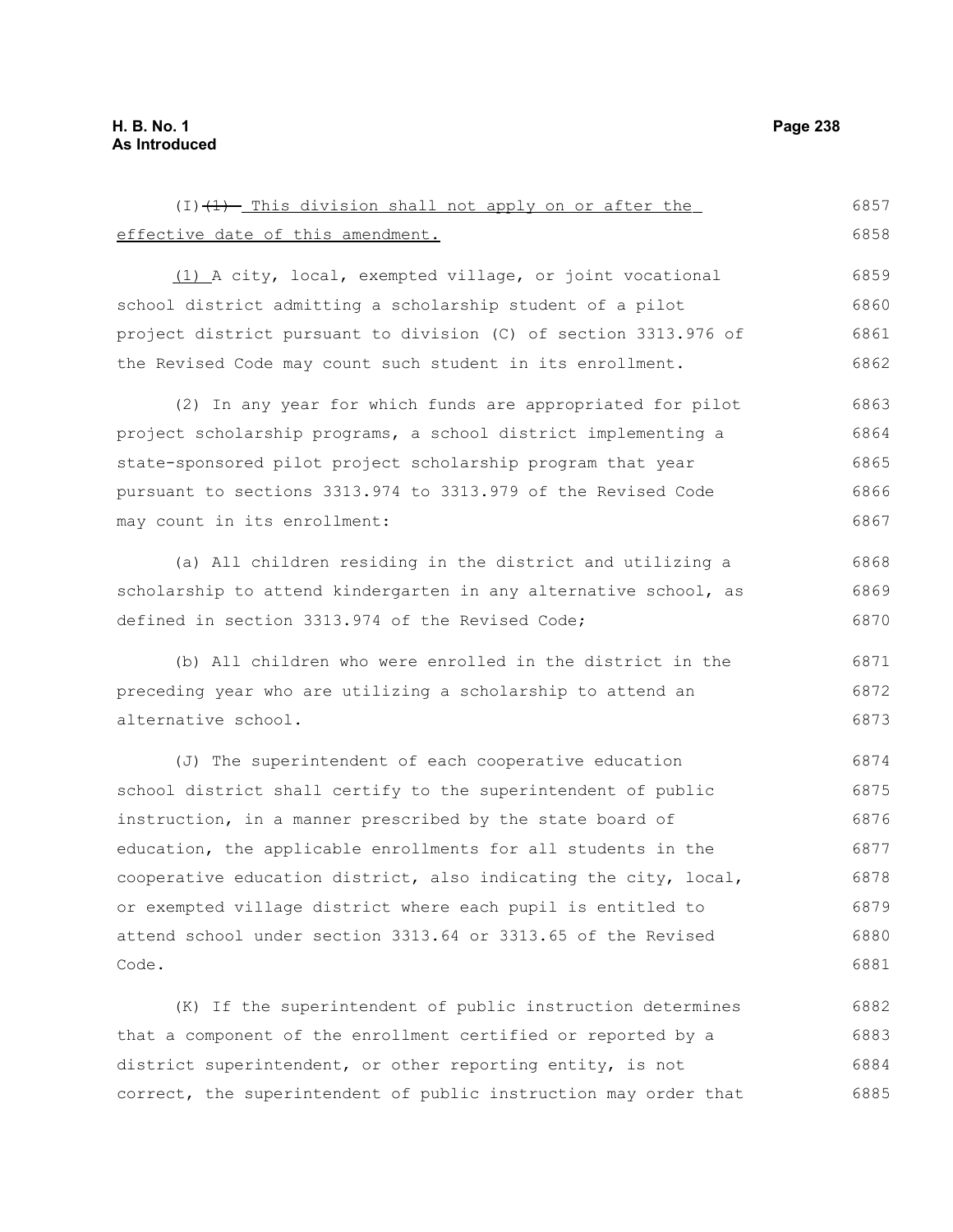| the formula ADM used for the purposes of payments under any                                 | 6886 |
|---------------------------------------------------------------------------------------------|------|
| section of Title XXXIII of the Revised Code district's enrolled                             | 6887 |
| ADM, formula ADM, or both be adjusted in the amount of the                                  | 6888 |
| error.                                                                                      | 6889 |
| Sec. 3317.051. (A) As used in this section, "gifted unit-                                   | 6890 |
| ADM" means a school district's formula ADM minus the number of                              | 6891 |
| students reported by a district under divisions (A) (2) (a) and                             | 6892 |
| (i) of section 3317.03 of the Revised Code.                                                 | 6893 |
| (B) The department of education shall compute and pay to a                                  | 6894 |
| school district funds based on units for services to students                               | 6895 |
| identified as gifted under Chapter 3324. of the Revised Code as                             | 6896 |
| prescribed by this section.                                                                 | 6897 |
| (C)-(B) The department shall allocate gifted units for a                                    | 6898 |
| school district as follows:                                                                 | 6899 |
| (1) One gifted coordinator unit shall be allocated for                                      | 6900 |
| every 3,300 students in a district's gifted unit enrolled ADM,                              | 6901 |
| with a minimum of 0.5 units and a maximum of 8 units allocated                              | 6902 |
| for the district.                                                                           | 6903 |
| (2) One kindergarten through eighth grade gifted                                            | 6904 |
| intervention specialist unit shall be allocated for every $\frac{1}{1}$ , $\frac{100}{100}$ | 6905 |
| 140 gifted students in a district's gifted unit ADMenrolled in                              | 6906 |
| grades kindergarten through eight in the district, as certified                             | 6907 |
| under division (B) (22) of section 3317.03 of the Revised Code,                             | 6908 |
| with a minimum of 0.3 units allocated for the district.                                     | 6909 |
| (D) (3) One ninth through twelfth grade gifted                                              | 6910 |
| intervention specialist unit shall be allocated for every 140                               | 6911 |
| gifted students enrolled in grades nine through twelve in the                               | 6912 |
| district, as certified under division (B) (22) of section 3317.03                           | 6913 |
| of the Revised Code, with a minimum of 0.3 units allocated for                              | 6914 |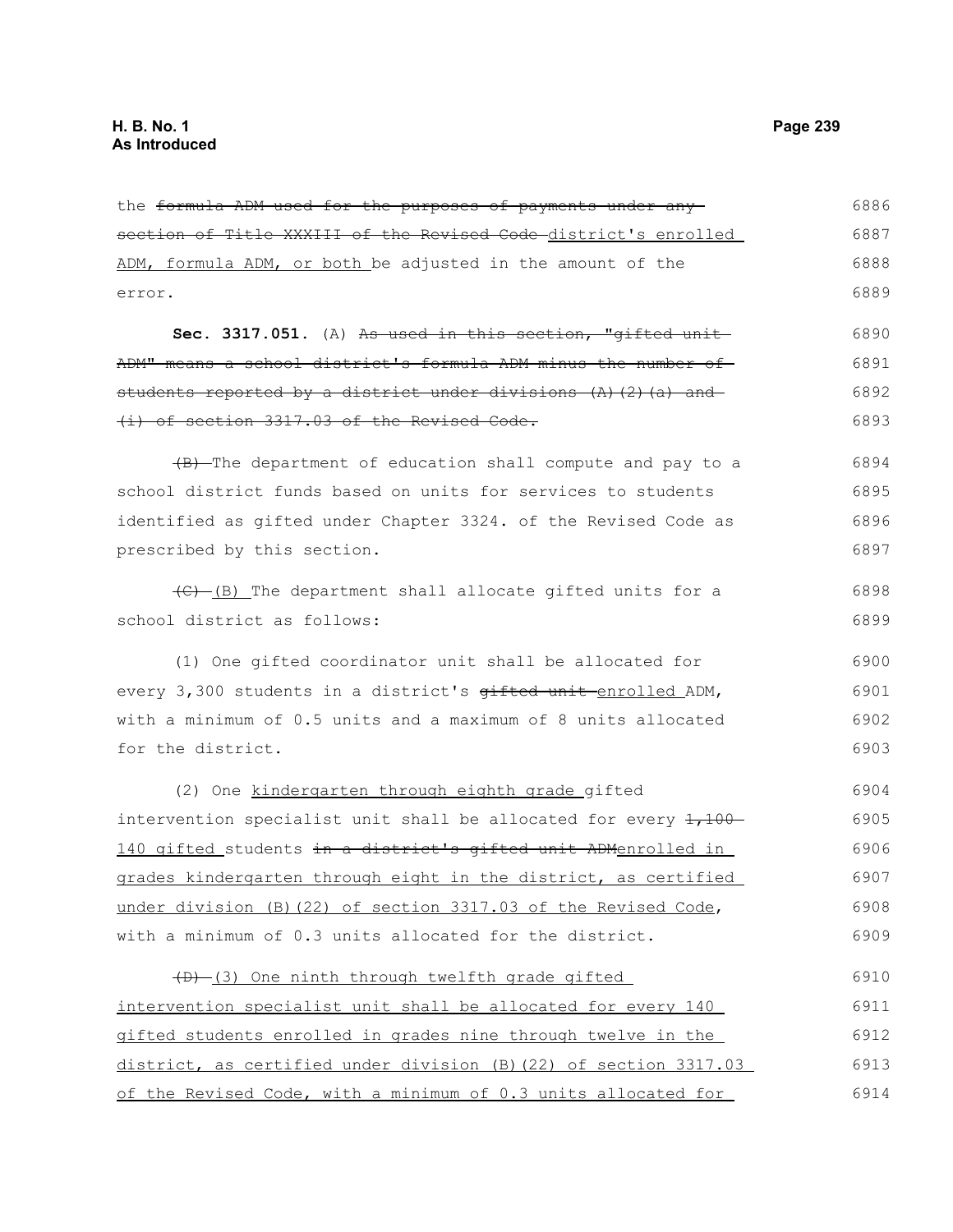the district. (C) The department shall pay the following amount to a school district for gifted units: \$37,370 multiplied by (\$85,776 X the number of units allocated to a school district under division  $\left(\frac{C}{C}\right)$  (1) of this section X the district's state share percentage) + (\$89,378 X the number of units allocated to a school district under division (B)(2) of this section X the district's state share percentage) + (\$80,974 X the number of units allocated to a school district under division (B)(3) of this section X the district's state share percentage) (E) (D) A school district may assign gifted unit funding that it receives under division  $(D)$  (C) of this section to another school district, an educational service center, a community school, or a STEM school as part of an arrangement to provide services to the district. **Sec. 3317.071.** For fiscal year 2021 and for each fiscal year thereafter, the department of education shall implement a program to distribute bus purchasing grants of not less than \$45,000 to city, local, and exempted village school districts for the purpose of replacing the oldest and highest mileage buses in the state assigned to routes. The department shall annually collect age, mileage, and vehicle condition data from districts through its transportation data collection system. Sec. 3317.072. (A) The transportation collaboration fund is hereby created in the state treasury. The fund shall consist of money appropriated for this purpose by the general assembly. The department of education shall use money in the fund for 6915 6916 6917 6918 6919 6920 6921 6922 6923 6924 6925 6926 6927 6928 6929 6930 6931 6932 6933 6934 6935 6936 6937 6938 6939 6940 6941 6942

grants awarded under this section.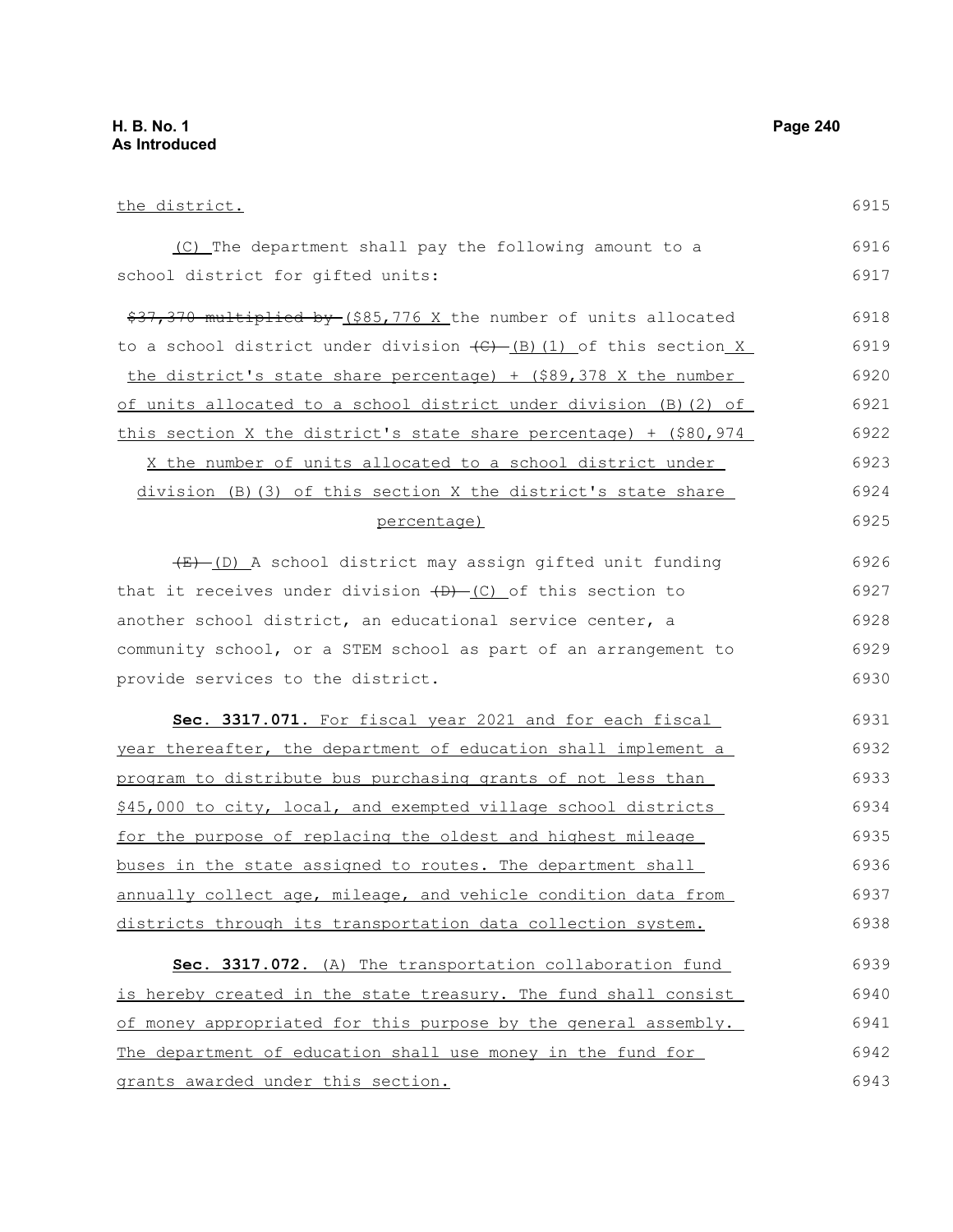| (B) (1) The department shall award transportation                | 6944 |
|------------------------------------------------------------------|------|
| collaboration grants each fiscal year to city, local, and        | 6945 |
| exempted village school districts for efforts that lead to       | 6946 |
| shared resource management, routing consolidation, regional      | 6947 |
| collaboration, or other activities that have the potential to    | 6948 |
| <u>reduce transportation operating costs.</u>                    | 6949 |
| (2) The department shall determine the amount of each            | 6950 |
| grant awarded, but no grant shall exceed \$10,000 for any fiscal | 6951 |
| year.                                                            | 6952 |
| (3) The department shall adopt rules regarding all of the        | 6953 |
| following:                                                       | 6954 |
| (a) The process for city, local, and exempted village            | 6955 |
| school districts to submit applications for grants awarded under | 6956 |
| this section, including the deadline for those applications to   | 6957 |
| be submitted;                                                    | 6958 |
| (b) The application form for grants awarded under this           | 6959 |
| section;                                                         | 6960 |
| (c) The requirements and process for grant recipients to         | 6961 |
| be eligible to renew their grants in future fiscal years;        | 6962 |
| (d) Any other rules necessary to implement the provisions        | 6963 |
| of this section.                                                 | 6964 |
| Sec. 3317.11. (A) As used in this section:                       | 6965 |
| "Base amount" is equal to \$356,250.<br>(1)                      | 6966 |
| (2) "Student count" means the count calculated under             | 6967 |
| division (G) (1) of section 3313.843 of the Revised Code.        | 6968 |
| (B) For each fiscal year, the department of education            | 6969 |
| shall pay the governing board of each educational service center | 6970 |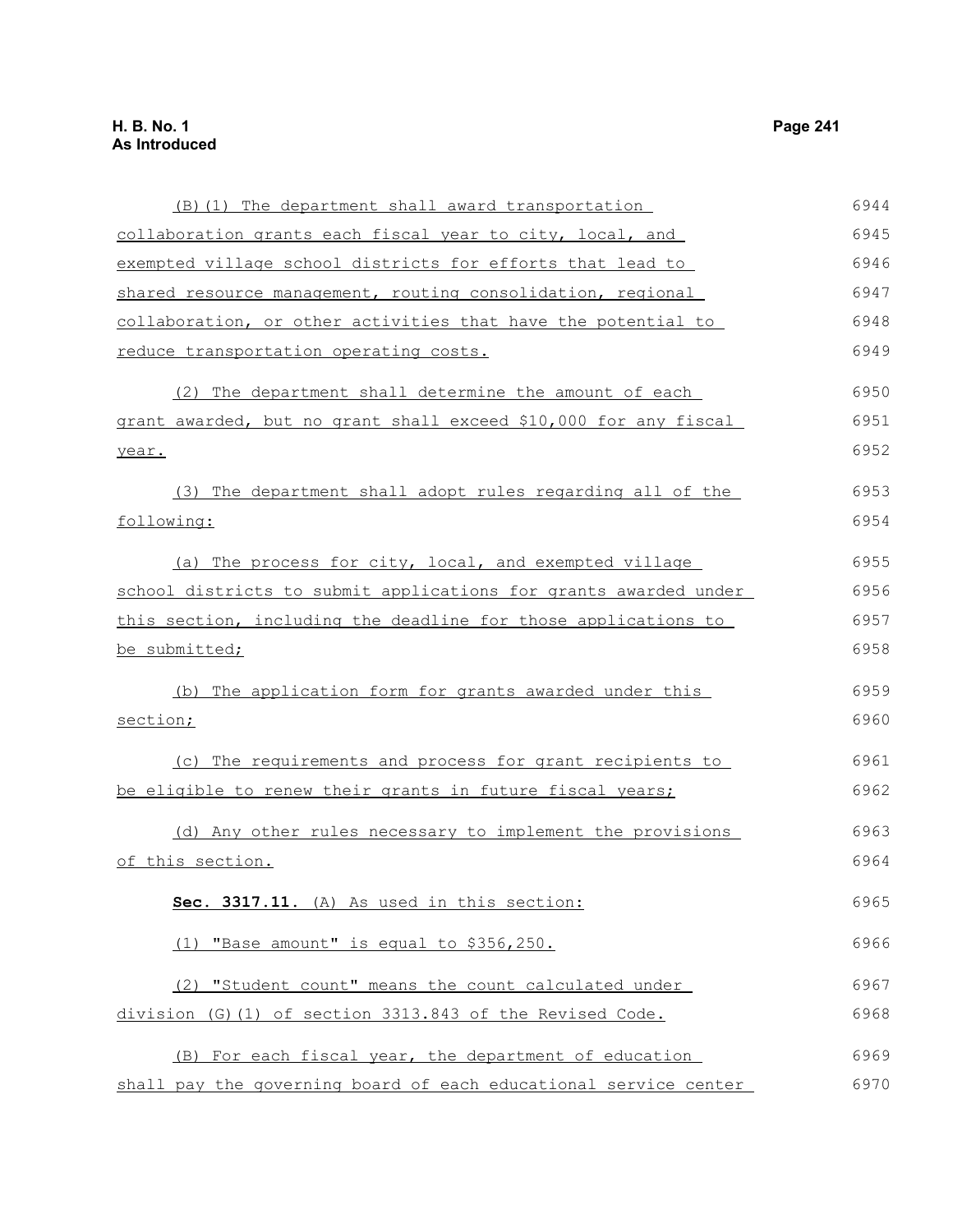an amount equal to the following:

(1) If the educational service center has a student count 6971 6972

| of 5,000 students or less, the base amount.                            | 6973 |
|------------------------------------------------------------------------|------|
| (2) If the educational service center has a student count              | 6974 |
| greater than 5,000 students but less than or equal to 35,000           | 6975 |
| students, the following sum:                                           | 6976 |
| The base amount + [(the educational service center's student           | 6977 |
| $count - 5,000$ $X$ \$24.72]                                           | 6978 |
| (3) If the educational service center has a student count              | 6979 |
| greater than 35,000 students, the following sum:                       | 6980 |
| The base amount + $(30,000 \times $24.72)$ + [(the educational service | 6981 |
| center's student count - 35,000) X \$30.90]                            | 6982 |
| Sec. 3317.16. $+A$ ) The department of education shall                 | 6983 |
| compute and distribute state core foundation funding to each           | 6984 |
| joint vocational school district for the fiscal year as                | 6985 |
| prescribed in the following divisionsin accordance with the            | 6986 |
| following formula:                                                     | 6987 |
| The district's funding base + [(the district's state core              | 6988 |
| foundation funding components for that fiscal year calculated          | 6989 |
| under divisions (A)(1), (2), (4), (5), and (6) of this section -       | 6990 |
| the district's funding base) X the district's phase-in                 | 6991 |
| percentage for that fiscal year] + the district's disadvantaged        | 6992 |
| pupil impact aid for that fiscal year calculated under division        | 6993 |
| (A) (3) of this section                                                | 6994 |
| (A) A district's state core foundation funding components              | 6995 |
| shall be all of the following:                                         | 6996 |
| (1) An opportunity grant The district's state share of the             | 6997 |
| base cost_calculated according to the following formula:               | 6998 |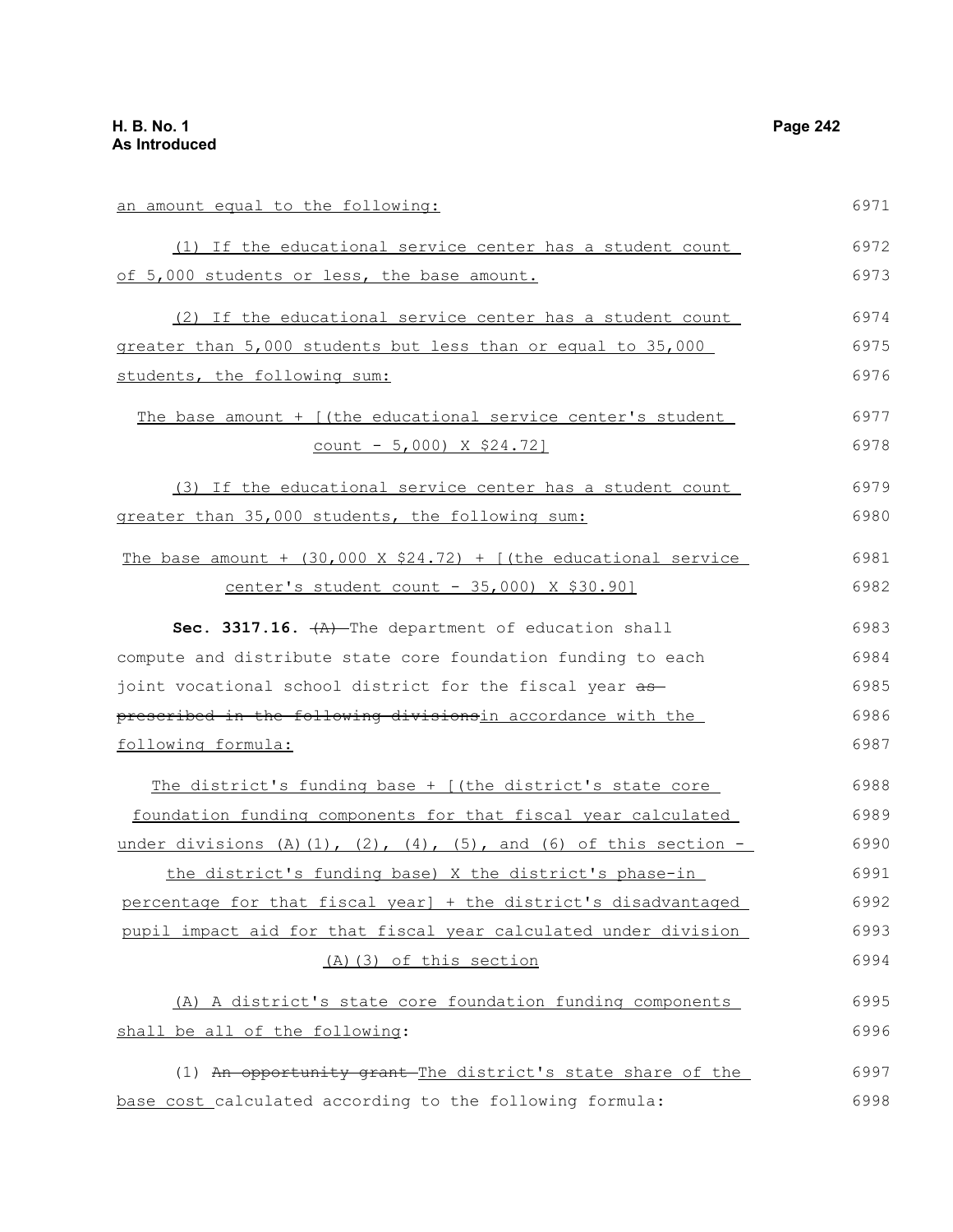| (The formula amount X formula ADMdistrict's base cost calculated      | 6999 |
|-----------------------------------------------------------------------|------|
| under section $3317.012$ of the Revised Code) - $(0.0005 \times the)$ | 7000 |
| lesser of the district's three-year average valuation or the          | 7001 |
| district's most recent valuation)                                     | 7002 |
| However, no district shall receive an opportunity grant               | 7003 |
| amount under division (A)(1) of this section that is less than        | 7004 |
| 0.05 times the formula amount times formula ADMbase cost              | 7005 |
| calculated for the district under section 3317.012 of the             | 7006 |
| <u>Revised Code</u> .                                                 | 7007 |
| (2) Additional state aid for special education and related            | 7008 |
| services provided under Chapter 3323. of the Revised Code             | 7009 |
| calculated as the sum of the following:                               | 7010 |
| (a) The district's category one special education ADM X               | 7011 |
| the amount-multiple_specified in division (A) of section              | 7012 |
| 3317.013 of the Revised Code X the statewide average base cost        | 7013 |
| per pupil for that fiscal year X the district's state share           | 7014 |
| percentage;                                                           | 7015 |
| (b) The district's category two special education ADM X               | 7016 |
| the amount-multiple specified in division (B) of section              | 7017 |
| 3317.013 of the Revised Code X the statewide average base cost        | 7018 |
| per pupil for that fiscal year X the district's state share           | 7019 |
| percentage;                                                           | 7020 |
| (c) The district's category three special education ADM X             | 7021 |
| the amount multiple specified in division (C) of section              | 7022 |
| 3317.013 of the Revised Code X the statewide average base cost        | 7023 |
| per pupil for that fiscal year X the district's state share           | 7024 |
| percentage;                                                           | 7025 |
| (d) The district's category four special education ADM X              | 7026 |
| the amount-multiple_specified in division (D) of section              | 7027 |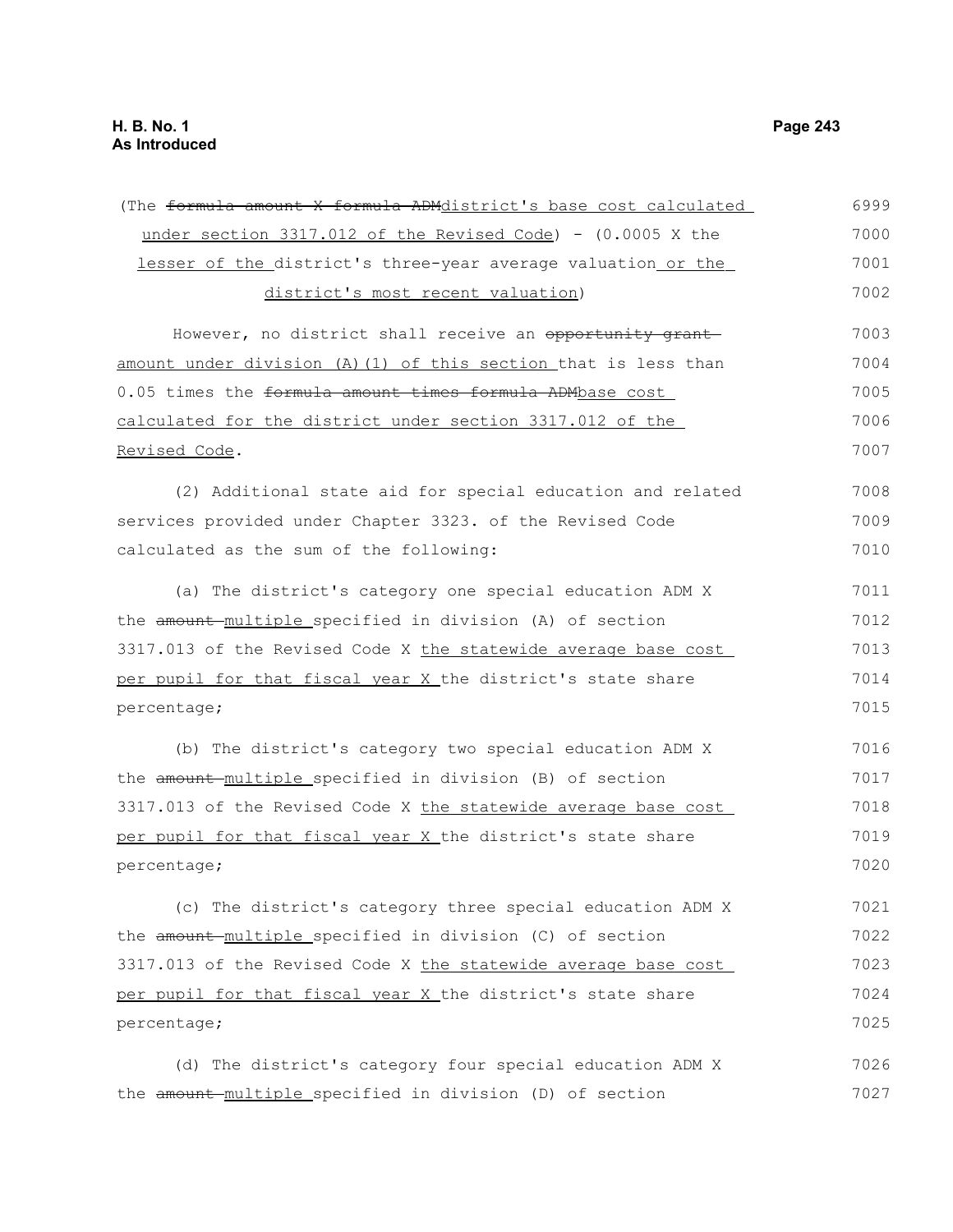3317.013 of the Revised Code X the statewide average base cost per pupil for that fiscal year X the district's state share percentage; (e) The district's category five special education ADM X the amount multiple specified in division (E) of section 3317.013 of the Revised Code X the statewide average base cost per pupil for that fiscal year X the district's state share percentage; (f) The district's category six special education ADM X the amount multiple specified in division (F) of section 3317.013 of the Revised Code X the statewide average base cost per pupil for that fiscal year X the district's state share percentage. (3) Economically disadvantaged funds Disadvantaged pupil impact aid calculated according to the following formula: \$272 \$422 X the district's economically disadvantaged index X the number of students who are economically disadvantaged as certified under division (D)(2)(p) of section 3317.03 of the Revised Code (4) English learner funds calculated as the sum of the following: (a) The district's category one English learner ADM X the amount multiple specified in division (A) of section 3317.016 of the Revised Code X the statewide average base cost per pupil for that fiscal year X the district's state share percentage; (b) The district's category two English learner ADM X the amount-multiple specified in division (B) of section 3317.016 of the Revised Code X the statewide average base cost per pupil for 7028 7029 7030 7031 7032 7033 7034 7035 7036 7037 7038 7039 7040 7041 7042 7043 7044 7045 7046 7047 7048 7049 7050 7051 7052 7053 7054 7055

that fiscal year X the district's state share percentage;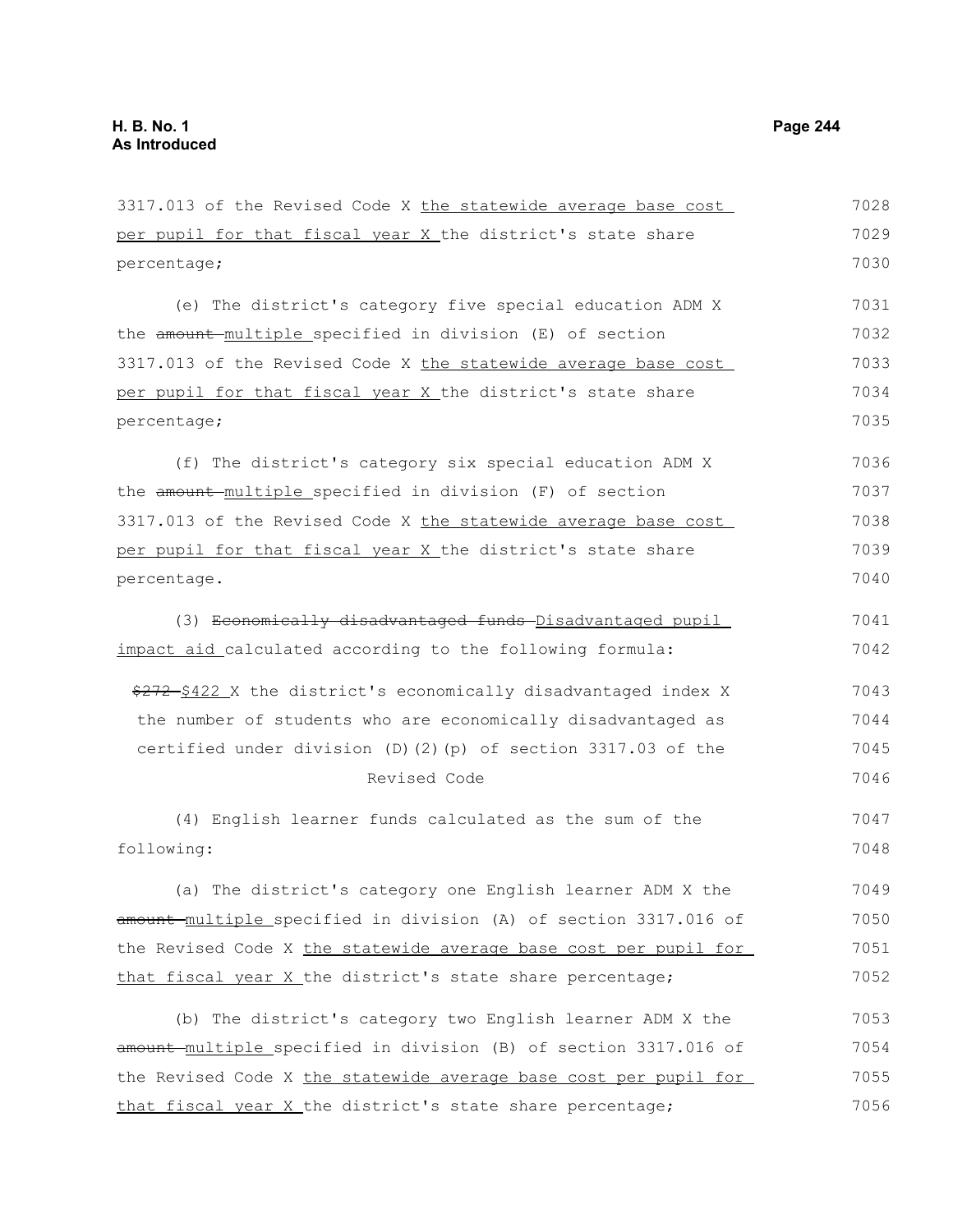(c) The district's category three English learner ADM X the amount multiple specified in division (C) of section 3317.016 of the Revised Code X the statewide average base cost per pupil for that fiscal year X the district's state share percentage<sub>+</sub>. (5) Career-technical education funds calculated as the sum of the following: (a) The district's category one career-technical education ADM X the amount specified in division (A) of section 3317.014 of the Revised Code X the district's state share percentage; (b) The district's category two career-technical education ADM X the amount specified in division (B) of section 3317.014 of the Revised Code X the district's state share percentage; (c) The district's category three career-technical education ADM X the amount specified in division (C) of section 3317.014 of the Revised Code X the district's state share percentage; (d) The district's category four career-technical education ADM X the amount specified in division (D) of section 3317.014 of the Revised Code X the district's state share percentage; (e) The district's category five career-technical education ADM X the amount specified in division (E) of section 3317.014 of the Revised Code X the district's state share percentage. Payment of funds under division (A)(5) of this section is subject to approval under section 3317.161 of the Revised-Codeunder division (C) of section 3317.014 of the Revised Code. 7057 7058 7059 7060 7061 7062 7063 7064 7065 7066 7067 7068 7069 7070 7071 7072 7073 7074 7075 7076 7077 7078 7079 7080 7081 7082 7083 7084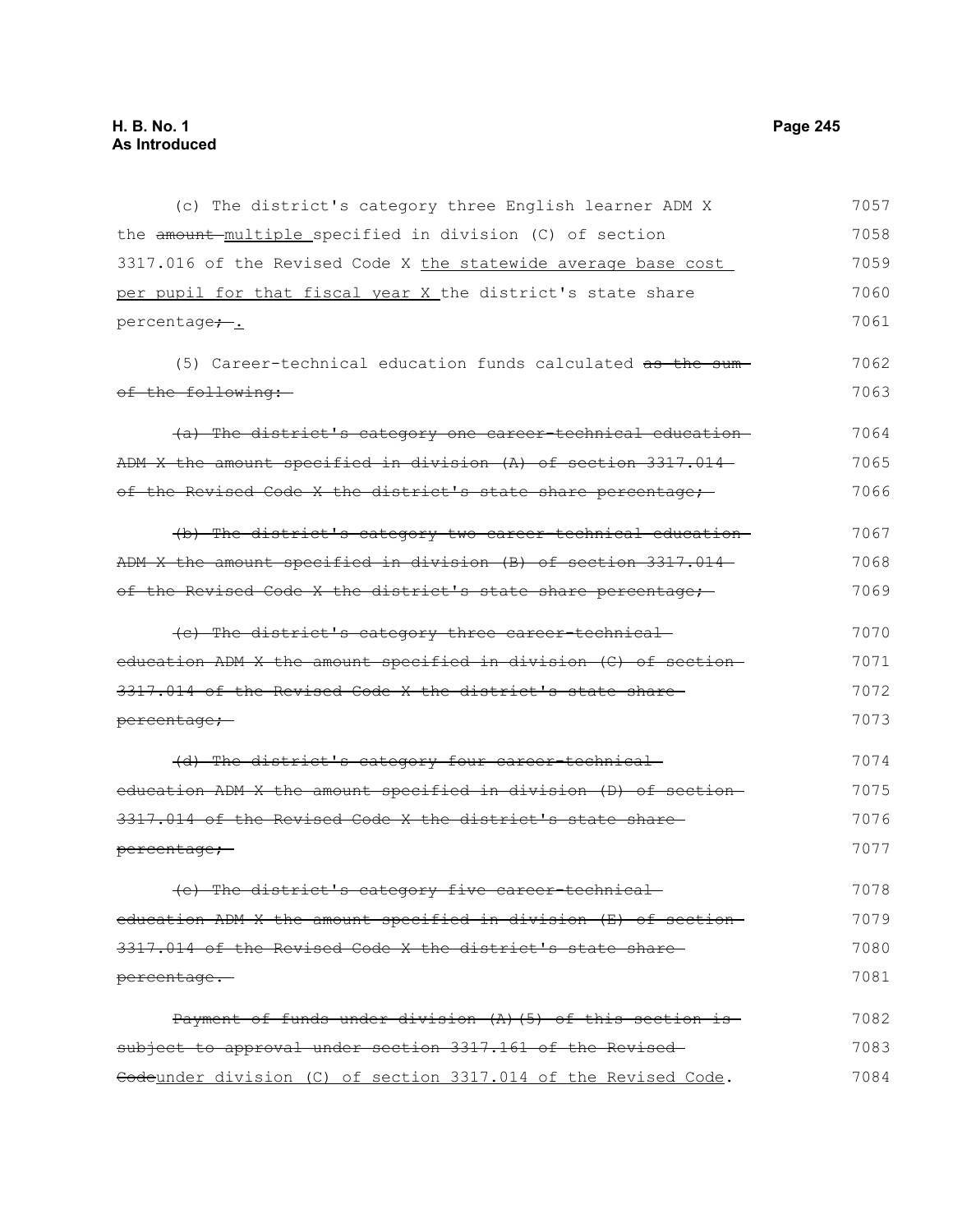calculated under the following formula: The district's state share percentage X the amount for careertechnical education associated services specified in section 3317.014 of the Revised Code X the sum of categories one through five career-technical education ADM (7) A graduation bonus calculated according to the following formula: The district's graduation rate as reported on its most recent report card issued by the department under section 3302.033 of the Revised Code X 0.075 X the formula amount X the number of the district's students who received high school or honors high school diplomas as reported by the district to the department, in accordance with the guidelines adopted under section 3301.0714 of the Revised Code, for the same school year for which the most recent report card was issued X the district's state share percentage division (D) of section 3317.014 of the Revised Code. (B)(1) If a joint vocational school district's costs for a fiscal year for a student in its categories two through six special education ADM exceed the threshold catastrophic cost for serving the student, as specified in division (B) of section 3317.0214 of the Revised Code, the district may submit to the superintendent of public instruction documentation, as prescribed by the superintendent, of all of its costs for that student. Upon submission of documentation for a student of the type and in the manner prescribed, the department shall pay to the district an amount equal to the sum of the following: 7086 7087 7088 7089 7090 7091 7092 7093 7094 7095 7096 7097 7098 7099 7100 7101 7102 7103 7104 7105 7106 7107 7108 7109 7110 7111 7112

(6) Career-technical education associated services funds

(a) One-half of the district's costs for the student in 7113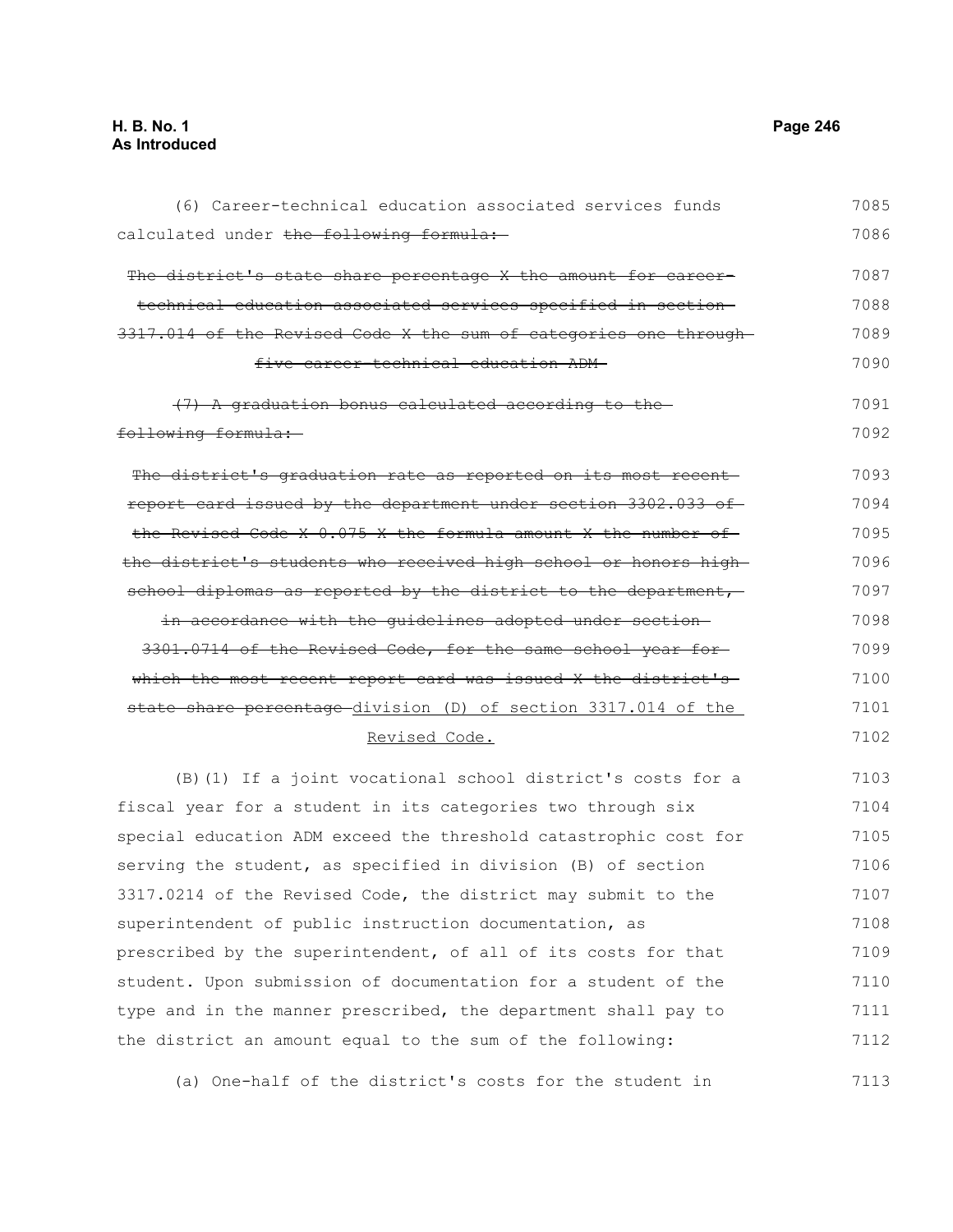#### excess of the threshold catastrophic cost; (b) The product of one-half of the district's costs for the student in excess of the threshold catastrophic cost multiplied by the district's state share percentage. (2) The district shall report under division (B)(1) of this section, and the department shall pay for, only the costs of educational expenses and the related services provided to the student in accordance with the student's individualized education program. Any legal fees, court costs, or other costs associated with any cause of action relating to the student may not be included in the amount. 7114 7115 7116 7117 7118 7119 7120 7121 7122 7123 7124

(C)(1) For each student with a disability receiving special education and related services under an individualized education program, as defined in section 3323.01 of the Revised Code, at a joint vocational school district, the resident district or, if the student is enrolled in a community school, the community school shall be responsible for the amount of any costs of providing those special education and related services to that student that exceed the sum of the amount calculated for those services attributable to that student under division (A) of this section. 7125 7126 7127 7128 7129 7130 7131 7132 7133 7134

Those excess costs shall be calculated using a formula approved by the department. 7135 7136

(2) The board of education of the joint vocational school district may report the excess costs calculated under division (C)(1) of this section to the department of education. 7137 7138 7139

(3) If the board of education of the joint vocational school district reports excess costs under division (C)(2) of this section, the department shall pay the amount of excess cost 7140 7141 7142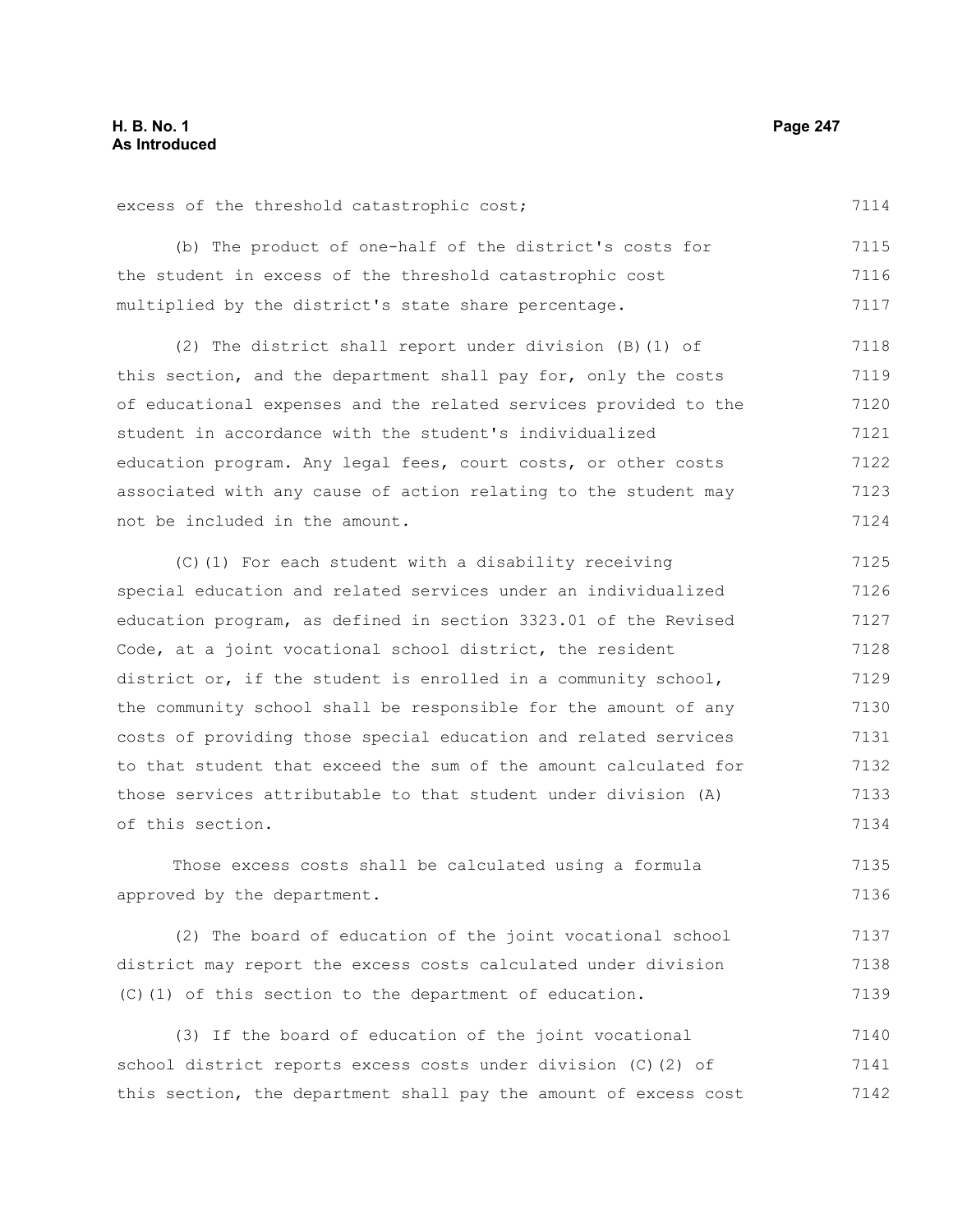calculated under division (C)(2) of this section to the joint vocational school district and shall deduct that amount as provided in division (C)(3)(a) or (b) of this section, as applicable: 7143 7144 7145 7146

(a) If the student is not enrolled in a community school, the department shall deduct the amount from the account of the student's resident district pursuant to division (J) of section 3317.023 of the Revised Code. 7147 7148 7149 7150

(b) If the student is enrolled in a community school, the department shall deduct the amount from the account of the community school pursuant to section 3314.083 of the Revised Code. 7151 7152 7153 7154

 $(D)$  (1) In any fiscal year, a school district receiving funds under division (A)(5) of this section shall spend those funds only for the purposes that the department designates as approved for career-technical education expenses. Careertechnical education expenses approved by the department shallinclude only expenses connected to the delivery of careertechnical programming to career-technical students. The department shall require the school district to report data annually so that the department may monitor the district'scompliance with the requirements regarding the manner in which funding received under division (A)(5) of this section may be spent. 7155 7156 7157 7158 7159 7160 7161 7162 7163 7164 7165 7166

(2) All funds received under division (A)(5) of this section shall be spent in the following manner: 7167 7168

(a) At least seventy-five per cent of the funds shall be spent on curriculum development, purchase, and implementation; instructional resources and supplies; industry-based program-7169 7170 7171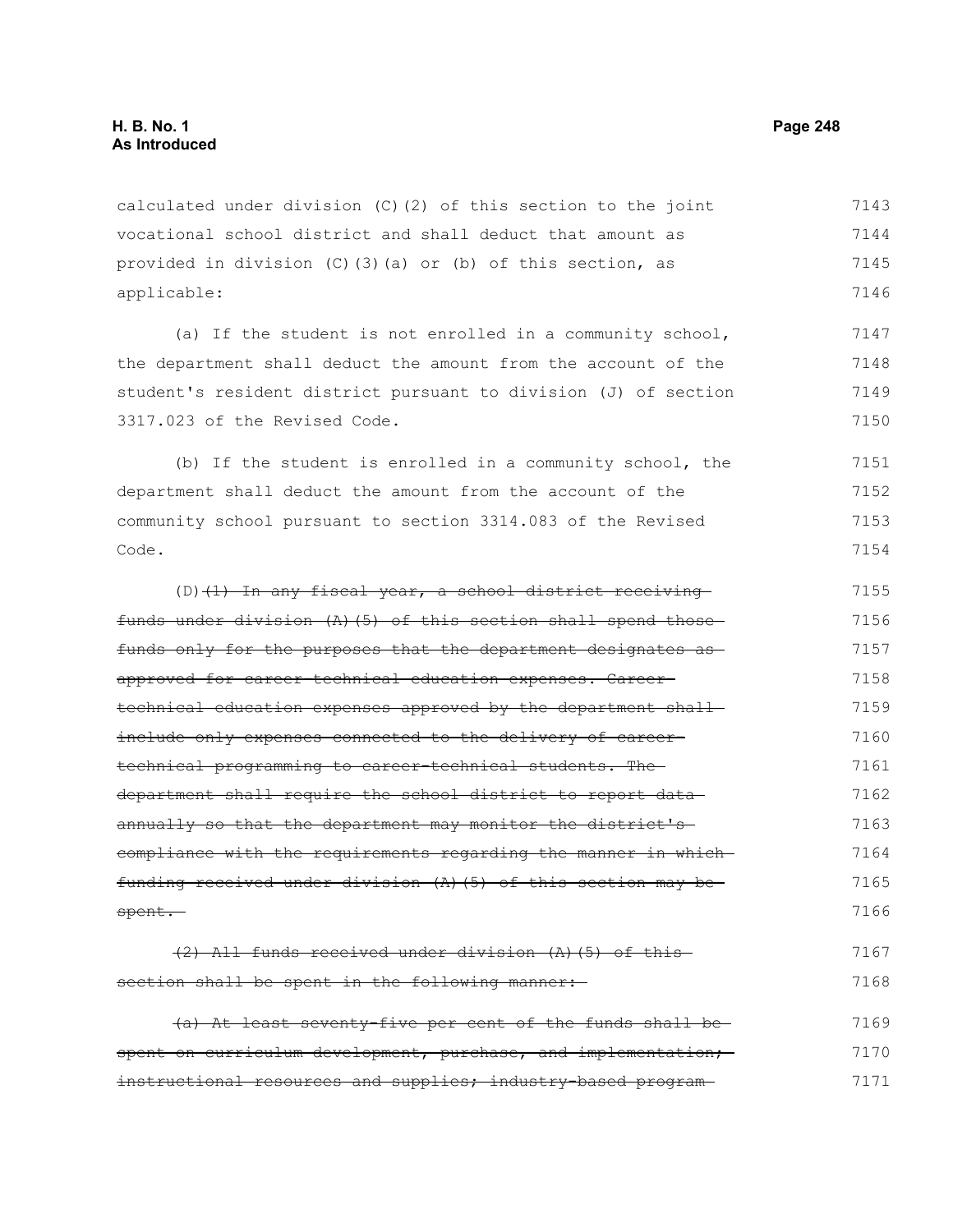# **H. B. No. 1 Page 249 As Introduced**

| certification; student assessment, credentialing, and placement;   | 7172 |
|--------------------------------------------------------------------|------|
| <u>curriculum specific equipment purchases and leases; career-</u> | 7173 |
| technical student organization fees and expenses; home and         | 7174 |
| agency linkages; work-based learning experiences; professional-    | 7175 |
| development; and other costs directly associated with career-      | 7176 |
| technical education programs including development of new-         | 7177 |
| programs.                                                          | 7178 |
| (b) Not more than twenty five per cent of the funds shall-         | 7179 |
| be used for personnel expenditures.                                | 7180 |
| (E) In any fiscal year, a school district receiving funds-         | 7181 |
| under division $(A)$ (6) of this section, or through a transfer of | 7182 |
| funds pursuant to division (I) of section 3317.023 of the-         | 7183 |
| Revised Code, shall spend those funds only for the purposes that   | 7184 |
| the department designates as approved for career-technical-        | 7185 |
| education associated services expenses, which may include such     | 7186 |
| purposes as apprenticeship coordinators, coordinators for other-   | 7187 |
| career technical education services, career technical-             | 7188 |
| evaluation, and other purposes designated by the department. The   | 7189 |
| department may deny payment under division (A) (6) of this         | 7190 |
| section to any district that the department determines is not-     | 7191 |
| operating those services or is using funds paid under division-    | 7192 |
| $(A)$ (6) of this section, or through a transfer of funds pursuant | 7193 |
| to division (I) of section 3317.023 of the Revised Code, for       | 7194 |
| other purposes.                                                    | 7195 |
| (F) A joint vocational school district shall spend the             | 7196 |
| funds it receives under division (A) (3) of this section in        | 7197 |
| accordance with section 3317.25 of the Revised Code.               | 7198 |
| (G) (E) In any fiscal year, a school district shall spend          | 7199 |
| the funds it receives under division (A) (4) of this section only  | 7200 |
| for services for English learners.                                 | 7201 |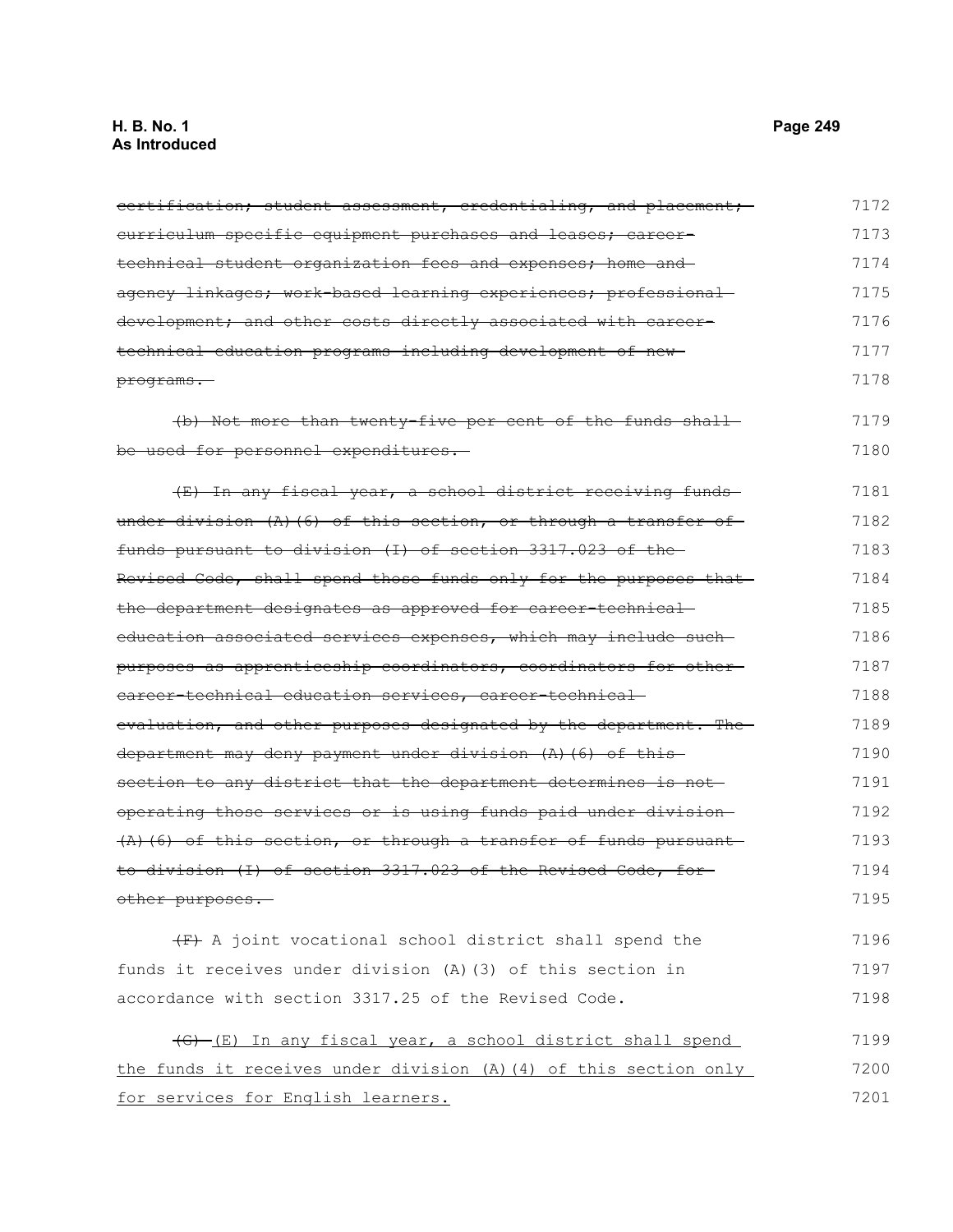| (F) As used in this section:                                      | 7202 |
|-------------------------------------------------------------------|------|
| (1) "Community school" means a community school                   | 7203 |
| established under Chapter 3314. of the Revised Code.              | 7204 |
| (2) "Resident district" means the city, local, or exempted        | 7205 |
| village school district in which a student is entitled to attend  | 7206 |
| school under section 3313.64 or 3313.65 of the Revised Code.      | 7207 |
| (3) "State share percentage" is equal to the following:           | 7208 |
| The amount computed under division (A) (1) of this section/ (the- | 7209 |
| formula amount X formula ADM)-                                    | 7210 |
| Sec. 3317.162. (A) For fiscal years 2022 and 2023, the            | 7211 |
| department of education shall pay temporary transitional aid to   | 7212 |
| each joint vocational school district according to the following  | 7213 |
| formula:                                                          | 7214 |
| (The district's funding base, as that term is defined in section  | 7215 |
| 3317.02 of the Revised Code + the amount paid to the district     | 7216 |
| under division (A) (3) of section 3317.16 of the Revised Code, as | 7217 |
| that division existed prior to the effective date of this         | 7218 |
| amendment, for fiscal year 2019) - (the district's payment under  | 7219 |
| section 3317.16 of the Revised Code for the fiscal year for       | 7220 |
| which the payment is computed)                                    | 7221 |
| If the computation made under division (A) of this section        | 7222 |
| results in a negative number, the district's funding under        | 7223 |
| division (A) of this section shall be zero.                       | 7224 |
| (B) For fiscal year 2024 and for each fiscal year                 | 7225 |
| thereafter, the department shall pay temporary transitional aid   | 7226 |
| to each joint vocational school district according to the         | 7227 |
| following formula:                                                | 7228 |
| (The district's guaranteed funding for the third preceding        | 7229 |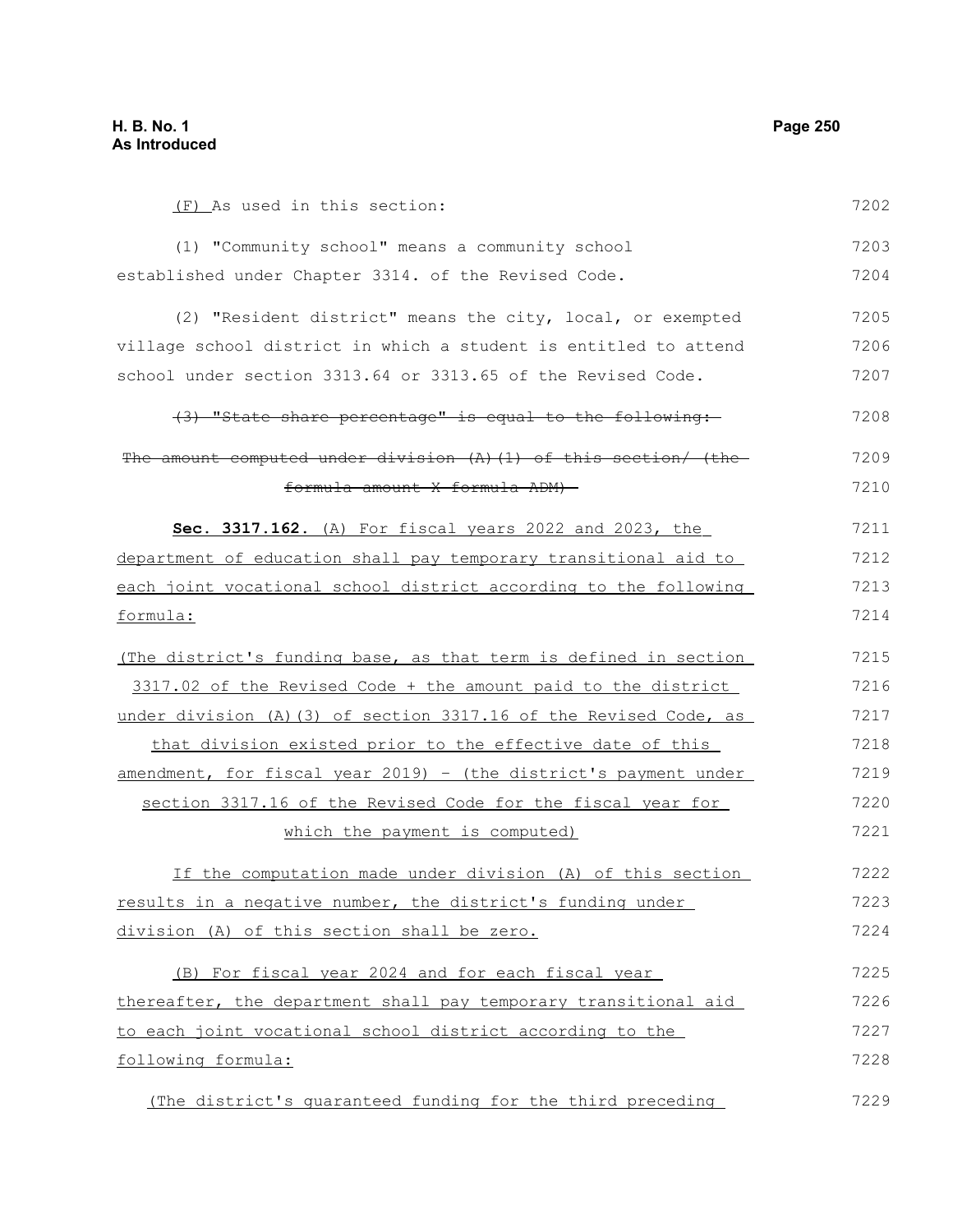| fiscal year/ the average of the district's enrolled ADM for the  | 7230 |
|------------------------------------------------------------------|------|
| third, fourth, and fifth preceding fiscal years) - (the          | 7231 |
| district's payment under section 3317.16 of the Revised Code for | 7232 |
| the fiscal year for which the payment is calculated/ the         | 7233 |
| district's enrolled ADM for the fiscal year for which the        | 7234 |
| payment is calculated) X the district's enrolled ADM for the     | 7235 |
| fiscal year for which the payment is calculated                  | 7236 |
| If the computation made under this division results in a         | 7237 |
| negative number, the district's funding under this division      | 7238 |
| shall be zero.                                                   | 7239 |
| For purposes of this computation, a district's "quaranteed       | 7240 |
| funding" means the following:                                    | 7241 |
| (1) For fiscal year 2021, the sum of the district's              | 7242 |
| funding base, as that term is defined in section 3317.02 of the  | 7243 |
| Revised Code, and the amount paid to the district under division | 7244 |
| (A) (3) of section 3317.16 of the Revised Code, as that division | 7245 |
| existed prior to the effective date of this amendment, for       | 7246 |
| fiscal year 2019;                                                | 7247 |
| (2) For fiscal years 2022 and 2023, the district's payment       | 7248 |
| for that fiscal year under section 3317.16 of the Revised Code   | 7249 |
| plus the district's payment for that fiscal year under division  | 7250 |
| (A) of this section;                                             | 7251 |
| (3) For fiscal year 2024 and for each fiscal year                | 7252 |
| thereafter, the district's payment for that fiscal year under    | 7253 |
| section 3317.16 of the Revised Code plus the district's payment  | 7254 |
| for that fiscal year under division (B) of this section.         | 7255 |
| (C) If a joint vocational school district begins receiving       | 7256 |
| payments under section 3317.16 of the Revised Code for fiscal    | 7257 |
| year 2022 or for any fiscal year thereafter but does not receive | 7258 |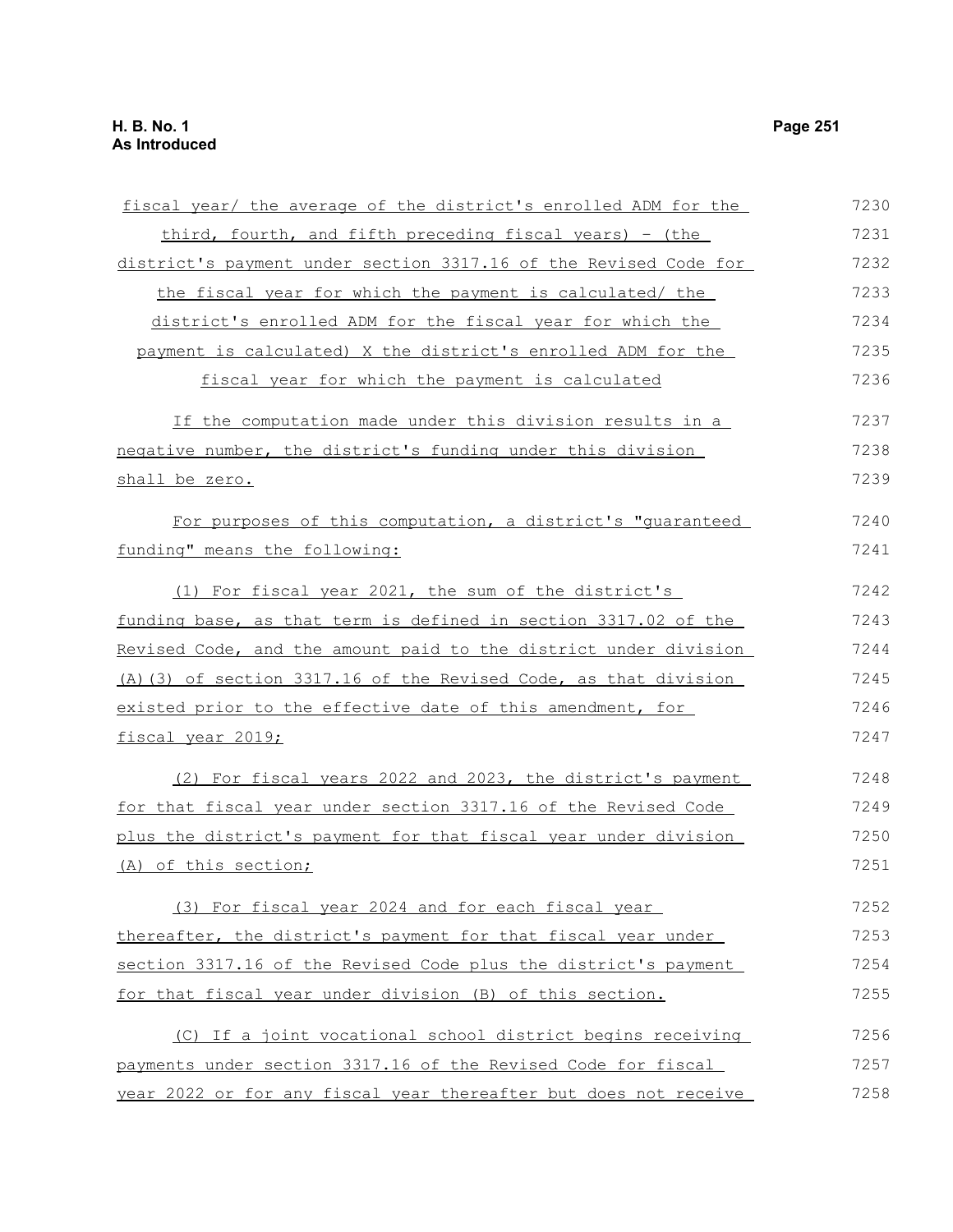| payments for the fiscal year immediately preceding that fiscal   | 7259 |
|------------------------------------------------------------------|------|
| year, the department shall establish the following as an amount  | 7260 |
| equal to the absolute value of the sum of the associated         | 7261 |
| adjustments of any local school district's funding base under    | 7262 |
| division (C) of section 3317.019 of the Revised Code:            | 7263 |
| (1) For purposes of division (A) of this section:                | 7264 |
| (a) The district's funding base, as that term is defined         | 7265 |
| in section 3317.02 of the Revised Code;                          | 7266 |
| (b) The amount paid to the district under division (A) (3)       | 7267 |
| of section 3317.16 of the Revised Code, as that division existed | 7268 |
| prior to the effective date of this amendment, for fiscal year   | 7269 |
| 2019.                                                            | 7270 |
| (2) For purposes of division (B) of this section, the            | 7271 |
| district's quaranteed funding.                                   | 7272 |
| Sec. 3317.20. This section does not apply to preschool           | 7273 |
| children with disabilities.                                      | 7274 |
| (A) As used in this section:                                     | 7275 |
| (1) "Applicable special education amount" means the amount       | 7276 |
| specified in section 3317.013 of the Revised Code for a          | 7277 |
| disability described in that section.                            | 7278 |
| (2) "Child's school district" means the school district in       | 7279 |
| which a child is entitled to attend school pursuant to section   | 7280 |
| 3313.64 or 3313.65 of the Revised Code.                          | 7281 |
| (3) "State share indexpercentage" means the state share          | 7282 |
| index-percentage of the child's school district.                 | 7283 |
| (B) The department shall annually pay each county board of       | 7284 |
| developmental disabilities for each child with a disability,     | 7285 |
|                                                                  |      |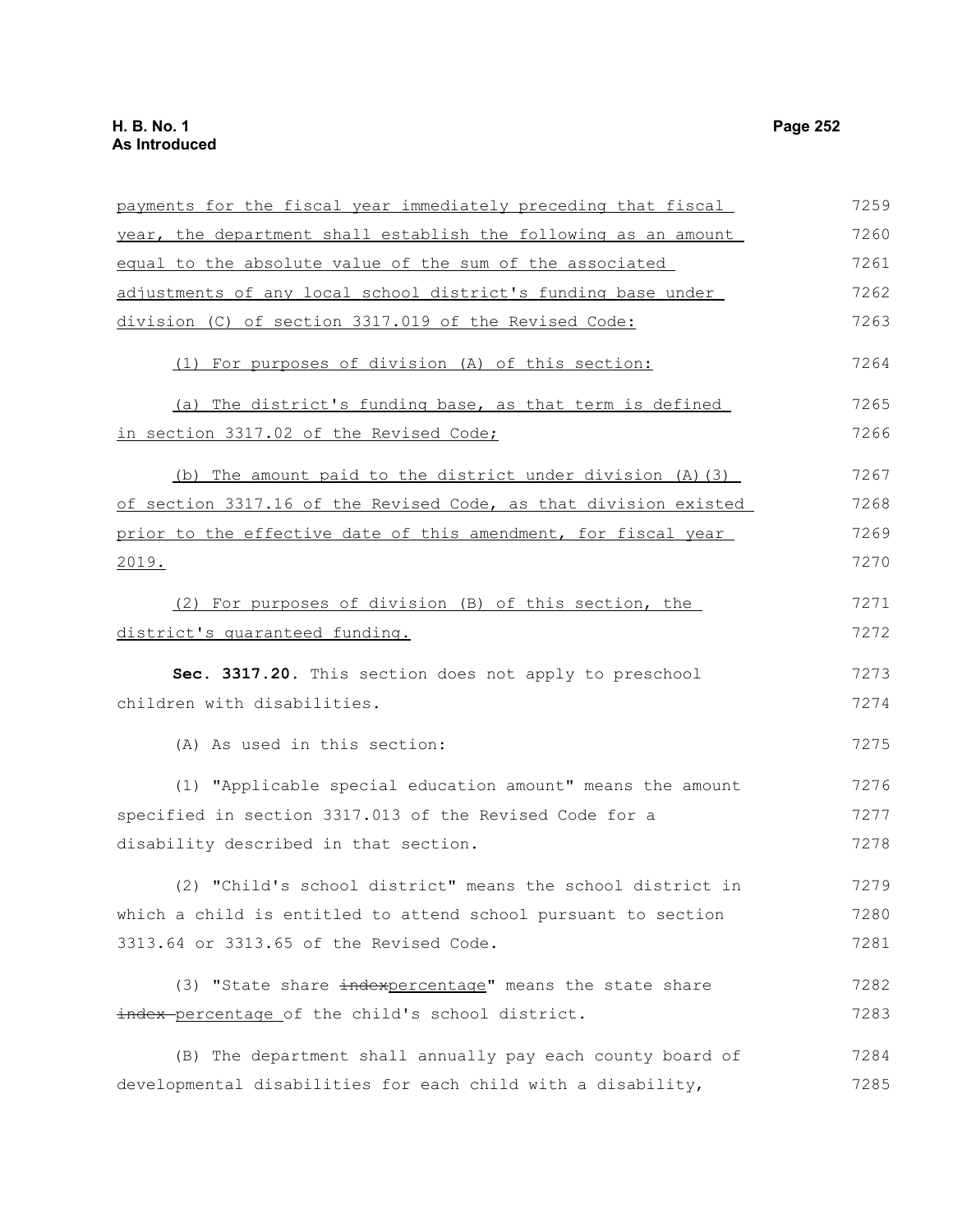other than a preschool child with a disability, for whom the county board provides special education and related services an amount equal to the formula amount statewide average base cost per pupil + (state share index-percentage X the applicable special education amountweight X the statewide average base cost per pupil). 7286 7287 7288 7289 7290 7291

(C) Each county board of developmental disabilities shall report to the department, in the manner specified by the department, the name of each child for whom the county board of developmental disabilities provides special education and related services and the child's school district. 7292 7293 7294 7295 7296

(D)(1) For the purpose of verifying the accuracy of the payments under this section, the department may request from either of the following entities the data verification code assigned under division (D)(2) of section 3301.0714 of the Revised Code to any child who is placed with a county board of developmental disabilities: 7297 7298 7299 7300 7301 7302

(a) The child's school district; 7303

(b) The independent contractor engaged to create and maintain data verification codes. 7304 7305

(2) Upon a request by the department under division (D)(1) of this section for the data verification code of a child, the child's school district shall submit that code to the department in the manner specified by the department. If the child has not been assigned a code, the district shall assign a code to that child and submit the code to the department by a date specified by the department. If the district does not assign a code to the child by the specified date, the department shall assign a code to the child. 7306 7307 7308 7309 7310 7311 7312 7313 7314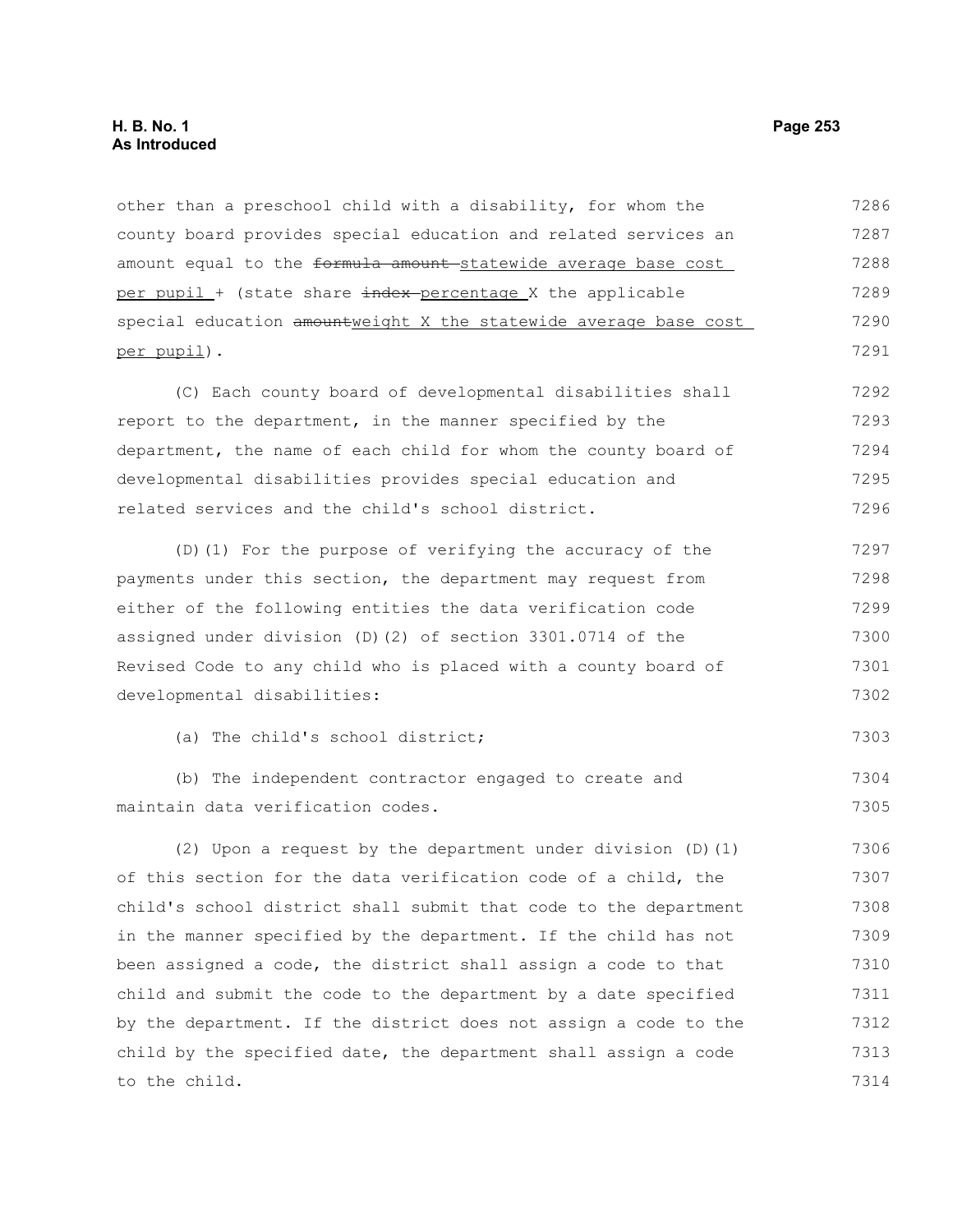The department annually shall submit to each school district the name and data verification code of each child residing in the district for whom the department has assigned a code under this division. 7315 7316 7317 7318

(3) The department shall not release any data verification code that it receives under division (D) of this section to any person except as provided by law. 7319 7320 7321

(E) Any document relative to special education and related services provided by a county board of developmental disabilities that the department holds in its files that contains both a student's name or other personally identifiable information and the student's data verification code shall not be a public record under section 149.43 of the Revised Code. 7322 7323 7324 7325 7326 7327

Sec. 3317.25. (A) As used in this section, "economicallydisadvantaged fundsdisadvantaged pupil impact aid" means the following: 7328 7329 7330

(1) For a city, local, or exempted village school district, the funds received under division  $(A)$  (5) (4) of section 3317.022 of the Revised Code; 7331 7332 7333

(2) For a joint vocational school district, the funds received under division (A)(3) of section 3317.16 of the Revised Code; 7334 7335 7336

(3) For a community school established under Chapter 3314. of the Revised Code, the funds received under division  $\left(\frac{C}{C}\right)\left(\frac{1}{C}\right)$ (C)(1)(c) of section 3314.08 of the Revised Code; 7337 7338 7339

(4) For a STEM school established under Chapter 3326. of the Revised Code, the funds received under division  $(E)$  (B)(3) of section 3326.33 of the Revised Code. 7340 7341 7342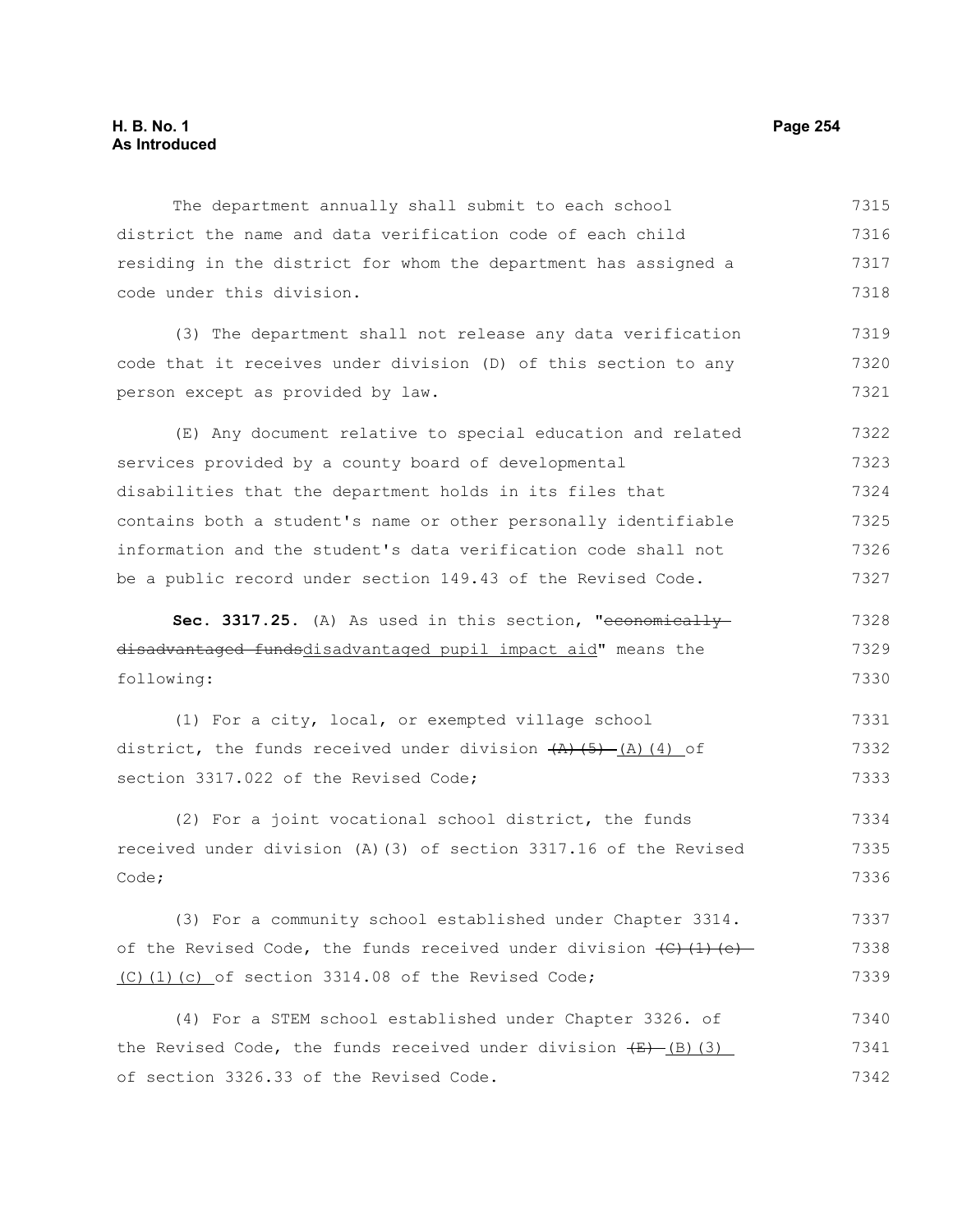### **H. B. No. 1 Page 255 As Introduced**

(B) In any fiscal year, a city, local, exempted village, or joint vocational school district, community school, or STEM school shall spend the economically disadvantaged funds disadvantaged pupil impact aid it receives for any of the following initiatives or a combination of any of the following initiatives: (1) Extended school day and school year; (2) Reading improvement and intervention; (3) Instructional technology or blended learning; (4) Professional development in reading instruction for teachers of students in kindergarten through third grade; (5) Dropout prevention; (6) School safety and security measures; (7) Community learning centers that address barriers to learning; (8) Academic interventions for students in any of grades six through twelve; (9) Employment of an individual who has successfully completed the bright new leaders for Ohio schools program as a principal or an assistant principal under section 3319.272 of the Revised Code; (10) Reduced class size; (11) One year of quality preschool for every child who is four years of age and identified as economically disadvantaged; (12) Student mentoring programs; (13) Family engagement pertinent to enhanced student 7343 7344 7345 7346 7347 7348 7349 7350 7351 7352 7353 7354 7355 7356 7357 7358 7359 7360 7361 7362 7363 7364 7365 7366 7367 7368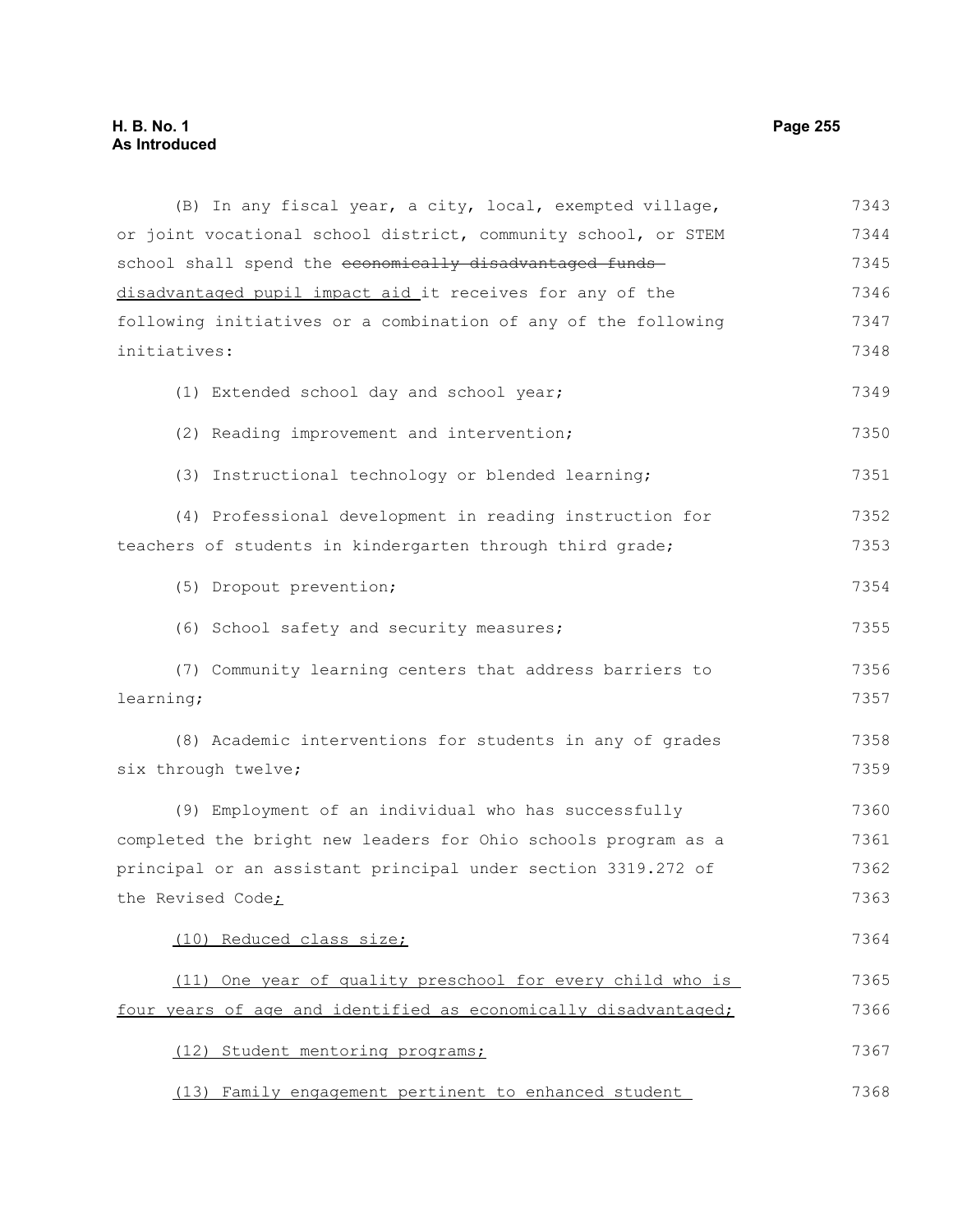educational success; (14) District-wide professional development to provide greater insight into the needs, culture, and perspective of disadvantaged populations and enhanced ability to recognize and address those needs; (15) Mental health services; (16) Services for homeless youth; (17) Services for child welfare involving youth; (18) Community liaisons; (19) Physical health care services; (20) Mentoring programs; (21) Family engagement and support services; (22) City connects programming; (23) Professional development regarding the provision of trauma informed care; (24) Professional development regarding cultural competence; (25) Student services provided prior to or after the regularly scheduled school day or any time school is not in session. (C) At the end of each fiscal year, each city, local, exempted village, or joint vocational school district, community school, and STEM school shall submit a report to the department 7369 7370 7371 7372 7373 7374 7375 7376 7377 7378 7379 7380 7381 7382 7383 7384 7385 7386 7387 7388 7389 7390 7391

of education describing through the education management information system established under section 3301.0714 of the Revised Code that describes the initiative or initiatives on 7392 7393 7394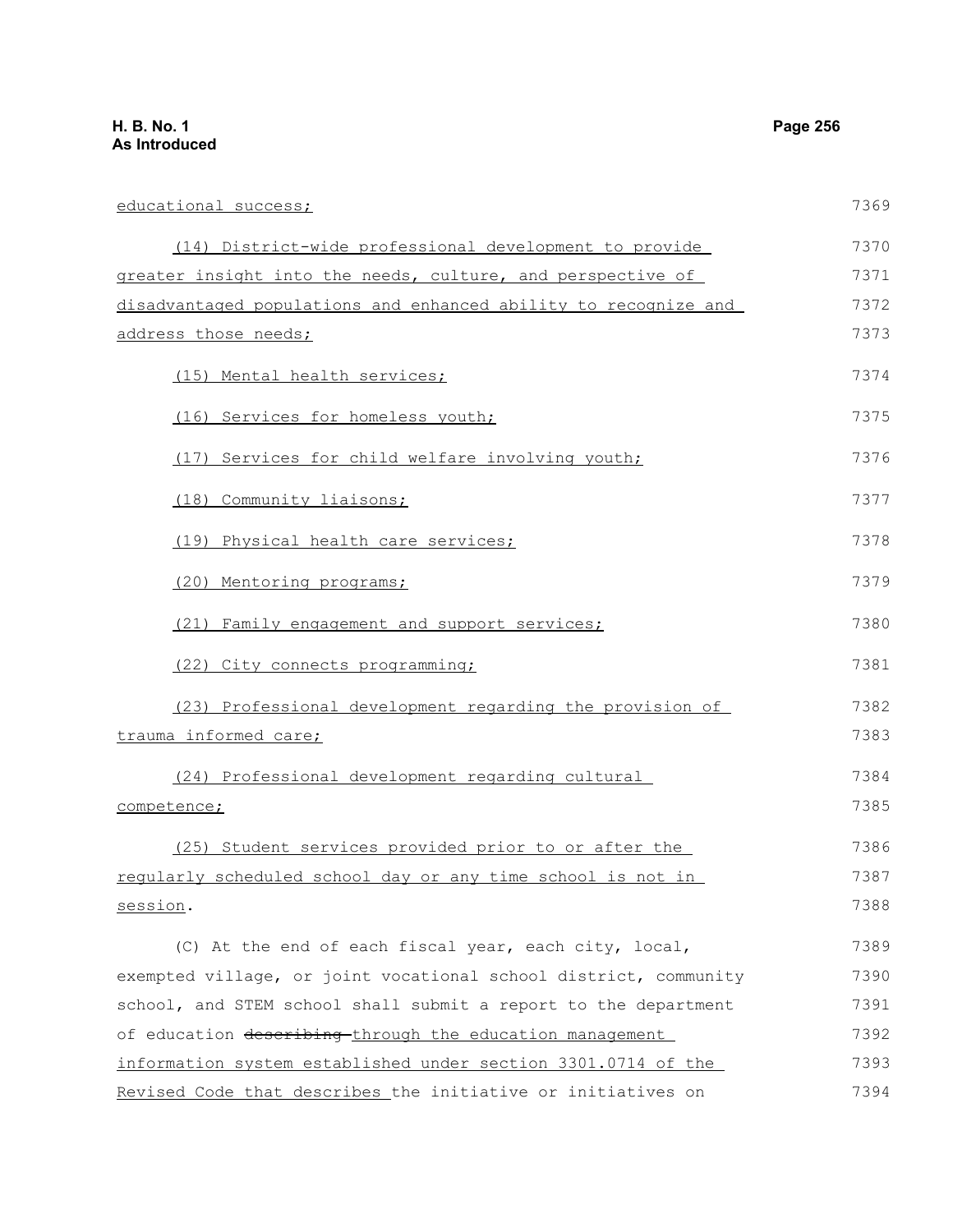funds disadvantaged pupil impact aid were spent during that fiscal year and the amount of money that was spent on each initiative. (D) Starting in 2015, the department shall submit a report of the information it receives under division (C) of this section to the General Assembly not later than the first day of December of each odd-numbered year in accordance with section 101.68 of the Revised Code. **Sec. 3317.26.** (A) As used in this section, "student wellness and success funds" means the following: (1) For a city, local, or exempted village school district, the funds received under section 3317.0219 of the Revised Code; (2) For a joint vocational school district, the funds received under section 3317.163 of the Revised Code. (3) For a community school established under Chapter 3314. of the Revised Code, the funds received under section 3314.088 of the Revised Code. (4) For a STEM school established under Chapter 3326. of the Revised Code, the funds received under section 3326.42 of the Revised Code. 7396 7397 7398 7399 7400 7401 7402 7403 7404 7405 7406 7407 7408 7409 7410 7411 7412 7413 7414 7415 7416

which the district's or school's economically disadvantaged

(B) In any fiscal year, a city, local, exempted village, or joint vocational school district, community school, or STEM school shall spend the student wellness and success funds it receives for any of the following initiatives or a combination of any of the following initiatives: 7417 7418 7419 7420 7421

(1) Mental health services;

7395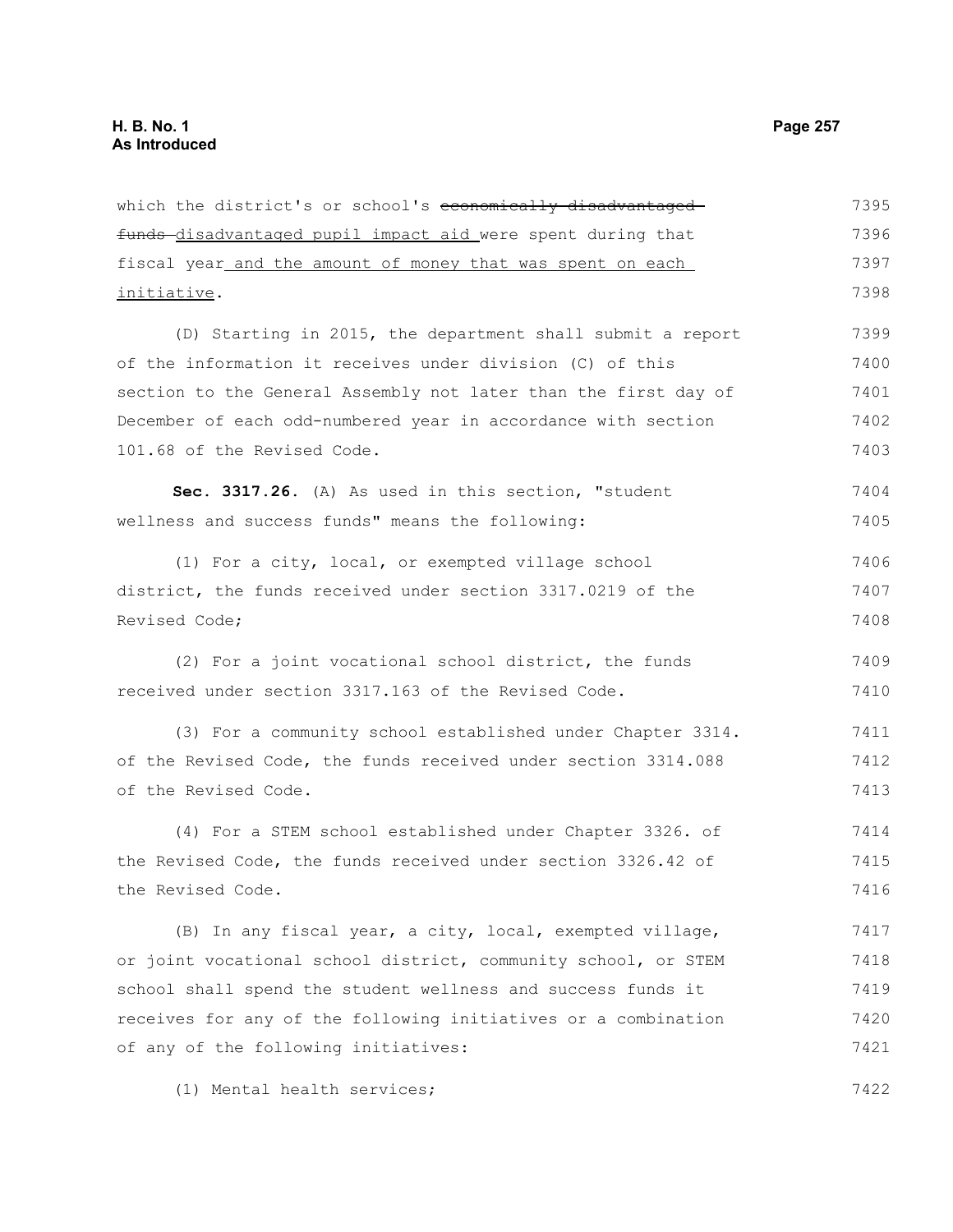(2) Services for homeless youth; (3) Services for child welfare involved youth; (4) Community liaisons; (5) Physical health care services; (6) Mentoring programs; (7) Family engagement and support services; (8) City connects programming; (9) Professional development regarding the provision of trauma informed care; (10) Professional development regarding cultural competence; (11) Student services provided prior to or after the regularly scheduled school day or any time school is not in session. (C) Each city, local, exempted village, and joint vocational school district, community school, and STEM school that is subject to the requirements of this section shall develop a plan for utilizing the student wellness and success funds it receives in coordination with at least one of the following community partners: (1) A board of alcohol, drug, and mental health services established under Chapter 340. of the Revised Code; (2) An educational service center; (3) A county board of developmental disabilities; (4) A community-based mental health treatment provider; 7423 7424 7425 7426 7427 7428 7429 7430 7431 7432 7433 7434 7435 7436 7437 7438 7439 7440 7441 7442 7443 7444 7445 7446 7447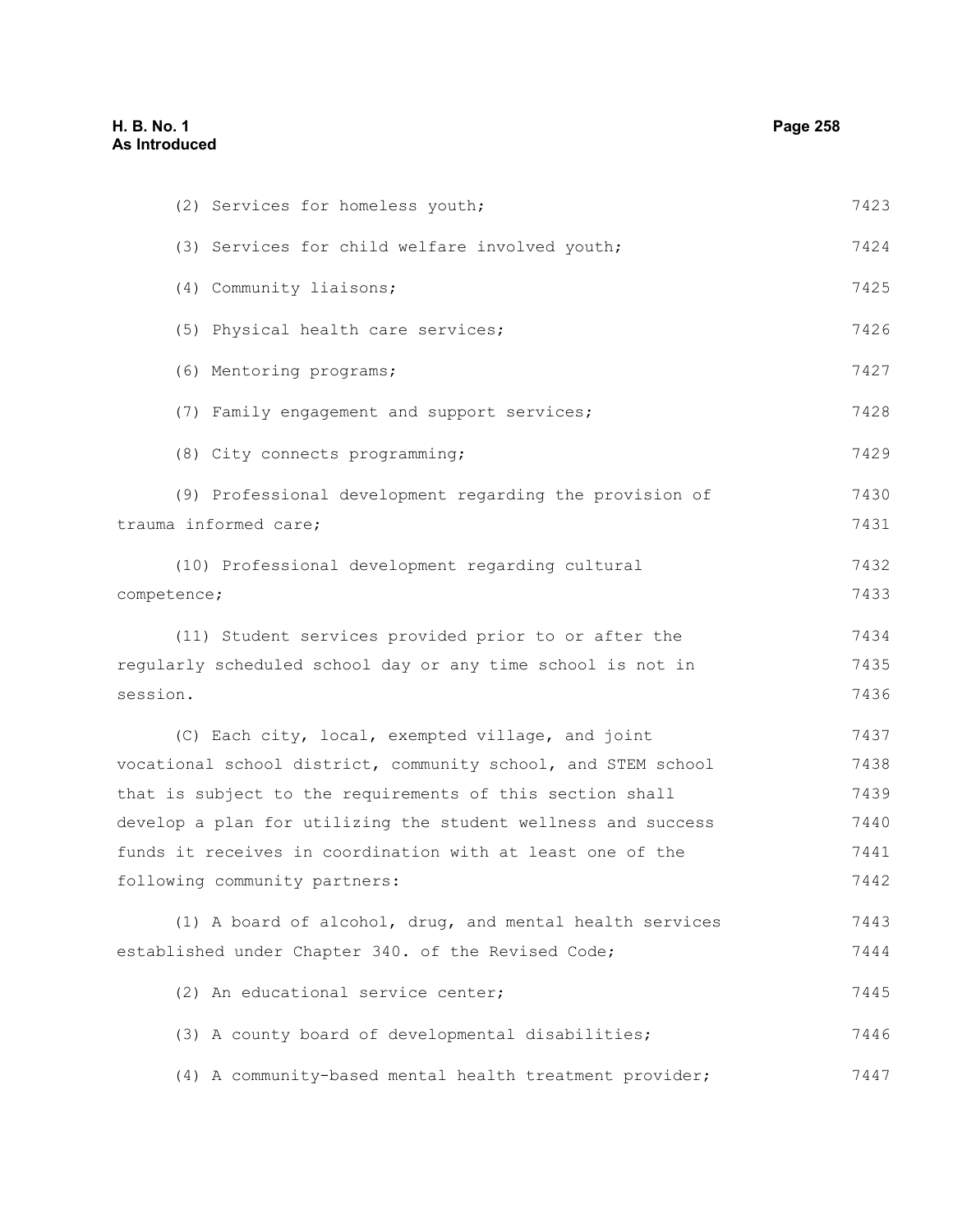(5) A board of health of a city or general health district; (6) A county department of job and family services; (7) A nonprofit organization with experience serving children; (8) A public hospital agency. (D) After the end of each fiscal year, each city, local, exempted village, or joint vocational school district, community school, and STEM school shall submit a report to the department of education, in a manner prescribed by the department, describing the initiative or initiatives on which the district's or school's student wellness and success funds were spent during that fiscal year and the amount of money that was spent on each initiative. **Sec. 3317.60.** (A) The school funding oversight commission is hereby created. The commission shall do all of the following: (1) Evaluate and analyze the manner in which the funding requirements of H.B. 305 of the 133rd general assembly are being implemented and make recommendations to the general assembly to ensure that, if at all possible, the funding priorities specified in H.B. 305 of the 133rd general assembly are implemented as directed and that all other provisions are funded as equitably and evenly as possible as additional funding becomes available; (2) Analyze and make recommendations to the general assembly regarding any appropriate adjustments to the provisions of H.B. 305 of the 133rd general assembly for inflation, technology developments, changes in instructional methodology, 7448 7449 7450 7451 7452 7453 7454 7455 7456 7457 7458 7459 7460 7461 7462 7463 7464 7465 7466 7467 7468 7469 7470 7471 7472 7473 7474 7475

or the use of databases;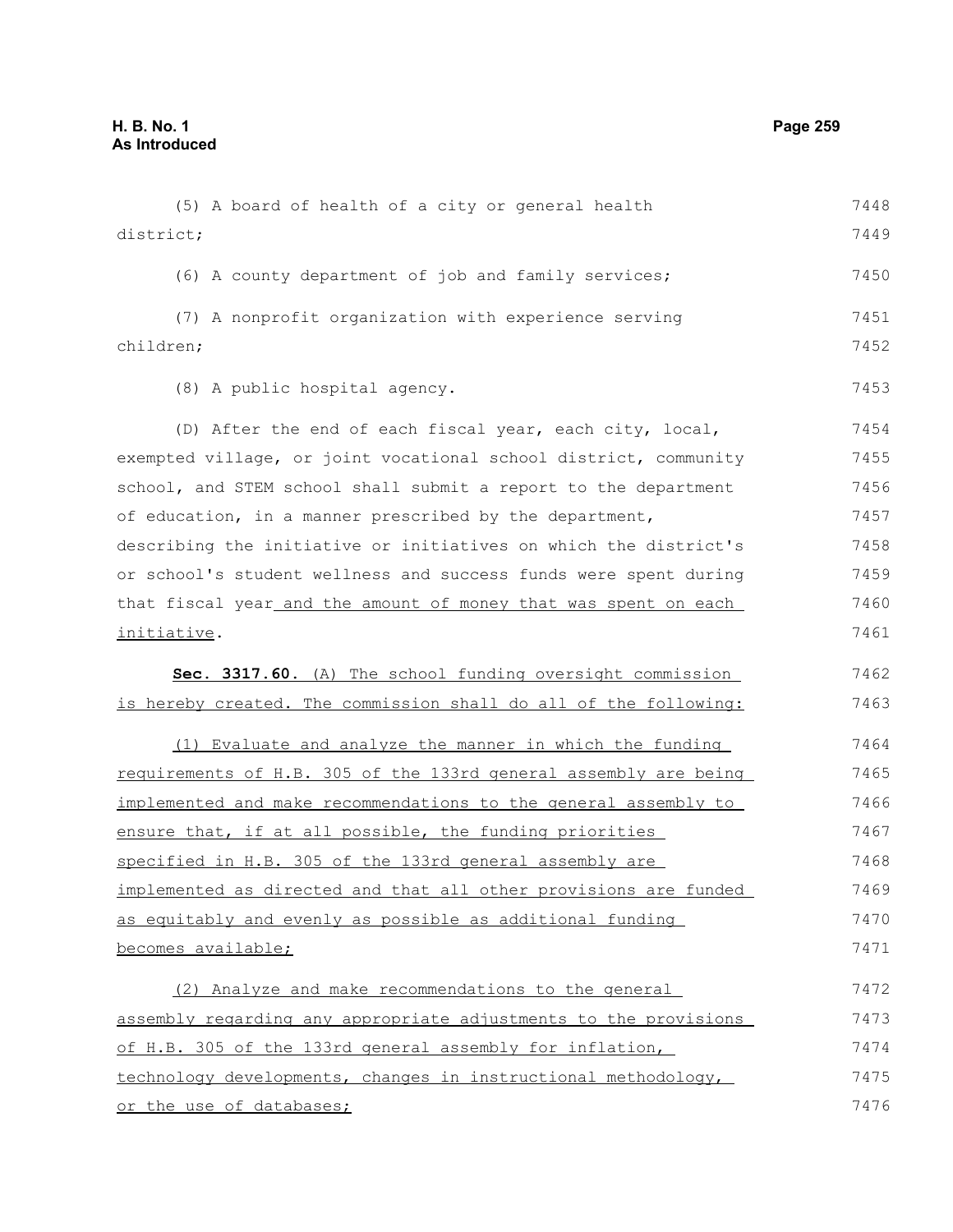# **H. B. No. 1 Page 260 As Introduced**

| (3) Review and analyze the findings or implications of any       | 7477 |
|------------------------------------------------------------------|------|
| of the studies authorized in Sections 4, 5, 6, and 7 of S.B. 310 | 7478 |
| of the 133rd general assembly as amended by this act, as those   | 7479 |
| studies become available, or any other school funding studies    | 7480 |
| authorized in related legislation and make appropriate           | 7481 |
| recommendations to the general assembly;                         | 7482 |
| (4) Upon the implementation of the provisions of H.B. 305        | 7483 |
| of the 133rd general assembly, assess the impact of its          | 7484 |
| calculations and other basic concepts and make recommendations   | 7485 |
| to the general assembly regarding appropriate modifications to   | 7486 |
| those calculations and other basic concepts;                     | 7487 |
| (5) Generally monitor the implementation of the provisions       | 7488 |
| of H.B. 305 of the 133rd general assembly to ensure that they    | 7489 |
| are implemented in a timely and effective manner that is         | 7490 |
| consistent with the intent of the general assembly at the time   | 7491 |
| those provisions were enacted and make recommendations to the    | 7492 |
| general assembly regarding its implementation.                   | 7493 |
| (B) (1) The school funding oversight commission shall            | 7494 |
| consist of the following members:                                | 7495 |
| (a) Two members of the house of representatives, appointed       | 7496 |
| by the speaker of the house of representatives, and two members  | 7497 |
| of the senate, appointed by the president of the senate. Of the  | 7498 |
| members appointed by the speaker of the house of                 | 7499 |
| representatives, one shall be a member of the majority party,    | 7500 |
| and one shall be a member of the minority party that has the     | 7501 |
| most members. Of the members appointed by the president of the   | 7502 |
| senate, one shall be a member of the majority party, and one     | 7503 |
| shall be a member of the minority party that has the most        | 7504 |
| <u>members.</u>                                                  | 7505 |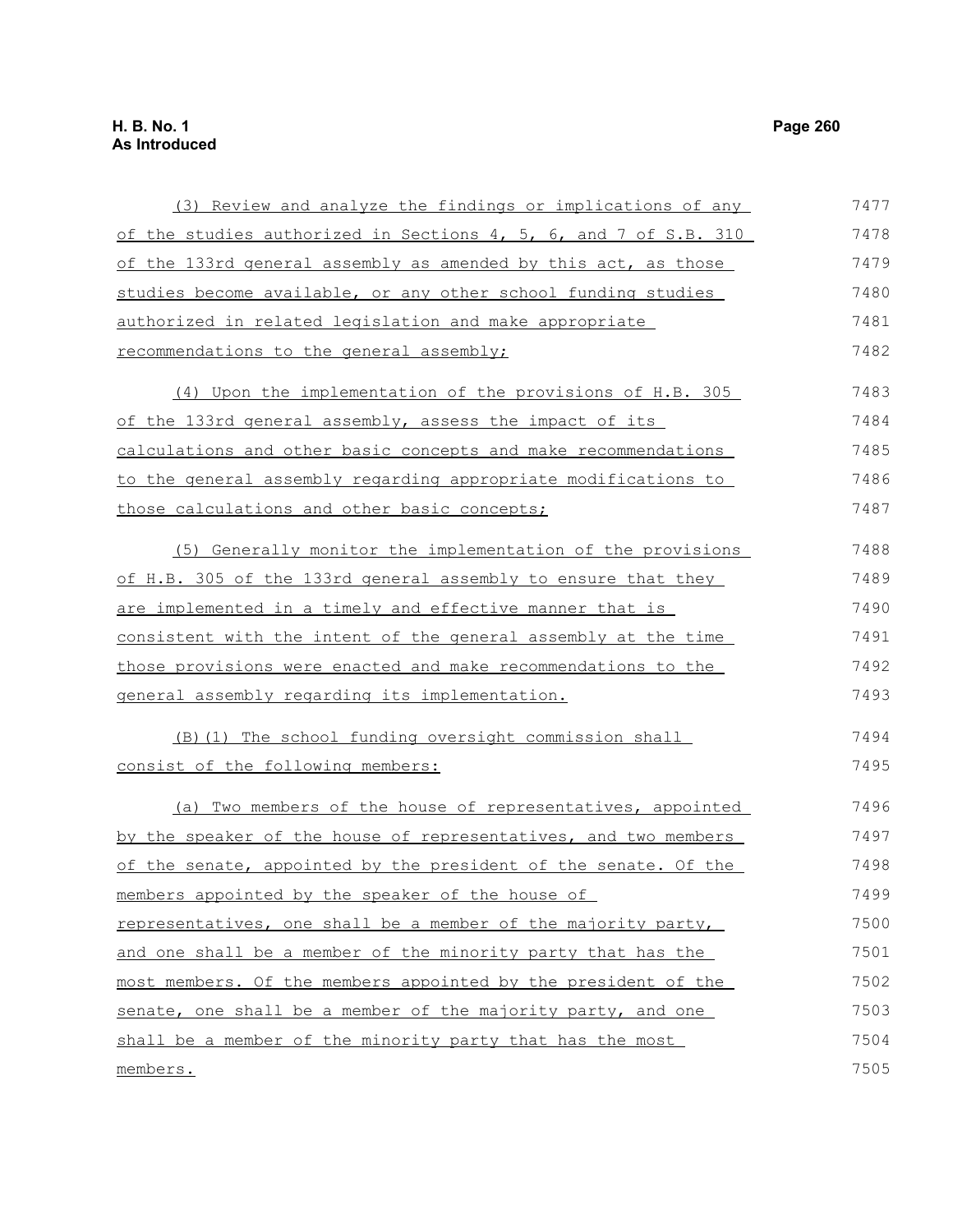| (b) Three school district superintendents, appointed by             | 7506 |
|---------------------------------------------------------------------|------|
| the superintendent of public instruction with advice from those     | 7507 |
| statewide organizations that represent school district              | 7508 |
| superintendents, and three school district treasurers, appointed    | 7509 |
| by the superintendent of public instruction with advice from        | 7510 |
| <u>those statewide organizations that represent school district</u> | 7511 |
| treasurers. The superintendent of public instruction shall          | 7512 |
| attempt to ensure that the school district superintendents and      | 7513 |
| treasurers appointed under division (B) (1) (b) of this section     | 7514 |
| represent a combination of urban, suburban, and rural school        | 7515 |
| districts and a combination of school districts with different      | 7516 |
| per-pupil local capacity amounts calculated under section           | 7517 |
| 3317.017 of the Revised Code.                                       | 7518 |
| (c) Three parents, not more than two of whom shall be of            | 7519 |
| the same gender, appointed by the governor. In making               | 7520 |
| appointments under division (B) (1) (c) of this section, the        | 7521 |
| governor shall attempt to ensure that the parents appointed are     | 7522 |
| a combination of parents of students who are enrolled in, will      | 7523 |
| enroll in, or were enrolled in public schools.                      | 7524 |
|                                                                     |      |
| (d) Three teachers appointed by the superintendent of               | 7525 |
| public instruction. The superintendent of public instruction        | 7526 |
| shall attempt to ensure that the teachers appointed under           | 7527 |
| division (B)(1)(d) of this section represent a combination of       | 7528 |
| urban, suburban, and rural school districts and a combination of    | 7529 |
| school districts with different per-pupil local capacity amounts    | 7530 |
| calculated under section 3317.017 of the Revised Code.              | 7531 |
| (e) Three school board members appointed by the                     | 7532 |
| superintendent of public instruction. The superintendent of         | 7533 |
| public instruction shall attempt to ensure that the school board    | 7534 |
| members appointed under division (B)(1)(e) of this section          | 7535 |
|                                                                     |      |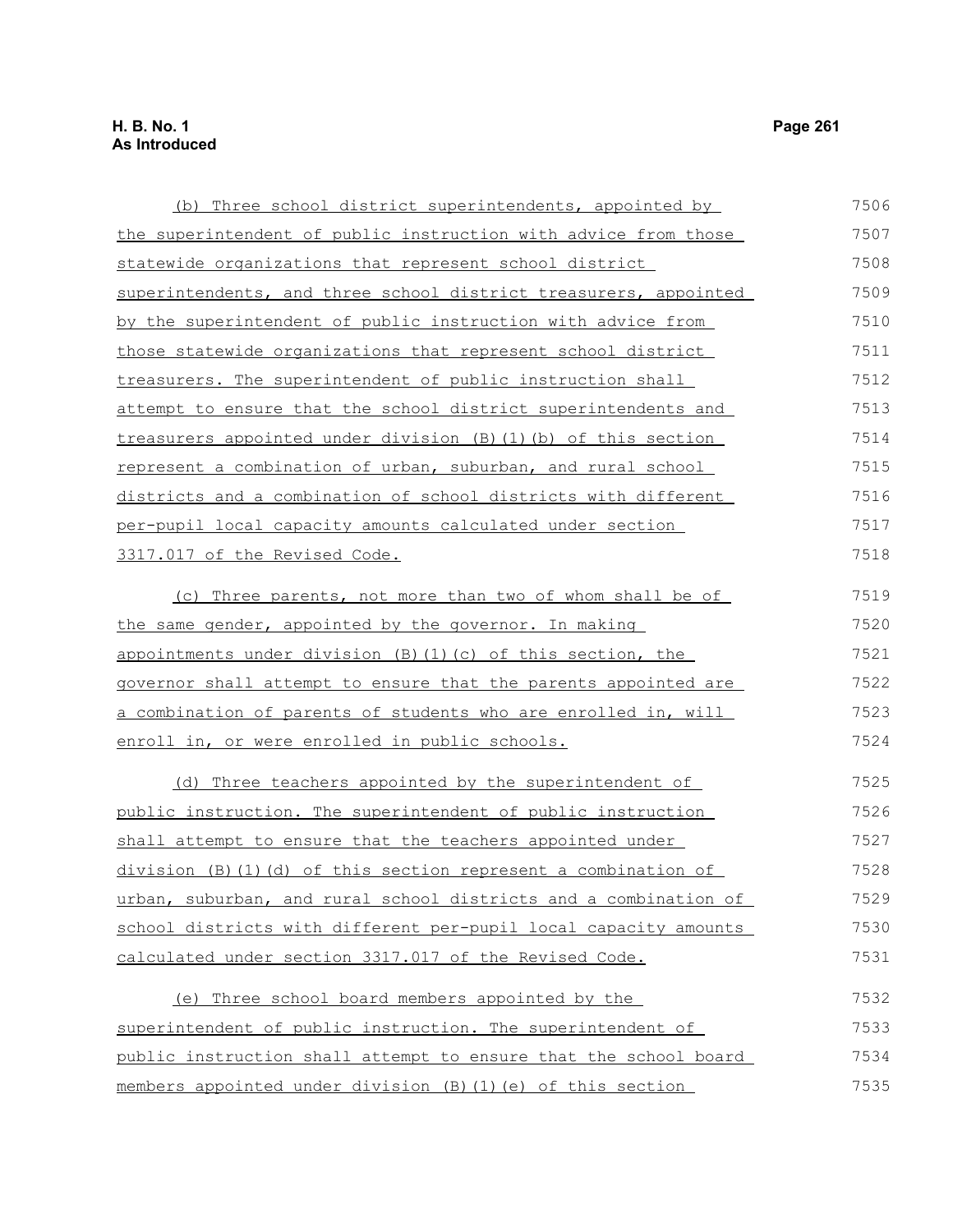represent a combination of urban, suburban, and rural school districts and a combination of school districts with different per-pupil local capacity amounts calculated under section 3317.017 of the Revised Code. (2) Not more than one of the members appointed under divisions  $(B)$  (1)(b), (c), (d), and (e) of this section shall represent the same school district. (C) All members of the commission shall be appointed prior to the commission's first meeting as prescribed in division (D) of this section. Half of the members appointed under each of divisions  $(B)(1)(a)$ ,  $(b)$ ,  $(c)$ ,  $(d)$ , and  $(e)$  of this section shall be appointed for two-year terms, and half of the members appointed under each of divisions  $(B)$   $(1)$   $(a)$ ,  $(b)$ ,  $(c)$ ,  $(d)$ , and (e) of this section shall be appointed for four-year terms. Thereafter, all members shall be appointed for four-year terms. No member shall be eligible for reappointment except for those members appointed for initial two-year terms. (D) Not later than one year after the effective date of this section, the superintendent of public instruction shall call the first meeting of the school funding oversight commission. At that meeting, the members of the commission shall select a chair and vice-chair of the commission. Thereafter, the commission shall meet at least once every six months at the call of the chair. **Sec. 3319.57.** (A) A grant program is hereby established under which the department of education shall award grants to assist certain schools in a city, exempted village, local, or joint vocational school district in implementing one of the 7536 7537 7538 7539 7540 7541 7542 7543 7544 7545 7546 7547 7548 7549 7550 7551 7552 7553 7554 7555 7556 7557 7558 7559 7560 7561 7562 7563

following innovations: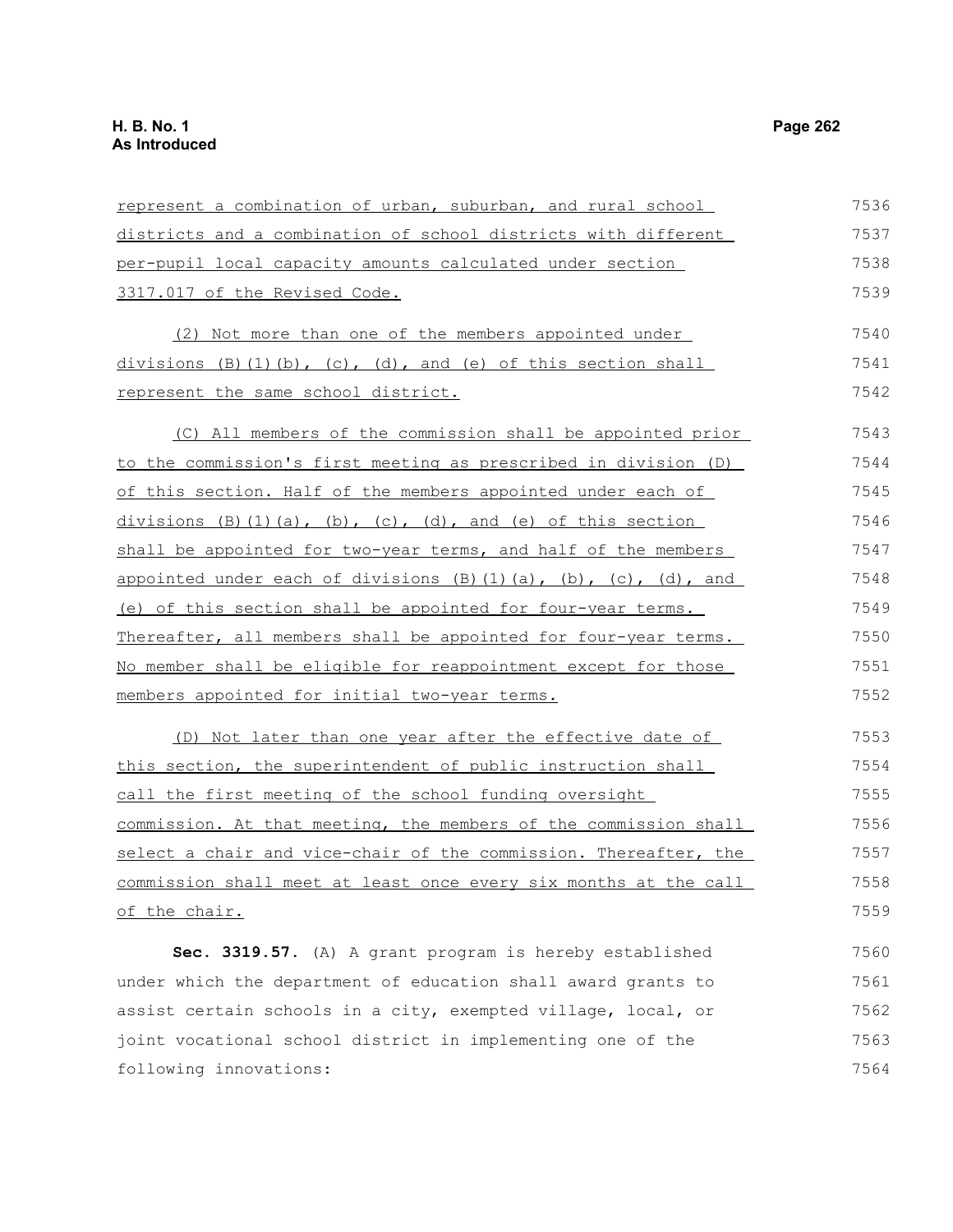## **H. B. No. 1 Page 263 As Introduced**

| (1) The use of instructional specialists to mentor and           | 7565 |
|------------------------------------------------------------------|------|
| support classroom teachers;                                      | 7566 |
| (2) The use of building managers to supervise the                | 7567 |
| administrative functions of school operation so that a school    | 7568 |
| principal can focus on supporting instruction, providing         | 7569 |
| instructional leadership, and engaging teachers as part of the   | 7570 |
| instructional leadership team;                                   | 7571 |
| (3) The reconfiguration of school leadership structure in        | 7572 |
| a manner that allows teachers to serve in leadership roles so    | 7573 |
| that teachers may share the responsibility for making and        | 7574 |
| implementing school decisions;                                   | 7575 |
| (4) The adoption of new models for restructuring the             | 7576 |
| school day or school year, such as including teacher planning    | 7577 |
| and collaboration time as part of the school day;                | 7578 |
| (5) The creation of smaller schools or smaller units             | 7579 |
| within larger schools for the purpose of facilitating teacher    | 7580 |
| collaboration to improve and advance the professional practice   | 7581 |
| of teaching;                                                     | 7582 |
| (6) The implementation of "grow your own" recruitment            | 7583 |
| strategies that are designed to assist individuals who show a    | 7584 |
| commitment to education become licensed teachers, to assist      | 7585 |
| experienced teachers obtain licensure in subject areas for which | 7586 |
| there is need, and to assist teachers in becoming principals;    | 7587 |
| (7) The provision of better conditions for new teachers,         | 7588 |
| such as reduced teaching load and reduced class size;            | 7589 |
| (8) The provision of incentives to attract qualified             | 7590 |
| mathematics, science, or special education teachers;             | 7591 |
|                                                                  |      |

(9) The development and implementation of a partnership 7592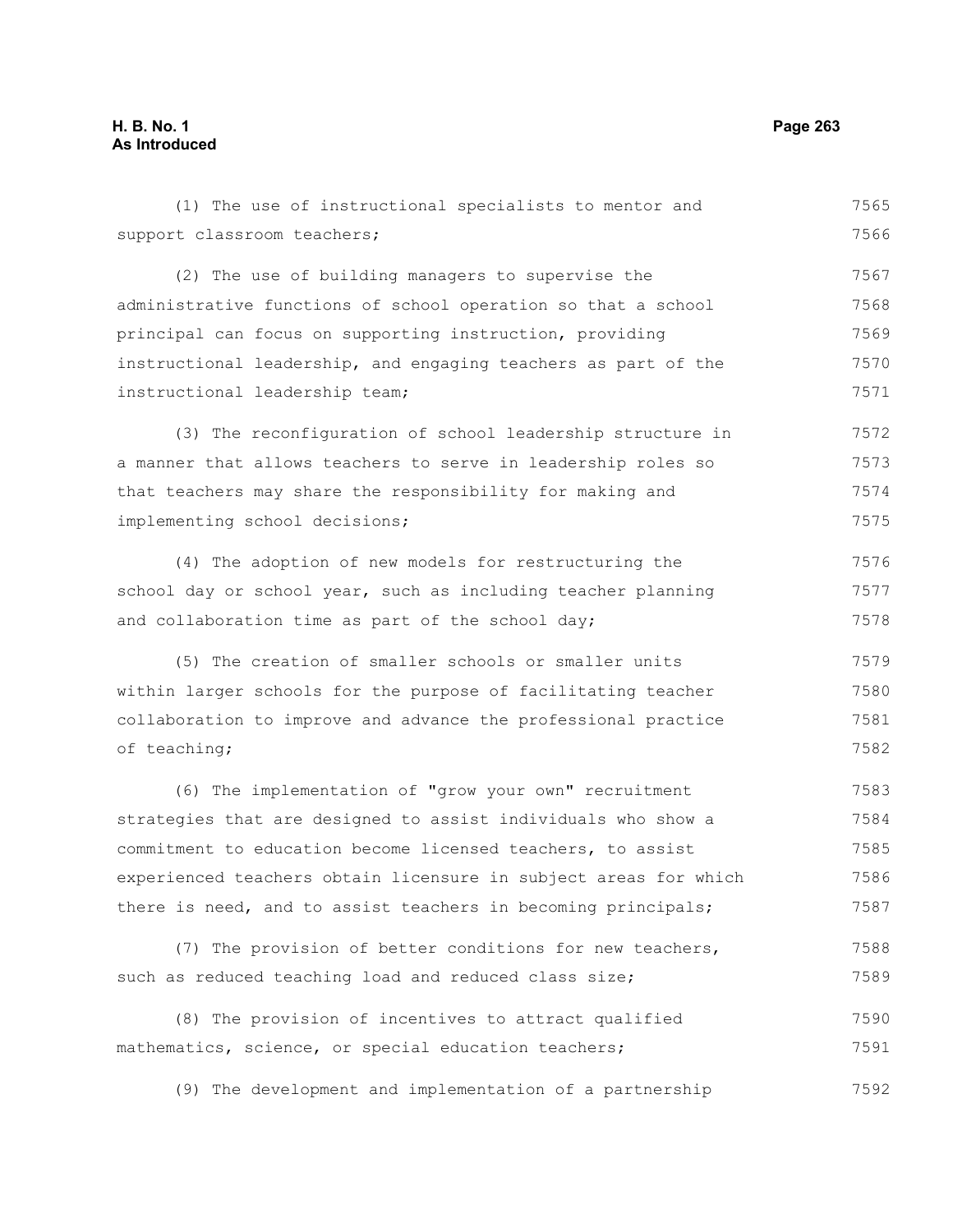to help attract teachers qualified to teach in shortage areas; (10) The implementation of a program to increase the cultural competency of both new and veteran teachers; (11) The implementation of a program to increase the subject matter competency of veteran teachers. (B) To qualify for a grant to implement one of the innovations described in division (A) of this section, a school must meet both of the following criteria: (1) Be hard to staff, as defined by the department. (2) Use existing school district funds for the implementation of the innovation in an amount equal to the grant amount multiplied by  $(1 - the district's state share *index*–$ percentage for the fiscal year in which the grant is awarded). For purposes of division (B)(2) of this section, "state share indexpercentage" has the same meaning as in section 3317.02 of the Revised Code. (C) The amount and number of grants awarded under this section shall be determined by the department based on any appropriations made by the general assembly for grants under this section. (D) The state board of education shall adopt rules for the administration of this grant program. **Sec. 3324.09.** Not later than the thirtieth day of October of each year, the department of education shall publish on its web site each school district's expenditures for the previous fiscal year of funds received under division  $(A)$   $(7)$   $(A)$  (6) of section 3317.022 of the Revised Code for the identification of 7594 7595 7596 7597 7598 7599 7600 7601 7602 7603 7604 7605 7606 7607 7608 7609 7610 7611 7612 7613 7614 7615 7616 7617 7618 7619 7620

with teacher preparation programs at colleges and universities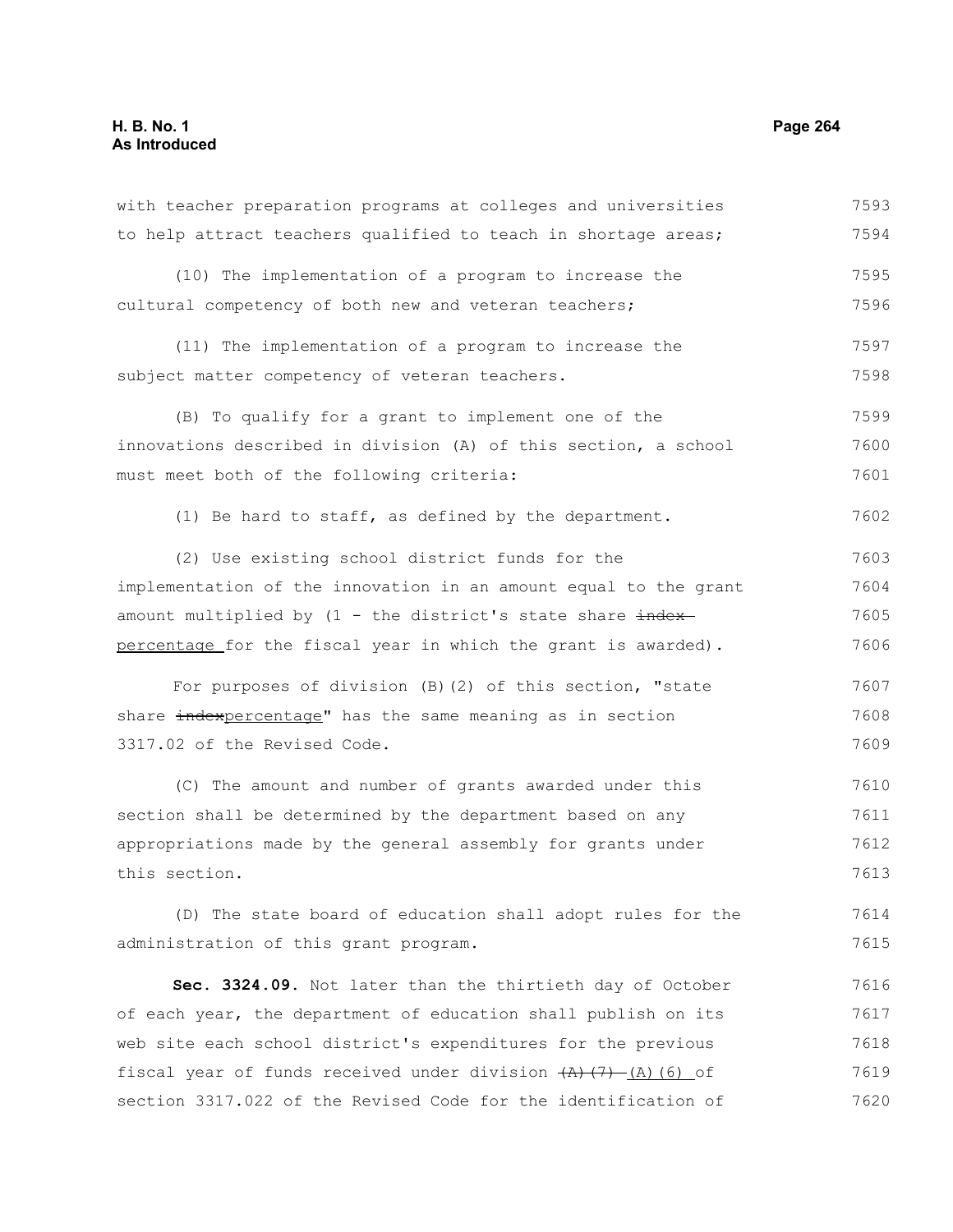and services provided to the district's gifted students. **Sec. 3326.31.** As used in sections 3326.31 to 3326.50 of the Revised Code: (A)(1) "Category one career-technical education student" means a student who is receiving the career-technical education services described in division (A) $(1)$  of section 3317.014 of the Revised Code. (2) "Category two career-technical student" means a student who is receiving the career-technical education services described in division  $(B)$   $(A)$  (2) of section 3317.014 of the Revised Code. (3) "Category three career-technical student" means a student who is receiving the career-technical education services described in division  $\left(\frac{C}{A}\right)$  (3) of section 3317.014 of the Revised Code. (4) "Category four career-technical student" means a student who is receiving the career-technical education services described in division  $(D)$   $(A)$  (4) of section 3317.014 of the Revised Code. (5) "Category five career-technical education student" means a student who is receiving the career-technical education services described in division  $\frac{E}{E}$  (A)(5) of section 3317.014 of the Revised Code. (B)(1) "Category one English learner" means an English learner described in division (A) of section 3317.016 of the Revised Code. (2) "Category two English learner" means an English learner described in division (B) of section 3317.016 of the 7621 7622 7623 7624 7625 7626 7627 7628 7629 7630 7631 7632 7633 7634 7635 7636 7637 7638 7639 7640 7641 7642 7643 7644 7645 7646 7647 7648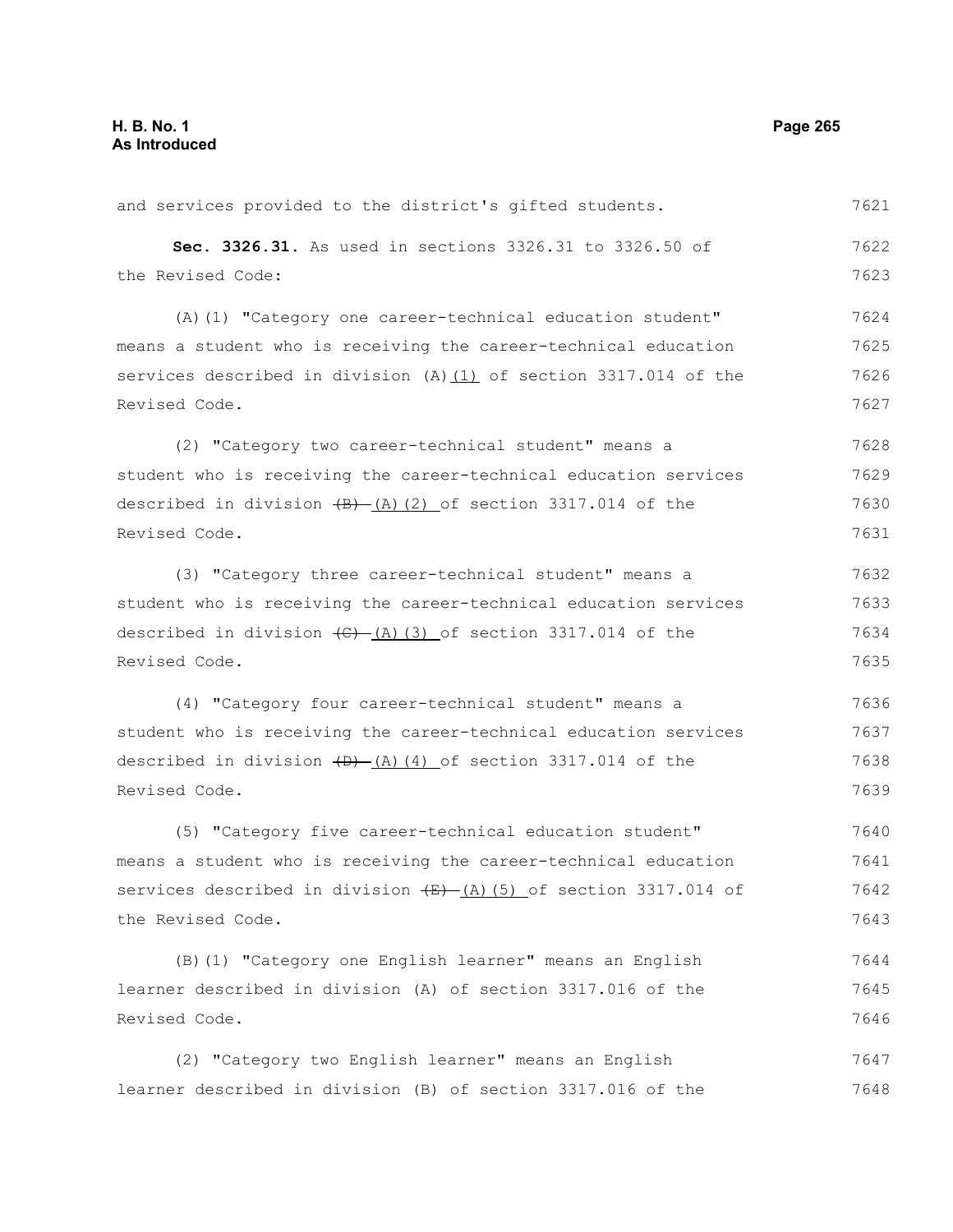Revised Code. (3) "Category three English learner" means an English learner described in division (C) of section 3317.016 of the Revised Code. (C)(1) "Category one special education student" means a student who is receiving special education services for a disability specified in division (A) of section 3317.013 of the Revised Code. (2) "Category two special education student" means a student who is receiving special education services for a disability specified in division (B) of section 3317.013 of the Revised Code. (3) "Category three special education student" means a student who is receiving special education services for a disability specified in division (C) of section 3317.013 of the Revised Code. (4) "Category four special education student" means a student who is receiving special education services for a disability specified in division (D) of section 3317.013 of the Revised Code. (5) "Category five special education student" means a student who is receiving special education services for a disability specified in division (E) of section 3317.013 of the Revised Code. (6) "Category six special education student" means a 7649 7650 7651 7652 7653 7654 7655 7656 7657 7658 7659 7660 7661 7662 7663 7664 7665 7666 7667 7668 7669 7670 7671 7672 7673

student who is receiving special education services for a disability specified in division (F) of section 3317.013 of the Revised Code. 7674 7675 7676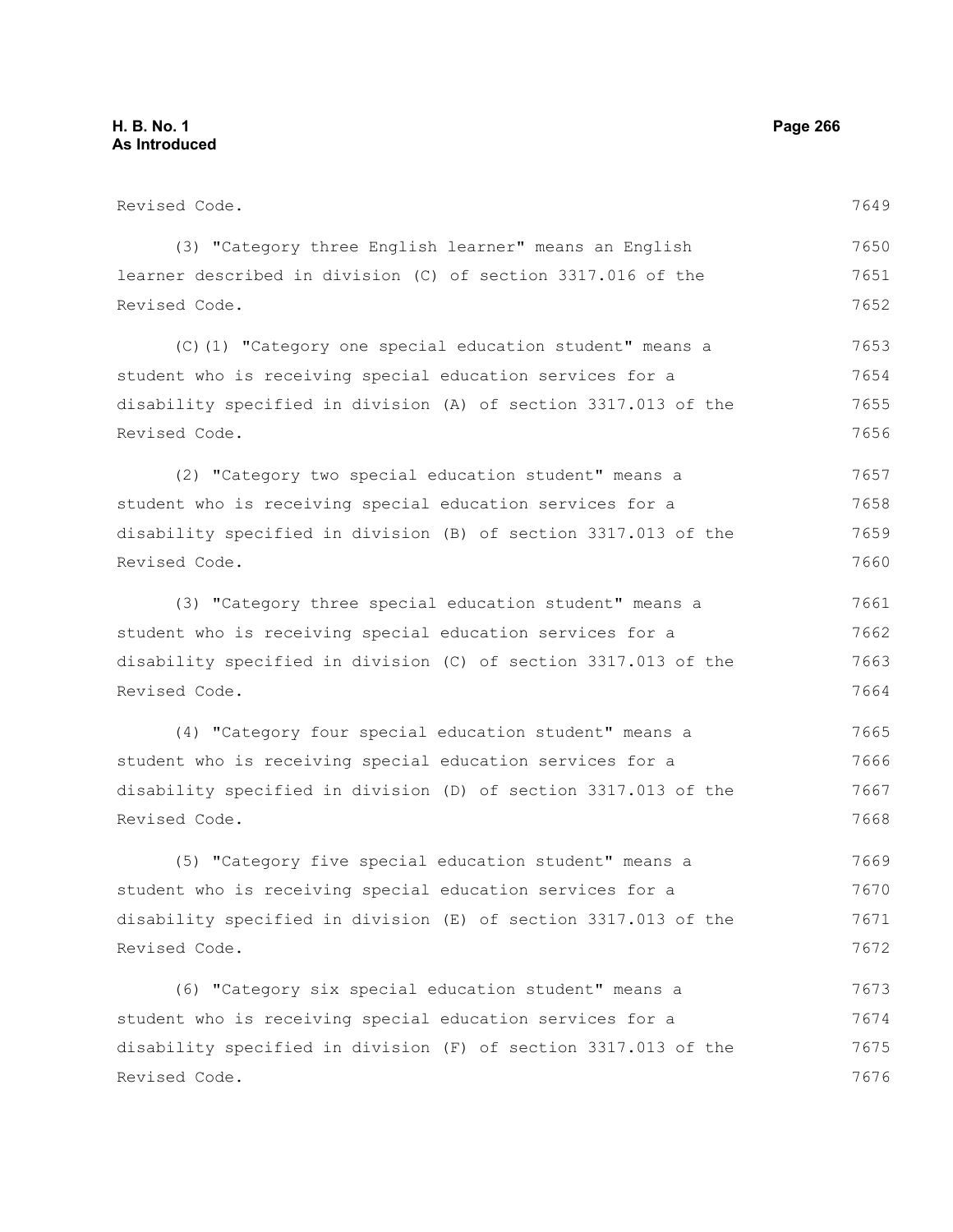(D) "Formula amount" has the same meaning as in section 3317.02 of the Revised Code. "Economically disadvantaged index for a science, technology, engineering, and mathematics school"

| for a science, technology, engineering, and mathematics school"  | 7679 |
|------------------------------------------------------------------|------|
| means the square of the quotient of the percentage of students   | 7680 |
| enrolled in the school who are identified as economically        | 7681 |
| disadvantaged as defined by the department of education, divided | 7682 |
| by the percentage of students in the statewide ADM identified as | 7683 |
| economically disadvantaged. For purposes of this calculation,    | 7684 |
| the "statewide ADM" equals the "statewide ADM" for city, local,  | 7685 |
| and exempted village school districts described in division (F)  | 7686 |
| (1) of section 3317.02 of the Revised Code.                      | 7687 |

## (E) "Funding base" means the following:

(a) For a science, technology, engineering, and mathematics school that was in operation for the entirety of fiscal year 2020, the amount paid to the school for that fiscal year under divisions (A), (B), (C), (D), (F), and (G) of section 3326.33 of the Revised Code as those divisions existed prior to the effective date of this amendment in accordance with division (A) of Section 265.235 of H.B. 166 of the 133rd general assembly and the amount, if any, paid to the school for that fiscal year under section 3326.41 of the Revised Code in accordance with division (B) of Section 265.235 of H.B. 166 of the 133rd general assembly; 7689 7690 7691 7692 7693 7694 7695 7696 7697 7698 7699

(b) For a science, technology, engineering, and mathematics school that was in operation for part of fiscal year 2020, the amount that would have been paid to the school for that fiscal year under divisions  $(A)$ ,  $(B)$ ,  $(C)$ ,  $(D)$ ,  $(F)$ , and (G) of section 3326.33 of the Revised Code as those divisions existed prior to the effective date of this amendment in accordance with division (A) of Section 265.235 of H.B. 166 of 7700 7701 7702 7703 7704 7705 7706

7677 7678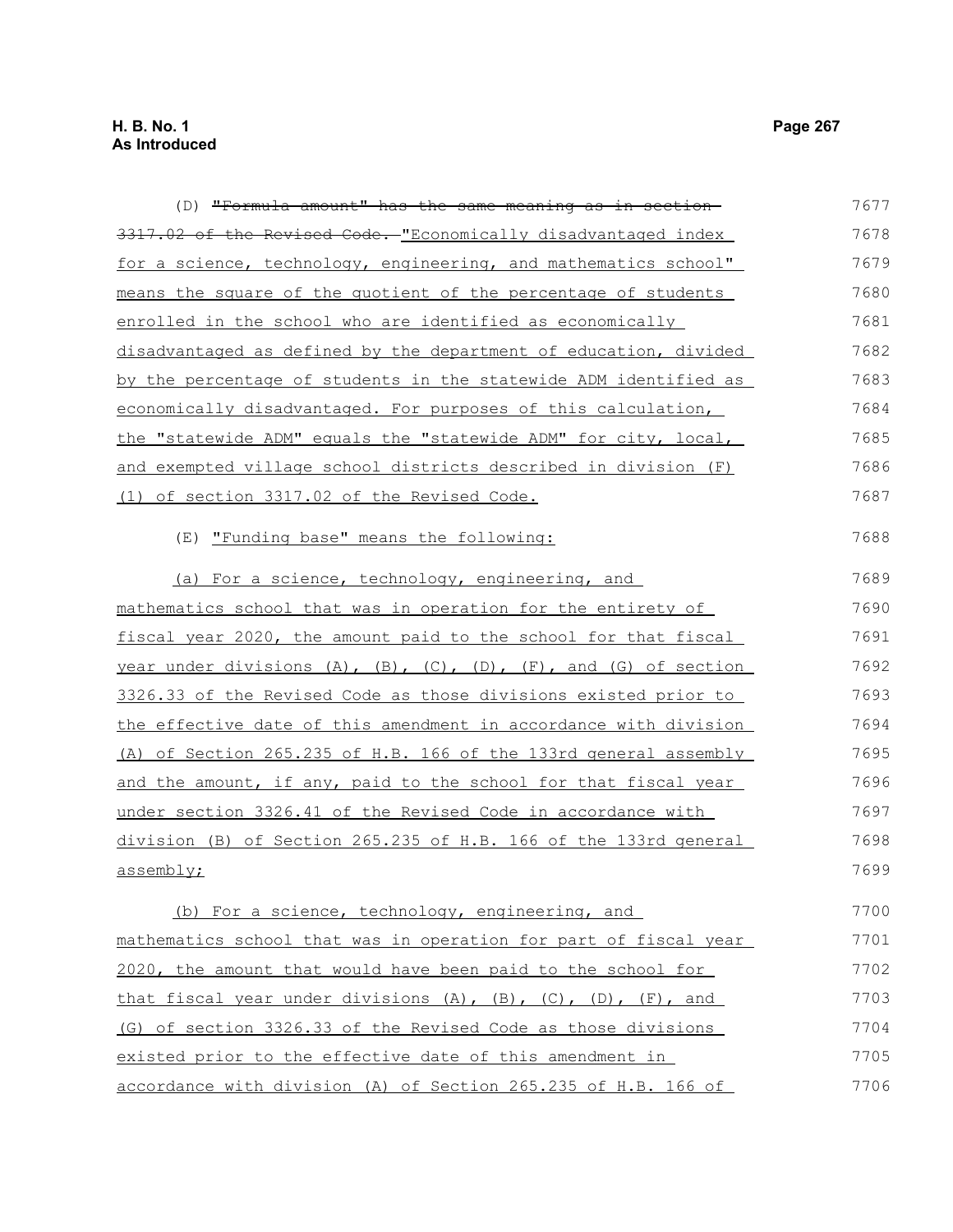| the 133rd general assembly if the school had been in operation              | 7707 |
|-----------------------------------------------------------------------------|------|
| for the entirety of that fiscal year, as calculated by the                  | 7708 |
| department, and the amount that would have been paid to the                 | 7709 |
| school for that fiscal year under section 3326.41 of the Revised            | 7710 |
| Code in accordance with division (B) of Section 265.235 of H.B.             | 7711 |
| 166 of the 133rd general assembly, if any, if the school had                | 7712 |
| been in operation for the entirety of that fiscal year, as                  | 7713 |
| calculated by the department;                                               | 7714 |
| (c) For a science, technology, engineering, and                             | 7715 |
| mathematics school that was not in operation for fiscal year                | 7716 |
| 2020, the amount that would have been paid to the school if it              | 7717 |
| was in operation for that school year under divisions $(A)$ , $(B)$ ,       | 7718 |
| $(C)$ , $(D)$ , $(F)$ , and $(G)$ of section 3326.33 of the Revised Code as | 7719 |
| those divisions existed prior to the effective date of this                 | 7720 |
| amendment in accordance with division (A) of Section 265.235 of             | 7721 |
| H.B. 166 of the 133rd general assembly if the school had been in            | 7722 |
| operation for the entirety of that fiscal year, as calculated by            | 7723 |
| the department, and the amount that would have been paid to the             | 7724 |
| school for that fiscal year under section 3326.41 of the Revised            | 7725 |
| Code in accordance with division (B) of Section 265.235 of H.B.             | 7726 |
| 166 of the 133rd general assembly, if any, if the school had                | 7727 |
| <u>been in operation for the entirety of that fiscal year, as</u>           | 7728 |
| calculated by the department.                                               | 7729 |
| (F) "IEP" means an individualized education program as                      | 7730 |
| defined in section 3323.01 of the Revised Code.                             | 7731 |
| (F) (G) A science, technology, engineering, and                             | 7732 |
| mathematics school's "phase-in percentage" for a fiscal year is             | 7733 |
| equal to the phase-in percentage for that fiscal year for city,             | 7734 |
| local, exempted village, and joint vocational school districts              | 7735 |
| as defined in section 3317.02 of the Revised Code.                          | 7736 |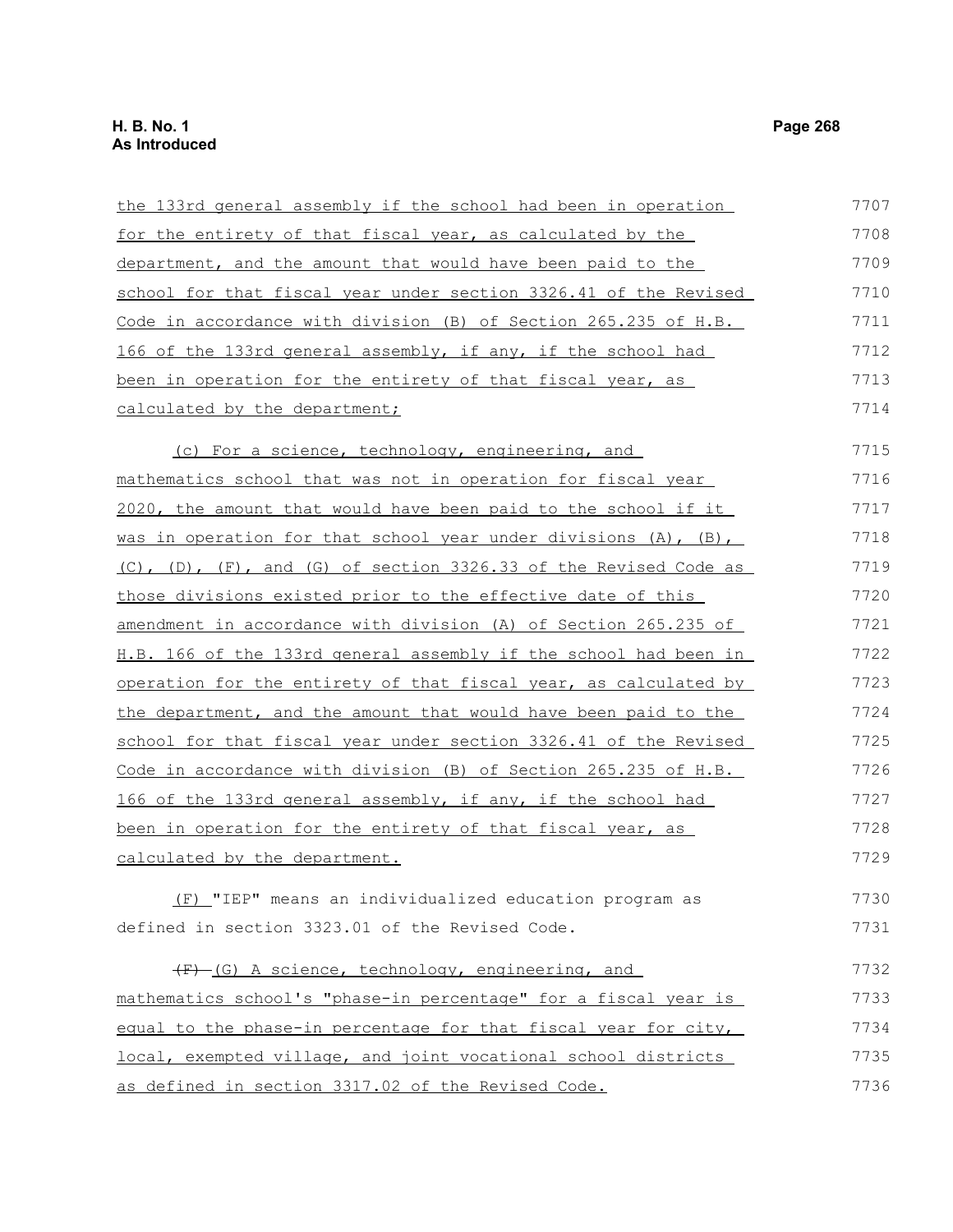(H) "Resident district" means the school district in which a student is entitled to attend school under section 3313.64 or 3313.65 of the Revised Code. (G) "State education aid" has the same meaning as in section 5751.20 of the Revised Code. (I) "Statewide average base cost per pupil" and "statewide average career-technical base cost per pupil" have the same meanings as in section 3317.02 of the Revised Code. **Sec. 3326.32.** Each science, technology, engineering, and mathematics school shall report to the department of education, in the form and manner required by the department, all of the following information: (A) The total number of students enrolled in the school who are residents of this state; (B) The number of students reported under division (A) of this section who are receiving special education and related services pursuant to an IEP; (C) For each student reported under division (B) of this section, which category specified in divisions (A) to (F) of section 3317.013 of the Revised Code applies to the student; (D) The full-time equivalent number of students reported under division (A) of this section who are enrolled in careertechnical education programs or classes described in each of divisions (A) $(1)$ ,  $(B)$  $(2)$ ,  $(C)$  $(3)$ ,  $(D)$  $(4)$ , and  $(E)$   $(5)$  of section 3317.014 of the Revised Code that are provided by the STEM school; (E) The number of students reported under division (A) of 7737 7738 7739 7740 7741 7742 7743 7744 7745 7746 7747 7748 7749 7750 7751 7752 7753 7754 7755 7756 7757 7758 7759 7760 7761 7762 7763

this section who are English learners and which category specified in divisions (A) to (C) of section 3317.016 of the 7764 7765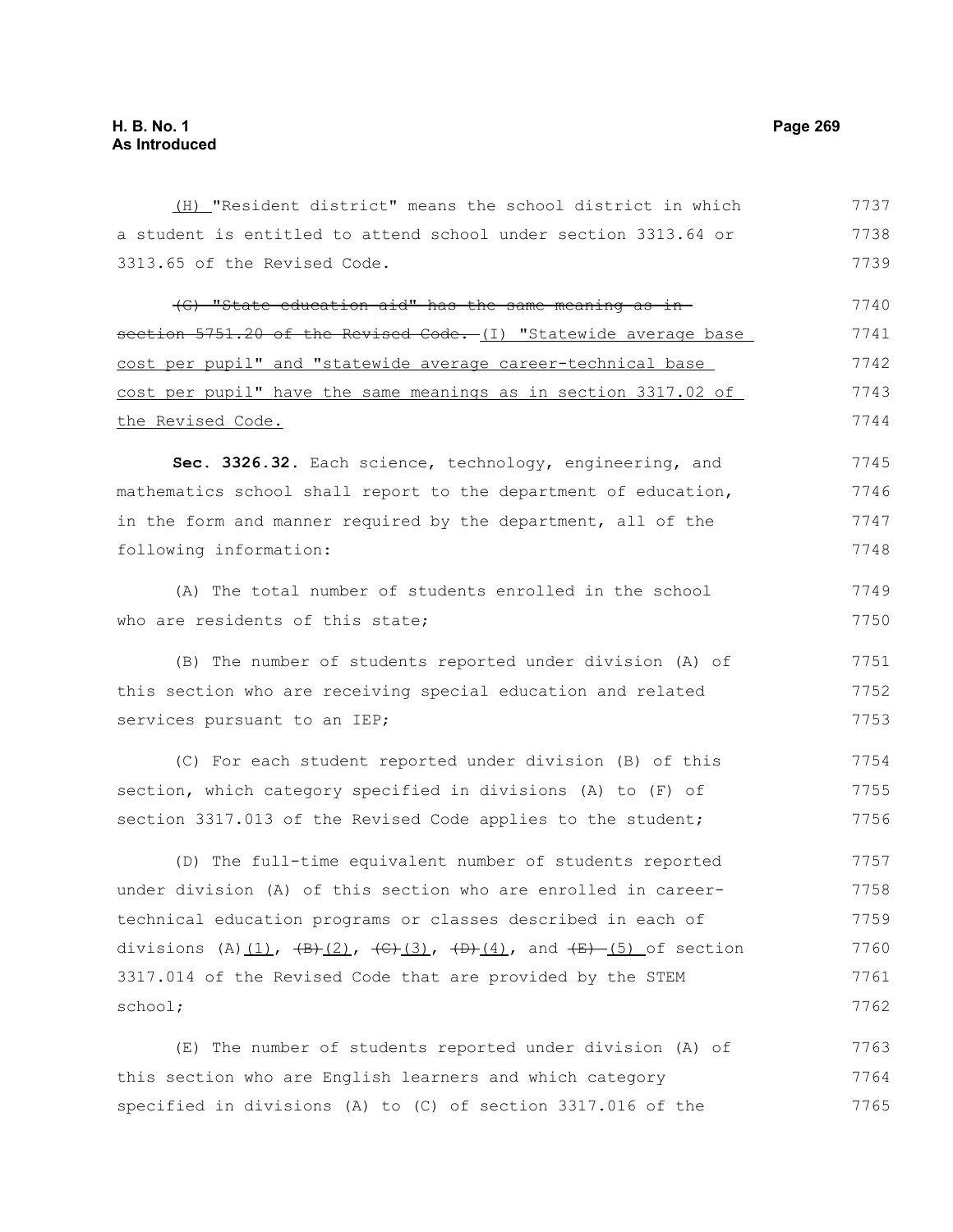Revised Code applies to each student;

(F) The number of students reported under division (A) of this section who are economically disadvantaged, as defined by the department. A student shall not be categorically excluded from the number reported under division (F) of this section based on anything other than family income. (G) The resident district of each student reported under division (A) of this section; (H) The total number of students enrolled in the school who are not residents of this state and any additional information regarding these students that the department requires the school to report. The school shall not receive any payments under this chapter for students reported under this division. (I) Any additional information the department determines necessary to make payments under this chapter. Sec. 3326.33. (A) For each fiscal year, the department of education shall compute and distribute state core foundation funding to each science, technology, engineering, and mathematics school established under this chapter or, if the school is part of a group of STEM schools under section 3326.031 of the Revised Code, to the governing body of that group in an amount equal to the lesser of the following: (1) The following sum: The school's funding base  $+$  { [(the sum of the per pupil amounts calculated for the school for that fiscal year under divisions  $(B)$ (1), (2), and (4) of this section + the sum of the per pupil amounts calculated for the school for that fiscal year under 7767 7768 7769 7770 7771 7772 7773 7774 7775 7776 7777 7778 7779 7780 7781 7782 7783 7784 7785 7786 7787 7788 7789 7790 7791 7792 7793

division (A) of section 3326.39 of the Revised Code + the amount 7794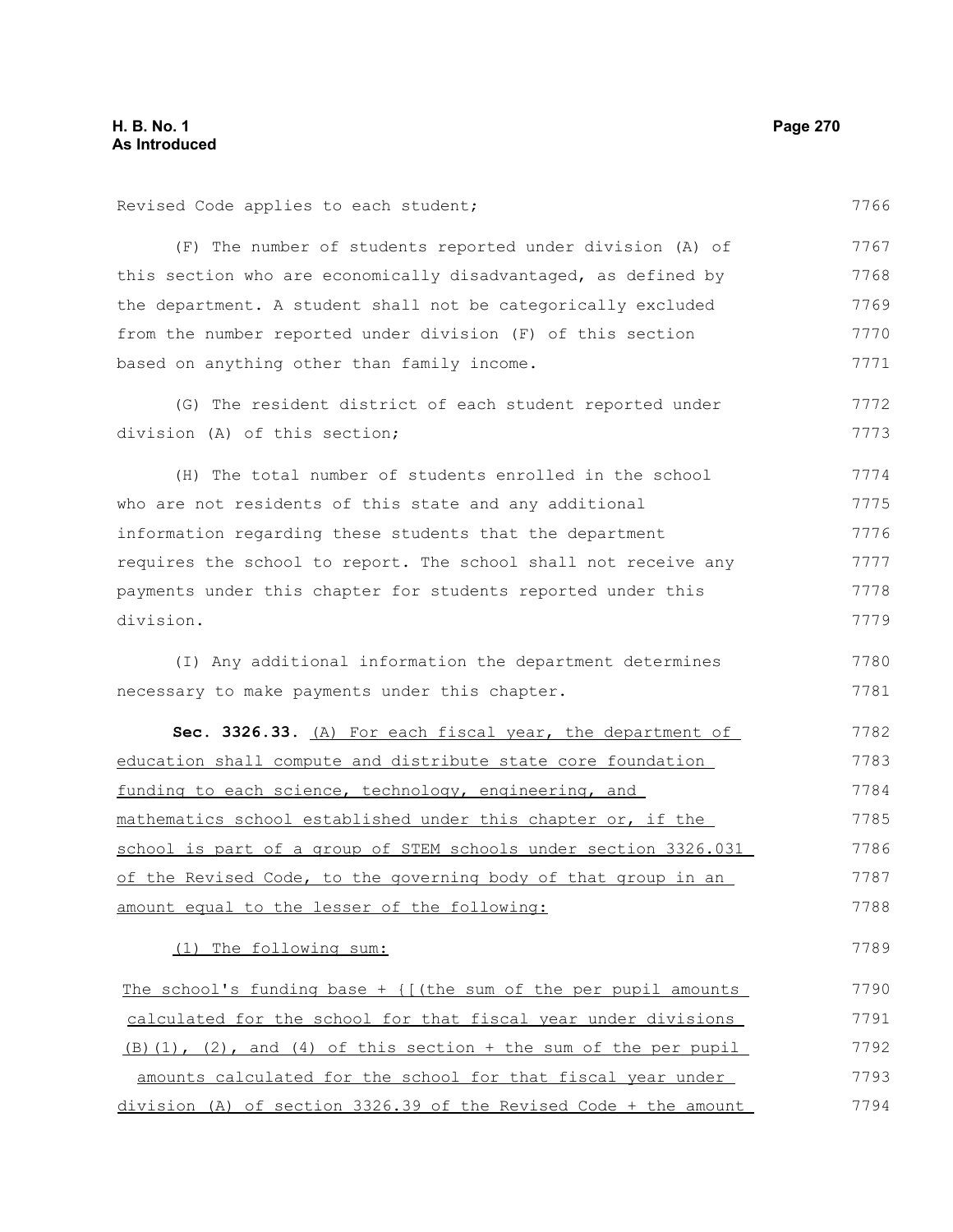| calculated for the school for that fiscal year under division     | 7795 |
|-------------------------------------------------------------------|------|
| (B) of section 3326.39 of the Revised Code) - the school's        | 7796 |
| funding base] X the school's phase-in percentage for that fiscal  | 7797 |
| year} + the sum of the per pupil amounts of disadvantaged pupil   | 7798 |
| impact aid calculated for that fiscal year under division (B) (3) | 7799 |
| of this section                                                   | 7800 |
| (2) The following sum:                                            | 7801 |
| The sum of the per pupil amounts calculated for the school for    | 7802 |
| that fiscal year under division (B) of this section + the sum of  | 7803 |
| the per pupil amounts calculated for the school for that fiscal   | 7804 |
| year under division (A) of section 3326.39 of the Revised Code +  | 7805 |
| the amount calculated for the school for that fiscal year under   | 7806 |
| division (B) of section 3326.39 of the Revised Code               | 7807 |
| (B) For each student enrolled in a science, technology,           | 7808 |
| engineering, and mathematics school established under this        | 7809 |
| chapter, on a full-time equivalency basis, the department of      | 7810 |
| education annually shall deduct from the state education aid of   | 7811 |
| a student's resident school district and, if necessary, from the  | 7812 |
| payment made to the district under sections 321.24 and 323.156    | 7813 |
| of the Revised Code and pay to the school or, if the student is-  | 7814 |
| enrolled in a school that is part of a group of STEM schools-     | 7815 |
| under section 3326.031 of the Revised Code, to the governing      | 7816 |
| body of that group the sum-calculate all of the following:        | 7817 |
| (A) An opportunity grant in an amount equal to the formula-       | 7818 |
| amount; (1) The school's base cost per pupil for that fiscal      | 7819 |
| year, calculated as follows:                                      | 7820 |
| The aggregate base cost calculated for the school for that        | 7821 |
| fiscal year under section 3326.43 of the Revised Code/ the        | 7822 |
| number of students enrolled in the school for that fiscal year    | 7823 |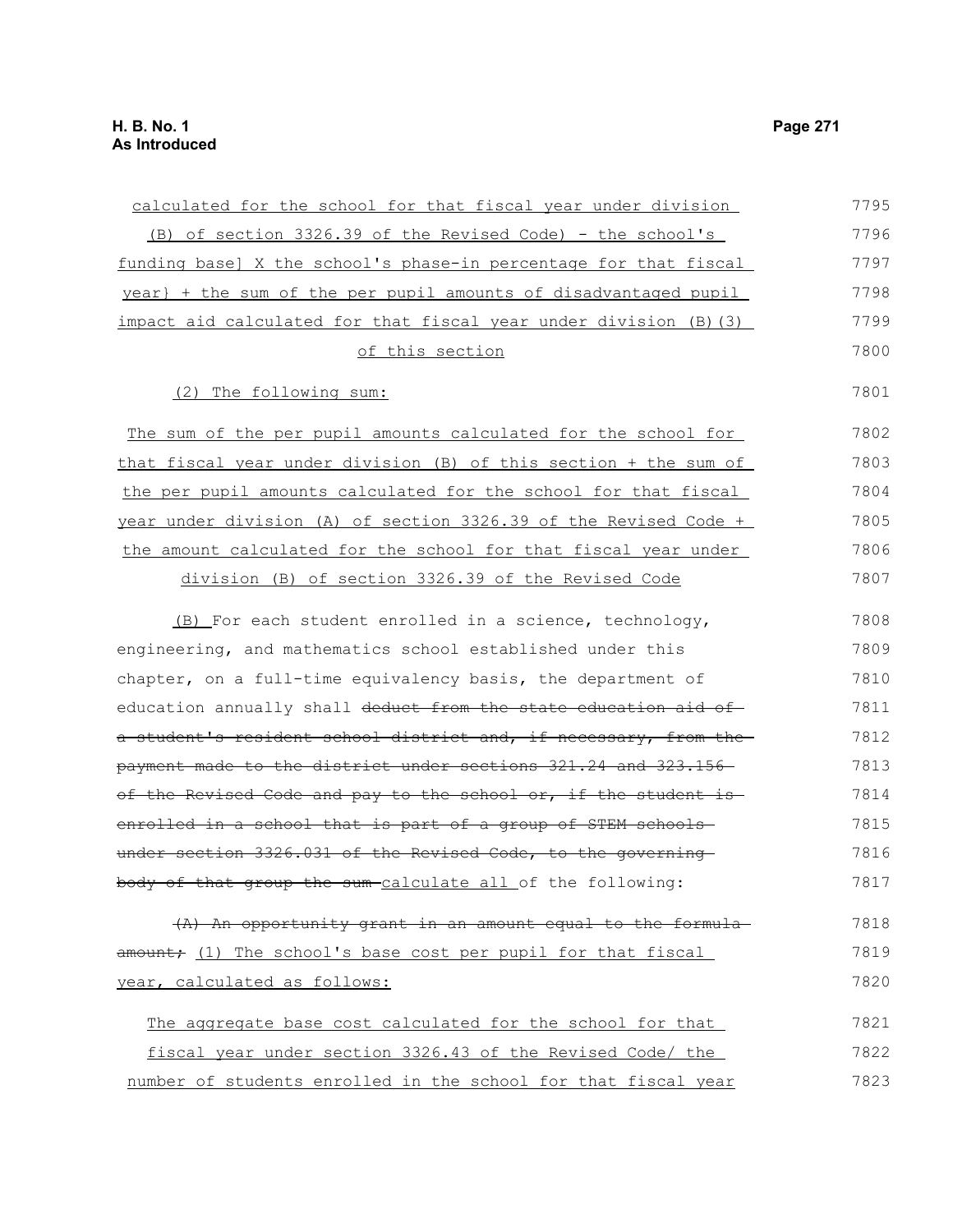(B) The per pupil amount of targeted assistance funds calculated under division (A) of section 3317.0217 of the Revised Code for the student's resident district, as determined by the department,  $X = 0.25$ ; (C) (2) Additional state aid for special education and related services provided under Chapter 3323. of the Revised Code as follows:  $(1)$   $(a)$  If the student is a category one special education student, the amount multiple specified in division (A) of section 3317.013 of the Revised Code X the statewide average base cost per pupil for that fiscal year;  $(2)$  (b) If the student is a category two special education student, the amount multiple specified in division (B) of section 3317.013 of the Revised Code X the statewide average base cost per pupil for that fiscal year;  $(3)$  (c) If the student is a category three special education student, the amount multiple specified in division (C) of section 3317.013 of the Revised Code X the statewide average base cost per pupil for that fiscal year; (4) (d) If the student is a category four special education student, the amount multiple specified in division (D) of section 3317.013 of the Revised Code X the statewide average base cost per pupil for that fiscal year;  $(5)$  (e) If the student is a category five special education student, the amount multiple specified in division (E) of section 3317.013 of the Revised Code X the statewide average base cost per pupil for that fiscal year;  $(6)$  (f) If the student is a category six special education student, the amount multiple specified in division (F) of 7824 7825 7826 7827 7828 7829 7830 7831 7832 7833 7834 7835 7836 7837 7838 7839 7840 7841 7842 7843 7844 7845 7846 7847 7848 7849 7850 7851 7852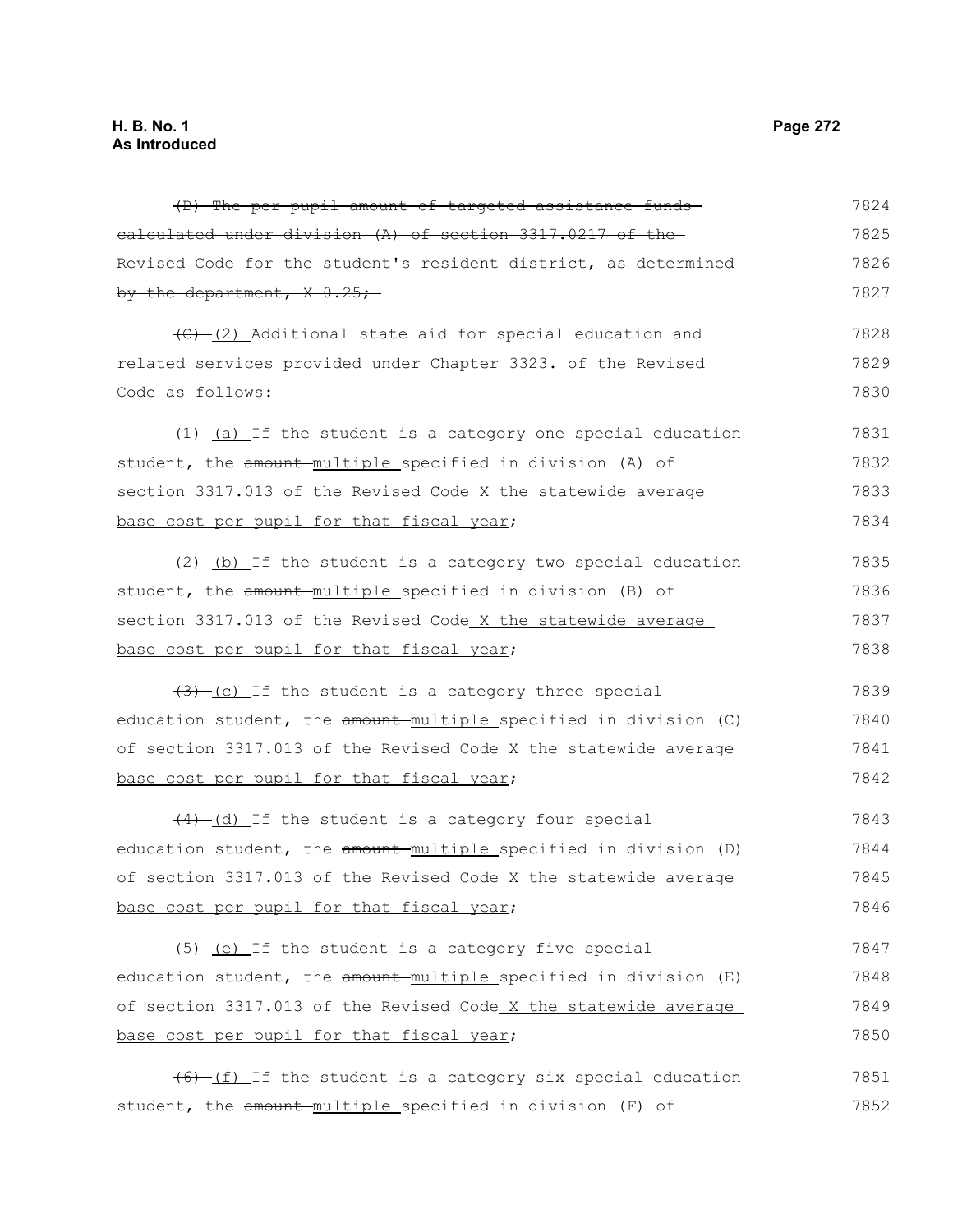section 3317.013 of the Revised Code X the statewide average base cost per pupil for that fiscal year. (D) If the student is in kindergarten through third grade,  $$320;$  $(E)$  (3) If the student is economically disadvantaged, an amount of disadvantaged pupil impact aid equal to the following: \$272 \$422 X the resident district's school's economically disadvantaged index (F) (4) English learner funds, as follows:  $(1)$  (a) If the student is a category one English learner, the amount multiple specified in division (A) of section 3317.016 of the Revised Code X the statewide average base cost per pupil for that fiscal year;  $(2)$  (b) If the student is a category two English learner, the amount multiple specified in division (B) of section 3317.016 of the Revised Code X the statewide average base cost per pupil for that fiscal year;  $(3)$  (c) If the student is a category three English learner, the amount-multiple specified in division (C) of section 3317.016 of the Revised Code X the statewide average base cost per pupil for that fiscal year. (G) Career-technical education funds as follows: (1) If the student is a category one career-technical education student, the amount specified in division (A) of section 3317.014 of the Revised Code; (2) If the student is a category two career-technical 7853 7854 7855 7856 7857 7858 7859 7860 7861 7862 7863 7864 7865 7866 7867 7868 7869 7870 7871 7872 7873 7874 7875 7876 7877 7878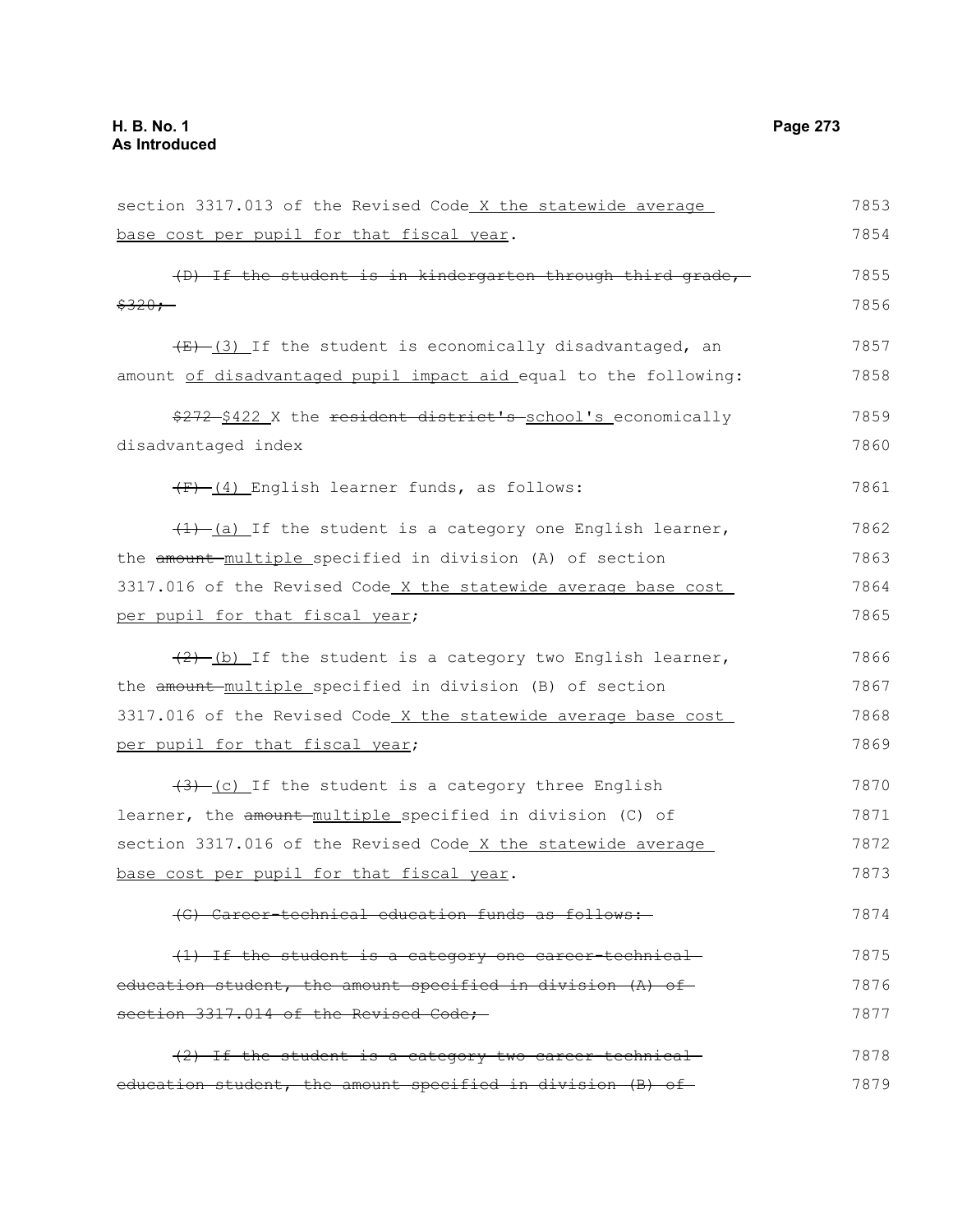section 3317.014 of the Revised Code; (3) If the student is a category three career-technical education student, the amount specified in division (C) of section 3317.014 of the Revised Code; (4) If the student is a category four career-technical education student, the amount specified in division (D) of section 3317.014 of the Revised Code; (5) If the student is a category five career-technical education student, the amount specified in division (E) of section 3317.014 of the Revised Code. Deduction and payment of funds under division (G) of this section is subject to approval under section 3317.161 of the Revised Code. **Sec. 3326.39.** (A) For each student enrolled in a science, technology, engineering, and mathematics school established under this chapter, on a full-time equivalency basis, the department of education shall calculate career-technical education funds as follows: (1) If the student is a category one career-technical education student, the multiple specified in division (A)(1) of section 3317.014 of the Revised Code X the statewide average career-technical base cost per pupil for that fiscal year; (2) If the student is a category two career-technical education student, the multiple specified in division (A)(2) of section 3317.014 of the Revised Code X the statewide average career-technical base cost per pupil for that fiscal year; (3) If the student is a category three career-technical education student, the multiple specified in division (A)(3) of 7880 7881 7882 7883 7884 7885 7886 7887 7888 7889 7890 7891 7892 7893 7894 7895 7896 7897 7898 7899 7900 7901 7902 7903 7904 7905 7906 7907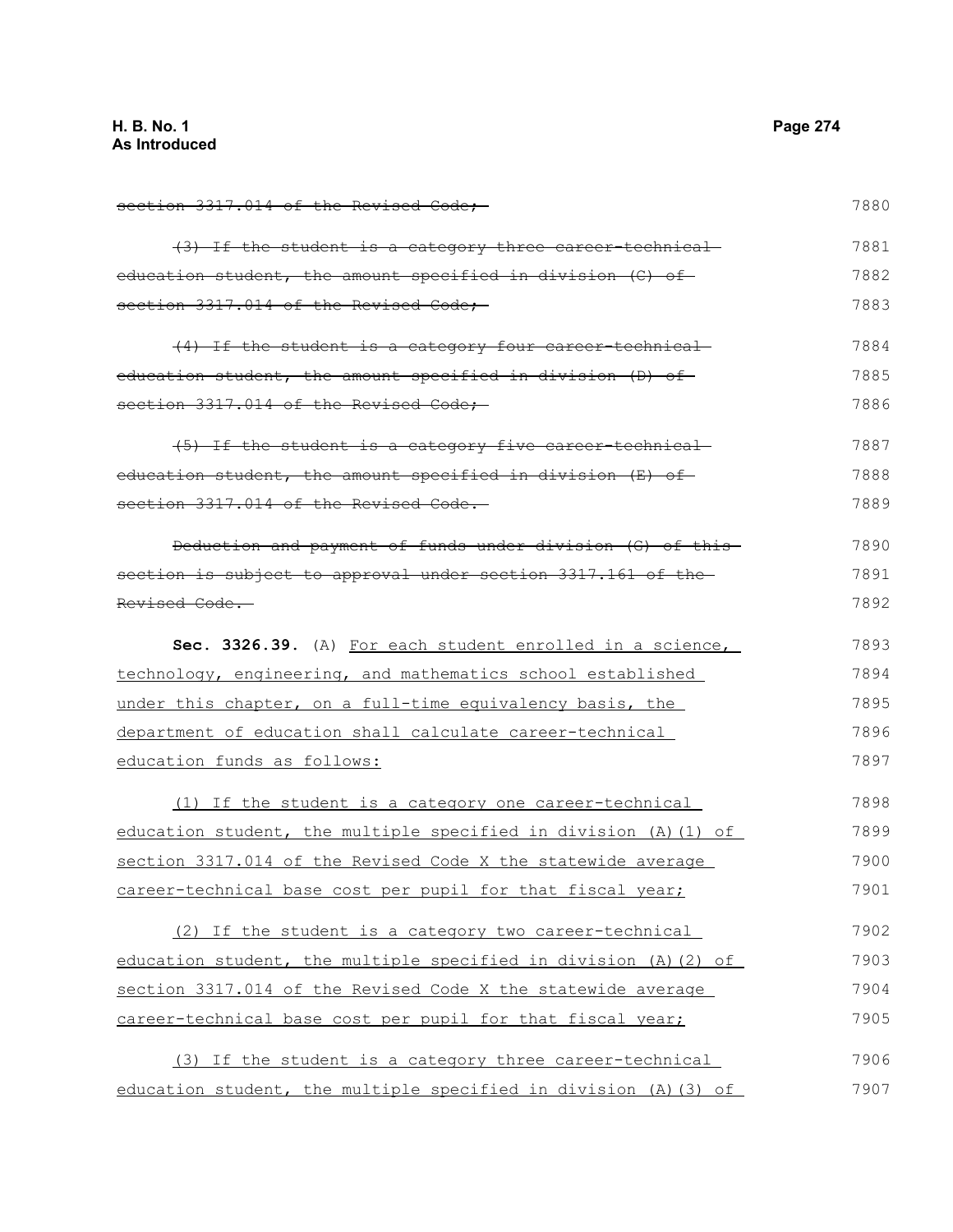section 3317.014 of the Revised Code X the statewide average career-technical base cost per pupil for that fiscal year; (4) If the student is a category four career-technical education student, the multiple specified in division (A)(4) of section 3317.014 of the Revised Code X the statewide average career-technical base cost per pupil for that fiscal year; (5) If the student is a category five career-technical education student, the multiple specified in division (A)(5) of section 3317.014 of the Revised Code X the statewide average career-technical base cost per pupil for that fiscal year. Payment of funds calculated under division (A) of this section is subject to approval under section 3317.161 of the Revised Code. (B) Subject to division (I) of section 3317.023 of the Revised Code, the department of education shall calculate career-technical associated services funds for each science, technology, engineering, and mathematics school as follows: The multiple for career-technical education associated services specified under division (B) of section 3317.014 of the Revised Code X the statewide average career-technical base cost per pupil for that fiscal year X the number of the school's students enrolled in career-technical education (C) Subject to division (I) of section 3317.023 of the Revised Code, the department shall pay career awareness and exploration funds to each science, technology, engineering, and mathematics school as follows: The number of students enrolled in the science, technology, engineering, and mathematics school X \$2.50, for fiscal year 2020, \$5, for fiscal year 2021, \$7.50, for fiscal year 2022, or 7908 7909 7910 7911 7912 7913 7914 7915 7916 7917 7918 7919 7920 7921 7922 7923 7924 7925 7926 7927 7928 7929 7930 7931 7932 7933 7934 7935 7936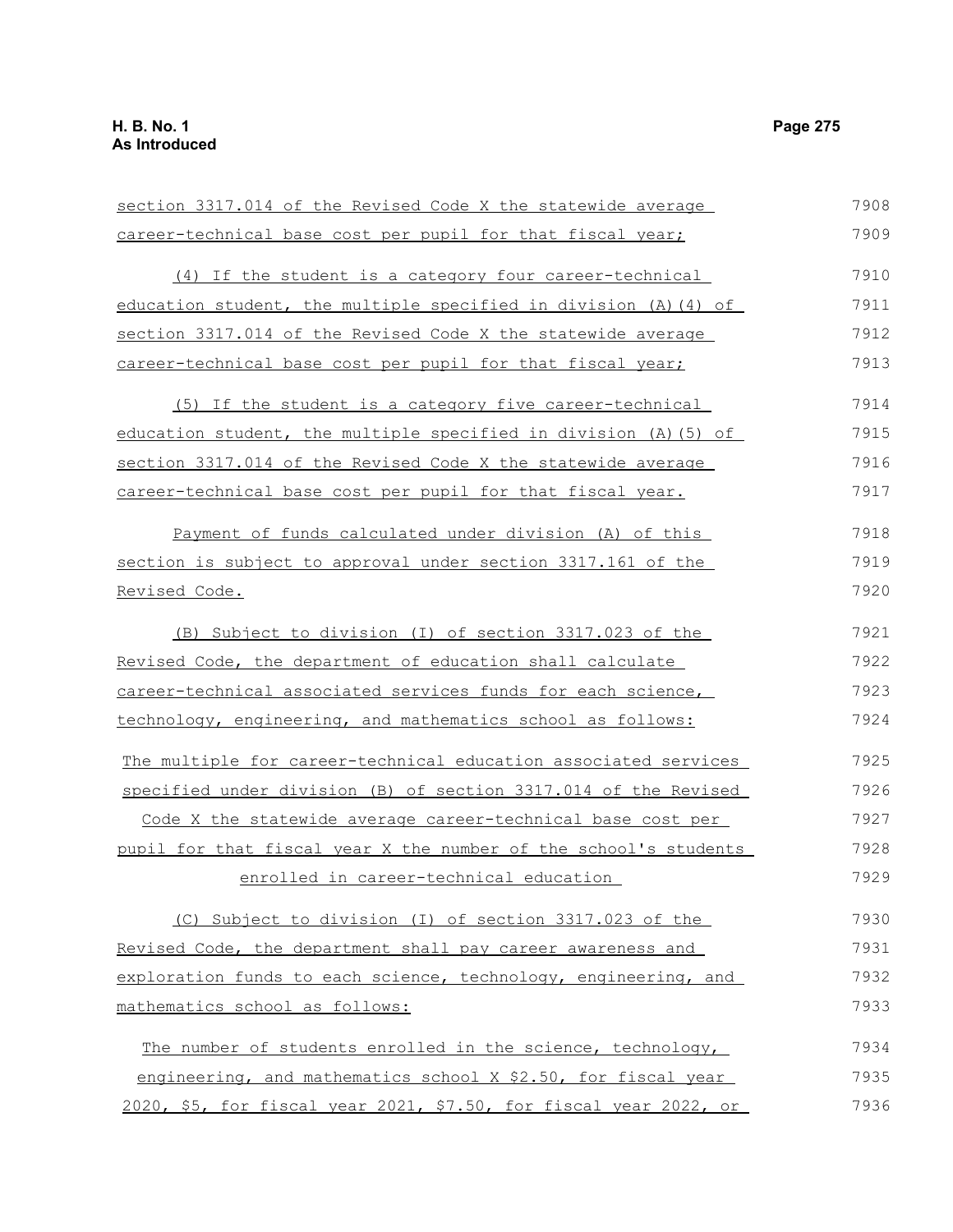(D) In any fiscal year, a STEM school receiving funds calculated under division  $\left( G \right)$  (A) of this section 3326.33 of the Revised Code shall spend those funds only for the purposes that the department designates as approved for career-technical education expenses. Career-technical educational education expenses approved by the department shall include only expenses connected to the delivery of career-technical programming to career-technical students. The department shall require the school to report data annually so that the department may monitor the school's compliance with the requirements regarding the manner in which funding received under division  $\overline{(G)}$   $\underline{(A)}$  of this section 3326.33 of the Revised Code may be spent.  $(B)$  (E) All funds received under division  $(G)$  (A) of this section 3326.33 of the Revised Code shall be spent in the following manner: (1) At least seventy-five per cent of the funds shall be spent on curriculum development, purchase, and implementation; instructional resources and supplies; industry-based program certification; student assessment, credentialing, and placement; curriculum specific equipment purchases and leases; careertechnical student organization fees and expenses; home and agency linkages; work-based learning experiences; professional development; and other costs directly associated with careertechnical education programs including development of new programs. 7938 7939 7940 7941 7942 7943 7944 7945 7946 7947 7948 7949 7950 7951 7952 7953 7954 7955 7956 7957 7958 7959 7960 7961 7962

\$10, for fiscal year 2023 and each fiscal year thereafter

(2) Not more than twenty-five per cent of the funds shall be used for personnel expenditures. 7963 7964

(F) In any fiscal year, a science, technology, 7965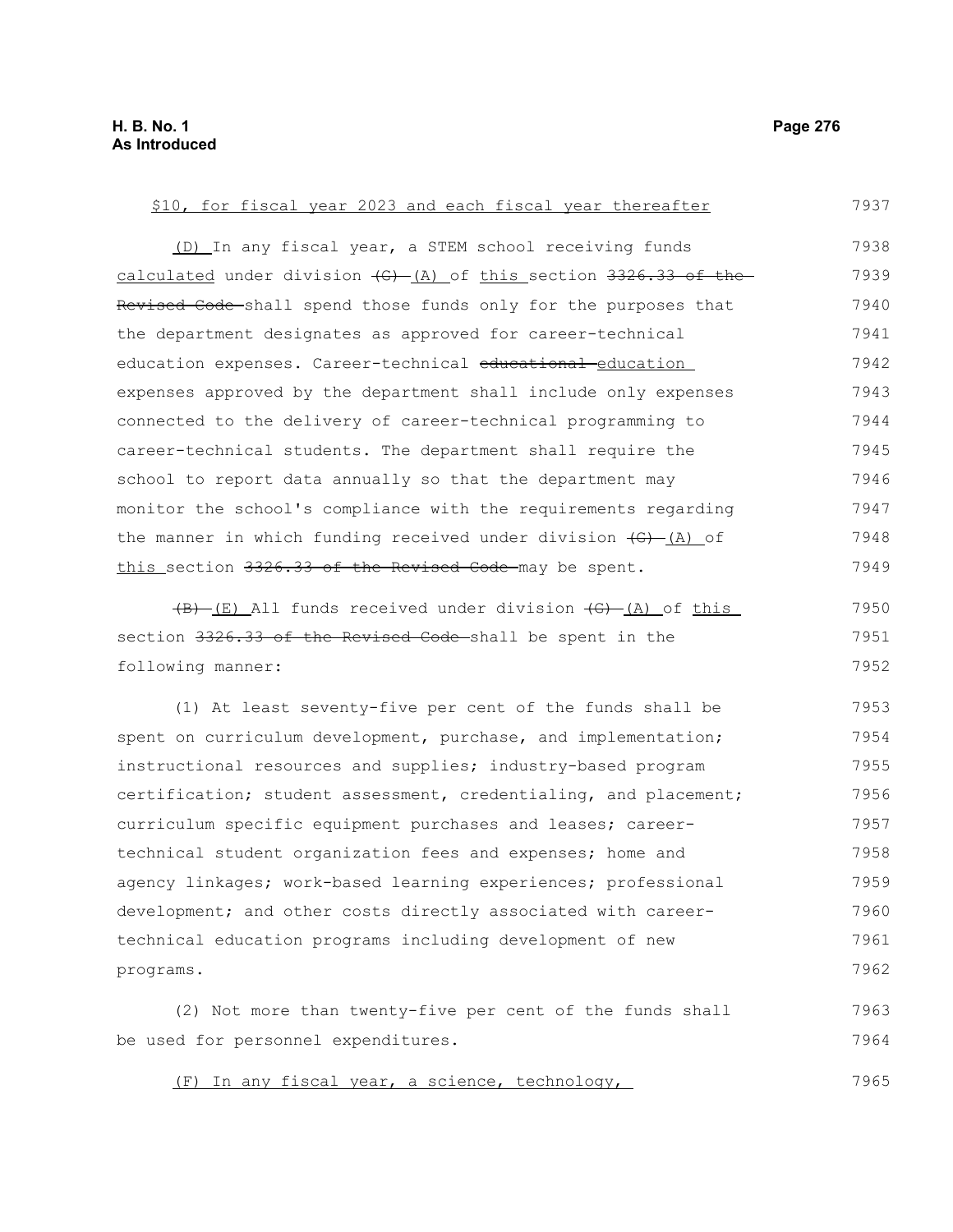engineering, and mathematics school receiving funds under division (H) of section 3317.014 of the Revised Code shall spend those funds only for the following purposes: (1) Delivery of career awareness programs to students enrolled in grades kindergarten through twelve; (2) Provision of a common, consistent curriculum to students throughout their primary and secondary education; (3) Assistance to teachers in providing a career development curriculum to students; (4) Development of a career development plan for each student that stays with that student for the duration of the student's primary and secondary education; (5) Provision of opportunities for students to engage in activities, such as career fairs, hands-on experiences, and job shadowing, across all career pathways at each grade level. The department may deny payment under division (C) of this section to any school that the department determines is using funds paid under division (H) of section 3317.014 of the Revised Code for other purposes. **Sec. 3326.40.** A STEM school shall spend the funds it receives under division  $\frac{E}{E}$  (3)(3) of section 3326.33 of the Revised Code in accordance with section 3317.25 of the Revised Code. **Sec. 3326.43.** (A) As used in this section: (1) "Average teacher cost" for a fiscal year has the same meaning as in section 3317.011 of the Revised Code. (2) "Base cost enrolled ADM" has the same meaning as in 7966 7967 7968 7969 7970 7971 7972 7973 7974 7975 7976 7977 7978 7979 7980 7981 7982 7983 7984 7985 7986 7987 7988 7989 7990 7991 7992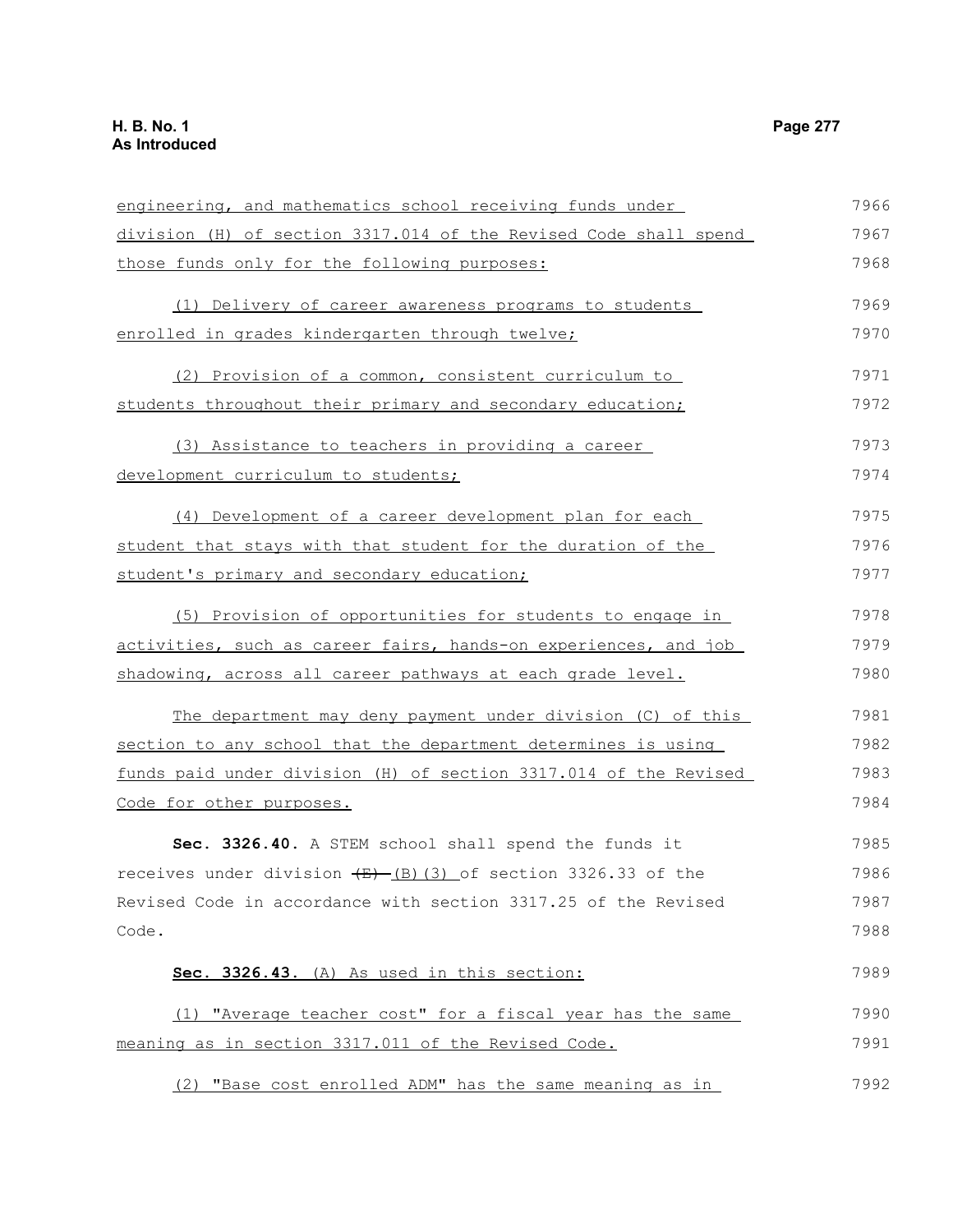section 3317.02 of the Revised Code. (B) When calculating a science, technology, engineering, and mathematics school's aggregate base cost under this section, the department shall use data from fiscal year 2018 for the average teacher cost. (C) A science, technology, engineering, and mathematics school's aggregate base cost for a fiscal year shall be equal to the following sum: The school's teacher base cost for that fiscal year computed under division (D) of this section + the school's student support base cost for that fiscal year computed under division (E) of this section + the school's leadership and accountability base cost for that fiscal year computed under division (F) of this section + the school's building leadership and operations base cost for that fiscal year computed under division (G) of this section (D) The department of education shall compute a science, technology, engineering, and mathematics school's teacher base cost for a fiscal year as follows: (1) Calculate the school's classroom teacher cost for that fiscal year as follows: (a) Determine the full-time equivalency of students enrolled in the school for that fiscal year that are enrolled in kindergarten and divide that number by 20; (b) Determine the full-time equivalency of students enrolled in the school for that fiscal year that are enrolled in grades one through three and divide that number by 23; 7993 7994 7995 7996 7997 7998 7999 8000 8001 8002 8003 8004 8005 8006 8007 8008 8009 8010 8011 8012 8013 8014 8015 8016 8017 8018 8019

(c) Determine the full-time equivalency of students 8020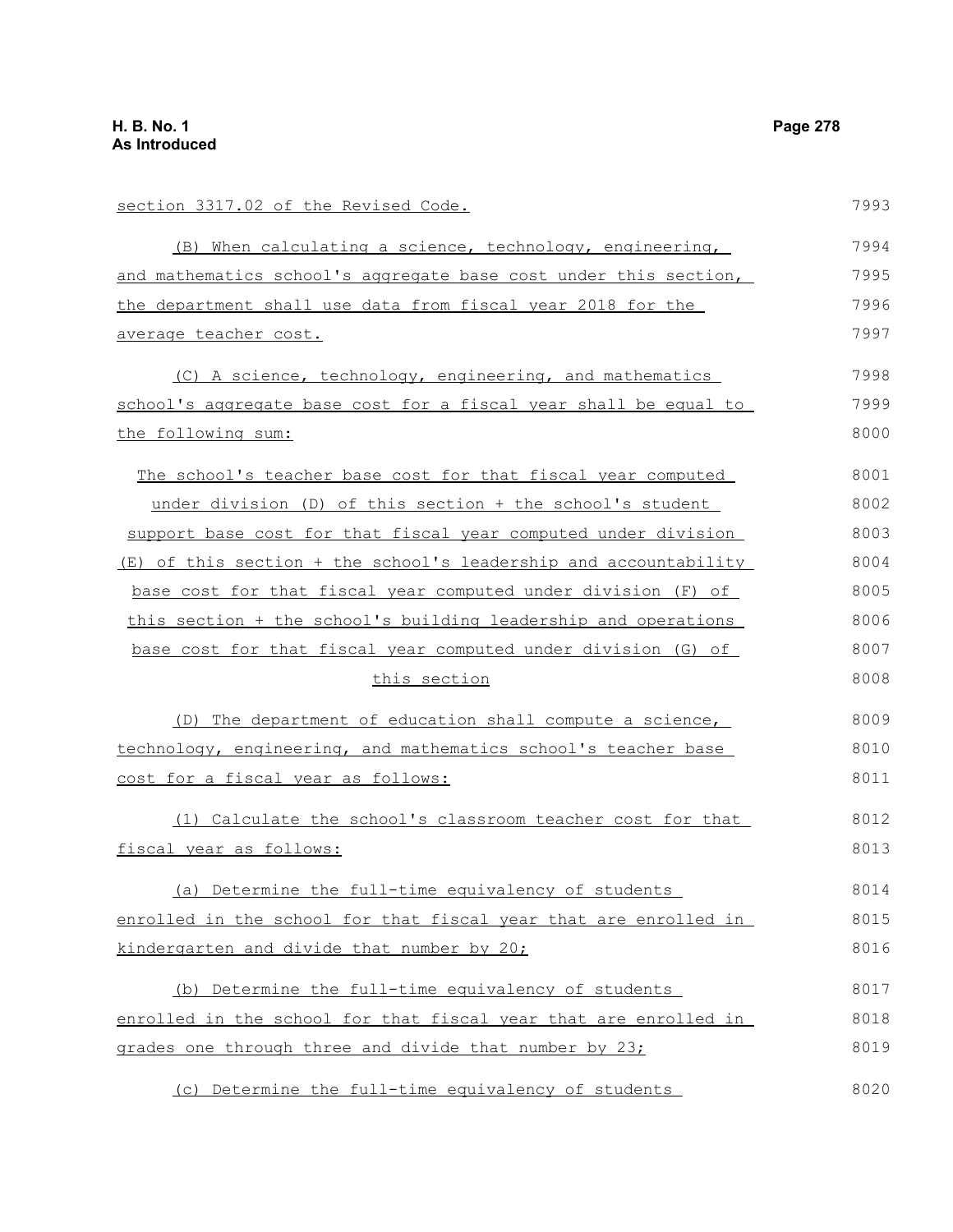| enrolled in the school for that fiscal year that are enrolled in                 | 8021 |
|----------------------------------------------------------------------------------|------|
| grades four through eight but are not enrolled in a career-                      | 8022 |
| technical education program or class described under section                     | 8023 |
| 3317.014 of the Revised Code and divide that number by 25;                       | 8024 |
| (d) Determine the full-time equivalency of students                              | 8025 |
| enrolled in the school for that fiscal year that are enrolled in                 | 8026 |
| grades nine through twelve but are not enrolled in a career-                     | 8027 |
| technical education program or class described under section                     | 8028 |
| 3317.014 of the Revised Code and divide that number by 27;                       | 8029 |
| (e) Determine the full-time equivalency of students                              | 8030 |
| enrolled in the school for that fiscal year that are enrolled in                 | 8031 |
| a career-technical education program or class, as reported under                 | 8032 |
| division (B)(2)(d) of section 3314.08 of the Revised Code, and                   | 8033 |
| divide that number by 18;                                                        | 8034 |
| (f) Compute the sum of the quotients obtained under                              | 8035 |
| divisions $(D)$ $(1)$ $(a)$ , $(b)$ , $(c)$ , $(d)$ , and $(e)$ of this section; | 8036 |
| (g) Compute the classroom teacher cost by multiplying the                        | 8037 |
| average teacher cost for that fiscal year by the sum computed                    | 8038 |
| under division (D)(1)(f) of this section.                                        | 8039 |
| (2) Calculate the school's special teacher cost for that                         | 8040 |
| fiscal year as follows:                                                          | 8041 |
| (a) Divide the number of students enrolled in the school                         | 8042 |
| for that fiscal year by 150;                                                     | 8043 |
| (b) Compute the special teacher cost by multiplying the                          | 8044 |
| quotient obtained under division (D)(2)(a) of this section by                    | 8045 |
| the average teacher cost for that fiscal year.                                   | 8046 |
| (3) Calculate the school's substitute teacher cost for                           | 8047 |
| that fiscal year in accordance with the following formula:                       | 8048 |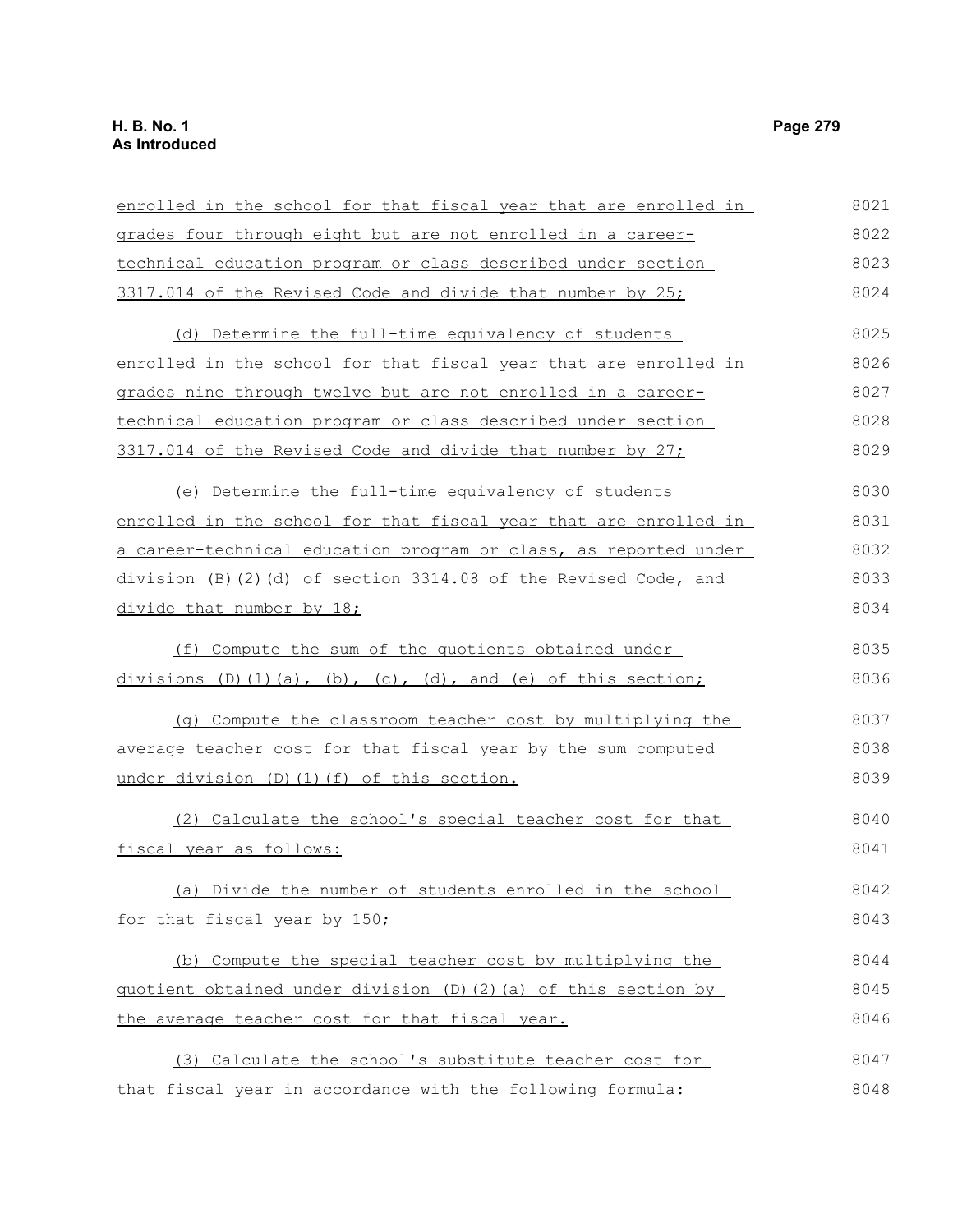by 1.16;

the following formula:

(a) Compute the substitute teacher daily rate with benefits by multiplying the substitute teacher daily rate of \$90 (b) Compute the substitute teacher cost in accordance with (The sum computed under division (D)(1)(f) of this section + the quotient obtained under division (D)(2)(a) of this section) X the amount computed under division  $(D)$  (3)(a) of this section X 5 8049 8050 8051 8052 8053 8054 8055 8056

- (4) Calculate the school's professional development cost for that fiscal year in accordance with the following formula: 8057 8058
- (The sum computed under division (D)(1)(f) of this section + the quotient obtained under division (D)(2)(a) of this section) X [(the sum of divisions  $(A)$  (10)(a) and (b) of section 3317.011 of 8059 8060 8061

the Revised Code for that fiscal year)/180] X 4

(5) Calculate the school's teacher base cost for that fiscal year, which equals the sum of divisions  $(D)(1)$ ,  $(2)$ ,  $(3)$ , and (4) of this section. 8063 8064 8065

(E) The department shall compute a science, technology, engineering, and mathematics school's student support base cost for a fiscal year as follows:

The number of students enrolled in the school for that fiscal year X 0.90 X [(the sum of the student support base cost calculated for all city, local, and exempted village school districts in the state for that fiscal year under division (E) of section 3317.011 of the Revised Code - the sum of the athletic co-curricular activities cost calculated for all city, local, and exempted village school districts in the state for that fiscal year under division (E)(5) of section 3317.011 of the Revised Code)/ the sum of the base cost enrolled ADMs of all 8069 8070 8071 8072 8073 8074 8075 8076 8077

8062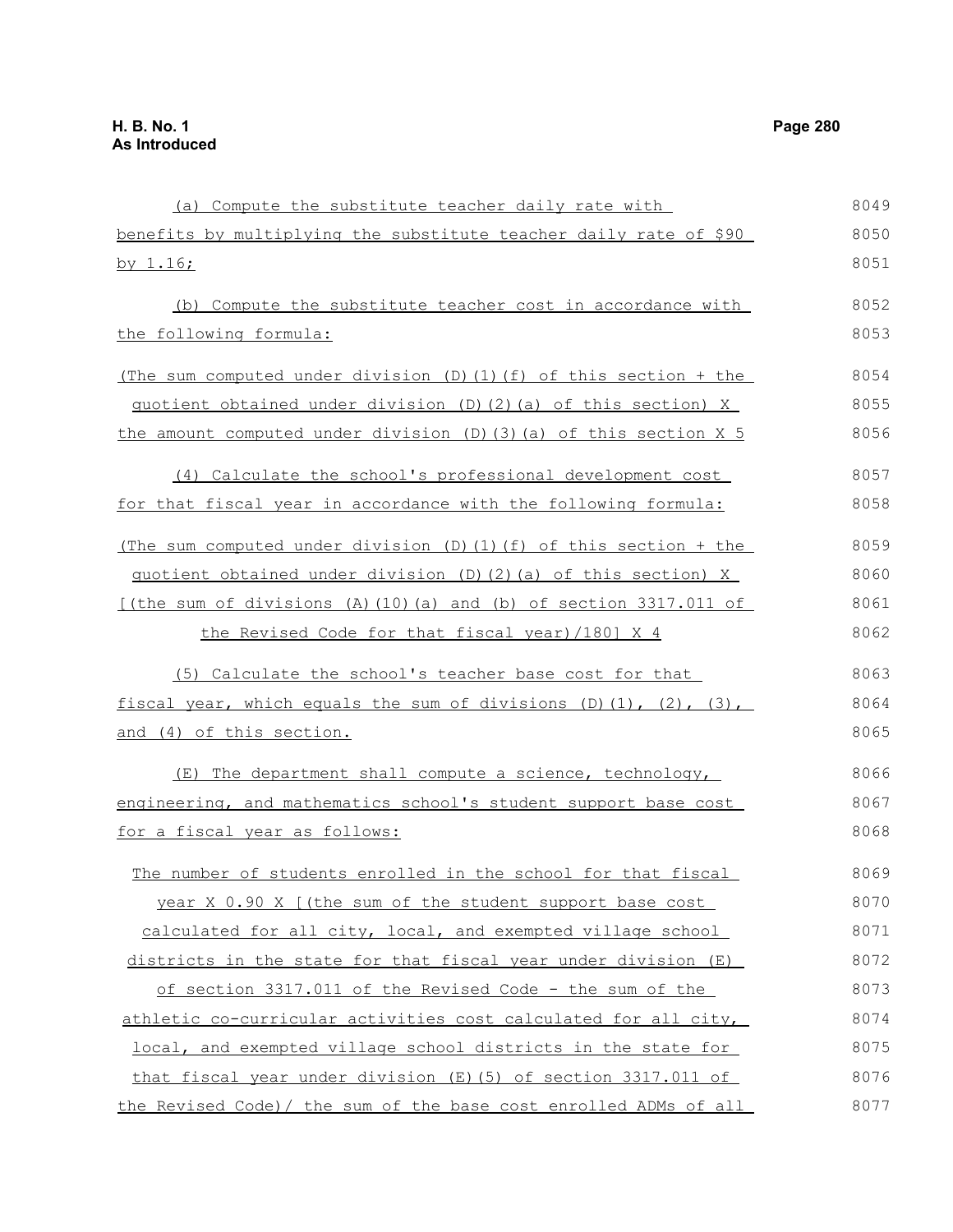of the city, local, and exempted village school districts in the state for that fiscal year] (F) The department shall compute a science, technology, engineering, and mathematics school's leadership and accountability base cost for a fiscal year as follows: The number of students enrolled in the school for that fiscal year X 0.90 X (the sum of the leadership and accountability base cost calculated for all city, local, and exempted village school districts in the state for that fiscal year under division (F) of section 3317.011 of the Revised Code/ the sum of the base cost enrolled ADMs of all of the city, local, and exempted village school districts in the state for that fiscal year) (G) The department shall compute a science, technology, engineering, and mathematics school's building leadership and operations base cost for a fiscal year as follows: The number of students enrolled in the school for that fiscal year X 0.90 X (the sum of the building leadership and accountability base cost calculated for all city, local, and exempted village school districts in the state for that fiscal year under division (G) of section 3317.011 of the Revised Code/ the sum of the base cost enrolled ADMs of all of the city, local, and exempted village school districts in the state for that fiscal year) **Sec. 3326.44.** In any fiscal year, a STEM school shall spend the funding it receives under division (B)(4) of section 3326.33 of the Revised Code only for services for English learners. **Sec. 3326.51.** (A) As used in this section: (1) "Resident district" has the same meaning as in section 8078 8079 8080 8081 8082 8083 8084 8085 8086 8087 8088 8089 8090 8091 8092 8093 8094 8095 8096 8097 8098 8099 8100 8101 8102 8103 8104 8105 8106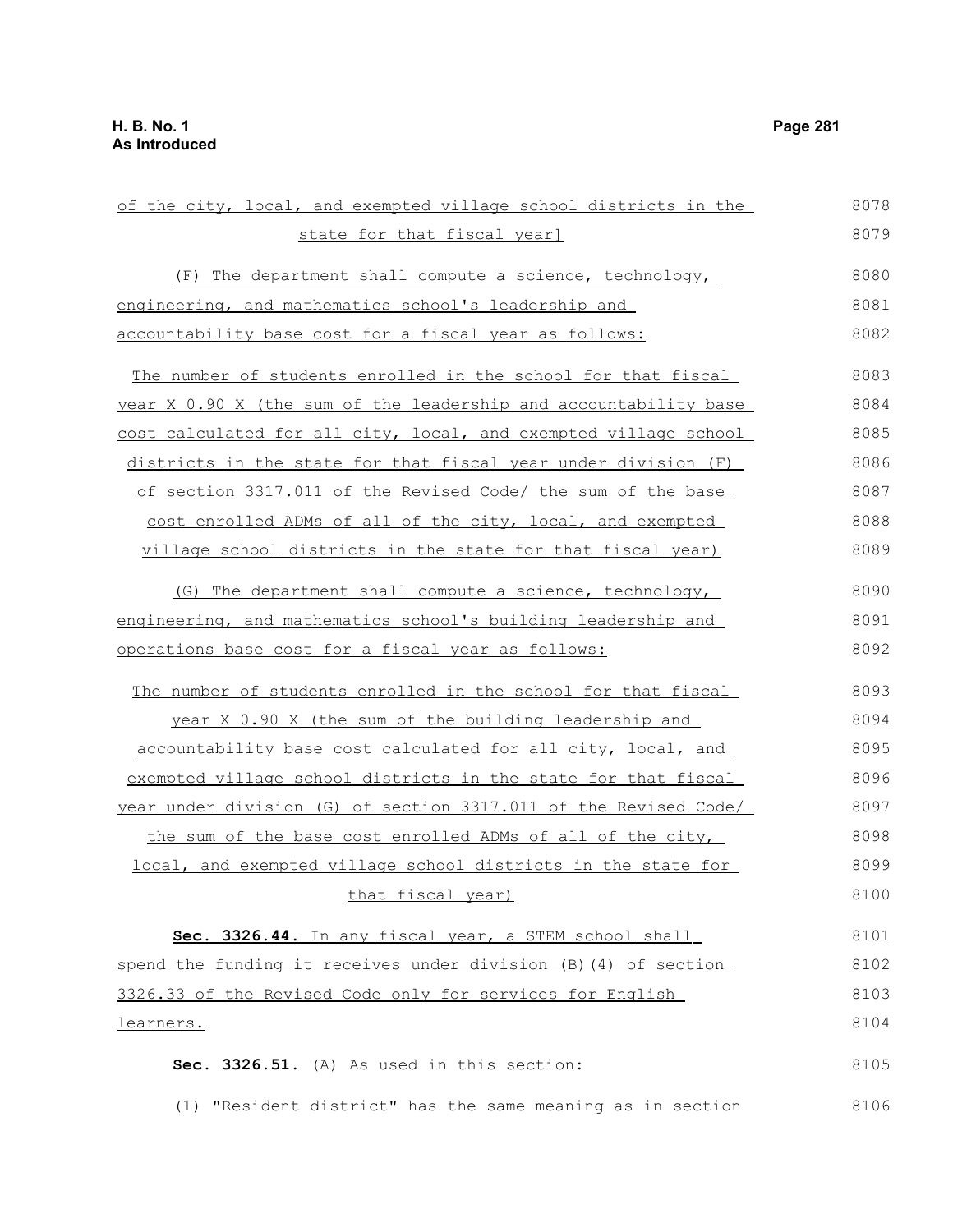3326.31 of the Revised Code.

| (2) "STEM school sponsoring district" means a municipal,        | 8108 |
|-----------------------------------------------------------------|------|
| city, local, exempted village, or joint vocational school       | 8109 |
| district that governs and controls a STEM school pursuant to    | 8110 |
| this section.                                                   | 8111 |
| (B) Notwithstanding any other provision of this chapter to      | 8112 |
| the contrary:                                                   | 8113 |
| (1) If a proposal for a STEM school submitted under             | 8114 |
| section 3326.03 of the Revised Code proposes that the governing | 8115 |
| body of the school be the board of education of a municipal,    | 8116 |
| city, local, exempted village, or joint vocational school       | 8117 |
| district that is one of the partners submitting the proposal,   | 8118 |
| and the STEM committee approves that proposal, that school      | 8119 |
| district board shall govern and control the STEM school as one  | 8120 |
| of the schools of its district.                                 | 8121 |
| (2) The STEM school sponsoring district shall maintain a        | 8122 |

separate accounting for the STEM school as a separate and distinct operational unit within the district's finances. The auditor of state, in the course of an annual or biennial audit of the school district serving as the STEM school sponsoring district, shall audit that school district for compliance with the financing requirements of this section. 8123 8124 8125 8126 8127 8128

(3) With respect to students enrolled in a STEM school whose resident district is the STEM school sponsoring district: 8129 8130

(a) The department of education shall make no deductions under section 3326.33 payments to the school in accordance with sections 3326.31 to 3326.49 of the Revised Code from the STEM school sponsoring district's state payments. 8131 8132 8133 8134

(b) The STEM school sponsoring district shall ensure that 8135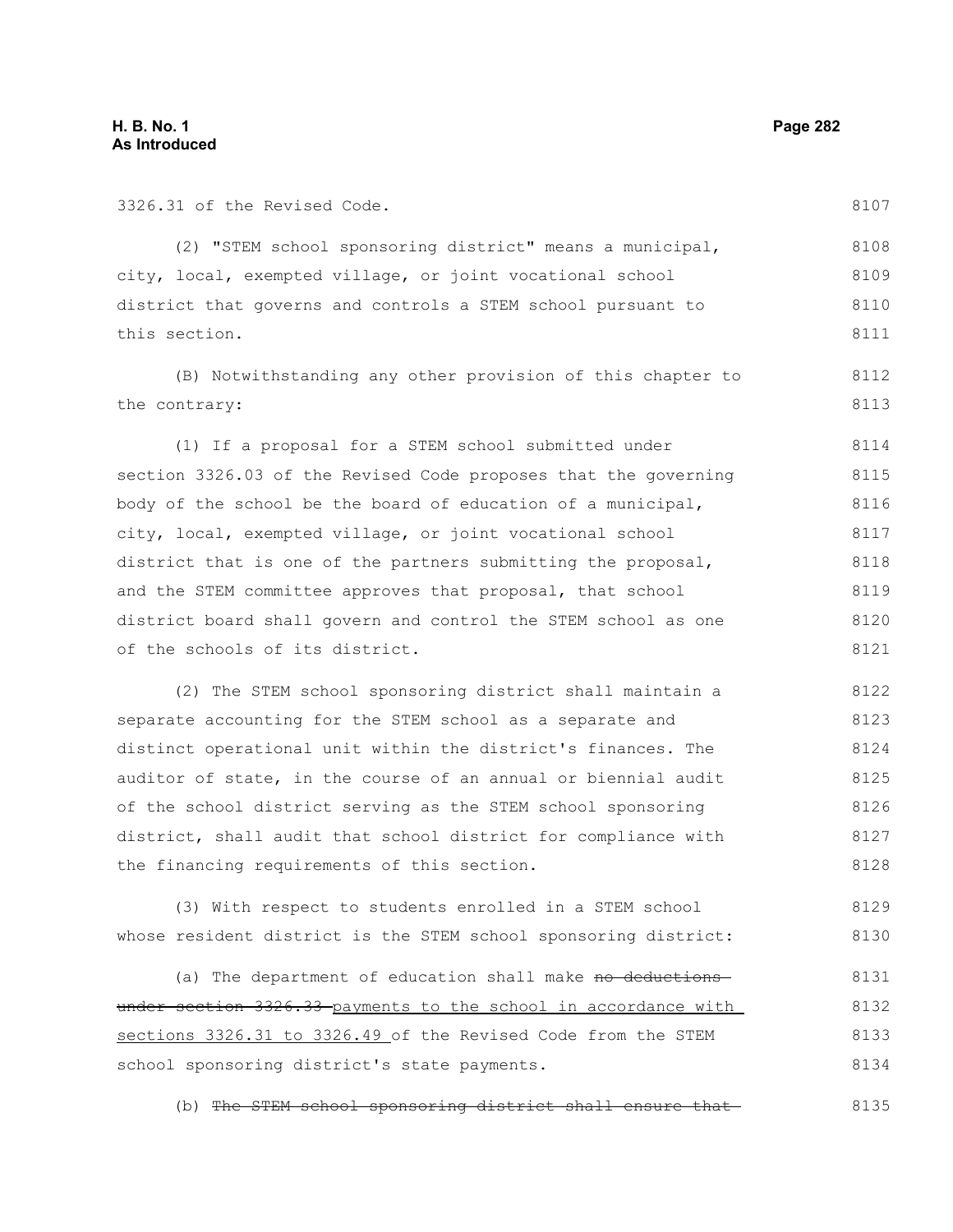it allocates to the STEM school funds equal to or exceeding theamount that would be calculated pursuant to division (B) of section 3313.981 of the Revised Code for the students attending the school whose resident district is the STEM school sponsoring district. 8136 8137 8138 8139 8140

(c) The STEM school sponsoring district is responsible for providing children with disabilities with a free appropriate public education under Chapter 3323. of the Revised Code. 8141 8142 8143

(d) (c) The STEM school sponsoring district shall provide student transportation in accordance with laws and policies generally applicable to the district. 8144 8145 8146

(4) With respect to students enrolled in the STEM school whose resident district is another school district, the department shall make no payments or deductions under sections 3326.31 to 3326.49 of the Revised Code. Instead, consider the students shall be considered as open enrollment students and the department shall make payments and deductions to the school in accordance with section 3313.981 sections 3326.31 to 3326.49 of the Revised Code. The STEM school sponsoring district shallallocate the payments to the STEM school. The STEM schoolsponsoring district may enter into financial agreements with the students' resident districts, which agreements may providefinancial support in addition to the funds received from the open enrollment calculation. The STEM school sponsoring district shall allocate all such additional funds to the STEM school. 8147 8148 8149 8150 8151 8152 8153 8154 8155 8156 8157 8158 8159 8160

(5) Where the department is required to make, deny, reduce, or adjust payments to a STEM school sponsoring district pursuant to this section, it shall do so in such a manner that the STEM school sponsoring district may allocate that action to the STEM school. 8161 8162 8163 8164 8165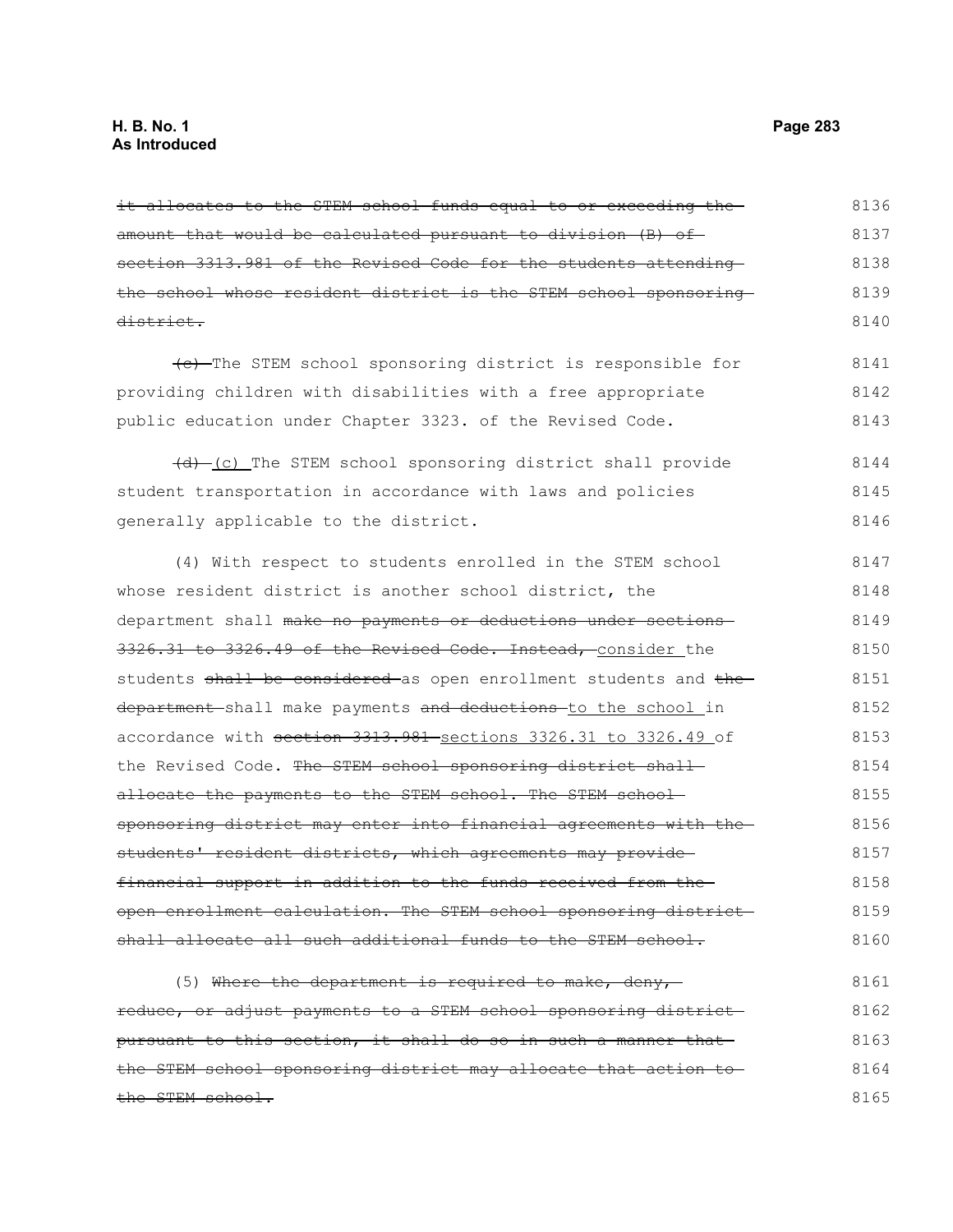### **H. B. No. 1 Page 284 As Introduced**

(6) A STEM school sponsoring district and its board may assign its district employees to the STEM school, in which case section 3326.18 of the Revised Code shall not apply. The district and board may apply any other resources of the district to the STEM school in the same manner that it applies district resources to other district schools. 8166 8167 8168 8169 8170 8171

 $(7)$  (6) Provisions of this chapter requiring a STEM school and its governing body to comply with specified laws as if it were a school district and in the same manner as a board of education shall instead require such compliance by the STEM school sponsoring district and its board of education, respectively, with respect to the STEM school. Where a STEM school or its governing body is required to perform a specific duty or permitted to take a specific action under this chapter, that duty is required to be performed or that action is permitted to be taken by the STEM school sponsoring district or its board of education, respectively, with respect to the STEM school. 8172 8173 8174 8175 8176 8177 8178 8179 8180 8181 8182 8183

 $(8)$  (7) No provision of this chapter limits the authority, as provided otherwise by law, of a school district and its board of education to levy taxes and issue bonds secured by tax revenues. 8184 8185 8186 8187

 $(9)$  (8) The treasurer of the STEM school sponsoring district or, if the STEM school sponsoring district is a municipal school district, the chief financial officer of the district, shall have all of the respective rights, authority, exemptions, and duties otherwise conferred upon the treasurer or chief financial officer by the Revised Code. 8188 8189 8190 8191 8192 8193

**Sec. 3327.01.** Notwithstanding division (D) of section 3311.19 and division (D) of section 3311.52 of the Revised Code, 8194 8195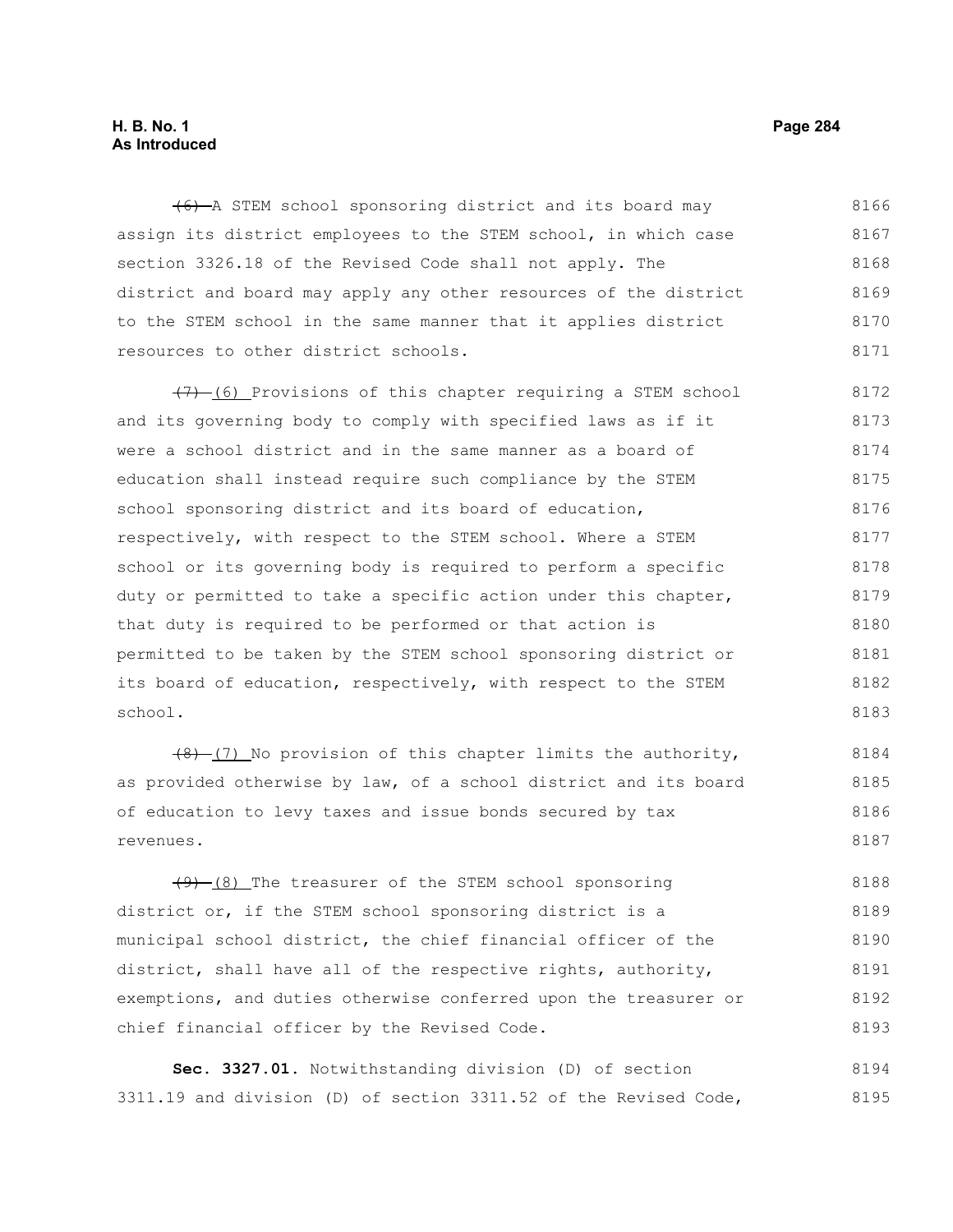this section and sections 3327.011, 3327.012, and 3327.02 of the Revised Code do not apply to any joint vocational or cooperative education school district. 8196 8197 8198

In all city, local, and exempted village school districts where resident school pupils in grades kindergarten through eight live more than two miles from the school for which the state board of education prescribes minimum standards pursuant to division (D) of section 3301.07 of the Revised Code and to which they are assigned by the board of education of the district of residence or to and from the nonpublic or community school which they attend, the board of education shall provide transportation for such pupils to and from that school except as provided in section 3327.02 of the Revised Code. 8199 8200 8201 8202 8203 8204 8205 8206 8207 8208

In all city, local, and exempted village school districts where pupil transportation is required under a career-technical plan approved by the state board of education under section 3313.90 of the Revised Code, for any student attending a careertechnical program operated by another school district, including a joint vocational school district, as prescribed under that section, the board of education of the student's district of residence shall provide transportation from the public high school operated by that district to which the student is assigned to the career-technical program. 8209 8210 8211 8212 8213 8214 8215 8216 8217 8218

In all city, local, and exempted village school districts, the board may provide transportation for resident school pupils in grades nine through twelve to and from the high school to which they are assigned by the board of education of the district of residence or to and from the nonpublic or community high school which they attend for which the state board of education prescribes minimum standards pursuant to division (D) 8219 8220 8221 8222 8223 8224 8225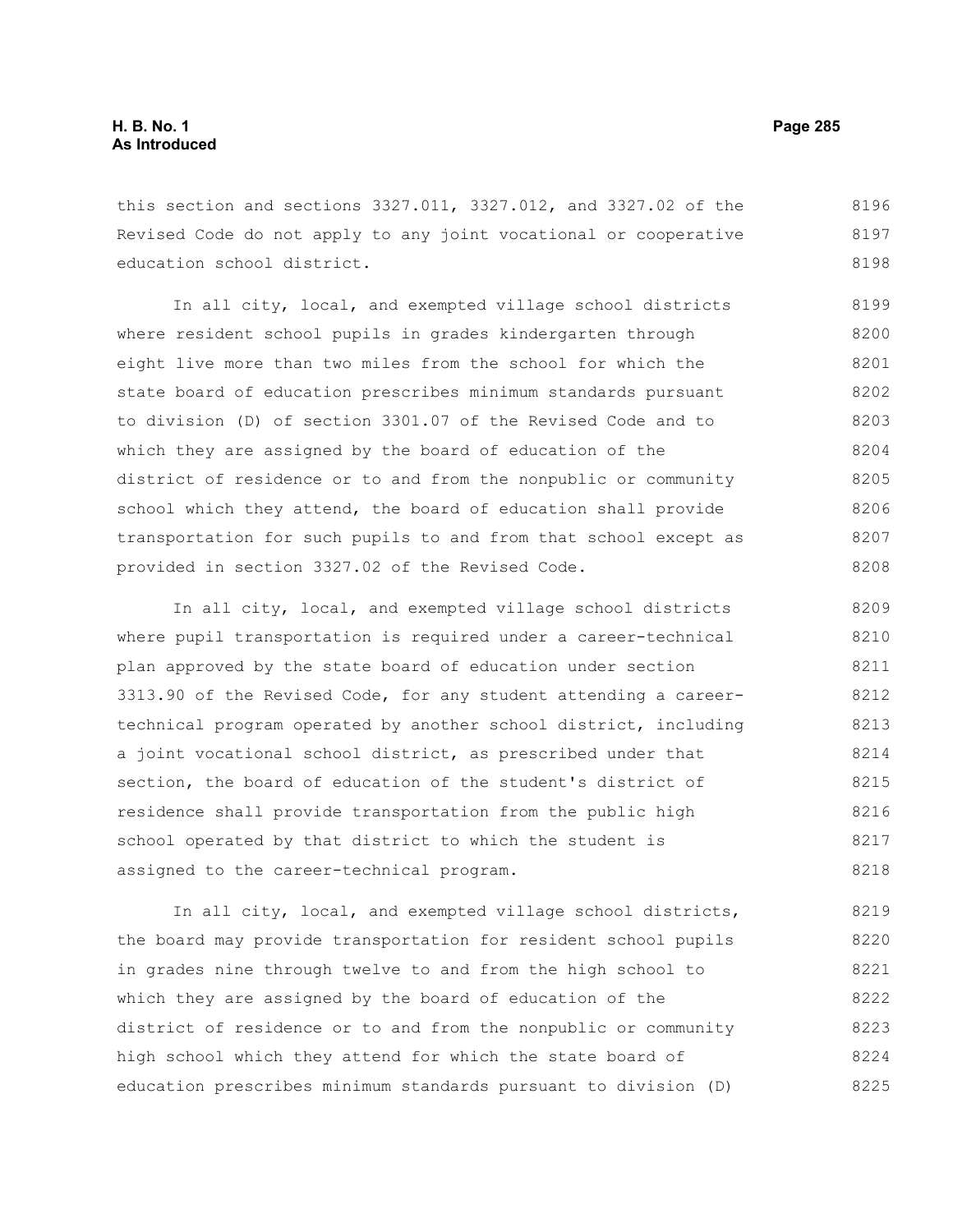8226

of section 3301.07 of the Revised Code.

A board of education shall not be required to transport elementary or high school pupils to and from a nonpublic or community school where such transportation would require more than thirty minutes of direct travel time as measured by school bus from the public school building to which the pupils would be assigned if attending the public school designated by the district of residence. 8227 8228 8229 8230 8231 8232 8233

Where it is impractical to transport a pupil by school conveyance, a board of education may offer payment, in lieu of providing such transportation in accordance with section 3327.02 of the Revised Code. 8234 8235 8236 8237

A board of education shall not be required to transport elementary or high school pupils to and from a nonpublic or community school on Saturday or Sunday, unless a board of education and a nonpublic or community school have an agreement in place to do so before the first day of July of the school year in which the agreement takes effect. 8238 8239 8240 8241 8242 8243

In all city, local, and exempted village school districts, the board shall provide transportation for all children who are so disabled that they are unable to walk to and from the school for which the state board of education prescribes minimum standards pursuant to division (D) of section 3301.07 of the Revised Code and which they attend. In case of dispute whether the child is able to walk to and from the school, the health commissioner shall be the judge of such ability. In all city, exempted village, and local school districts, the board shall provide transportation to and from school or special education classes for mentally disabled children in accordance with standards adopted by the state board of education. 8244 8245 8246 8247 8248 8249 8250 8251 8252 8253 8254 8255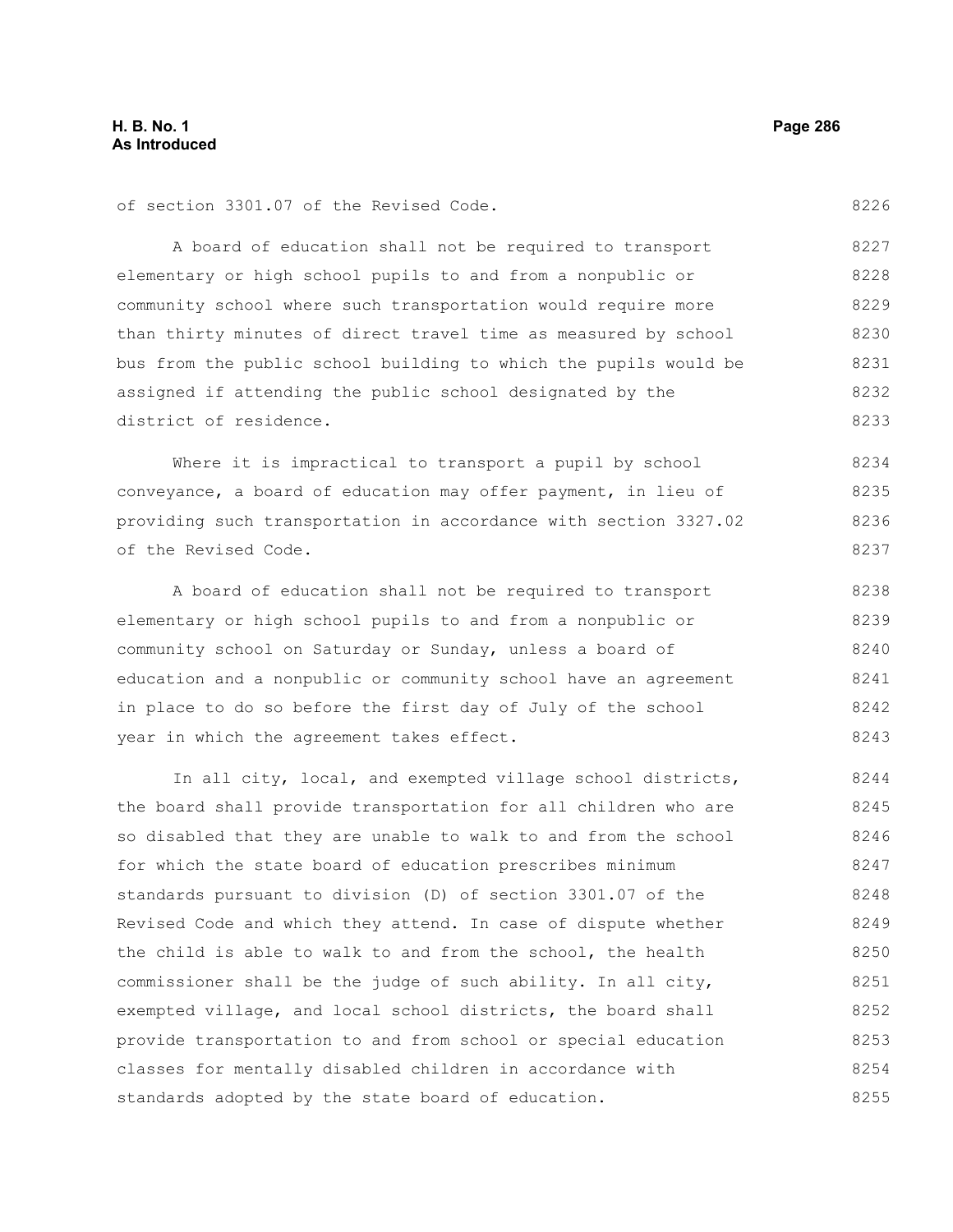When transportation of pupils is provided the conveyance shall be run on a time schedule that shall be adopted and put in force by the board not later than ten days after the beginning of the school term. The operator of every school bus or motor van owned and operated by any school district or educational service center or privately owned and operated under contract with any school district or service center in this state shall make a good faith effort to deliver students enrolled in preschool through twelfth grades to their respective public and nonpublic schools not sooner than thirty minutes prior to the beginning of school and to be available to pick them up not later than thirty minutes after the close of their respective schools each day. The cost of any transportation service authorized by this section shall be paid first out of federal funds, if any, available for the purpose of pupil transportation, and secondly 8256 8257 8258 8259 8260 8261 8262 8263 8264 8265 8266 8267 8268 8269 8270 8271

out of state appropriations, in accordance with regulations adopted by the state board of education. 8272 8273

No transportation of any pupils shall be provided by any board of education to or from any school which in the selection of pupils, faculty members, or employees, practices discrimination against any person on the grounds of race, color, religion, or national origin. 8274 8275 8276 8277 8278

 **Sec. 3327.016.** The board of education of each city, local, or exempted village school district that owns and operates buses for transporting students may contract, in writing, with a public or private not-for-profit agency, group, or organization, with a municipal corporation or other political subdivision or agency of the state, or with an agency of the federal government to operate its buses to assist the agency, group, organization, 8279 8280 8281 8282 8283 8284 8285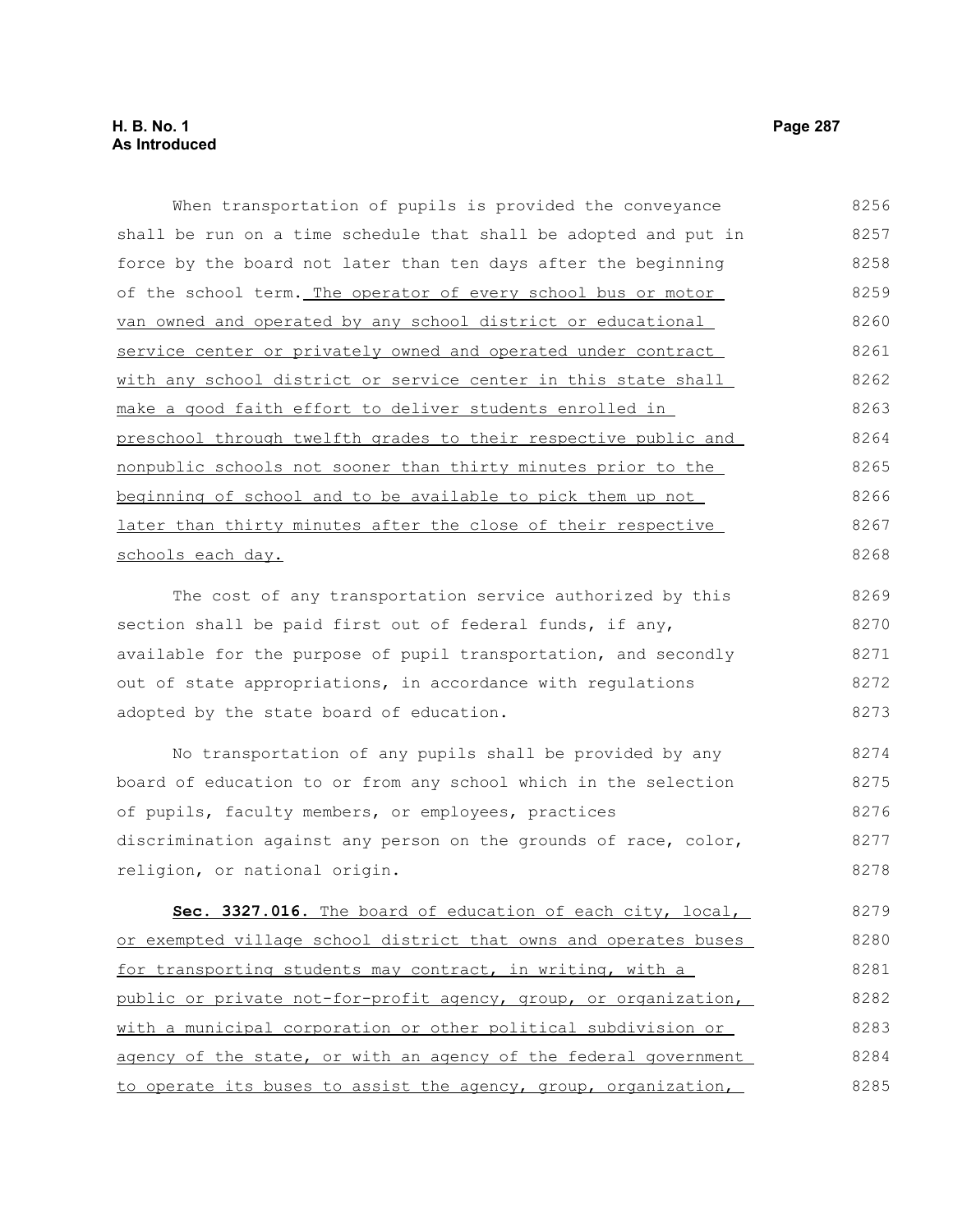| or political subdivision in the fulfillment of its legitimate            | 8286 |
|--------------------------------------------------------------------------|------|
| activities and in times of emergency. These contracts shall be           | 8287 |
| entered into under the authority of the school district as a             | 8288 |
| political subdivision and shall not be considered commerce. When         | 8289 |
| buses are made available to other agencies, groups,                      | 8290 |
| organizations, or political subdivisions under this section, the         | 8291 |
| buses must be operated by individuals holding certificates               | 8292 |
| issued by either the educational service center governing board          | 8293 |
| that has entered into an agreement with the school district              | 8294 |
| under section 3313.843 or 3313.845 of the Revised Code or the            | 8295 |
| superintendent of the school district certifying that the                | 8296 |
| individuals satisfy the requirements of section 3327.10 of the           | 8297 |
| Revised Code. All state board of education regulations governing         | 8298 |
| the operation of school buses when transporting students shall           | 8299 |
| apply when buses are used in accordance with this section.               | 8300 |
| Any board of education of a city, local, or exempted                     | 8301 |
| village school district that makes one or more of its vehicles           | 8302 |
| available under this section shall procure liability and                 | 8303 |
| <u>property damage insurance, as provided in section 3327.09 of the </u> | 8304 |
| Revised Code, covering all vehicles used and passengers                  | 8305 |
| transported under this section. The board of education may               | 8306 |
| recover expenses from contracting entities, not to exceed the            | 8307 |
| costs of operation and insurance coverage.                               | 8308 |
| Sec. 3328.32. Each child enrolled in a college-preparatory               | 8309 |
| boarding school established under this chapter shall be included         | 8310 |
| in the enrollment formula ADM and total ADM of the district in           | 8311 |

district's category one through six special education enrollment, as appropriate, as reported under section 3317.03 of the Revised Code. 8313 8314 8315

which the child is entitled to attend school-and in the-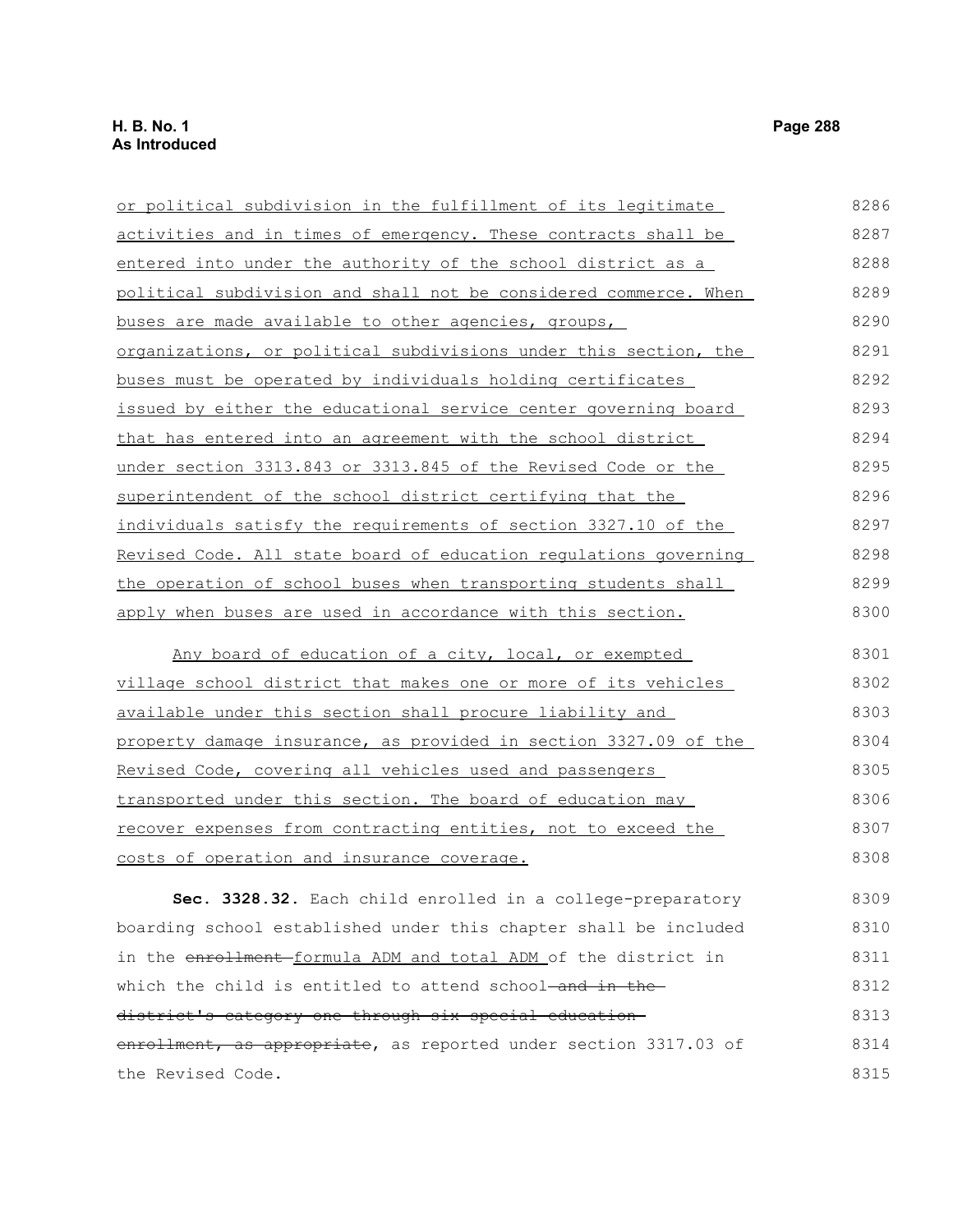The department of education shall count that child in the district's formula ADM, total ADM, and, as appropriate, category one through six special education ADM. **Sec. 3328.34.** (A) For each child enrolled in a collegepreparatory boarding school, as reported under section 3328.31 of the Revised Code, the department of education shall pay to the school the sum of the amount deducted from a participating school district's account for that child under section 3328.33of the Revised Code-eighty-five per cent of the operating expenditure per pupil of the city, local, or exempted village school district in which the child is entitled to attend school plus the per-pupil boarding amount specified in division (B) of this section. As used in this division, a district's "operating expenditure per pupil" is the total amount of state payments and other nonfederal revenue spent by the district for operating expenses during the previous fiscal year, divided by the district's enrolled ADM, as that term is defined in section 3317.02 of the Revised Code, for the previous fiscal year. 8316 8317 8318 8319 8320 8321 8322 8323 8324 8325 8326 8327 8328 8329 8330 8331 8332 8333 8334

(B) For the first fiscal year in which a collegepreparatory boarding school may be established under this chapter, the "per-pupil boarding amount" is twenty-five thousand dollars. For each fiscal year thereafter, that amount shall be adjusted by the rate of inflation, as measured by the consumer price index (all urban consumers, all items) prepared by the bureau of labor statistics of the United States department of labor, for the previous twelve-month period. 8335 8336 8337 8338 8339 8340 8341 8342

(C) The state board of education may accept funds from federal and state noneducation support services programs for the purpose of funding the per pupil boarding amount prescribed in 8343 8344 8345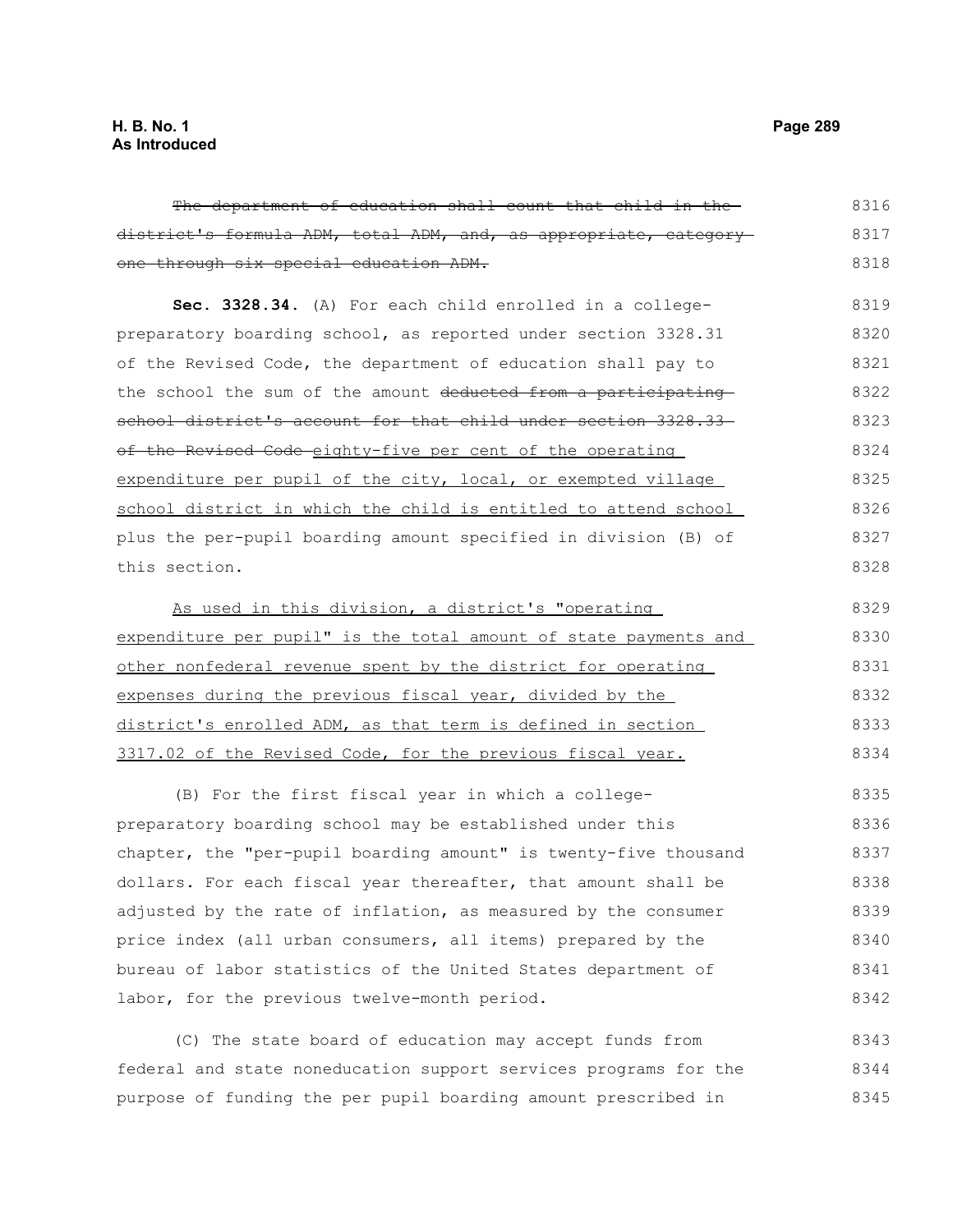# **H. B. No. 1 Page 290 As Introduced**

division (B) of this section. Notwithstanding any other provision of the Revised Code, the state board shall coordinate and streamline any noneducation program requirements in order to eliminate redundant or conflicting requirements, licensing provisions, and oversight by government programs or agencies. The applicable regulatory entities shall, to the maximum extent possible, use reports and financial audits provided by the auditor of state and coordinated by the department of education to eliminate or reduce contract and administrative reviews. Regulatory entities other than the state board may suggest reasonable additional items to be included in such reports and financial audits to meet any requirements of federal law. Reporting paperwork prepared for the state board shall be shared with and accepted by other state and local entities to the maximum extent feasible. 8346 8347 8348 8349 8350 8351 8352 8353 8354 8355 8356 8357 8358 8359 8360

(D)(1) Notwithstanding division (A) of this section, if, in any fiscal year, a college-preparatory boarding school receives federal funds for the purpose of supporting the school's operations, the amount of those federal funds shall be deducted from the total per-pupil boarding amount for all enrolled students paid by the department to the school for that fiscal year, unless the school's board of trustees and the department determine otherwise in a written agreement. Any portion of the total per-pupil boarding amount for all enrolled students remaining after the deduction of the federal funds shall be paid by the department to the school from state funds appropriated to the department. 8361 8362 8363 8364 8365 8366 8367 8368 8369 8370 8371 8372

(2) Notwithstanding division (A) of this section, if, in any fiscal year, the department receives federal funds for the purpose of supporting the operations of a college-preparatory boarding school, the department shall use those federal funds, 8373 8374 8375 8376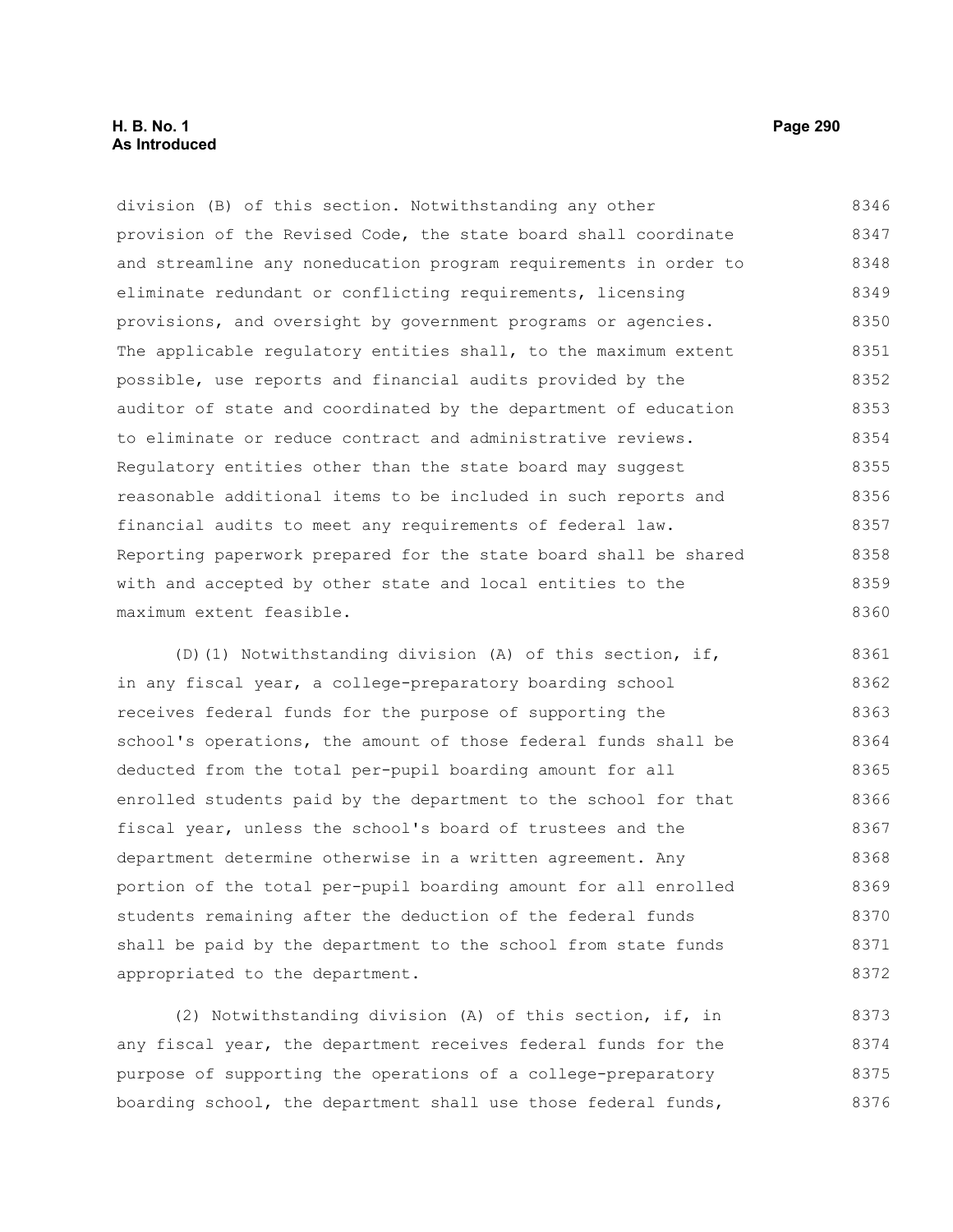# **H. B. No. 1 Page 291 As Introduced**

not including any portion of those funds designated for administration, to pay the school the total per-pupil boarding amount for all enrolled students for that fiscal year. Any portion of the total per-pupil boarding amount for all enrolled students remaining after the use of the federal funds shall be paid by the department to the school from state funds appropriated to the department. 8377 8378 8379 8380 8381 8382 8383

(3) If any federal funds are used for the purpose prescribed in division (D)(1) or (2) of this section, the department shall comply with all requirements upon which the acceptance of the federal funds is conditioned, including any requirements set forth in the funding application submitted by the school or the department and, to the extent sufficient funds are appropriated by the general assembly, any requirements regarding maintenance of effort in expenditures. 8384 8385 8386 8387 8388 8389 8390 8391

**Sec. 3365.01.** As used in this chapter:

(A) "Articulated credit" means post-secondary credit that is reflected on the official record of a student at an institution of higher education only upon enrollment at that institution after graduation from a secondary school. 8393 8394 8395 8396

(B) "Default ceiling amount" means one of the following amounts, whichever is applicable: 8397 8398

(1) For a participant enrolled in a college operating on a semester schedule, the amount calculated according to the following formula: 8399 8400 8401

> $((0.83 \times ~~formula amount~~ $6,020) / 30)$ 8402

X number of enrolled credit hours 8403

(2) For a participant enrolled in a college operating on a 8404

8392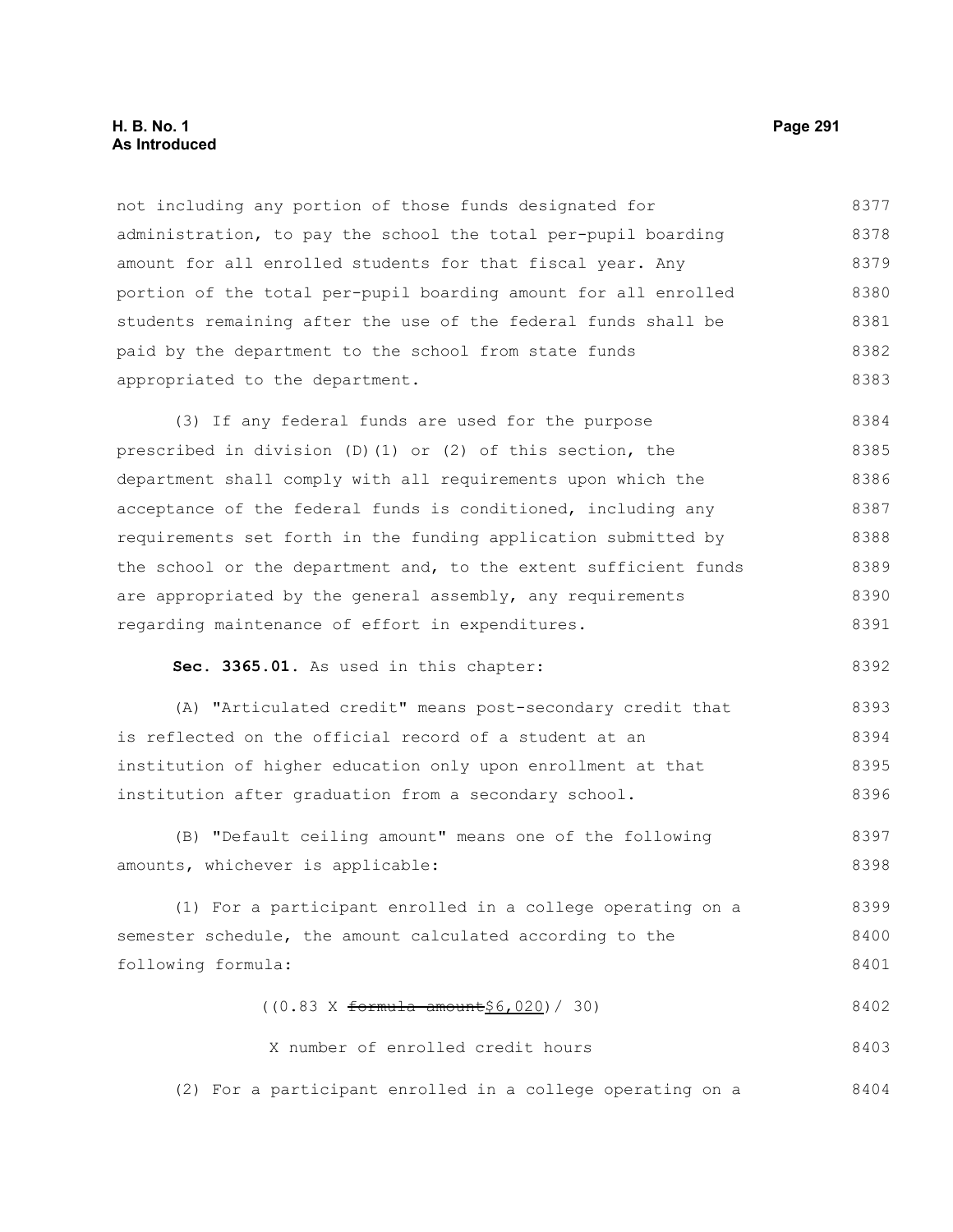following formula:

the default ceiling amount.

quarter schedule, the amount calculated according to the  $((0.83 \times ~~formula amount~~ $6,020) / 45)$ X number of enrolled credit hours (C) "Default floor amount" means twenty-five per cent of (D) "Eligible out-of-state college" means any institution 8405 8406 8407 8408 8409 8410 8411

of higher education that is located outside of Ohio and is approved by the chancellor of higher education to participate in the college credit plus program. 8412 8413 8414

(E) "Fee" means any course-related fee and any other fee imposed by the college, but not included in tuition, for participation in the program established by this chapter. 8415 8416 8417

### (F) "Formula amount" has the same meaning as in section 3317.02 of the Revised Code. 8418 8419

(G) "Governing entity" means a board of education of a school district, a governing authority of a community school established under Chapter 3314., a governing body of a STEM school established under Chapter 3326., or a board of trustees of a college-preparatory boarding school established under Chapter 3328. of the Revised Code. 8420 8421 8422 8423 8424 8425

(H) (G) "Home-instructed participant" means a student who has been excused from the compulsory attendance law for the purpose of home instruction under section 3321.04 of the Revised Code, and is participating in the program established by this chapter. 8426 8427 8428 8429 8430

 $(H)$  "Maximum per participant charge amount" means one of the following amounts, whichever is applicable: 8431 8432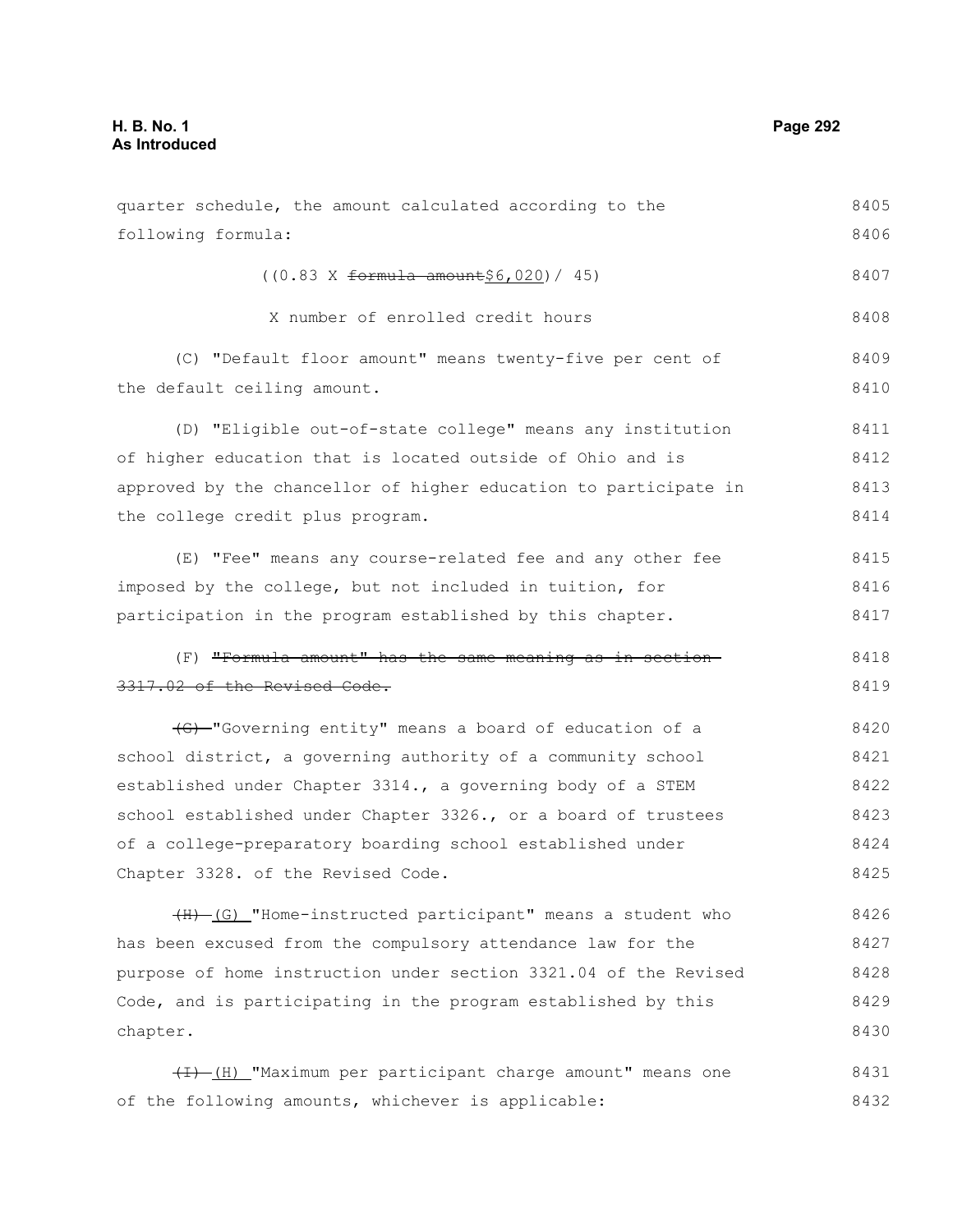(1) For a participant enrolled in a college operating on a semester schedule, the amount calculated according to the following formula:  $((formula-amount§6,020/30))$ X number of enrolled credit hours) (2) For a participant enrolled in a college operating on a quarter schedule, the amount calculated according to the following formula: ((formula amount\$6,020/ 45) X number of enrolled credit hours)  $(\overline{J} + \overline{I})$  "Nonpublic secondary school" means a chartered school for which minimum standards are prescribed by the state board of education pursuant to division (D) of section 3301.07 of the Revised Code.  $(K)$  (J) "Number of enrolled credit hours" means the number of credit hours for a course in which a participant is enrolled during the previous term after the date on which a withdrawal from a course would have negatively affected the participant's transcripted grade, as prescribed by the college's established withdrawal policy.  $\overline{(L) - (K)}$  "Parent" has the same meaning as in section 3313.64 of the Revised Code. (M) (L) "Participant" means any student enrolled in a college under the program established by this chapter. (N) (M) "Partnering college" means a college with which a public or nonpublic secondary school has entered into an agreement in order to offer the program established by this 8433 8434 8435 8436 8437 8438 8439 8440 8441 8442 8443 8444 8445 8446 8447 8448 8449 8450 8451 8452 8453 8454 8455 8456 8457 8458 8459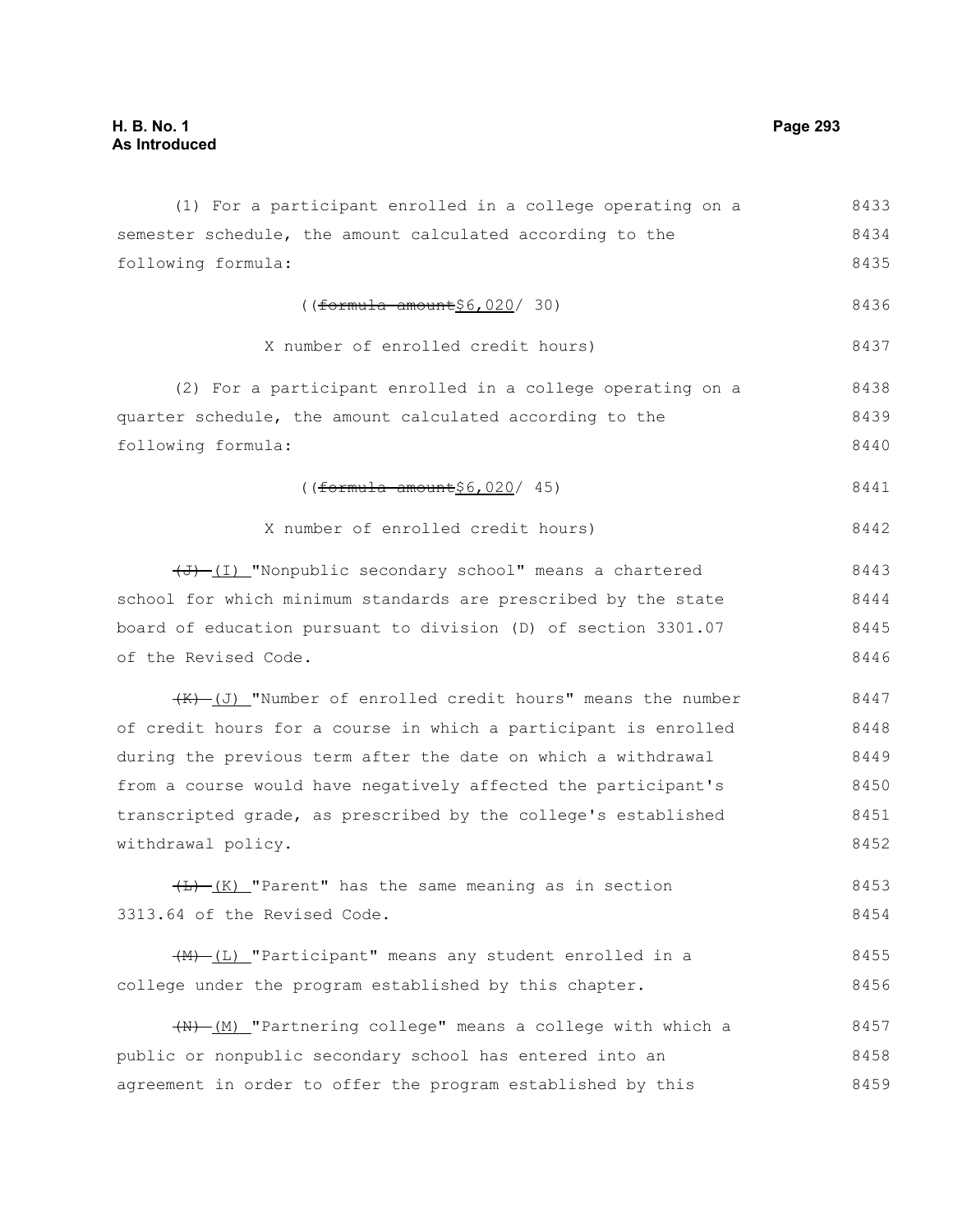| chapter.                                                         | 8460 |
|------------------------------------------------------------------|------|
|                                                                  |      |
| (0) (N) "Partnering secondary school" means a public or          | 8461 |
| nonpublic secondary school with which a college has entered into | 8462 |
| an agreement in order to offer the program established by this   | 8463 |
| chapter.                                                         | 8464 |
| (P) (0) "Private college" means any of the following:            | 8465 |
| (1) A nonprofit institution holding a certificate of             | 8466 |
| authorization pursuant to Chapter 1713. of the Revised Code;     | 8467 |
| (2) An institution holding a certificate of registration         | 8468 |
| from the state board of career colleges and schools and program  | 8469 |
| authorization for an associate or bachelor's degree program      | 8470 |
| issued under section 3332.05 of the Revised Code;                | 8471 |
| (3) A private institution exempt from regulation under           | 8472 |
| Chapter 3332. of the Revised Code as prescribed in section       | 8473 |
| 3333.046 of the Revised Code.                                    | 8474 |
| (P) [P] "Public college" means a "state institution of           | 8475 |
| higher education" in section 3345.011 of the Revised Code,       | 8476 |
| excluding the northeast Ohio medical university.                 | 8477 |
| $(R)$ (Q) "Public secondary school" means a school serving       | 8478 |
| grades nine through twelve in a city, local, or exempted village | 8479 |
| school district, a joint vocational school district, a community | 8480 |
| school established under Chapter 3314., a STEM school            | 8481 |
| established under Chapter 3326., or a college-preparatory        | 8482 |
| boarding school established under Chapter 3328. of the Revised   | 8483 |
| Code.                                                            | 8484 |
| $(5)$ (R) "School year" has the same meaning as in section       | 8485 |
| 3313.62 of the Revised Code.                                     | 8486 |

(T) (S) "Secondary grade" means any of grades nine through 8487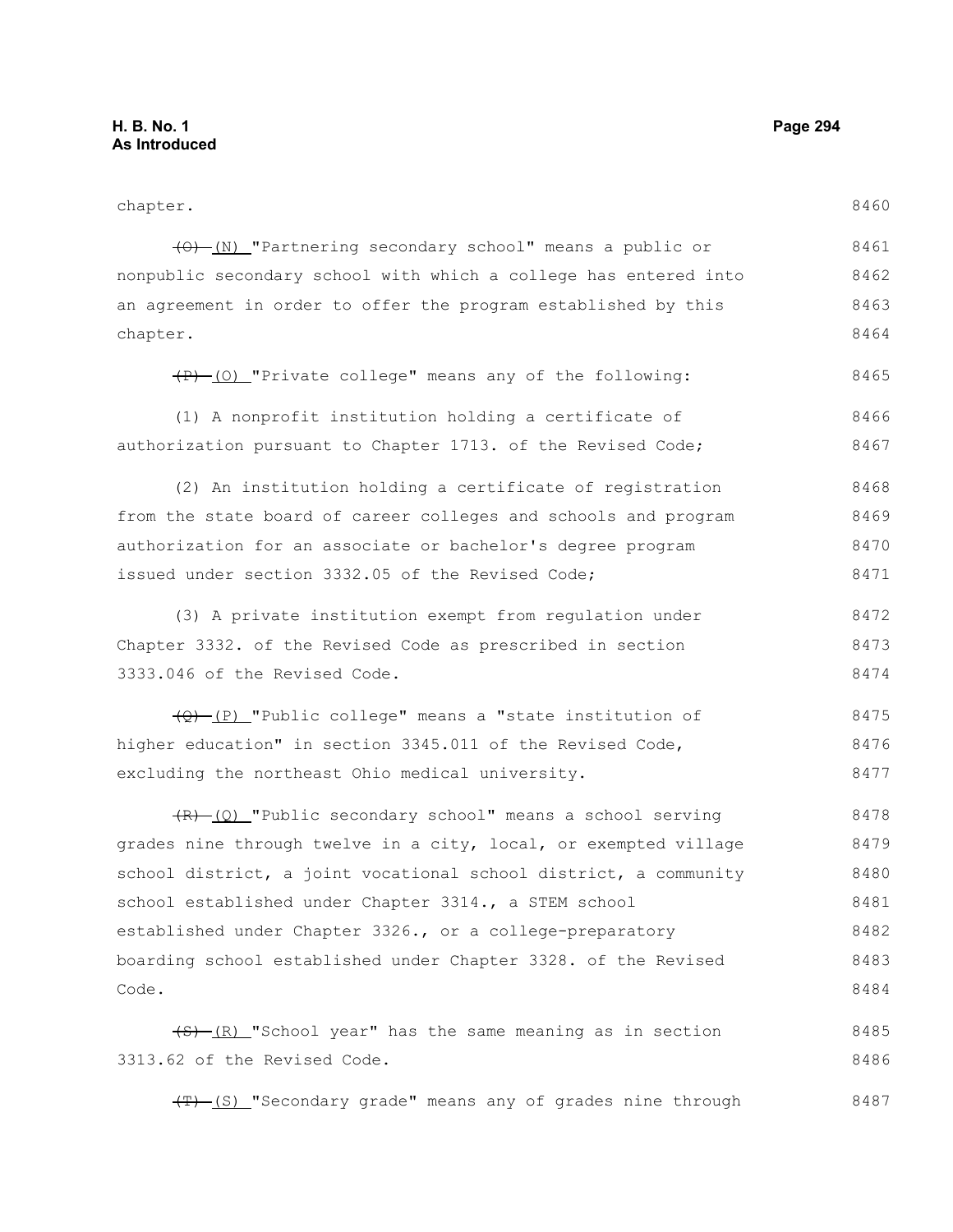twelve.

(U) (T) "Standard rate" means the amount per credit hour assessed by the college for an in-state student who is enrolled in an undergraduate course at that college, but who is not participating in the college credit plus program, as prescribed by the college's established tuition policy. 8489 8490 8491 8492 8493

(V) (U) "Transcripted credit" means post-secondary credit that is conferred by an institution of higher education and is reflected on a student's official record at that institution upon completion of a course. 8494 8495 8496 8497

**Section 2.** That existing sections 3301.0714, 3302.20, 3310.08, 3310.41, 3310.51, 3310.54, 3310.56, 3313.64, 3313.979, 3313.98, 3313.981, 3314.08, 3314.084, 3314.087, 3314.091, 3314.11, 3314.20, 3315.18, 3317.013, 3317.014, 3317.016, 3317.02, 3317.021, 3317.022, 3317.023, 3317.024, 3317.028, 3317.0212, 3317.0213, 3317.0214, 3317.03, 3317.051, 3317.16, 3317.20, 3317.25, 3317.26, 3319.57, 3324.09, 3326.31, 3326.32, 3326.33, 3326.39, 3326.40, 3326.51, 3327.01, 3328.32, 3328.34, and 3365.01 of the Revised Code are hereby repealed. 8498 8499 8500 8501 8502 8503 8504 8505 8506

**Section 3.** That sections 3310.55, 3314.085, 3314.53, 3317.017, 3317.0215, 3317.0216, 3317.0217, 3317.0218, 3326.41, and 3328.33 of the Revised Code are hereby repealed. 8507 8508 8509

**Section 4.** That Sections 4, 5, 6, and 7 of S.B. 310 of the 133rd General Assembly be amended to read as follows: 8510 8511

**Sec. 4.** (A)(1) The Department of Education shall conduct a study that does both-all of the following: 8512 8513

(a) Reviews the criteria used in the current school funding formula to define "economically disadvantaged students" in order to determine the effectiveness of the criteria; 8514 8515 8516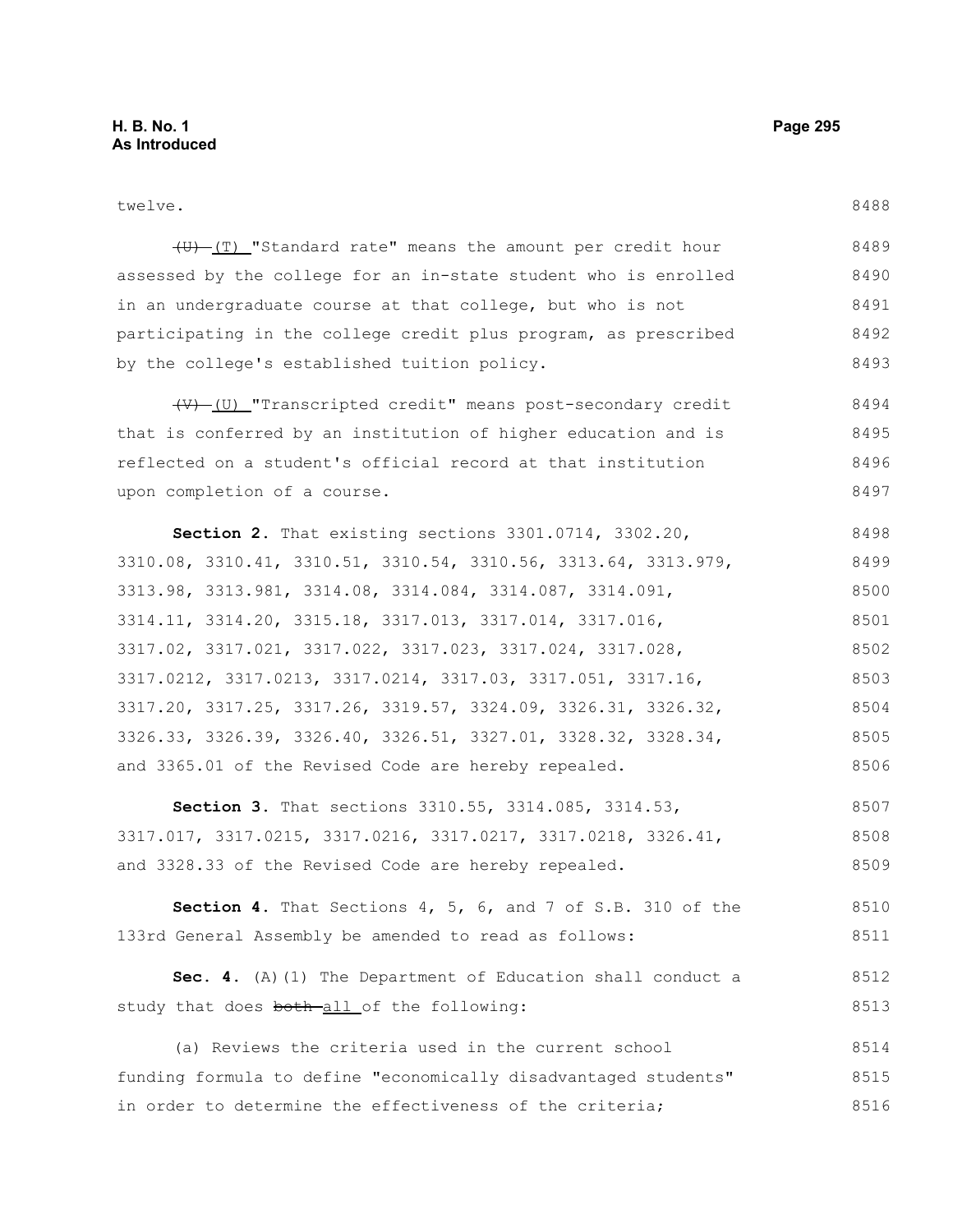(b) Researches how other states define "economically disadvantaged students" and how "economically disadvantaged students" are addressed in other states' school funding formulas $\div$ (c) Evaluates and determines the essential types and amounts of resources needed to provide economically disadvantaged students the emotional, social, and academic services necessary to ensure for success; (d) Evaluates and revises the current definition of "economically disadvantaged student." The Department shall submit a report of its findings to the individuals prescribed in division (B) of this section not later than December 31, 2022. (2) The Department of Education, in consultation with the Department of Job and Family Services and stakeholder groups determined appropriate by the Department, shall prepare a report including both-all of the following: (a) A review of early child initiatives in Ohio, including preschool, Head Start, and other early learning opportunities for young children; (b) Information regarding how other states support early learning opportunities for young children; (c) The cost effectiveness of continuing the existing multiple provider system; (d) Ways in which the existing system may be better coordinated and cost efficient; (e) Alternative ways in which the state can supply high quality preschool, especially for economically disadvantaged 8517 8518 8519 8520 8521 8522 8523 8524 8525 8526 8527 8528 8529 8530 8531 8532 8533 8534 8535 8536 8537 8538 8539 8540 8541 8542 8543 8544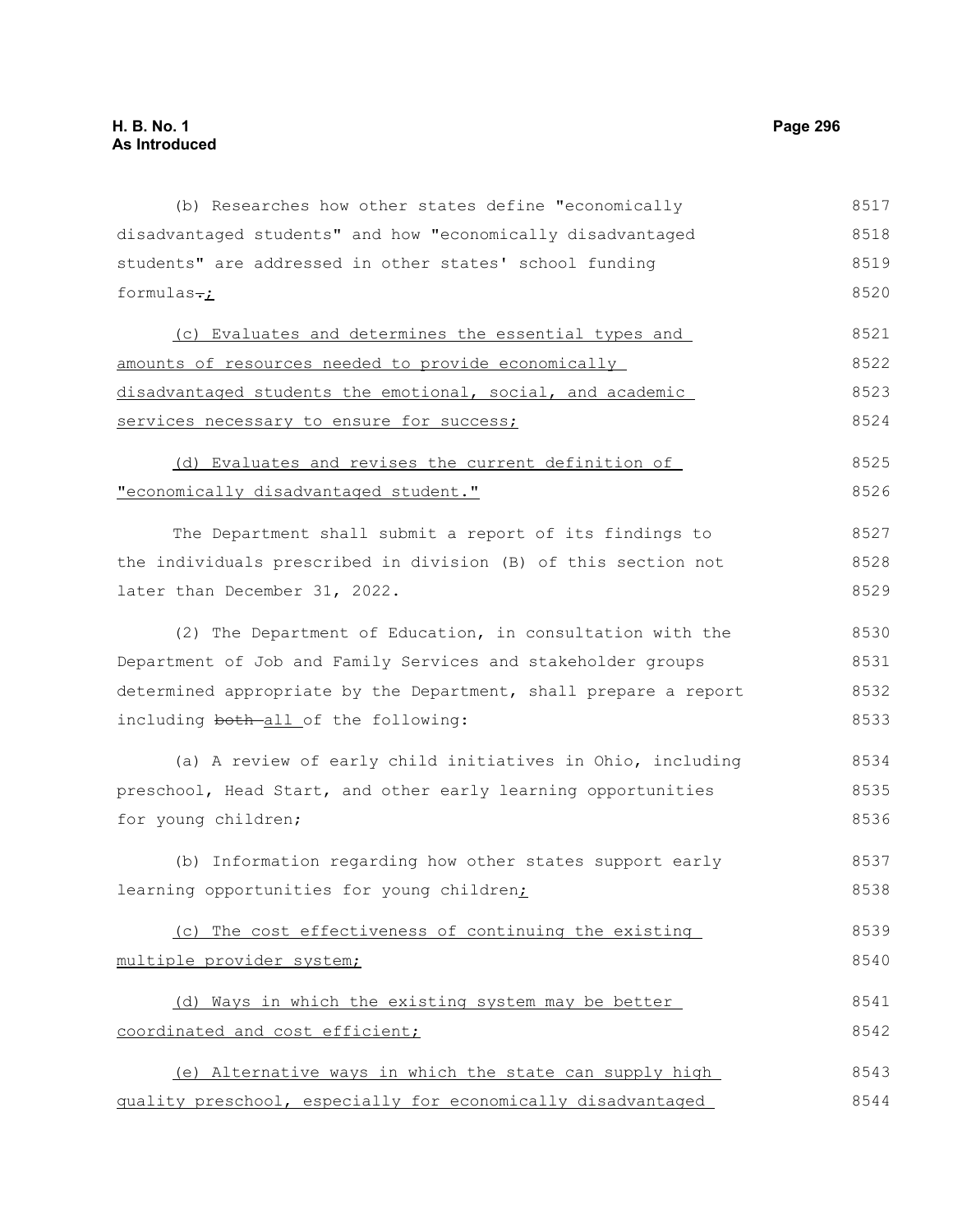| students.                                                        | 8545 |
|------------------------------------------------------------------|------|
| The Department of Education shall submit the report to the       | 8546 |
| individuals prescribed in division (B) of this section not later | 8547 |
| than December 31, 2022.                                          | 8548 |
| (B) The reports prepared under division (A) of this              | 8549 |
| section shall be submitted to all of the following:              | 8550 |
| (1) The President and Minority Leader of the Senate;             | 8551 |
| (2) The Speaker and Minority Leader of the House of              | 8552 |
| Representatives;                                                 | 8553 |
| (3) The members of the standing committees of the House of       | 8554 |
| Representatives and the Senate that consider legislation         | 8555 |
| regarding primary and secondary education;                       | 8556 |
| (4) The school funding oversight commission created in           | 8557 |
| section 3317.60 of the Revised Code.                             | 8558 |
| Sec. 5. (A) (1) (a) The Office of Budget and Management          | 8559 |
| shall, in consultation with the Department of Education, create  | 8560 |
| an inventory of all state budget line items that, in the         | 8561 |
| Office's determination, provide funding services to children     | 8562 |
| that includes all of the following information:                  | 8563 |
| (i) The fiscal year 2019 funding for each line item;             | 8564 |
| (ii) A brief description of services provided by each line       | 8565 |
| item;                                                            | 8566 |
| (iii) Estimates of funding and program descriptions of all       | 8567 |
| line items that are also used to fund other types of programs,   | 8568 |
| including a description explaining how those different programs  | 8569 |
| interact and for whom they are provided;                         | 8570 |
| (iv) A preliminary analysis of policy implications               | 8571 |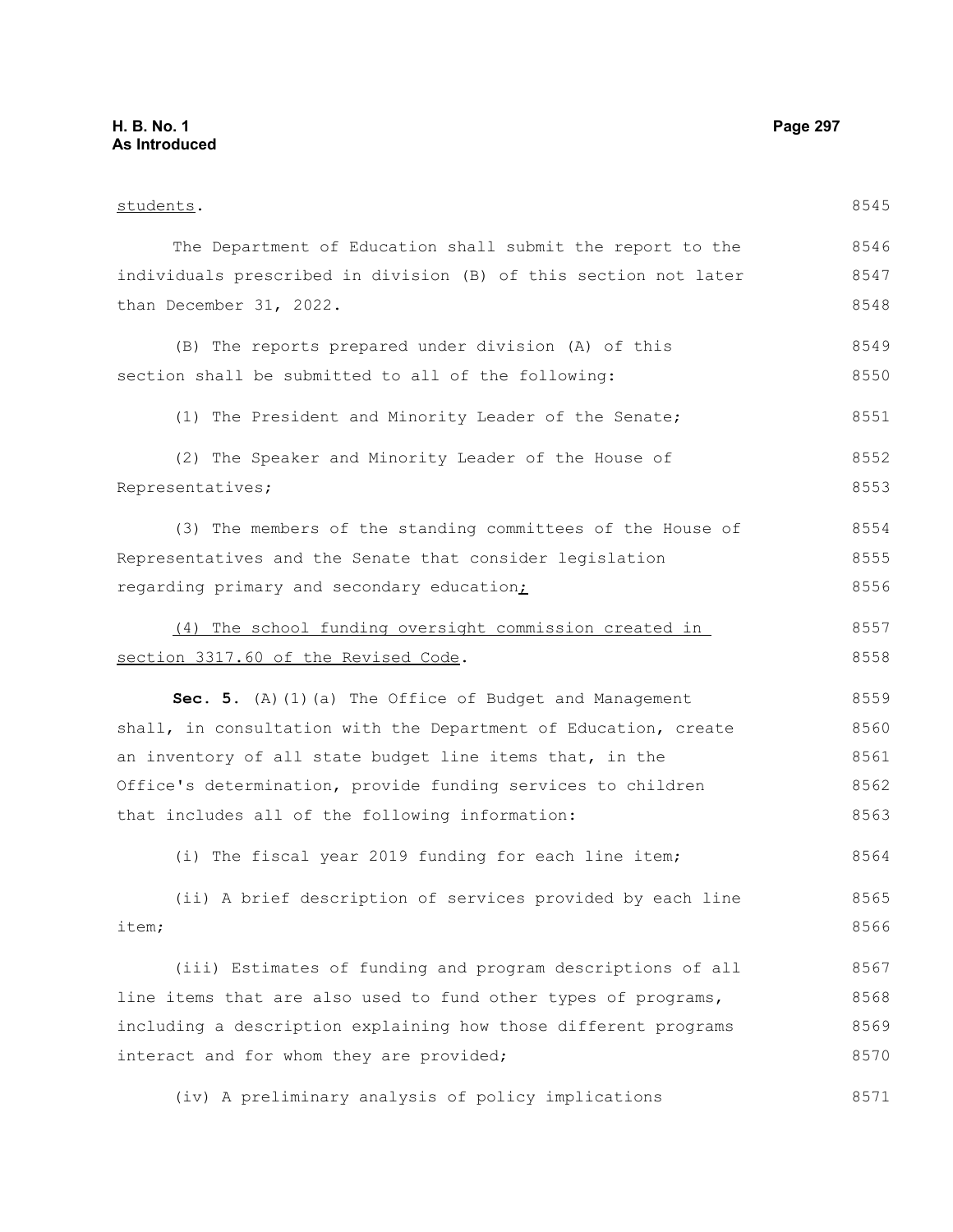regarding the potential creation and funding of "wrap-around services," as defined by the Office, including health clinics provided in educational settings. 8572 8573 8574

(b) The data shall be disaggregated into three categories based on students' age ranges as follows: 8575 8576

(i) Students receiving special education services for a disability specified in divisions (A) to (F) of section 3317.013 of the Revised Code between zero and twenty-one years of age; 8577 8578 8579

(ii) Students not described by division (A)(1)(b)(i) of this section between zero and four years of age; and 8580 8581

(iii) Students not described in division (A)(1)(b)(i) of this section between five and eighteen years of age. 8582 8583

Additionally, the data shall be disaggregated into service categories that may be provided by multiple agencies, funds, and line items, such as children's mental health, children's physical health, child nutrition, early childhood education, primary and secondary education, special education, juvenile detention services, and any other categories that receive significant state and federal funding. 8584 8585 8586 8587 8588 8589 8590

(c) The Office shall submit the inventory to the individuals prescribed in division (B) of this section not later than December 31, 2022. 8591 8592 8593

(2) The Department of Education shall conduct an evaluation of all of the following topics regarding special education: 8594 8595 8596

(a) The categories of special education students specified under section 3317.013 of the Revised Code and the funding amounts corresponding to those categories; 8597 8598 8599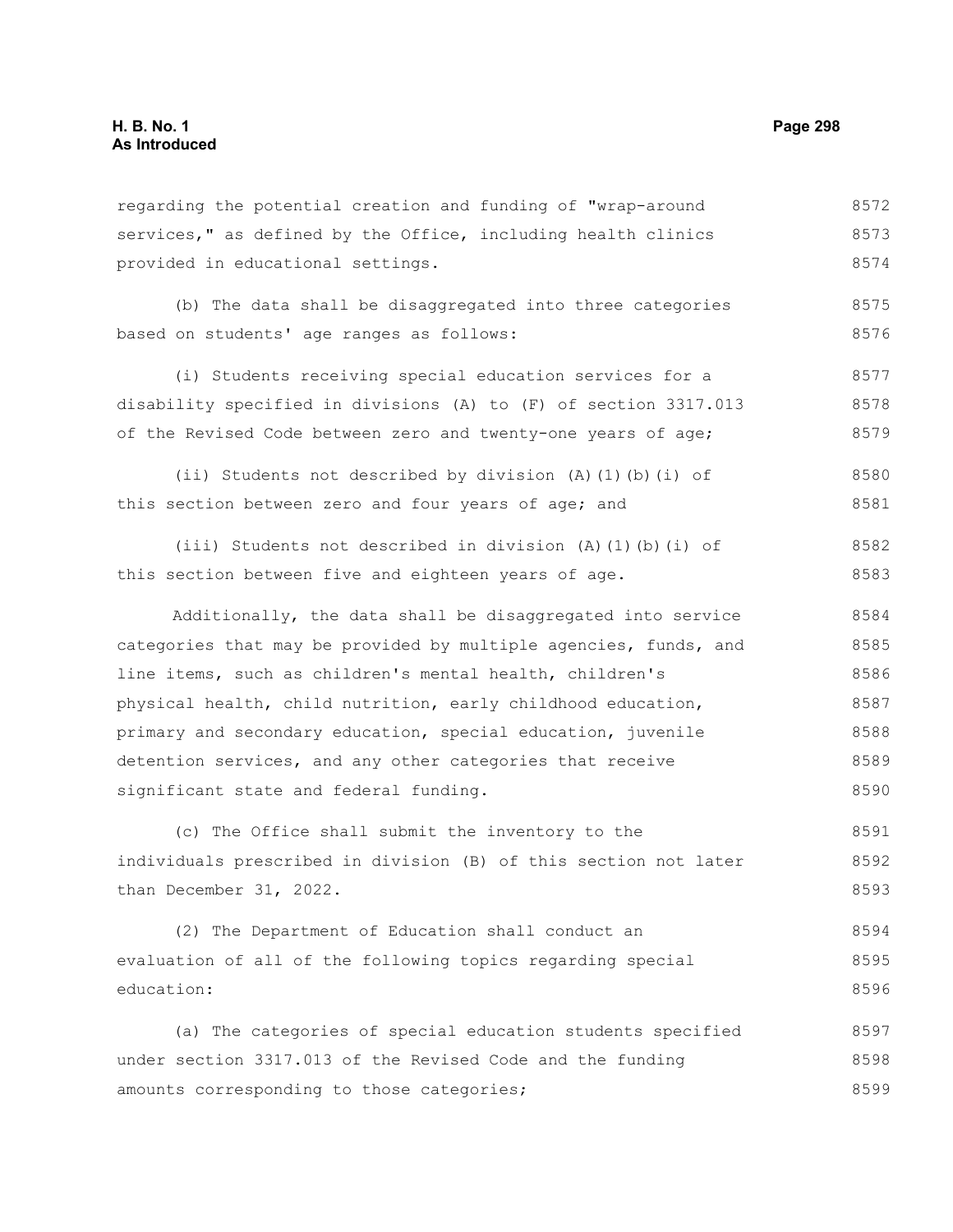education students; (c) Protocols for providing treatment to special education students; (d) Technology to enhance the provision of special education; (e) Costs of providing special education; (f) Transportation of special education students. The Department shall submit a report of its findings and recommendations to the individuals prescribed in division (B) of this section not later than December 31, 2022. (3) The Department of Education shall, in collaboration with the Auditor of State and a workgroup established by the Department that consists of educators, auditors, and employees of the Department, review the funding reporting protocols and requirements for gifted services with the intention of recommending improvements regarding accountability for the spending of gifted funds paid to city, local, and exempted village school districts under section 3317.022 of the Revised Code. The Department shall submit a report of its findings and recommendations to the individuals prescribed in division (B) of this section not later than December 31, 2022. (4) The Department of Education shall develop recommendations for an incentive program for school districts in rural areas of the state that provide services to students identified as gifted under division  $(A)$ ,  $(B)$ ,  $(C)$ , or  $(D)$  of section 3324.03 of the Revised Code and submit a report of its findings to the individuals prescribed in division (B) of this section not later than December 31, 2022. 8601 8602 8603 8604 8605 8606 8607 8608 8609 8610 8611 8612 8613 8614 8615 8616 8617 8618 8619 8620 8621 8622 8623 8624 8625 8626 8627 8628

(b) Best practices for providing education to special

8600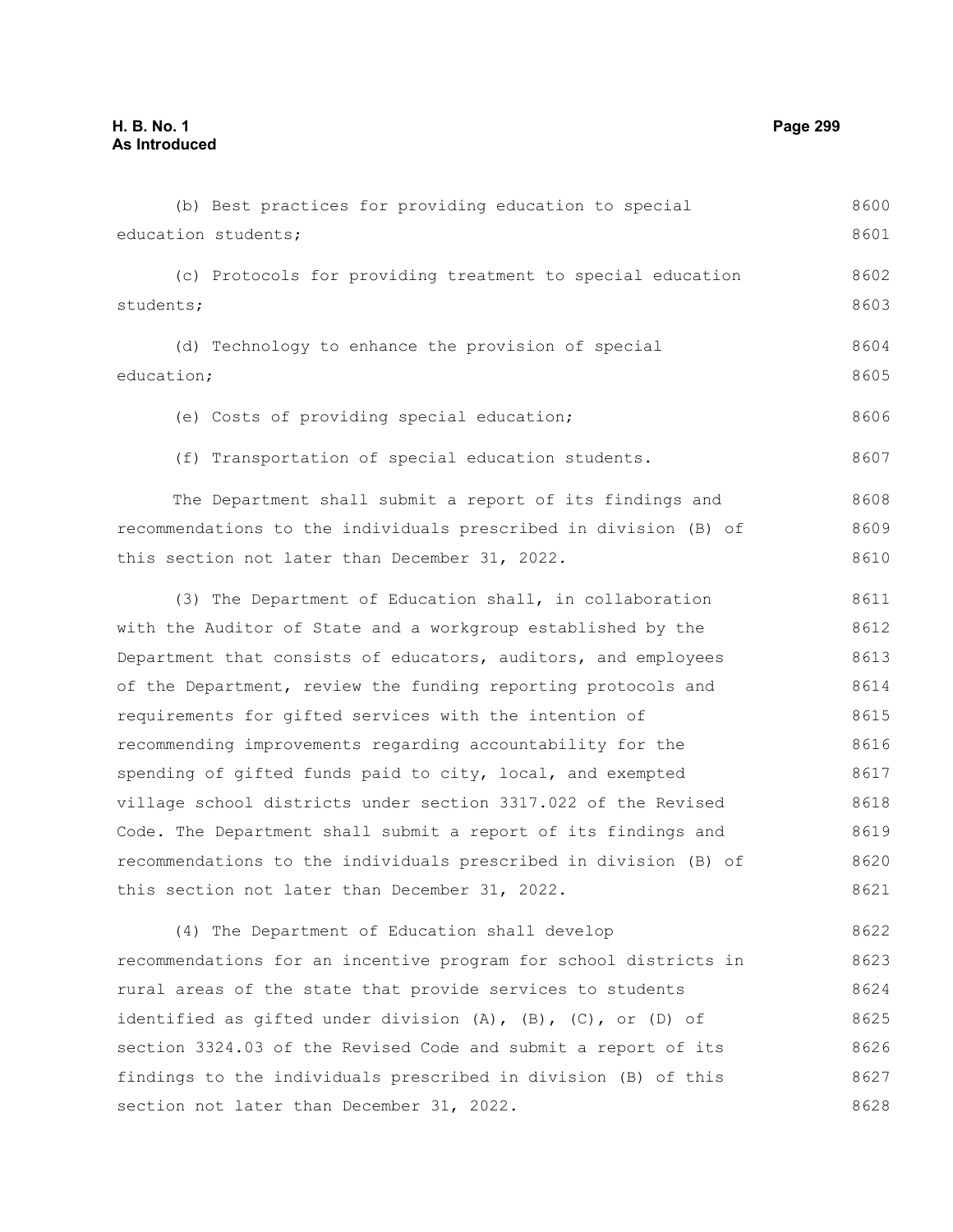# **H. B. No. 1 Page 300 As Introduced**

(5) The Department of Education shall, in collaboration with the Auditor of State and the Ohio Educational Service Center Association, conduct an evaluation of educational service centers, including all of the following: (a) Services provided; (b) Cost of existing services; (c) The ability to generate revenue for providing nonmandatory services and offset fixed costs with that revenue; (d) The average operating cost per pupil; (e) The effectiveness and efficiency of all educational service centers. The Department shall submit a report of its findings and a recommendation for a funding formula for educational service centers to the individuals prescribed in division (B) of this section not later than December 31, 2022. (6) The Department of Education shall evaluate the current funding amounts and required services for all categories of English learners described in section 3317.016 of the Revised Code. The Department shall submit a report of its findings to the individuals prescribed in division (B) of this section not later than December 31, 2022. (7) The Department of Education shall conduct a study of the cost to educate students enrolled in internet- or computerbased community schools and shall consult with these schools while conducting this study. The Department shall submit a result of its findings to the individuals prescribed in division (B) of this section not later than December 31, 2022. 8629 8630 8631 8632 8633 8634 8635 8636 8637 8638 8639 8640 8641 8642 8643 8644 8645 8646 8647 8648 8649 8650 8651 8652 8653 8654 8655

(B) Reports prepared under divisions  $(A)$   $(1)$ ,  $(2)$ ,  $(3)$ , 8656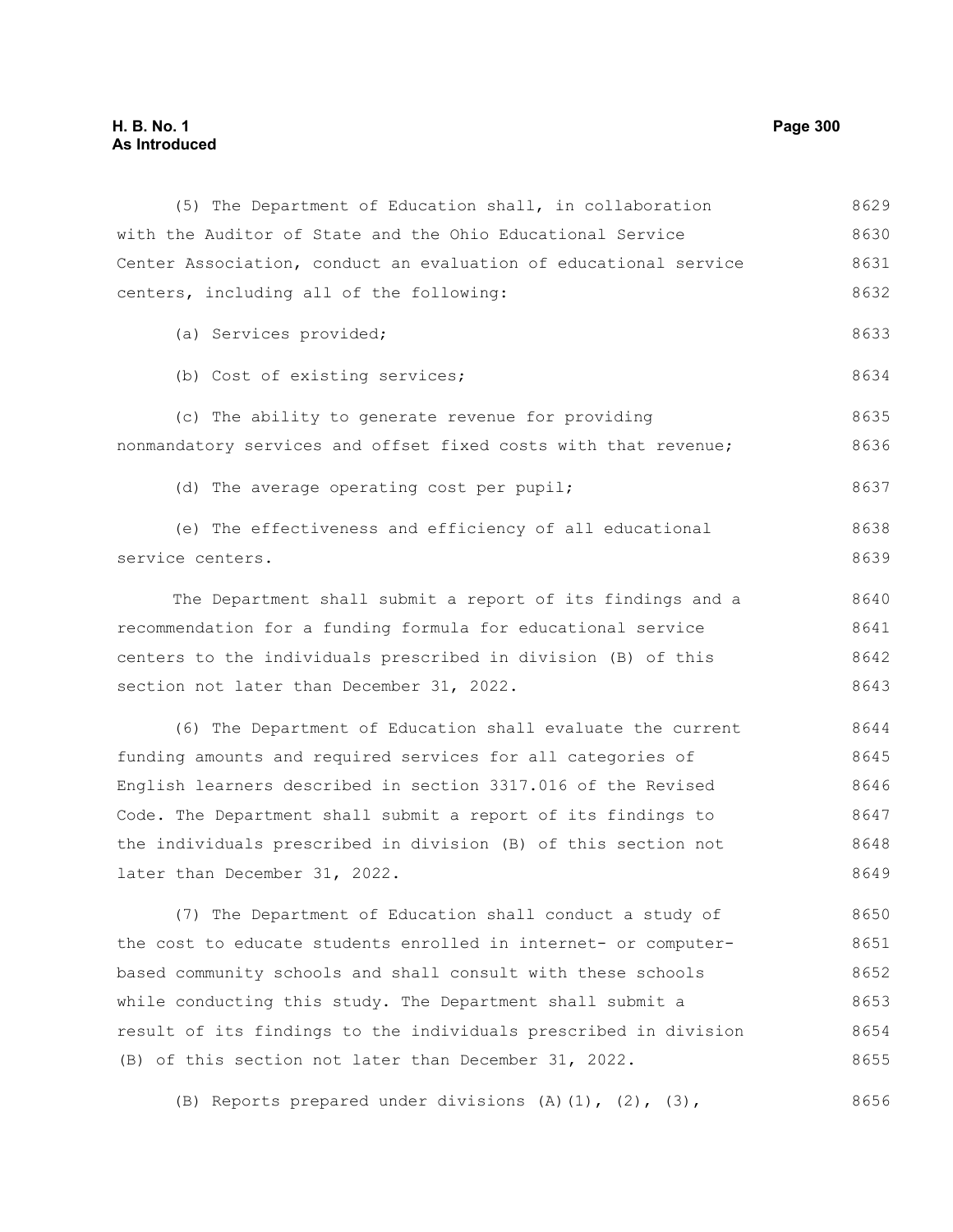## $(4)$ ,  $(5)$ ,  $(6)$ , and  $(7)$  of this section shall be submitted to all of the following: (1) The chairperson, vice chair, and ranking minority member of the finance committees of the House of Representatives and the Senate; (2) The chairperson, vice chair, and ranking minority member of the finance subcommittees regarding primary and secondary education of the House of Representatives and the Senate; (3) The chairperson, vice chair, and ranking minority member of the standing committees of the House of Representatives and the Senate that consider legislation regarding primary and secondary education; (4) The Superintendent of Public Instruction; (5) The President of the State Board of Education; (6) The school funding oversight commission created in section 3317.60 of the Revised Code. (C) It is the intent of the General Assembly that the recommendations developed under division (A)(5) of this section be the basis of legislation enacted by the General Assembly in order to take effect for fiscal year 2023 and that the recommendations developed under divisions  $(A)$   $(2)$ ,  $(3)$ ,  $(4)$ ,  $(6)$ , and (7) of this section be the basis of legislation enacted by the General Assembly in order to take effect for fiscal year 2024. **Sec. 6.** (A) The Department of Education, in consultation with community school governing authorities and other appropriate stakeholders, shall evaluate the cost of operating 8657 8658 8659 8660 8661 8662 8663 8664 8665 8666 8667 8668 8669 8670 8671 8672 8673 8674 8675 8676 8677 8678 8679 8680 8681 8682 8683 8684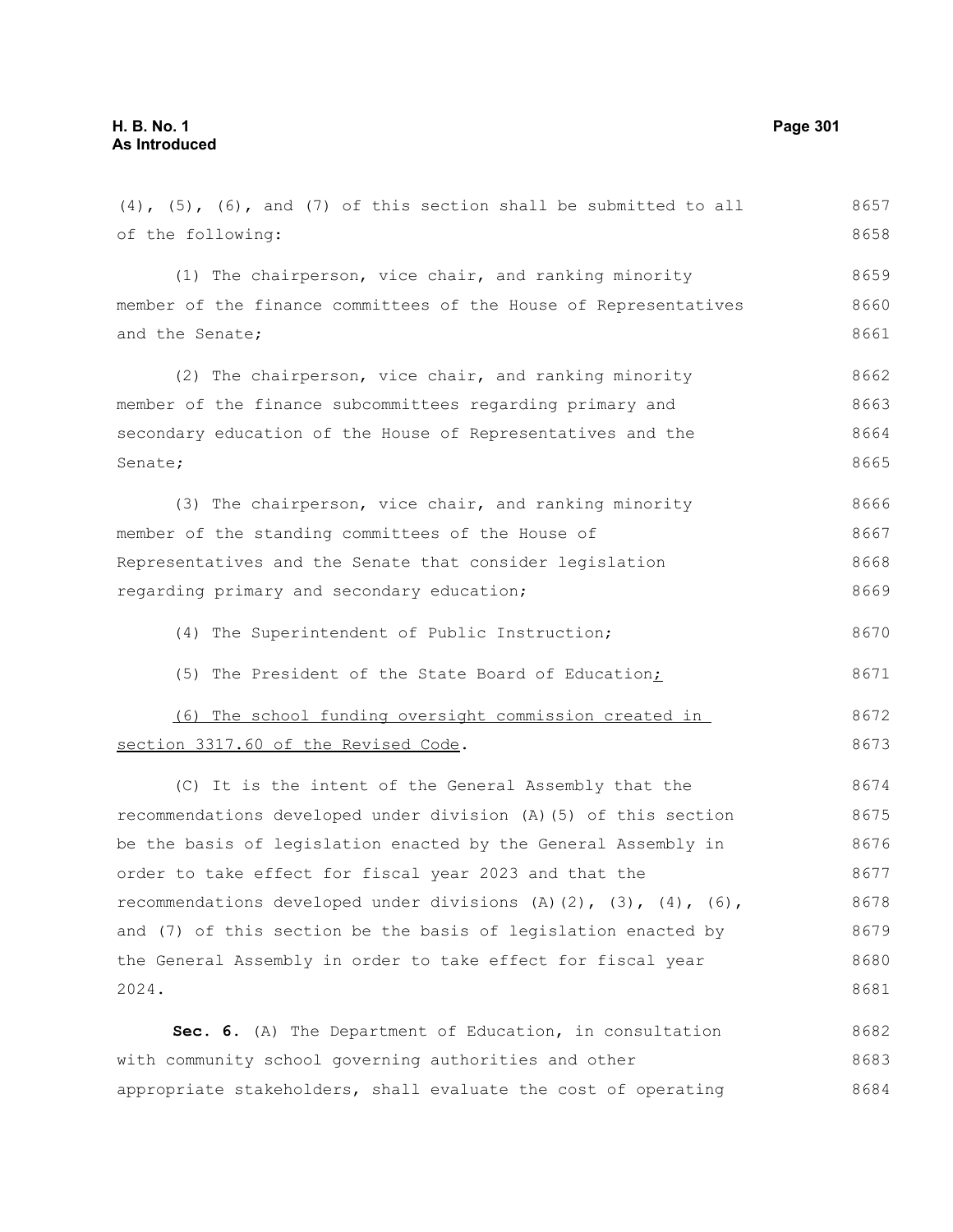community schools on a per-pupil or other reasonable basis as a replacement for the discontinuance of a fixed per-pupil formula amount. 8685 8686 8687

(B) Not later than December 31, 2022, the Department shall submit its findings to all of the following: 8688 8689

(1) The chairperson, vice chair, and ranking minority member of the finance committees of the House of Representatives and the Senate; 8690 8691 8692

(2) The chairperson, vice chair, and ranking minority member of the finance subcommittees regarding primary and secondary education of the House of Representatives and the Senate; 8693 8694 8695 8696

(3) The chairperson, vice chair, and ranking minority member of the standing committees of the House of Representatives and the Senate that consider legislation regarding primary and secondary education; 8697 8698 8699 8700

- (4) The Superintendent of Public Instruction;
- (5) The President of the State Board of Education; 8702

(6) The school funding oversight commission created in section 3317.60 of the Revised Code. 8703 8704

**Sec. 7.** (A) A joint legislative task force to examine transportation of community school and nonpublic school students is hereby established and shall consist of six members, three of whom shall be appointed by the Speaker of the House of Representatives and three of whom shall be appointed by the President of the Senate. The Speaker of the House of Representatives and President of the Senate shall appoint a chairperson and vice-chairperson or co-chairpersons for the task 8705 8706 8707 8708 8709 8710 8711 8712

8701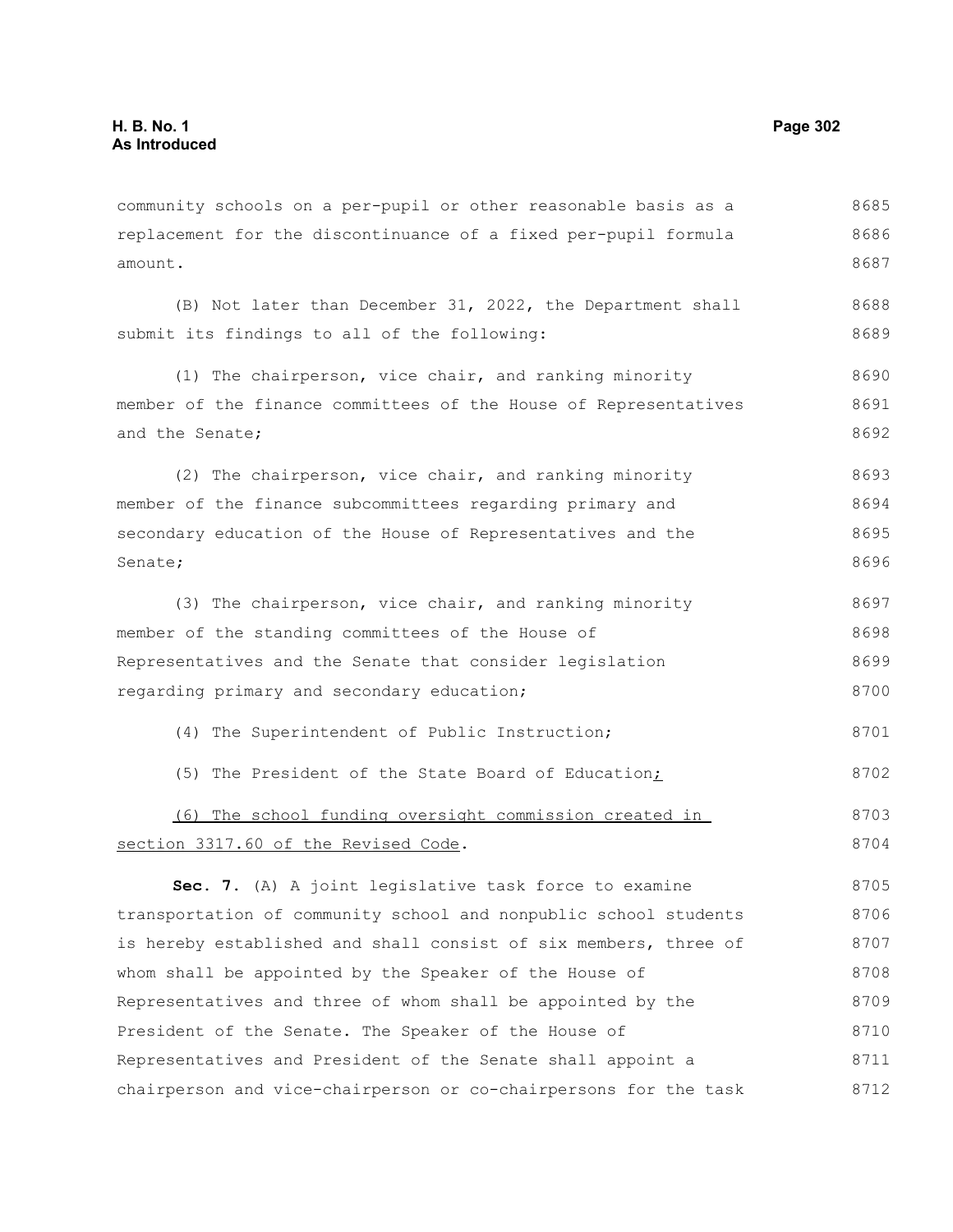# force. (B) The task force, in consultation with the Superintendent of Public Instruction, the Auditor of State, and other stakeholders, shall study the transportation of such students and determine methods to create greater efficiency and minimize costs in transporting such students. The task force shall report its findings and a recommendation for a funding formula for the transportation of such students to the Speaker of the House of Representatives-and, the President of the Senate, and the school funding oversight commission created in section 3317.60 of the Revised Code not later than December 31, 2022. **Section 5.** That existing Sections 4, 5, 6, and 7 of S.B. 310 of the 133rd General Assembly are hereby repealed. **Section 6.** The sections of the Revised Code amended and sections 3317.0110, 3317.071, and 3317.60 of the Revised Code, 8713 8714 8715 8716 8717 8718 8719 8720 8721 8722 8723 8724 8725 8726 8727 8728 8729

enacted by Sections 1 and 2 of this act, with the exception of

and Section 3 of this act take effect on July 1, 2021. Sections 3317.0110, 3317.071, and 3317.60 of the Revised Code, as amended or enacted by Section 1 of this act, take effect on the effective date of this section. 8730 8731 8732 8733

**Section 7.** It is the intent of the General Assembly to appropriate \$45,000,000 in each of fiscal years 2022 and 2023 to provide school bus purchase assistance as authorized in section 3317.071 of the Revised Code. The appropriations will be supported by transfers of cash in the same amount in each fiscal year made by the Director of Budget and Management from the General Revenue Fund to the School Bus Purchase Fund (Fund 5VU0). 8734 8735 8736 8737 8738 8739 8740 8741